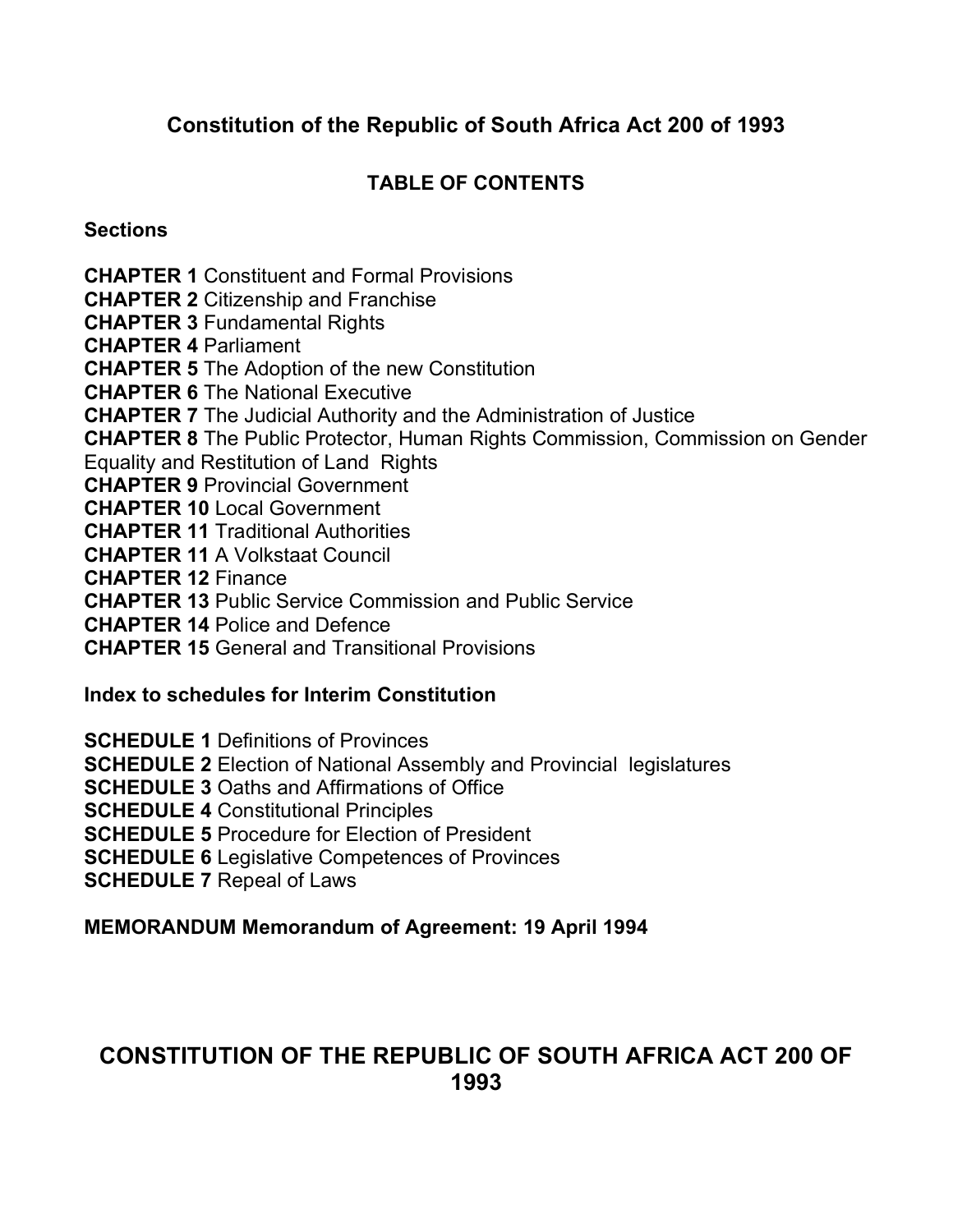#### [ASSENTED TO 25 JANUARY 1994] [DATE OF COMMENCEMENT: 27 APRIL 1994]

(Unless otherwise indicated)

(Afrikaans text signed by the State President)

#### **as amended by**

Constitution of the Republic of South Africa Amendment Act 2 of 1994 Constitution of the Republic of South Africa Second Amendment Act 3 of 1994 Constitution of the Republic of South Africa Third Amendment Act 13 of 1994 Constitution of the Republic of South Africa Fourth Amendment Act 14 of 1994 Constitution of the Republic of South Africa Fifth Amendment Act 29 of 1994 Constitution of the Republic of South Africa Sixth Amendment Act 24 of 1994

#### **ACT**

**To introduce a new Constitution for the Republic of South Africa and to provide for matters incidental thereto.**

# **Preamble**

In humble submission to Almighty God, We, the people of South Africa declare that-

WHEREAS there is a need to create a new order in which all South Africans will be entitled to a common South African citizenship in a sovereign and democratic constitutional state in which there is equality between men and women and people of all races so that all citizens shall be able to enjoy and exercise their fundamental rights and freedoms;

AND WHEREAS in order to secure the achievement of this goal, elected representatives of all the people of South Africa should be mandated to adopt a new Constitution in accordance with a solemn pact recorded as Constitutional Principles;

AND WHEREAS it is necessary for such purposes that provision should be made for the promotion of national unity and the restructuring and continued governance of South Africa while an elected Constitutional Assembly draws up a final Constitution;

NOW THEREFORE the following provisions are adopted as the Constitution of the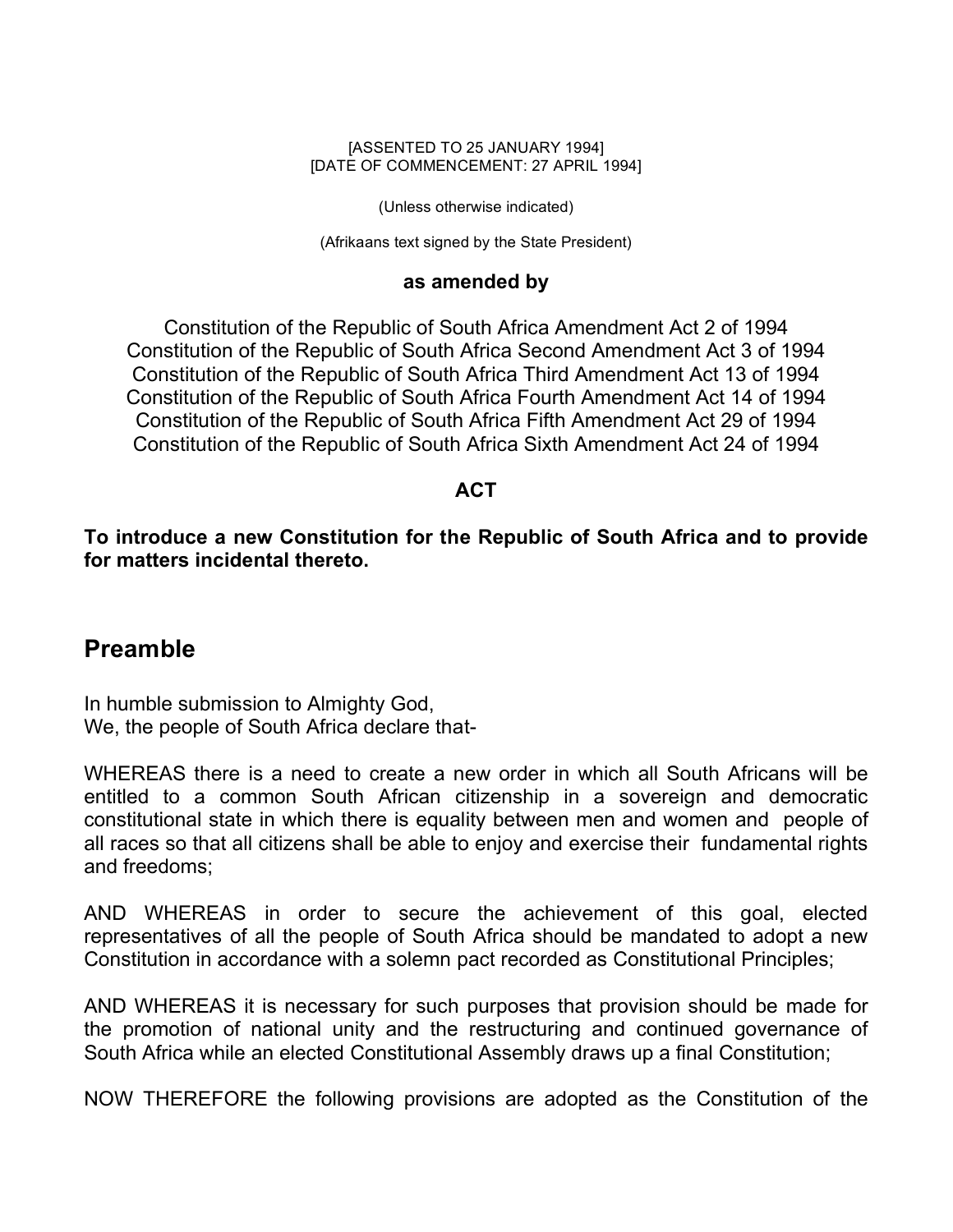Republic of South Africa:

# **CHAPTER 1**

# **CONSTITUENT AND FORMAL PROVISIONS**

#### **1 Republic of South Africa**

(1) The Republic of South Africa shall be one, sovereign state.

(2) The national territory of the Republic shall comprise the areas defined in Part 1 of Schedule 1.

#### **2 National symbols**

(1) The national flag of the Republic shall be the flag the design of which is determined by the President by proclamation in the Gazette.

(2) The national anthem of the Republic shall be as determined by the President by proclamation in the Gazette.

(3) The coat of arms of the Republic and the seal of the Republic under the previous Constitution shall be the national coat of arms of the Republic and the seal of the Republic under this Constitution.

#### **3 Languages**

(1) Afrikaans, English, isiNdebele, Sesotho sa Leboa, Sesotho, siSwati, Xitsonga, Setswana, Tshivenda, isiXhosa and isiZulu shall be the official South African languages at national level, and conditions shall be created for their development and for the promotion of their equal use and enjoyment.

(2) Rights relating to language and the status of languages existing at the commencement of this Constitution shall not be diminished, and provision shall be made by an Act of Parliament for rights relating to language and the status of languages existing only at regional level, to be extended nationally in accordance with the principles set out in subsection (9).

(3) Wherever practicable, a person shall have the right to use and to be addressed in his or her dealings with any public administration at the national level of government in any official South African language of his or her choice.

(4) Regional differentiation in relation to language policy and practice shall be permissible.

(5) A provincial legislature may, by a resolution adopted by a majority of at least two-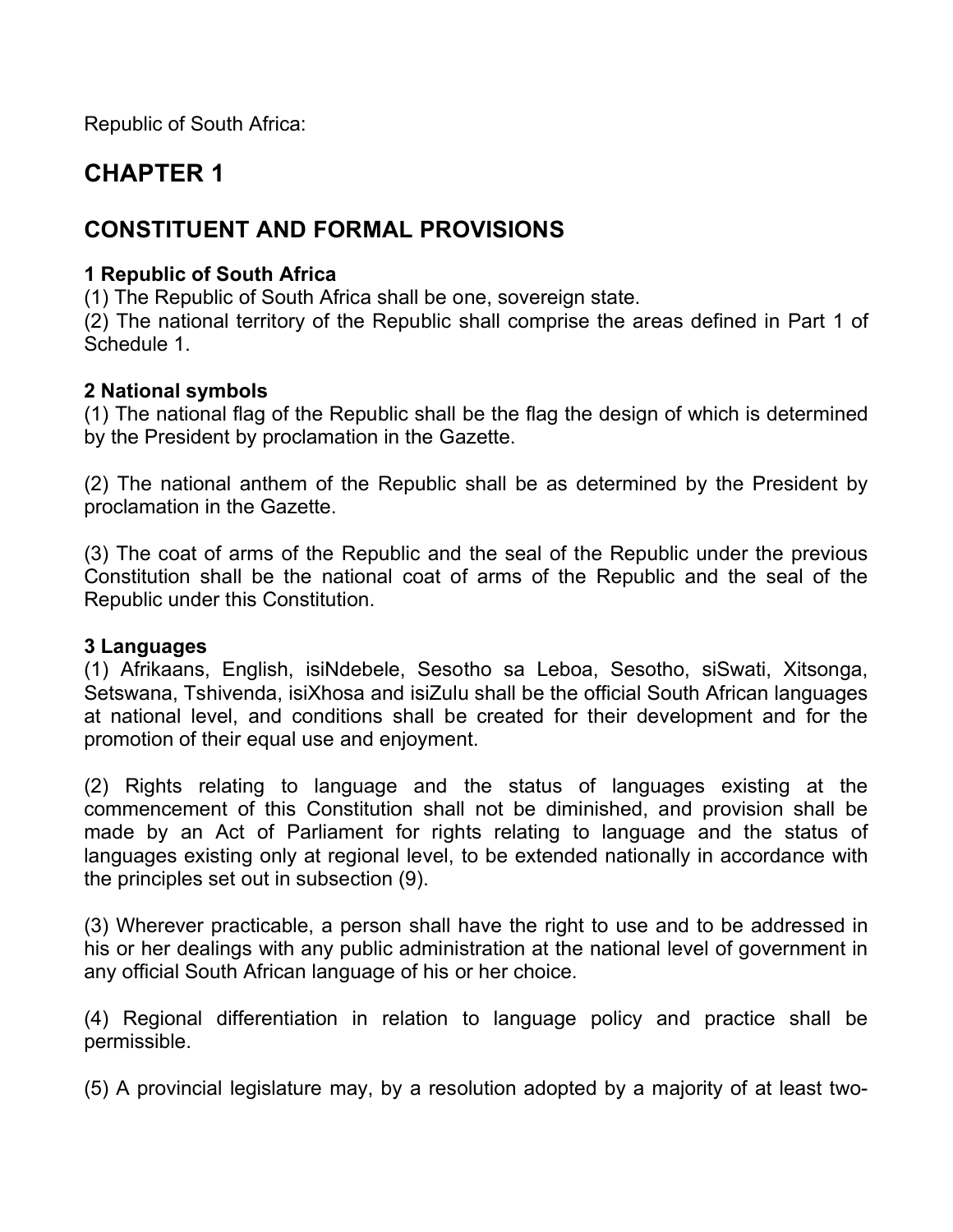thirds of all its members, declare any language referred to in subsection (1) to be an official language for the whole or any part of the province and for any or all powers and functions within the competence of that legislature, save that neither the rights relating to language nor the status of an official language as existing in any area or in relation to any function at the time of the commencement of this Constitution, shall be diminished.

(6) Wherever practicable, a person shall have the right to use and to be addressed in his or her dealings with any public administration at the provincial level of government in any one of the official languages of his or her choice as contemplated in subsection (5).

(7) A member of Parliament may address Parliament in the official South African language of his or her choice.

(8) Parliament and any provincial legislature may, subject to this section, make provision by legislation for the use of official languages for the purposes of the functioning of government, taking into account questions of usage, practicality and expense.

(9) Legislation, as well as official policy and practice, in relation to the use of languages at any level of government shall be subject to and based on the provisions of this section and the following principles:

(a) The creation of conditions for the development and for the promotion of the equal use and enjoyment of all official South African languages;

(b) the extension of those rights relating to language and the status of languages which at the commencement of this Constitution are restricted to certain regions;

(c) the prevention of the use of any language for the purposes of exploitation, domination or division;

(d) the promotion of multilingualism and the provision of translation facilities;

(e) the fostering of respect for languages spoken in the Republic other than the official languages, and the encouragement of their use in appropriate circumstances; and

(f) the non-diminution of rights relating to language and the status of languages existing at the commencement of this Constitution.

(10)(a) Provision shall be made by an Act of Parliament for the establishment by the Senate of an independent Pan South African Language Board to promote respect for the principles referred to in subsection (9) and to further the development of the official South African languages.

(b) The Pan South African Language Board shall be consulted, and be given the opportunity to make recommendations, in relation to any proposed legislation contemplated in this section.

(c) The Pan South African Language Board shall be responsible for promoting respect for and the development of German, Greek, Gujerati, Hindi, Portuguese, Tamil, Telegu,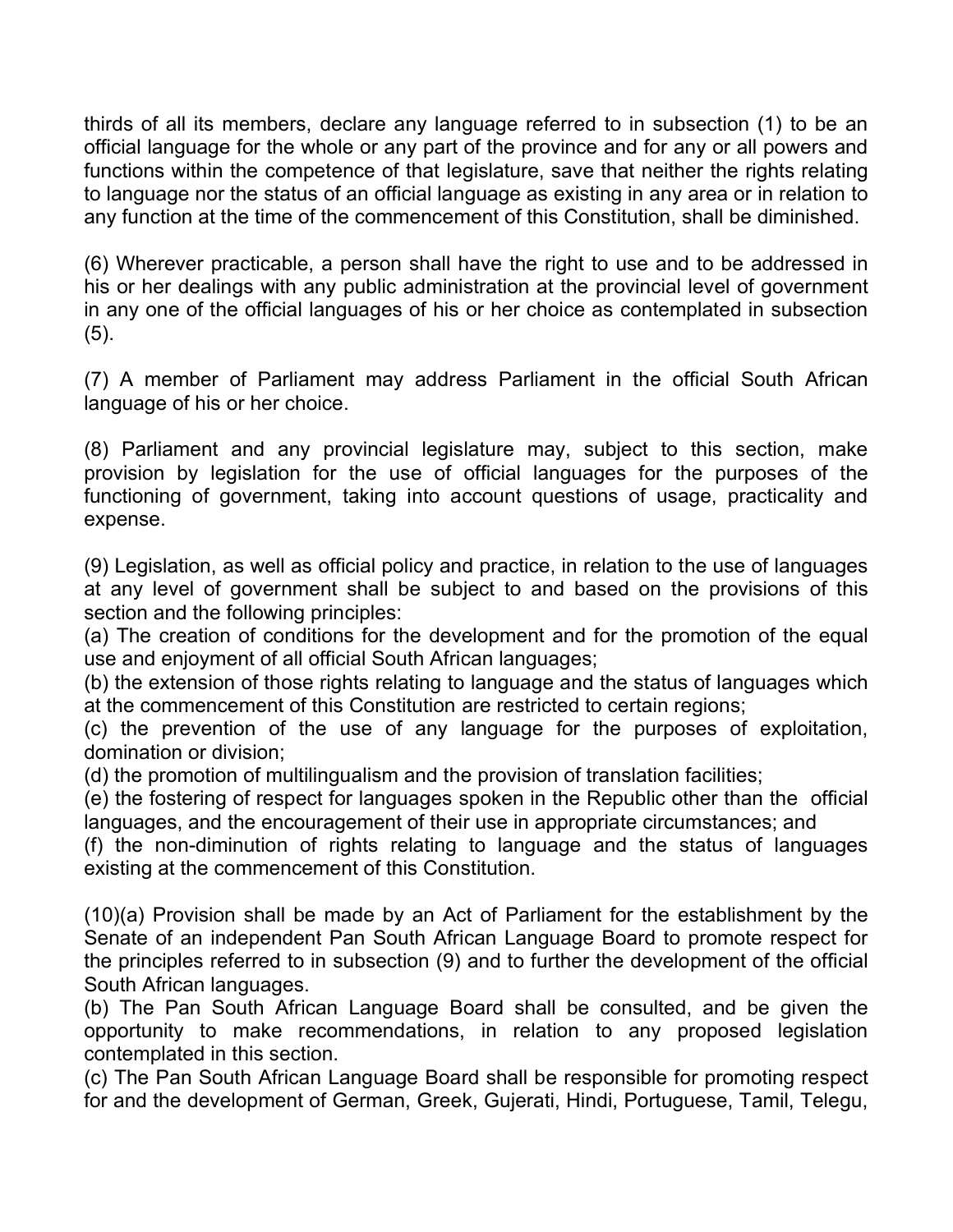Urdu and other languages used by communities in South Africa, as well as Arabic, Hebrew and Sanskrit and other languages used for religious purposes.

#### **4 Supremacy of the Constitution**

(1) This Constitution shall be the supreme law of the Republic and any law or act inconsistent with its provisions shall, unless otherwise provided expressly or by necessary implication in this Constitution, be of no force and effect to the extent of the inconsistency.

(2) This Constitution shall bind all legislative, executive and judicial organs of state at all levels of government.

# **CHAPTER 2**

# **CITIZENSHIP AND FRANCHISE**

#### **5 Citizenship**

(1) There shall be a South African citizenship.

(2) South African citizenship and the acquisition, loss and restoration of South African citizenship shall, subject to section 20 read with section 33 (1), be regulated by an Act of Parliament.

(3) Every person who is a South African citizen shall, subject to this Constitution, be entitled to enjoy all rights, privileges and benefits of South African citizenship, and shall be subject to all duties, obligations and responsibilities of South African citizenship as are accorded or imposed upon him or her in terms of this Constitution or an Act of Parliament.

#### **6 The franchise**

Every person who is-

(a)(i) a South African citizen; or

(ii) not such a citizen but who in terms of an Act of Parliament has been accorded the right to exercise the franchise;

(b) of or over the age of 18 years; and

(c) not subject to any disqualifications as may be prescribed by law, shall be entitled to vote in elections of the National Assembly, a provincial legislature or a local government and in referenda or plebiscites contemplated in this Constitution, in accordance with and subject to the laws regulating such elections, referenda and plebiscites.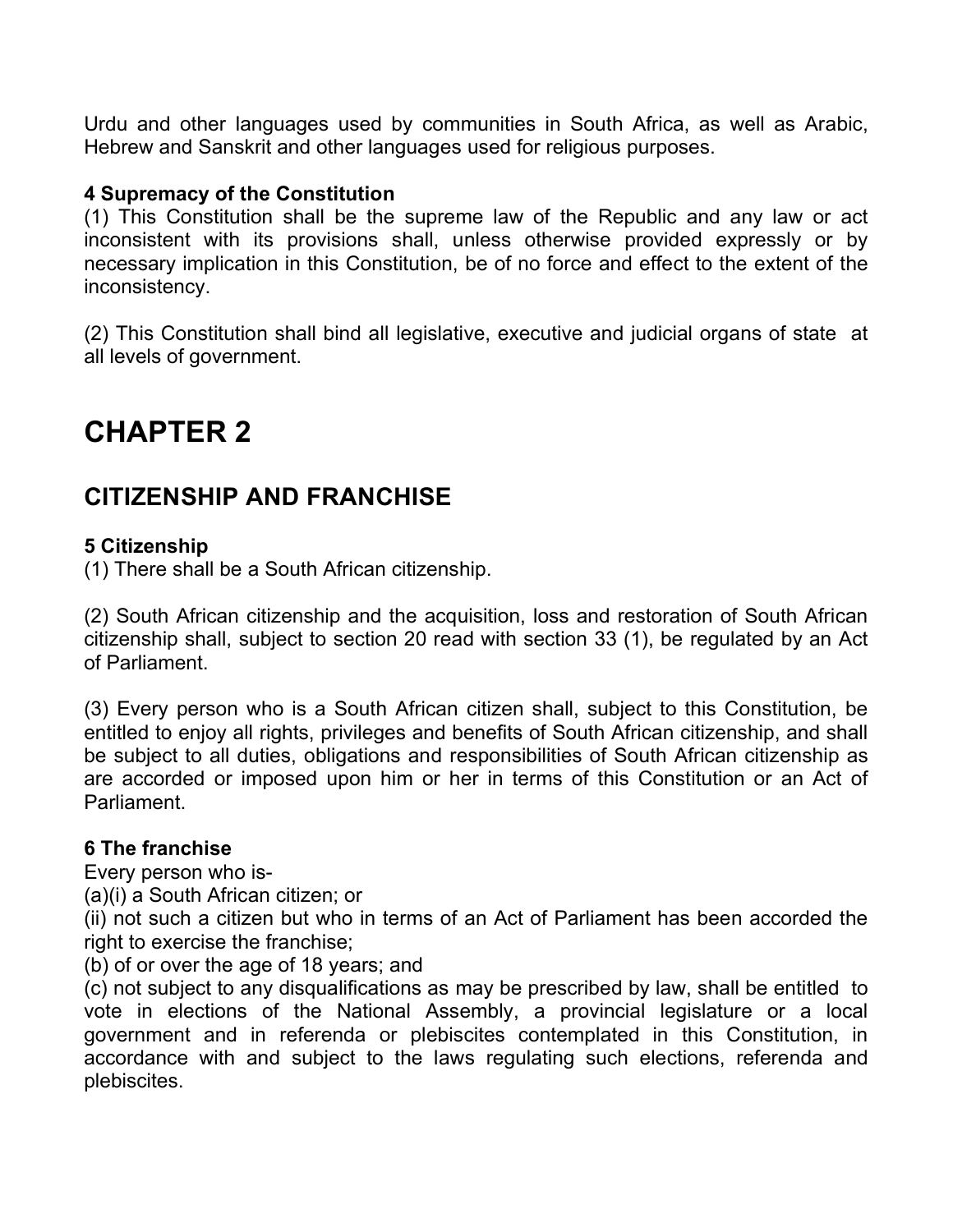# **CHAPTER 3**

# **FUNDAMENTAL RIGHTS**

#### **7 Application**

(1) This Chapter shall bind all legislative and executive organs of state at all levels of government.

(2) This Chapter shall apply to all law in force and all administrative decisions taken and acts performed during the period of operation of this Constitution.

(3) Juristic persons shall be entitled to the rights contained in this Chapter where, and to the extent that, the nature of the rights permits.

(4)(a) When an infringement of or threat to any right entrenched in this Chapter is alleged, any person referred to in paragraph (b) shall be entitled to apply to a competent court of law for appropriate relief, which may include a declaration of rights. (b) The relief referred to in paragraph (a) may be sought by-

(i) a person acting in his or her own interest;

(ii) an association acting in the interest of its members;

(iii) a person acting on behalf of another person who is not in a position to seek such relief in his or her own name;

(iv) a person acting as a member of or in the interest of a group or class of persons; or (v) a person acting in the public interest.

## **8 Equality**

(1) Every person shall have the right to equality before the law and to equal protection of the law.

(2) No person shall be unfairly discriminated against, directly or indirectly, and, without derogating from the generality of this provision, on one or more of the following grounds in particular: race, gender, sex, ethnic or social origin, colour, sexual orientation, age, disability, religion, conscience, belief, culture or language.

(3)(a) This section shall not preclude measures designed to achieve the adequate protection and advancement of persons or groups or categories of persons disadvantaged by unfair discrimination, in order to enable their full and equal enjoyment of all rights and freedoms.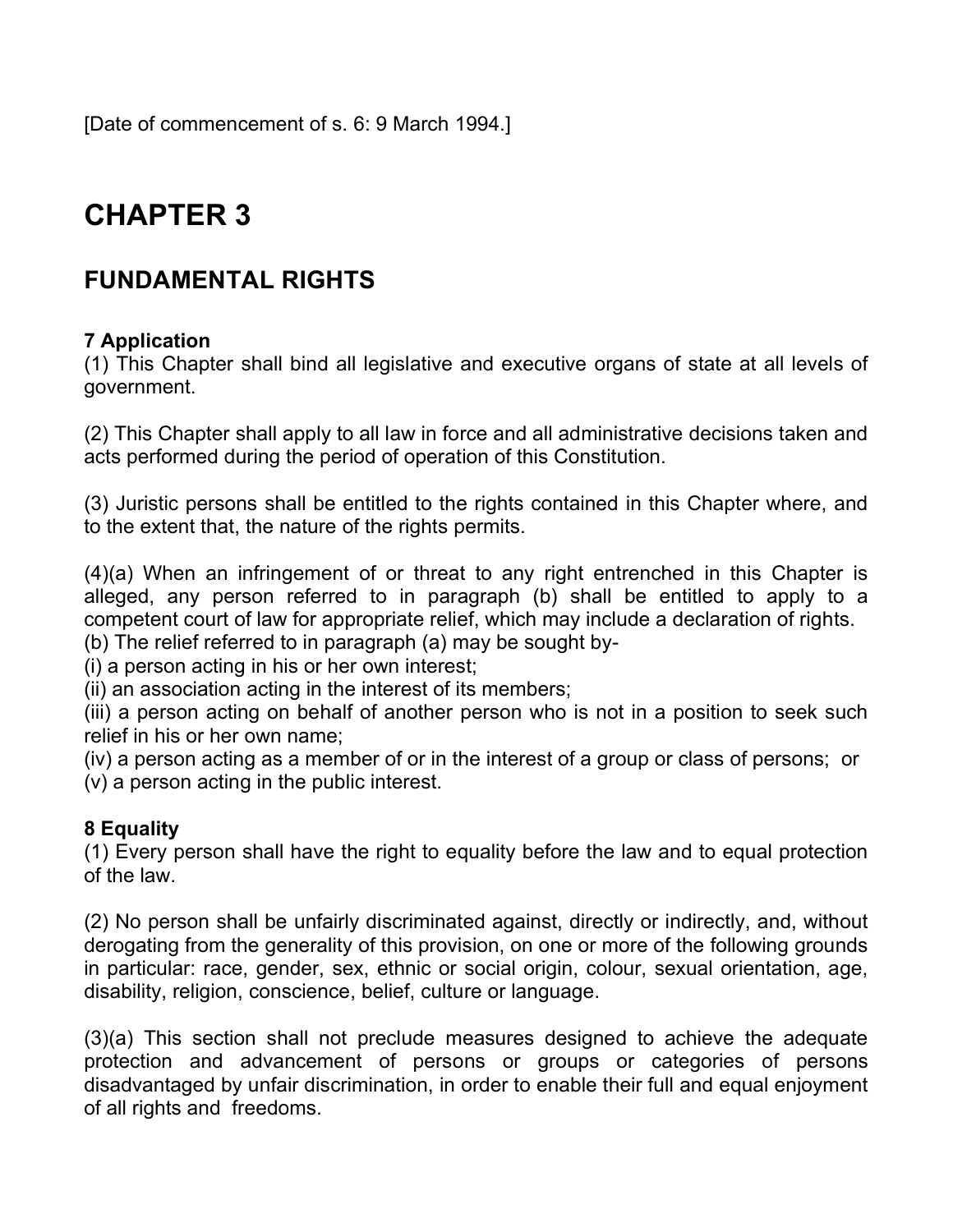(b) Every person or community dispossessed of rights in land before the commencement of this Constitution under any law which would have been inconsistent with subsection (2) had that subsection been in operation at the time of the dispossession, shall be entitled to claim restitution of such rights subject to and in accordance with sections 121, 122 and 123.

(4) Prima facie proof of discrimination on any of the grounds specified in subsection (2) shall be presumed to be sufficient proof of unfair discrimination as contemplated in that subsection, until the contrary is established.

# **9 Life**

Every person shall have the right to life.

# **10 Human dignity**

Every person shall have the right to respect for and protection of his or her dignity.

## **11 Freedom and security of the person**

(1) Every person shall have the right to freedom and security of the person, which shall include the right not to be detained without trial.

(2) No person shall be subject to torture of any kind, whether physical, mental or emotional, nor shall any person be subject to cruel, inhuman or degrading treatment or punishment.

## **12 Servitude and forced labour**

No person shall be subject to servitude or forced labour.

## **13 Privacy**

Every person shall have the right to his or her personal privacy, which shall include the right not to be subject to searches of his or her person, home or property, the seizure of private possessions or the violation of private communications.

## **14 Religion, belief and opinion**

(1) Every person shall have the right to freedom of conscience, religion, thought, belief and opinion, which shall include academic freedom in institutions of higher learning.

(2) Without derogating from the generality of subsection (1), religious observances may be conducted at state or state-aided institutions under rules established by an appropriate authority for that purpose, provided that such religious observances are conducted on an equitable basis and attendance at them is free and voluntary.

(3) Nothing in this Chapter shall preclude legislation recognising-

(a) a system of personal and family law adhered to by persons professing a particular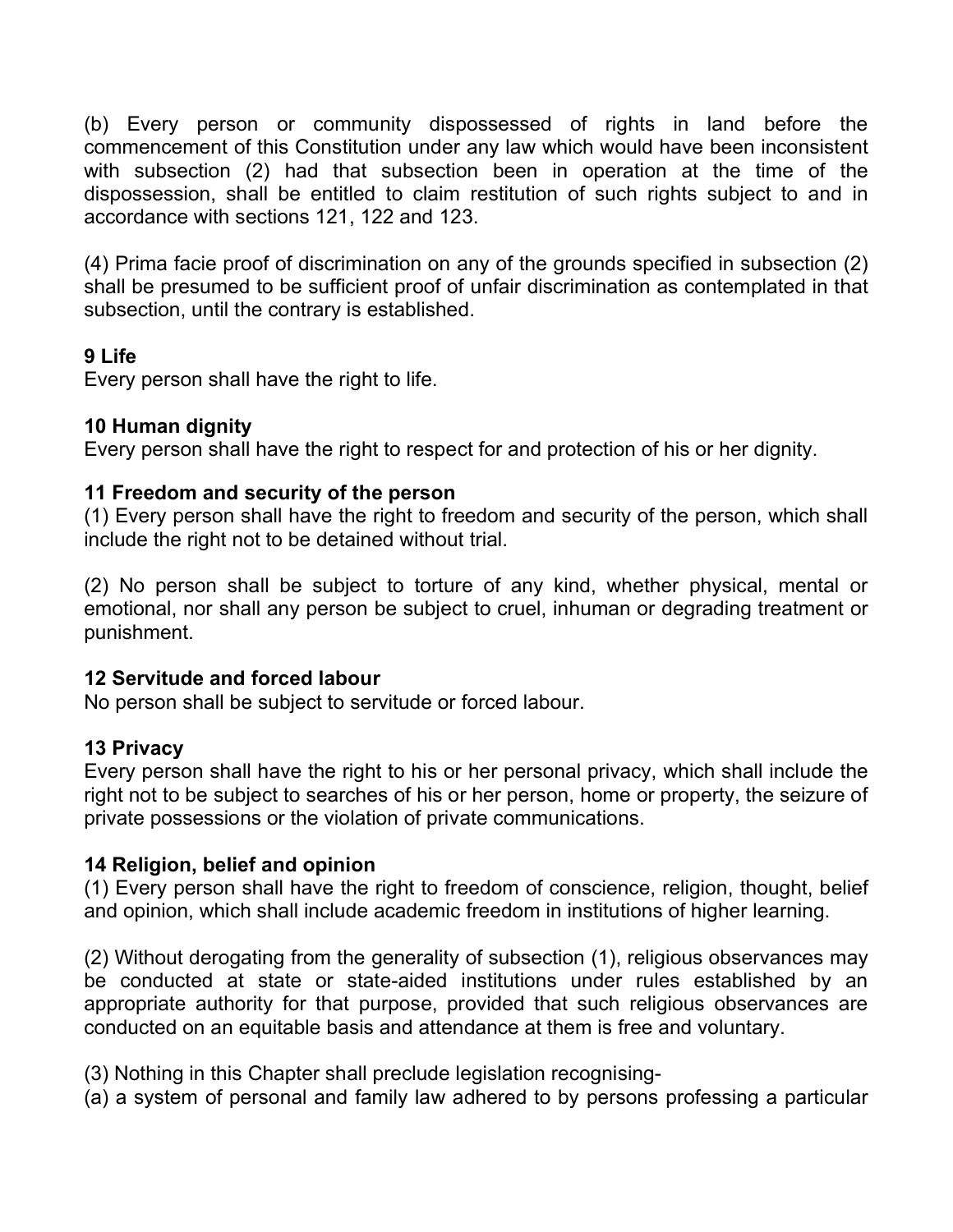religion; and

(b) the validity of marriages concluded under a system of religious law subject to specified procedures.

#### **15 Freedom of expression**

(1) Every person shall have the right to freedom of speech and expression, which shall include freedom of the press and other media, and the freedom of artistic creativity and scientific research.

(2) All media financed by or under the control of the state shall be regulated in a manner, which ensures impartiality and the expression of a diversity of opinion.

#### **16 Assembly, demonstration and petition**

Every person shall have the right to assemble and demonstrate with others peacefully and unarmed, and to present petitions.

#### **17 Freedom of association**

Every person shall have the right to freedom of association.

#### **18 Freedom of movement**

Every person shall have the right to freedom of movement anywhere within the national territory.

#### **19 Residence**

Every person shall have the right freely to choose his or her place of residence anywhere in the national territory.

#### **20 Citizens' rights**

Every citizen shall have the right to enter, remain in and leave the Republic, and no citizen shall without justification be deprived of his or her citizenship.

#### **21 Political rights**

(1) Every citizen shall have the right-

- (a) to form, to participate in the activities of and to recruit members for a political party;
- (b) to campaign for a political party or cause; and
- (c) freely to make political choices.

(2) Every citizen shall have the right to vote, to do so in secret and to stand for election to public office.

#### **22 Access to court**

Every person shall have the right to have justiciable disputes settled by a court of law or, where appropriate, another independent and impartial forum.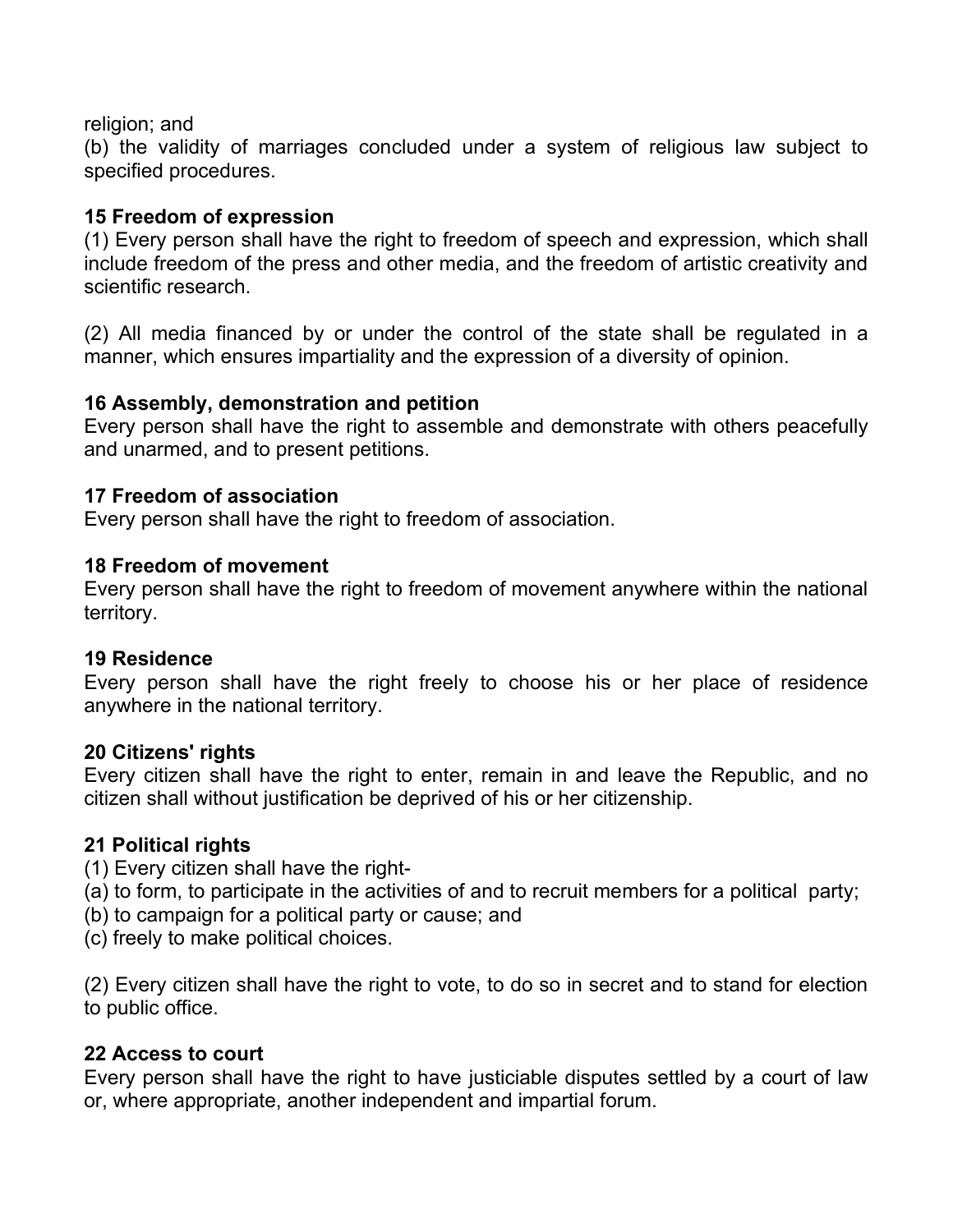# **23 Access to information**

Every person shall have the right of access to all information held by the state or any of its organs at any level of government in so far as such information is required for the exercise or protection of any of his or her rights.

# **24 Administrative justice**

Every person shall have the right to-

(a) lawful administrative action where any of his or her rights or interests is affected or threatened;

(b) procedurally fair administrative action where any of his or her rights or legitimate expectations is affected or threatened;

(c) be furnished with reasons in writing for administrative action which affects any of his or her rights or interests unless the reasons for such action have been made public; and

(d) administrative action which is justifiable in relation to the reasons given for it where any of his or her rights is affected or threatened.

## **25 Detained, arrested and accused persons**

(1) Every person who is detained, including every sentenced prisoner, shall have the right-

(a) to be informed promptly in a language which he or she understands of the reason for his or her detention;

(b) to be detained under conditions consonant with human dignity, which shall include at least the provision of adequate nutrition, reading material and medical treatment at state expense;

(c) to consult with a legal practitioner of his or her choice, to be informed of this right promptly and, where substantial injustice would otherwise result, to be provided with the services of a legal practitioner by the state;

(d) to be given the opportunity to communicate with, and to be visited by, his or her spouse or partner, next-of-kin, religious counsellor and a medical practitioner of his or her choice; and

(e) to challenge the lawfulness of his or her detention in person before a court of law and to be released if such detention is unlawful.

(2) Every person arrested for the alleged commission of an offence shall, in addition to the rights which he or she has as a detained person, have the right-

(a) promptly to be informed, in a language which he or she understands, that he or she has the right to remain silent and to be warned of the consequences of making any statement;

(b) as soon as it is reasonably possible, but not later than 48 hours after the arrest or, if the said period of 48 hours expires outside ordinary court hours or on a day which is not a court day, the first court day after such expiry, to be brought before an ordinary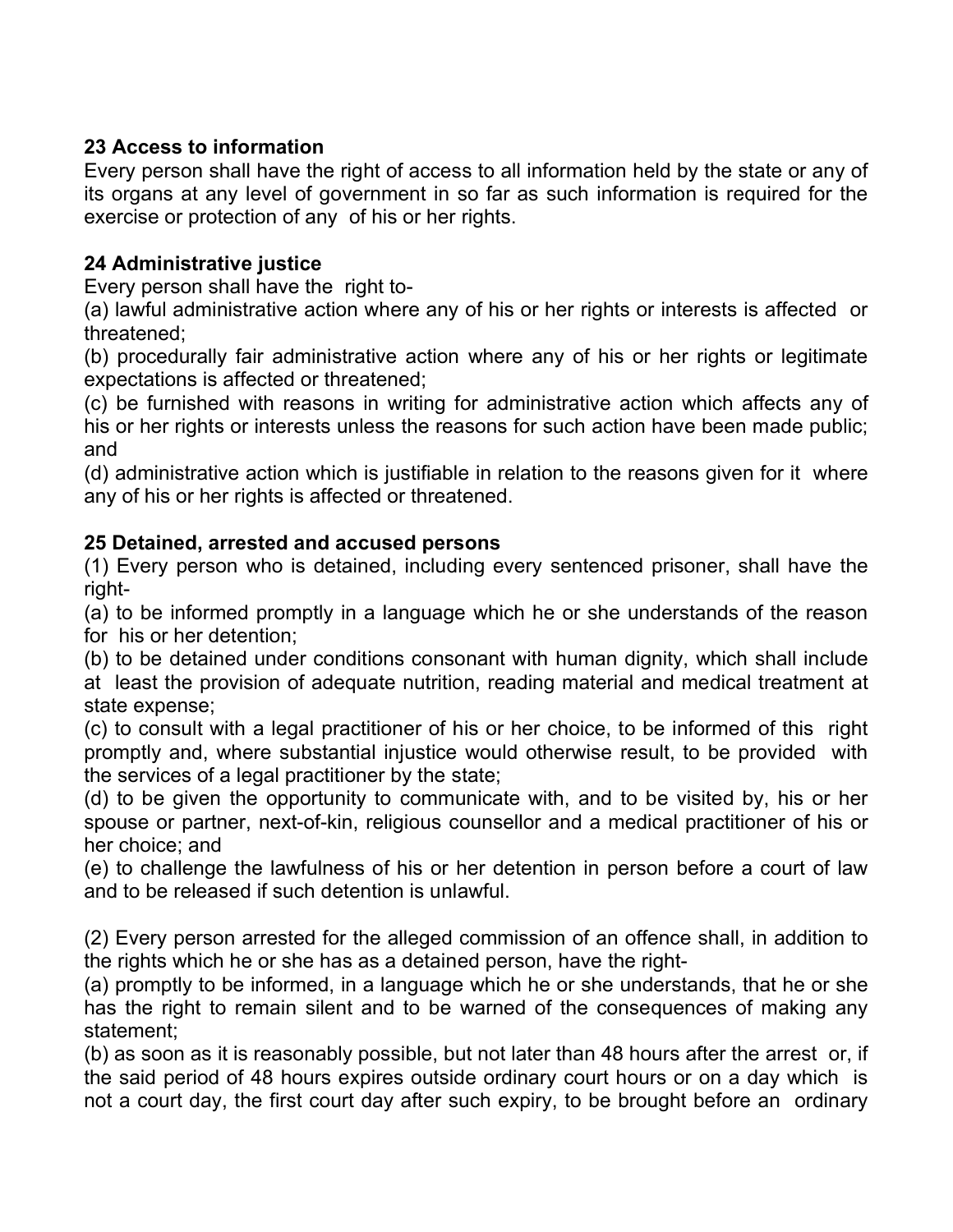court of law and to be charged or to be informed of the reason for his or her further detention, failing which he or she shall be entitled to be released;

(c) not to be compelled to make a confession or admission which could be used in evidence against him or her; and

(d) to be released from detention with or without bail, unless the interests of justice require otherwise.

(3) Every accused person shall have the right to a fair trial, which shall include the right-

(a) to a public trial before an ordinary court of law within a reasonable time after having been charged;

(b) to be informed with sufficient particularity of the charge;

(c) to be presumed innocent and to remain silent during plea proceedings or trial and not to testify during trial;

(d) to adduce and challenge evidence, and not to be a compellable witness against himself or herself

(e) to be represented by a legal practitioner of his or her choice or, where substantial injustice would otherwise result, to be provided with legal representation at state expense, and to be informed of these rights;

(f) not to be convicted of an offence in respect of any act or omission which was not an offence at the time it was committed, and not to be sentenced to a more severe punishment than that which was applicable when the offence was committed;

(g) not to be tried again for any offence of which he or she has previously been convicted or acquitted;

(h) to have recourse by way of appeal or review To a higher court than the court of first instance;

(i) to be tried in a language which he or she understands or, failing this, to have the proceedings interpreted to him or her; and

(j) to be sentenced within a reasonable time after conviction.

## **26 Economic activity**

(1) Every person shall have the right freely to engage in economic activity and to pursue a livelihood anywhere in the national territory.

(2) Subsection (1) shall not preclude measures designed to promote the protection or the improvement of the quality of life, economic growth, human development, social justice, basic conditions of employment, fair labour practices or equal opportunity for all, provided such measures are justifiable in an open and democratic society based on freedom and equality.

## **27 Labour relations**

(1) Every person shall have the right to fair labour practices.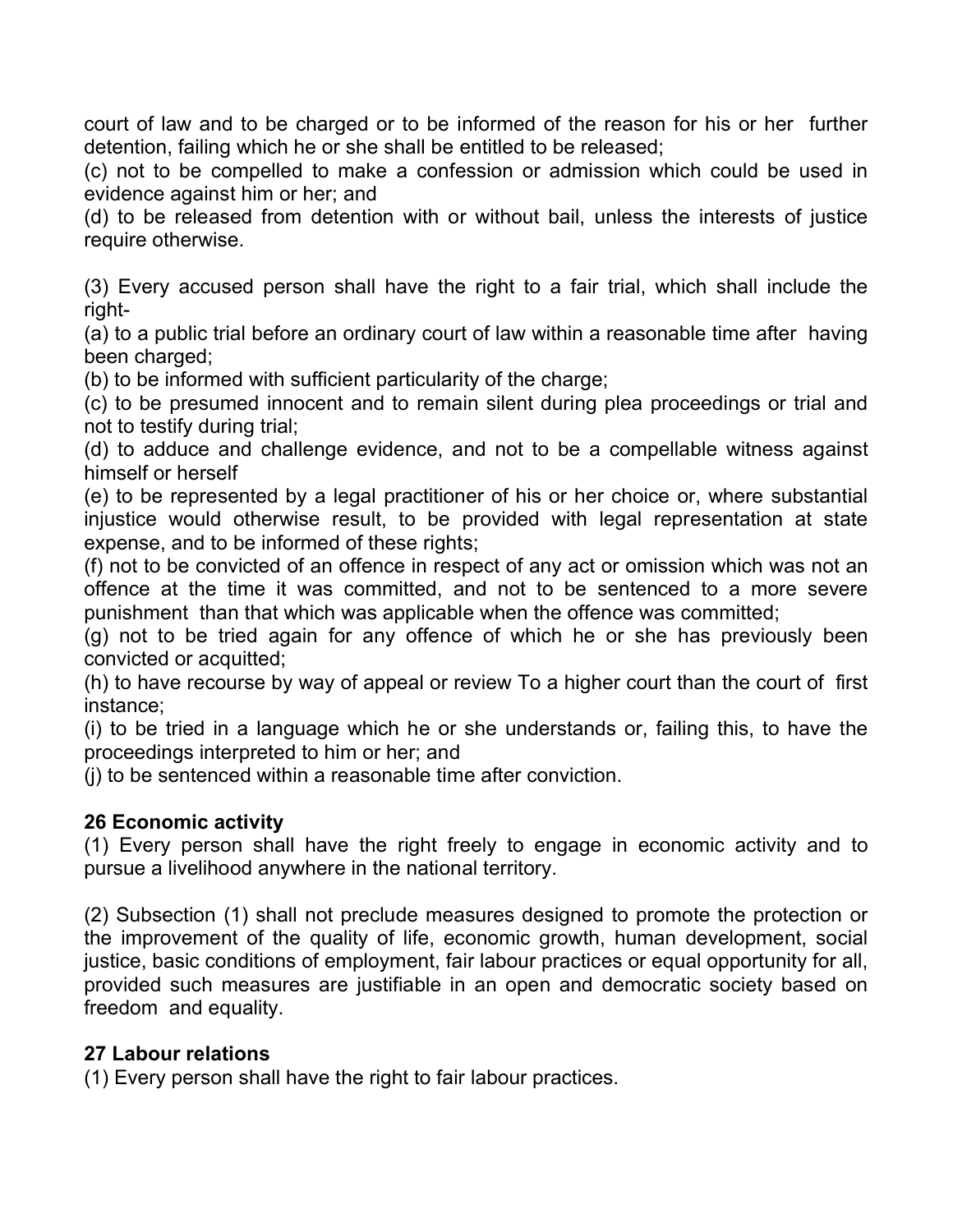(2) Workers shall have the right to form and join trade unions, and employers shall have the right to form and join employers' organizations.

(3) Workers and employers shall have the right to organise and bargain collectively.

(4) Workers shall have the right to strike for the purpose of collective bargaining.

(5) Employers' recourse to the lock-out for the purpose of collective bargaining shall not be impaired, subject to section 33 (1).

## **28 Property**

(1) Every person shall have the right to acquire and hold rights in property and, to the extent that the nature of the rights permits, to dispose of such rights.

(2) No deprivation of any rights in property shall be permitted otherwise than in accordance with a law.

(3) Where any rights in property are expropriated pursuant to a law referred to in subsection (2), such expropriation shall be permissible for public purposes only and shall be subject to the payment of agreed compensation or, failing agreement, to the payment of such compensation and within such period as may be determined by a court of law as just and equitable, taking into account all relevant factors, including, in the case of the determination of compensation, the use to which the property is being put, the history of its acquisition, its market value, the value of the investments in it by those affected and the interests of those affected.

## **29 Environment**

Every person shall have the right to an environment which is not detrimental to his or her health or well-being.

## **30 Children**

- (1) Every child shall have the right-
- (a) to a name and nationality as from birth;
- (b) to parental care;
- (c) to security, basic nutrition and basic health and social services;
- (d) not to be subject to neglect or abuse; and

(e) not to be subject to exploitative labour practices nor to be required or permitted to perform work which is hazardous or harmful to his or her education, health or wellbeing.

(2) Every child who is in detention shall, in addition to the rights which he or she has in terms of section 25, have the right to be detained under conditions and to be treated in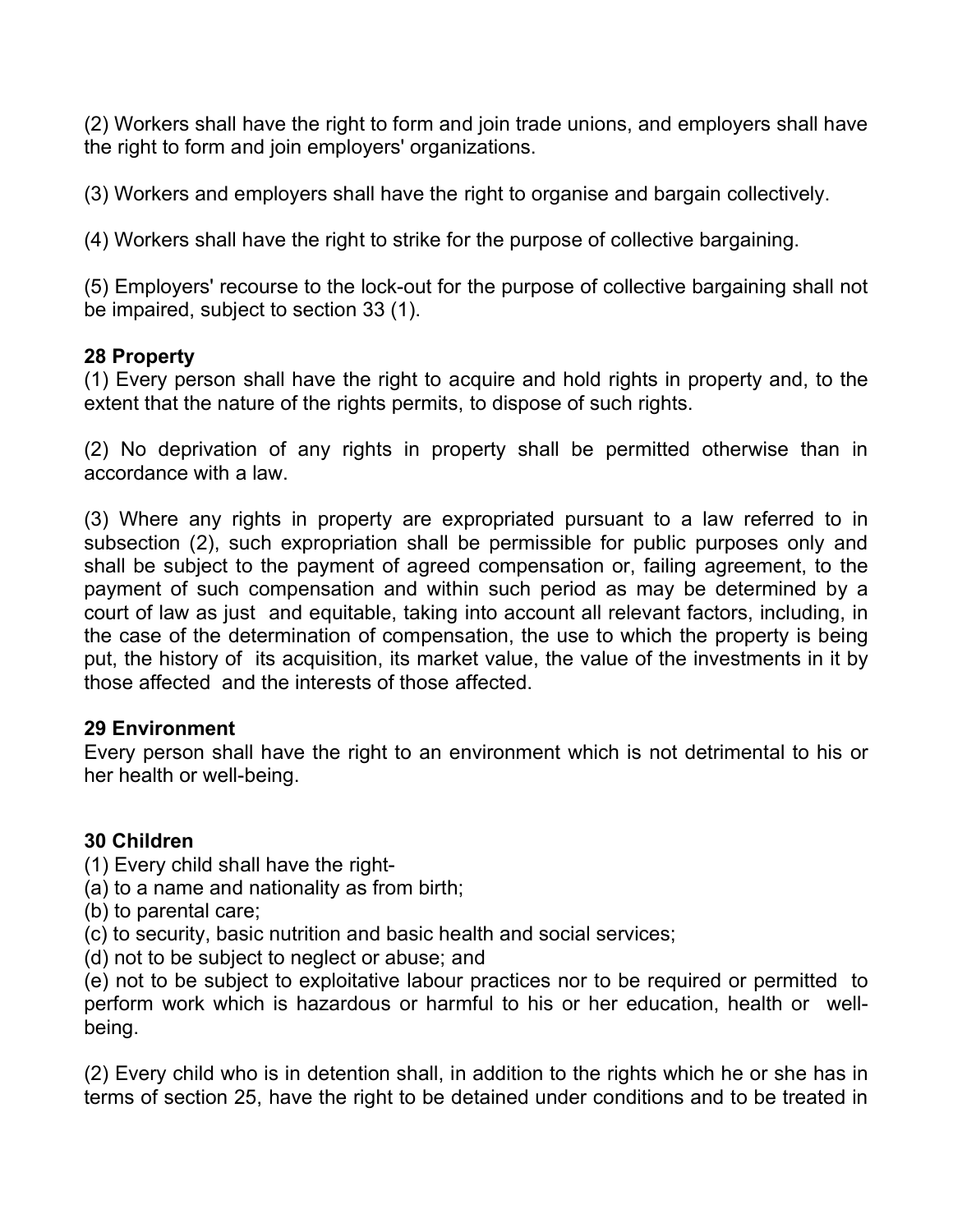a manner that takes account of his or her age.

(3) For the purpose of this section a child shall mean a person under the age of 18 years and in all matters concerning such child his or her best interest shall be paramount.

**31 Language and culture** Every person shall have the right to use the language and to participate in the cultural life of his or her choice.

**32 Education** Every person shall have the right-

(a) to basic education and to equal access to educational institutions;

(b) to instruction in the language of his or her choice where this is reasonably practicable; and

(c) to establish, where practicable, educational institutions based on a common culture, language or religion, provided that there shall be no discrimination on the ground of race.

#### **33 Limitation**

(1) The rights entrenched in this Chapter may be limited by law of general application, provided that such limitation-

(a) shall be permissible only to the extent that it is-

(i) reasonable; and

(ii) justifiable in an open and democratic society based on freedom and equality; and

(b) shall not negate the essential content of the right in question, and provided further that any limitation to-

(aa) a right entrenched in section 10, 11, 12, 14 (1), 21, 25 or 30 (1) (d) or (e) or (2); or (bb) a right entrenched in section 15, 16, 17, 18, 23 or 24, in so far as such right relates to free and fair political activity, shall, in addition to being reasonable as required in paragraph (a) (i), also be necessary.

(2) Save as provided for in subsection (1) or any other provision of this Constitution, no law, whether a rule of the common law, customary law or legislation, shall limit any right entrenched in this Chapter.

(3) The entrenchment of the rights in terms of this Chapter shall not be construed as denying the existence of any other rights or freedoms recognised or conferred by common law, customary law or legislation to the extent that they are not inconsistent with this Chapter.

(4) This Chapter shall not preclude measures designed to prohibit unfair discrimination by bodies and persons other than those bound in terms of section 7 (1).

(5)(a) The provisions of a law in force at the commencement of this Constitution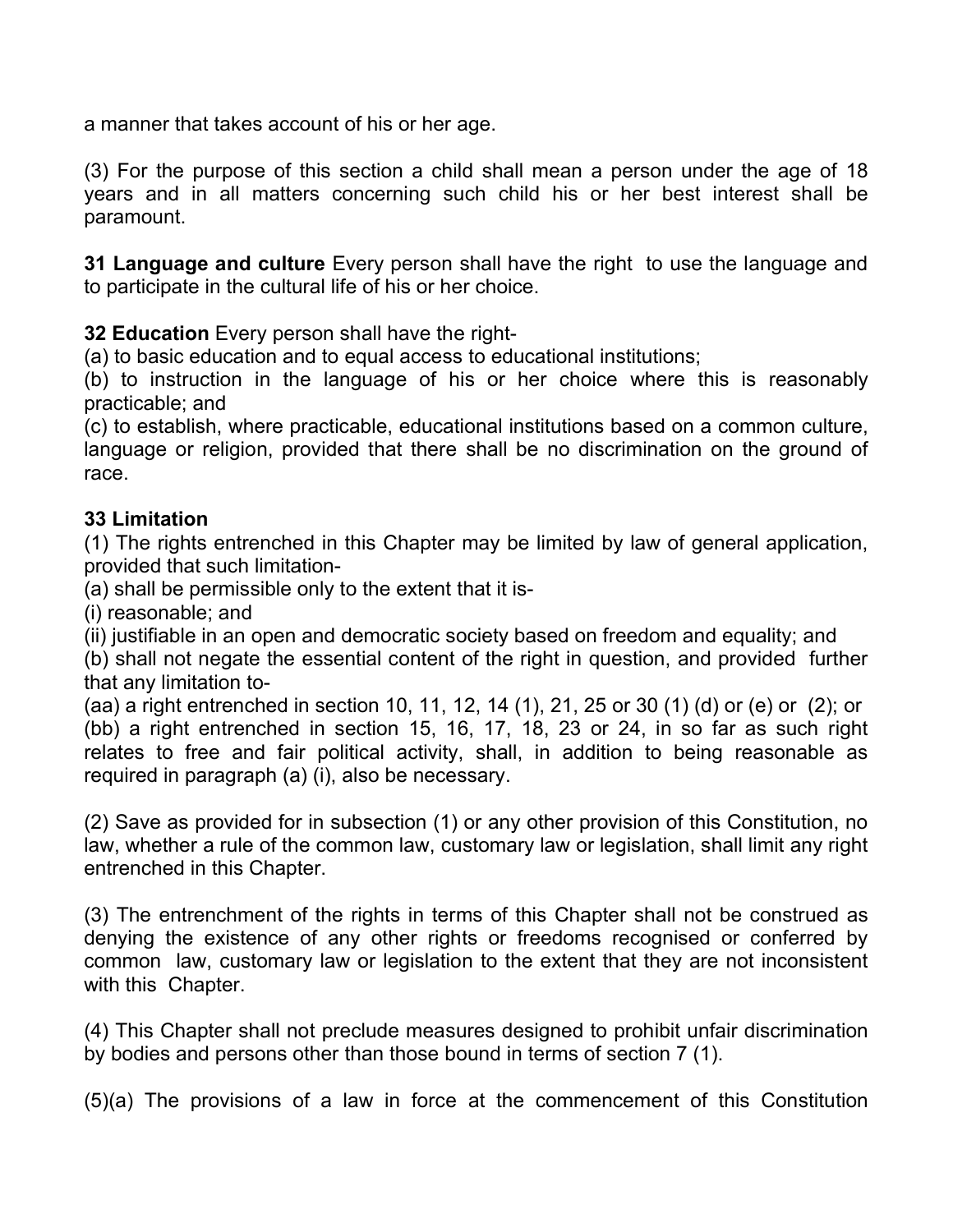promoting fair employment practices, orderly and equitable collective bargaining and the regulation of industrial action shall remain of full force and effect until repealed or amended by the legislature.

(b) If a proposed enactment amending or repealing a law referred to in paragraph (a) deals with a matter in respect of which the National Manpower Commission, referred to in section 2A of the Labour Relations Act, 1956 (Act 28 of 1956), or any other similar body which may replace the Commission, is competent in terms of a law then in force to consider and make recommendations, such proposed enactment shall not be introduced in Parliament unless the said Commission or such other body has been given an opportunity to consider the proposed enactment and to make recommendations with regard thereto.

## **34 State of emergency and suspension**

(1) A state of emergency shall be proclaimed prospectively under an Act of Parliament, and shall be declared only where the security of the Republic is threatened by war, invasion, general insurrection or disorder or at a time of national disaster, and if the declaration of a state of emergency is necessary to restore peace or order.

(2) The declaration of a state of emergency and any action taken, including any regulation enacted, in consequence thereof, shall be of force for a period of not more than 21 days, unless it is extended for a period of not longer than three months, or consecutive periods of not longer than three months at a time, by resolution of the National Assembly adopted by a majority of at least two-thirds of all its members.

(3) Any superior court shall be competent to enquire into the validity of a declaration of a state of emergency, any extension thereof, and any action taken, including any regulation enacted, under such declaration.

(4) The rights entrenched in this Chapter may be suspended only in consequence of the declaration of a state of emergency, and only to the extent necessary to restore peace or order.

(5) Neither any law which provides for the declaration of a state of emergency, nor any action taken, including any regulation enacted, in consequence thereof, shall permit or authorise-

(a) the creation of retrospective crimes;

(b) the indemnification of the state or of persons acting under its authority for unlawful actions during the state of emergency; or

(c) the suspension of this section, and sections 7, 8 (2), 9, 10, 11 (2), 12, 14, 27 (1) and (2), 30 (1) (d) and (e) and (2) and 33 (1) and (2).

(6) Where a person is detained under a state of emergency the detention shall be subject to the following conditions: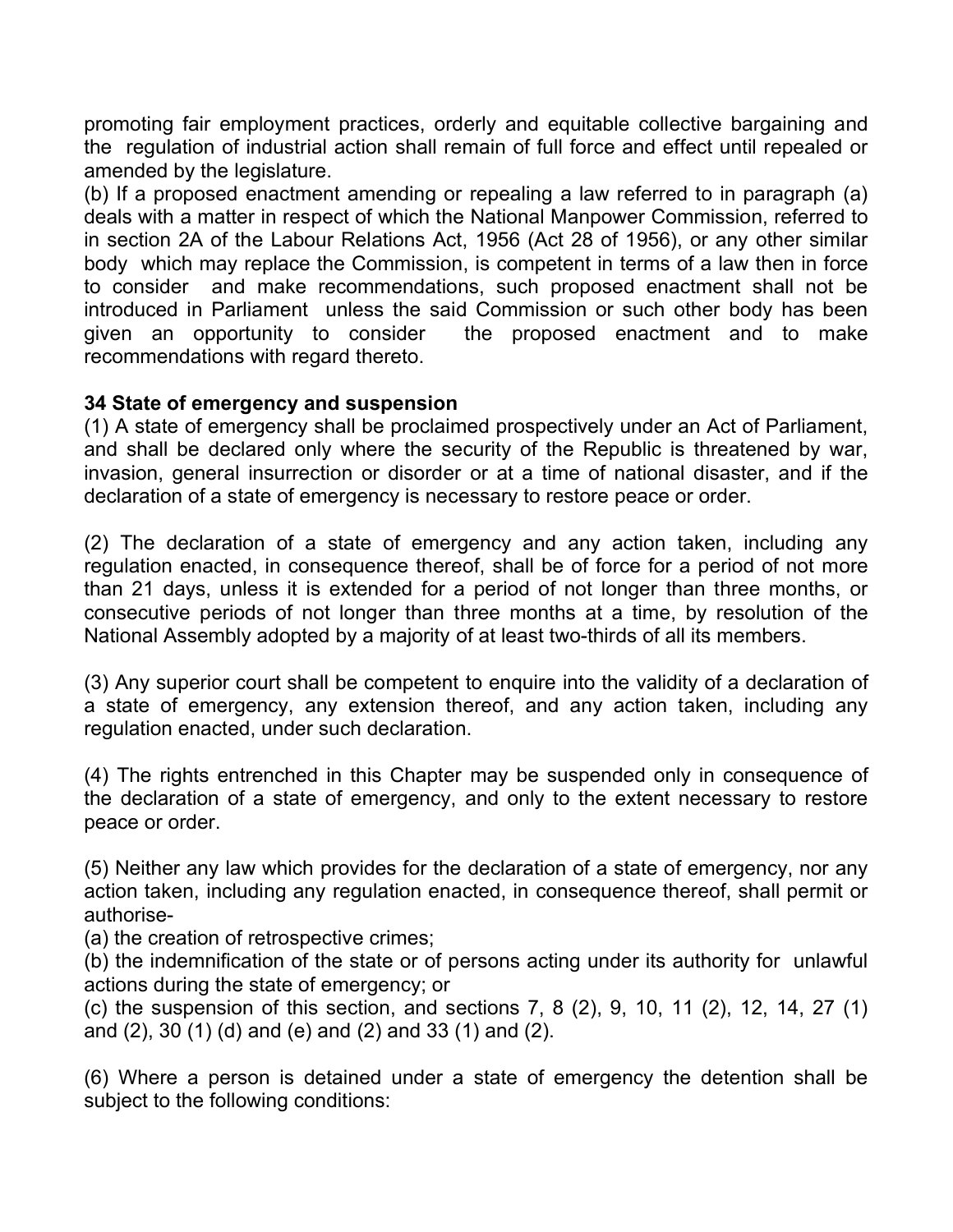(a) An adult family member or friend of the detainee shall be notified of the detention as soon as is reasonably possible;

(b) the names of all detainees and a reference to the measures in terms of which they are

being detained shall be published in the Gazette within five days of their detention;

(c) when rights entrenched in section 11 or 25 have been suspended-

(i) the detention of a detainee shall, as soon as it is reasonably possible but not later than 10 days after his or her detention, be reviewed by a court of law, and the court shall order the release of the detainee if it is satisfied that the detention is not necessary to restore peace or order;

(ii) a detainee shall at any stage after the expiry of a period of 10 days after a review in terms of subparagraph (i) be entitled to apply to a court of law for a further review of his or her detention, and the court shall order the release of the detainee if it is satisfied that the detention is no longer necessary to restore peace or order;

(d) the detainee shall be entitled to appear before the court in person, to be represented by legal counsel, and to make representations against his or her continued detention;

(e) the detainee shall be entitled at all reasonable times to have access to a legal representative of his or her choice;

(f) the detainee shall be entitled at all times to have access to a medical practitioner of his or her choice; and

(g) the state shall for the purpose of a review referred to in paragraph (c) (i) or (ii) submit written reasons to justify the detention or further detention of the detainee to the court, and shall furnish the detainee with such reasons not later than two days before the review.

(7) If a court of law, having found the grounds for a detainee's detention unjustified, orders his or her release, such a person shall not be detained again on the same grounds unless the state shows good cause to a court of law prior to such re-detention.

## **35 Interpretation**

(1) In interpreting the provisions of this Chapter a court of law shall promote the values which underlie an open and democratic society based on freedom and equality and shall, where applicable, have regard to public international law applicable to the protection of the rights entrenched in this Chapter, and may have regard to comparable foreign case law.

(2) No law which limits any of the rights entrenched in this Chapter, shall be constitutionally invalid solely by reason of the fact that the wording used prima facie exceeds the limits imposed in this Chapter, provided such a law is reasonably capable of a more restricted interpretation which does not exceed such limits, in which event such law shall be construed as having a meaning in accordance with the said more restricted interpretation.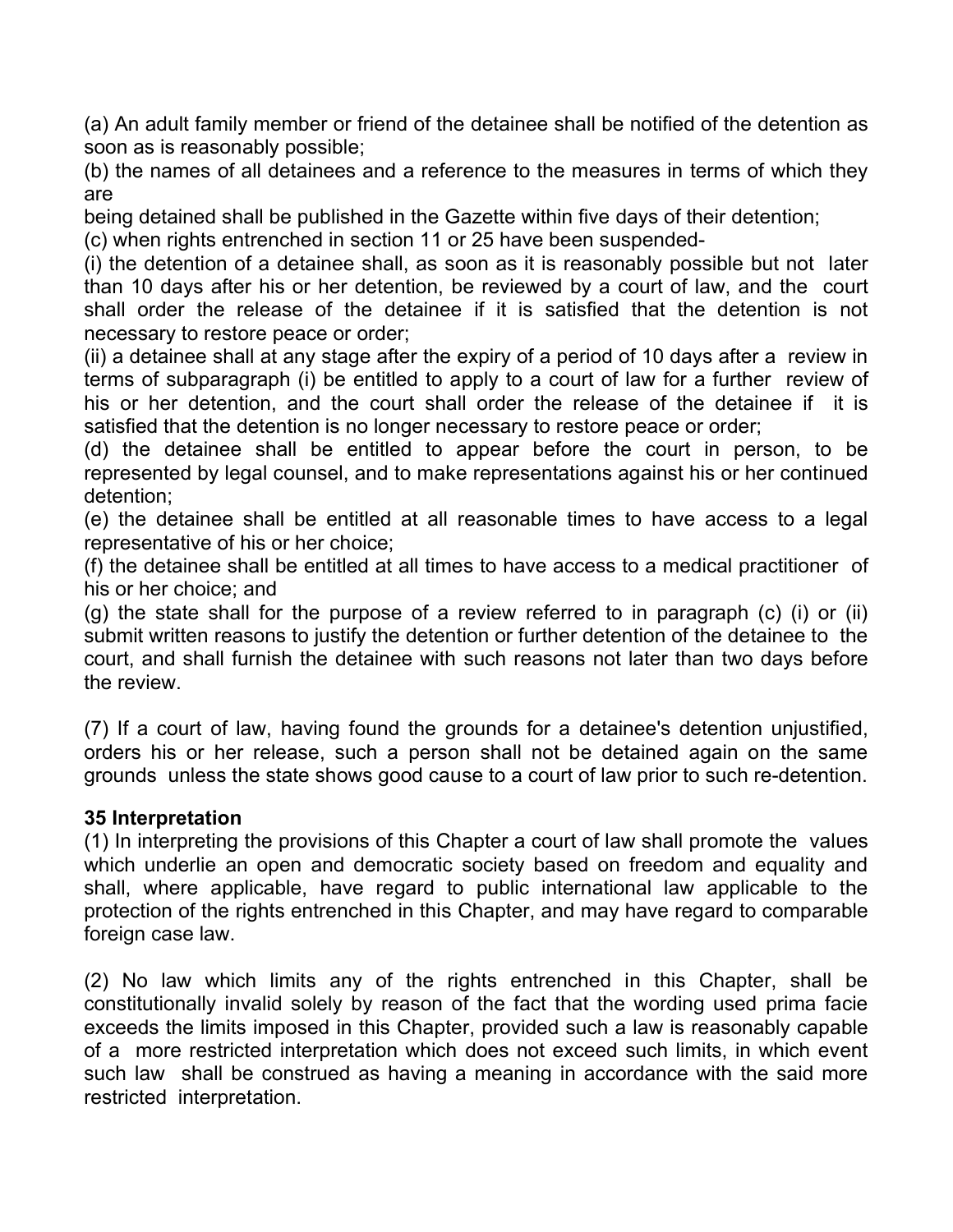(3) In the interpretation of any law and the application and development of the common law and customary law, a court shall have due regard to the spirit, purport and objects of this Chapter.

# **CHAPTER 4**

# **PARLIAMENT**

## **36 Constitution of Parliament**

Parliament shall consist of the National Assembly and the Senate.

## **37 Legislative authority of Republic**

The legislative authority of the Republic shall, subject to this Constitution, vest in Parliament, which shall have the power to make laws for the Republic in accordance with this Constitution.

## **38 Duration of Parliament**

(1) Parliament as constituted in terms of the first election under this Constitution shall, subject to subsection (2), continue for five years as from the date of the first sitting of the National Assembly under this Constitution.

(2) If during the period referred to in subsection (1) Parliament is dissolved under section 73 (9) or 93 (1) or (3) (c), the Houses of Parliament as constituted then, shall continue for the period up to the day immediately preceding the commencement of polling for the election of the National Assembly held in pursuance of such dissolution.

(3) Notwithstanding any dissolution of Parliament-

(a) every person who at the date of the dissolution is a member of the National Assembly or the Senate shall remain a member thereof;

(b) the National Assembly and the Senate shall remain competent to perform their functions; and

(c) the President shall be competent to summon Parliament by proclamation in the Gazette to an extraordinary sitting for the despatch of urgent business, during the period for which the Houses of Parliament continue in terms of subsection (2) after the dissolution.

(4) If Parliament is dissolved and a new Parliament is constituted as contemplated in section 39, this section shall apply mutatis mutandis in respect of such new Parliament save that the new Parliament shall continue for the unexpired part of the period referred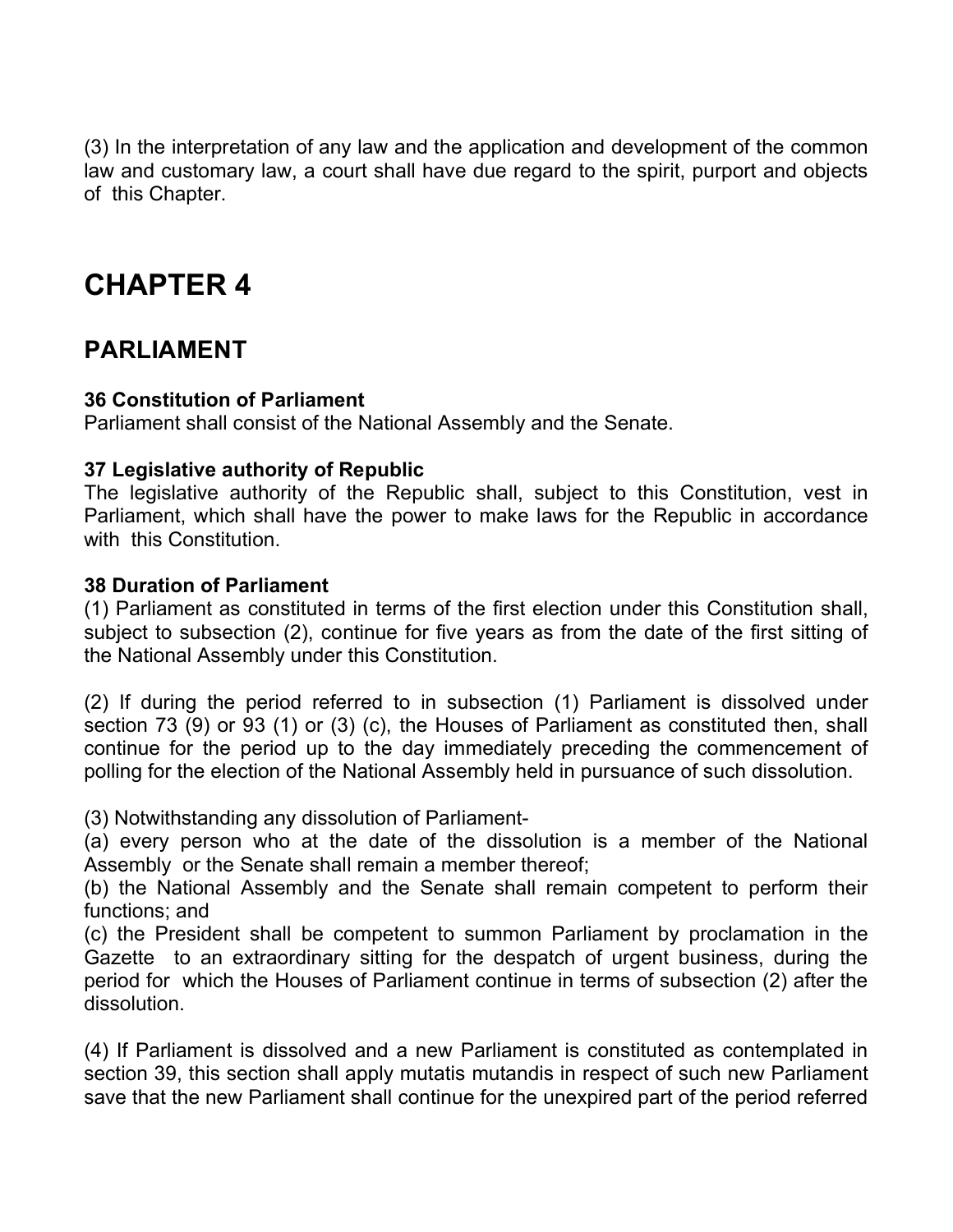to in subsection (1).

## **39 Elections**

(1) Upon a dissolution of Parliament in terms of section 73 (9) or 93 (1) or (3) (c), the President shall by proclamation in the Gazette-

(a) call an election of the National Assembly, which election shall take place within 90 days after the dissolution of Parliament on a date or dates specified in the proclamation; and

(b) request parties represented in the provincial legislatures to nominate persons as senators for the respective provinces in accordance with section 48 (1) (b).(2) An election referred to in subsection (1) (a) shall be held in accordance with the Electoral Act, 1993.

# **The National Assembly**

## **40 Composition of National Assembly**

(1) The National Assembly shall consist of 400 members elected in accordance with the system of proportional representation of voters as provided for in Schedule 2 and the Electoral Act, 1993.

(2) A person nominated as a candidate for election to the National Assembly on a regional list contemplated in Schedule 2, shall, subject to subsection (3), at the time of the nomination be ordinarily resident in the province in respect of which that regional list applies.

(3) Notwithstanding subsection (2), a regional list may contain the names of candidates who are not ordinarily resident in the province in respect of which that list applies, provided that no such list shall contain the names of more than one such candidate or more than 10 per cent of the total number of candidates the party concerned is entitled to nominate on that list, whichever is the greater number.

(4) For the purposes of this section, a person shall be deemed to be ordinarily resident at the place where he or she normally lives and to which he or she returns regularly after any period of temporary absence, including the place where he or she was previously so ordinarily resident and to which he or she returns regularly after any period of absence.

(5) If a regional list contemplated in subsection (2) contains more names of candidates not ordinarily resident in the province in respect of which that list applies than are permissible under that subsection, the surplus of such names so contained shall be deleted mutatis mutandis in accordance with section 22 (8) of the Electoral Act, 1993. *[Date of commencement of s. 40: 9 March 1994.]*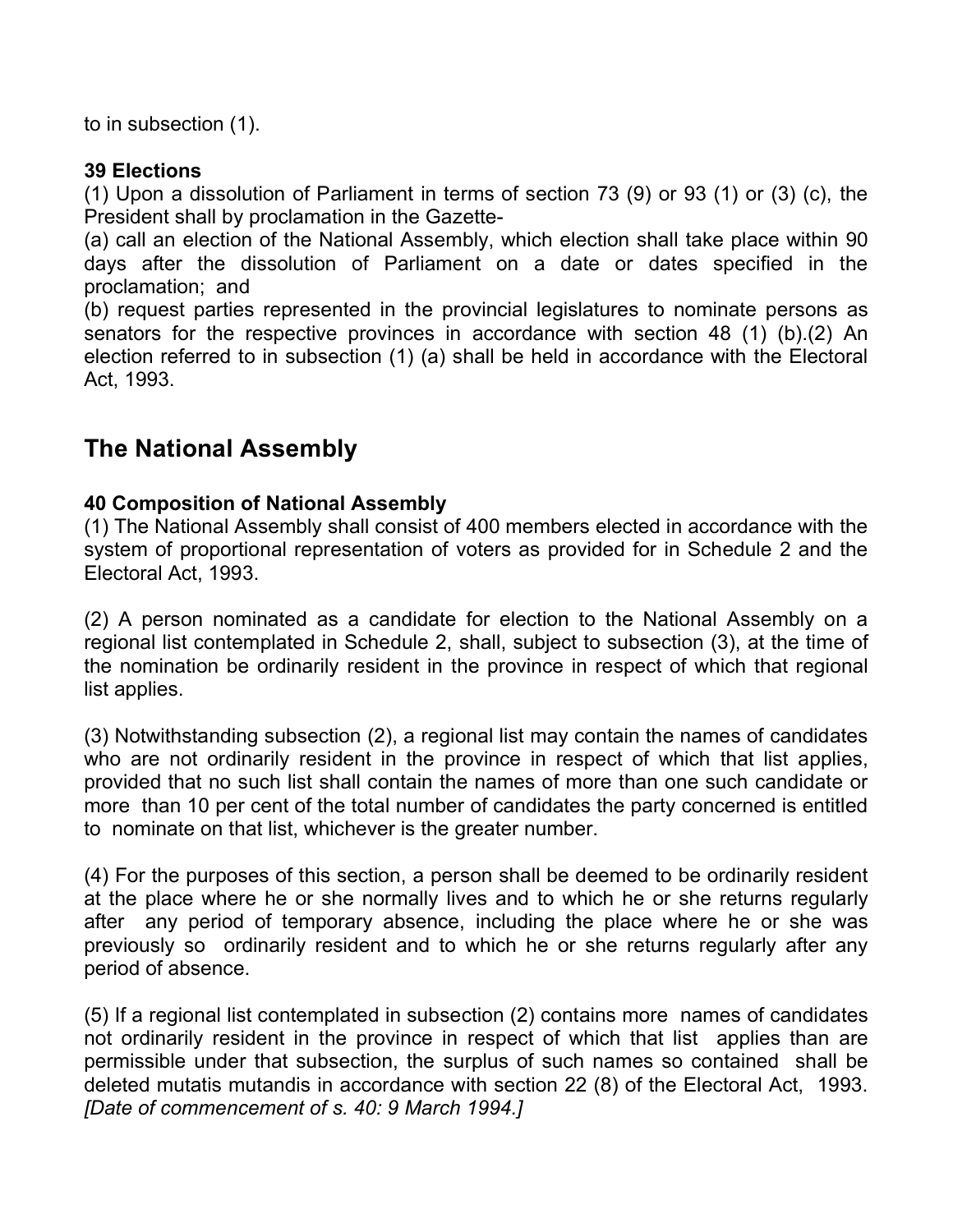#### **41 Speaker and Deputy Speaker of National Assembly**

(1) At its first sitting after it has been convened under section 46 (2), and after the election of the President, the National Assembly, with the Chief Justice or a judge of the Supreme Court designated by him or her acting as the chairperson, shall elect one of its members to be the Speaker, and shall thereafter elect another of its members to be the Deputy Speaker.

(2) The provisions of Schedule 5 shall apply mutatis mutandis to the election of the Speaker and the Deputy Speaker.

(3) The Speaker shall be vested with all powers and functions assigned to him or her by this Constitution, an Act of Parliament and the rules and orders.

(4) If the Speaker is absent or for any reason unable to exercise or perform the powers or functions vested in the office of Speaker, or when the office of Speaker is vacant, the Deputy Speaker shall act as Speaker during the Speaker's absence or inability or until a Speaker is elected.

(5) If any of the circumstances described in subsection (4) applies with reference to both the Speaker and the Deputy Speaker, a member of the National Assembly designated in terms of the rules and orders shall act as Speaker while the said circumstances prevail.

(6) The Deputy Speaker or the member designated under subsection (5), while acting as Speaker, may exercise the powers and shall perform the functions vested in the office of Speaker.

(7) The Speaker, the Deputy Speaker or any other member of the National Assembly designated for that purpose in terms of the rules and orders, shall preside over sittings of the National Assembly.

(8) While presiding at a sitting of the National Assembly, the Speaker, Deputy Speaker or other member presiding shall not have a deliberative vote, but shall have and exercise a casting vote in the case of an equality of votes.

(9) The Speaker or Deputy Speaker shall vacate his or her office if he or she ceases to be a member of the National Assembly, and may be removed from office by resolution of the National Assembly, and may resign by lodging his or her resignation in writing with the Secretary to Parliament.

(10) If the office of Speaker or Deputy Speaker becomes vacant, the National Assembly, under the chairpersonship of the Chief Justice or a judge as provided in subsection (1), shall elect a member to fill the vacancy: Provided that the Speaker shall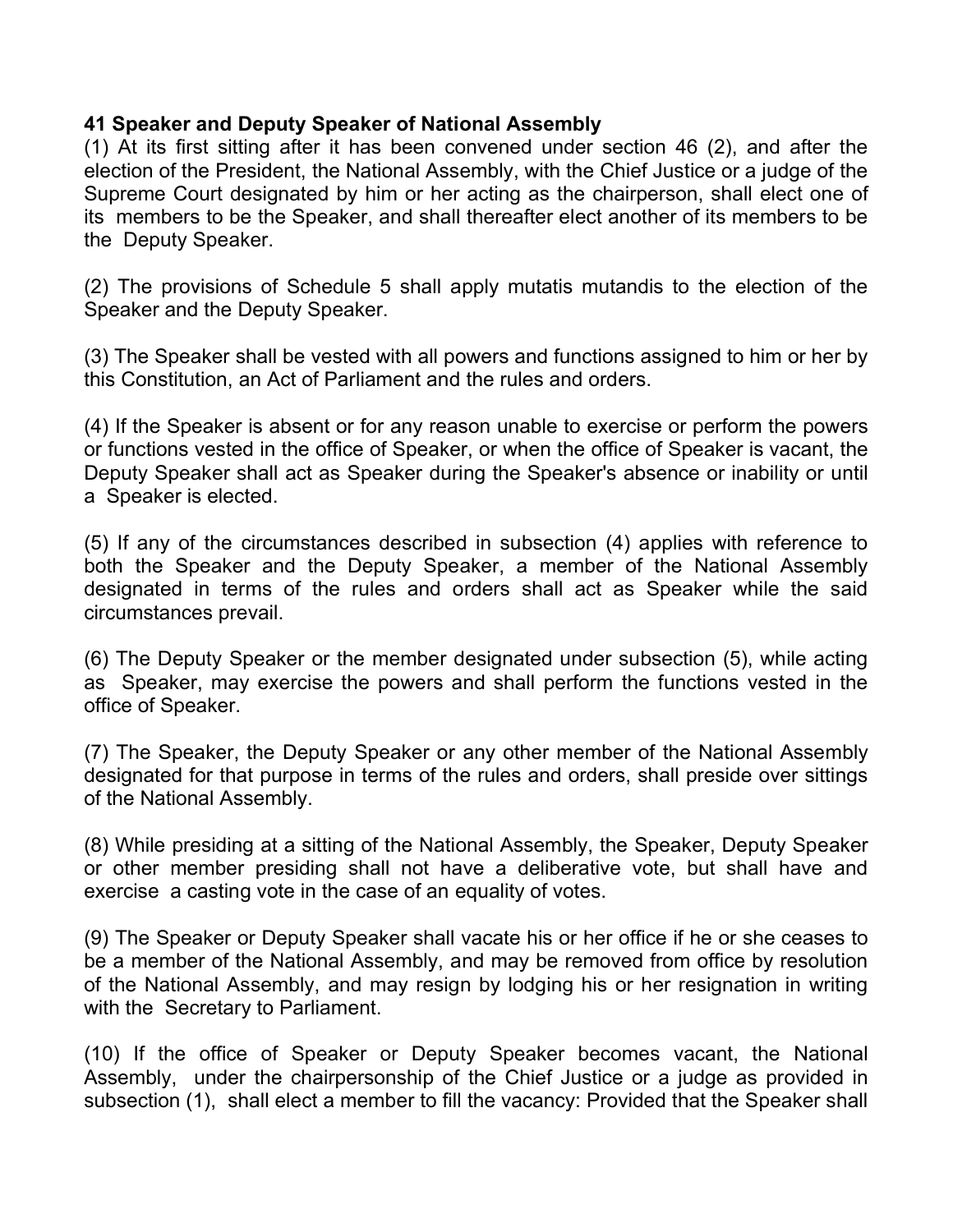in such event preside at the election of the Deputy Speaker.

# **42 Qualification for membership of National Assembly**

(1) No person shall become or remain a member of the National Assembly unless he or she is a South African citizen and is and remains qualified in terms of section 6 to vote in an election of the National Assembly, or if he or she-

(a) at the time of the first election of the National Assembly held under this Constitution is serving a sentence of imprisonment of more than 12 months without the option of a fine;

(b) at any time after the promulgation of this Constitution is convicted of an offence in the Republic, or outside the Republic if the conduct constituting such offence would have constituted an offence in the Republic, and for which he or she has been sentenced to imprisonment of more than 12 months without the option of a fine, unless he or she has received a pardon;

(c) is an unrehabilitated insolvent;

(d) is of unsound mind and has been so declared by a competent court; or

(e) holds any office of profit under the Republic: Provided that the following persons shall be deemed not to hold an office of profit under the Republic for the purpose of this paragraph, namely-

(i) an Executive Deputy President, a Minister or a Deputy Minister;

(ii) a person in receipt of a pension paid from public funds or from a pension fund aided by public funds;

(iii)a justice of the peace or appraiser; or

(iv) a member of any council, board, committee, commission or similar body established by or under law or a committee of the National Assembly who receives remuneration not in excess of an amount equal to his or her salary as a member of the National Assembly.

(2) For the purposes of subsection (1) (b) no person shall be deemed as having been convicted of an offence until any appeal against the conviction or sentence has been determined, or, if no appeal against the conviction or sentence has been noted, the time for noting such an appeal has expired. *[Date of commencement of s. 42: 9 March 1994.]*

**43 Vacation of seats** A member of the National Assembly shall vacate his or her seat if he or she-

(a) ceases to be eligible to be a member of the National Assembly in terms of section 42;

(b) ceases to be a member of the party which nominated him or her as a member of the National Assembly;

(c) resigns his or her seat by submitting his or her resignation in writing to the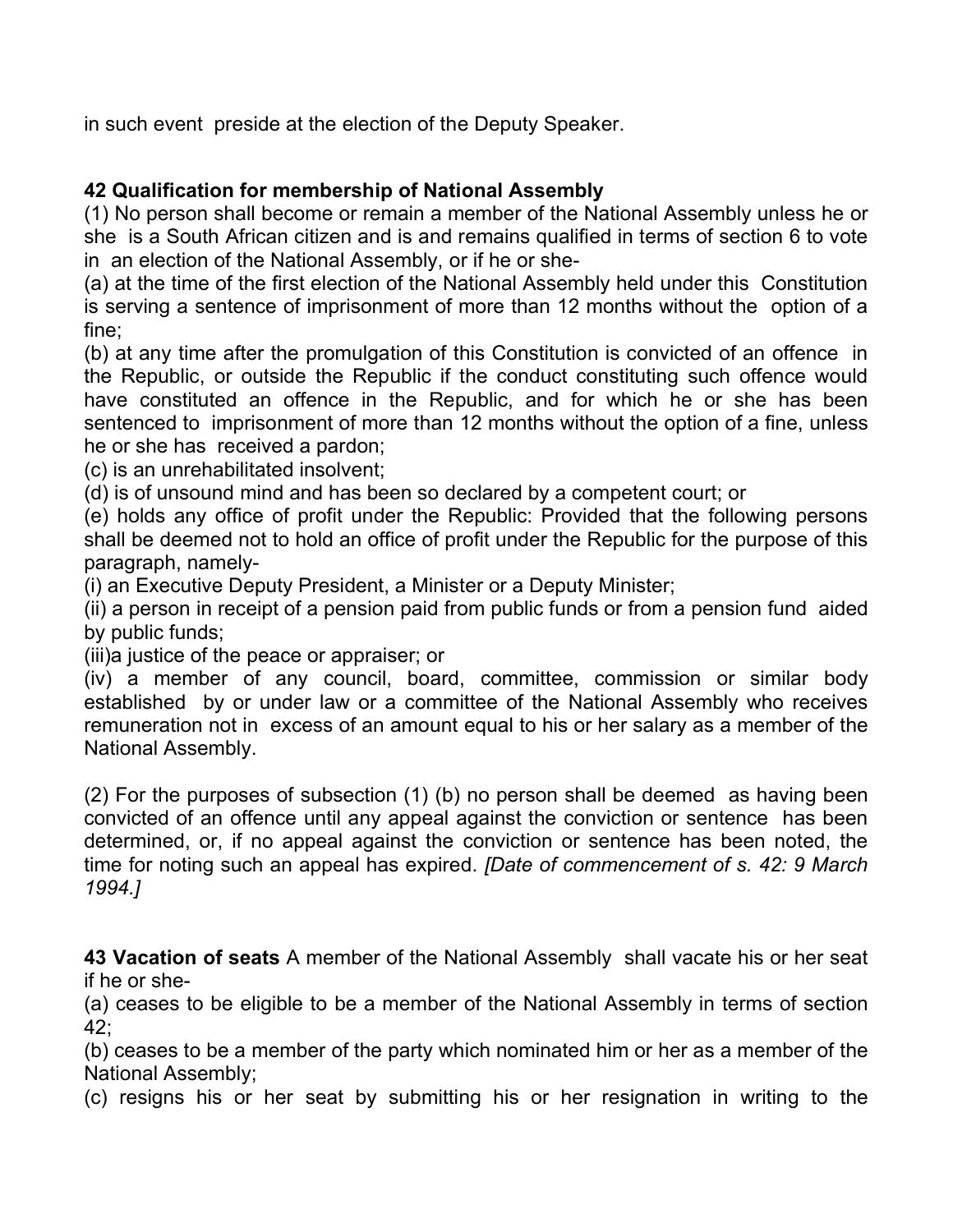Secretary to Parliament;

(d) without having obtained leave in accordance with the rules and orders, absents himself or herself voluntarily from sittings of the National Assembly or any other parliamentary forum of which he or she is a member, for 15 consecutive days on which the National Assembly or any such forum sat; or

(e) becomes a member of the Senate, a provincial legislature or a local government.

# **44 Filling of vacancies**

(1) If a member of the National Assembly vacates his or her seat, the vacancy shall be filled by a person nominated in terms of subsection (2) by the party which nominated the vacating member.

(2) The party entitled in terms of subsection (1) to fill a vacancy shall nominate a person-

(a) whose name appears on that list of candidates of that party, compiled in terms of Schedule 2, from which the vacating member was nominated to the National Assembly; and

(b) who according to the order of preference of the candidates on such list is the next qualified and available person entitled in terms of Schedule 2 to represent that party in the National Assembly.

(3) A nomination in terms of this section shall be submitted in writing to the Speaker.

## **45 Oath or affirmation by members of National Assembly**

Every member of the National Assembly, before taking his or her seat, shall make and subscribe an oath or solemn affirmation in the terms set out in Schedule 3 before the Chief Justice, or a judge of the Supreme Court designated by the Chief Justice for this purpose, or, in the case of a member nominated under section 44, before the Speaker.

## **46 Sittings of National Assembly**

(1) The National Assembly shall sit at the Houses of Parliament in Cape Town, unless the Speaker, in accordance with the rules and orders and in consultation with the President of the Senate, directs otherwise on the grounds of public interest, security or convenience.

(2) The Chief Justice shall convene the National Assembly within 10 days after an election of the National Assembly.

(3) The National Assembly shall sit during such periods and on such days and during such hours as it may determine: Provided that the President may at any time by proclamation in the Gazette summon the National Assembly to an extraordinary sitting for the despatch of urgent business.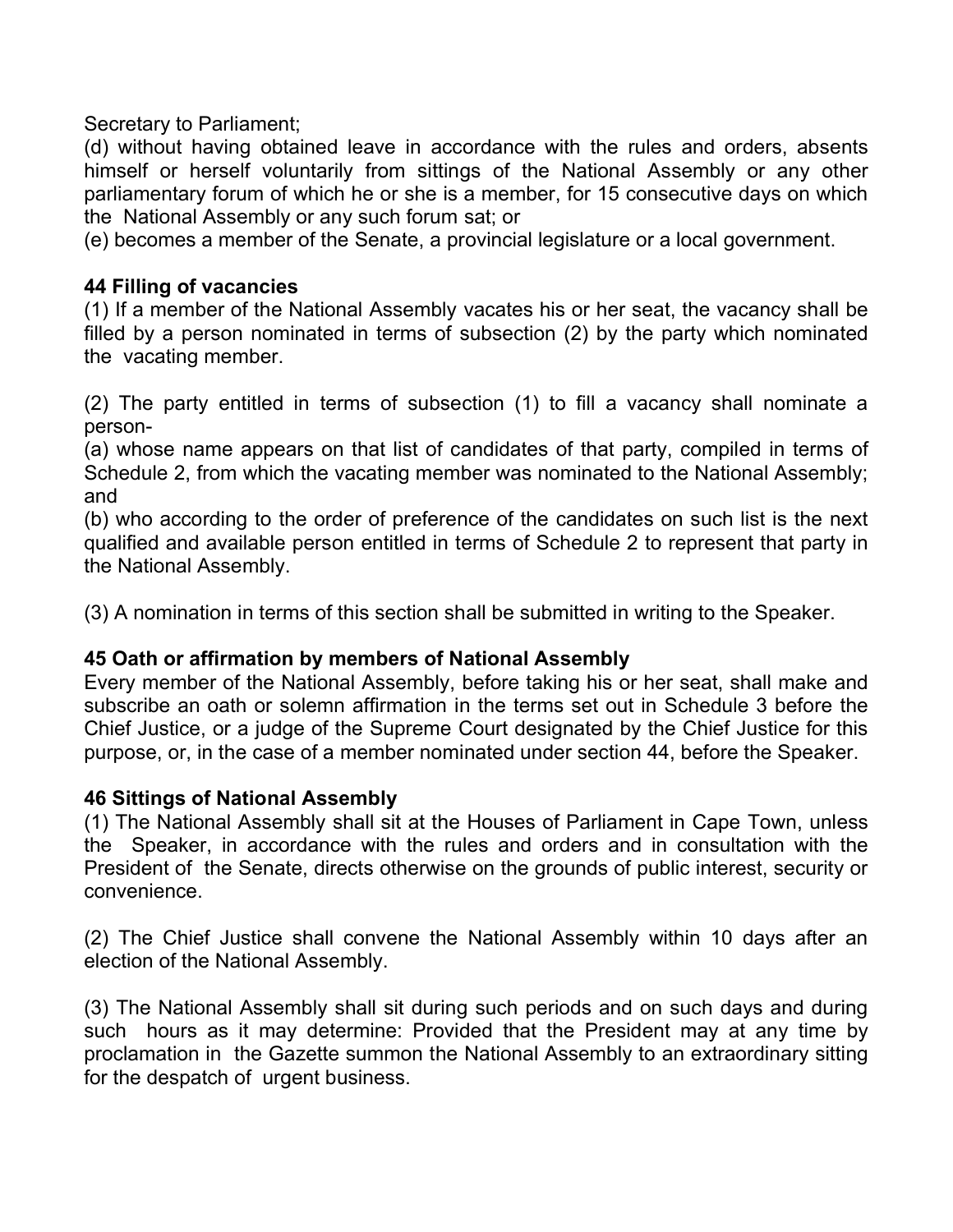## **47 Quorum**

The presence of at least one third or, when a vote is taken no a Bill, of at least one half of all the members of the National Assembly, other than the Speaker or other presiding member, shall be necessary to constitute a meeting of the National Assembly.

# **The Senate**

## **48 Composition of Senate**

(1) The Senate shall be composed of 10 senators for each province, nominated by the parties represented in a provincial legislature within 10 days of-

(a) the first sitting of such legislature after an election of the legislature; or

(b) an election of the National Assembly held in pursuance of a dissolution of Parliament.

(2) Each party represented in a provincial legislature shall be entitled to nominate a senator or senators for the relevant province in accordance with the principle of proportional representation as determined by the following formula:

(a) The number of senators each party shall be entitled to nominate, shall subject to paragraph (b) be determined by multiplying the number of seats such party holds in the provincial legislature by 10 and dividing the result by the total number of seats in the legislature plus one.

(b) If the application of paragraph (a) yields a surplus not absorbed by the number of senators allocated to that party, such surplus shall compete with similar surpluses accruing to any other party or parties, and any undistributed senatorial seat or seats shall be allocated to the party or parties concerned in sequence of the highest surplus.

(3) A member of a provincial legislature or local government nominated as a senator in terms of this section, shall vacate his or her seat in the provincial legislature or local government upon his or her acceptance of such nomination.

## **49 President and Deputy President of Senate**

(1) At its first sitting after it has been convened under section 53 (2), and before proceeding to dispatch any other business, the Senate, with the Chief Justice or a judge of the Supreme Court designated by him or her acting as the chairperson, shall elect one of its members to be the President of the Senate, and shall thereafter elect another of its members to be the Deputy President of the Senate.

(2) The provisions of Schedule 5 shall apply mutatis mutandis to the election of the President and the Deputy President of the Senate.

(3) The President of the Senate shall be vested with all the powers and functions assigned to him or her by this Constitution, an Act of Parliament and the rules and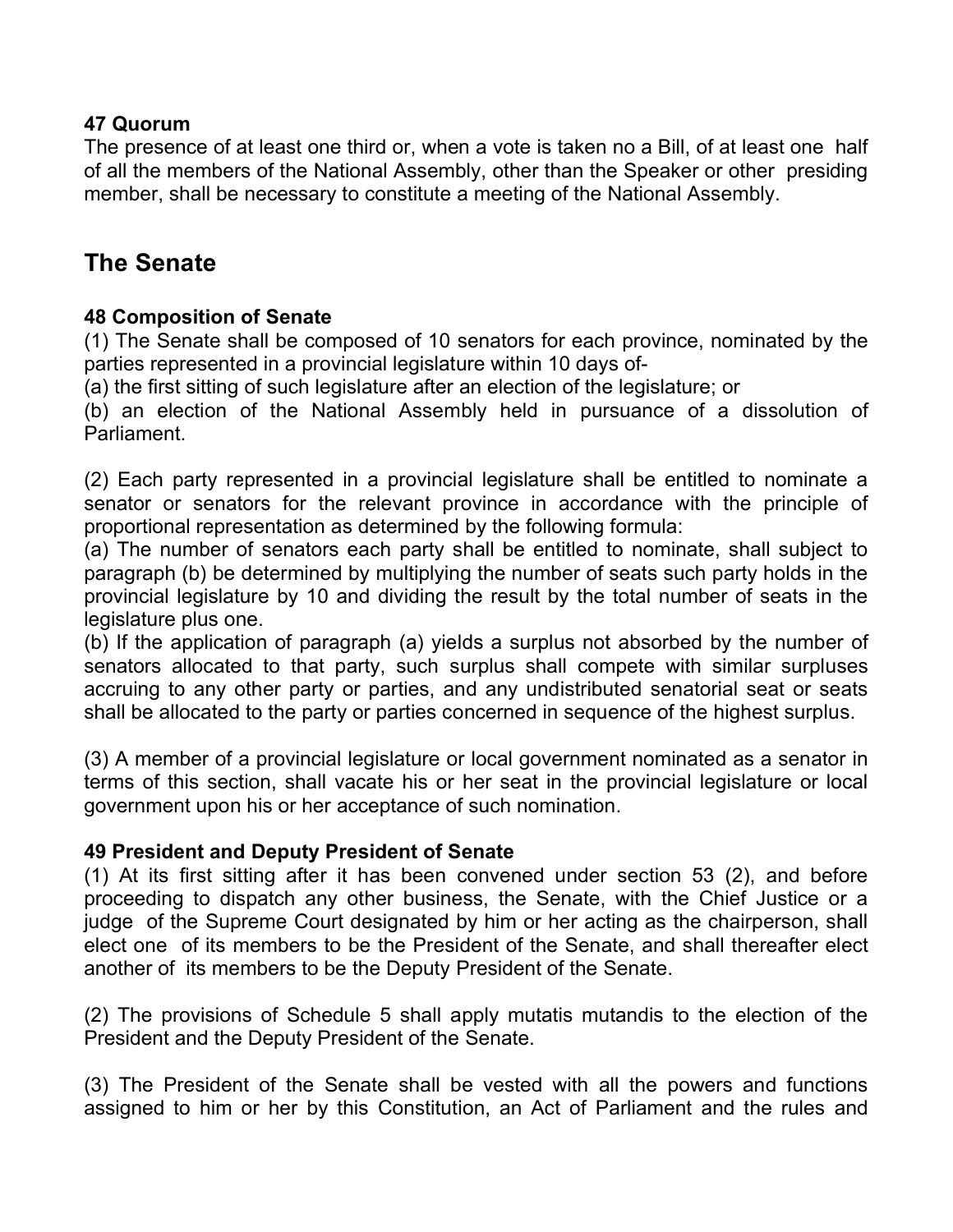orders.

(4) If the President of the Senate is absent or for any reason unable to exercise and perform the powers and functions vested in the office of President of the Senate, or when the office of President of the Senate is vacant, the Deputy President of the Senate shall act as President of the Senate during the absence or inability of the President of the Senate or until a President of the Senate is elected.

(5) If any of the circumstances described in subsection (4) applies with reference to both the President and the Deputy President of the Senate, a senator designated in terms of the rules and orders shall act as President of the Senate while the said circumstances prevail.

(6) The Deputy President of the Senate or the senator designated under subsection (5), while acting as resident of the Senate, may exercise the powers and shall perform the functions vested in the office of President of the Senate.

(7) The President or Deputy President of the Senate or any other senator designated for that purpose in terms of the rules and orders shall preside over sittings of the Senate.

(8) While presiding at a sitting of the Senate, the President or Deputy President of the Senate or other senator presiding shall not have a deliberative vote, but shall have and exercise a casting vote in the case of an equality of votes.

(9) The President or Deputy President of the Senate shall vacate his or her office if he or she ceases to be a senator, and may be removed from office by resolution of the Senate, and may resign by lodging his or her resignation in writing with the Secretary to Parliament.

(10) If the office of President or Deputy President of the Senate becomes vacant, the Senate, under the chairpersonship of the Chief Justice or a judge as provided in subsection (1), shall elect a member to fill the vacancy:

Provided that the President of the Senate shall in such event preside at the election of the Deputy President of the Senate.

#### **50 Qualification for membership of Senate**

No person shall be qualified to become or remain a senator unless he or she is or remains qualified to become a member of the National Assembly.

## **51 Vacation of seats by senators and filling of vacancies**

- (1) A senator shall vacate his or her seat if he or she-
- (a) ceases to qualify to be a senator in terms of section 50;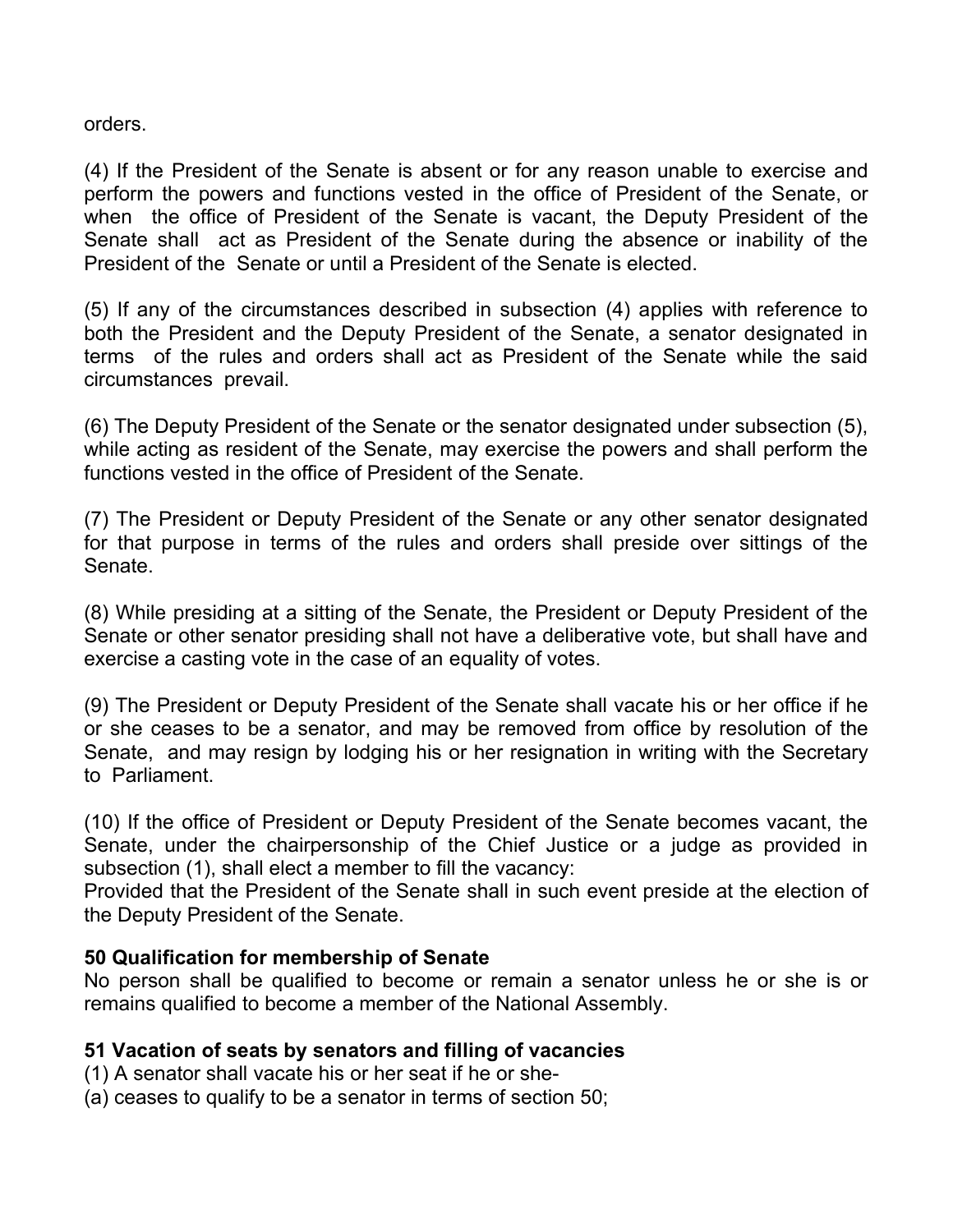(b) ceases to be a member of the party which nominated him or her as a senator in terms of section 48;

(c) resigns his or her seat by submitting his or her resignation in writing to the Secretary to Parliament;

(d) without having obtained leave in accordance with the rules and orders, absents himself or herself voluntarily from sittings of the Senate or any other parliamentary forum of which he or she is a member, for 15 consecutive days on which the Senate or any such forum sat; or

(e) becomes a member of the National Assembly, a provincial legislature or a local government.

(2)(a) If a senator vacates his or her seat, the vacancy shall be filled by a person nominated by the party which nominated the vacating senator and who is qualified and available to fill the vacancy.

(b) A nomination in terms of this subsection shall be submitted in writing to the President of the Senate.

(3) If a provincial legislature is dissolved, the senators from the province in question shall vacate their seats in the Senate with effect from the date of the first sitting of such legislature after the election of such legislature held in pursuance of such dissolution, whereupon the vacancies shall be filled in terms of section 48 (1) (a).

#### **52 Oath or affirmation by senators**

Every senator, before taking his or her seat, shall make and subscribe an oath or solemn affirmation in the terms set out in Schedule 3 before the Chief Justice, or a judge of the Supreme Court designated by the Chief Justice for this purpose, or, in the case of a senator nominated under section 51 (2), before the President of the Senate.

#### **53 Sittings of Senate**

(1) The Senate shall sit at the Houses of Parliament in Cape Town, unless the President of the Senate, in accordance with the rules and orders and in consultation with the Speaker, directs otherwise on the grounds of public interest, security or convenience.

(2) The Chief Justice shall after an election of the National Assembly convene the Senate as soon as is practically possible, but not later than 30 days after such election.

(3) The Senate shall sit during such periods and on such days and during such hours as it may determine:

Provided that the President may at any time by proclamation in the Gazette summon the Senate to an extraordinary sitting for the dispatch of urgent business.

#### **54 Quorum**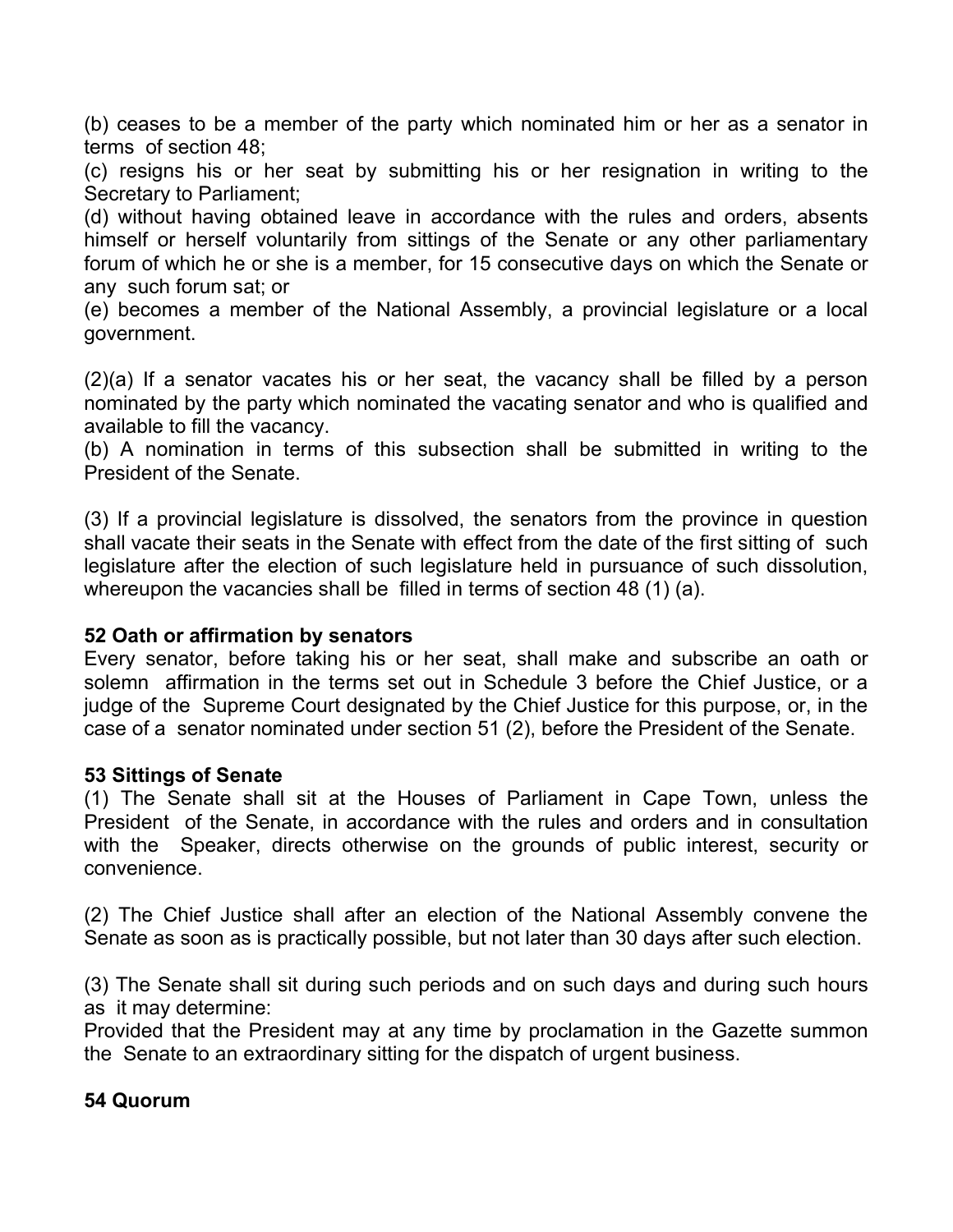The presence of at least one third or, when a vote is taken on a Bill, of at least one half of all the senators, other than the President of the Senate or other presiding senator, shall be necessary to constitute a meeting of the Senate.

# **The National Assembly and the Senate**

# **55 Powers, privileges and immunities of Parliament and benefits of members**

(1) Parliament shall have full power to control, regulate and dispose of its internal affairs, and shall have all such other powers, privileges and immunities as may, subject to this Constitution, be prescribed by an Act of Parliament.

(2) Subject to the rules and orders there shall be freedom of speech and debate in or before Parliament and any committee thereof, and such freedom shall not be impeached or questioned in any court.

(3) A member of Parliament shall not be liable to any civil or criminal proceedings, arrest, imprisonment or damages by reason of anything which he or she has said, produced or submitted in or before or to Parliament or any committee thereof or by reason of anything which may have been revealed as a result of what he or she has said, produced or submitted in or before or to Parliament or any committee thereof.

(4) There shall, subject to section 207 (2), be paid out of and as a charge on the National Revenue Fund to a member of the National Assembly or the Senate such remuneration and allowances as may be prescribed by or determined under an Act of Parliament. *[Sub-s. (4) substituted by s. 1 of Act 13 of 1994.]*

## **56 Penalty for sitting or voting when disqualified by law**

Any person who in terms of this Constitution is disqualified to sit as a member of a House and who, while so disqualified and knowing that he or she is so disqualified, sits or votes as a member of a House in question, shall be liable to a penalty determined by the rules and orders for each day on which he or she so sits or votes, which may be recovered for credit of the National Revenue Fund by action in a court of law.

## **57 Joint sittings of Houses**

(1) Whenever necessary the National Assembly and the Senate shall convene in a joint sitting, which shall be presided over by the Speaker, the President of the Senate or any other member of the National Assembly or the Senate as may be determined by the rules and orders.

(2) While presiding at a joint sitting the Speaker, the President of the Senate or the other member presiding, shall not have a deliberative vote, but shall have and exercise a casting vote in the case of an equality of votes.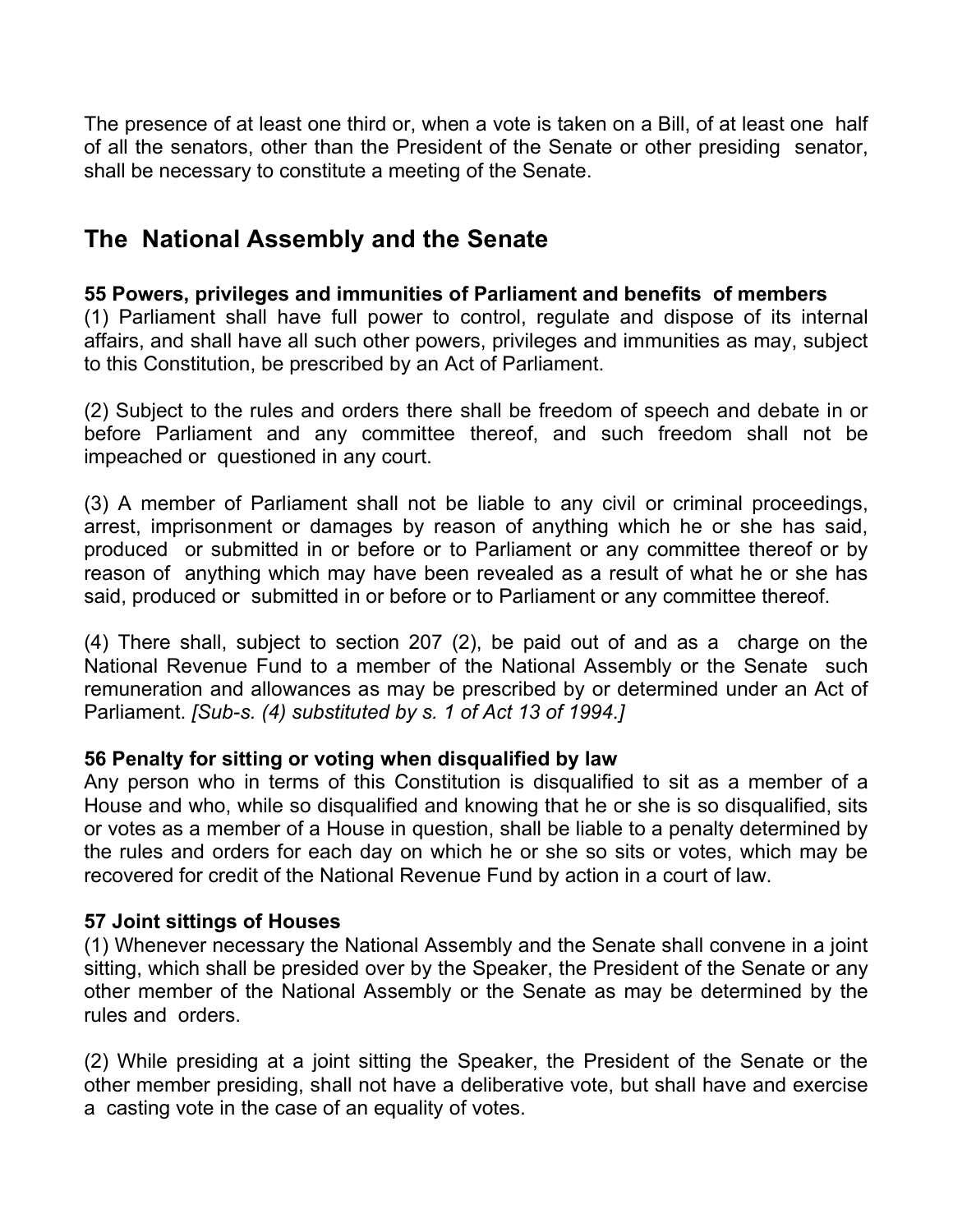(3) Without derogating from the power of Parliament to regulate its business and proceedings, the President of the Republic may, whenever he or she deems it desirable, request by message to the Speaker and the President of the Senate that a joint sitting of the National Assembly and the Senate be convened.

#### **58 Rules and orders**

(1) The National Assembly or the Senate may make rules and orders in connection with the conduct of its business and proceedings, and the National Assembly and the Senate may make joint rules and orders in connection with the conduct of their joint business and proceedings, including rules and orders regulating-

(a) the establishment, constitution, powers and functions, procedures and duration of committees of Parliament;

(b) restrictions on access to such committees;

(c) the competency of any such committee to perform or dispose of its business and proceedings at venues other than the Houses of Parliament; and

(d) the designation of members of the National Assembly and the Senate as presiding officers to preside over sittings of the National Assembly or the Senate or joint sittings of the National Assembly and the Senate, as the case may be, as and when the Speaker or the President of the Senate so requires.

(2) For the purposes of exercising its powers and performing its functions, any committee established under subsection (1) (a) shall have the power to summon persons to appear before it to give evidence on oath or affirmation and to produce any documents required by it, and to receive representations from interested persons.

#### **59 Ordinary Bills**

(1) An ordinary Bill may be introduced in either the National Assembly or the Senate and shall for its passing by Parliament, subject to subsection (2), be required to be adopted by each House.

(2) An ordinary Bill passed by one House and rejected by the other shall be referred to a joint committee consisting of members of both Houses and of all the parties represented in Parliament and willing to participate in the joint committee, to consider and report on any proposed amendments to the Bill, whereafter the Bill shall be referred to a joint sitting of both Houses, at which it may be passed with or without amendment by a majority of the total number of members of both Houses.

(3) All Bills, except the new constitutional text and those referred to in sections 60 (1), 61 and 62, shall for the purposes of this Constitution be considered to be ordinary Bills.

## **60 Money Bills**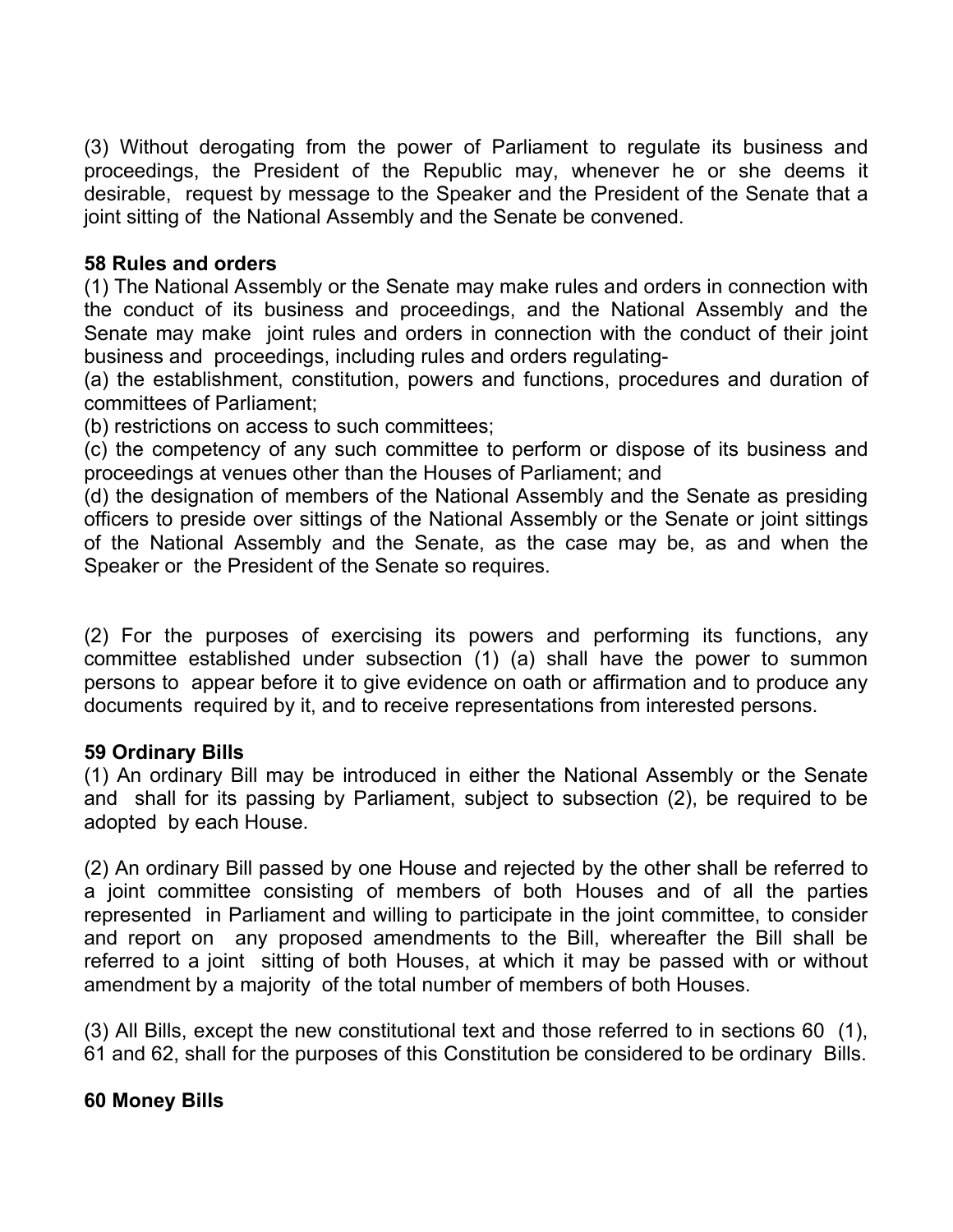(1) Bills appropriating revenue or moneys or imposing taxation shall be introduced in the National Assembly only.

(2) Bills appropriating revenue or moneys for services provided by the national government shall deal with such appropriation only.

(3) The National Assembly shall not consider any Bill appropriating revenue or moneys unless such Bill was initiated by the Minister responsible for national financial matters, or by any other Minister acting with the concurrence of the said Minister.

(4) The National Assembly shall not pass a Bill referred to in subsection (1) unless it has been considered and reported on by a joint committee of both Houses and, in so far as it may be required in terms of this Constitution, by the Financial and Fiscal Commission.

(5) A Bill shall not be deemed to appropriate revenue or moneys or to impose taxation by reason only of its containing provisions for the imposition or appropriation of fines or other pecuniary penalties.

(6) The Senate may not amend any Bill in so far as it appropriates revenue or moneys or imposes taxation.

(7) If the National Assembly passes a Bill imposing taxation or dealing with the appropriation of revenue or moneys and the Senate rejects it or proposes amendments to it or fails to pass it within 30 days after it has been passed by the National Assembly, the Bill shall be referred back to the National Assembly for reconsideration.

(8) The National Assembly may pass a Bill referred to in subsection (7), with or without amendment, and if passed by the National Assembly such Bill shall be deemed to have been passed by Parliament.

#### **61 Bills affecting certain provincial matters**

Bills affecting the boundaries or the exercise or performance of the powers and functions of the provinces shall be deemed not to be passed by Parliament unless passed separately by both Houses and, in the case of a Bill, other than a Bill referred to in section 62, affecting the boundaries or the exercise or performance of the powers or functions of a particular province or provinces only, unless also approved by a majority of the senators of the province or provinces in question in the Senate.

#### **62 Bills amending Constitution**

(1) Subject to subsection (2) and section 74, a Bill amending this Constitution shall, for its passing by Parliament, be required to be adopted at a joint sitting of the National Assembly and the Senate by a majority of at least two-thirds of the total number of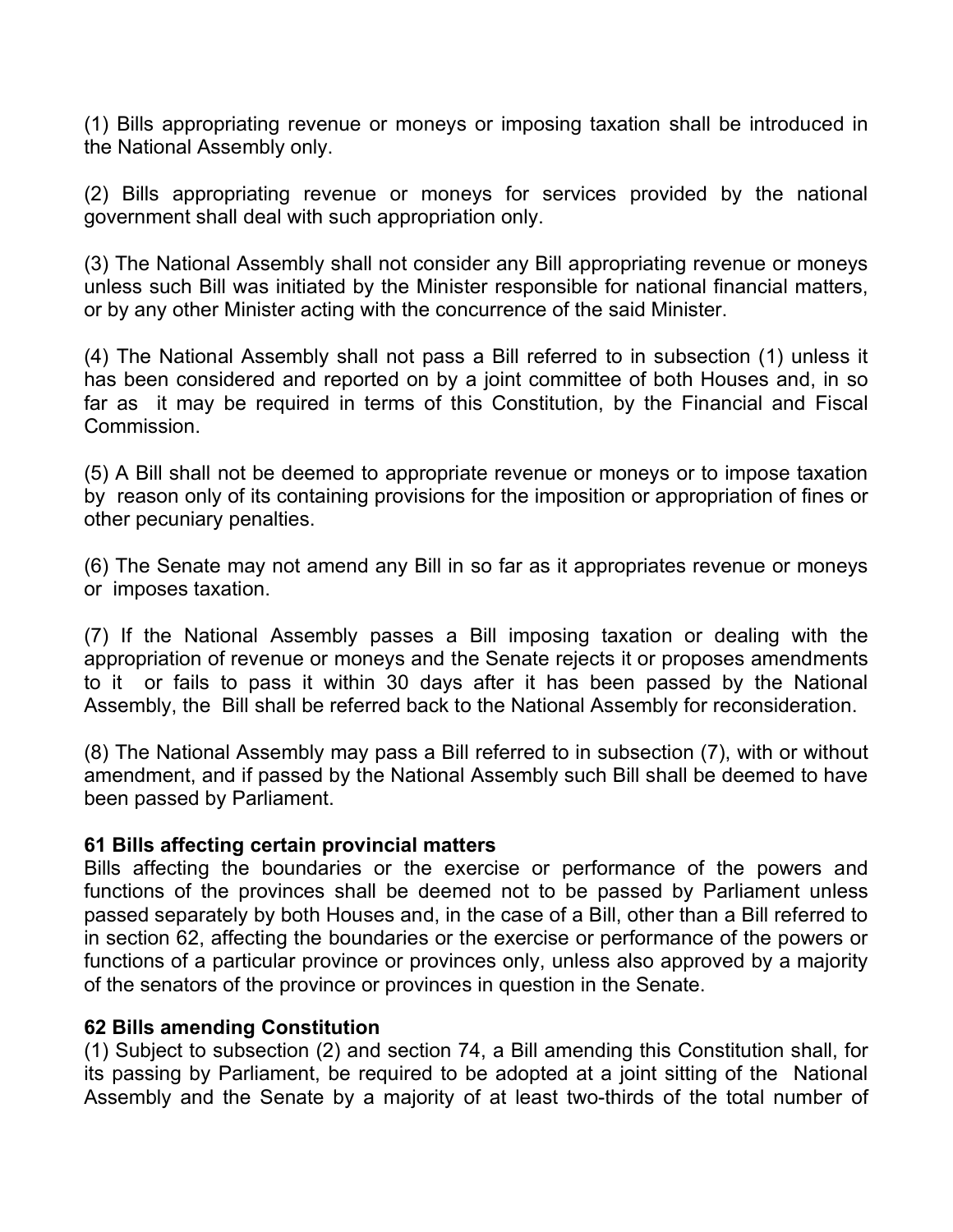members of both Houses.

(2) No amendment of sections 126 and 144 shall be of any force and effect unless passed separately by both Houses by a majority of at least two-thirds of all the members in each House: Provided that the boundaries and legislative and executive competences of a province shall not be amended without the consent of a relevant provincial legislature.

#### **63 Requisite majorities**

Save where otherwise required in this Constitution, all questions before the National Assembly or the Senate or before the National Assembly and the Senate in a joint sitting, shall be determined by a majority of votes cast.

#### **64 Assent to Bills**

(1) A Bill duly passed by Parliament in accordance with this Constitution shall be assented to by the President subject to section 82 (1) (b).

(2) A Bill referred to in subsection (1) to which the President has assented and a copy of which he or she has signed, shall upon its promulgation be an Act of Parliament.

#### **65 Signature and enrollment of Acts**

(1) An Act of Parliament referred to in section 64 (2) shall be enrolled of record in the office of the Registrar of the Appellate Division of the Supreme Court in such official South African languages as may be required in terms of section 3, and copies of the Act so enrolled shall be conclusive evidence of the provisions of the Act.

(2) In the case of a conflict between copies of an Act enrolled in terms of subsection (1), the copy signed by the President shall prevail.

(3) The public shall have the right of access to copies of an Act so enrolled, subject to such laws as may be passed by Parliament to protect the safety and durability of the said copies and with due regard to the convenience of the Registrar's staff.

#### **66 Rights and duties of President, Executive Deputy Presidents, Ministers and Deputy Ministers in Houses**

The President, an Executive Deputy President, a Minister and a Deputy Minister shall be entitled to sit and to speak in any House and at a joint sitting of the Houses, but may not vote in the House of which he or she is not a member or, if he or she is not a member of any of the Houses, in any House or at a joint sitting of the Houses. *[S. 66 substituted by s. 1 of Act 14 of 1994.]*

## **67 Public access to Parliament**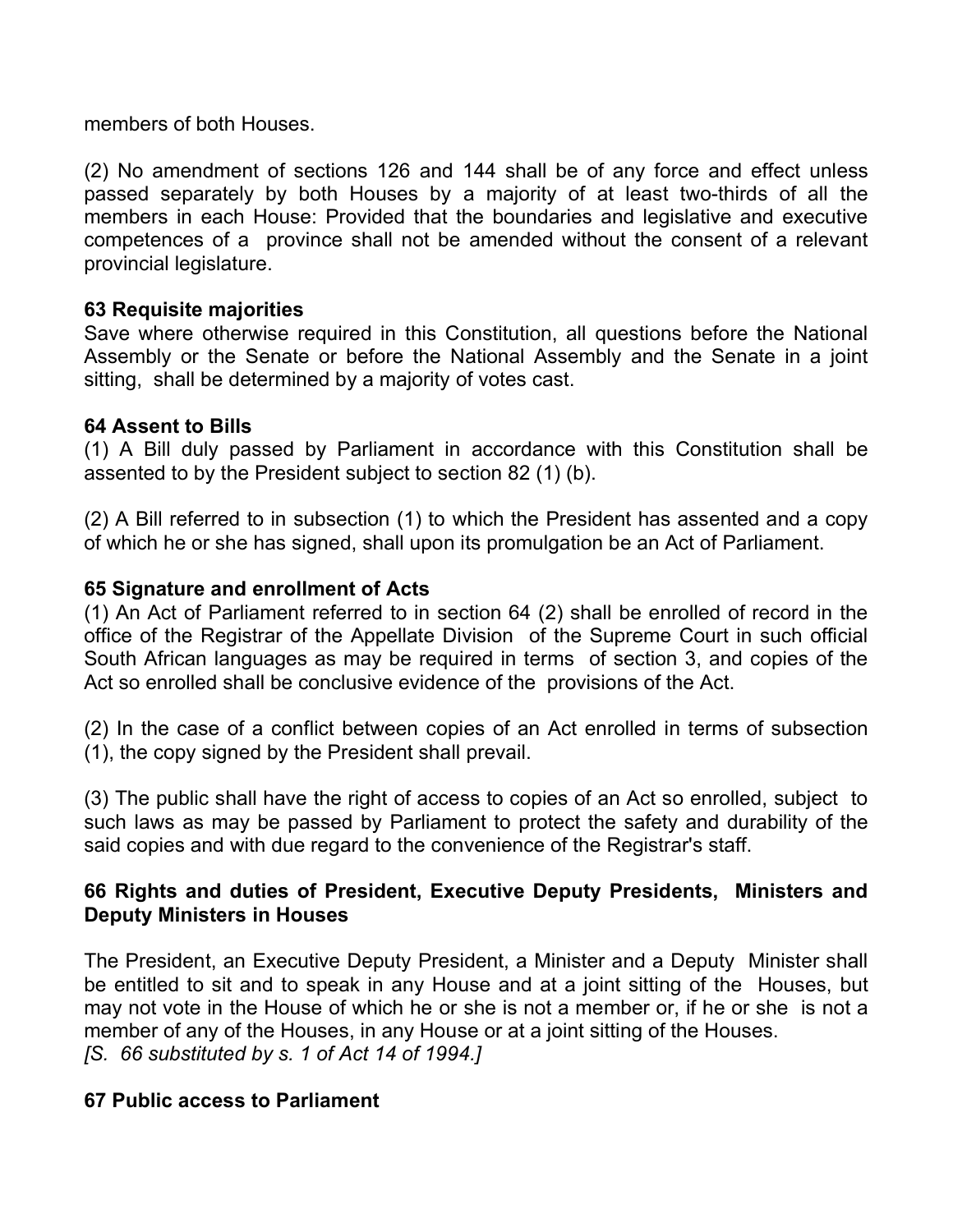Sittings of the National Assembly or the Senate and joint sittings of the National Assembly and the Senate shall be held in public, and the public, including the media, shall have access to such sittings: Provided that reasonable measures may be taken to regulate such access and to provide for the search and, where appropriate, the refusal of entry or the removal of any person.

# **CHAPTER 5**

# **THE ADOPTION OF THE NEW CONSTITUTION**

## **68 Constitution-making Body**

(1) The National Assembly and the Senate, sitting jointly for the purposes of this Chapter, shall be the Constitutional Assembly.

(2) The Constitutional Assembly shall draft and adopt a new constitutional text in accordance with this Chapter.

(3) (a) The first sitting of the Constitutional Assembly shall be convened by the President of the Senate not later than seven days as from the first sitting of the Senate under this Constitution.

(b) Any subsequent sittings of the Constitutional Assembly shall, be convened by the Chairperson of the Constitutional Assembly after consultation with the Speaker and the President of the Senate.

(4) Subject to the rules and orders contemplated in section 70 and save where clearly inappropriate, sections 55 and 56 and the provisions of this Constitution with regard to joint sittings of the National Assembly and the Senate shall apply mutatis mutandis in respect of the Constitutional Assembly.

## **69 Chairperson and Deputy Chairperson**

(1) At its first sitting and before proceeding to dispatch any other business, the Constitutional Assembly, with the President of the Senate presiding, shall elect one of the members of the Constitutional Assembly to be the Chairperson and another of its members to be the Deputy Chairperson of the Constitutional Assembly.

(2) The provisions of Schedule 5 shall apply mutatis mutandis in respect of the election of the Chairperson and the Deputy Chairperson of the Constitutional Assembly.

(3) The Chairperson shall be vested with all powers and functions assigned to him or her under this Constitution, an Act of Parliament and the rules and orders.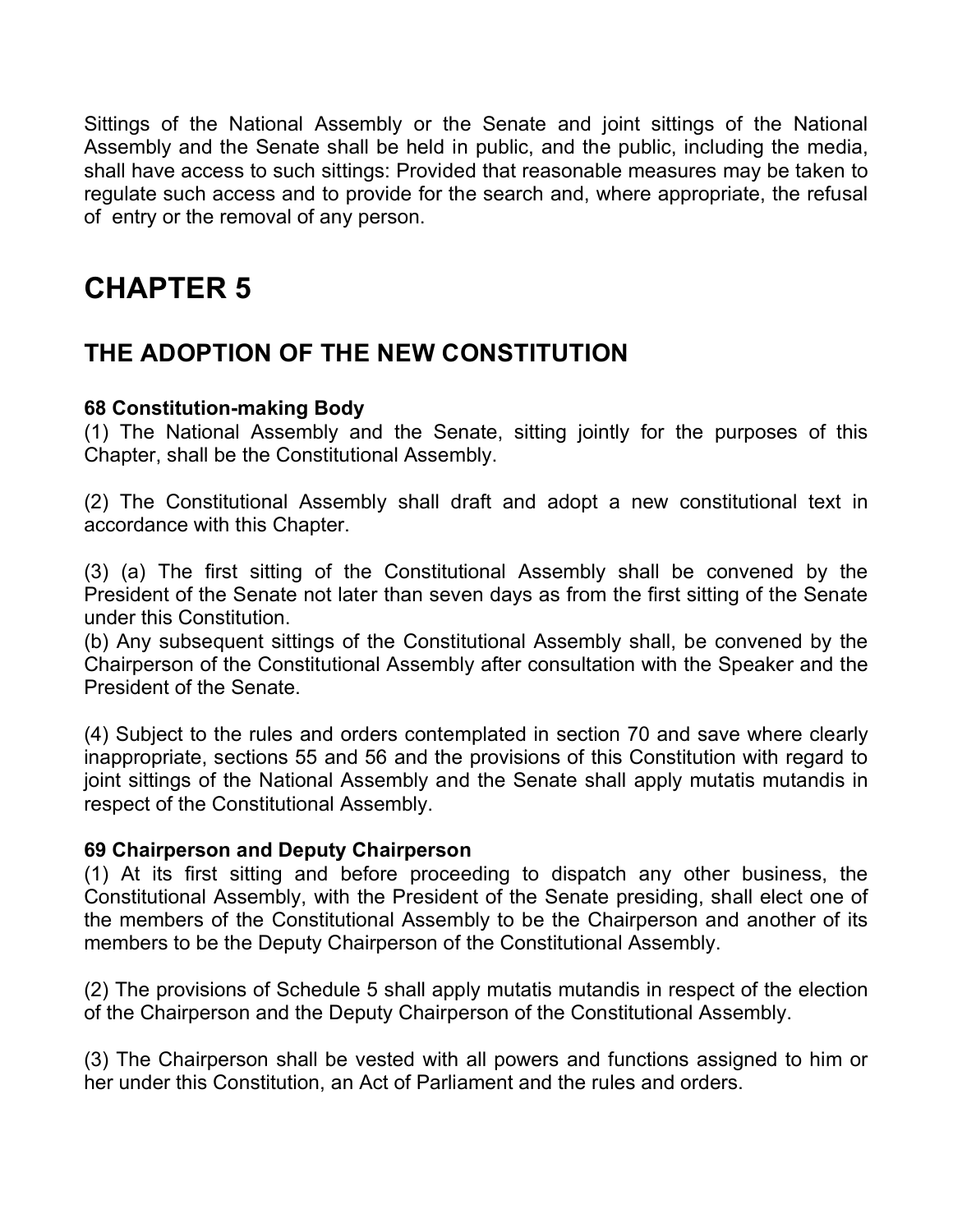(4) Section 49 (4) to (10) shall apply mutatis mutandis in respect of the Chairperson and Deputy Chairperson of the Constitutional Assembly, and in any such application references in the said sections to the Senate and a senator shall be construed as references to the Constitutional Assembly and a member of the Constitutional Assembly, respectively.

#### **70 Rules and orders**

(1) The Constitutional Assembly may make rules and orders in connection with the conduct of its business and proceedings.

(2) The provisions of section 58 shall apply mutatis mutandis in respect of the Constitutional Assembly.

## **71 Constitutional Principles and certification**

- (1) A new constitutional text shall-
- (a) comply with the Constitutional Principles contained in Schedule 4; and
- (b) be passed by the Constitutional Assembly in accordance with this Chapter.

(2) The new constitutional text passed by the Constitutional Assembly, or any provision thereof, shall not be of any force and effect unless the Constitutional Court has certified that all the provisions of such text comply with the Constitutional Principles referred to in subsection (1) (a).

(3) A decision of the Constitutional Court in terms of subsection (2) certifying that the provisions of the new constitutional text comply with the Constitutional Principles, shall be final and binding, and no court of law shall have jurisdiction to enquire into or pronounce upon the validity of such text or any provision thereof.

(4) During the course of the proceedings of the Constitutional Assembly any proposed draft of the constitutional text before the Constitutional Assembly, or any part or provision of such text, shall be referred to the Constitutional Court by the Chairperson if petitioned to do so by at least one fifth of all the members of the Constitutional Assembly, in order to obtain an opinion from the Court as to whether such proposed text, or part or provision thereof, would, if passed by the Constitutional Assembly, comply with the Constitutional Principles.

## **72 Appointment of commissions, committees and bodies**

(1) The Constitutional Assembly shall, in addition to appointing committees of its members, be competent to appoint any commissions, technical committees and other advisory bodies to assist it in the performance of its functions.

(2) The Constitutional Assembly shall, subject to subsection (3), appoint an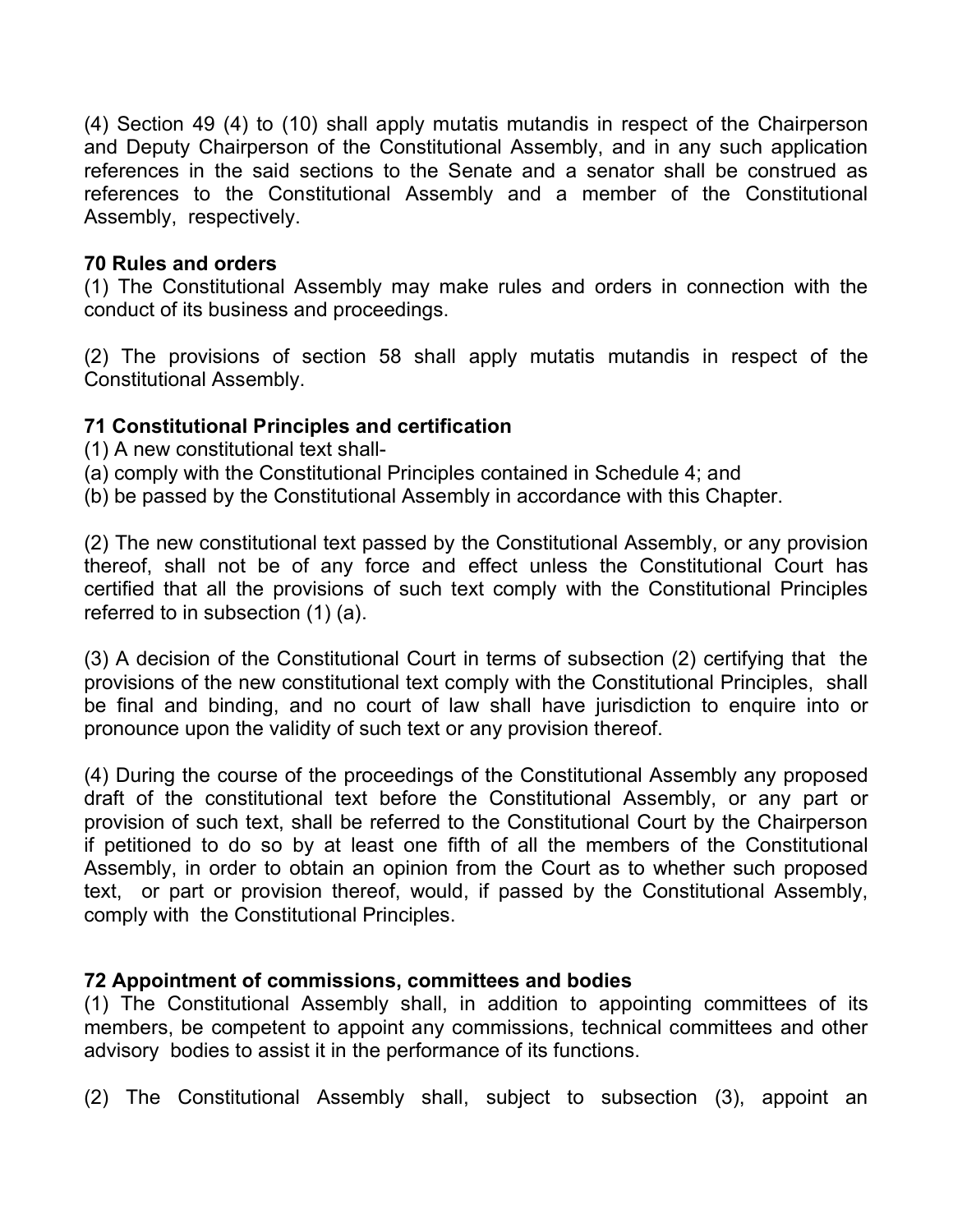independent panel of seven South African citizens being recognised constitutional experts, not being members of Parliament or any other legislature and not holding office in any political party, to advise it, or the Chairperson, on matters pertaining to its functions, and to perform such other tasks as are provided for in this Constitution.

(3) A majority of at least two-thirds of all the members of the Constitutional Assembly shall be required for the appointment of the panel of constitutional experts, and, in the event of such majority not being achieved, a panel of constitutional experts complying with the requirements mentioned in subsection (2) and consisting of a nominee of each party which holds at least 40 seats in the Constitutional Assembly and wishes to make such a nomination, shall be appointed.

## **73 Adoption of new constitutional text**

(1) The Constitutional Assembly shall pass the new constitutional text within two years as from the date of the first sitting of the National Assembly under this Constitution.

(2) For the passing of the new constitutional text by the Constitutional Assembly, a majority of at least two-thirds of all the members of the Constitutional Assembly shall be required: Provided that provisions of such text relating to the boundaries, powers and functions of provinces shall not be considered passed by the Constitutional Assembly unless approved also by a majority of two-thirds of all the members of the Senate.

(3) If the Constitutional Assembly fails to pass a proposed draft of the new constitutional text in accordance with subsection (2), but such draft is supported by a majority of all its members, such proposed draft shall be referred by the Chairperson to the panel of constitutional experts referred to in section 72 (2) for its advice, to be given within 30 days of such referral, on amendments to the proposed draft, within the framework of the Constitutional Principles, which might secure the support required in terms of subsection (2).

(4) An amended draft text unanimously recommended by the panel of constitutional experts and submitted to the Constitutional Assembly within the said period of 30 days, shall be considered by the Constitutional Assembly, and if passed in accordance with subsection (2), it shall become the Constitution of the Republic of South Africa.

(5) Should the panel of constitutional experts fail to submit within the said period of 30 days to the Constitutional Assembly an amended draft text which is unanimously recommended by the panel, or should such an amended draft text not be passed by the Constitutional Assembly in accordance with subsection (2), any proposed draft text before the Constitutional Assembly may be approved by it by resolution of a majority of its members for the purposes of subsection (6).

(6) A text approved under subsection (5) shall, after it has been certified by the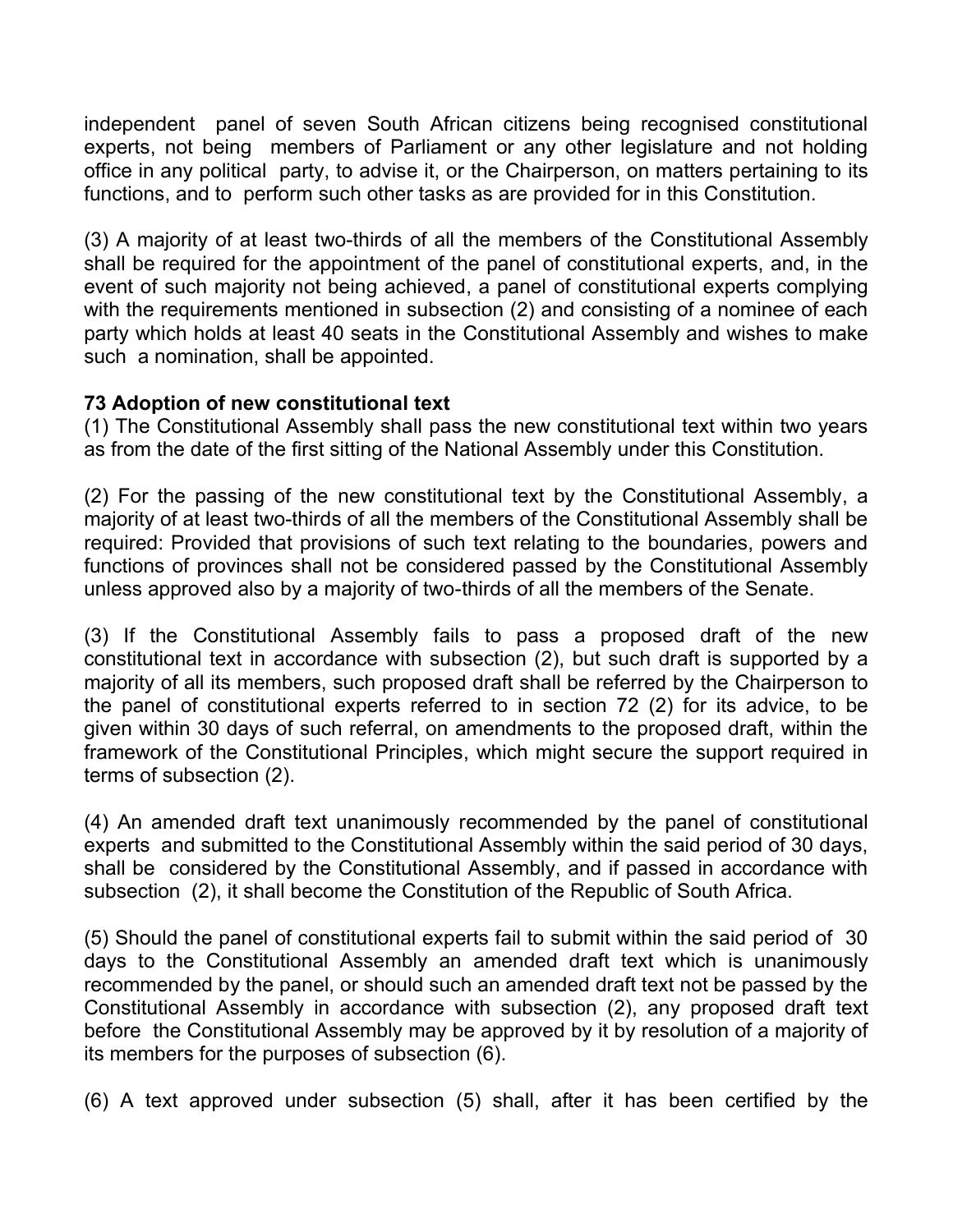Constitutional Court in terms of section 71 (2), be referred by the President for a decision by the electorate by way of a national referendum.

(7) The question put before the electorate in the referendum shall be the acceptance or rejection of the text approved under subsection (5).

(8) The text presented to the electorate in the referendum shall, if approved by a majority of at least 60 per cent of the votes cast in the referendum and subject to subsection (13), become the Constitution of the Republic of South Africa.

(9) If the relevant text is not approved in the referendum in accordance with subsection (8), or if a new constitutional text is not passed in terms of this Chapter within the period of two years referred to in subsection (1), the President shall dissolve Parliament by proclamation in the Gazette within 14 days after the referendum or the expiry of the said period, whereupon an election contemplated in section 39 (1) (a) shall be held.

(10) The Constitutional Assembly as constituted after such an election, shall pass the new constitutional text within a period of one year as from the date of its first sitting after such election.

(11) For the passing of the new constitutional text referred to in subsection (10) by the Constitutional Assembly, a majority of at least 60 per cent of all the members of the Constitutional Assembly shall be required: Provided that provisions of such text relating to the boundaries, powers and functions of provinces shall not be considered passed by the Constitutional Assembly unless approved also by a majority of at least 60 per cent of all the members of the Senate.

(12) The provisions of subsections (3) to (9) of this section and the other sections of this Chapter shall apply mutatis mutandis in respect of the Constitutional Assembly referred to in subsection (10) of this section.

(13) A new constitutional text adopted in terms of this Chapter shall be assented to by the President and shall upon its promulgation be the Constitution of the Republic of South Africa.

## **74 Amendments relating to this Chapter and Schedule 4**

(1) No amendment or repeal of-

(a) this section or the Constitutional Principles set out in Schedule 4; or

(b) any other provision of this Chapter in so far as it relates to-

(i) the Constitutional Principles; or

(ii) the requirement that the new constitutional text shall comply with the Constitutional Principles, or that such text shall be certified by the Constitutional Court as being in compliance therewith, shall be permissible.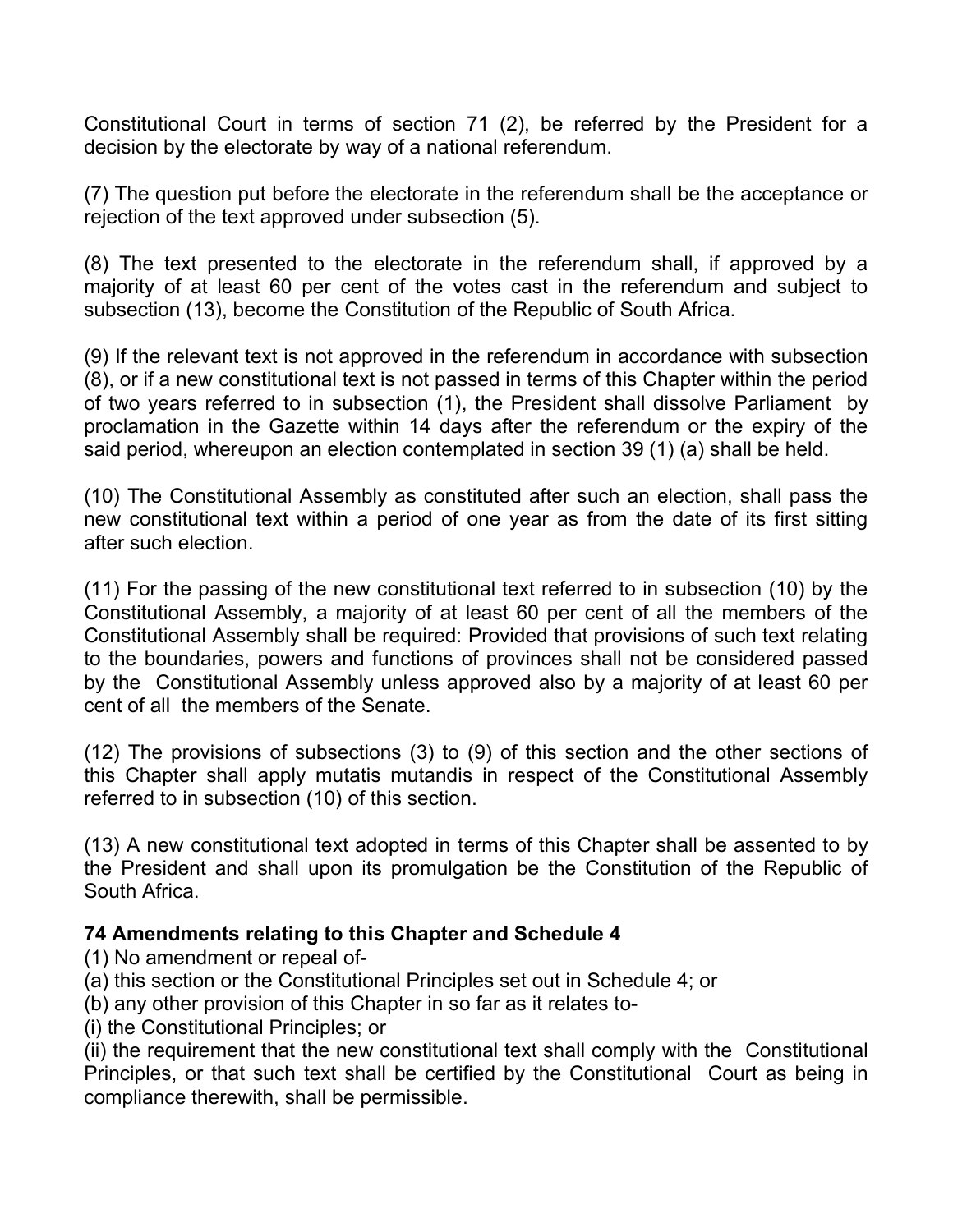(2) The other provisions of this Chapter may be amended by the Constitutional Assembly by resolution of a majority of at least two-thirds of all its members.

# **CHAPTER 6**

# **THE NATIONAL EXECUTIVE**

#### **75 Executive authority of the Republic**

The executive authority of the Republic with regard to all matters falling within the legislative competence of Parliament shall vest in the President, who shall exercise and perform his or her powers and functions subject to and in accordance with this Constitution.

#### **76 Head of State**

The President shall be the Head of State.

#### **77 Election of President**

(1)(a) The National Assembly shall at its first sitting after it has been convened in terms of section 46 (2) elect one of its members as the President.

(b) The National Assembly and the Senate shall thereafter, as often as it again becomes necessary to elect a President, elect at a joint sitting one of the members of the National Assembly as the President.

(2)(a) The Chief Justice, or a judge of the Supreme Court designated by the Chief Justice for this purpose, shall preside over any sitting at which an election referred to in subsection (1) takes place.

(b) An election referred to in subsection (1) shall be conducted in accordance with Schedule 5.

(3) The election of a President in terms of subsection (1) (b) shall take place at a time and on a date fixed by the Chief Justice: Provided that-

(a) if such an election of a President is occasioned by reason of a dissolution of Parliament, it shall take place within 10 days after the Senate was convened after the election of the National Assembly held in pursuance of such dissolution; or

(b) if such an election of a President is occasioned by reason of a vacancy in the office of President, it shall take place within 30 days after the vacancy arose.

(4) On being elected, the President shall vacate his or her seat in the National Assembly.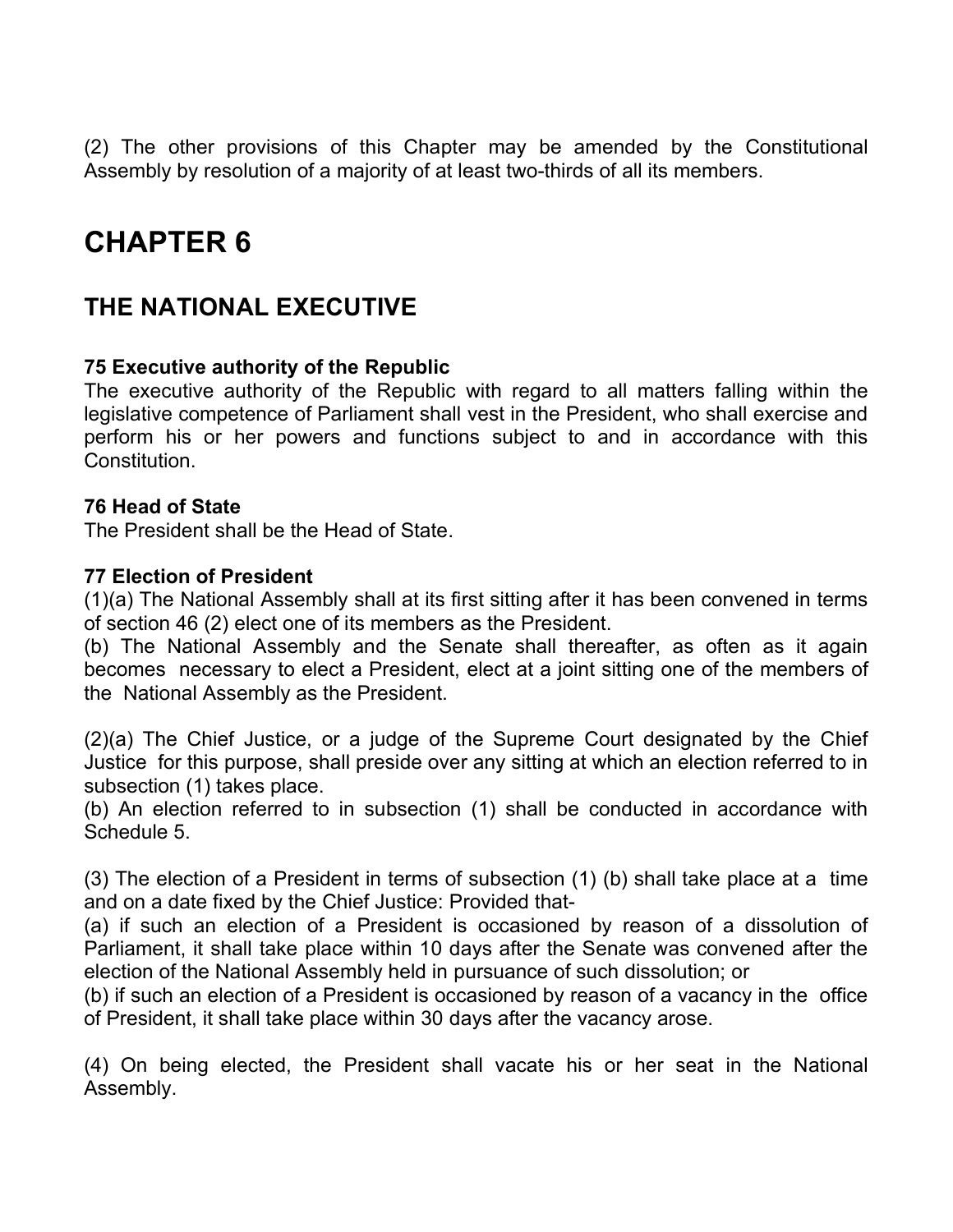(5) During the period in which the President continues in office in terms of section 80 (1) (b) , he or she shall for the purposes of section 42 (1) (e) be deemed not to hold an office of profit under the Republic.

#### **78 Oath or affirmation**

The President-elect shall, before formally assuming office, make and subscribe an oath or solemn affirmation in the terms set out in Schedule 3 before the Chief Justice or a judge of the Supreme Court designated by the Chief Justice for this purpose.

#### **79 Remuneration of President**

There shall be paid to the President out of and as a charge on the National Revenue Fund and apart from any privilege which he or she may enjoy, such remuneration and allowances, and upon his or her retirement, or to his or her widow or widower or dependent or nominee (including his or her estate) as he or she may elect, on his or her death, such pension and pension benefits, as may be determined from time to time by resolution of Parliament.

#### **80 Tenure of office of President**

(1) The President elected in terms of section 77 (1) (a) shall, subject to sections 87 and 93 (2), hold office-

(a) for the period terminating on a date five years as from the date of the first sitting of the National Assembly under this Constitution; or

(b) if Parliament is dissolved during such period, for the period until a President has been elected in terms of section 77 (1) (b) after such dissolution and has assumed office.

(2) A President elected in terms of section 77 (1) (b) shall, subject to subsection (1) (b) of this section and sections 87 and 93 (2) , hold office for the unexpired part of the period referred to in subsection (1) (a) of this section.

#### **81 Responsibilities of President**

(1) The President shall be responsible for the observance of the provisions of this Constitution by the executive and shall as head of state defend and uphold the Constitution as the supreme law of the land.

(2) The President shall with dignity provide executive leadership in the interest of national unity in accordance with this Constitution and the law of the Republic.

(3) The President shall not hold any other public office and shall not perform remunerative work outside the duties of his or her office.

#### **82 Powers and functions of President**

(1) The President shall be competent to exercise and perform the following powers and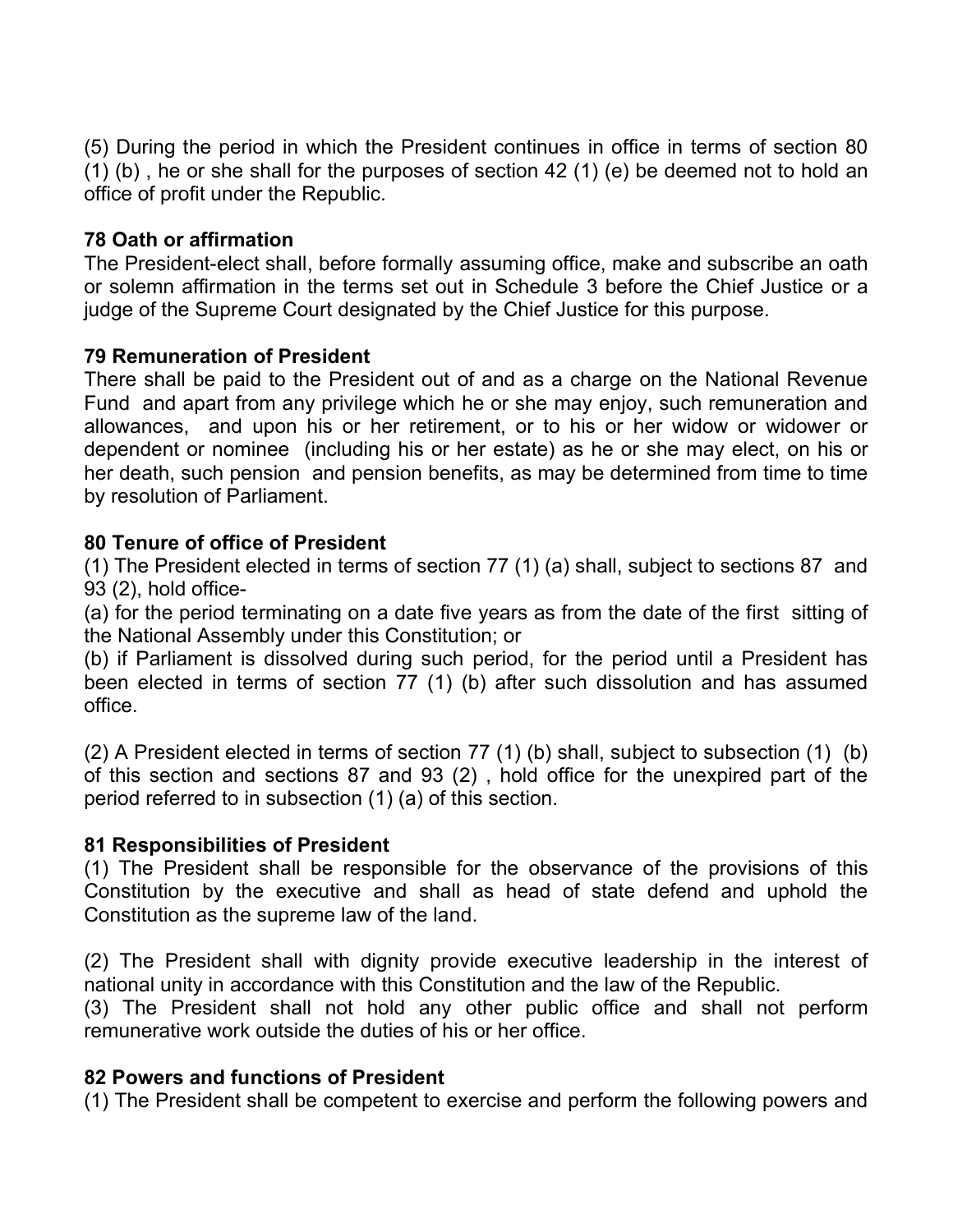functions, namely- (a) to assent to, sign and promulgate Bills duly passed by Parliament;

(b) in the event of a procedural shortcoming in the legislative process, to refer a Bill passed by Parliament back for further consideration by Parliament;

(c) to convene meetings of the Cabinet;

(d) to refer disputes of a constitutional nature between parties represented in Parliament or between organs of state at any level of government to the Constitutional Court or other appropriate institution, commission or body for resolution;

(e) to confer honours;

(f) to appoint, accredit, receive and recognise ambassadors, plenipotentiaries, diplomatic representatives and other diplomatic officers, consuls and consular officers; (g) to appoint commissions of enquiry;

(h) to make such appointments as may be necessary under powers conferred upon him or her by this Constitution or any other law; referenda and plebiscites in terms of this Constitution(i) to negotiate and sign international agreements;

(j) to proclaim or an Act of Parliament; and

(k) to pardon or reprieve offenders, either unconditionally or subject to such conditions as he or she may deem fit, and to remit any fines, penalties or forfeitures.

(2) The President shall consult the Executive Deputy Presidents-

(a) in the development and execution of the policies of the national government;

(b) in all matters relating to the management of the Cabinet and the performance of Cabinet business;

(c) in the assignment and allocation of functions contemplated in section 84 (5) to an Executive Deputy President;

(d) regarding appointments under subsection (1) (f) ; and

(e) before exercising any of the competences referred to in subsection (1) (g) to (k) .

(3) The President shall exercise and perform all powers and functions assigned to him or her by this Constitution or any other law, except those specified in subsections (1) and (2) or where otherwise expressly or by implication provided in this Constitution, in consultation with the Cabinet: Provided that the Cabinet may delegate its consultation function in terms of this subsection, with reference to any particular power or function of the President, to any Minister or Ministers.

(4)(a) The President shall be the Commander-in-Chief of the National Defence Force.

(b) The President may-

(i) with the approval of Parliament, declare a state of national defence;

(ii) employ the National Defence Force in accordance with and subject to sections 227 and 228; and

(iii) confer upon members of the National Defence Force permanent commissions and cancel such commissions.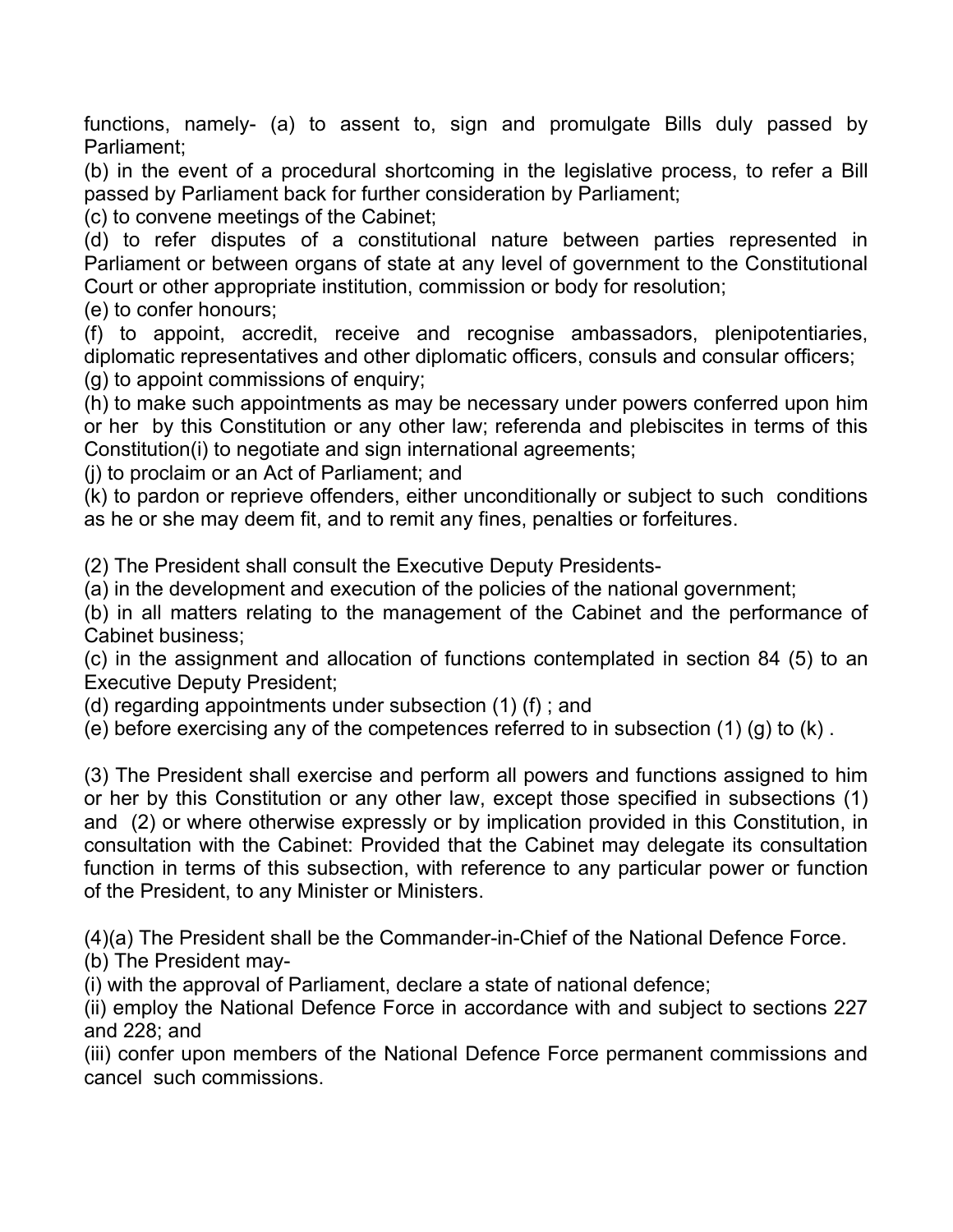# **83 Confirmation of executive acts of President**

(1) Decisions of the President taken in terms of section 82 shall be expressed in writing under his or her signature.

(2) Any instrument signed by the President in the exercise or performance of a power or function referred to in section 82 (3) shall be countersigned by a Minister.

(3) The signature of the President on any instrument shall be confirmed by the seal of the Republic.

## **84 Executive Deputy Presidents**

(1) Every party holding at least 80 seats in the National Assembly shall be entitled to designate an Executive Deputy President from among the members of the National Assembly.

(2) Should no party or only one party hold 80 or more seats in the National Assembly, the party holding the largest number of seats and the party holding the second largest number of seats shall each be entitled to designate one Executive Deputy President from among the members of the National Assembly.

(3) On being designated as such, an Executive Deputy President may elect to vacate or not to vacate his or her seat in the National Assembly.

(4) Section 81 shall apply mutatis mutandis to an Executive Deputy President.

(5) An Executive Deputy President may exercise the powers and shall perform the functions vested in the office of Executive Deputy President by this Constitution or assigned to him or her by the President.

(6) An Executive Deputy President shall, before formally assuming office, make and subscribe an oath or solemn affirmation in the terms set out in Schedule 3 before the Chief Justice or a judge of the Supreme Court designated by the Chief Justice for this purpose.

## **85 Tenure of office of Executive Deputy Presidents and filling of vacancies**

(1) An Executive Deputy President shall, subject to section 87, hold office- (a) for the period terminating on a date five years as from the date of the first sitting of the National Assembly under this Constitution, unless he or she is before the expiry of such period replaced as Executive Deputy President by the party which designated him or her; or

(b) if Parliament is dissolved during such period, for the period until a President has been elected in terms of section 77 (1) (b) after such dissolution and has assumed office.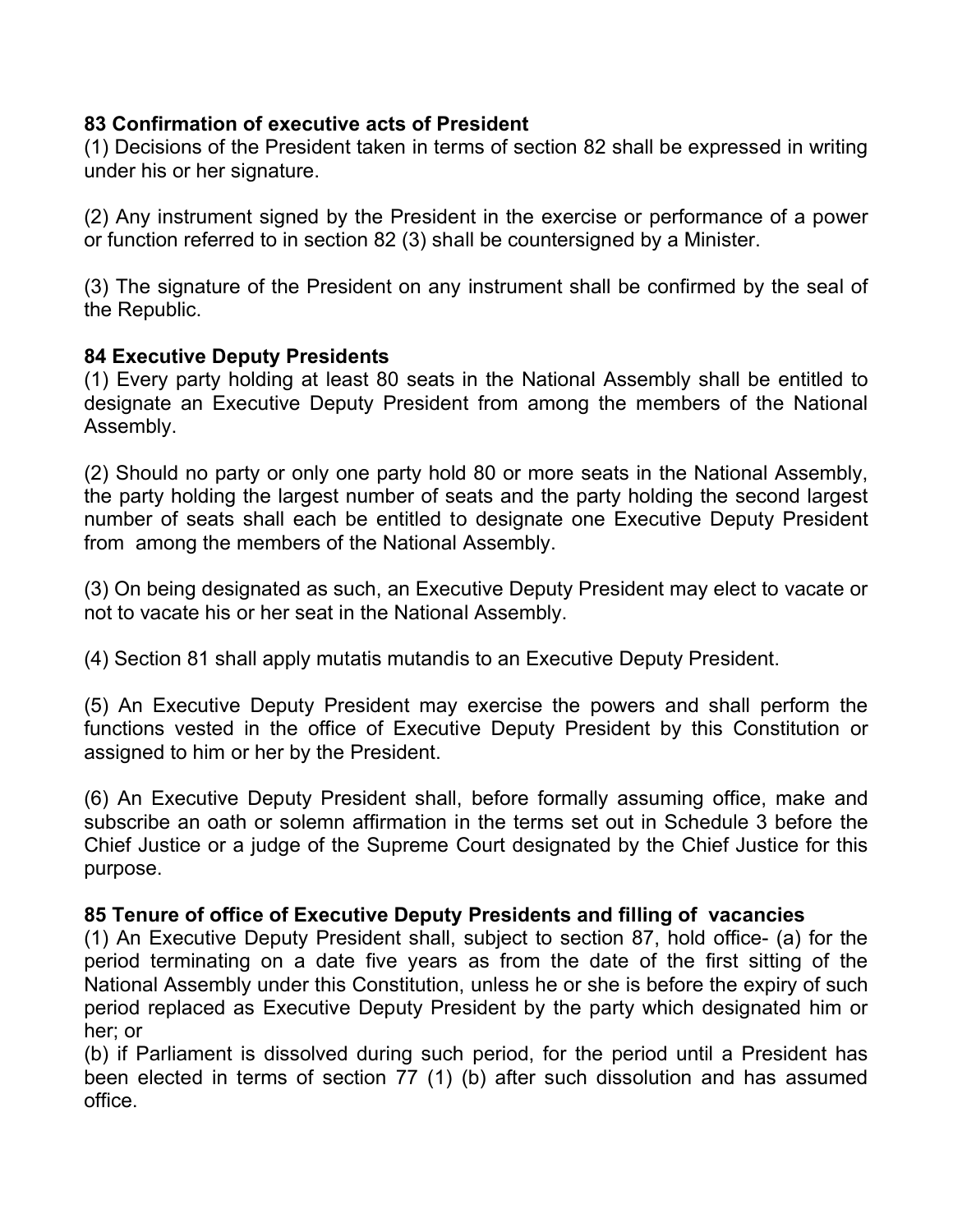(2) If an Executive Deputy President vacates his or her office, section 84 (1) or (2) shall apply mutatis mutandis in respect of the filling of the vacancy.

(3) An Executive Deputy President designated to fill a vacancy shall, subject to subsection (1) (b) of this section and section 87, hold office for the unexpired part of the period referred to in subsection (1) (a) of this section.

#### **86 Acting President**

(1) The President shall appoint one of the Executive Deputy Presidents, or if no Executive Deputy President is available, a Minister, to act as President during his or her absence or temporary incapacity.

(2) In designating an Acting President under subsection (1), the President shall take into consideration the exigencies of government and the spirit underlying the concept of a government of national unity.

(3) Should it be necessary that an Acting President be appointed and the President is absent or unable to make such an appointment, or if the office of President is vacant, the other members of the Cabinet shall make such appointment, taking into consideration the exigencies of government and the spirit underlying the concept of a government of national unity. (3A)

(a) The person appointed as Acting President shall, subject to paragraph (b), before formally assuming office make and subscribe an oath or solemn affirmation in the terms set out in Schedule 3 before the Chief Justice or a judge of the Supreme Court designated by the Chief Justice for this purpose.

(b) An oath or solemn affirmation made and subscribed by a person appointed as Acting President shall for purposes of any subsequent appointment of that person as Acting President during the term of office of a particular President, be deemed to be an oath or solemn declaration made and subscribed by that person also in respect of such subsequent appointment. *[Sub-s. (3A) inserted by s. 2 of Act 29 of 1993.]*

## **87 Removal from office of President or Executive Deputy President**

The President or an Executive Deputy President shall cease to hold office on a resolution adopted at a joint sitting of the National Assembly and the Senate by a majority of at least two-thirds of the total number of members of the Houses and impeaching the President or such Executive Deputy President on the ground of a serious violation of this Constitution or the other laws of the Republic, or of misconduct or inability rendering him or her unfit to exercise and perform his or her powers and functions in accordance with section 81 or 84 (4) , as the case may be.

## **88 Cabinet**

(1) The Cabinet shall consist of the President, the Executive Deputy Presidents and-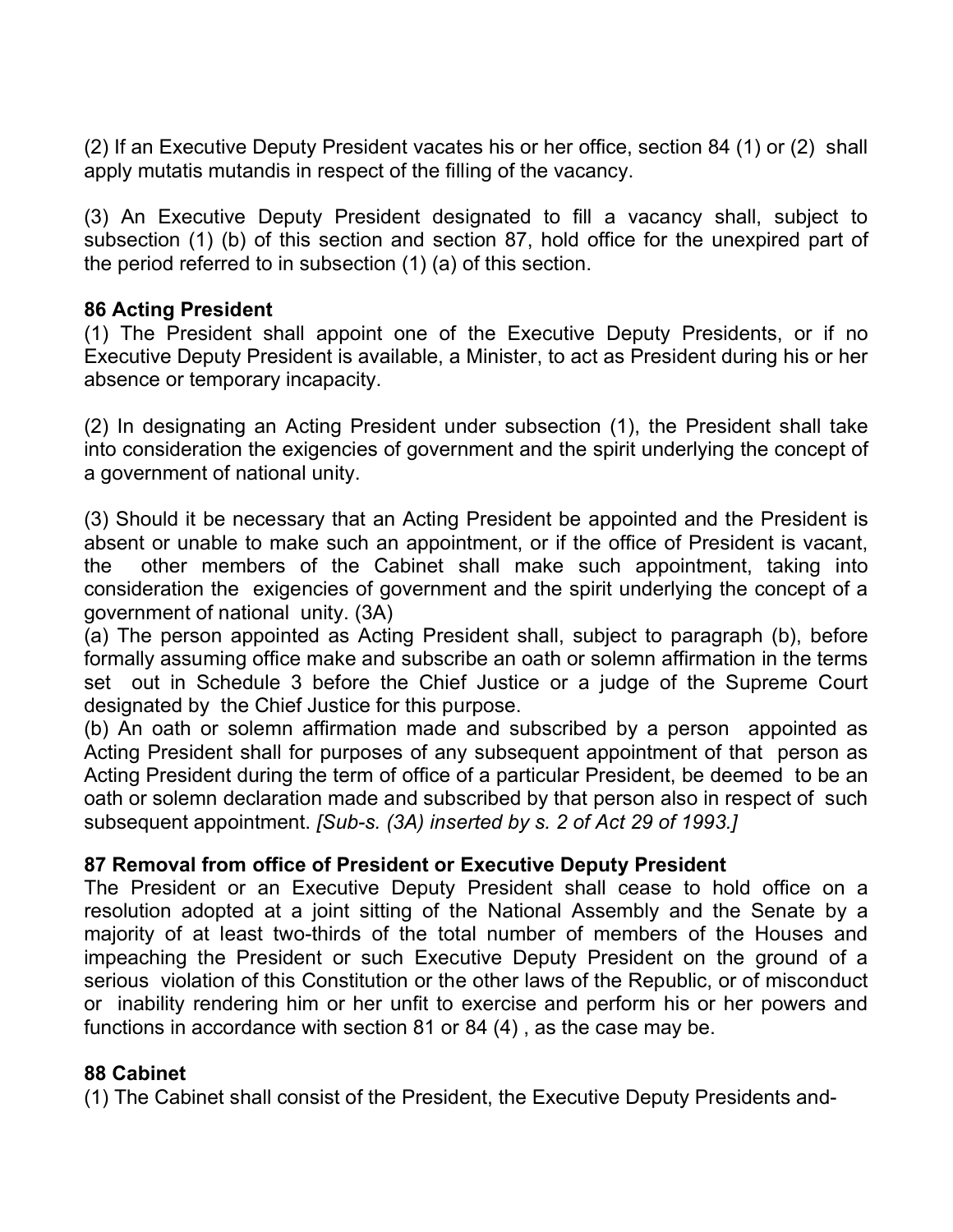(a) not more than 27 Ministers who are members of Parliament and appointed in terms of subsections (2) to (6) ; and

(b) not more than one Minister who is not a member of Parliament and appointed in terms of subsection (6A) , provided the President, acting in consultation with the Executive Deputy Presidents and the leaders of the participating parties, deems the appointment of such a Minister expedient. *[Sub-s. (1) substituted by s. 2 (a) of Act 14 of 1994.]*

(2) A party holding at least 20 seats in the National Assembly and which has decided to participate in the government of national unity, shall be entitled to be allocated one or more of the Cabinet portfolios in respect of which Ministers referred to in subsection (1)(a) are to be appointed, in proportion to the number of seats held by it in the National Assembly relative to the number of seats held by the other participating parties. *[Sub-s. (2) substituted by s. 2 (b) of Act 14 of 1994.]*

(3) Cabinet portfolios shall for the purposes of subsection (2) be allocated to the respective participating parties in accordance with the following formula:

(a) A quota of seats per portfolio shall be determined by dividing the total number of seats in the National Assembly held jointly by the participating parties by the number of portfolios in respect of which Ministers referred to in subsection (1) (a) are to be appointed, plus one. *[Para. (a) substituted by s. 2 (c) of Act 14 of 1994.]*

(b) The result, disregarding third and subsequent decimals, if any, shall be the quota of seats per portfolio.

(c) The number of portfolios to be allocated to a participating party shall be determined by dividing the total number of seats held by such party in the National Assembly by the quota referred to in paragraph (b) .

(d) The result shall, subject to paragraph (e) , indicate the number of portfolios to be allocated to such party.

(e) Where the application of the above formula yields a surplus not absorbed by the number of portfolios allocated to a party, such surplus shall compete with other similar surpluses accruing to another party or parties, and any portfolio or portfolios which remain unallocated shall be allocated to the party or parties concerned in sequence of the highest surplus.

(4) The President shall after consultation with the Executive Deputy Presidents and the leaders of the participating parties-

(a) determine the specific portfolios to be allocated to the respective participating parties in accordance with the number of portfolios allocated to them in terms of subsection (3) ;

(b) appoint in respect of each such portfolio a member of Parliament who is a member of the party to which that portfolio was allocated under paragraph(a) , as the Minister responsible for that portfolio;

(c) if it becomes necessary for the purposes of this Constitution or in the interest of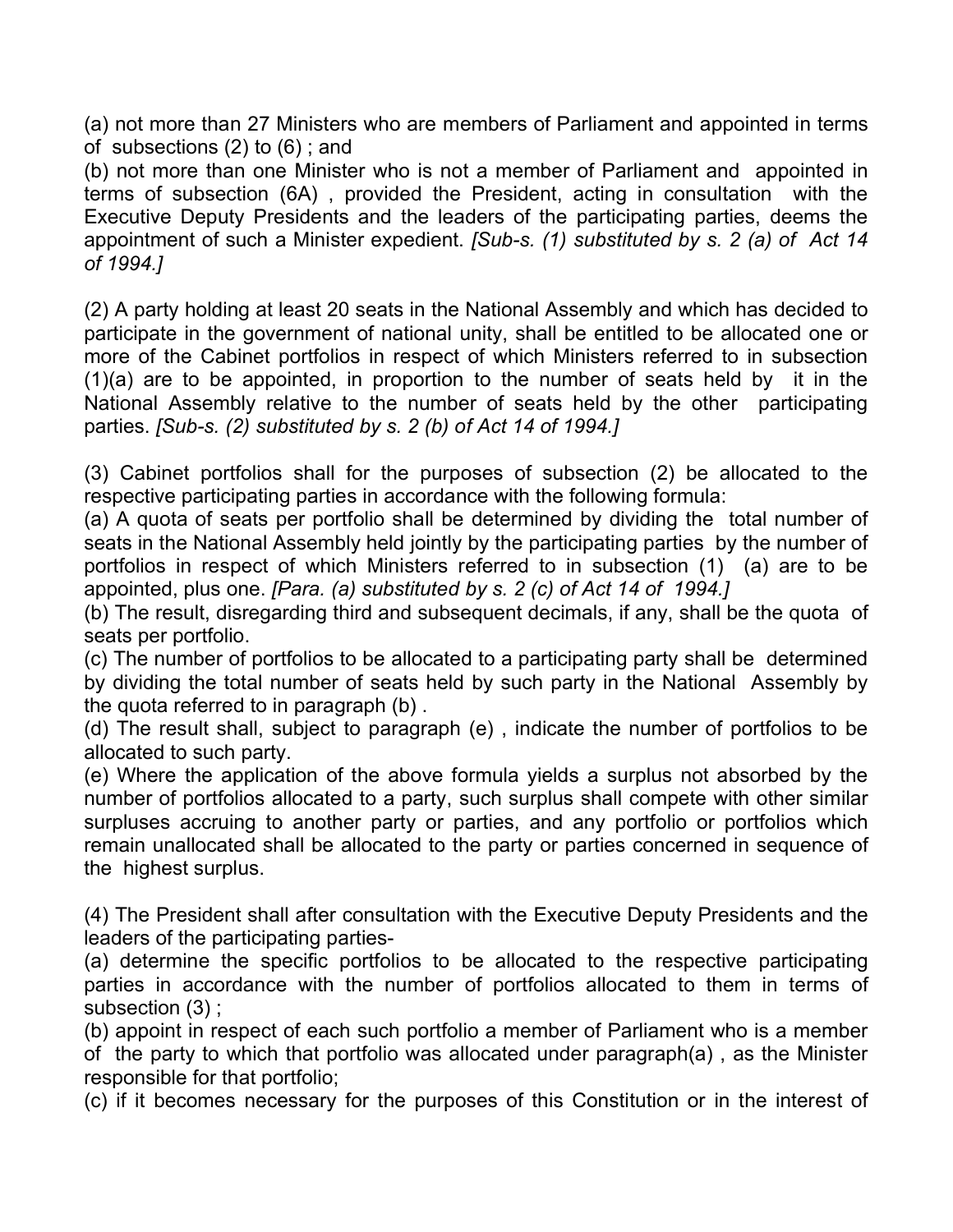good government, vary any determination under paragraph (a) subject to subsection  $(3)$ ;

(d) terminate any appointment under paragraph(b) -

(i) if he or she is requested to do so by the leader of the party of which the Minister in question is a member; or

(ii) if it becomes necessary for the purposes of this Constitution or in the interest of good government; or

(e) fill, when necessary, subject to paragraph (b) , a vacancy in the office of Minister.

(5) Subsection (4) shall be implemented in the spirit underlying the concept of a government of national unity, and the President and the other functionaries concerned shall in the implementation of that subsection endeavour to achieve consensus at all times: Provided that if consensus cannot be achieved on-

(a) the exercise of a power referred to in paragraph (a) , (c) or (d) (ii) of that subsection, the President's decision shall prevail;

(b) the exercise of a power referred to in paragraph (b) , (d) (i) or (e) of that subsection affecting a person who is not a member of the President's party, the decision of the leader of the party of which such person is a member shall prevail; and

(c) the exercise of a power referred to in paragraph (b) or (e) of that subsection affecting a person who is a member of the President's party, the President's decision shall prevail.

(6) If any determination of portfolio allocations is varied under subsection (4) (c) , the affected Ministers shall vacate their portfolios but shall be eligible, where applicable, for re-appointment to other portfolios allocated to their respective parties in terms of the varied determination.

(6A) The President shall-

(a) in consultation with the Executive Deputy Presidents and the leaders of the participating parties-

(i) determine a specific portfolio for a Minister referred to in subsection (1) (b) should it become necessary pursuant to a decision of the President under that subsection;

(ii) appointing respect of such a portfolio a person who is not a member of Parliament, as the Minister responsible for that portfolio;

(iii) fill, if necessary, a vacancy in respect of that portfolio; or

(b) after consultation with the Executive Deputy Presidents and the leaders of the participating parties terminate any appointment under paragraph (a) if it becomes necessary for the purposes of this Constitution or in the interest of good government. *[Sub-s.(6A) inserted by s. 2 (d) of Act 14 of 1994.]*

(7) A Minister shall, before formally assuming office, make and subscribe an oath or solemn affirmation in the terms set out in Schedule 3 before the Chief Justice or a judge of the Supreme Court designated by the Chief Justice for this purpose.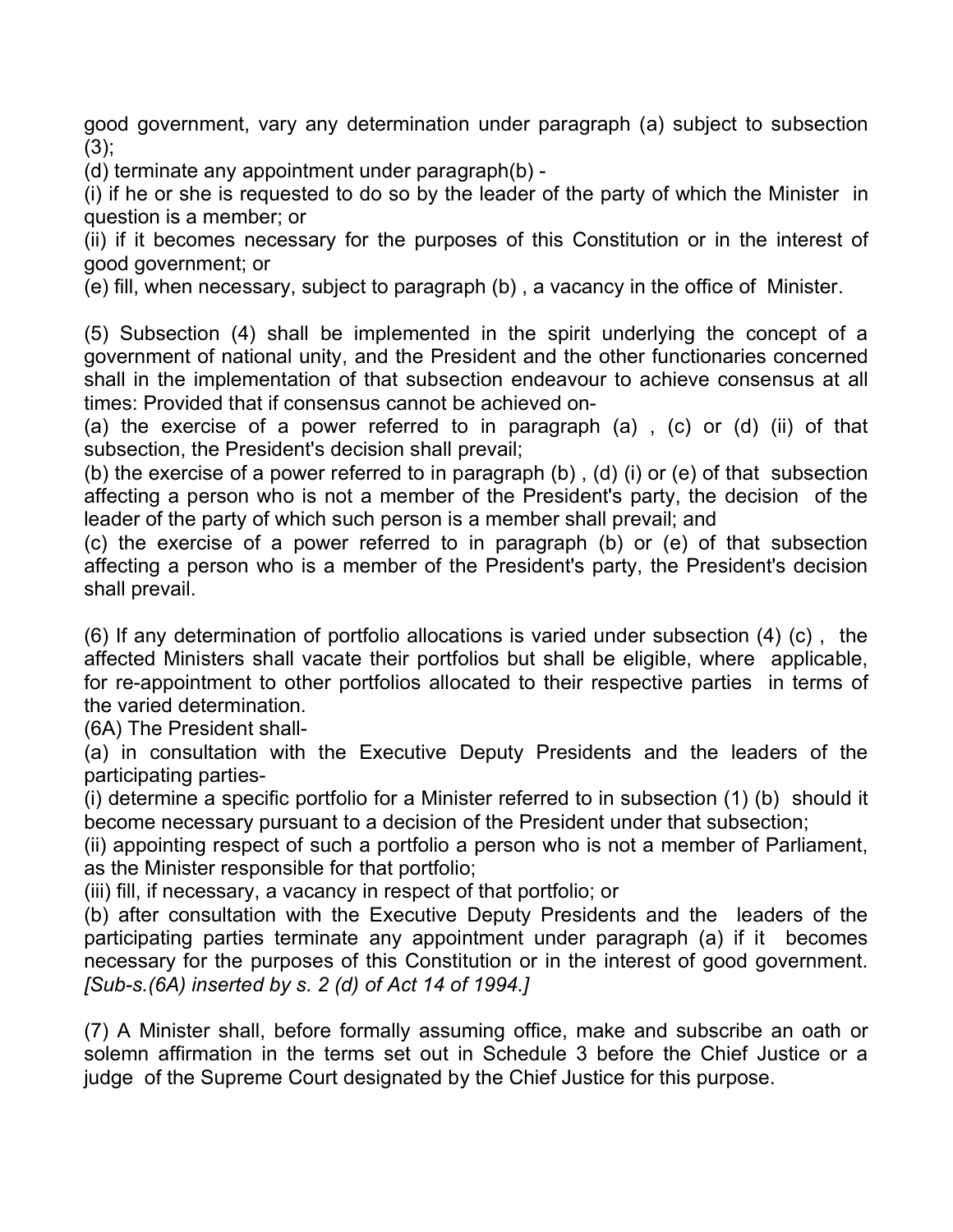(8) No member of the Cabinet may take up any other paid employment, engage in activities inconsistent with his or her membership of the Cabinet, or expose himself or herself to any situation which carries with it the risk of a conflict between his or her responsibilities as a member of the Cabinet and his or her private interests.

(9) No member of the Cabinet shall use his or her position as such, or directly or indirectly use information entrusted confidentially to him or her in such capacity, to enrich himself or herself or any other person.

(10) There shall, subject to section 207 (2) , be paid out of and as a charge on the National Revenue Fund to an Executive Deputy President and to a Minister such remuneration and allowances as may be prescribed by or determined under an Act of Parliament. *[Sub-s. (10) substituted by s. 2 of Act 13 of 1994.]*

### **89 Cabinet procedure**

(1) Meetings of the Cabinet shall be presided over by the President, or, if the President so instructs, by an Executive Deputy President: Provided that the Executive Deputy Presidents shall preside over meetings of the Cabinet in turn unless the exigencies of government and the spirit underlying the concept of a government of national unity otherwise dictate.

(2) The Cabinet shall function in a manner which gives consideration to the consensusseeking spirit underlying the concept of a government of national unity as well as the need for effective government.

(3) Where an Executive Deputy President presides over a meeting of the Cabinet otherwise than in the capacity of Acting President, a decision in the Cabinet on any matter, shall be submitted to the President before its implementation and shall upon its ratification by the President be deemed to be a decision taken in consultation with the Cabinet in accordance with section 82 (3) .

### **90 Temporary assignment of Minister's powers and functions to another Minister**

Whenever a Minister is absent or for any reason unable to exercise and perform any of the powers and functions assigned to him or her, or whenever a Minister has vacated his or her office and a successor has not yet been appointed, the President may appoint any other Minister to act in the said Minister's stead, either generally or in the exercise or performance of any specific power or function.

### **91 Transfer of Minister's powers and functions to another Minister**

(1) The President may assign the administration of a law which is entrusted to any particular Minister or which entrusts to any particular Minister any power or function, to any other Minister.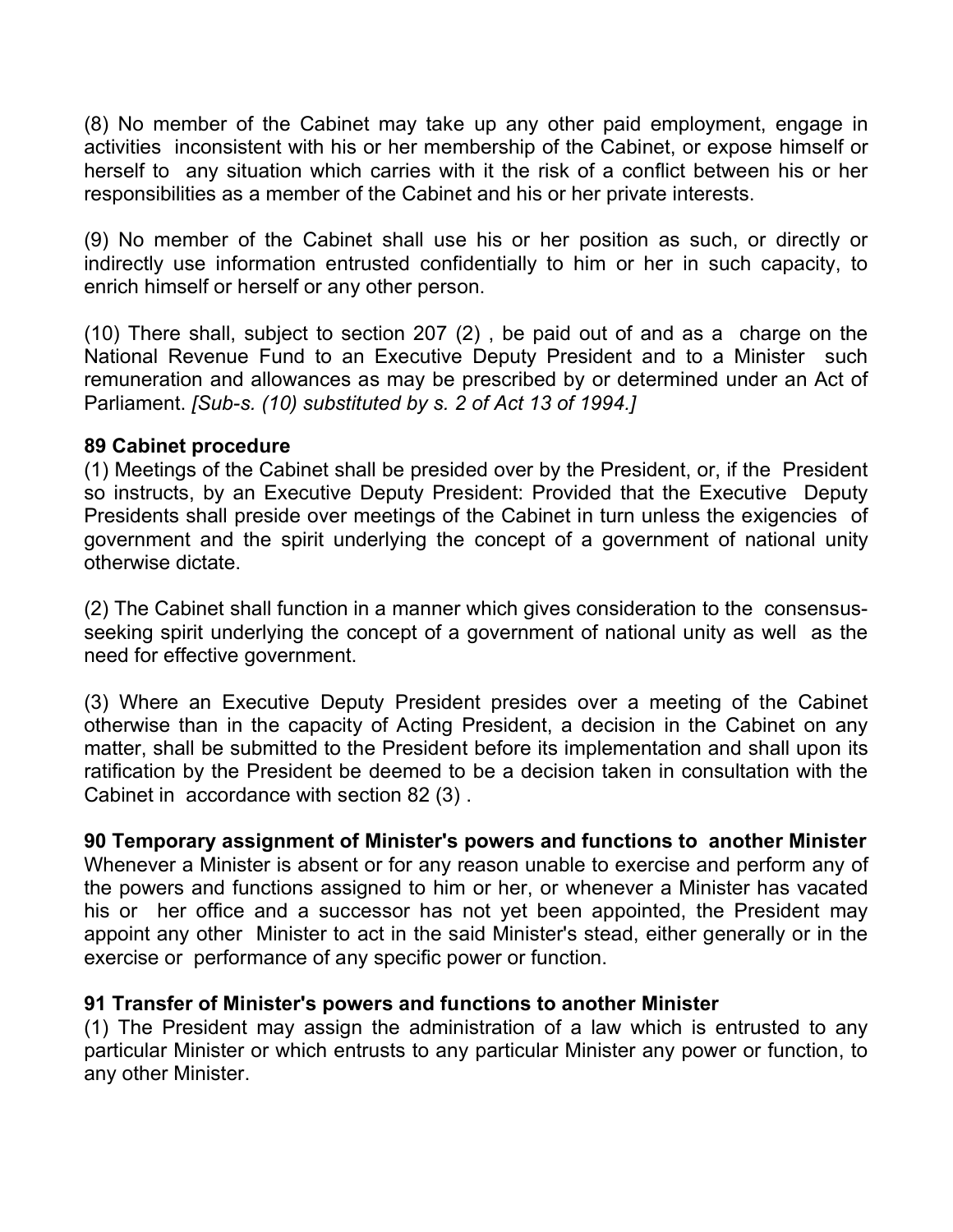(2) Any reference in such a law to a particular Minister as the Minister to whom the administration of such law is entrusted, shall upon the assignment under subsection (1) of its administration to another Minister, be construed as a reference to the latter.

### **92 Accountability of Ministers and Cabinet**

(1) A Minister shall be accountable individually both to the President and to Parliament for the administration of the portfolio entrusted to him or her, and all members of the Cabinet shall correspondingly be accountable collectively for the performance of the functions of the national government and for its policies.

(2) A Minister shall administer his or her portfolio in accordance with the policy determined by the Cabinet.

(3) If a Minister fails to administer his or her portfolio in accordance with the policy of the Cabinet, the President may require the Minister concerned to bring the administration of the portfolio into conformity with such policy.

(4) If the Minister concerned fails to comply with a requirement of the President under subsection (3) , the President may-

(a) in the case of a Minister referred to in section 88 (1) (a) , after consultation with the Minister and, if the Minister is not a member of the President's party, or is not the leader of a participating party, also after consultation with the leader of such Minister's party; or

(b) in the case of a Minister referred to in section 88 (1) (b) , after consultation with the Executive Deputy Presidents and the leaders of the participating parties, remove the Minister from office. *[Sub-s. (4) substituted by s. 3 of Act 14 of 1994.]*

### **93 Votes of no confidence**

(1) If Parliament passes a vote of no confidence in the Cabinet, including the President, the President shall, unless he or she resigns, dissolve Parliament and call an election in accordance with section 39.

(2) If Parliament passes a vote of no confidence in the President, but not in the other members of the Cabinet, the President shall resign.

(3) If Parliament passes a vote of no confidence in the Cabinet, excluding the President, the President may-

(a) resign;

(b) reconstitute the Cabinet in accordance with section 88 (4) ; or

(c) dissolve Parliament and call an election in accordance with section 39.

(4) The President shall where required, or where he or she elects, to do so in terms of this section, dissolve Parliament by proclamation in the Gazette within 14 days of the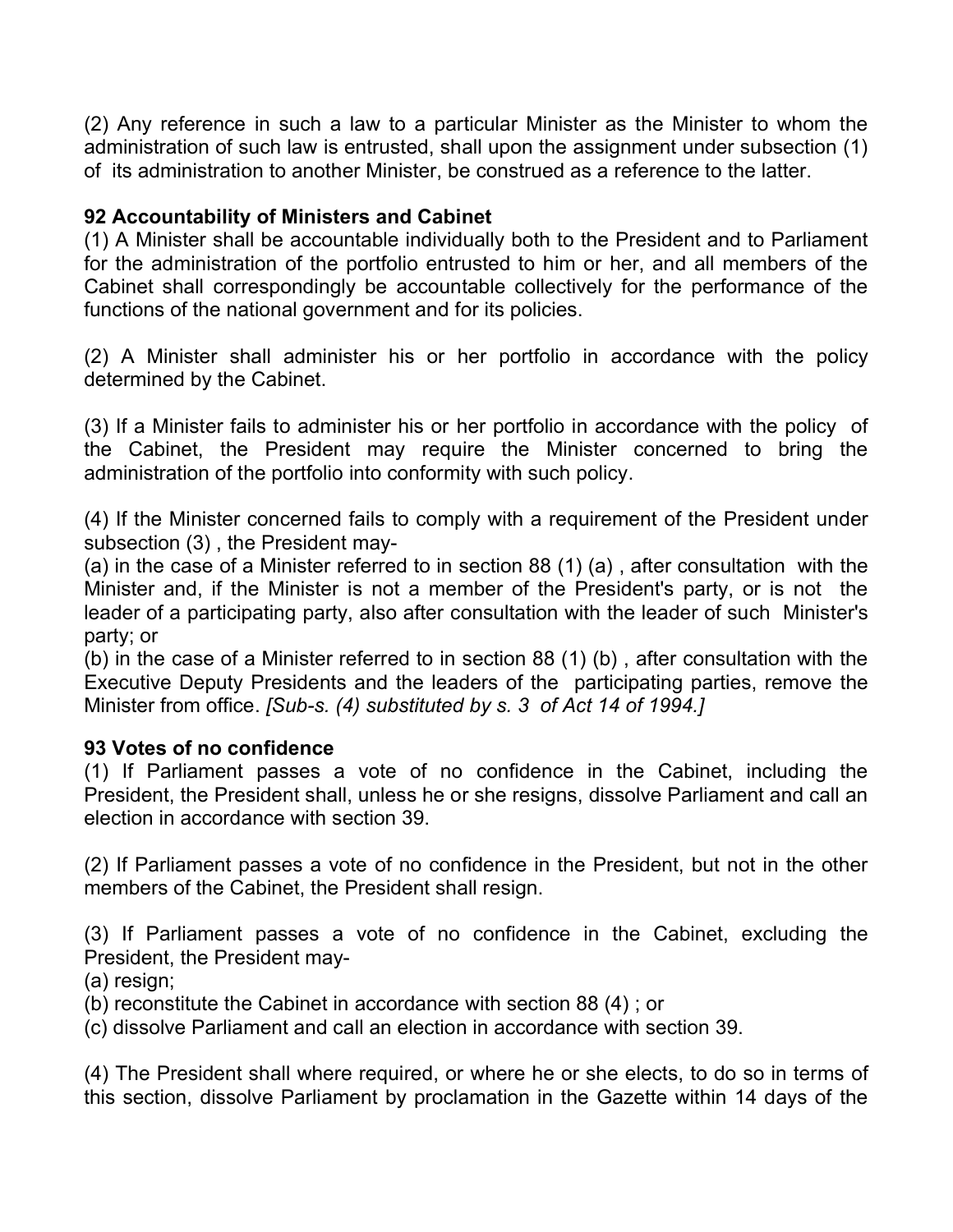relevant vote of no confidence.

### **94 Appointment of Deputy Ministers**

(1) The President may, after consultation with the Executive Deputy Presidents and the leaders of the parties serving in the Cabinet, establish deputy ministerial posts.

(2) A party shall be entitled to be allocated one or more of the deputy ministerial posts in the same proportion and according to the same formula as that in which the portfolios in the Cabinet are allocated to it.

(3) The provisions of section 88 (4) to (6) and (7) to (10) shall apply mutatis mutandis in respect of Deputy Ministers, and in such application a reference to-

(a) a Minister or portfolio shall be construed as a reference to a Deputy Minister and a deputy ministerial post, respectively; and

(b) subsection (3) of section 88 shall be construed as a reference to subsection (2) of this section. *[Sub-s. (3) amended by s. 4 of Act 14 of 1994.]*

(4) If a person is appointed as the Deputy Minister of any portfolio entrusted to a Minister-

(a) such Deputy Minister shall exercise and perform on behalf of the relevant Minister any of the powers and functions assigned to such Minister in terms of any law or otherwise which may, subject to the directions of the President, be assigned to him or her by such Minister; and

(b) any reference in any law to such a Minister shall be construed as including a reference to the Deputy Minister acting in pursuance of an assignment under paragraph(a) by the Minister for whom he or she acts.

(5) Whenever a Deputy Minister is absent or for any reason unable to exercise or perform any of the powers or functions of his or her office, the President may appoint any other Deputy Minister or any other person to act in the said Deputy Minister's stead, either generally or in the exercise or performance of any specific power or function.

### **95 Composition and functioning of Cabinet in event of non-participation by parties**

(1) If every party entitled to designate an Executive Deputy President, other than the President's party, fails to do so, the Executive Deputy President of the President's party shall exercise and perform the powers and functions of the Executive Deputy Presidents.

(2) If any party entitled to Cabinet portfolios declines to serve in the Cabinet, such party shall be disregarded in the determination of portfolio allocations in terms of section 88.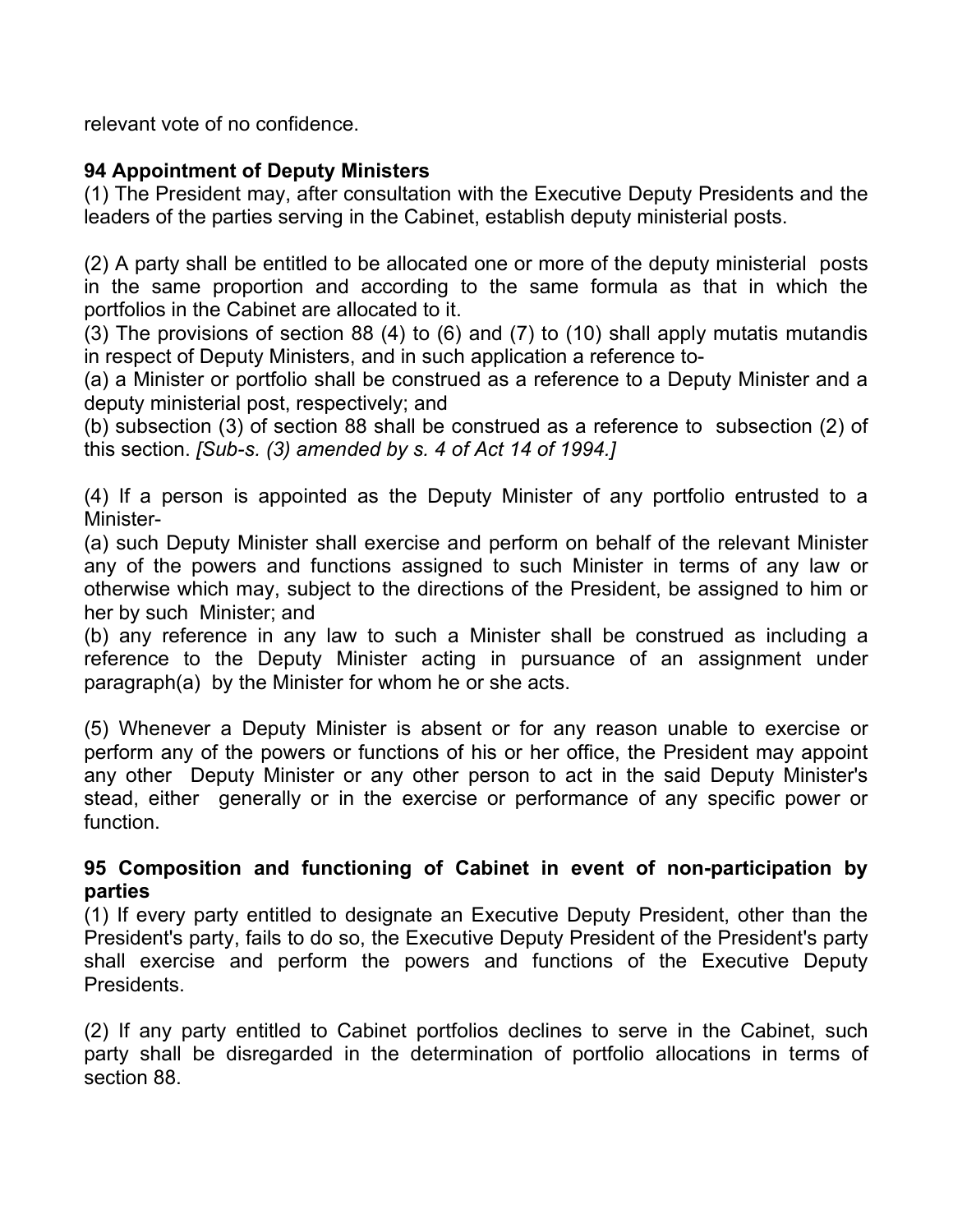(3) If all parties entitled to Cabinet portfolios, other than the President's party, decline to serve in the Cabinet, appointments to the Cabinet shall be made at the discretion of the President.

# **CHAPTER 7**

# **THE JUDICIAL AUTHORITY AND THE ADMINISTRATION OF JUSTICE**

### **96 Judicial authority**

(1) The judicial authority of the Republic shall vest in the courts established by this Constitution and any other law.

(2) The judiciary shall be independent, impartial and subject only to this Constitution and the law.

(3) No person and no organ of state shall interfere with judicial officers in the performance of their functions.

### **97 Appointment of Chief Justice and President of Constitutional Court**

(1) There shall be a Chief Justice of the Supreme Court of South Africa, who shall, subject to section 104, be appointed by the President in consultation with the Cabinet and after consultation with the Judicial Service Commission.

(2)(a) There shall be a President of the Constitutional Court, who shall, subject to section 99, be appointed by the President in consultation with the Cabinet and after consultation with the Chief Justice.

(b) Unless the new constitutional text provides otherwise, the President of the Constitutional Court shall hold office for a non-renewable period of seven years.

### **98 Constitutional Court and its jurisdiction**

(1) There shall be a Constitutional Court consisting of a President and 10 other judges appointed in terms of section 99.

(2) The Constitutional Court shall have jurisdiction in the Republic as the court of final instance over all matters relating to the interpretation, protection and enforcement of the provisions of this Constitution, including-

(a) any alleged violation or threatened violation of any fundamental right entrenched in Chapter 3;

(b) any dispute over the constitutionality of any executive or administrative act or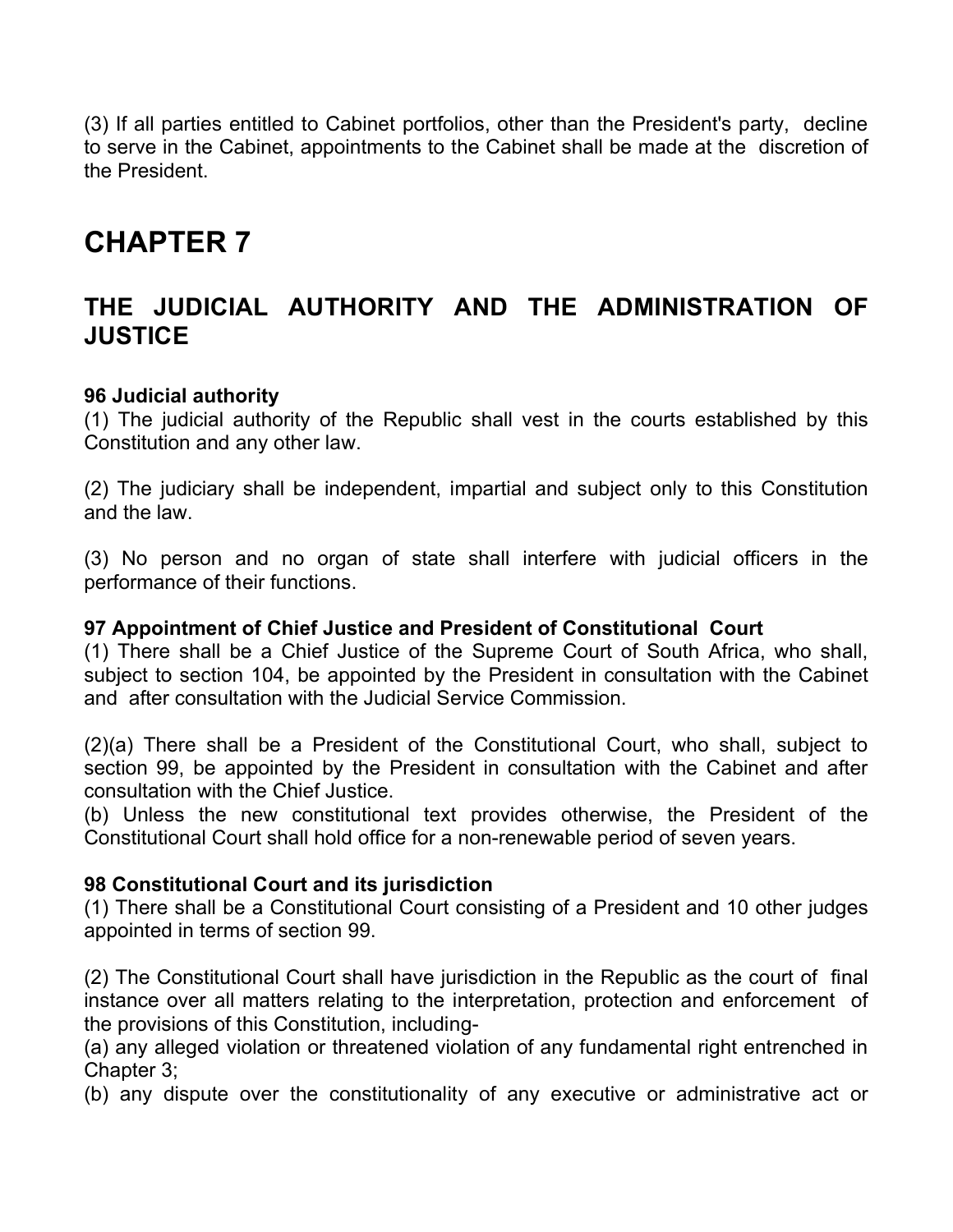conduct or threatened executive or administrative act or conduct of any organ of state;

(c) any inquiry into the constitutionality of any law, including an Act of Parliament, irrespective of whether such law was passed or made before or after the commencement of this Constitution;

(d) any dispute over the constitutionality of any Bill before Parliament or a provincial legislature, subject to subsection (9);

(e) any dispute of a constitutional nature between organs of state at any level of government;

(f) the determination of questions whether any matter falls within its jurisdiction; and

(g) the determination of any other matters as may be entrusted to it by this Constitution or any other law.

(3) The Constitutional Court shall be the only court having jurisdiction over a matter referred to in subsection (2), save where otherwise provided in sections 101 (3) and (6) and 103 (1) and in an Act of Parliament. *[Sub-s. (3) substituted by s. 3 of Act 13 of 1994.]*

(4) A decision of the Constitutional Court shall bind all persons and all legislative, executive and judicial organs of state.

(5) In the event of the Constitutional Court finding that any law or any provision thereof is inconsistent with this Constitution, it shall declare such law or provision invalid to the extent of its inconsistency: Provided that the Constitutional Court may, in the interests of justice and good government, require Parliament or any other competent authority, within a period specified by the Court, to correct the defect in the law or provision, which shall then remain in force pending correction or the expiry of the period so specified.

(6) Unless the Constitutional Court in the interests of justice and good government orders otherwise, and save to the extent that it so orders, the declaration of invalidity of a law or a provision thereof-

(a) existing at the commencement of this Constitution, shall not invalidate anything done or permitted in terms thereof before the coming into effect of such declaration of invalidity; or

(b) passed after such commencement, shall invalidate everything done or permitted in terms thereof.

(7) In the event of the Constitutional Court declaring an executive or administrative act or conduct or threatened executive or administrative act or conduct of an organ of state to be unconstitutional, it may order the relevant organ of state to refrain from such act or conduct, or, subject to such conditions and within such time as may be specified by it, to correct such act or conduct in accordance with this Constitution.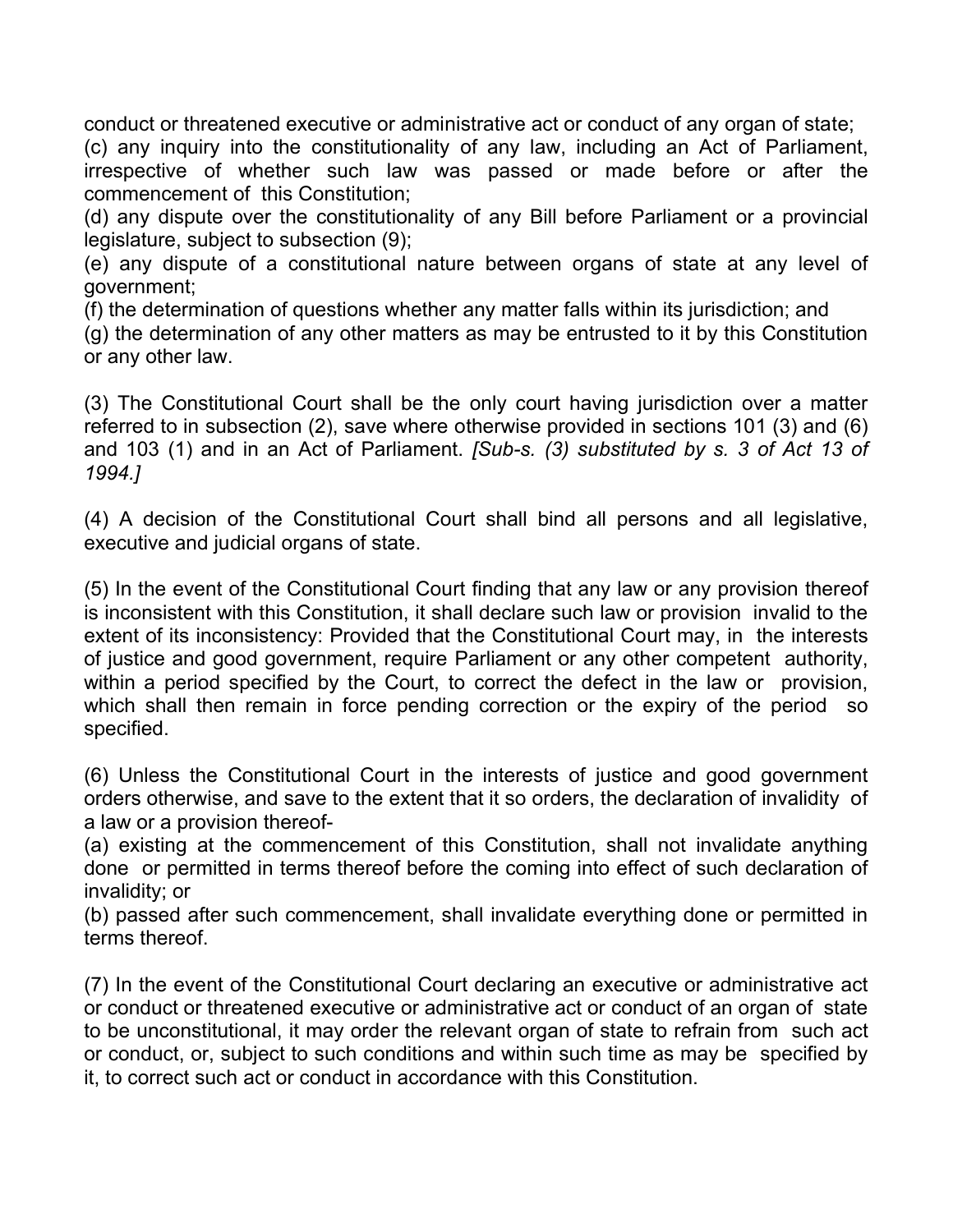(8) The Constitutional Court may in respect of the proceedings before it make such order as to costs as it may deem just and equitable in the circumstances.

(9) The Constitutional Court shall exercise jurisdiction in any dispute referred to in subsection (2) (d) only at the request of the Speaker of the National Assembly, the President of the Senate or the Speaker of a provincial legislature, who shall make such a request to the Court upon receipt of a petition by at least one-third of all the members of the National Assembly, the Senate or such provincial legislature, as the case may be, requiring him or her to do so.

### **99 Composition of Constitutional Court and appointment of judges of Constitutional Court**

(1) Unless the new constitutional text provides otherwise, the judges of the Constitutional Court shall, be appointed by the President for a non-renewable period of seven years.

(2) No person shall be qualified to be appointed President or a judge of the Constitutional Court unless he or she-

(a) is a South African citizen; and

(b) is a fit and proper person to be a judge of the Constitutional Court; and

(c)(i) is a judge of the Supreme Court or is qualified to be admitted as an advocate or attorney and has, for a cumulative period of at least 10 years after having so qualified, practised as an advocate or an attorney or lectured in law at a university; or

(ii) is a person who, by reason of his or her training and experience, has expertise in the field of constitutional law relevant to the application of this Constitution and the law of the Republic.

(3) Four judges of the Constitutional Court shall, be appointed from among the judges of the Supreme Court by the President in consultation with the Cabinet and with the Chief Justice.

(4) Subject to subsection (5), six judges of the Constitutional Court shall be appointed by the President in consultation with the Cabinet and after consultation with the President of the Constitutional Court: Provided that not more than two persons may be appointed from the category of persons referred to in subsection (2) (c) (ii).

(5)(a) Subject to subsection (6), an appointment or appointments under section 97 (2) or subsection (4) or (7) of this section shall only be made from the recommendations of the Judicial Service Commission, and with due regard to its reasons for such recommendations, of not more than three nominees in excess of the number of persons required to be appointed: Provided that in respect of the first appointment after the commencement of this Constitution of the six judges referred to in subsection (4), the Judicial Service Commission shall submit a list of ten nominees.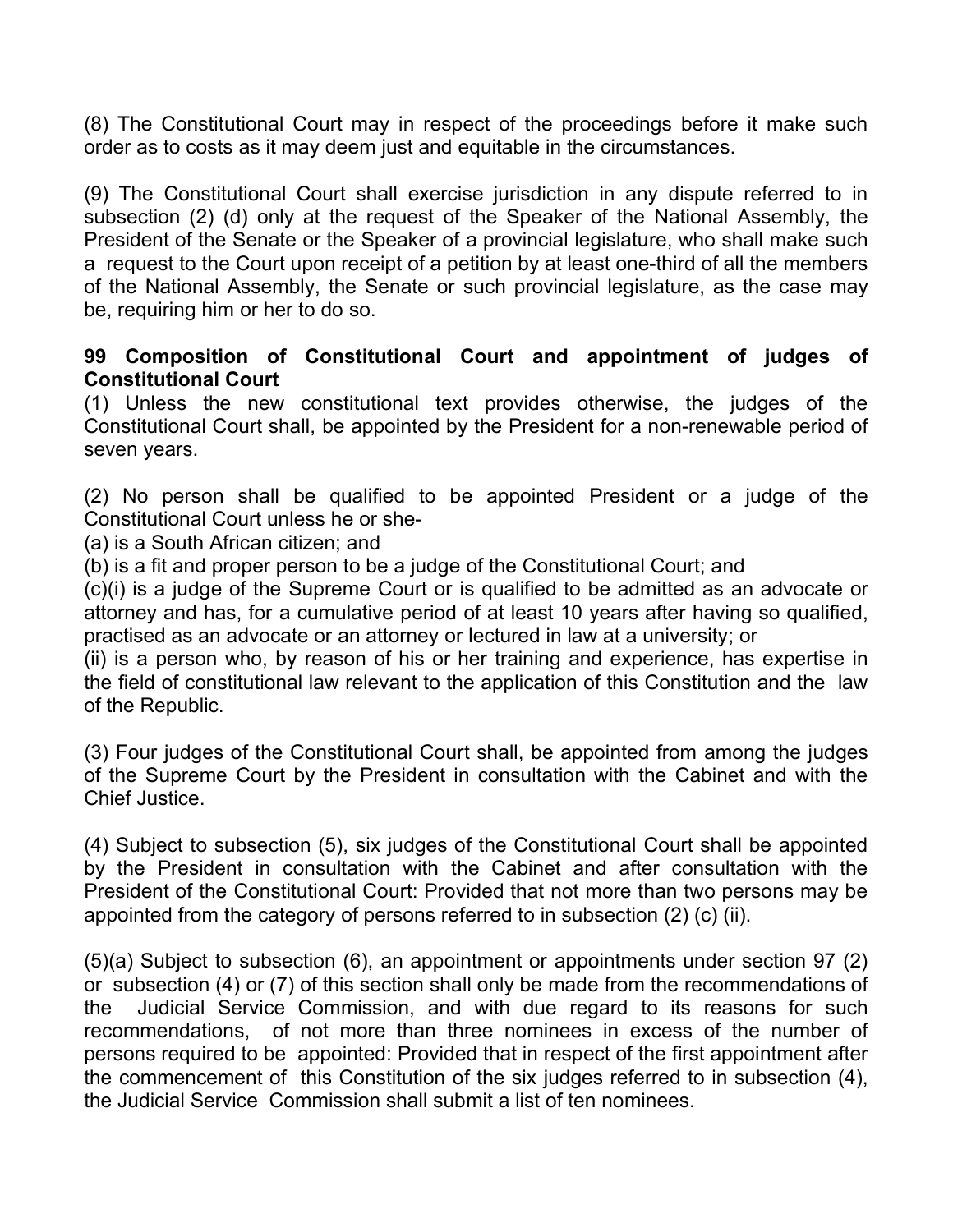(b) If the appointing authorities decide not to accept any or some of such recommendations, the Judicial Service Commission shall be informed thereof and be furnished with the reasons therefore.

(c) After having been informed in terms of paragraph (b), the Judicial Service Commission shall, in accordance with paragraph (a), submit further recommendations, where after the appointing authorities shall make the appointment or appointments from the recommendations as supplemented in terms of this paragraph.

(d) In submitting its recommendations to the appointing authorities in terms of paragraphs (a) and (c) the Judicial Service Commission shall have regard to the need to constitute a court which is independent and competent and representative in respect of race and gender.

(6) Subsection (5) shall not apply to the first appointment after the commencement of this Constitution of the President of the Constitutional Court under section 97 (2).

(7) Vacancies in the Constitutional Court shall be filled-

(a) in the case of a vacancy in the office of a judge appointed under subsection (3), in accordance with that subsection; and

(b) in the case of a vacancy in the office of a judge appointed under subsection (4), in accordance with that subsection.

(8) Whenever the President of the Constitutional Court is absent or unable to perform his or her functions, or if the office of President of the Constitutional Court becomes vacant, the President may in consultation with the Cabinet and after consultation with the Chief Justice and, if he or she is available, the President of the Constitutional Court, appoint a judge of the Constitutional Court as Acting President of the Constitutional Court for the period of absence or inability of the President of the Constitutional Court or until the vacancy is filled. *[Sub-s. (8) added by s. 3 of Act 29 of 1994.]*

(9) Whenever a judge of the Constitutional Court is absent or unable to perform his or her functions, or if a vacancy among the judges of the Constitutional Court arises, the President may, on the recommendation of the Minister responsible for the administration of justice made in consultation with the President of the Constitutional Court and the Chief Justice, appoint any person qualified in terms of subsection (2), as an acting judge of the Constitutional Court for the period of absence or inability of the judge concerned or until the vacancy is filled: Provided that at all times at least four judges of the Constitutional Court, including acting judges, shall be judges who have been appointed from among the judges of the Supreme Court. *[Sub-s. (9) added by s. 3 of Act 29 of 1994.]*

(10) A person may be appointed as Acting President or acting judge of the Constitutional Court irrespective of whether he or she was appointed on a previous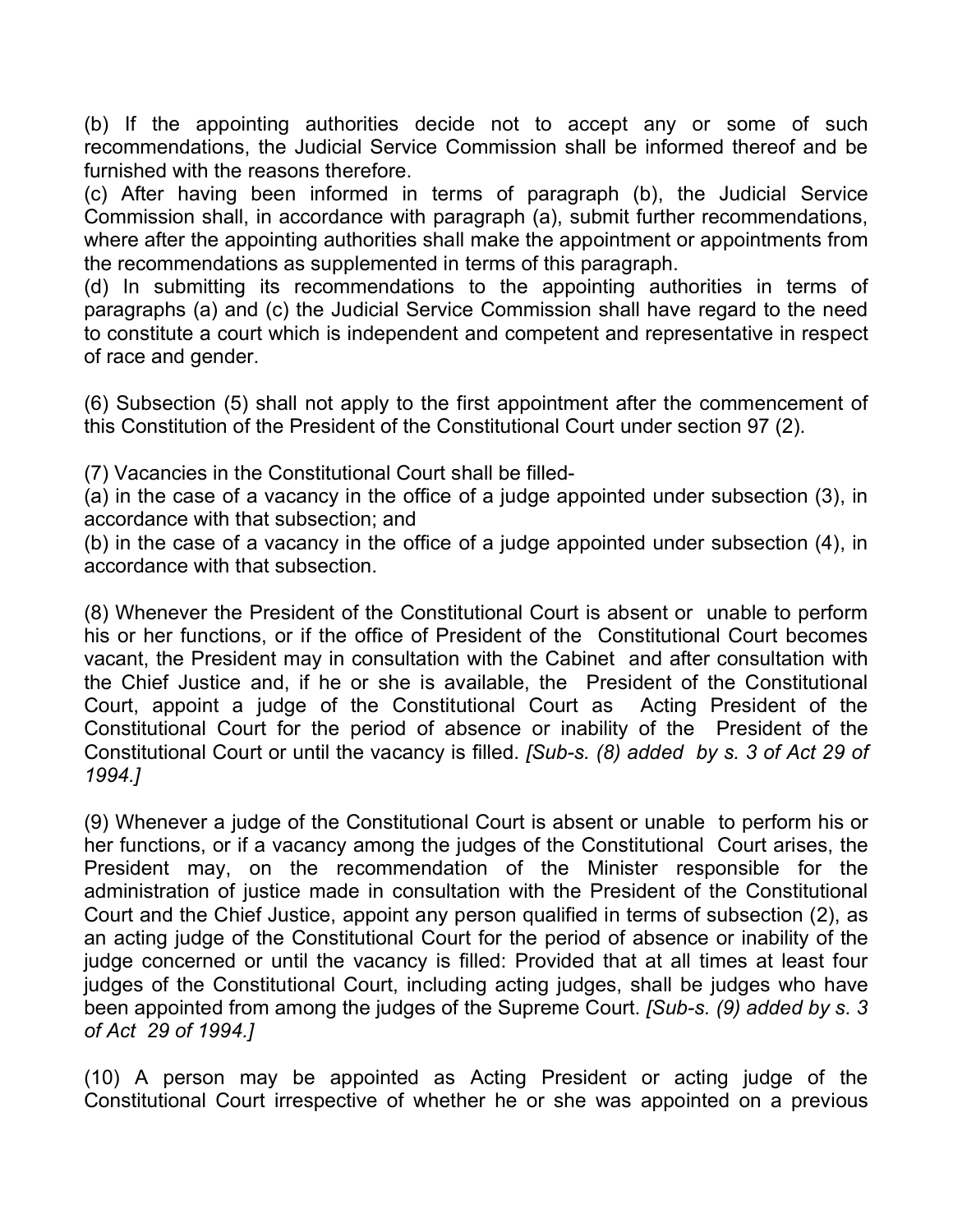occasion as Acting President or acting judge of the Constitutional Court: Provided that no person shall act as an acting judge for a period exceeding six months. *[Sub-s. (10) added by s. 3 of Act 29 of 1994.]*

(11) Any appointment made under this section shall be deemed to have been made also in respect of any period during which the person appointed is necessarily engaged in connection with the disposal of any proceedings in which he or she has participated as a judge of the Constitutional Court and which have not yet been disposed of at the expiry of the period for which he or she was appointed. *[Sub-s. (11) added by s. 3 of Act 29 of 1994.]*

### **100 Engaging the Constitutional Court**

(1) The conditions upon which the Constitutional Court may be seized of any matter within its jurisdiction, and all matters relating to the proceedings of and before the Court, shall be regulated by rules prescribed by the President of the Constitutional Court in consultation with the Chief Justice, which rules shall be published in the Gazette.

(2) The rules of the Constitutional Court may make provision for direct access to the Court where it is in the interest of justice to do so in respect of any matter over which it has jurisdiction.

### **101 Supreme Court**

(1) There shall, subject to sections 241 and 242, be a Supreme Court of South Africa, which shall consist of an Appellate Division and such provincial and local divisions, and with such areas of jurisdiction, as may be prescribed by law. *[Sub-s. (1) substituted by s. 4 of Act 13 of 1994.]*

(2) Subject to this Constitution, the Supreme Court shall have the jurisdiction, including the inherent jurisdiction, vested in the Supreme Court immediately before the commencement of this Constitution, and any further jurisdiction conferred upon it by this Constitution or by any law.

(3) Subject to this Constitution, a provincial or local division of the Supreme Court shall, within its area of jurisdiction, have jurisdiction in respect of the following additional matters, namely-

(a) any alleged violation or threatened violation of any fundamental right entrenched in Chapter 3;

(b) any dispute over the constitutionality of any executive or administrative act or conduct or threatened executive or administrative act or conduct of any organ of state;

(c) any inquiry into the constitutionality of any law applicable within its area of jurisdiction, other than an Act of Parliament, irrespective of whether such law was passed or made before or after the commencement of this Constitution;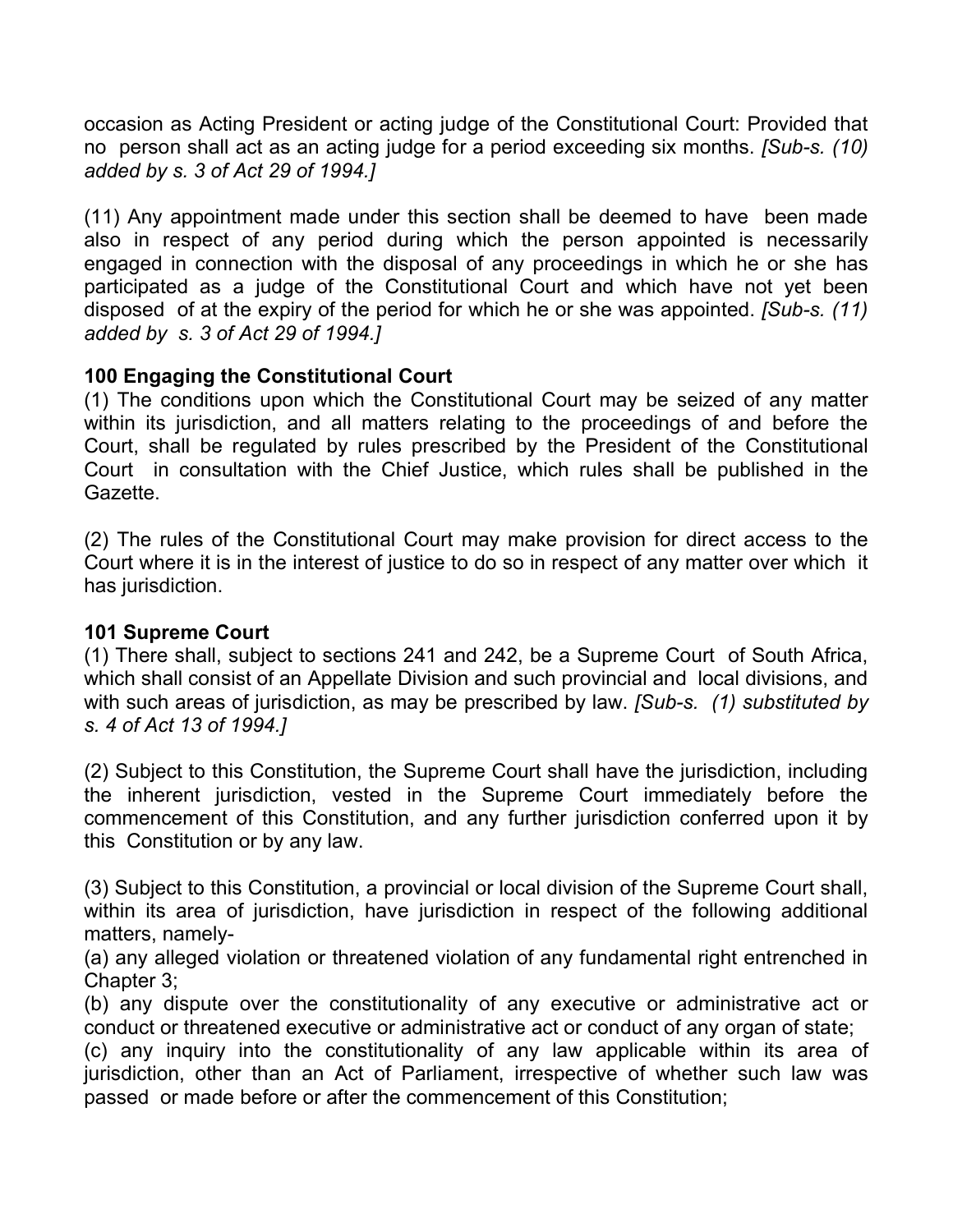(d) any dispute of a constitutional nature between local governments or between a local and a provincial government;

(e) any dispute over the constitutionality of a Bill before a provincial legislature, subject to section 98 (9);

(f) the determination of questions whether any matter falls within its jurisdiction; and

(g) the determination of any other matters as may be entrusted to it by an Act of Parliament.

(4) For the purposes of exercising its jurisdiction under subsection (3), a provincial or local division of the Supreme Court shall have the powers of the Constitutional Court in terms of section 98 (5), (6), (7), (8) and (9) relating to the interpretation, protection and enforcement of this Constitution.

(5) The Appellate Division shall have no jurisdiction to adjudicate any matter within the jurisdiction of the Constitutional Court.

(6) If the parties to a matter falling outside the additional jurisdiction of a provincial or local division of the Supreme Court in terms of subsection (3), agree thereto, a provincial or local division shall, notwithstanding any provision to the contrary, have jurisdiction to determine such matter: Provided that a provincial or local division shall not acquire jurisdiction in terms of this subsection with regard to any matter referred to in section 102 (12).

### **102 Procedural Matters**

(1) If, in any matter before a provincial or local division of the Supreme Court, there is an issue which may be decisive for the case, and which falls within the exclusive jurisdiction of the Constitutional Court in terms of section 98 (2) and (3), the provincial or local division concerned shall, if it considers it to be in the interest of justice to do so, refer such matter to the Constitutional Court for its decision: Provided that, if it is necessary for evidence to be heard for the purposes of deciding such issue, the provincial or local division concerned shall hear such evidence and make a finding thereon, before referring the matter to the Constitutional Court.

(2) If, in any matter before a local or provincial division, there is any issue other than an issue referred to the Constitutional Court in terms of subsection (1), the provincial or local division shall, if it refers the relevant issue to the Constitutional Court, suspend the proceedings before it, pending the decision of the Constitutional Court.

(3) If, in any matter before a provincial or local division, there are both constitutional and other issues, the provincial or local division concerned shall, if it does not refer an issue to the Constitutional Court, hear the matter, make findings of fact which may be relevant to a constitutional issue within the exclusive jurisdiction of the Constitutional Court, and give a decision on such issues as are within its jurisdiction.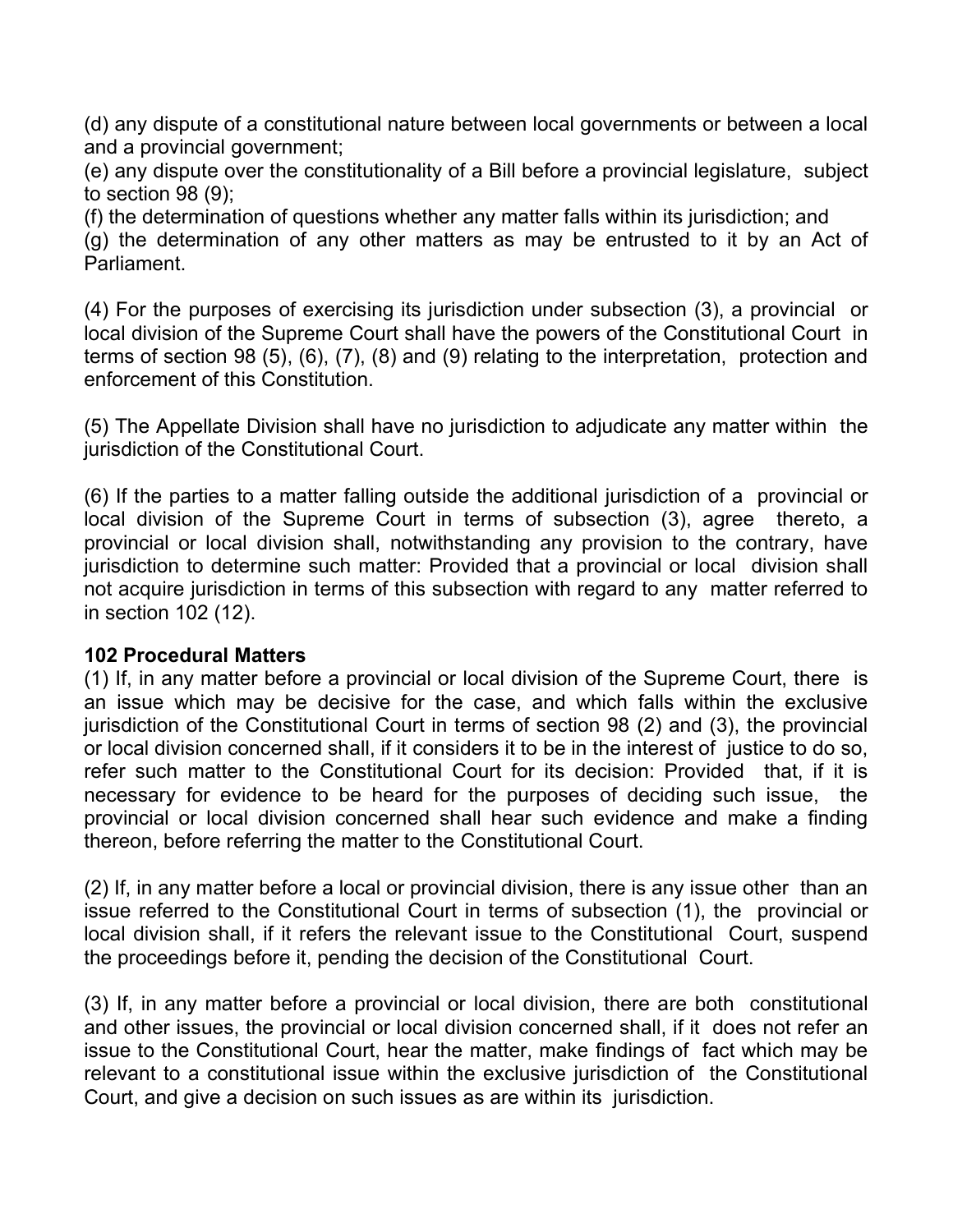(4) An appeal shall lie to the Appellate Division against a decision of a provincial or local division in terms of subsection (3).

(5) If the Appellate Division is able to dispose of an appeal brought in terms of subsection (4), without dealing with any constitutional issue that has been raised, it shall do so.

(6) If it is necessary for the purposes of disposing of the said appeal for the constitutional issue to be decided, the Appellate Division shall refer such issue to the Constitutional Court for its decision.

(7) The Chief Justice and the President of the Constitutional Court shall jointly make rules to facilitate the procedure for dealing with appeals in which there are both constitutional and other issues, which may provide for the constitutional issues to be referred to the Constitutional Court before or after any such appeal has been heard by the Appellate Division.

(8) If any division of the Supreme Court disposes of a matter in which a constitutional issue has been raised and such court is of the opinion that the constitutional issue is of such public importance that a ruling should be given thereon, it may, notwithstanding the fact that the matter has been disposed of, refer such issue to the Constitutional Court for a decision.

(9) When a constitutional issue has been referred to the Constitutional Court by a division of the Supreme Court in terms of subsection (8), the Minister responsible for the administration of justice shall, at the request of the President of the Constitutional Court, appoint counsel to argue such constitutional issue.

(10) If the validity of a law is in dispute in any matter, and a relevant government is not a party to the proceedings, it shall be entitled to intervene as a party before the court in question, or shall be entitled to submit written argument to the said court.

(11) Appeals to the Appellate Division and the Constitutional Court shall be regulated by law, including the rules of such courts, which may provide that leave of the court from which the appeal is brought, or to which the appeal is noted, shall be required as a condition for such appeal.

(12) Appeals arising from matters referred to in section 101 (3) and which relate to issues of constitutionality shall lie to the Constitutional Court.

(13) If a dispute arises between organs of state (other than a dispute referred to in section 101 (3) (d)) regarding the question whether or not any executive or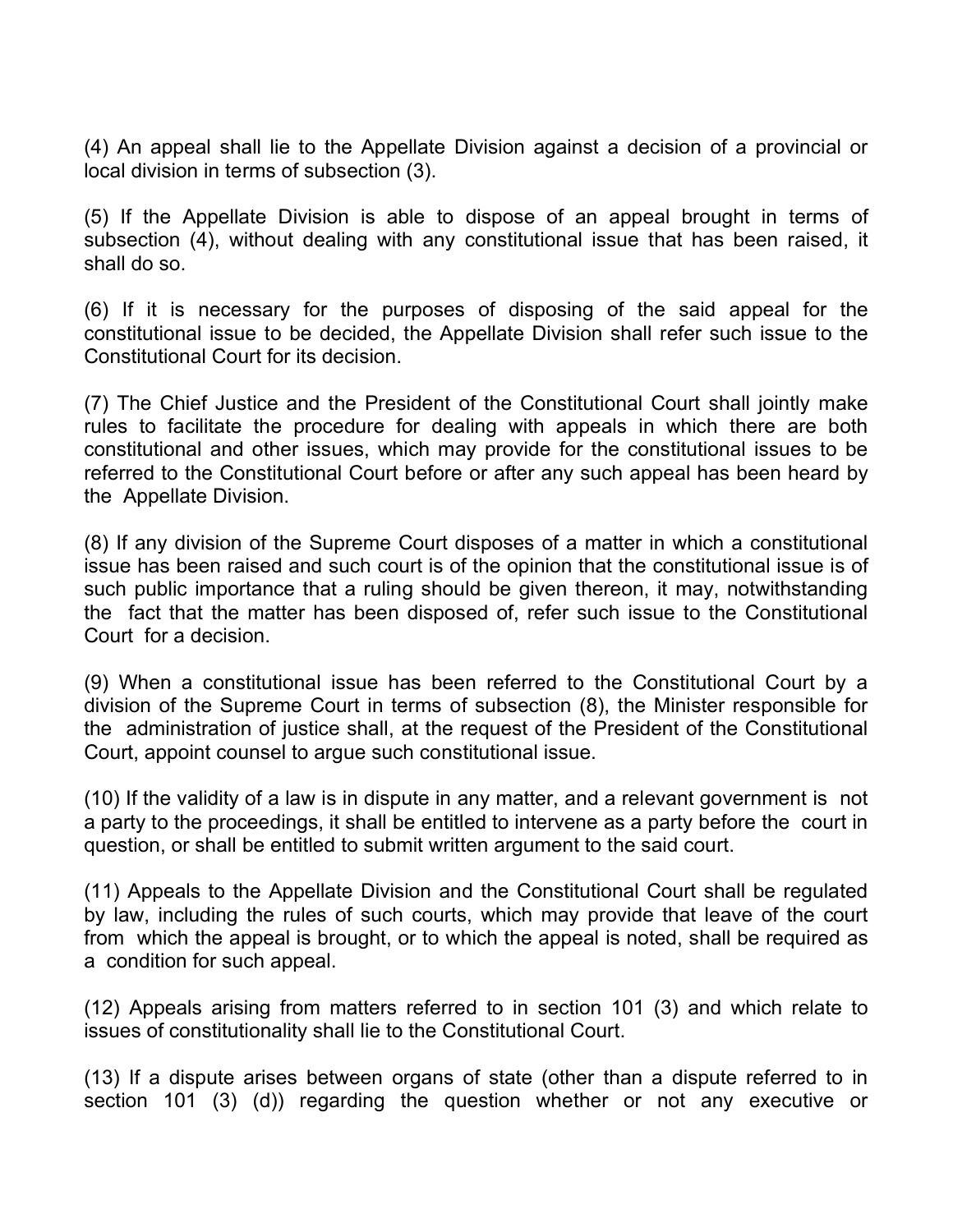administrative act or conduct or any threatened executive or administrative act or conduct of one of those organs is consistent with this Constitution, the organ disputing the validity of the act or conduct may apply to a provincial or local division to refer the question of the validity of such act or conduct to the Constitutional Court for its decision.

(14) If the provincial or local division concerned is of the opinion that the act or conduct or threatened act or conduct referred to in subsection (13) may be unconstitutional, it shall refer the matter to the Constitutional Court.

(15) If evidence is necessary for the purpose of deciding a matter referred to in subsections (13) and (14), the provincial or local division concerned shall hear such evidence and make a finding thereon, before referring such matter to the Constitutional Court.

(16) A decision not to refer a matter to the Constitutional Court in terms of subsection (14), shall be appealable to the Constitutional Court.

(17) If, in any matter before a provincial or local division, the only issue raised is a constitutional issue within the exclusive jurisdiction of the Constitutional Court in terms of section 98 (2) and (3), a refusal to refer such issue to the Constitutional Court shall be appealable to the Constitutional Court.

### **103 Other Courts**

(1) The establishment, jurisdiction, composition and functioning of all other courts shall, subject to sections 241 and 242, be as prescribed by or under a law. *[Sub-s. (1) substituted by s. 5 (a) of Act 13 of 1994.]*

(2) If in any proceedings before a court referred to in subsection (1), it is alleged that any law or provision of such law is invalid on the ground of its inconsistency with a provision of this Constitution and the court does not have the competency to enquire into the validity of such a law or provision, the court shall, subject to the other provisions of this section, decide the matter on the assumption that the law or provision is valid. *[Sub-s. (2) substituted by s. 5 (b) of Act 13 of 1994.]*

(3) If in any proceedings before a court referred to in subsection (1), the presiding officer is of the opinion that it is in the interest of justice to do so, he or she may postpone the proceedings to enable the party who has alleged that a relevant law or provision is invalid, to apply to a provincial or local division of the Supreme Court for relief in terms of subsection (4).

(4) If the provincial or local division hearing an application referred to in subsection (3),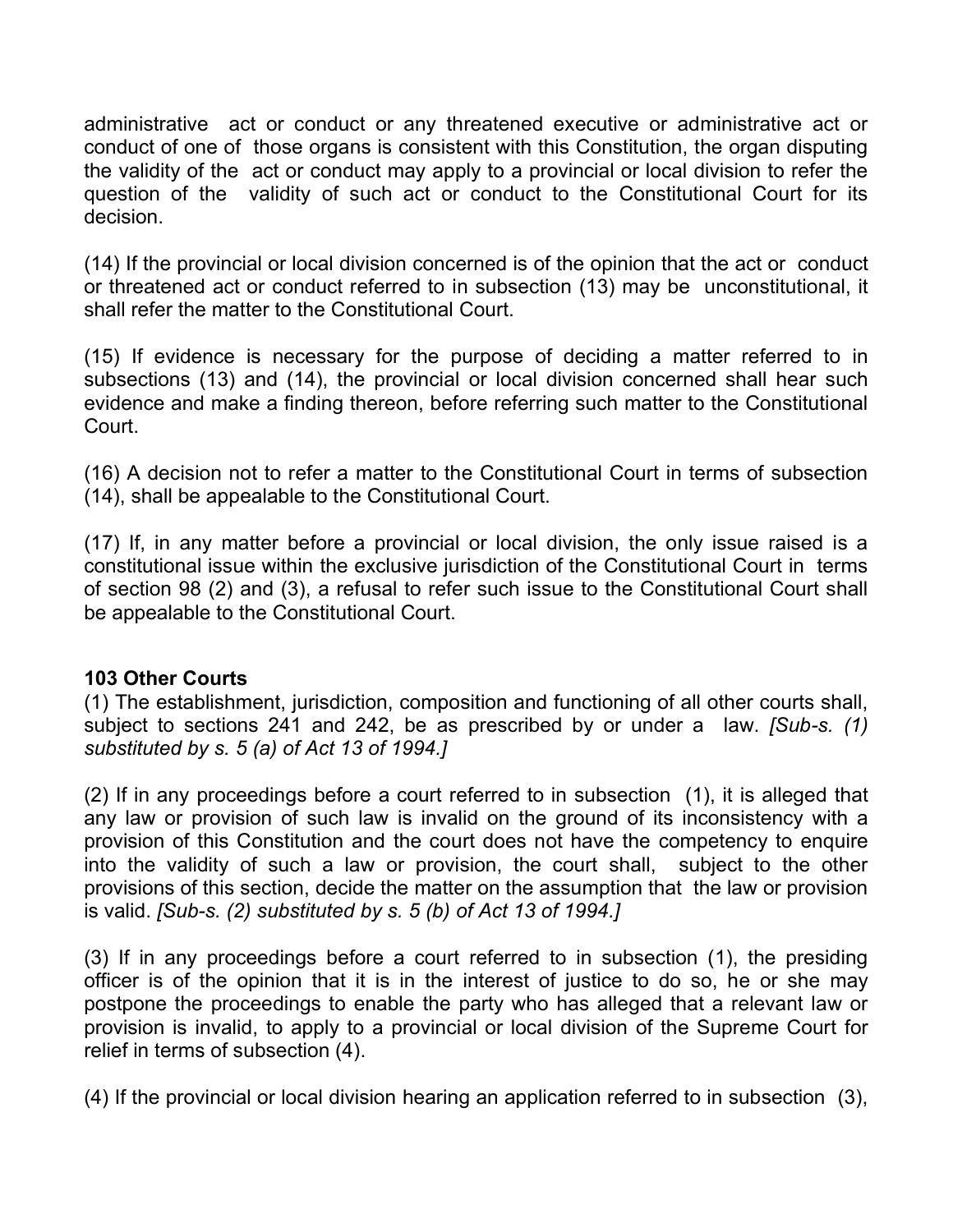is of the opinion that a decision regarding the validity of the law or provision is material to the adjudication of the matter before the court referred to in subsection (1), and that there is a reasonable prospect that the relevant law or provision will be held to be invalid, and that it is in the interest of justice to do so, the provincial or local division shall-

(a) if the issue raised is within its jurisdiction, deal with such issue itself, and if it is in the exclusive jurisdiction of the Constitutional Court, refer it to the Constitutional Court for its decision after making a finding on any evidence which may be relevant to such issue; and

(b) suspend the proceedings before the court referred to in subsection (1) pending the decision of the provincial or local division or the Constitutional Court, as the case may be.

## **104 Appointment, removal from office and remuneration of judges**

(1) Judges of the Supreme Court shall be fit and proper persons appointed by the President acting on the advice of the Judicial Service Commission: Provided that the appointment of acting judges shall be as may be provided for in an Act of Parliament. *[Sub-s. (1) amended by s. 6 of Act 13 of 1994.]*

(2) Judges of the Constitutional Court and the Supreme Court shall receive such remuneration as may be prescribed by or under law, and their remuneration shall not be reduced during their continuation in office.

(3) Any judge shall, before commencing to perform the functions of his or her office, make and subscribe an oath or solemn affirmation in the terms set out in Schedule 3 before any other judge.

(4) A judge may only be removed from office by the President on the grounds of misbehaviour, incapacity or incompetence established by the Judicial Service Commission and upon receipt of an address from both the National Assembly and the Senate praying for such removal.

(5) A judge who is the subject of an investigation by the Judicial Service Commission in terms of subsection (4) may be suspended by the President pending such investigation.

### **105 Judicial Service Commission**

(1) There shall be a Judicial Service Commission, which shall, subject to subsection (3), consist of-

- (a) the Chief Justice, who shall preside at meetings of the Commission;
- (b) the President of the Constitutional Court;
- (c) one Judge President designated by the Judges President;
- (d) the Minister responsible for the administration of justice or his or her nominee;
- (e) two practising advocates designated by the advocates' profession;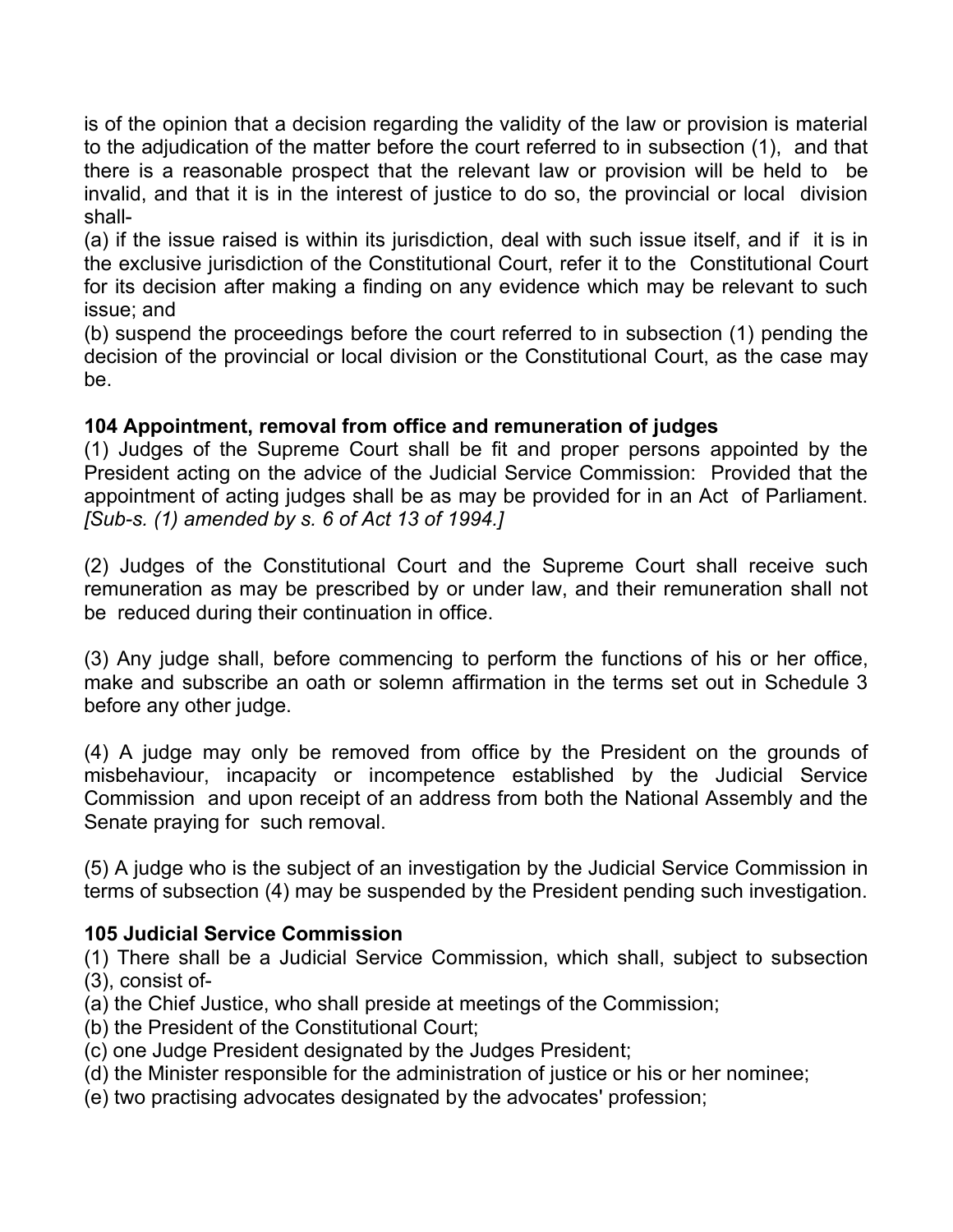(f) two practising attorneys designated by the attorneys' profession;

(g) one professor of law designated by the deans of all the law faculties at South African universities;

(h) four senators designated en bloc by the Senate by resolution adopted by a majority of at least two- thirds of all its members;

(i) four persons, two of whom shall be practising attorneys or advocates, who shall be designated by the President in consultation with the Cabinet;

(j) on the occasion of the consideration of matters specifically relating to a provincial division of the Supreme Court, the Judge President of the relevant division and the Premier of the relevant province.

(2) The functions of the Judicial Service Commission shall be-

(a) to make recommendations regarding the appointment, removal from office, term of office and tenure of judges of the Supreme Court in terms of section 104;

(b) to make recommendations regarding the removal from office of judges of the Constitutional Court in terms of section 104 (4); and

(c) to advise the national and provincial governments on all matters relating to the judiciary and the administration of justice.

(3) When the Commission performs its functions in terms of subsection (2) (c), it shall sit without the four senators referred to in subsection (1) (h).

(4) The Commission shall determine its own procedure, provided that the support of at least an ordinary majority of all its members shall be required for its decisions.

(5) The Commission may appoint committees from among its number and assign any of its powers and functions to such committee.

# **106 Seats of Constitutional Court and Appellate Division**

(1) The seat of the Constitutional Court shall be Johannesburg.

(2) The seat of the Appellate Division of the Supreme Court shall be Bloemfontein.

### **107 Languages**

(1) A party to litigation, an accused person and a witness may, during the proceedings of a court, use the South African language of his or her choice, and may require such proceedings of a court in which he or she is involved to be interpreted in a language understood by him or her.

(2) The record of the proceedings of a court shall, subject to section 3, be kept in any official language: Provided that the relevant rights relating to language and the status of languages in this regard existing at the commencement of this Constitution shall not be diminished.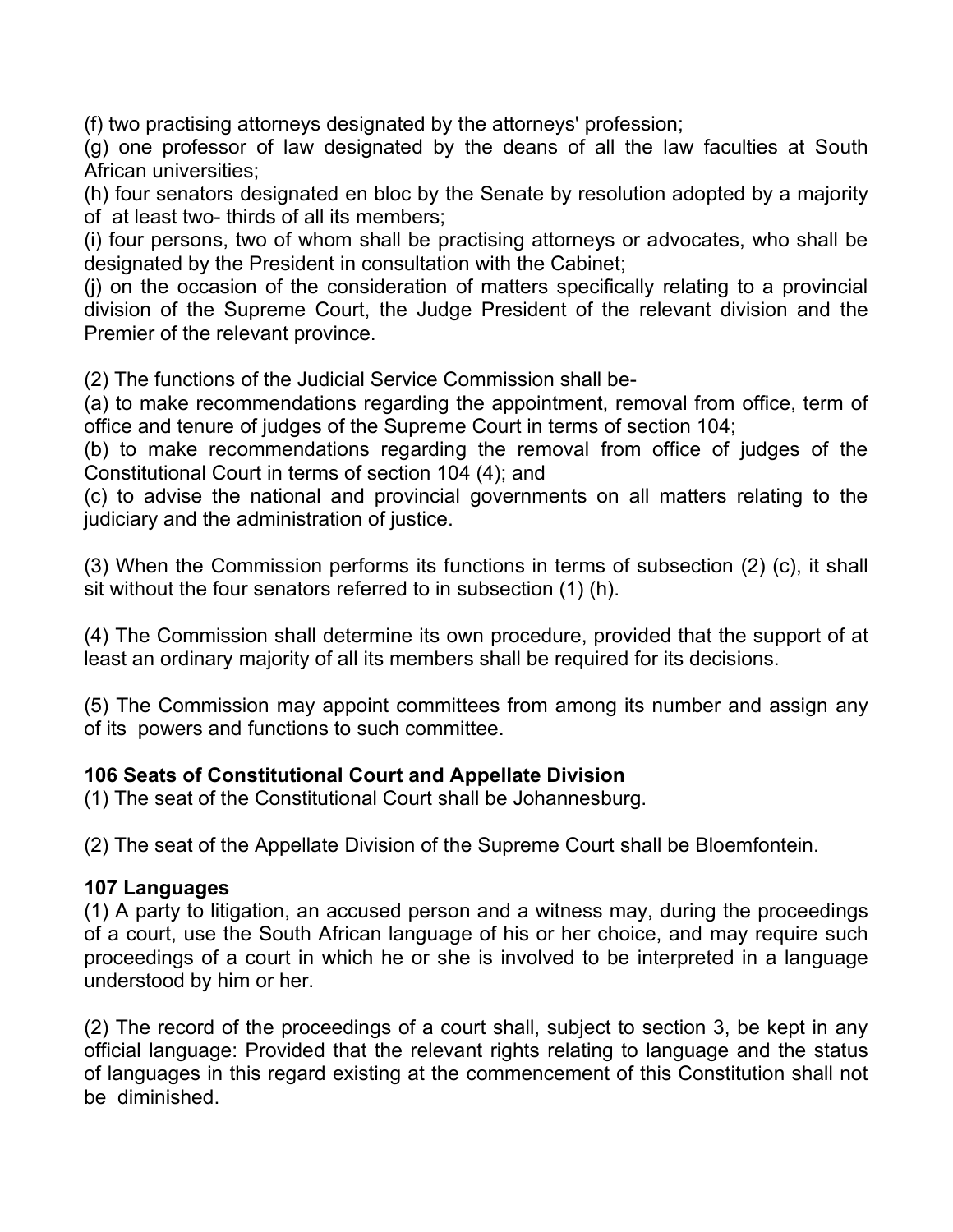### **108 Attorneys-General**

(1) The authority to institute criminal prosecutions on behalf of the state shall vest in the attorneys- general of the Republic.

(2) The area of jurisdiction, powers and functions of an attorney-general shall be as prescribed by or under law.

(3) No person shall be appointed as an attorney-general unless he or she is appropriately qualified in terms of a law regulating the appointment of attorneys-general in the Republic.

### **109 Magistrates Commission**

There shall be a Magistrates Commission established by law to ensure that the appointment, promotion, transfer or dismissal of, or disciplinary steps against magistrates, take place without favour or prejudice, and that the applicable laws and administrative directive in this regard are applied uniformly and properly, and to ensure that no victimization or improper influencing of magistrates occurs.

# **CHAPTER 8**

# **THE PUBLIC PROTECTOR, HUMAN RIGHTS COMMISSION, COMMISSION ON GENDER ISSUES AND RESTITUTION OF LAND RIGHTS**

# **The Public Protector**

### **110 Establishment and appointment**

(1) There shall be a Public Protector for the Republic.

(2) The President shall, whenever it becomes necessary, appoint as the Public Protector a person-

(a) nominated by a joint committee of the Houses of Parliament composed of one member of each party represented in Parliament and willing to serve on the committee; and

(b) approved by the National Assembly and the Senate by a resolution adopted by a majority of at least 75 per cent of the members present and voting at a joint meeting: Provided that if any nomination is not approved as required in paragraph (b), the joint committee shall nominate another person.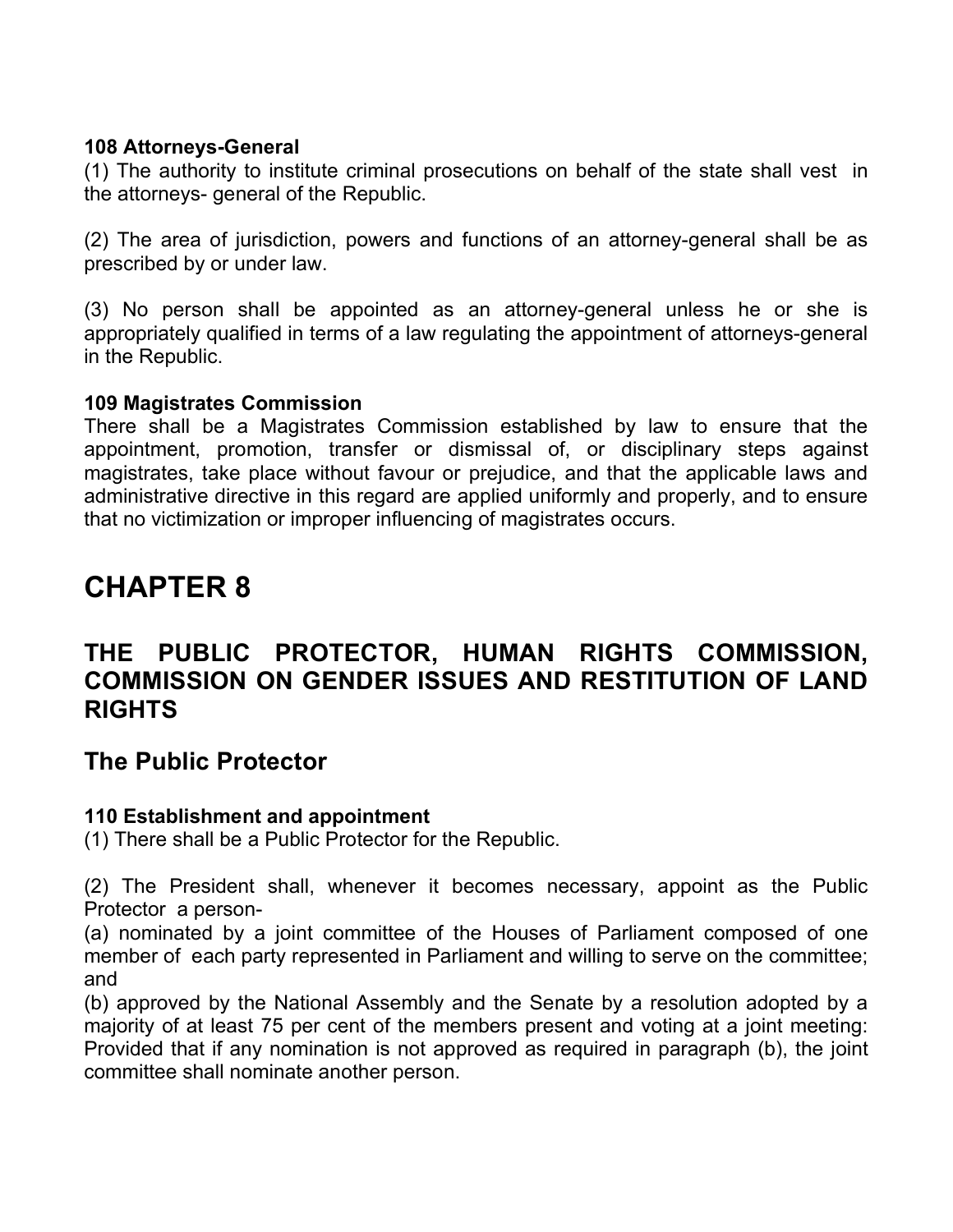(3) The first appointment of a person as the Public Protector after the commencement of this Constitution shall be made as soon as possible after the first sitting of the Senate under this Constitution. *[Sub-s. (3) substituted by s. 7 of Act 13 of 1994.]*

(4) The Public Protector shall be a South African citizen who is a fit and proper person to hold such office, and who-

(a) is a Judge of the Supreme Court of South Africa; or

(b) is qualified to be admitted as an advocate and has, for a cumulative period of at least 10 years after having so qualified-

(i) practised as an advocate or an attorney; or

(ii) lectured in law at a university; or

(c) has specialised knowledge of or experience for a period of at least 10 years in the administration of justice, public administration or public finance.

(5) Unless the new constitutional text provides otherwise, the Public Protector shall hold office for a period of seven years.

(6) The remuneration and other terms and conditions of employment of the Public Protector shall be as prescribed by or under an Act of Parliament, and such remuneration shall not be reduced, nor shall such terms and conditions be adversely altered, during his or her term of office.

(7) The Public Protector shall not perform remunerative work outside his or her official duties.

(8) The Public Protector may be removed from office by the President, but only on the grounds of misbehaviour, incapacity or incompetence, determined by a joint committee of the Houses of Parliament, composed as provided in subsection (2) (a), and upon receipt of an address from both the National Assembly and the Senate requesting such removal.

(9) A Public Protector who is the subject of an investigation by a joint committee in terms of subsection (8), may be suspended by the President pending a decision in such investigation.

### **111 Independence and impartiality**

(1) The Public Protector shall be independent and impartial and shall exercise and perform his or her powers and functions subject only to this Constitution and the law.

(2) The Public Protector and the persons appointed in terms of section 113 (1) shall have such immunities and privileges as may be assigned to them by or under an Act of Parliament for the purpose of ensuring the independent and impartial exercise and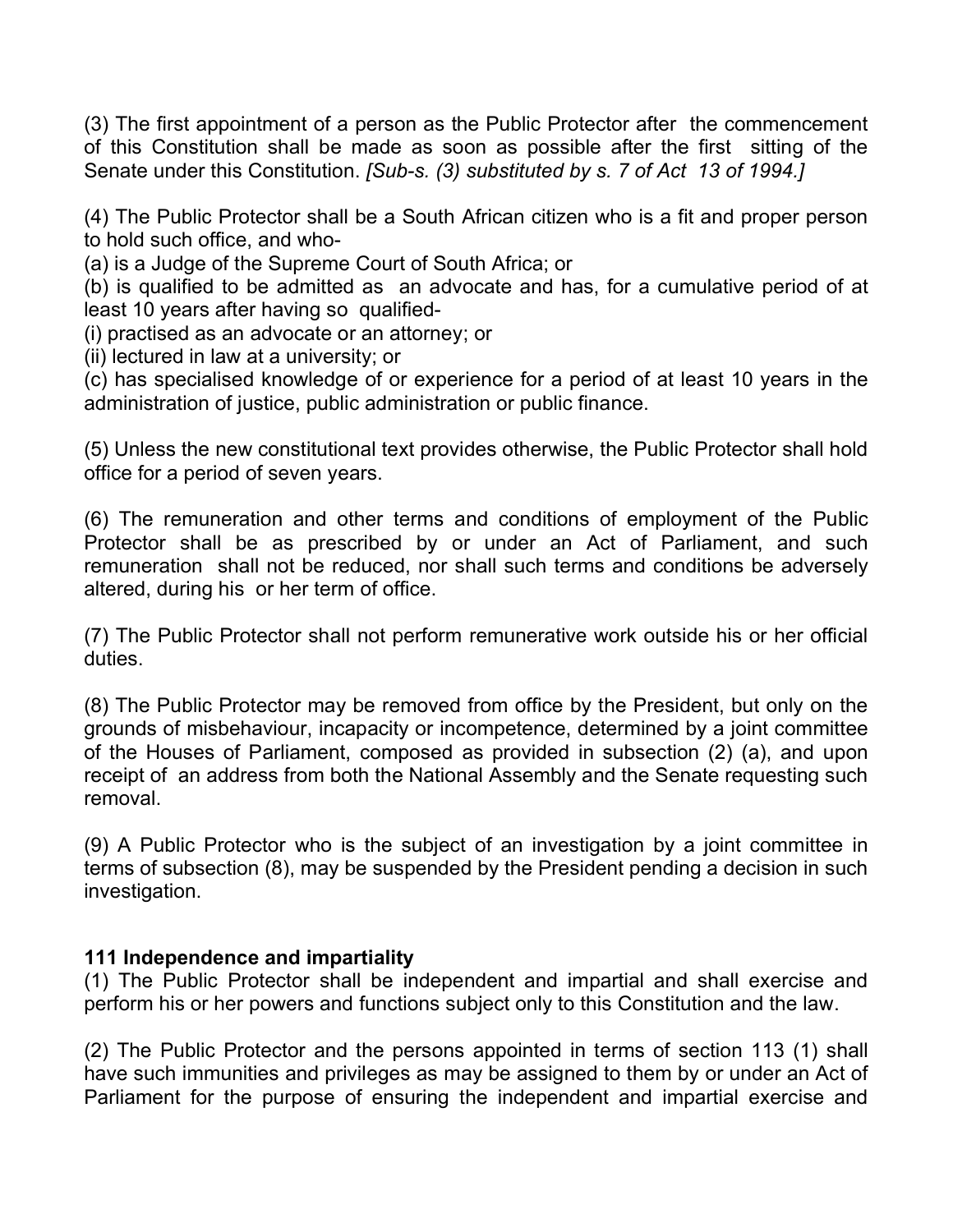performance of their powers and functions.

(3) No organ of state and no member or employee of an organ of state nor any other person shall interfere with the Public Protector or a person appointed under section 113 in the exercise and performance of his or her powers and functions.

(4) All organs of state shall accord such assistance as may be reasonably required for the protection of the independence, impartiality, dignity and effectiveness of the Public Protector in the exercise and performance of his or her powers and functions.

### **112 Powers and functions**

(1) The Public Protector shall, in addition to any powers and functions assigned to him or her by any law, be competent-

(a) to investigate, on his or her own initiative or on receipt of a complaint, any alleged-

(i) maladministration in connection with the affairs of government at any level;

(ii) abuse or unjustifiable exercise of power or unfair, capricious, discourteous or other improper conduct or undue delay by a person performing a public function;

(iii) improper or dishonest act, or omission or corruption, with respect to public money;

(iv) improper or unlawful enrichment, or receipt of any improper advantage, or promise of such enrichment or advantage, by a person as a result of an act or omission in the public administration or in connection with the affairs of government at any level or of a person performing a public function; or

(v) act or omission by a person in the employ of government at any level, or a person performing a public function, which results in unlawful or improper prejudice to any other person;

(b) to endeavour, in his or her sole discretion, to resolve any dispute or rectify any act or omission by-

(i) mediation, conciliation or negotiation;

(ii) advising, where necessary, any complainant regarding appropriate remedies; or

(iii) any other means that may be expedient in the circumstances; or

(c) at any time prior to, during or after an investigation

(i) if he or she is of the opinion that the facts disclose the commission of an offence by any person, to bring the matter to the notice of the relevant authority charged with prosecutions; or

(ii)if he or she deems it advisable, to refer any matter which has a bearing on an investigation, to the appropriate public body or authority affected by it or to make an appropriate recommendation regarding the redress of the prejudice resulting therefrom or make any other appropriate recommendation he or she deems expedient to the affected public body or authority.

(2) Nothing in subsection (1) shall be construed as empowering the Public Protector to investigate the performance of judicial functions by any court of law.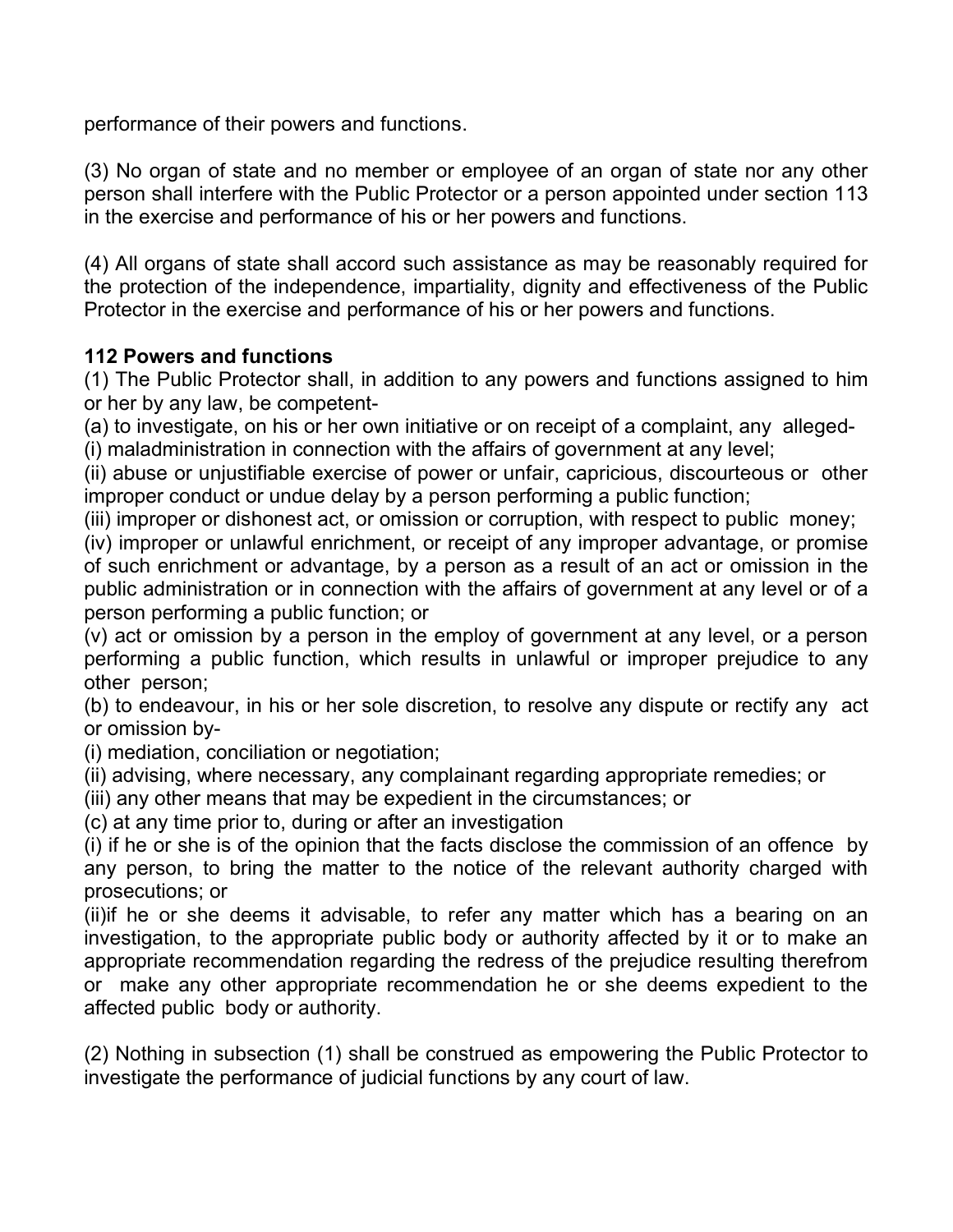(3) The Public Protector shall conduct an investigation under subsection (1) with due regard to the circumstances of each case, and shall for the purposes of such investigation, in addition to such powers as may be prescribed by law, but subject to the provisions of this Constitution and the law of privilege, be competent to-

(a) direct any person to appear before him or her to give evidence or to produce any document in his or her possession or under his or her control which, in the opinion of the Public Protector, has a bearing on the matter being inquired into, and may examine such person for that purpose; and

(b) enter, or authorise another person to enter, any building or premises and there to make such investigation or inquiry as he or she may deem necessary, and seize anything on those premises which in his or her opinion has a bearing on the purpose of the investigation.

(4) The Public Protector or any member of his or her staff shall be competent, but not compellable, to answer questions in any proceedings in or before a court of law or any body or institution established by or under any law, in connection with any information which in the course of his or her investigation has come to his or her knowledge.

(5) Recourse to, or the exercise and performance of any powers and functions of, the Public Protector shall not oust the jurisdiction of a court of law to hear any matter or cause whatsoever.

(6) The Public Protector shall report in writing on his or her activities to Parliament at least once every year.

### **113 Staff and expenditure**

(1) The Public Protector may appoint, on such terms and conditions of service as may be determined by or under a law, such persons as may be necessary for the discharge of the work of the office of the Public Protector.

(2) The Public Protector may delegate any of his or her powers or functions to persons referred to in subsection (1) subject to such conditions as may be determined by or under a law.

(3) Expenditure incidental to the exercise and performance of the powers and functions of the Public Protector in terms of this Constitution or under any other law shall be defrayed from money appropriated by Parliament.

### **114 Provincial public protectors**

(1) A provincial legislature may, subject to subsections (2) and (3), by law provide for the establishment, appointment, powers and functions of a provincial public protector and for matters in connection therewith.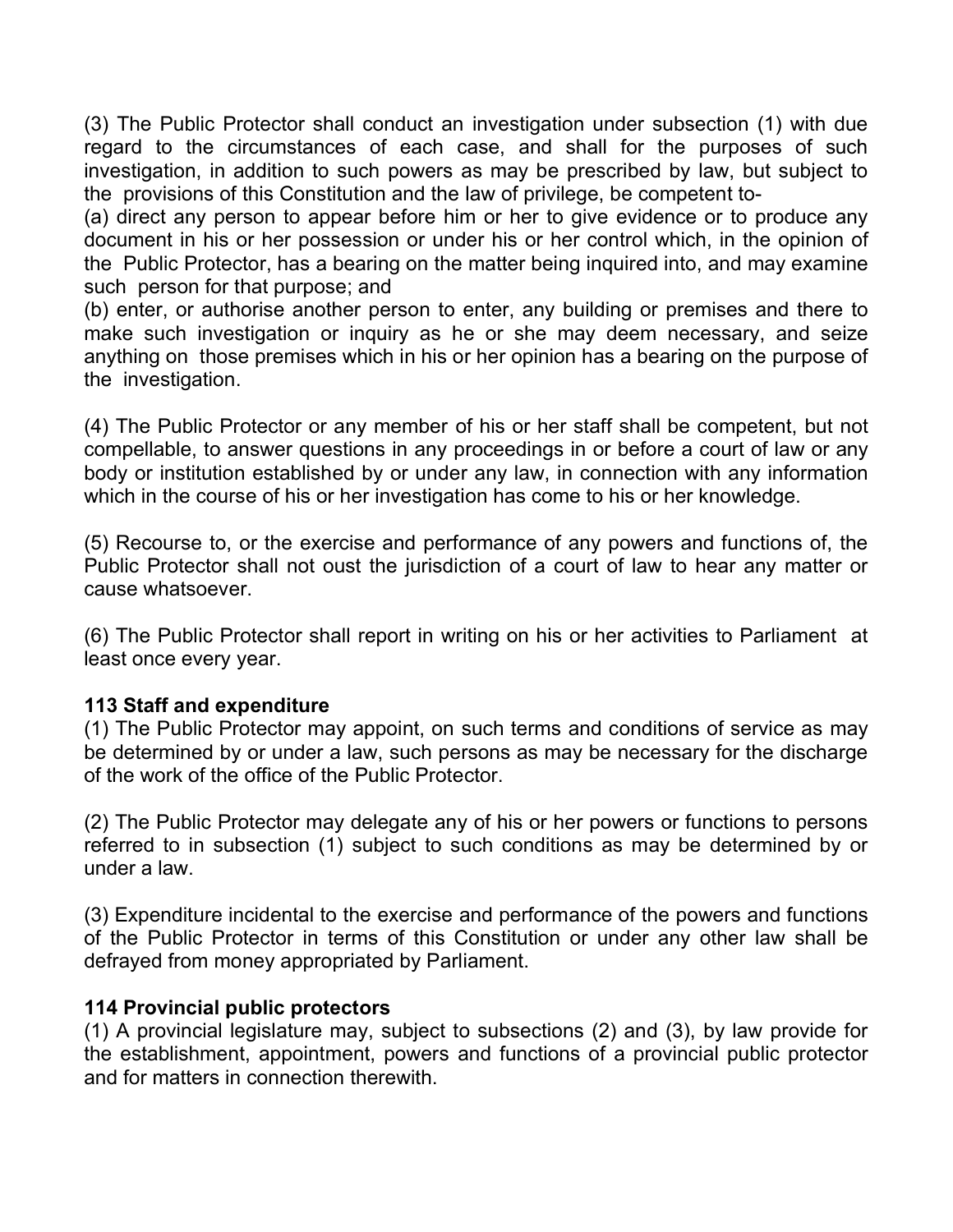(2) A provincial law referred to in subsection (1) shall not in any way derogate from the powers and functions of the Public Protector.

(3) A provincial public protector shall be appointed by the Premier of a province in consultation with the Public Protector, provided that the appointment shall be confirmed by resolution of a majority of at least two-thirds of all the members of the provincial legislature.

(4) A provincial public protector shall exercise and perform his or her powers and functions in consultation with the Public Protector, who shall have concurrent jurisdiction in the provinces.

# **Human Rights Commission**

## **115 Establishment and appointments**

(1) There shall be a Human Rights Commission, which shall consist of a chairperson and 10 members who are fit and proper persons, South African citizens and broadly representative of the South African community.

(2) The members of the Commission shall be appointed as provided in subsection (3) and vacancies in the Commission shall be filled accordingly.

(3) The President shall, whenever it becomes necessary, appoint as a member of the Commission a person

(a) nominated by a joint committee of the Houses of Parliament composed of one member of each party represented in Parliament and willing to participate in the committee; and

(b) approved by the National Assembly and the Senate by a resolution adopted by a majority of at least 75 per cent of the members present and voting at a joint meeting:

Provided that if any nomination is not approved as required in paragraph (b), the joint committee shall nominate another person.

(4) The first members of the Commission after the commencement of this Constitution, shall be appointed as soon as possible after the first sitting of the Senate under this Constitution. *[Sub-s. (4) substituted by s. 8 of Act 13 of 1994.]*

(5) A Chairperson and a Deputy Chairperson of the Commission shall as often as it becomes necessary be elected by the members of the Commission from among their number.

### **116 Powers and functions**

(1) The Commission shall, in addition to any powers and functions assigned to it by law, be competent and be obliged to-

(a) promote the observance of, respect for and the protection of fundamental rights;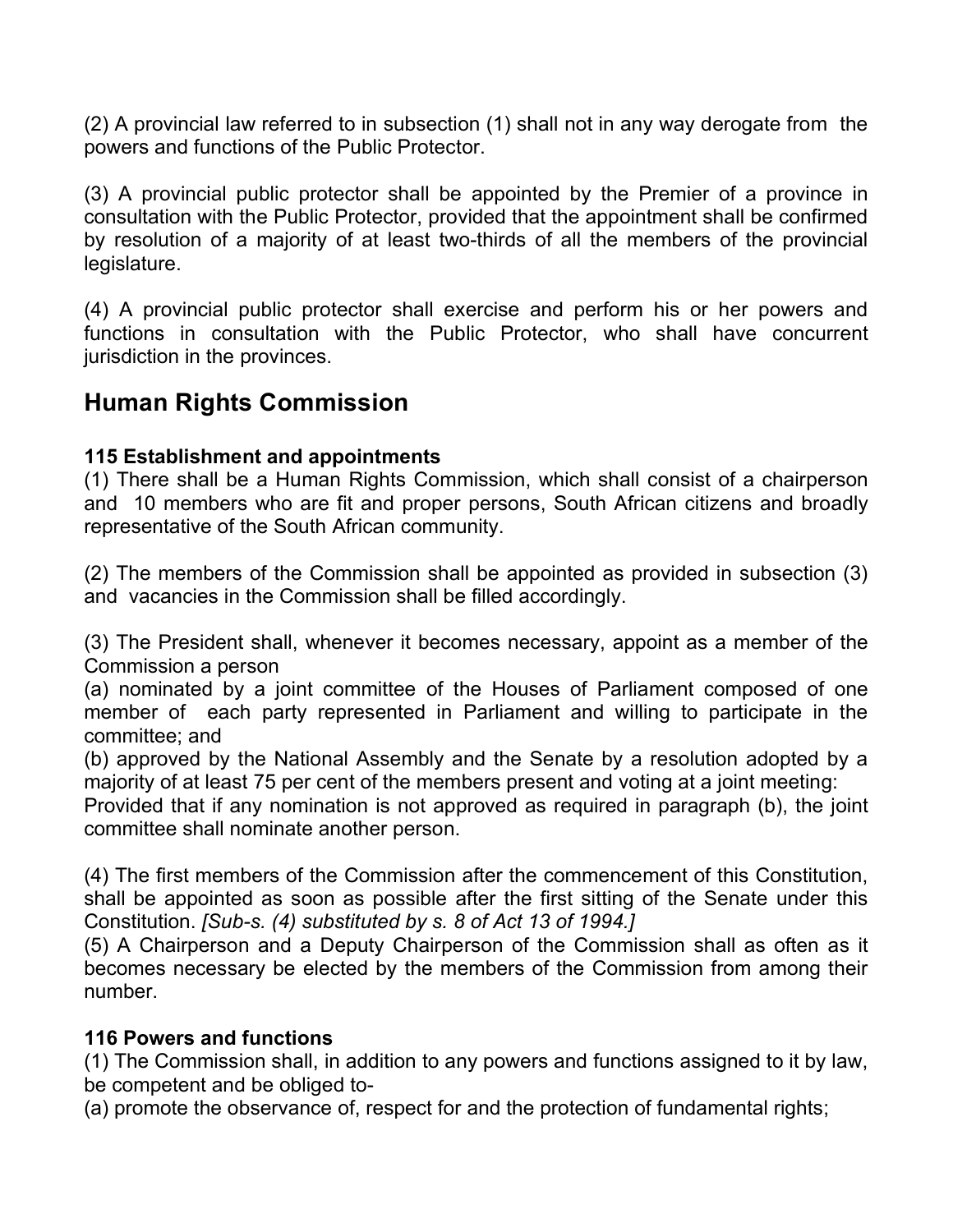(b) develop an awareness of fundamental rights among all people of the Republic;

(c) make recommendations to organs of state at all levels of government where it considers such action advisable for the adoption of progressive measures for the promotion of fundamental rights within the framework of the law and this Constitution, as well as appropriate measures for the further observance of such rights;

(d) undertake such studies for report on or relating to fundamental rights as it considers advisable in the performance of its functions; and

(e) request any organ of state to supply it with information on any legislative or executive measures adopted by it relating to fundamental rights.

(2) If the Commission is of the opinion that any proposed legislation might be contrary to Chapter 3 or to norms of international human rights law which, form part of South African law or to other relevant norms of international law, it shall immediately report that fact to the relevant legislature.

(3) The Commission shall be competent to investigate on its own initiative or on receipt of a complaint, any alleged violation of fundamental rights, and if, after due investigation, the Commission is of the opinion that there is substance in any complaint made to it, it shall, in so far as it is able to do so, assist the complainant and other persons adversely affected thereby, to secure redress, and where it is necessary for that purpose to do so, it may arrange for or provide financial assistance to enable proceedings to be taken to a competent court for the necessary relief or may direct a complainant to an appropriate forum.

### **117 Staff and expenditure**

(1) The Commission shall appoint a director, who shall be the chief executive officer of the Commission and who shall be empowered to appoint staff subject to the approval of the Commission and on such terms and conditions of service as may be determined by or under an Act of Parliament.

(2) Expenditure incidental to the exercise and performance of the powers and functions of the Commission in terms of this Constitution or any other law shall be defrayed from money appropriated by Parliament.

### **118 Reports**

The Commission shall report to the President at least once every year on its activities, and the President shall cause such report to be tabled promptly in the National Assembly and the Senate.

# **Commission on Gender Equality**

### **119 Establishment**

(1) There shall be a Commission on Gender Equality, which shall consist of a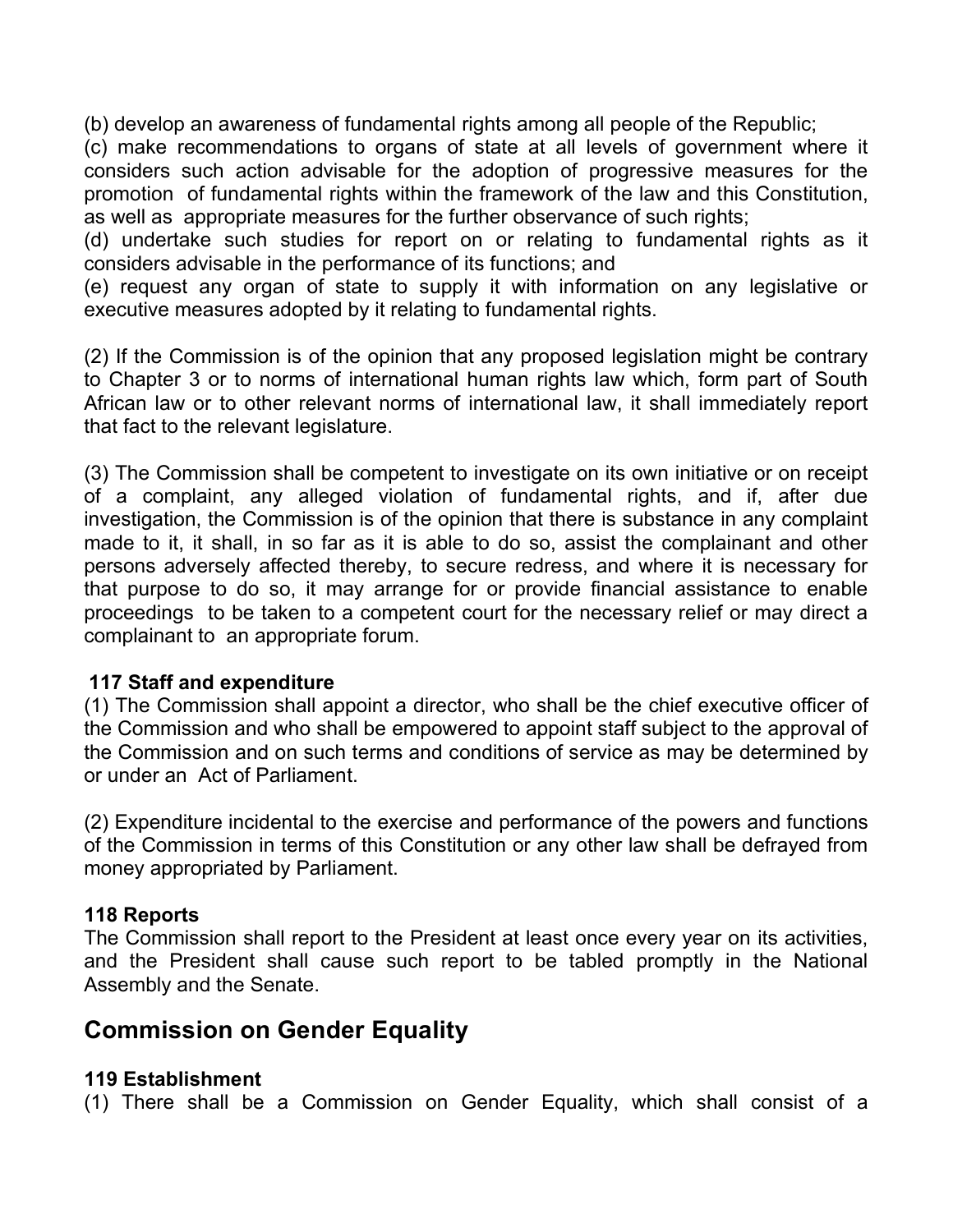chairperson and such number of members as may be determined by an Act of Parliament.

(2) The Commission shall consist of persons who are fit and proper for appointment, South African citizens and broadly representative of the South African community.

(3) The object of the Commission shall be to promote gender equality and to advise and to make recommendations to Parliament or any other legislature with regard to any laws or proposed legislation which affects gender equality and the status of women.

### **120 Composition and functioning**

The Act of Parliament referred to in section 119 shall provide for the composition, powers, functions and functioning of the Commission on Gender Equality and for all other matters in connection therewith. *[S. 120 amended by s. 9 of Act 13 of 1994.]*

# **Restitution of Land Rights**

### **121 Claims**

(1) An Act of Parliament shall provide for matters relating to the restitution of land rights, as envisaged in this section and in sections 122 and 123.

(2) A person or a community shall be entitled to claim restitution of a right in land from the state if-

(a)such person or community was dispossessed of such right at any time after a date to be fixed by the Act referred to in subsection (1); and

(b)such dispossession was effected under or for the purpose of furthering the object of a law which would have been inconsistent with the prohibition of racial discrimination contained in section 8(2), had that section been in operation at the time of such dispossession.

(3) The date fixed by virtue of subsection (2) (a) shall not be a date earlier than 19 June 1913.

(4) (a) The provisions of this section shall not apply to any rights in land expropriated under the Expropriation Act, 1975 (Act 63 of 1975), or any other law incorporating by reference that Act, or the provisions of that Act with regard to compensation, if just and equitable compensation as contemplated in section 123 (4) was paid in respect of such expropriation.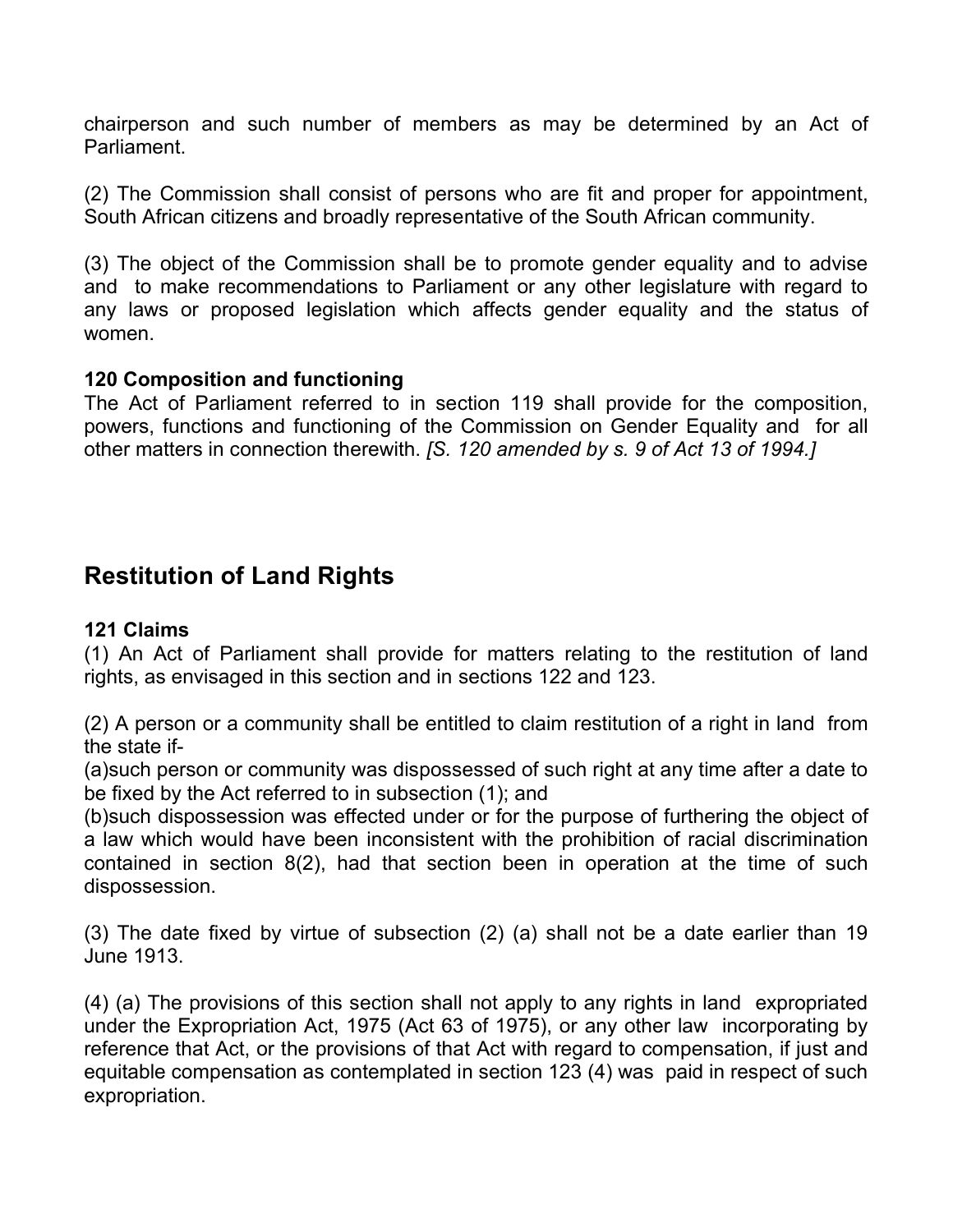(b) In this section `Expropriation Act, 1975' shall include any expropriation law repealed by that Act.

(5) No claim under this section shall be lodged before the passing of the Act contemplated in subsection (1).

(6) Any claims under subsection (2) shall be subject to such conditions, limitations and exclusions as may be prescribed by such Act, and shall not be justiciable by a court of law unless the claim has been dealt with in terms of section 122 by the Commission established by that section.

### **122 Commission**

(1) The Act contemplated in section 121 (1) shall establish a Commission on Restitution of Land Rights, which shall be competent to-

(a) investigate the merits of any claims;

(b) mediate and settle disputes arising from such claims;

(c) draw up reports on unsettled claims for submission as evidence to a court of law and to present any other relevant evidence to the court; and

(d) exercise and perform any such other powers and functions as may be provided for in the said Act.

(2) The procedures to be followed for dealing with claims in terms of this section shall be as prescribed by or under the said Act.

### **123 Court Orders**

(1) Where a claim contemplated in section 121 (2) is lodged with a court of law and the land in question is-

(a) in the possession of the state and the state certifies that the restoration of the right in question is feasible, the court may, subject to subsection (4), order the state to restore the relevant right to the claimant; or

(b) in the possession of a private owner and the state certifies that the acquisition of such land by the state is feasible, the court may, subject to subsection (4), order the state to purchase or expropriate such land and restore the relevant right to the claimant.

(2) The court shall not issue an order under subsection (1) (b) unless it is just and equitable to do so, taking into account all relevant factors, including the history of the dispossession, the hardship caused, the use to which the property is being put, the history of its acquisition by the owner, the interests of the owner and others affected by any expropriation, and the interests of the dispossessed: Provided that any expropriation under subsection (1) (b) shall be subject to the payment of compensation calculated in the manner provided for in section 28 (3).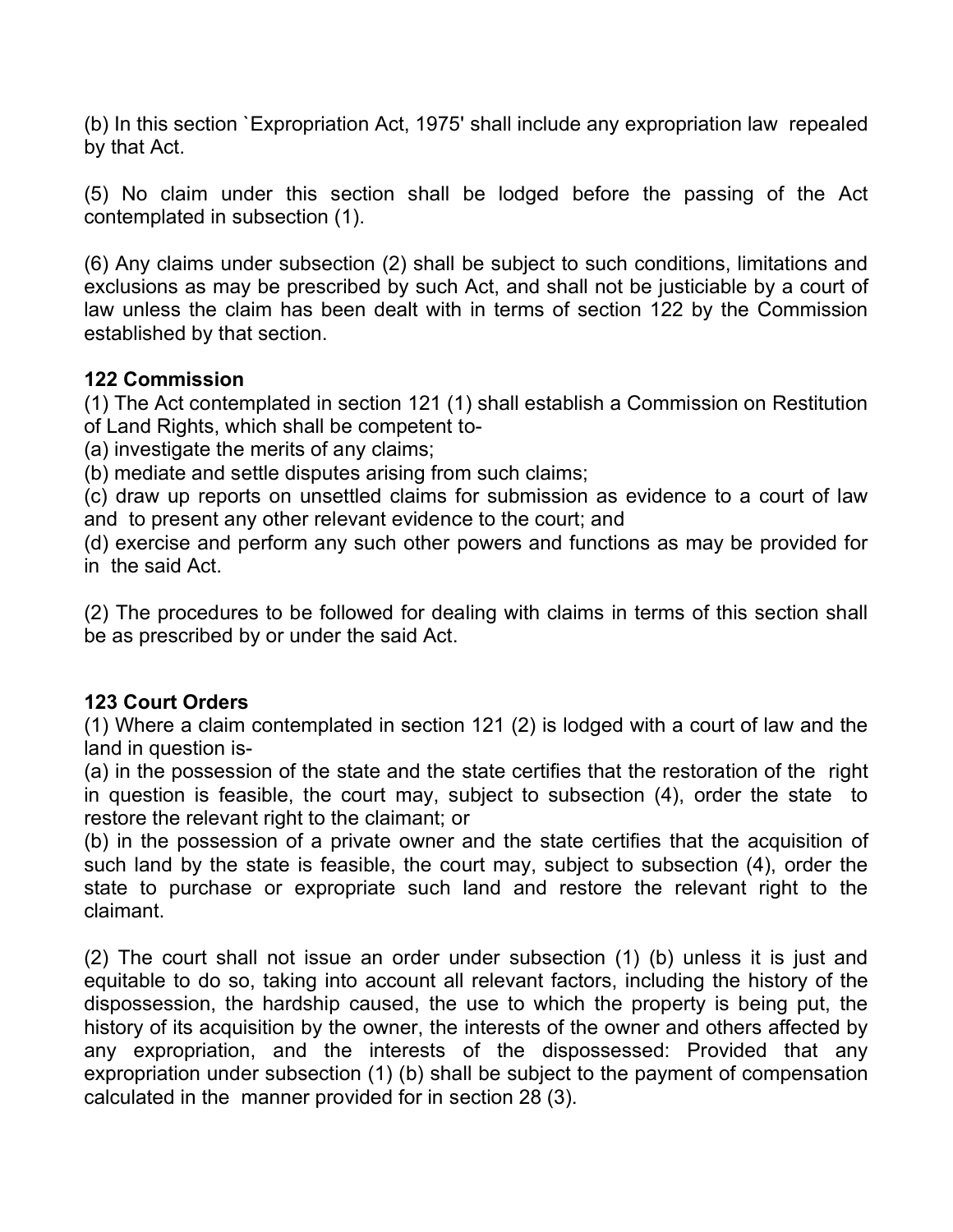(3) If the state certifies that any restoration in terms of subsection (1) (a) or any acquisition in terms of subsection (1) (b) is not feasible, or if the claimant instead of the restoration of the right prefers alternative relief, the court may, subject to subsection (4), order the state, in lieu of the restoration of the said right-

(a) to grant the claimant an appropriate right in available alternative state-owned land designated by the state to the satisfaction of the court, provided that the state certifies that it is feasible to designate alternative state-owned land;

(b) to pay the claimant compensation; or

(c) to grant the claimant any alternative relief.

(4)(a) The compensation referred to in subsection (3) shall be determined by the court as being just and equitable, taking into account the circumstances which prevailed at the time of the dispossession and all such other factors as may be prescribed by the Act referred to in section 121 (1), including any compensation that was paid upon such dispossession.

(b) If the court grants the claimant the relief contemplated in subsection (1) or (3), it shall take into account, and, where appropriate, make an order with regard to, any compensation that was paid to the claimant upon the dispossession of the right in question.

# **CHAPTER 9**

# **PROVINCIAL GOVERNMENT**

# **124 Establishment of provinces**

(1) The following provinces are hereby established, which for the purposes of this Constitution, but subject to subsection (2), shall be recognised as the provinces of the Republic:

(a) Eastern Cape;

- (b) Eastern Transvaal;
- (c) KwaZulu/Natal; *[Para. (c) amended by s. 1 of Act 2 of 1994.]*
- (d) Northern Cape;

(e) Northern Transvaal;

- (f) North-West;
- (g) Orange Free State;
- (h) Pretoria-Witwatersrand-Vereeniging; and

(i) Western Cape:

Provided that Parliament shall at the request of a provincial legislature alter the name of a province in accordance with the request of such legislature.

(2) The areas of the respective provinces shall be as defined in Part 1 of Schedule 1: Provided that the establishment of the Northern Cape as a separate province, the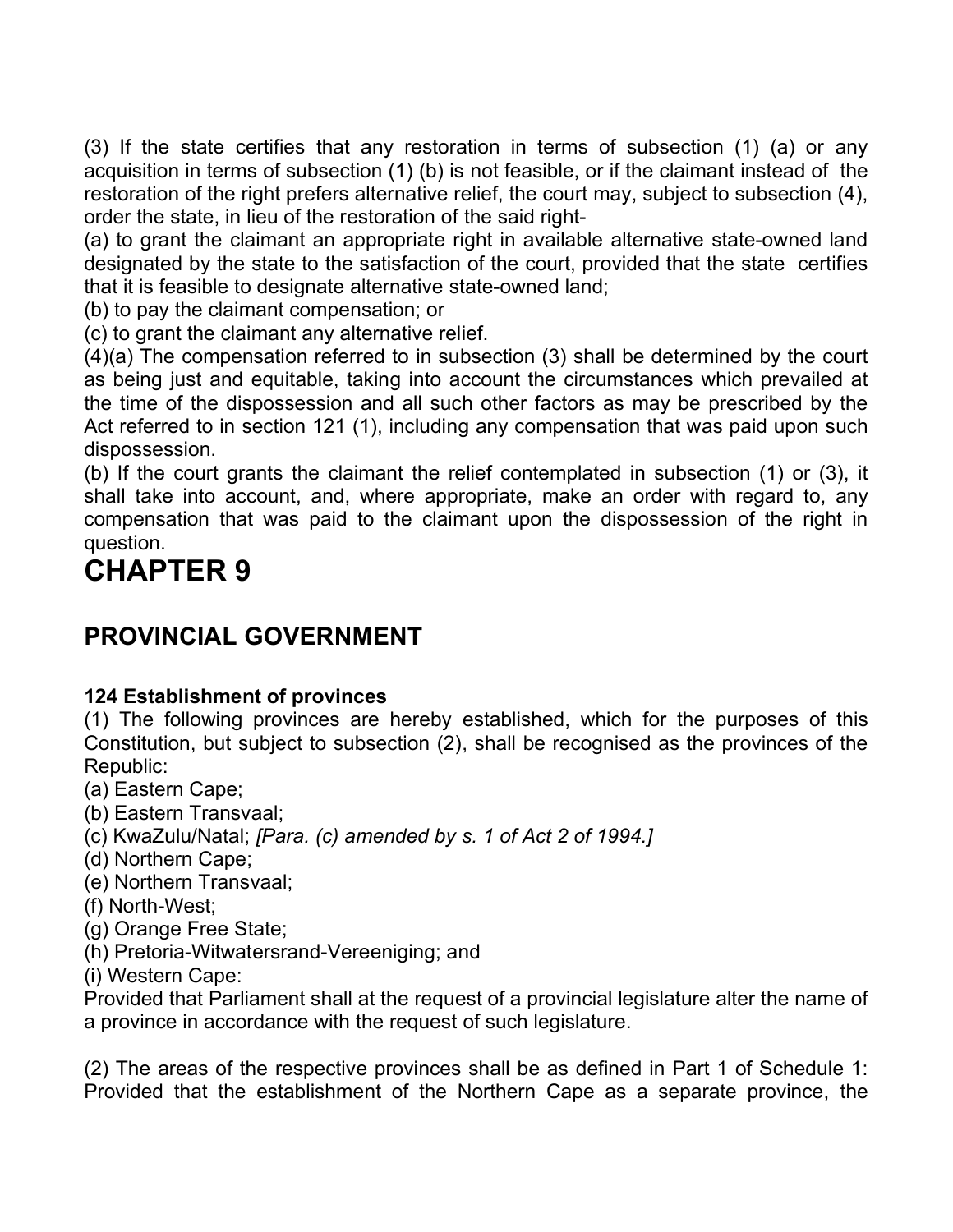establishment in the area of the Eastern Cape of one province, and the inclusion of the areas specified in paragraphs (a) to (f) and (i) to (n) of Part 2 of Schedule 1 within the provinces as defined in Part 1 of Schedule 1, shall be subject to alteration in accordance with this section.

(3)(a) A referendum may be held in terms of this section in each of the areas specified in paragraphs (a) to (n) of Part 2 of Schedule 1 (hereinafter referred to as an affected area) to determine the views of the voters ordinarily resident in such area regarding an issue referred to in subsection (5) or (6).

(b) A referendum referred to in paragraph (a) shall be held in an affected area within three months of the lodging with the Secretary to Parliament of a petition signed by persons entitled to vote and ordinarily resident in such area.

(c) The number of signatures on such a petition shall be at least equal in number to such percentage of the votes recorded in terms of subsection (4) in respect of the affected area in question, as may be determined by the Independent Electoral Commission.

(d) The Independent Electoral Commission shall not be dissolved in terms of the Independent Electoral Commission Act, 1993 (Act 150 of 1993), after the first election held under this Constitution until it has made a determination in terms of paragraph (c) in respect of all the affected areas.

(e) Such a petition shall be lodged with the Secretary to Parliament within a period of six months of the commencement of this Constitution or a period referred to in subsection (10), whichever period expires first.

(4) In the first election of the National Assembly and the provincial legislatures held under this Constitution, votes cast in each of the affected areas shall be counted separately and recorded for use for the purposes of this section.

(5) Subject to subsection (7), the object of a referendum in respect of an area referred to in paragraph (e), (f), (g) or (h) of Part 2 of Schedule 1, shall be the determination of the views of voters ordinarily resident in such an area, concerning, as the case may be-

(a) the continued inclusion of the area referred to in the said paragraph (e) in the provincial territory of the Eastern Cape, or its inclusion in the provincial territory of KwaZulu/Natal; *[Para. (a) amended by s. 1 of Act 2 of 1994.]*

(b) the continued inclusion of the area referred to in the said paragraph (f) in the provincial territory of Pretoria-Witwatersrand-Vereeniging, or its inclusion in the provincial territory of the Eastern Transvaal;

(c) the continued existence of the area referred to in the said paragraph (g) as one province, or its division into two separate provinces on either side of the line forming the eastern boundaries of the districts of Venterstad, Steynsburg, Hofmeyr, Tarka, Fort Beaufort, Albany and Bathurst; or

(d) the continued existence of the area referred to in the said paragraph (h) as a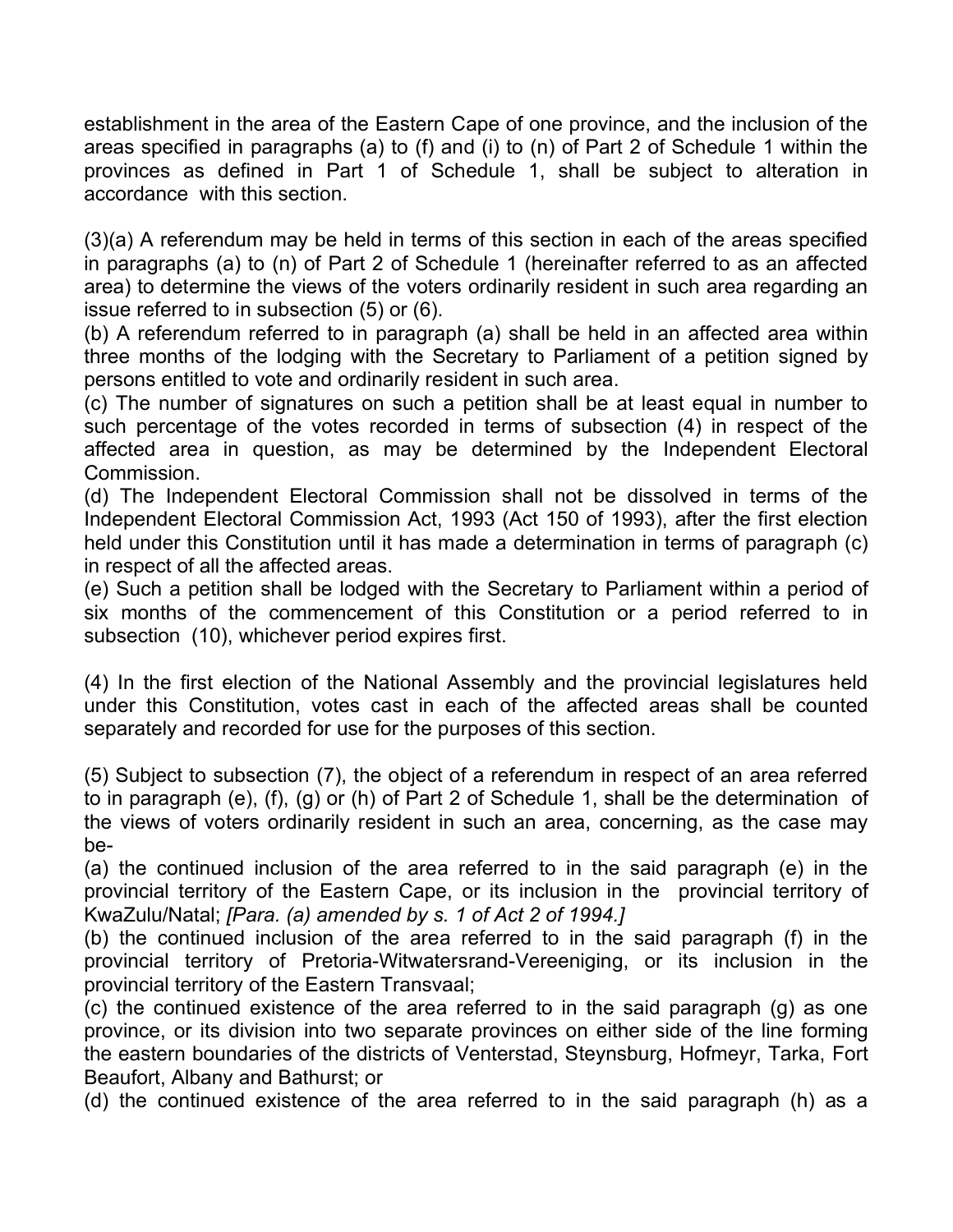separate province, or its discontinuance as a separate province, in which event those districts of the said area north of the Orange River shall be included in the provincial territory of the North-West, and those districts south of the Orange River shall be included in the provincial territory of the Western Cape: Provided that in the case of a referendum regarding an issue referred to in-

(i) paragraphs (a) and (b) of this subsection, a majority of votes cast shall be required to sanction the inclusion of the areas in question in the provincial territories of KwaZulu/Natal or the Eastern Transvaal, as the case may be; *[Sub-para. (i) amended by s. 1 of Act 2 of 1994.]*

(ii) paragraph (c) of this subsection, a majority of at least 60 per cent of the votes cast in either of the two blocks mentioned in paragraph (g) of Part 2 of Schedule 1 shall be required to sanction the division of the said area into two separate provinces; and

(iii) paragraph (d) of this subsection, a majority of at least 60 per cent of the votes cast shall be required to sanction the discontinuance of the Northern Cape as a separate province.

(6) Subject to subsection (7), the object of a referendum in respect of an area referred to in paragraph (a), (b), (c), (d), (i), (j), (k), (l), (m) or (n) of Part 2 of Schedule 1, shall be the determination of the views of the majority of the voters ordinarily resident in such an area, concerning-

(a) in the case of the area referred to in the said paragraph (a), the continued inclusion of such area in the provincial territory of the Northern Transvaal, or its inclusion in the provincial territory of the Eastern Transvaal;

(b) in the case of the area referred to in the said paragraph (b), the continued inclusion of such area in the provincial territory of the Northern Cape, or its inclusion in the provincial territory of the Western Cape;

(c) in the case of the area referred to in the said paragraph (c), the continued inclusion of such area in the provincial territory of the Eastern Transvaal, or its inclusion in the provincial territory of the Northern Transvaal;

(d) in the case of the area referred to in the said paragraph (d), the continued inclusion of such area in the provincial territory of the Eastern Cape, or its inclusion in the provincial territory of KwaZulu/Natal; *[Para. (d) amended by s. 1 of Act 2 of 1994.]*

(e) in the case of the area referred to in the said paragraph (I), the continued inclusion of such area in the provincial territory of the Eastern Transvaal, or its inclusion in the provincial territory of Pretoria-Witwatersrand -Vereeniging;

(f) in the case of the area referred to in the said paragraph (j), the continued inclusion of such area in the provincial territory of the Orange Free State, or its inclusion in the provincial territory of Pretoria-Witwatersrand -Vereeniging;

(g) in the case of the area referred to in the said paragraph (k), the continued inclusion of such area in the provincial territory of the Western Cape, or its inclusion in the provincial territory of the Northern Cape;

(h) in the case of the area referred to in the said paragraph (l), the continued inclusion of such area in the provincial territory of KwaZulu/Natal, or its inclusion in the provincial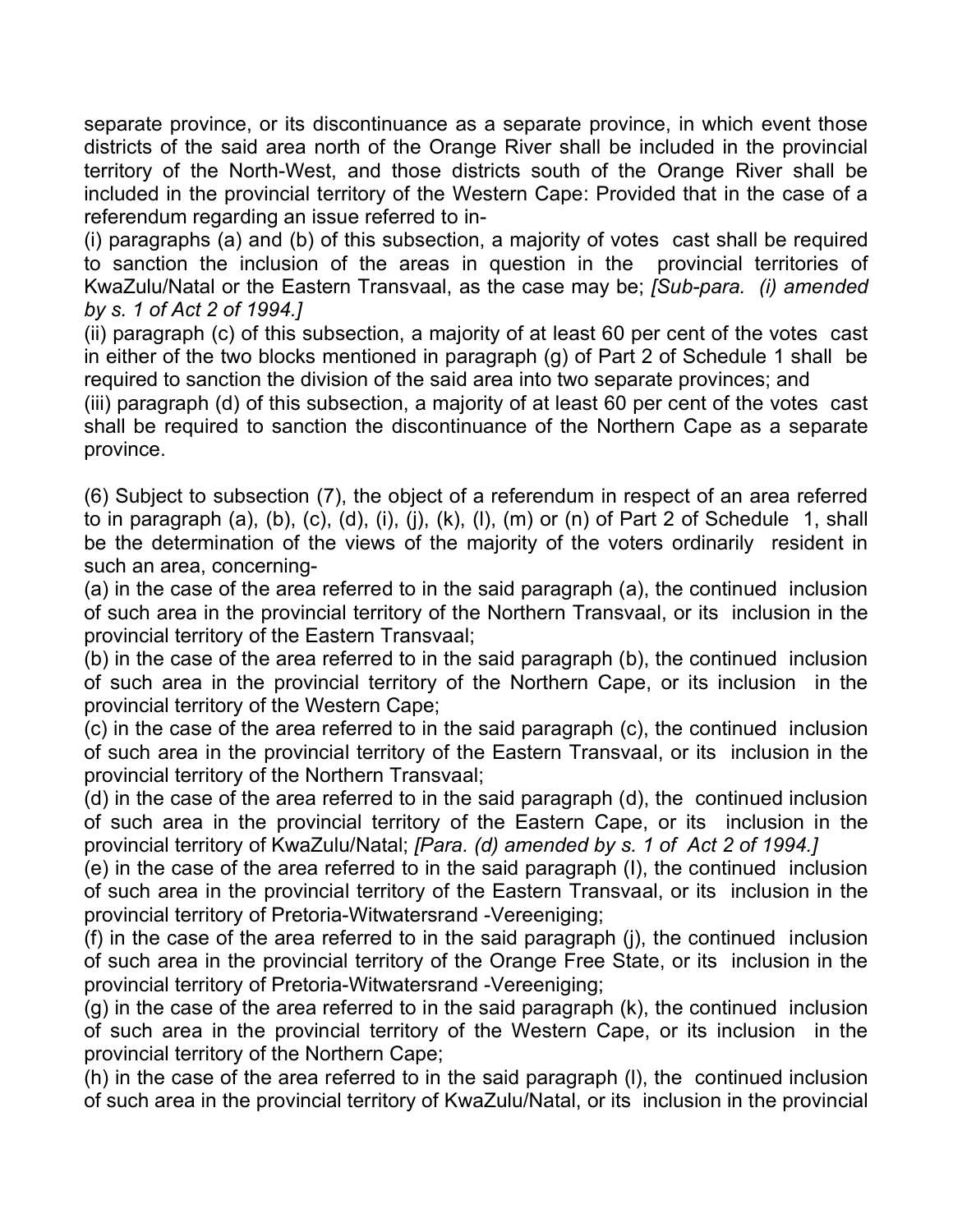territory of the Eastern Cape; *[Para. (h) amended by s. 1 of Act 2 of 1994.]*

(i) in the case of the area referred to in the said paragraph (m), the continued inclusion of such area in the provincial territory of the Northern Cape, or its inclusion in the provincial territory of the North-West; or

(j) in the case of the area referred to in the said paragraph (n), the continued inclusion of such area in the provincial territory of the North-West, or its inclusion in the provincial territory of Pretoria-Witwatersrand-Vereeniging.

(7)(a)The Independent Electoral Commission shall be competent to make regulations or give directions concerning the implementation of this section, including-

(i) the formulation of the question to be put before the electorate in any particular referendum;

(ii) the determination of the sequence of referendums with reference to a province in respect of which more than one petition contemplated in subsection (3) (e) or (10) is received;

(iii) the drawing up and registering of party lists for an affected area;

(iv) the identification of persons entitled to vote in a referendum or election held in terms of this section;

(v) procedures relating to the drawing up of petitions for the purposes of this section; and

(vi) any other matters which it considers necessary for such implementation.

(b) This subsection shall come into operation on the date of promulgation of this Constitution.

(8) A party or parties representing a majority of voters in an affected area may within a period of one month of the date of the first election under this Constitution of members of the provincial legislature of the province within which such area falls in terms of Part 1 of Schedule 1, petition the Independent Electoral Commission to publish a notice in terms of subsection (9).

(9) If a petition is lodged with the Independent Electoral Commission in terms of subsection (8), requesting that an affected area be altered as contemplated in subsection (5) or (6), and the Independent Electoral Commission is satisfied that the petition has the support of a party or parties representing a majority of voters in that affected area, it shall forthwith cause to be published in the Gazette, notice of the fact that it has received such a petition.

(10) Within five months of the date of publication of a notice referred to in subsection (9) a petition may be lodged with the Secretary to Parliament, calling for a referendum contemplated in subsection (3) to be held in the area in respect of which such notice was published.

(11) If a petition for a referendum as provided for in subsection (10) is lodged with the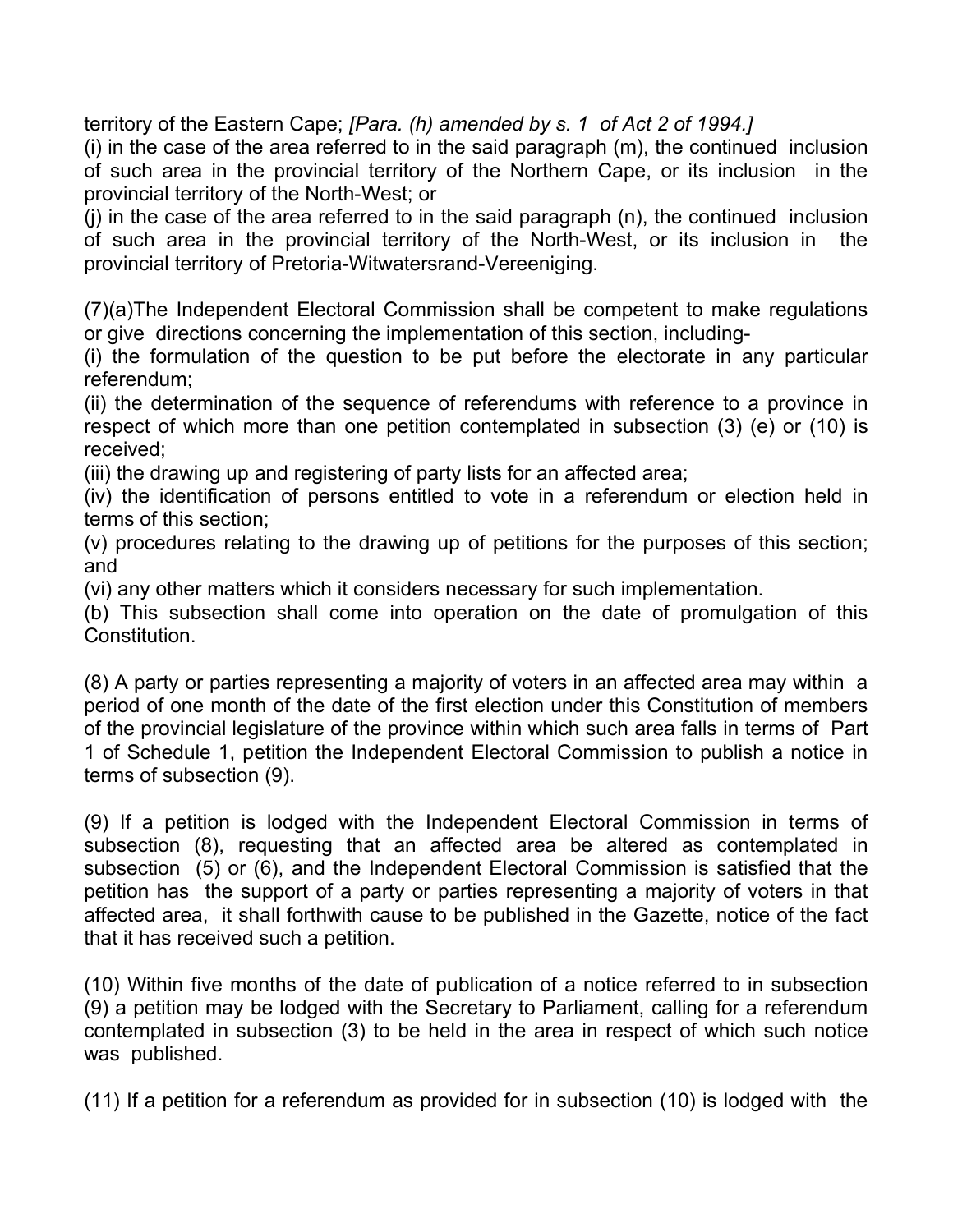Secretary to Parliament, the petition lodged with the Independent Electoral Commission under subsection (8) will lapse, and the result of the referendum in respect of such area will be decisive.

(12) If a petition for a referendum as provided for in subsection (10) is not lodged with the Secretary to Parliament within the period referred to in that subsection, the Independent Electoral Commission shall, upon the expiry of that prescribed period, forthwith cause to be published in the Gazette, notice of that fact, and the alteration contemplated in the notice published in terms of subsection (9) shall thereupon be implemented in accordance with subsection (13).

(13)(a) For the purpose of implementing an alteration in terms of subsection (12), or an alteration pursuant to a referendum held in terms of subsection (3), the Independent Electoral Commission shall, if it considers it necessary to do so as a result of an alteration to be made, give directions concerning-

(i) the establishment of a new provincial legislature or the reconstitution of an existing provincial legislature;

(ii) the holding of an election of a new or reconstituted provincial legislature;

(iii) the allocation of seats within such new or reconstituted provincial legislature; and

(iv) the names of the persons who will become or remain members of such provincial legislature.

(b) The Independent Electoral Commission shall for the purposes of any directions under paragraph (a) have regard to-

(i) representations made to it by political parties who will or may be affected by any such directions;

(ii) party lists compiled by parties for the purpose of the election of the provincial legislatures which will be dissolved or reconstituted;

(iii) party lists compiled pursuant to any regulation made or directions given by it in terms of subsection (7);

(iv) the provisions of Schedule 2 (without necessarily being bound thereby in regard to the sequence in which seats are to be awarded or forfeited); and

(v) all other factors which in its opinion are relevant to such directions: Provided that if it is of the opinion that any particular alteration does not require an existing provincial legislature to be reconstituted, it may direct that notwithstanding such alteration, such provincial legislature shall not be reconstituted.

(c) If a Premier, member of the Executive Council of a province, senator or other officer has been elected, appointed or nominated in terms of this Constitution by the members of any provincial legislature affected by directions given by the Independent Electoral Commission in terms of paragraph (a), the Independent Electoral Commission may also give directions that new elections, appointments or nominations be made, in which event such elections, appointments or nominations shall be carried out in accordance with this Constitution, and within such times as the Independent Electoral Commission may prescribe.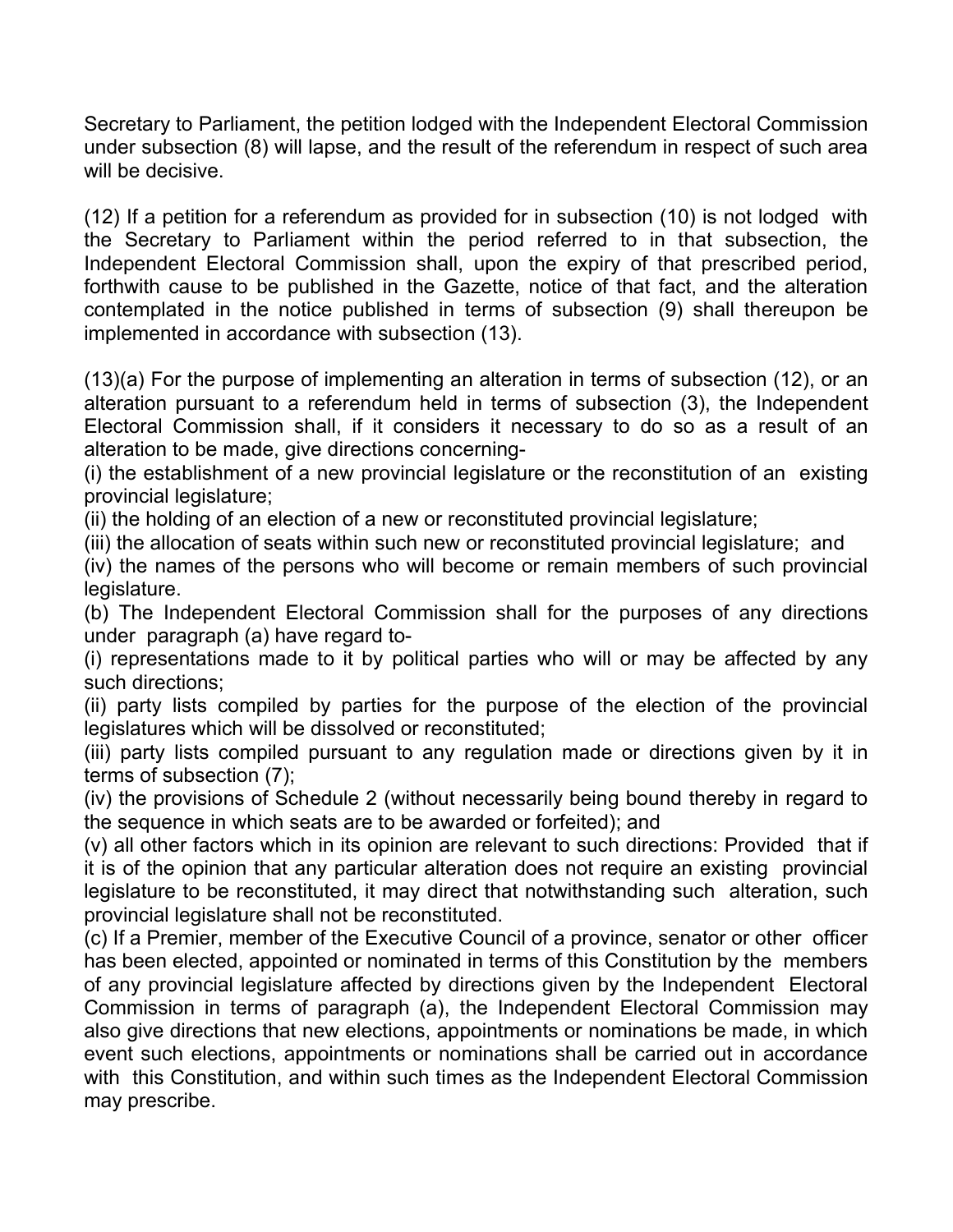(14) The President shall by proclamation in the Gazette, to take effect on such date as may be determined by the Independent Electoral Commission, amend subsection (1) and Schedule 1 to give effect to any alteration made in terms of this section.

(15) Notwithstanding the provisions of section 62, Parliament may by majority of votes in each House, effect consequential amendments to this Constitution arising out of any alterations to provinces or provincial boundaries, or directions given by the Independent Electoral Commission in terms of this section.

# **Provincial Legislative Authority**

### **125 Provincial Legislature**

(1) There shall be a legislature for each province.

(2) The legislative authority of a province shall, subject to this Constitution, vest in the provincial legislature, which shall have the power to make laws for the province in accordance with this Constitution.

(3) Laws made by a provincial legislature shall, subject to any exceptions as may be provided for by an Act of Parliament, be applicable only within the territory of the province.

### **126 Legislative competence of provinces**

(1) A provincial legislature shall be competent, subject to subsections (3) and (4), to make laws for the province with regard to all matters which fall within the functional areas specified in Schedule 6. *[Sub-s. (1) substituted by s. 2 (a) of Act 2 of 1994.]*

(2) The legislative competence referred to in subsection (1), shall include the competence to make laws which are reasonably necessary for or incidental to the effective exercise of such legislative competence.

(2A) Parliament shall be competent, subject to subsections (3) and (4), to make laws with regard to matters referred to in subsections (1) and (2). *[Sub-s. (2A) inserted by s. 2 (b) of Act 2 of 1994.]*

(3) A law passed by a provincial legislature in terms of this Constitution shall prevail over an Act of Parliament which deals with a matter referred to in subsection (1) or (2) except in so far as-

(a) the Act of Parliament deals with a matter that cannot be regulated effectively by provincial legislation;

(b) the Act of Parliament deals with a matter that, to be performed effectively, requires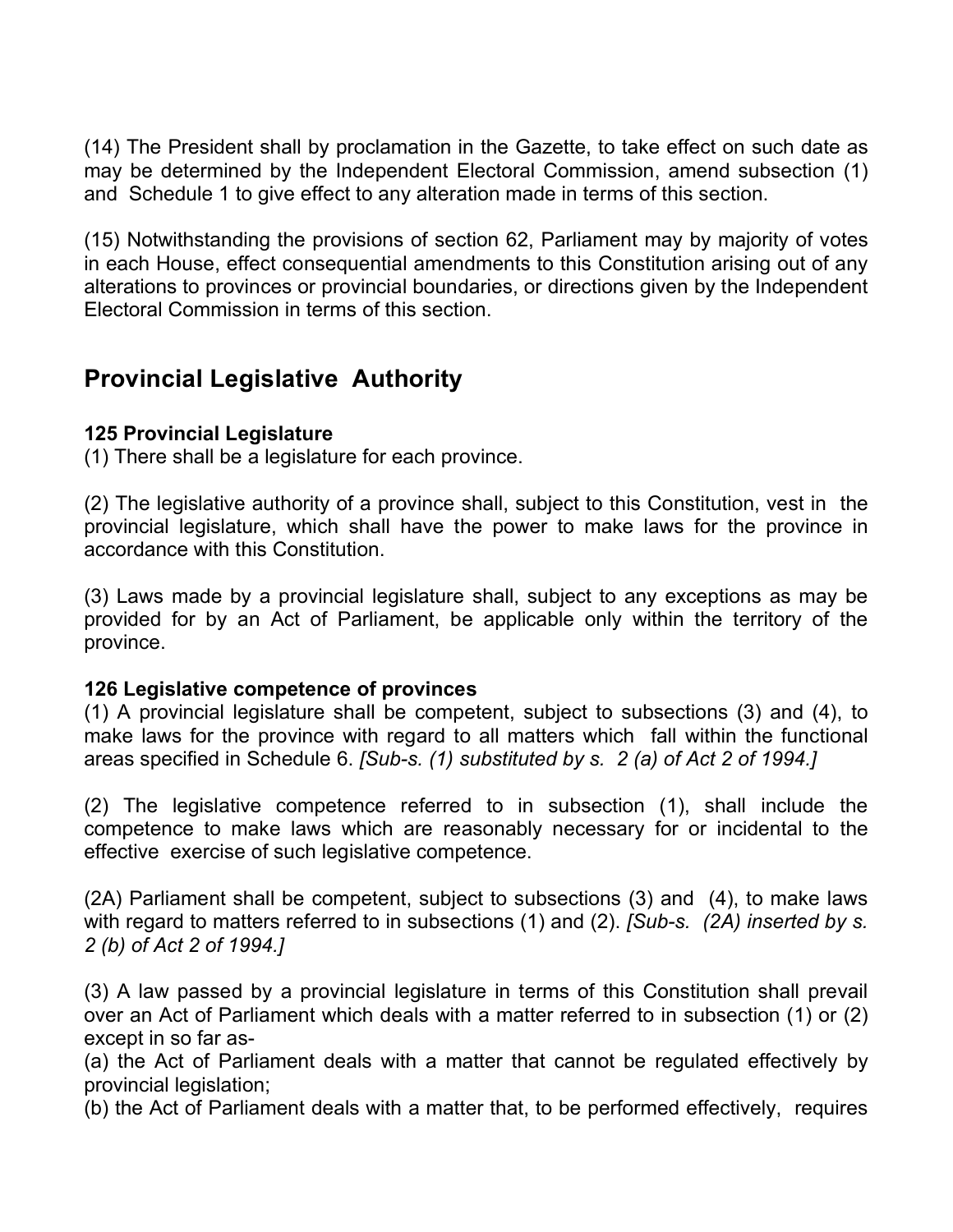to be regulated or co-ordinated by uniform norms or standards that apply generally throughout the Republic;

(c) the Act of Parliament is necessary to set minimum standards across the nation for the rendering of public services;

(d) the Act of Parliament is necessary for the maintenance of economic unity, the protection of the environment, the promotion of interprovincial commerce, the protection of the common market in respect of the mobility of goods, services, capital or labour, or the maintenance of national security; or

(e) the provincial law materially prejudices the economic, health or security interests of another province or the country as a whole, or impedes the implementation of national economic policies. *[Sub-s. (3) substituted by s. 2 (c) of Act 2 of 1994.]*

(4) An Act of Parliament shall prevail over a provincial law, as provided for in subsection (3), only if it applies uniformly in all parts of the Republic.

(5) An Act of Parliament and a provincial law shall be construed as being consistent with each other, unless, and only to the extent that, they are, expressly or by necessary implication, inconsistent with each other.

(6) A provincial legislature may recommend to Parliament the passing of any law relating to any matter in respect of which such legislature is not competent to make laws or in respect of which an Act of Parliament prevails over a provincial law in terms of subsection (3).

### **127 Composition of provincial legislature**

(1) A provincial legislature shall consist of not fewer than 30 and not more than 100 members elected in accordance with the system of proportional representation of voters provided for in Schedule 2 and the Electoral Act, 1993.

(2) The number of seats in a provincial legislature shall, subject to subsection (1), be determined in accordance with Schedule 2.

(3) The members of a provincial legislature shall be elected from provincial lists of party candidates for the province in question. *[Date of commencement of s. 127: 9 March 1994.]*

### **128 Duration and dissolution of provincial legislatures**

(1) A provincial legislature, as constituted in terms of an election of such legislature under this Constitution, shall, subject to subsection (2), continue for five years as from the date of such election, at the expiry of which it shall be dissolved.

(2) If during the period referred to in subsection (1) a provincial legislature is dissolved in terms of section 154 (1) or (3) (c) or 162, the provincial legislature as constituted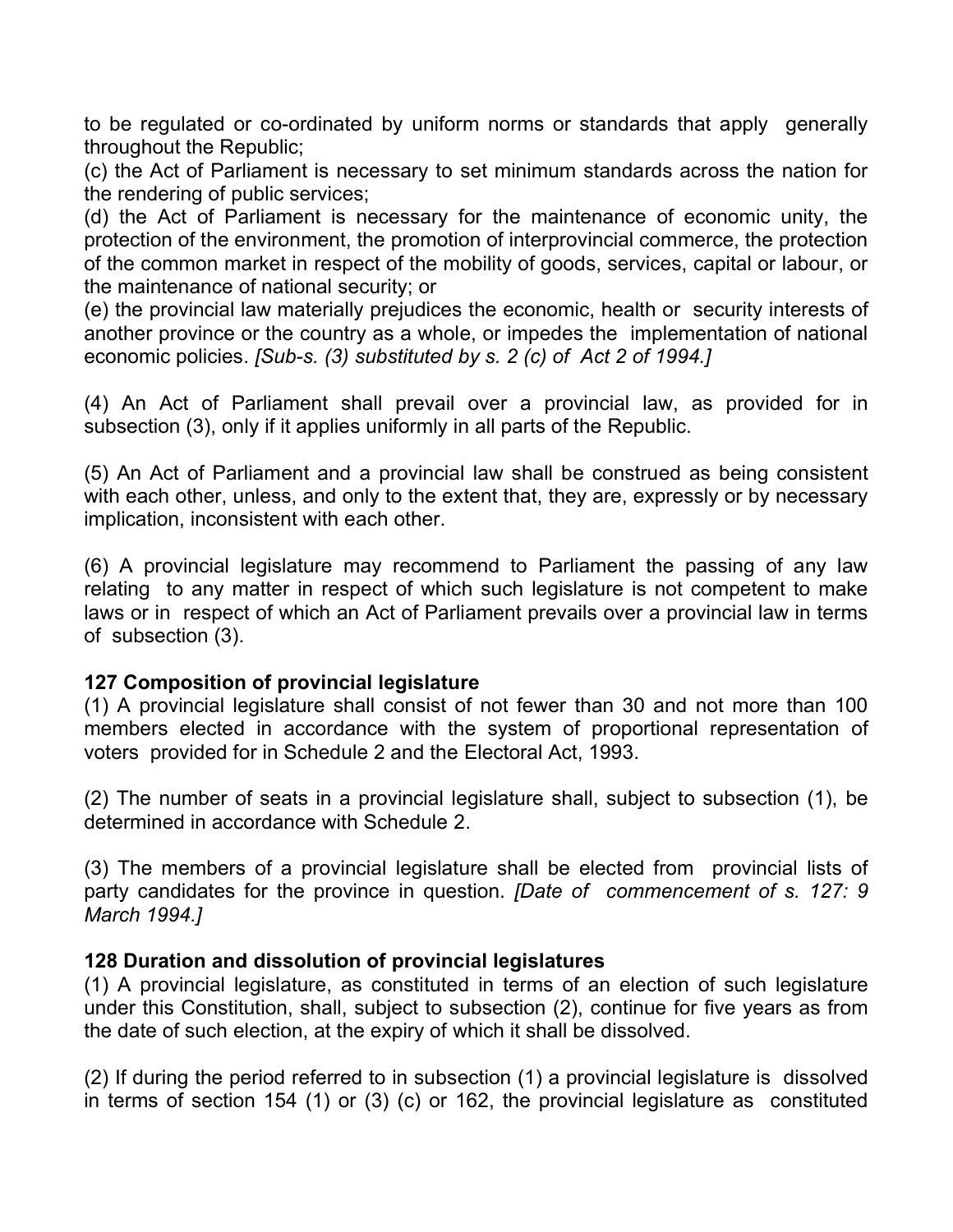then, shall continue for the period up to the day immediately preceding the commencement of polling for the election of the provincial legislature held in pursuance of such dissolution.

(3) Notwithstanding any dissolution of a provincial legislature-

(a) every person who at the date of the dissolution is a member of the provincial legislature shall remain a member thereof;

(b) the provincial legislature shall remain competent to perform its functions; and

(c) the Premier of the province shall be competent to summon the provincial legislature by proclamation in the Provincial Gazette to an extraordinary sitting for the dispatch of urgent business, during the period for which the provincial legislature continues in terms of subsection (2) after the dissolution.

### **129 Elections**

(1) If a provincial legislature is dissolved in terms of section 128 (1), 154 (1) or (3) (c) or 162, the Premier of the province shall upon such dissolution, by proclamation in the Provincial Gazette call an election of such legislature, which election shall take place within 90 days after the dissolution of the legislature on a date or dates specified in the proclamation.

(2) An election referred to in subsection (1), shall be conducted in accordance with the Electoral Act, 1993.

### **130 Sittings of provincial legislature**

(1) The Secretary of a provincial legislature shall convene such legislature within seven days after an election of such legislature.

(2) The provincial legislature shall sit during such periods and on such days and during such hours as it may determine: Provided that the Premier of a province may at any time by proclamation in the Provincial Gazette summon the provincial legislature to an extraordinary sitting for the dispatch of urgent business.

### **131 Speaker and Deputy Speaker of provincial legislature**

(1) At its first sitting after it has been convened under section 130 (1), and after the election of the Premier of the province, a provincial legislature with a judge of the Supreme Court designated by the Chief Justice acting as the chairperson, shall elect one of its members to be the Speaker, and shall thereafter elect another of its members to be the Deputy Speaker of such legislature.

(2) The provisions of Schedule 5 and section 41 (3) to (10) shall apply mutatis mutandis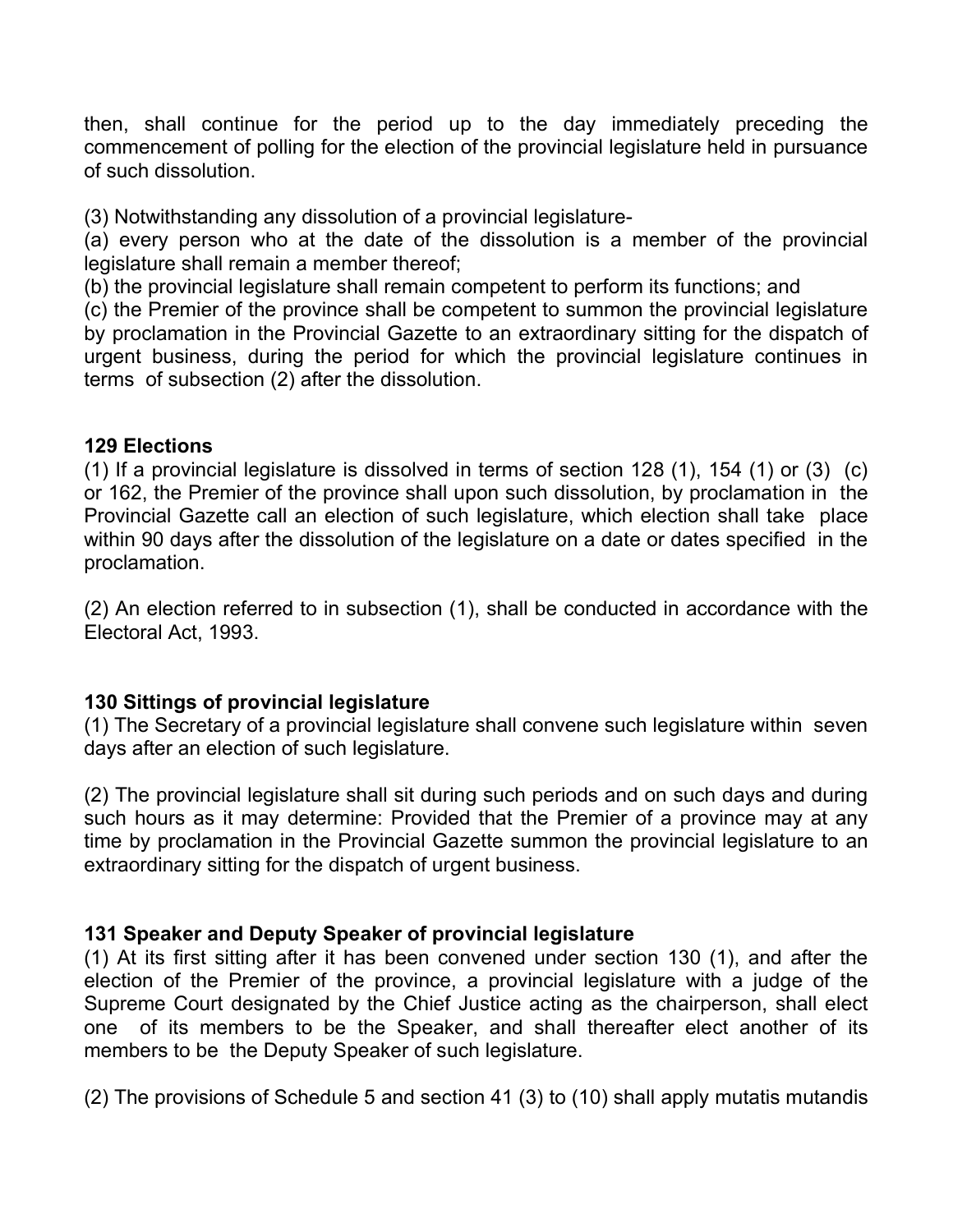in respect of the Speaker and the Deputy Speaker of a provincial legislature.

# **132 Qualification for membership of provincial legislatures**

(1) No person shall be qualified to become or remain a member of a provincial legislature unless he or she is qualified to become a member of the National Assembly.

(2) A member of a provincial legislature who is elected as the Premier or appointed as a member of the Executive Council of a province shall for the purposes of section 42 (1) (e) be deemed not to hold an office of profit under the Republic.

(3) The provisions of section 40 (2), (3), (4) and (5) shall mutatis mutandis apply to a person nominated as a candidate for election to a provincial legislature, and in any such application a reference in that section to a regional list shall be construed as a reference to a provincial list as contemplated in Schedule 2. *[Date of commencement of s. 132: 9 March 1994.]*

# **133 Vacation of seats and filling of vacancies**

(1) A member of a provincial legislature shall vacate his or her seat if he or she-

(a) ceases to be eligible to be a member of the provincial legislature in terms of section 132;

(b) ceases to be a member of the party which nominated him or her as a member of the provincial legislature;

(c) resigns his or her seat by submitting his or her resignation in writing to the Secretary of the provincial legislature;

(d) absents himself or herself voluntarily from sittings of the provincial legislature for 30 consecutive sitting days, without having obtained the leave of the provincial legislature in accordance with the rules and orders; or

(e) becomes a member of the National Assembly or the Senate.

(2) The provisions of section 44 (1) and (2) shall apply mutatis mutandis in respect of the filling of vacancies in a provincial legislature, and in any such application a reference to-

(a) the National Assembly shall be construed as a reference to a provincial legislature; and

(b) a list of party candidates shall be construed as a reference to a list referred to in section 127 (3).

(3) A nomination in terms of this section shall be submitted in writing to the Speaker of the provincial legislature in question.

# **134 Oath or affirmation by members**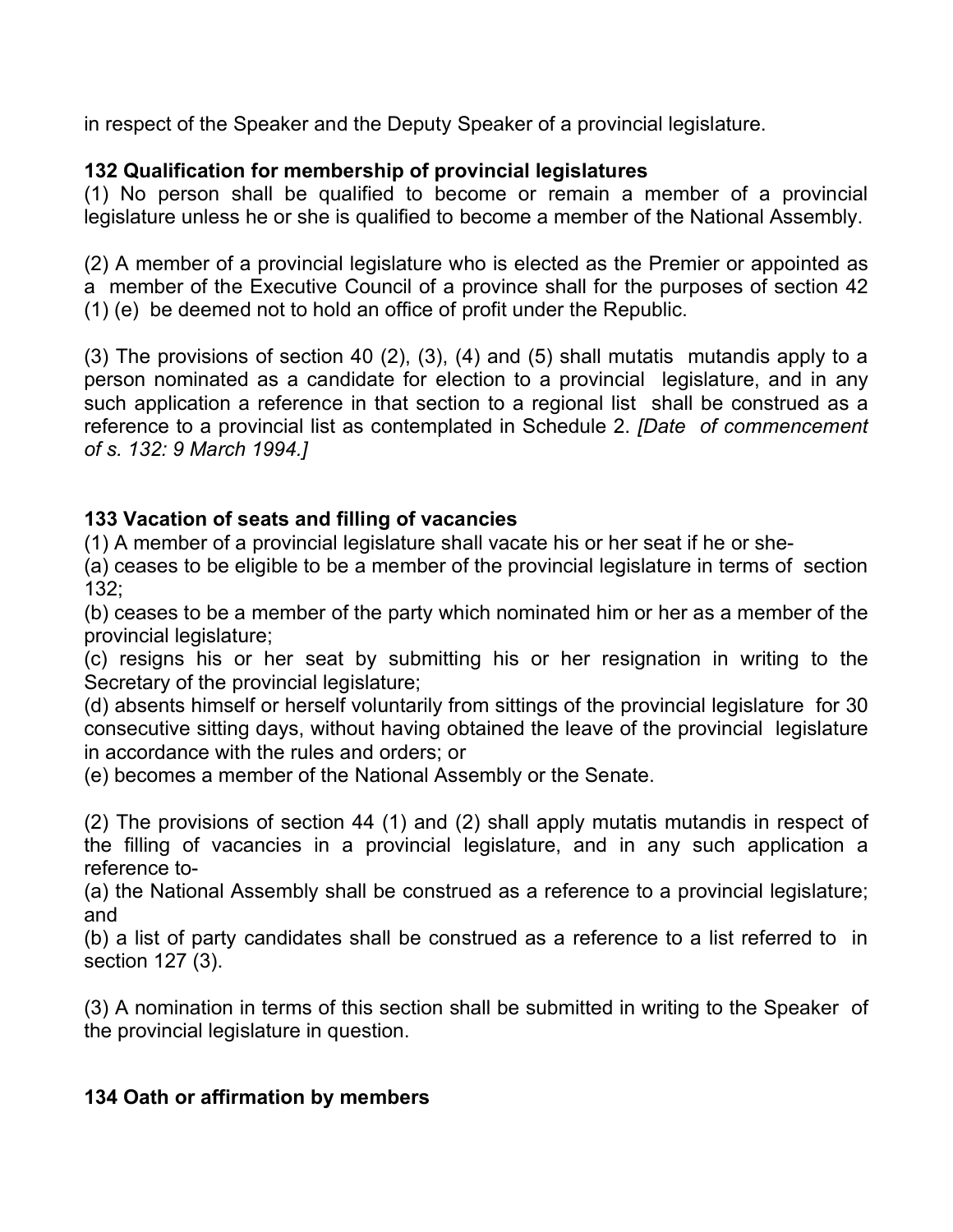Every member of a provincial legislature, before taking his or her seat, shall make and subscribe an oath or solemn affirmation in the terms set out in Schedule 3 before a judge of the Supreme Court designated by the Chief Justice for this purpose, or, in the case of a member nominated under section 133, before the Speaker of the provincial legislature.

### **135 Powers, privileges and immunities of provincial legislatures and benefits of members**

(1) A provincial legislature shall have full power to control, regulate and dispose of its internal affairs and shall have all such other powers, privileges and immunities as may, subject to this Constitution, be prescribed by a law of such legislature.

(2) Subject to the rules and orders of a provincial legislature there shall be freedom of speech and debate in or before such legislature and any committee thereof, and such freedom shall not be impeached or questioned in any court.

(3) A member of a provincial legislature shall not be liable to any civil or criminal proceedings, arrest, imprisonment or damages by reason of anything which he or she has said, produced or submitted in or before or to such legislature or any committee thereof or by reason of anything which may have been revealed as a result of what he or she has said, produced or submitted in or before or to such legislature or any committee thereof.

(4) There shall, subject to section 207 (2), be paid out of and as a charge on the Provincial Revenue Fund of a province to a member of the legislature of that province such remuneration and allowances as may be prescribed by or determined under a law of the provincial legislature. *[Sub-s. (4) substituted by s. 10 of Act 13 of 1994.]*

### **Penalty for sitting or voting when disqualified**

Any person who in terms of this Constitution is disqualified to sit as a member of a provincial legislature and who, while so disqualified and knowing that he or she is so disqualified, sits or votes as such a member, shall be liable to a penalty determined by the rules and orders for each day on which he or she so sits or votes, which may be recovered for credit of the Provincial Revenue Fund concerned by action in a court of law.

### **Rules and orders**

(1) A provincial legislature may make rules and orders in connection with the conduct of its business and proceedings.

(2) The provisions of section 58 shall apply mutatis mutandis in respect of a provincial legislature.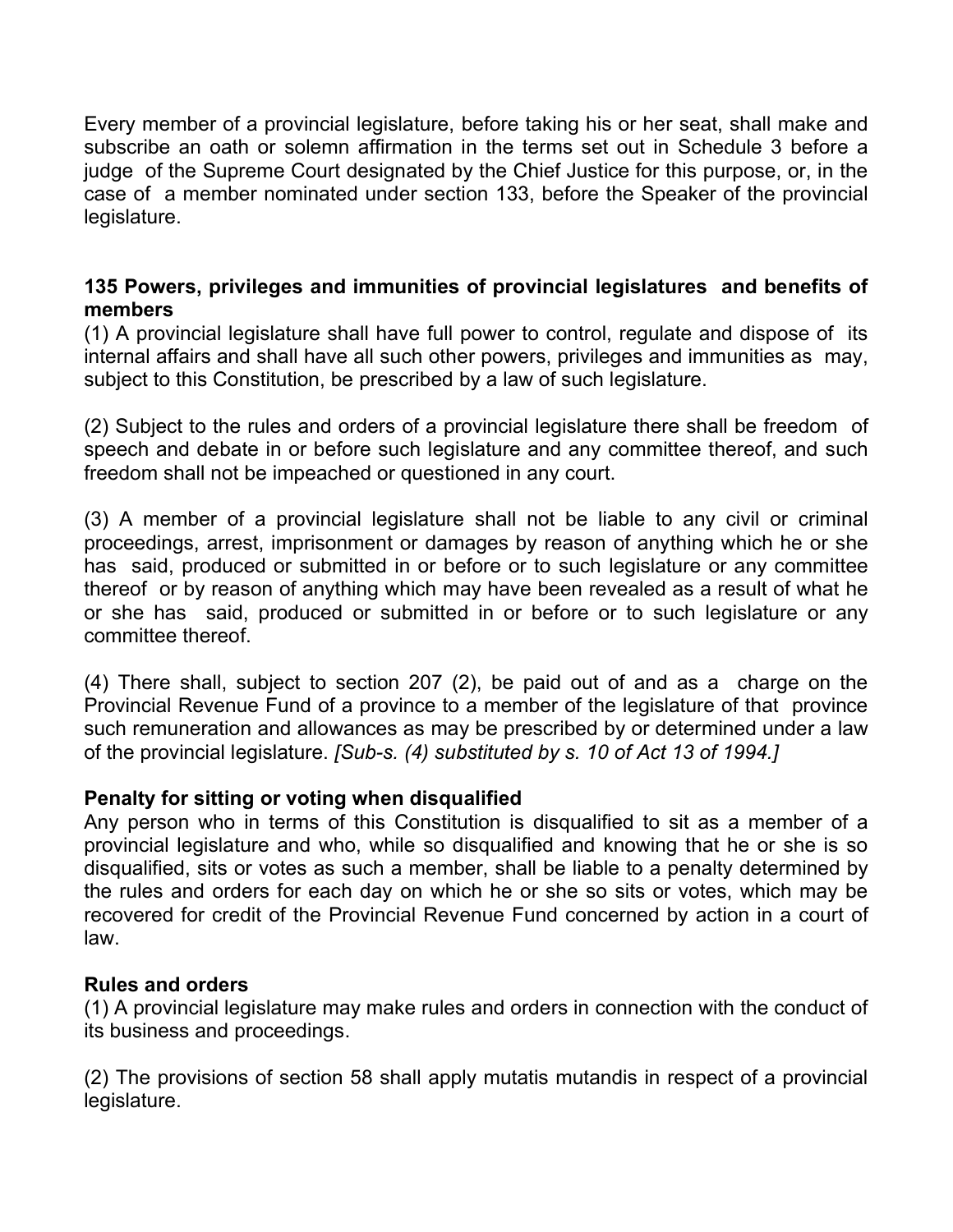### **Quorum**

The presence of at least one third or, when a vote is taken on a Bill, of at least one half of all the members of the provincial legislature other than the Speaker or other presiding member, shall be necessary to constitute a sitting of such legislature.

#### **Requisite majorities**

Save where otherwise required in this Constitution, all questions before a provincial legislature shall be determined by a majority of votes cast.

#### **Assent to Bills**

(1) A Bill duly passed by a provincial legislature in accordance with this Constitution shall be assented to by the Premier of the province subject to section 147 (1) (b).

(2) A Bill referred to in subsection (1) to which the Premier has assented and a copy of which he or she has signed, shall upon its promulgation be a law of the provincial legislature in question.

#### **Signature and enrolment of provincial laws**

(1) A law of a provincial legislature referred to in section 140 (2) shall be enrolled of record in the office of the Registrar of the Appellate Division of the Supreme Court in such official South African languages as may be required in terms of section 3, and copies of the law so enrolled shall be conclusive evidence of the provisions of such law.

(2) In the case of a conflict between copies of a law enrolled in terms of subsection (1), the copy signed by the Premier shall prevail.

(3) The public shall have the right of access to copies of a law so enrolled, subject to such laws as may be passed by Parliament to protect the safety and durability of the said copies and with due regard to the convenience of the Registrar's staff.

### **Public access to provincial legislatures**

Sittings of a provincial legislature shall be held in public, and the public, including the media, shall have access to such sittings: Provided that reasonable measures may be taken to regulate such access, and to provide for the search of and, where appropriate, the refusal of entry or the removal of any person.

#### **Administration of provincial legislatures**

(1) For the purposes of setting up a provisional administration of a provincial legislature, the Transitional Executive Council shall as soon as possible after the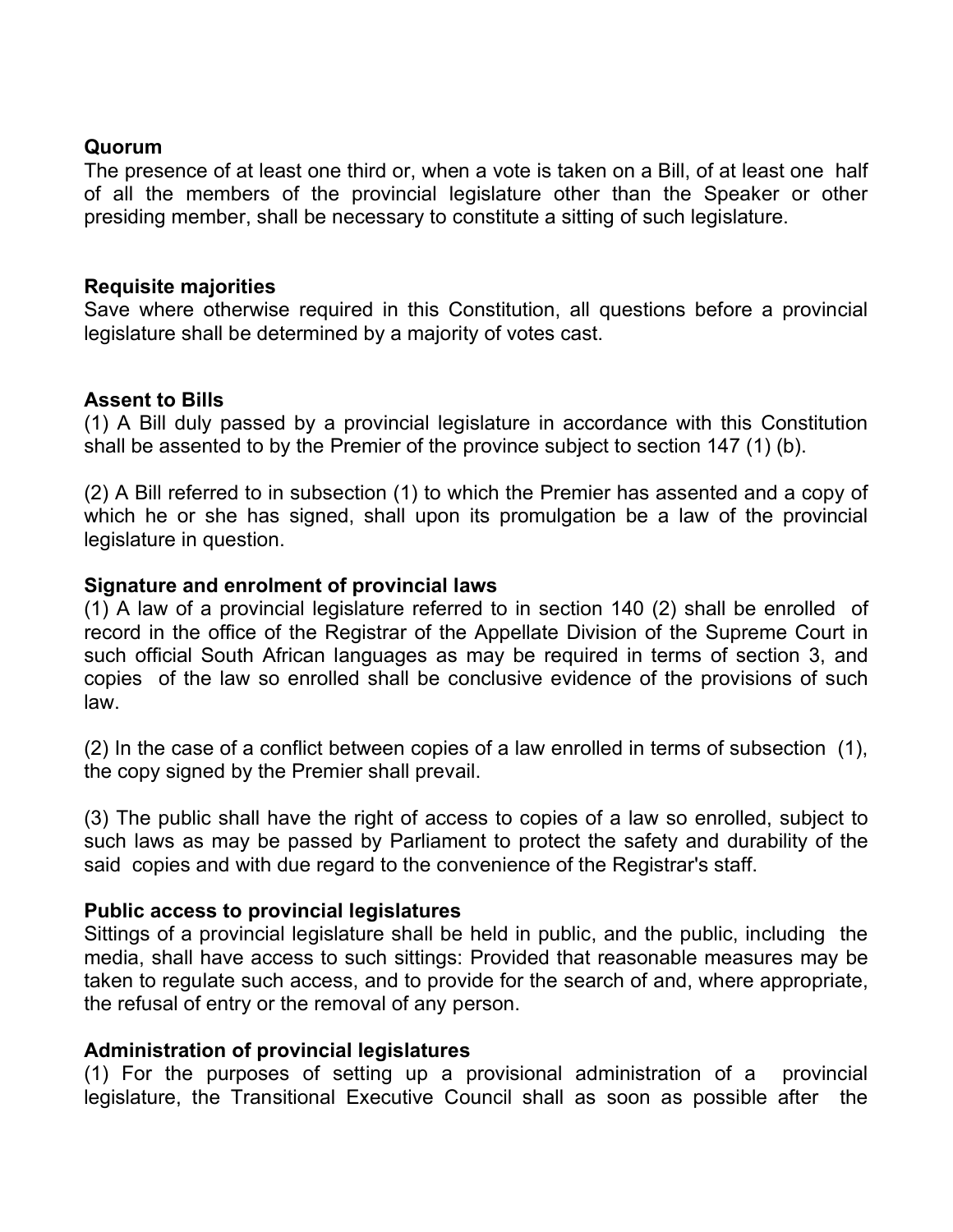commencement of this Constitution appoint for each provincial legislature a provisional secretary, who shall hold office as Secretary until an appointment is made in terms of subsection (2). *[Date of commencement of sub-s. (1): 9 March 1994.]*

(2) The Executive Council of a province shall after consultation with the Commission on Provincial Government appoint a Secretary and such other staff as may be necessary for the discharge of the work of such legislature.

(3) Persons appointed under this section shall be remunerated out of and as a charge on the Provincial Revenue Fund of the province.

### **Executive authority of provinces**

(1) The executive authority of a province shall vest in the Premier of the province, who shall exercise and perform his or her powers and functions subject to and in accordance with this Constitution.

(2) A province shall have executive authority over all matters in respect of which such province has exercised its legislative competence, matters assigned to it by or under section 235 or any law, and matters delegated to it by or under any law.

### **145 Election of Premiers**

(1)(a) The provincial legislature of a province shall at its first sitting after it has been convened in terms of section 130(1), elect one of its members as the Premier of the province.

(b) A provincial legislature shall thereafter, as often as it again becomes necessary to elect a Premier, elect one of its members as the Premier of the province.

(c) The provisions of Schedule 5 shall apply mutatis mutandis in respect of the election of the Premier of a province.

(2) A judge of the Supreme Court designated by the Chief Justice for this purpose, shall preside over an election referred to in subsection (1).

(3) The election of a Premier in terms of subsection (1) (b) shall take place at a time and on a date fixed by the judge so designated: Provided that-

(a) if such election of a Premier is occasioned by reason of a dissolution of the provincial legislature, it shall take place within 14 days after the election of the provincial legislature held in pursuance of such dissolution; or

(b) if suchelection of a Premier is occasioned by reason of a vacancy in the office of Premier, it shall take place within 30 days after the vacancy arose.

### **146 Tenure of and removal from office of Premiers**

(1) The Premier of a province elected in terms of section 145 (1) shall, subject to subsection (2) and section 154(2), hold office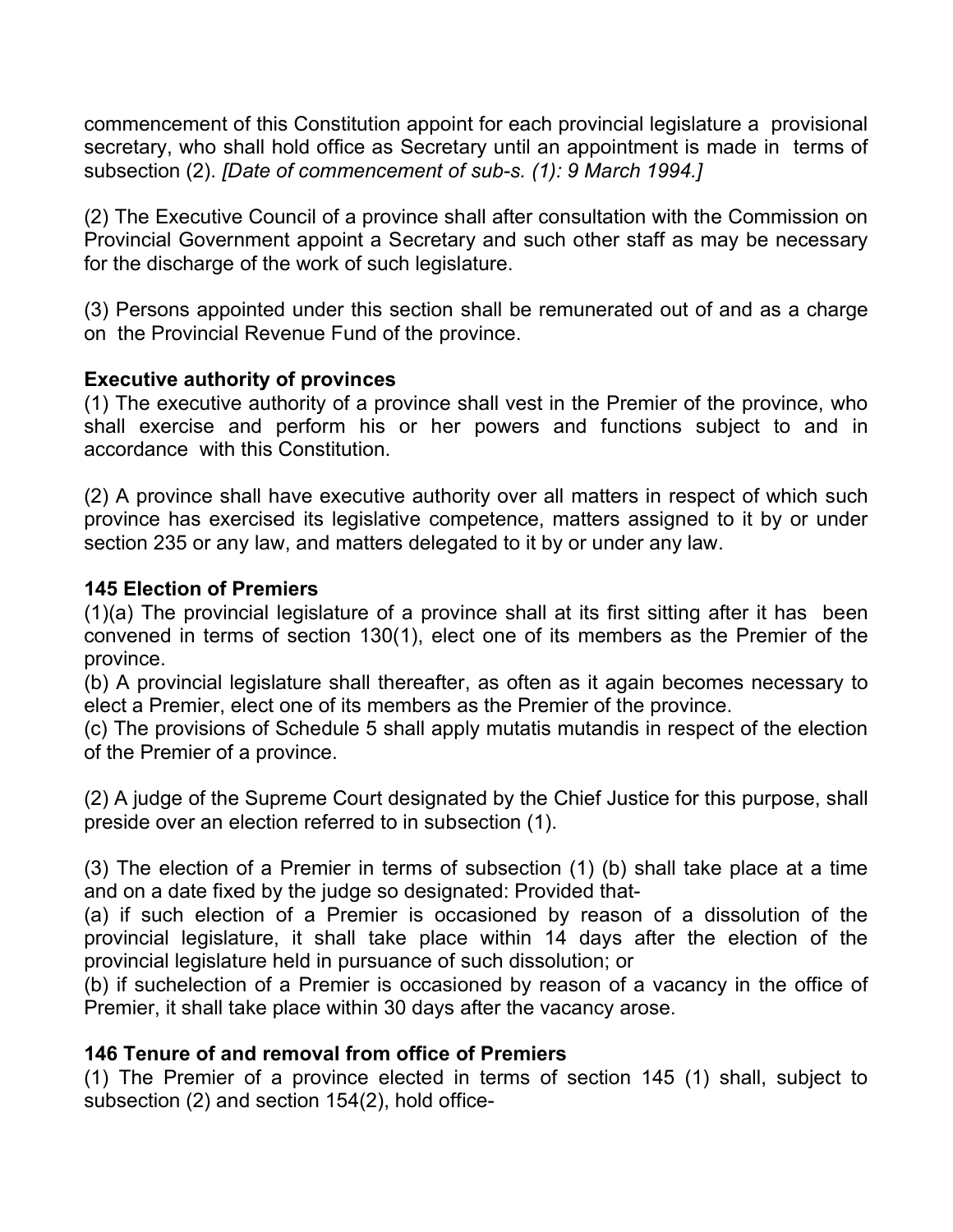(a) for the period referred to in section 128 (1); or

(b) if the provincial legislature is dissolved during such period, for the period until such dissolution, and shall thereafter remain in office until a Premier has been elected in terms of section 145 (1) (b) after the dissolution and has assumed office.

(2) The Premier of a province shall cease to hold office on a resolution adopted by the provincial legislature by a majority of at least two-thirds of all its members and impeaching the Premier on the ground of a serious violation of this Constitution or the other laws of the Republic or the province in question, or of misconduct or inability rendering him or her unfit to exercise and perform his or her powers and functions in accordance with section 147.

### **147 Responsibilities, powers and functions of Premiers**

(1) The Premier of a province shall be responsible for the observance of the provisions of this Constitution and all other laws by the executive of the province, and shall be competent to exercise and perform the following powers and functions, namely-

(a) to assent to, sign and promulgate Bills duly passed by the provincial legislature;

(b) in the event of a procedural shortcoming in the legislative process, to refer a Bill passed by the provincial legislature back for further consideration by such legislature; (c) to convene meetings of the Executive Council;

(d) to appoint commissions of enquiry;

(e) to make such appointments as may be necessary under powers conferred upon him or her by this Constitution or any other law; and

(f) to proclaim referenda and plebiscites in terms of this Constitution or a provincial law.

(2) The Premier of a province shall exercise and perform all powers and functions assigned to him or her by this Constitution or any other law, except those specified in subsection (1) or where otherwise expressly or by implication provided in this Constitution, in consultation with the Executive Council of the province: Provided that the Executive Council may delegate its consultation function in terms of this subsection, with reference to any particular power or function of the Premier, to any member or members of the Executive Council.

### **148 Acting Premiers**

(1) The Premier of a province shall appoint one of the members of the Executive Council of the province to act as Premier during his or her absence or temporary incapacity.

(2) Should it be necessary that an Acting Premier be appointed and the Premier is absent or unable to make such an appointment, or if the office of Premier is vacant, the other members of the Executive Council shall make such appointment.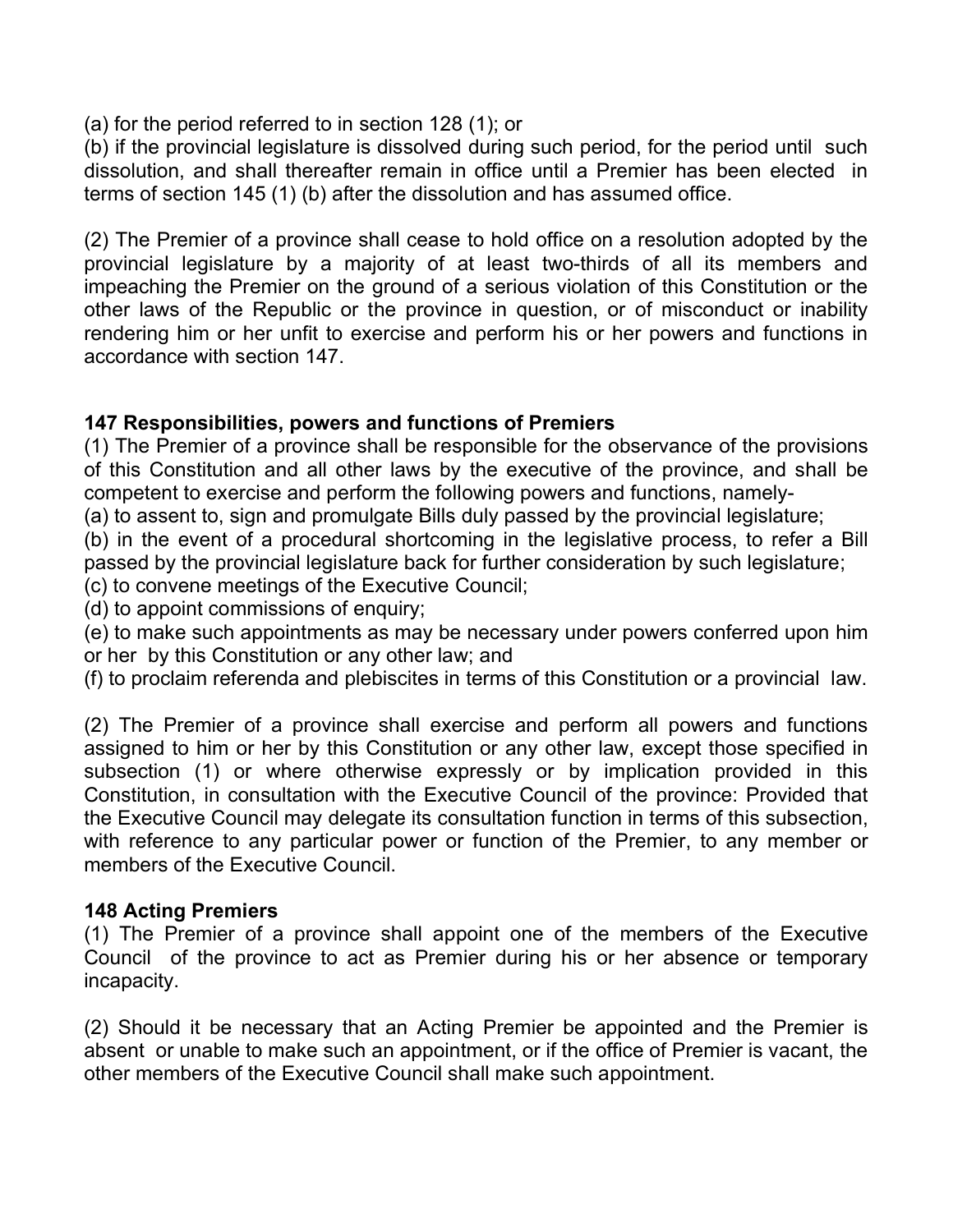(3) An Acting Premier shall while acting as Premier have all the powers and functions vested in the office of Premier.

## **149 Executive Councils**

(1) The Executive Council of a province shall consist of the Premier and not more than 10 members appointed by the Premier in accordance with this section.

(2) A party holding at least 10 per cent of the seats in a provincial legislature and which has decided to participate in the Executive Council, shall be entitled to be allocated one or more of the Executive Council portfolios in proportion to the number of seats held by it in the provincial legislature relative to the number of seats held by the other participating parties.

(3) Executive Council portfolios shall for the purposes of subsection (2) be allocated mutatis mutandis in accordance with the formula set out in paragraphs (a) to (e) of section 88 (3), to the respective participating parties.

(4) The Premier of a province shall after consultation with the leaders of the participating parties-

(a) determine the specific portfolios to be allocated to the respective participating parties in accordance with the number of portfolios allocated to them in terms of subsection (3);

(b) appoint in respect of each such portfolio a member of the provincial legislature who is a member of the party to which that portfolio was allocated under paragraph (a), as the member of the Executive Council responsible for that portfolio;

(c) if it becomes necessary for the purposes of this Constitution or in the interest of good government, vary any determination under paragraph (a), subject to subsection  $(3)$ ;

(d) terminate any appointment under paragraph (b)-

(i) if he or she is requested to do so by the leader of the party of which the relevant member of the Executive Council is a member; or

(ii) if it becomes necessary for the purposes of this Constitution or in the interest of good government; or

(e) fill when necessary, subject to paragraph (b), a vacancy in the office of a member of the Executive Council.

(5) Subsection (4) shall be implemented in the spirit underlying the concept of a government of national unity, and the Premier and the other functionaries concerned shall for the purposes of subsection (4) endeavour to achieve consensus at all times: Provided that if consensus cannot be achieved on-

(a) the exercise of a power referred to in paragraph (a), (c) or (d) (ii) of that subsection, the Premier's decision shall prevail;

(b) the exercise of a power referred to in paragraph (b), (d) (i) or (e) of that subsection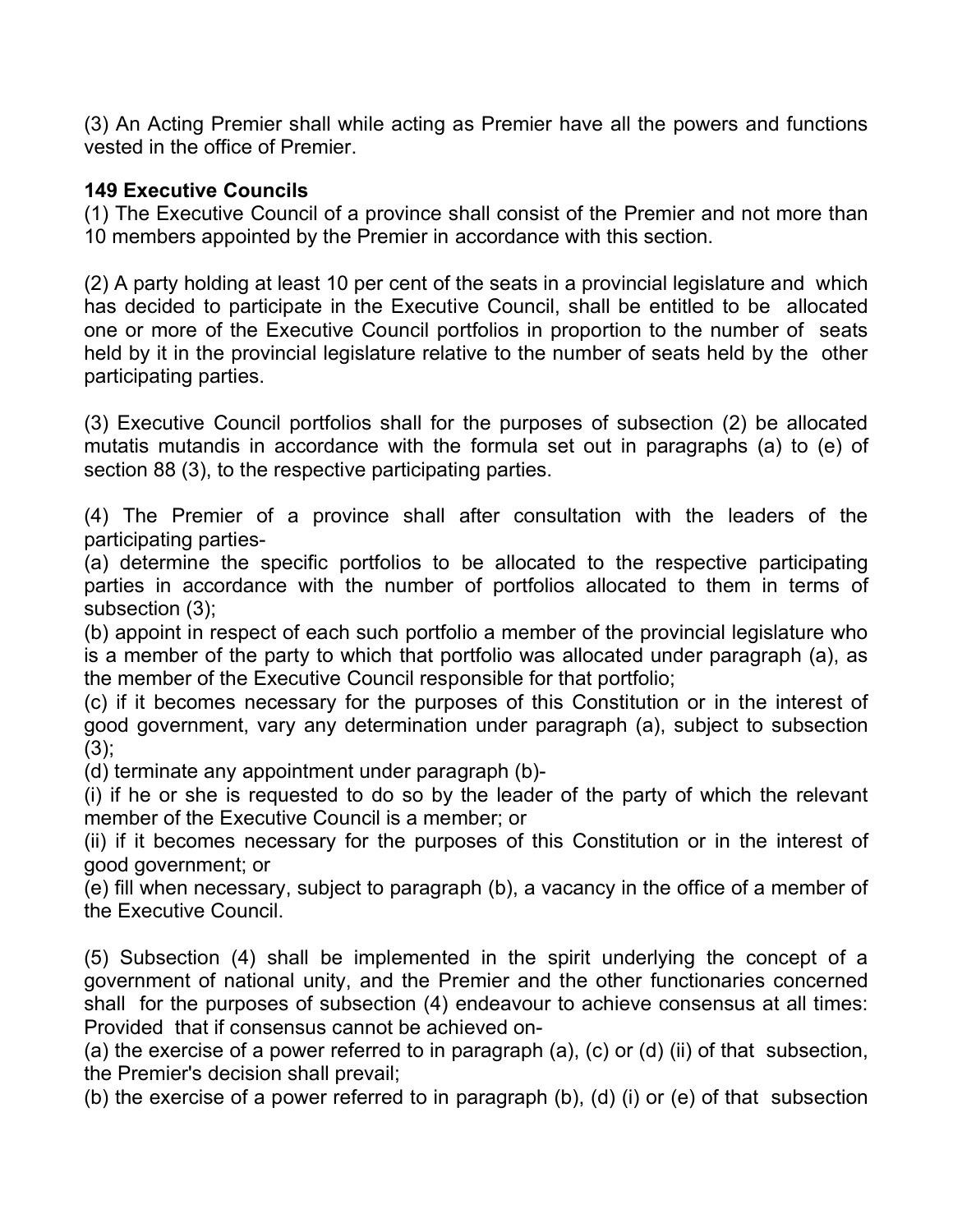affecting a person who is not a member of the Premier's party, the decision of the leader of the party of which such person is a member shall prevail; and

(c) the exercise of a power referred to in paragraph (b) or (e) of that subsection affecting a person who is a member of the Premier's party, the Premier's decision shall prevail.

(6) If any determination of portfolio allocations is varied under subsection (4) (c), the affected members of the Executive Council shall vacate their portfolios but shall be eligible, where applicable, for re-appointment to other portfolios allocated to their respective parties in terms of the varied determination.

(7) The Premier or a member of the Executive Council shall, before formally assuming office, make and subscribe an oath or solemn affirmation in the terms set out in Schedule 3 before a judge of the Supreme Court designated by the Chief Justice for this purpose.

(8) No member of an Executive Council may take up any other paid employment, engage in activities inconsistent with his or her membership of the Executive Council, or expose himself or herself to any situation which carries with it the risk of a conflict between his or her responsibilities as a member of the Executive Council and his or her private interests.

(9) No member of the Executive Council shall use his or her position as such, or directly or indirectly use information entrusted confidentially to him or her in such capacity, to enrich himself or herself or any other person.

(10) There shall, subject to section 207 (2), be paid out of and as a charge on the Provincial Revenue Fund of a province to the Premier and to a member of an Executive Council of such province such remuneration and allowances as may be prescribed by or determined under a law of the provincial legislature. *[Sub-s. (10) substituted by s. 11 of Act 13 of 1994.]*

#### **150 Executive Council procedure**

(1) Meetings of the Executive Council shall be presided over by the Premier.

(2) The Executive Council shall function in a manner which gives consideration to the consensus-seeking spirit underlying the concept of a government of national unity as well as the need for effective government.

#### **151 Temporary assignment of powers and functions to Executive Council members**

Whenever a member of an Executive Council of a province is absent or for any reason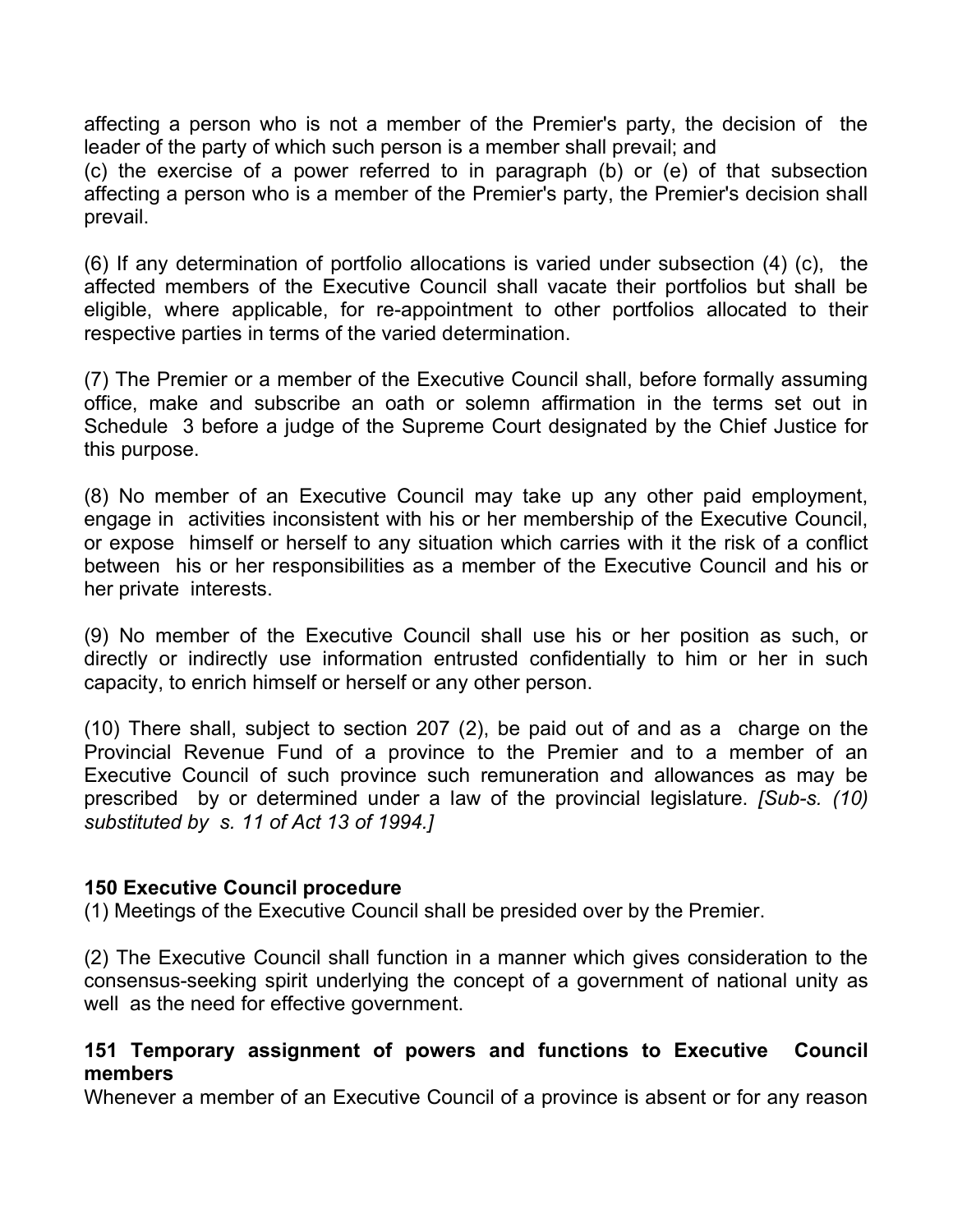unable to exercise and perform any of the powers and functions assigned to him or her, or whenever a member of an Executive Council has vacated his or her office and a successor has not yet been appointed, the Premier may appoint any other member of the Council to act in the said member's stead, either generally or in the exercise or performance of any specific power or function.

## **152 Transfer of powers and functions from one member to another member**

(1) The Premier of a province may assign the administration of a law which is entrusted to any particular member of the Executive Council or which entrusts to any particular member of the Council any power or function, to any other member of the Council.

(2) Any reference in such a law to a particular member of the Executive Council as the member to whom the administration of such a law is entrusted, shall upon the assignment under subsection (1) of the administration of such a law to another member of the Council, be construed as a reference to the latter.

#### **153 Accountability of members of Executive Councils**

(1) A member of an Executive Council of a province shall be accountable individually both to the Premier and the provincial legislature of the province for the administration of the portfolio allocated to him or her, and all members of an Executive Council shall correspondingly be accountable collectively for the performance of the functions of the provincial government and for its policies.

(2) A member of an Executive Council shall administer his or her portfolio in accordance with the policy determined by the Executive Council.

(3) If a member of an Executive Council of a province fails to administer his or her portfolio in accordance with the policy of the Executive Council, the Premier of the province may require the member concerned to bring the administration of the portfolio into conformity with such policy.

(4) If the member concerned fails to comply with a requirement of the Premier under subsection (3), the Premier may, after consultation with the member, and if the member is not a member of the Premier's party, or is not the leader of a participating party, also after consultation with the leader of such member's party, remove the member from office.

#### **154 Votes of no confidence**

(1) If a provincial legislature passes a vote of no confidence in the Executive Council, including the Premier, the Premier shall, unless he or she resigns, dissolve such legislature and call an election in accordance with section 129.

(2) If a provincial legislature passes a vote of no confidence in the Premier, but not in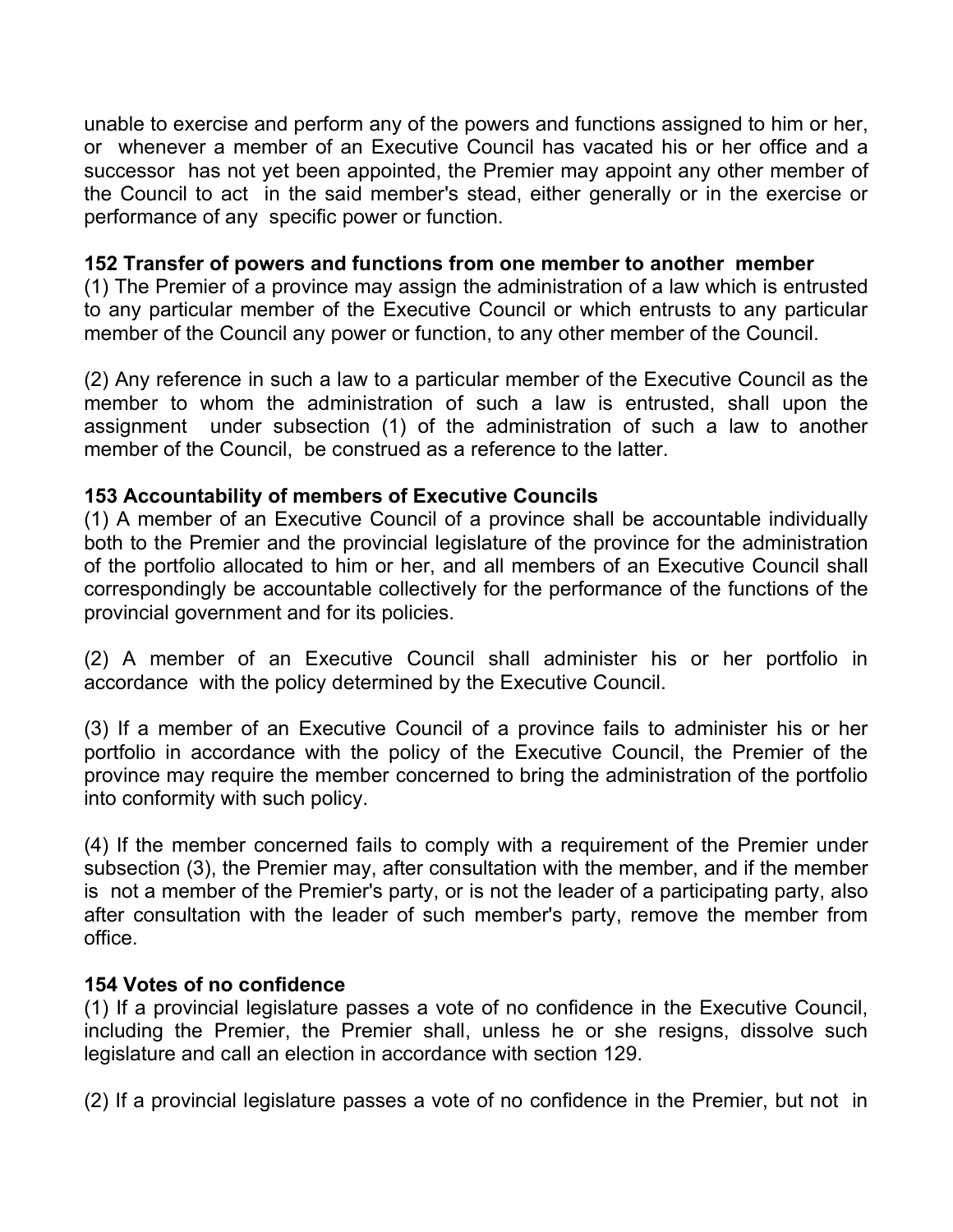the other members of the Executive Council, the Premier shall resign.

(3) If a provincial legislature passes a vote of no confidence in the Executive Council, excluding the Premier, the Premier may-

(a) resign;

(b) reconstitute the Executive Council in accordance with section 149 (4); or

(c) dissolve such legislature and call an election in accordance with section 129.

(4) The Premier shall where required, or where he or she elects, to do so in terms of this section, dissolve the provincial legislature by proclamation in the Provincial Gazette within 14 days of the vote of no confidence.

# **155 Provinces' share of revenue collected nationally**

(1) A province shall be entitled to an equitable share of revenue collected nationally to enable it to provide services and to exercise and perform its powers and functions.

(2) The equitable share of revenue referred to in subsection (1) shall consist of-

(a) a percentage, as fixed by an Act of Parliament, of income tax on individuals which is collected nationally;

(b) a percentage, as fixed by an Act of Parliament, of value-added tax or other sales tax which is collected nationally;

(c) a percentage, as fixed by an Act of Parliament, of any national levy on the sale of fuel;

(d) any transfer duty, collected nationally, on the acquisition, sale or transfer of any property situated within the province concerned; and

(e) any other conditional or unconditional allocations out of national revenue to a province. *[Sub-s. (2) substituted by s. 3 (a) of Act 2 of 1994.]*

(2A) Sections 59 (2) and 60 shall not apply to an Act referred to in subsection (2), and such an Act shall be passed by the National Assembly and the Senate sitting separately. *[Sub-s. (2A) inserted by s. 3 (b) of Act 2 of 1994.]*

(3) The percentages referred to in paragraphs (a), (b) and (c) of subsection (2), and the conditions referred to in paragraph (e) of that subsection, shall be fixed reasonably in respect of the different provinces after taking into account the national interest and recommendations of the Financial and Fiscal Commission, and all transfers to the provinces shall be effected expeditiously and without any deduction there from. *[Sub-s. (3) substituted by s. 3 (c) of Act 2 of 1994.]*

(4) Allocations referred to in subsection (2) (e) shall be determined in accordance with an Act of Parliament, with due regard to the national interest and after taking into account-

(a) the provision that has to be made for interest and other payments in respect of the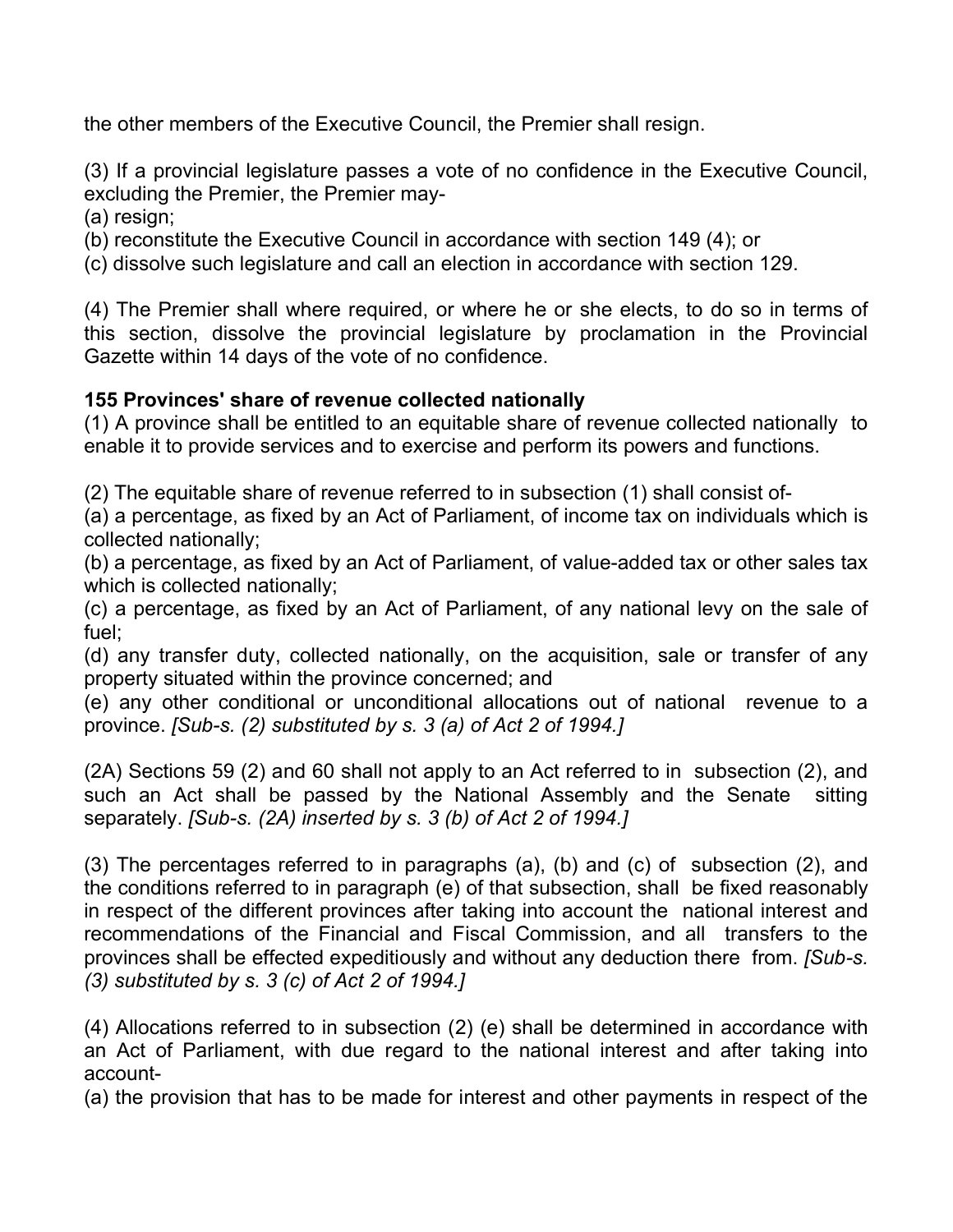national debt; and

(b) the different fiscal capacities, including the revenues derived from sources referred to in subsection (2) (a), (b), (c) and (d), fiscal performances, efficiency of utilisation of revenue, needs and economic disparities within and between provinces, as well as the developmental needs, administrative responsibilities and other legitimate interests of the provinces, and any other objective criteria identified by the Financial and Fiscal Commission; and *[Para. (b) amended by s. 4 (e) of Act 2 of 1994.]*

(c) the legitimate needs and interests of the national government; and

(d) the recommendations of the Financial and Fiscal Commission. *[Sub-s. (4) amended by s. 3 (d) of Act 2 of 1994.]*

## **156 Levying of taxes by provinces**

(1) A provincial legislature shall be competent to raise taxes, levies and duties, other than income tax or value-added or other sales tax, and to impose surcharges on taxes, provided that-

(a) it is authorised to do so by an Act of Parliament passed after recommendations of the Financial and Fiscal Commission on the draft text of any such Act have been submitted to and considered by Parliament; and

(b) there is no discrimination against non-residents of that province who are South African citizens. *[Sub-s. (1) amended by s. 4 (a) of Act 2 of 1994.]*

(1A) Sections 59 (2) and 60 shall not apply to an Act referred to in subsection (1), and such an Act shall be passed by the National Assembly and the Senate sitting separately. *[Sub-s. (1A) inserted by s. 4 (b) of Act 2 of 1994.]*

(1B) A provincial legislature shall notwithstanding subsection (1) have exclusive competence within its province to impose taxes, levies and duties (excluding income tax or value- added or other sales tax) on-

(a) casinos;

(b) gambling, wagering and lotteries; and

(c) betting. *[Sub-s. (1B) inserted by s. 4 (b) of Act 2 of 1994.]*

(2) A provincial legislature shall not be entitled to levy taxes detrimentally affecting national economic policies, inter-provincial commerce or the national mobility of goods, services, capital and labour.

(3) A provincial legislature shall be competent to enact legislation authorising the imposition of user charges: Provided that-

(a) such legislation may only be enacted after consideration by the provincial legislature of any recommendations made by the Financial and Fiscal Commission concerning the criteria according to which such charges should be determined; and (b) there is non discrimination against non-residents of that province who are South African citizens. *[Sub-s. (3) amended by s. 4 (c) of Act 2 of 1994.]*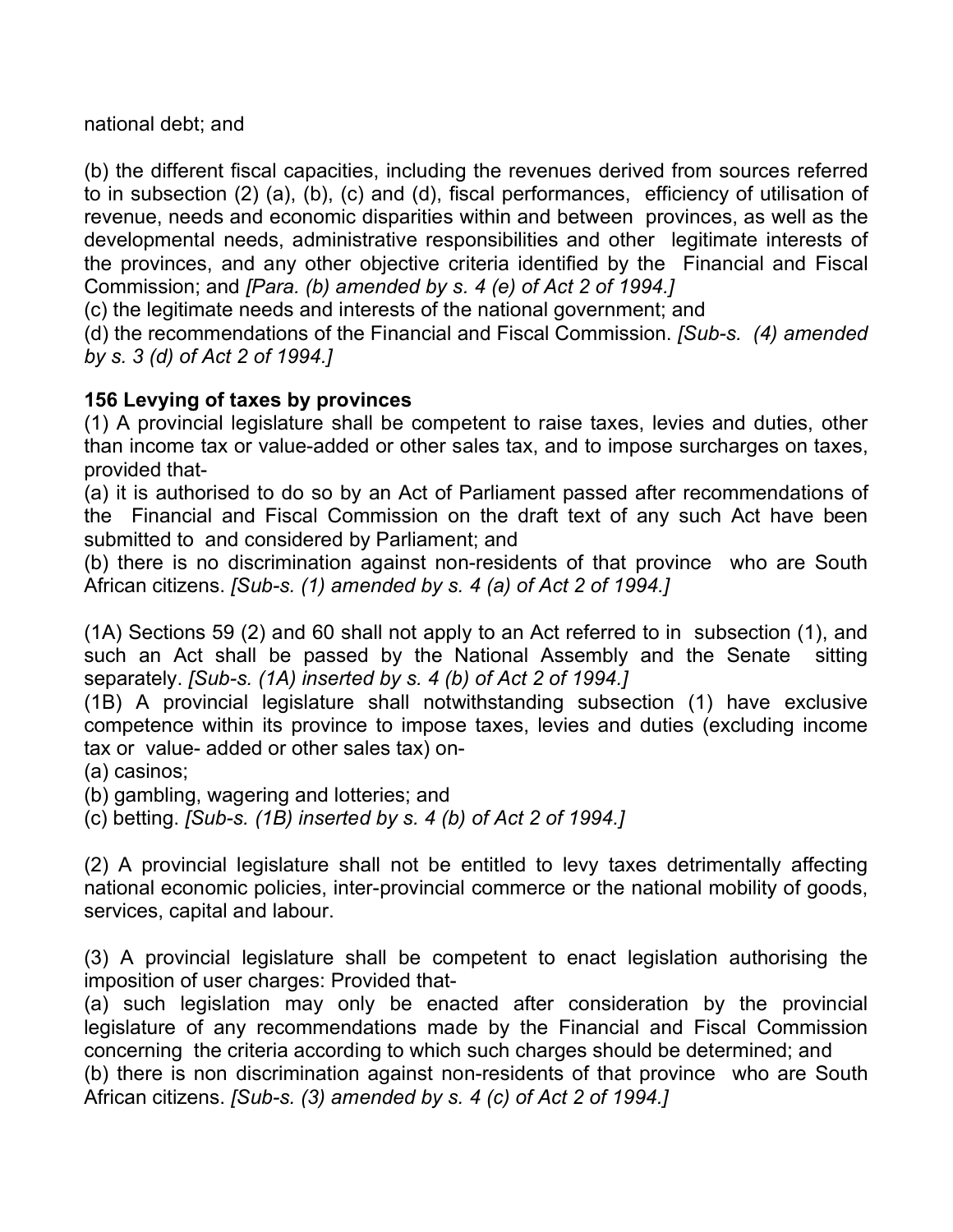## **157 Raising of loans by provinces**

(1) A province-

(a) shall, subject to subsection (2), not be competent to raise loans for current expenditure; and

(b)shall be competent to raise loans for capital expenditure, provided it does so within the framework of reasonable norms and conditions prescribed by an Act of Parliament passed after recommendations of the Financial and Fiscal Commission relating to the draft text of any such Act have been submitted to and considered by Parliament. *[Para. (b) substituted by s. 5 (a) of Act 2 of 1994.]*

(1A) Sections 59 (3) and 60 shall not apply to an Act referred to in subsection (1) (b), and such an Act shall be passed by the National Assembly and the Senate sitting separately. *[Sub-s. (1A) inserted by s. 5 (b) of Act 2 of 1994.]*

(2) Loans referred to in subsection (1) (a) may be raised for bridging finance during a fiscal year, subject to the condition that they shall be redeemed within 12 months and subject to such further, reasonable conditions as may be prescribed by an Act of Parliament passed after recommendations of the Financial and Fiscal Commission relating to the draft text of any such Act have been submitted to and considered by Parliament. *[Sub-s. (2) substituted by s. 5 (c) of Act 2 of 1994.]*

(3) A province may not guarantee a loan unless-

(a) the Financial and Fiscal Commission has verified the need for a guarantee and recommended that it be given; and

(b)...... *[Para. (b) deleted by s. 5 (d) of Act 2 of 1994.]*

#### **158 Revenue allocations by national government Financial allocations by the national government**

(a) to a provincial or local government, shall be made in terms of an appropriation Act; and

(b)to a local government, shall ordinarily be made through the provincial government of the province in which the local government is situated. *[S. 158 substituted by s. 6 of Act 2 of 1994.]*

#### **159 Provincial Revenue Funds**

(1) There is hereby established in the administration of each province a Provincial Revenue Fund, into which shall be paid all revenue collected by or accruing to the provincial government, and all financial allocations referred to in section 158 made by the national government to such a provincial government and to local governments within the province of such a provincial government. *[Sub-s. (1) substituted by s. 7 of Act 2 of 1994.]*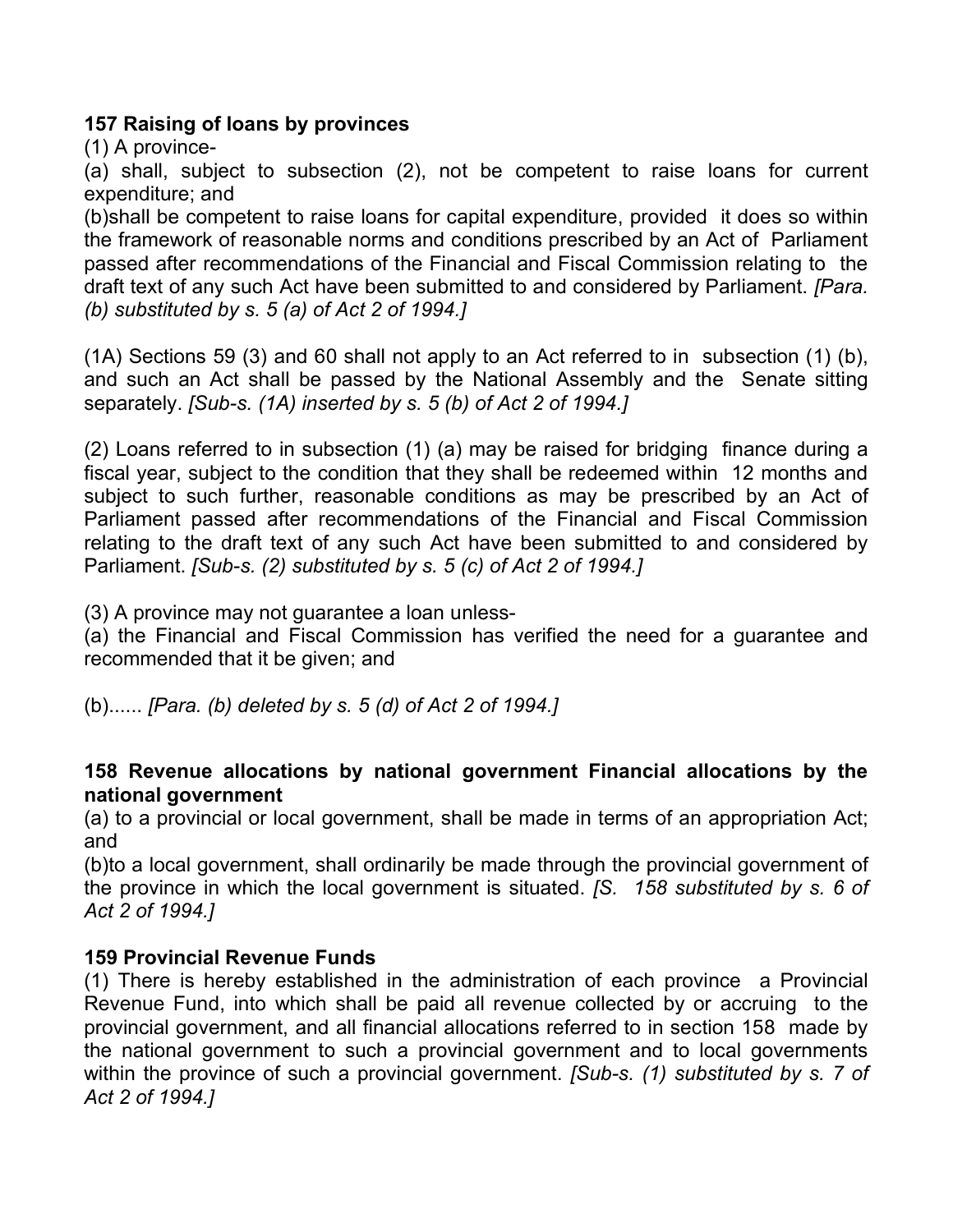(2) No money may be withdrawn from a Provincial Revenue Fund otherwise than by virtue of an appropriation made in accordance with a law of the provincial legislature concerned.

# **Provincial Constitutions**

#### **160 Adoption of provincial constitutions**

(1) The provincial legislature shall be entitled to pass a constitution for its province by a resolution of a majority of at least two-thirds of all its members.

(2) A provincial legislature may make such arrangements as it deems appropriate in connection with its proceedings relating to the drafting and consideration of a provincial constitution.

(3) A provincial constitution shall not be inconsistent with a provision of this Constitution, including the Constitutional Principles set out in Schedule 4: Provided that a provincial constitution may-

(a) provide for legislative and executive structures and procedures different from those provided for in this Constitution in respect of a province; and

(b) where applicable, provide for the institution, role, authority and status of a traditional monarch in the province, and shall make such provision for the Zulu Monarch in the case of the province of KwaZulu/Natal. *[Sub-s. (3) substituted by s. 8 (a) of Act 2 of 1994 and amended by s. 1 of Act 3 of 1994.]*

(4) The text of a provincial constitution passed by a provincial legislature, or any provision thereof, shall be of no force and effect unless the Constitutional Court has certified that none of its provisions is inconsistent with a provision referred to in subsection (3), subject to the proviso to that subsection. *[Sub-s. (4) substituted by s. 8 (b) of Act 2 of 1994.]*

(5) A decision of the Constitutional Court in terms of subsection (4) certifying that the text of a provincial constitution is not inconsistent with the said provisions shall be final and binding, and no court of law shall have jurisdiction to enquire into or pronounce upon the validity of such text or any provision thereof.

## **161 Development of provincial constitutional dispensation**

(1) The development of a system of provincial government shall receive the priority attention of the Constitutional Assembly, and in this regard it shall take into consideration any recommendations of the Commission on Provincial Government and any comments thereon by the respective provincial governments.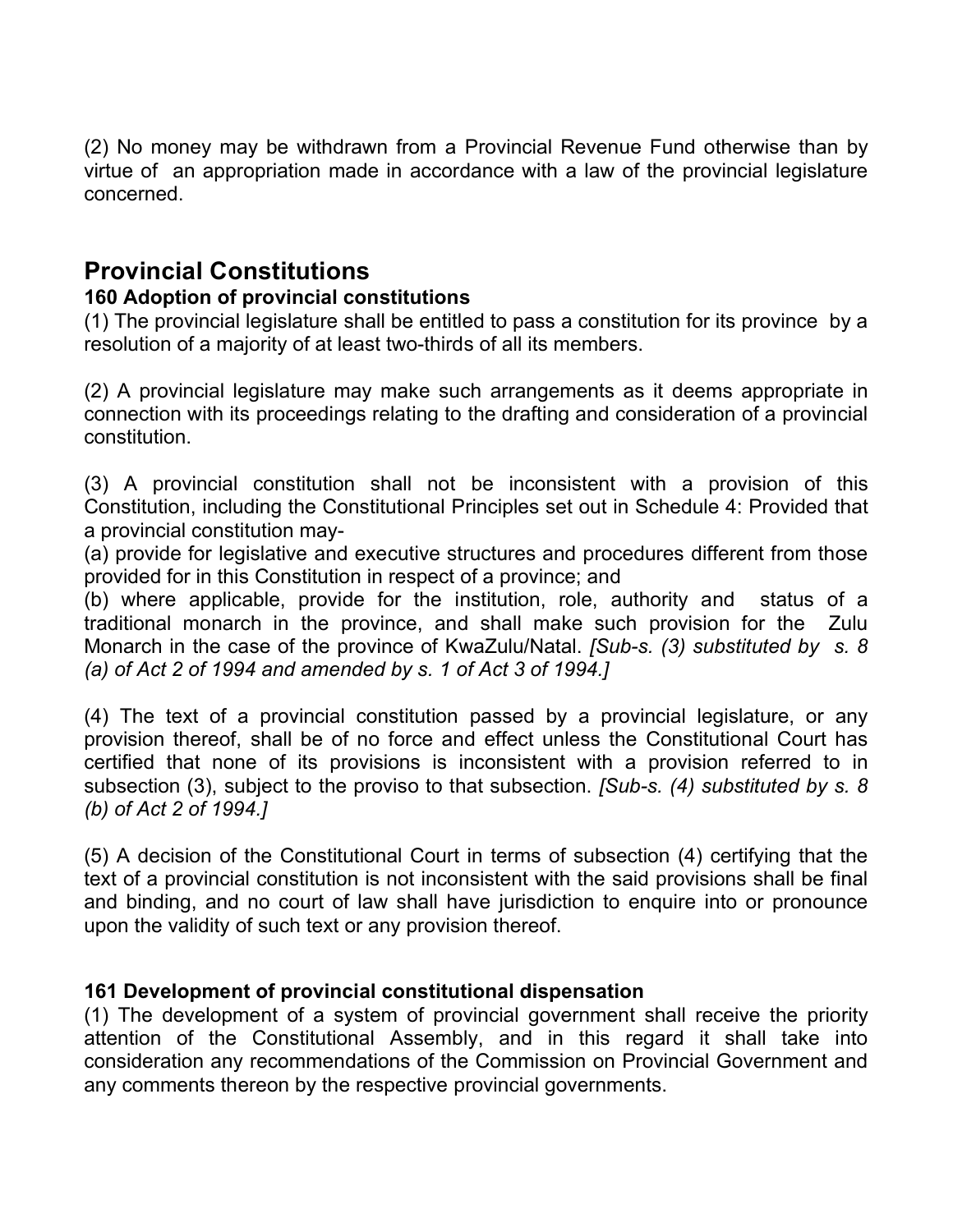(2) Any recommendations of the Commission to the Constitutional Assembly shall include draft provisions for inclusion in the new constitutional text in so far as they relate to matters falling within the ambit of the Commission's object in terms of section 164.

(3) The Constitutional Assembly shall deal with such draft provisions in the same manner, as it is required in terms of this Constitution to deal with other constitutional proposals.

(4) Draft provisions recommended by the Commission which are not adopted by the Constitutional, Assembly shall lapse, except if the Constitutional Assembly by resolution of a majority of the members present and voting refers the recommended provisions back to the Commission for further consideration.

(5) Draft provisions referred back to the Commission may again be presented to the Constitutional Assembly, provided that if amended in one or more substantive respects, the provisions of this section regarding the acceptance, rejection or referral of the recommendations of the Commission shall apply mutatis mutandis.

#### **162 Election of new provincial governments**

A provincial government may at any time after the commencement of a provincial constitution contemplated in section 160 or of the constitutional dispensation contemplated in section 161, petition the Constitutional Assembly to dissolve its provincial legislature and to call an election for the establishment of a new provincial legislature and executive authority in that province.

# **Commission on Provincial Government**

## **163 Establishment of Commission on Provincial Government**

There is hereby established a Commission on Provincial Government consisting of not less than 10 and not more than 15 members appointed by the President subject to section 165.

## **164 Object and functions of Commission**

(1) The object of the Commission is to facilitate the establishment of provincial government, and the Commission shall for the achievement of that object be competent-

(a) to advise the Constitutional Assembly on the development of a constitutional dispensation with regard to provincial systems of government;

(b) to advise the national government or a provincial government on the establishment and consolidation of administrative institutions and structures in a province or on any matter arising out of the application of section 124; and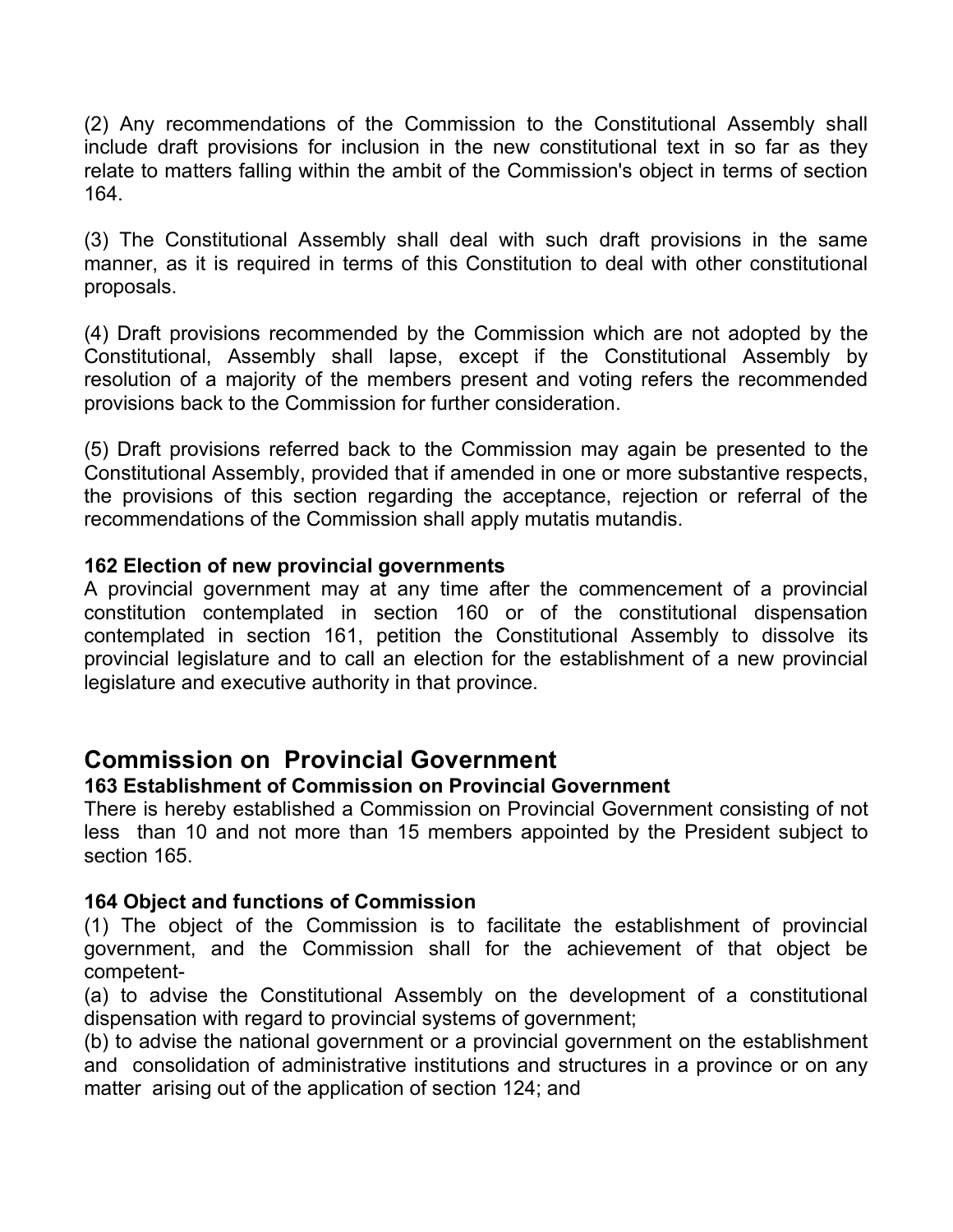(c) to make recommendations to the national government or a provincial government on the rationalisation of statutory enactments or public sector resources directed at the introduction and maintenance of an effective system of provincial government.

(2) Advice to the Constitutional Assembly in terms of subsection (1) (a), shall include recommendations in the form of draft constitutional provisions regarding-

(a) the finalisation of the number and the boundaries of the provinces of the Republic;

(b) the constitutional dispensations of such provinces, including the constitutional structures within such provinces as well as the method of their election and their authority, functions and procedures;

(c) measures including transitional measures, that provide for the phasing in of new provincial constitutional dispensations;

(d) the final delimitation of powers and functions between national and provincial institutions of government, with due regard to the criteria that are set out in subsection  $(3)$ ;

(e) fiscal arrangements between the institutions of national government and those of the provincial governments;

(f) the powers and functions of local governments; and

(g) any matter which the Commission considers to be relevant or ancillary to its functions.

(3) In carrying out its functions the Commission shall, inter alia, take into consideration-

(a) the provisions of this Constitution;

(b) the Constitutional Principles set out in Schedule 4;

(c) historical boundaries, including those set out in Part 1 of Schedule 1, former provincial boundaries, magisterial district boundaries and infrastructures;

(d) administrative considerations, including the availability or non-availability of infrastructures and nodal points for service;

(e) the need to rationalise existing structures;

- (f) cost-effectiveness of government, administration and the delivery of services;
- (g) the need to minimise inconvenience;
- (h) demographic considerations;

(i) economic viability;

(j) developmental potential; and

(k) cultural and language realities.

## **165 Constitution of Commission**

(1) The members of the Commission shall be appointed by the President within 30 days of the commencement of this Constitution.

(2) Unless the President otherwise determines, the members of the Commission shall be appointed in a full-time capacity.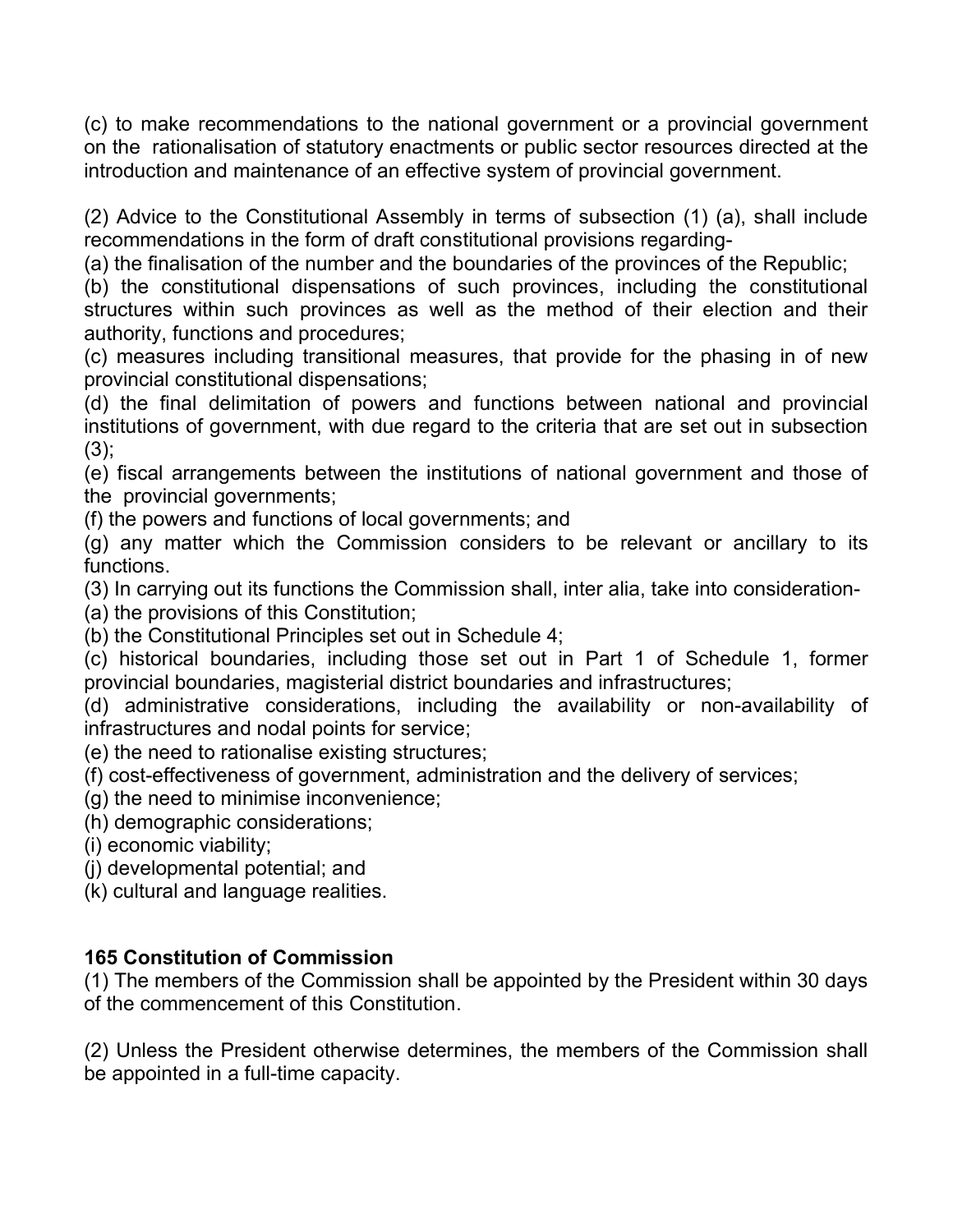(3) At least one member of the Commission shall be appointed from each province with the concurrence of the Premier of the province.

(4) A member of the Commission shall perform his or her functions fairly, impartially and independently.

(5) A member appointed in a full-time capacity shall not perform or commit himself or herself to perform remunerative work outside his or her functions as a member of the Commission.

(6) A member of the Commission shall not hold office in any political party or political organisation.

## **166 Chairperson and Deputy Chairperson**

(1) The President shall designate one of the members of the Commission as the Chairperson and another as the Deputy Chairperson.

(2)(a) If the Chairperson is absent or unable to perform his or her functions as chairperson, or when there is a vacancy in the office of Chairperson, the Deputy Chairperson shall act as Chairperson, and if both the Chairperson and the Deputy Chairperson are absent or unable to perform the functions of the Chairperson, the Commission shall elect another member to act as Chairperson.

(b) While acting as Chairperson the Deputy Chairperson or such member may exercise the powers and shall perform the functions of the Chairperson.

## **167 Vacation of office and filling of vacancies**

(1) A member of the Commission shall vacate his or her office if he or she resigns or if he or she becomes disqualified in terms of section 165 to hold office or is removed from office under subsection (2).

(2) A member of the Commission, may be removed from office by the President only on the grounds of misbehaviour, incapacity or incompetence established by a judge of the Supreme Court after an enquiry.

(3) If a member of the Commission ceases to hold office, the President may, subject to section 165, appoint a person to fill the vacancy.

## **168 Meetings of Commission**

(1) The first meeting of the Commission shall be held within 30 days of its appointment at a time and place to be determined by the Chairperson, and subsequent meetings shall be held at a time and place determined by the Commission or, if authorised thereto by the Commission, by the Chairperson.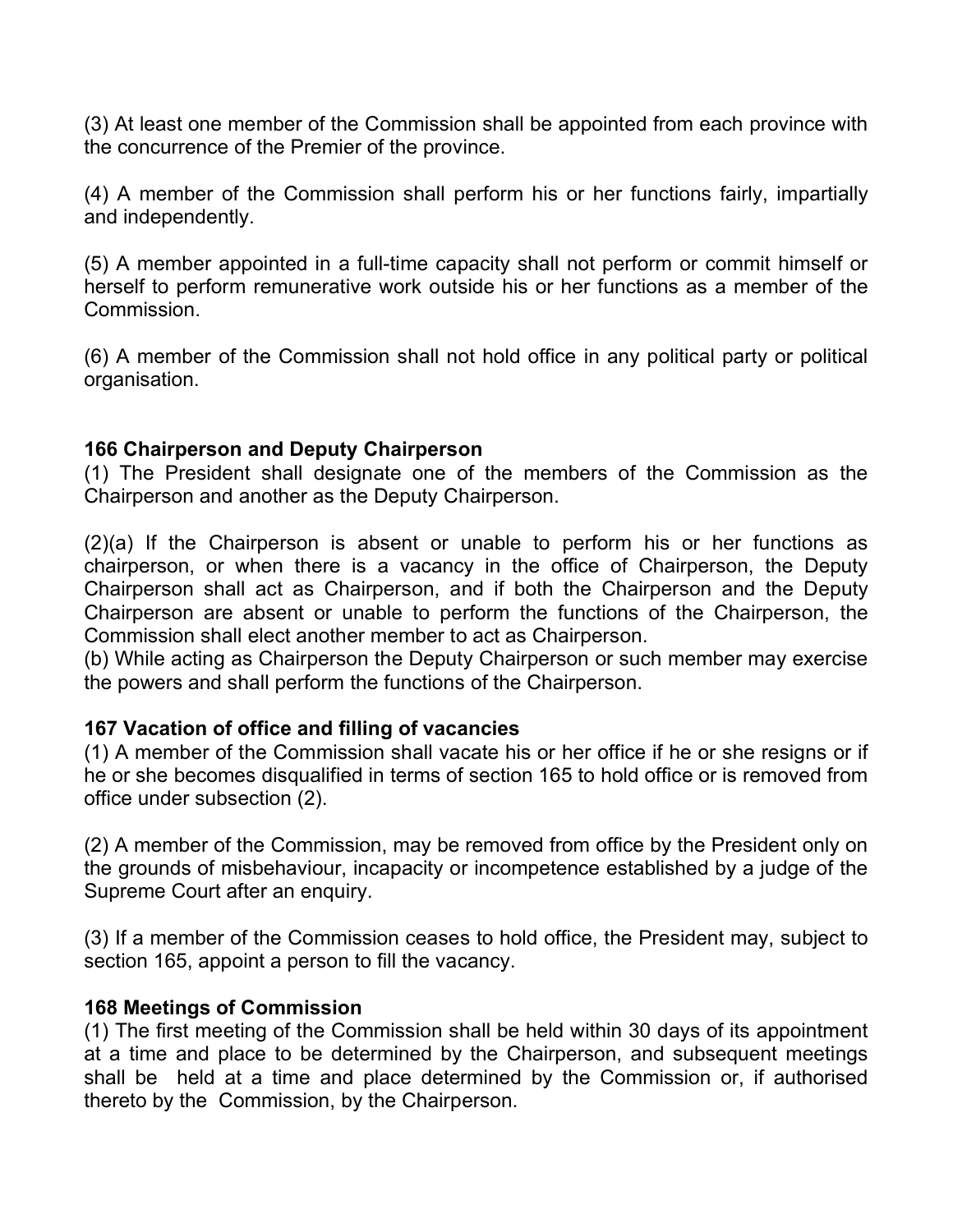(2) A quorum for a meeting of the Commission shall not be less than one half of all its members.

(3) A decision of a majority of the members of the Commission shall constitute a decision of the Commission and in the event of an equality of votes the Chairperson shall have a casting vote in addition to his or her deliberative vote.

(4) All the decisions of the Commission shall be recorded.

#### **169 Committees**

(1) The Commission may establish committees from among its members.

(2) The Commission shall designate one of the members of a committee as chairperson thereof, and if any such chairperson is absent from a meeting of the committee the members present shall elect one from among their number to act as chairperson.

(3) The Commission may, subject to such directions as, it may issue from time to time- (a) delegate any power granted to it by or under section 164 to such a committee; and (b) authorise such a committee to perform any function assigned to the Commission by section 164.

(4) The Commission shall not be divested of a power so delegated and the performance of a function so authorised, and may amend or withdraw any decision of a committee.

#### **170 Co-option of persons to committees**

(1) A committee may co-opt any person to serve on it or to attend a particular meeting thereof in connection with a particular matter dealt with by the committee.

(2) Such a person may take part in the proceedings of the committee in connection with such matter or at the meeting in respect of which he or she has been co-opted, but shall not be entitled to vote.

#### **171 Remuneration of members of Commission and other persons**

Members of the Commission and persons referred to in section 170 who are not in the employment of the state, shall be paid, from moneys appropriated by Parliament for the purpose, such remuneration and allowances as the Minister responsible for national financial affairs may determine.

#### **172 Appointment of staff**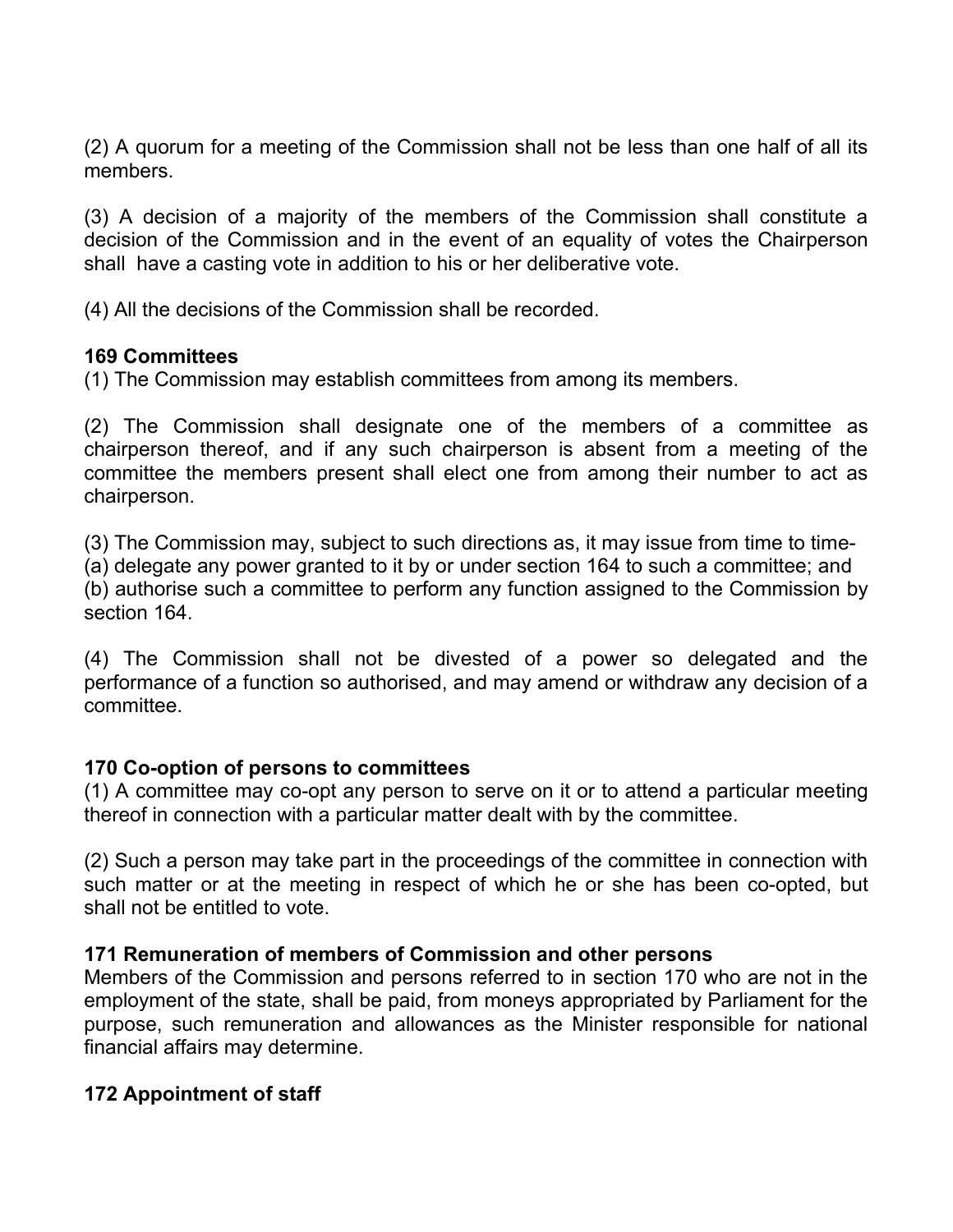The Commission may appoint such staff as it may deem necessary for the efficient performance of its functions and administration, and may, in consultation with the Public Service Commission, determine the remuneration and conditions of service of staff members who are not public servants seconded to the service of the Commission.

## **173 Regulations**

The President may make regulations-

(a) prescribing procedures in connection with any function of the Commission or a committee thereof;

(b) prohibiting conduct aimed at influencing or attempting to influence the Commission or any committee or member thereof and prescribing penalties for any contravention of such a prohibition; and

(c) prescribing any other matter in connection with the achievement of the object of the Commission.

# **CHAPTER 10**

# **LOCAL GOVERNMENT**

174 Establishment and status of local government

 (1) Local government shall be established for the residents of areas demarcated by law of a competent authority.

(2) A law referred to in subsection (1) may make provision for categories of metropolitan, urban and rural local governments with differentiated powers, functions and structures according to considerations of demography, economy, physical and environmental conditions and other factors which justify or necessitate such categories.

(3) A local government shall be autonomous and, within the limits prescribed by or under law, shall be entitled to regulate its affairs.

(4) Parliament or a provincial legislature shall not encroach on the powers, functions and structure of a local government to such an extent as to compromise the fundamental status, purpose and character of local government.

(5) Proposed legislation which materially affects the status, powers or functions of local governments or the boundaries of their jurisdictional areas, shall not be introduced in Parliament or a provincial legislature unless it has been published for comment in the Gazette or the Provincial Gazette, as the case may be, and local governments and interested persons, including organised local government, have been given a reasonable opportunity to make written representations in regard thereto.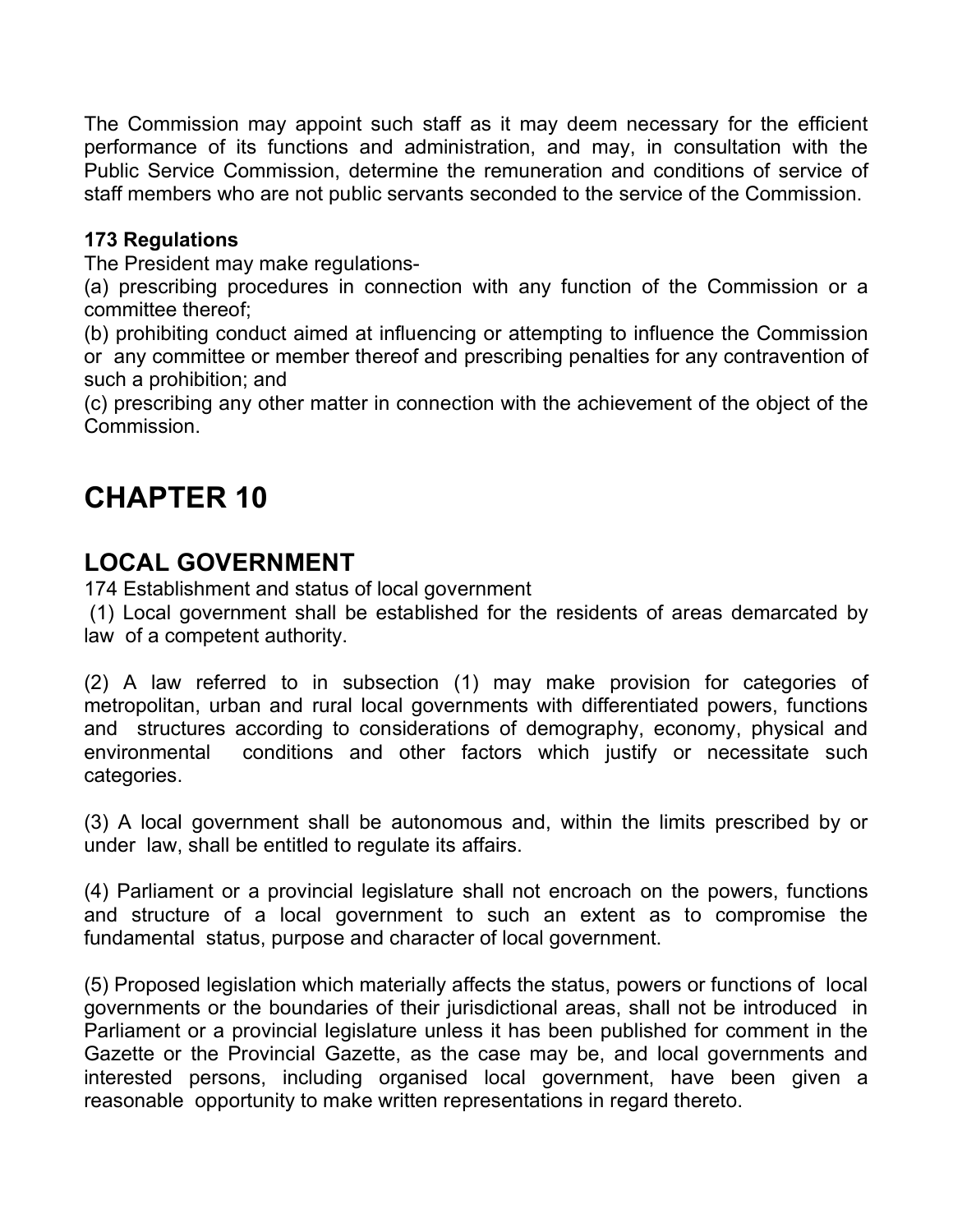#### **175 Powers and functions of local government**

(1) The powers, functions and structures of local government shall be determined by law of a competent authority.

(2) A local government shall be assigned such powers and functions as may be necessary to provide services for the maintenance and promotion of the well-being of all persons within its area of jurisdiction.

(3) A local government shall, to the extent determined in any applicable law, make provision for access by all persons residing within its area of jurisdiction to water, sanitation, transportation facilities, electricity, primary health services, education, housing and security within a safe and healthy environment, provided that such services and amenities can be rendered in a sustainable manner and are financially and physically practicable.

(4) A local government shall have the power to make by-laws not inconsistent with this Constitution or an Act of Parliament or an applicable provincial law.

(5) A local government shall have such executive powers as to allow it to function effectively.

(6) A local government may, in its discretion, by means of a resolution of its council provide for the assignment of specified functions to local bodies or submunicipal entities within its area of jurisdiction as prescribed and regulated by or under law where, in the opinion of the council, such assignment of functions will facilitate or enhance the provision or administration of services, the adherence to municipal bylaws or, more generally, good governance in the public interest: Provided that such assignment of functions-

(a) shall not be inconsistent with an Act of Parliament or an applicable provincial law; and

(b) shall not diminish the accountability of such local government.

## **176 Council resolutions**

Matters before the council of a local government pertaining to-

(a) the budget of the local government, shall be decided by a resolution of the council adopted by a majority of at least two-thirds of all its members; and

(b) town planning, shall be decided by a resolution of the council adopted by at least a majority of all its members: Provided that a council may delegate the power to make decisions on matters pertaining to town planning to the executive committee or to a committee appointed for this purpose:Provided further that section 177 shall apply mutatis mutandis to the appointment and functioning of a committee appointed for this purpose.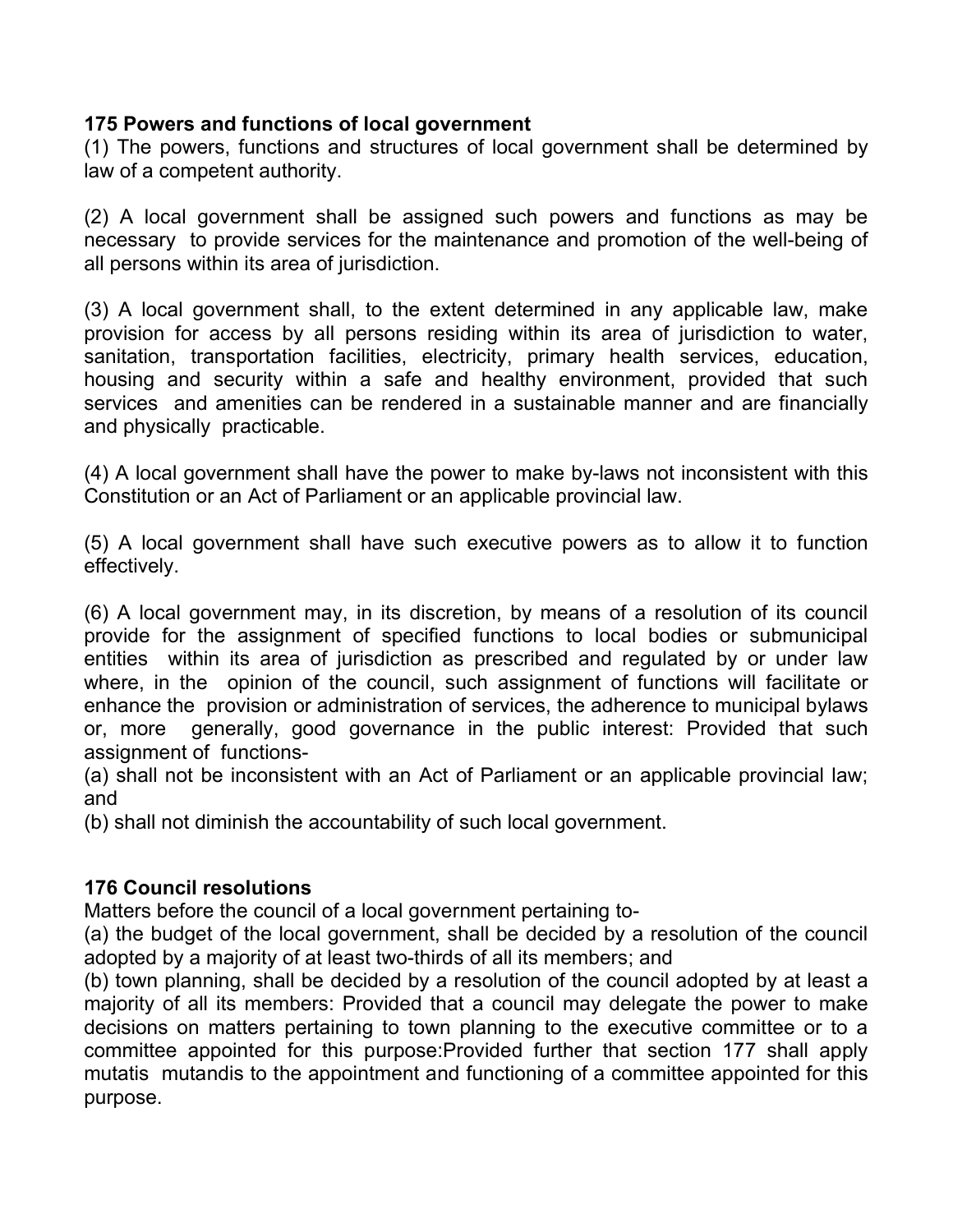#### **177 Executive committees**

A council of a local government shall elect, according to a system of proportional representation as may be prescribed by a law, from among its members, an executive committee to exercise such powers and perform such functions as may be determined by such council: Provided that-

(a) the council shall determine the number of members of and the quorum for the executive committee;

(b) the executive committee shall endeavour to exercise its powers and perform its functions on the basis of consensus among its members; and

(c) if consensus on any matter cannot be achieved, such matter may be decided by the committee by resolution of a majority of at least two-thirds of all its members, or the committee may, if a majority of the committee so decides, submit a report and recommendation (if any) on the matter to the council for a decision.

#### **178 Administration and finance**

(1) A local government shall ensure that its administration is based on sound principles of public administration, good government and public accountability so as to render efficient services to the persons within its area of jurisdiction and effective administration of its affairs.

(2) A local government shall, subject to such conditions as may be prescribed by law of a competent legislature after taking into consideration any recommendations of the Financial and Fiscal Commission, be competent to levy and recover such property rates, levies, fees, taxes and tariffs as may be necessary to exercise its powers and perform its functions: Provided that within each local government such rates, levies, fees, taxes and tariffs shall be based on a uniform structure for its area of jurisdiction.

(3) A local government shall be entitled to an equitable allocation by the provincial government of funds, and the Financial and Fiscal Commission shall make recommendations regarding criteria for such allocations, taking into account the different categories of local government referred to in section 174(2).

## **179 Elections**

(1) A local government shall be elected democratically, and such election shall take place in terms of an applicable law and at intervals of not less than three and not more than five years: Provided that the first local government elections after the commencement of this Constitution shall take place on the same day.

(2) The electoral system for a local government shall include both proportional and ward representation and shall be regulated by a law referred to in subsection (1).

(3) Subject to section 6, every natural person shall be entitled to vote in an election of a local government if he or she-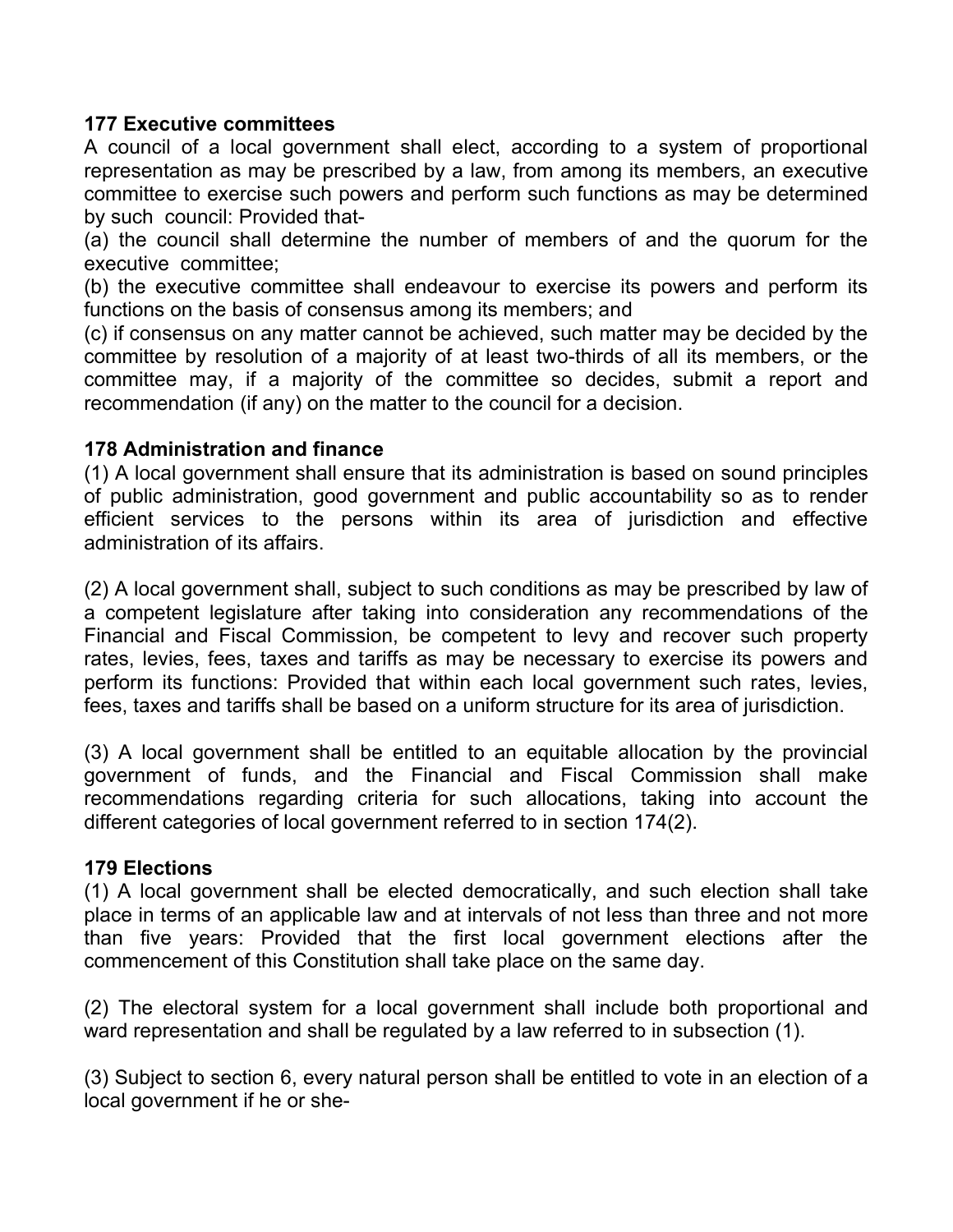(a) is ordinarily resident within the area of jurisdiction of that local government or is under law liable for the payment of property rates, rent, service charges or levies to that local government; and

(b) is registered as a voter on the voters' role of that local government.

(4) A voter shall not have more than one vote per local government.

(5) No person shall be qualified to become or remain a member of a local government if he or she-

(a) is not eligible to vote in terms of subsection (3);

(b) is a member of the National Assembly or the Senate;

(c) is not qualified to become a member of the National Assembly;

(d) is an employee of a local government (unless, with due regard to the public interest, exemption of this disqualification is given by the Executive Council of the province in which the local government is situated and proof of such exemption accompanies the nomination of such person); or

(e) is disqualified in terms of any other law.

#### **180 Code of conduct**

An enforceable code of conduct for members and officials of local governments shall be provided for by law.

# **CHAPTER 11**

# **TRADITIONAL AUTHORITIES**

# **181 Recognition of traditional authorities and indigenous law**

(1) A traditional authority which observes a system of indigenous law and is recognised by law immediately before the commencement of this Constitution, shall continue as such an authority and continue to exercise and perform the powers and functions vested in it in accordance with the applicable laws and customs, subject to any amendment or repeal of such laws and customs by a competent authority. (2) Indigenous law shall be subject to regulation by law.

## **182 Traditional authorities and local government**

The traditional leader of a community observing a system of indigenous law and residing on land within the area of jurisdiction of an elected local government referred to in Chapter 10, shall ex officio be entitled to be a member of that local government, and shall be eligible to be elected to any office of such local government.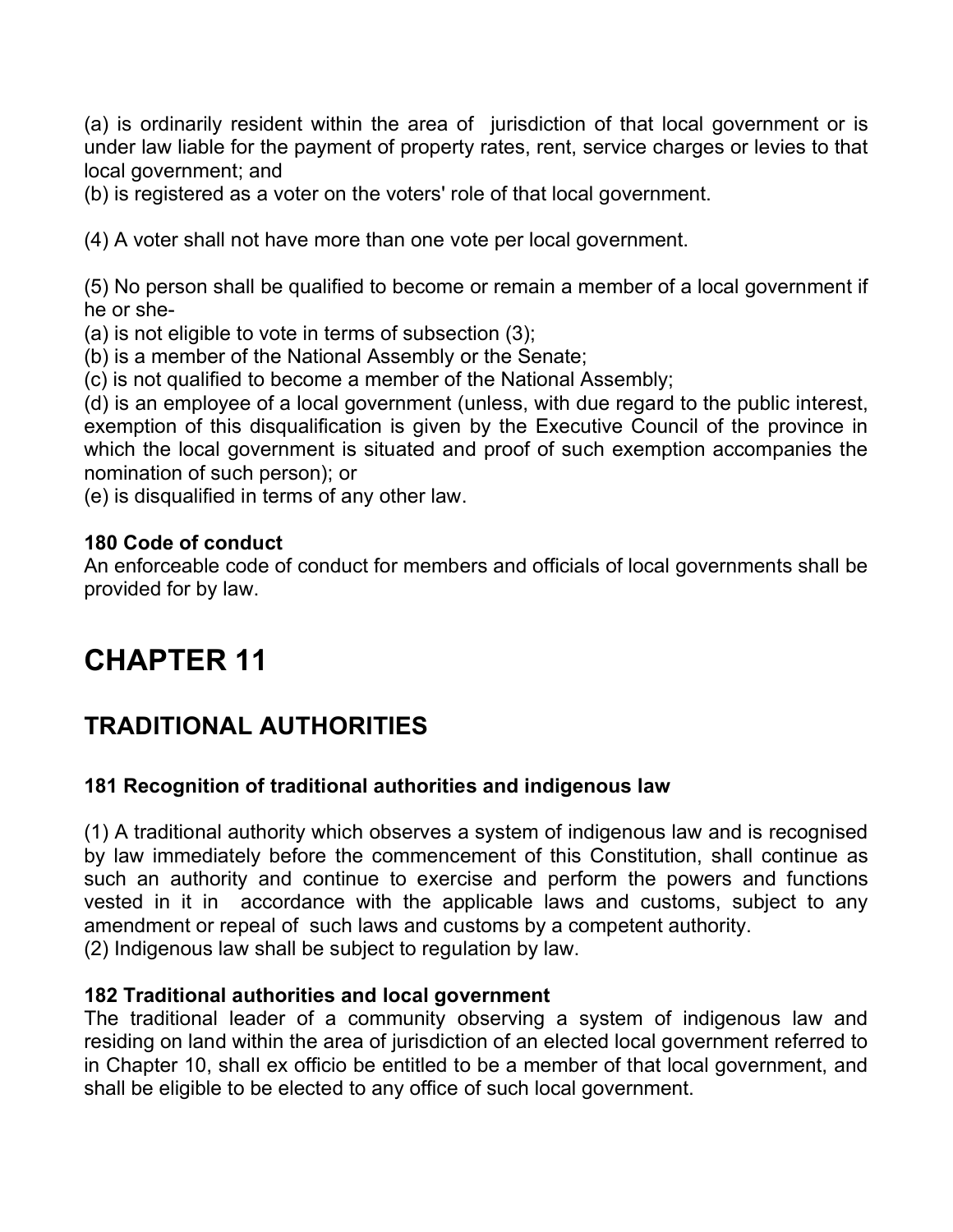## **183 Provincial House of Traditional Leaders**

(1)(a) The legislature of each province in which there are traditional authorities and their communities, shall establish a House of Traditional Leaders consisting of representatives elected or nominated by such authorities in the province.

(b) Draft legislation providing, subject to this Chapter, for the establishment, the composition, the election or nomination of representatives, and the powers and functions of a House contemplated in paragraph (a), and for procedures applicable to the exercise and performance of such powers and functions, and for any other matters incidental to the establishment and functioning of such a House, shall be introduced in a provincial legislature not later than six months after the election of the first Premier of such province in terms of this Constitution.

(c) The traditional authorities resident in a province shall before the introduction of draft legislation referred to in paragraph (b) be consulted, in a manner determined by resolution of the provincial legislature, to establish their views on the content of such legislation.

(2)(a) A House referred to in subsection (1) (a), shall be entitled to advise and make proposals to the provincial legislature or government in respect of matters relating to traditional authorities, indigenous law or the traditions and customs of traditional communities within the province.

(b) Any provincial Bill pertaining to traditional authorities, indigenous law or such traditions and customs, or any other matters having a bearing thereon, shall be referred by the Speaker of the provincial legislature to the House for its comments before the Bill is passed by such legislature.

(c) The House shall, within 30 days as from the date of such referral, indicate by written notification to the provincial legislature its support for or opposition to the Bill, together with any comments it wishes to make.

(d) If the House indicates in terms of paragraph (c) that it is opposed to the Bill, the provincial legislature shall not pass the Bill before a period of 30 days as from the date of receipt by the Speaker of such written notification has lapsed.

(e) If the House fails to indicate within the period prescribed by paragraph (c) whether it supports or opposes the Bill, the provincial legislature may proceed with the Bill.

## **184 Council of Traditional Leaders**

(1) There is hereby established a, Council of Traditional Leaders consisting of a chairperson and 19 representatives elected by traditional authorities in the Republic.

(2) The Chairperson and members of the Council shall be elected by an electoral college constituted by the members of the Houses of Traditional Leaders referred to in section 183.

(3)(a) Draft legislation providing, subject to this Chapter, for the composition, the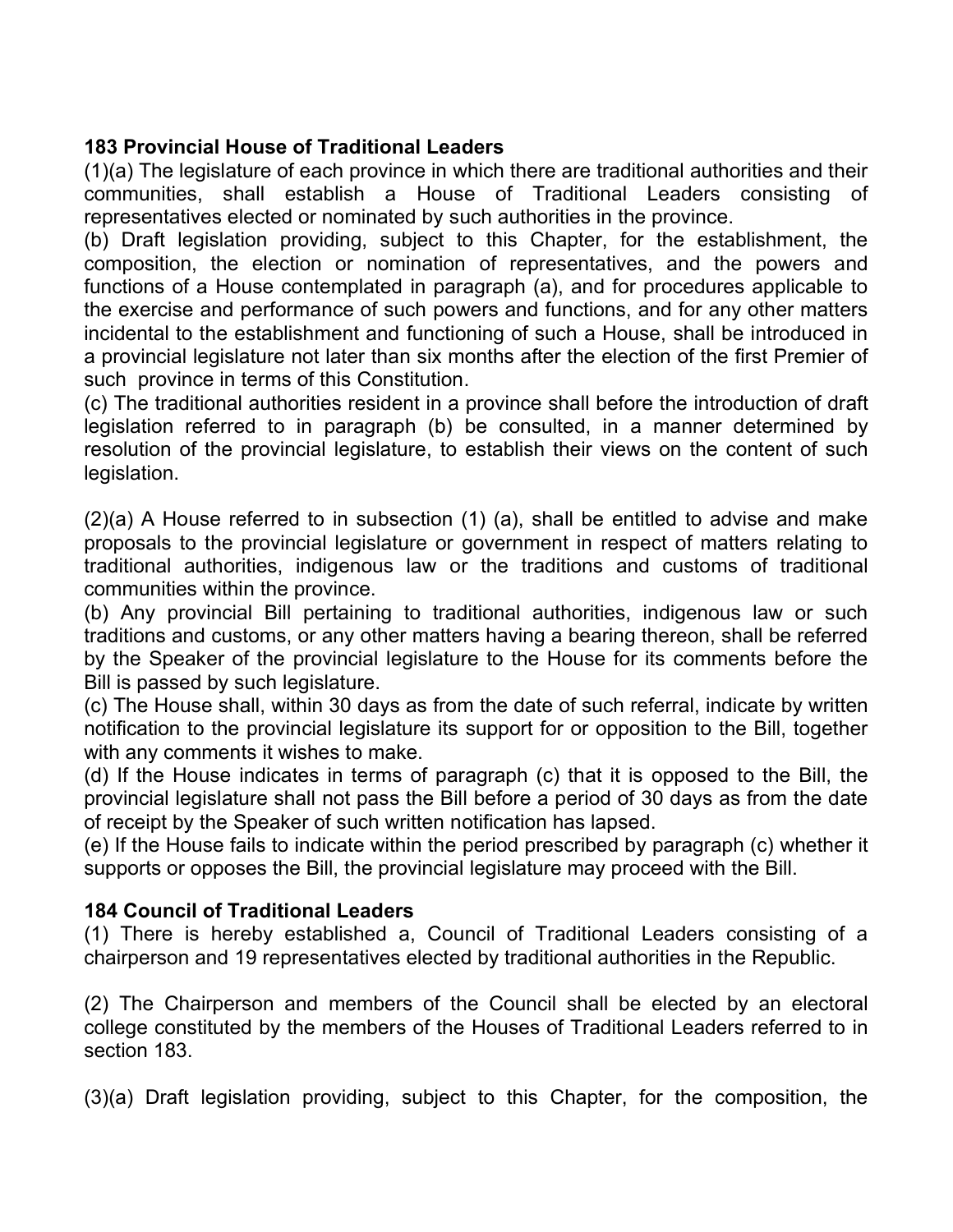election of representatives and the powers and functions of the Council established by subsection (1), and for procedures applicable to the exercise and performance of such powers and functions, and for any other matters incidental to the establishment and functioning of the Council, shall be introduced in Parliament not later than six months as from the commencement of this Constitution.

(b) Section 183 (1) (c) shall apply mutatis mutandis in respect of draft legislation referred to in paragraph (a) of this subsection, and in such application a reference therein to a provincial legislature shall be construed as a reference to Parliament.

(4) The Council shall, in addition to any other powers and functions assigned to it by any other law, be competent-

(a) to advise and make recommendations to the national government with regard to any matter pertaining to traditional authorities, indigenous law or the traditions and customs of traditional communities anywhere in the Republic, or any other matters having a bearing thereon; and

(b) at the request of the President, to advise him or her on any matter of national interest.

(5) (a) Any parliamentary Bill pertaining to traditional authorities, indigenous law or the traditions and customs of traditional communities or any other matters having a bearing thereon, shall, after having been passed by the House in which it was introduced but before it is passed by the other House, be referred by the Secretary to Parliament to the Council for its comments.

(b) The Council shall, within 30 days as from the date of such referral, indicate by written notification to the Secretary to Parliament its support for or opposition to the Bill, together with any comments it wishes to make.

(c) If the Council indicates in terms of paragraph (b) its opposition to the Bill, the other House shall not pass the Bill before a period of 30 days as from the date of receipt by the said Secretary of such written notification has lapsed.

(d) If the Council fails to indicate within the period prescribed by paragraph (b) whether it supports or opposes the Bill, Parliament may proceed with the Bill.

# **CHAPTER 11A VOLKSTAAT COUNCIL**

*[Chapter 11A inserted by s. 9 of Act 2 of 1994.]*

# **184A Provision for establishment of Volkstaat Council**

(1) The establishment of a Volkstaat Council is hereby authorised.

(2) The Council shall consist of 20 members elected by members of Parliament who support the establishment of a Volkstaat for those who want it.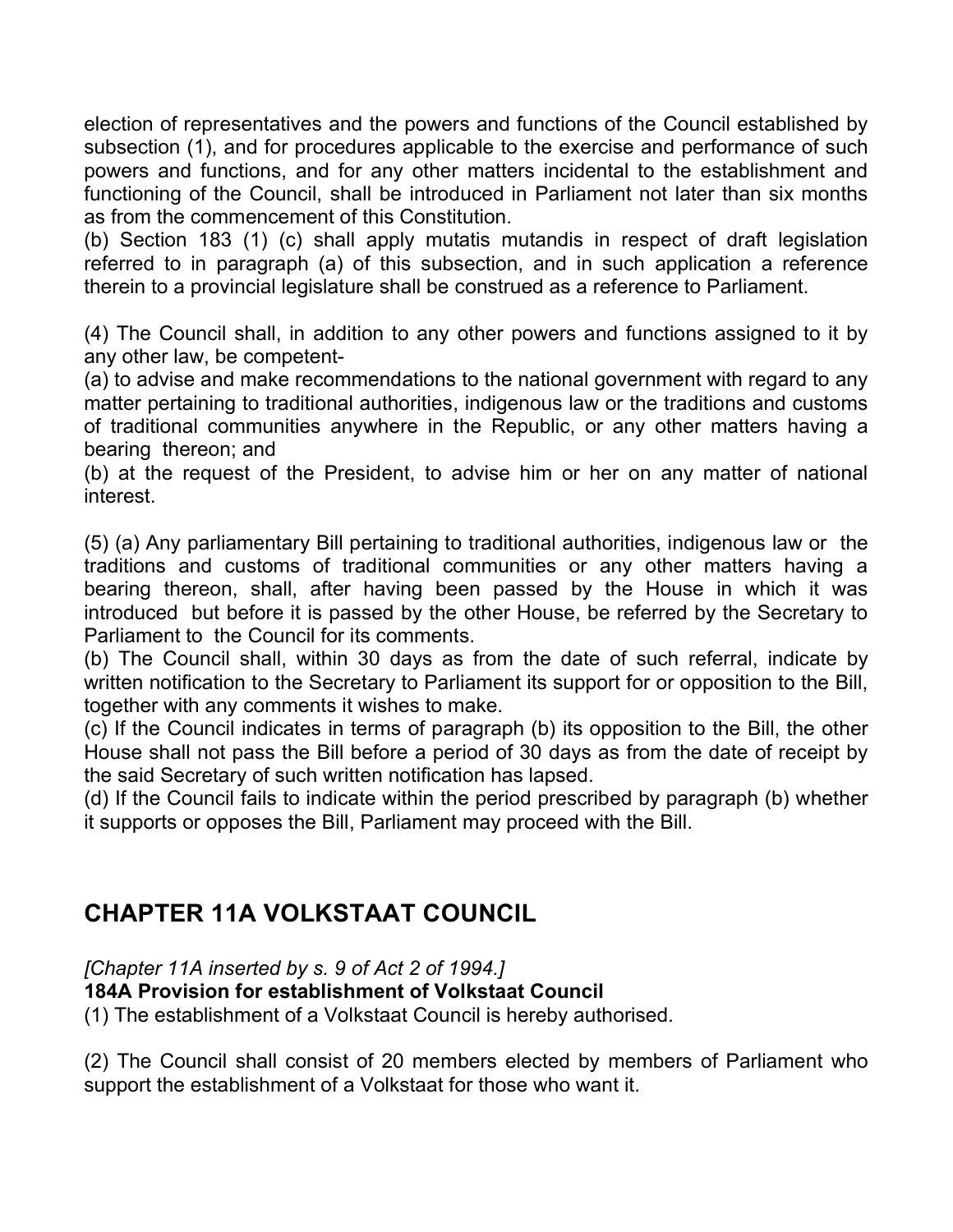(3) The Council shall conduct its affairs according to rules made by the Council. *[S. 184A inserted by s. 9 of Act 2 of 1994.]*

# **184B Functions of Council**

(1) The Council shall serve as a constitutional mechanism to enable proponents of the idea of a Volkstaat to constitutionally pursue the establishment of such a Volkstaat, and shall for this purpose be competent-

(a) to gather, process and make available information with regard to possible boundaries, powers and functions and legislative, executive and other structures of such a Volkstaat, its suggested constitutional relationship with government at national and provincial level, and any other matter directly relevant to the establishment of such a Volkstaat;

(b) to make feasibility and other relevant studies with regard to the matters referred to in paragraph (a);

(c) to submit representations and recommendations to the Constitutional Assembly and the Commission on Provincial Government with regard to the possible establishment of a Volkstaat and any matter in connection therewith; and

(d) to perform such other functions as may be prescribed by an Act of Parliament.

(2) The procedures to be followed by the Council in the performance of its functions under subsection (1), shall be prescribed by an Act of Parliament.

(3) The procedures provided for in this Constitution with regard to the finalisation of provincial boundaries, shall not be construed as precluding the establishment of such a Volkstaat, and in the event of the acceptance of the concept of a Volkstaat, alternative provision shall be made by an Act of Parliament for the finalisation of the boundaries of any affected province or provinces. *[S. 184B inserted by s. 9 of Act 2 of 1994.]*

# **CHAPTER 12**

# **FINANCE**

# **General Financial Affairs**

## **185 National Revenue Fund**

(1) There is hereby established a National Revenue Fund, into which shall be paid all revenues, as may be defined by an Act of Parliament, raised or received by the national government, and from which appropriations shall be made by Parliament in accordance with this Constitution or any applicable Act of Parliament, and subject to the charges imposed thereby.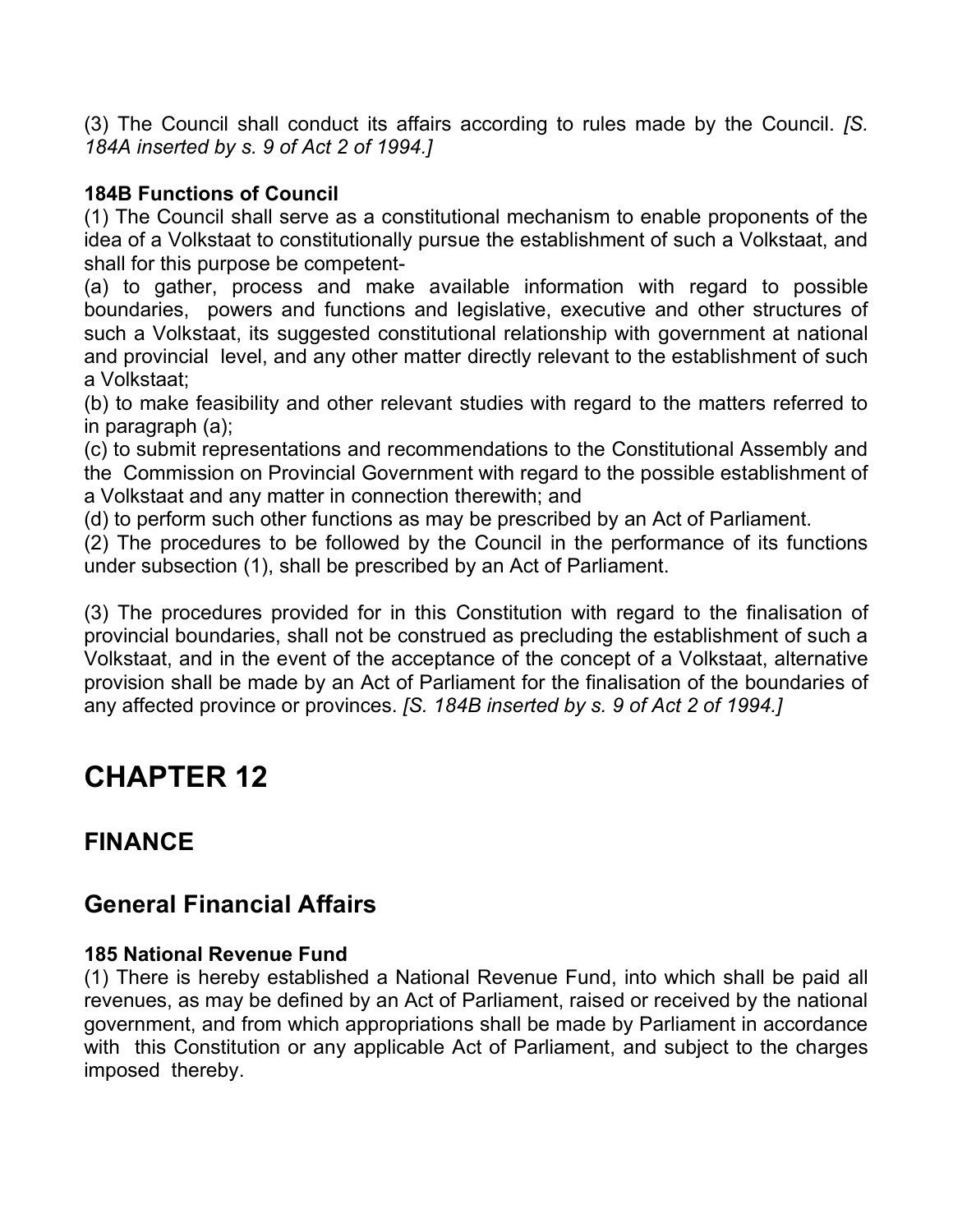(2) No money shall be withdrawn from the National Revenue Fund, except under appropriation made by an Act of Parliament in accordance with this Constitution: Provided that revenue to which a province is entitled in terms of section 155 (2) (a), (b), (c) and (d) shall form a direct charge against the National Revenue Fund to be credited to the respective Provincial Revenue Funds. *[Sub-s. (2) amended by s. 12 of Act 13 of 1994.]*

## **186 Annual budget**

The Minister responsible for national financial affairs shall in respect of every financial year cause to be laid before the National Assembly an annual budget reflecting the estimates of revenue and expenditure, which shall, inter alia, reflect capital and current expenditure of the government for that year.

## **187 Procurement administration**

(1) The procurement of goods and services for any level of government shall be regulated by an Act of Parliament and provincial laws, which shall make provision for the appointment of independent and impartial tender boards to deal with such procurements.

(2) The tendering system referred to in subsection (1) shall be fair, public and competitive, and tender boards shall on request give reasons for their decisions to interested parties.

(3) No organ of state and no member of any organ of state or any other person shall improperly interfere with the decisions and operations of the tender boards.

(4) All decisions of any tender board shall be recorded.

# **188 Guarantees by national government**

The national government may not guarantee any provincial or local government loan, unless-

(a) the guarantee complies with the norms and conditions for such a guarantee as set out in an Act of Parliament; and

(b) the Financial and Fiscal Commission has made a recommendation concerning compliance of the guarantee concerned with such norms and conditions.

## **189 Special pensions**

(1) Provision, shall be made by an Act of Parliament for the payment of special pensions by the national government to-

(a) persons who have made sacrifices or who have served the public interest in the establishment of a democratic constitutional order, including members of any armed or military force not established by or under any law and which is under the authority and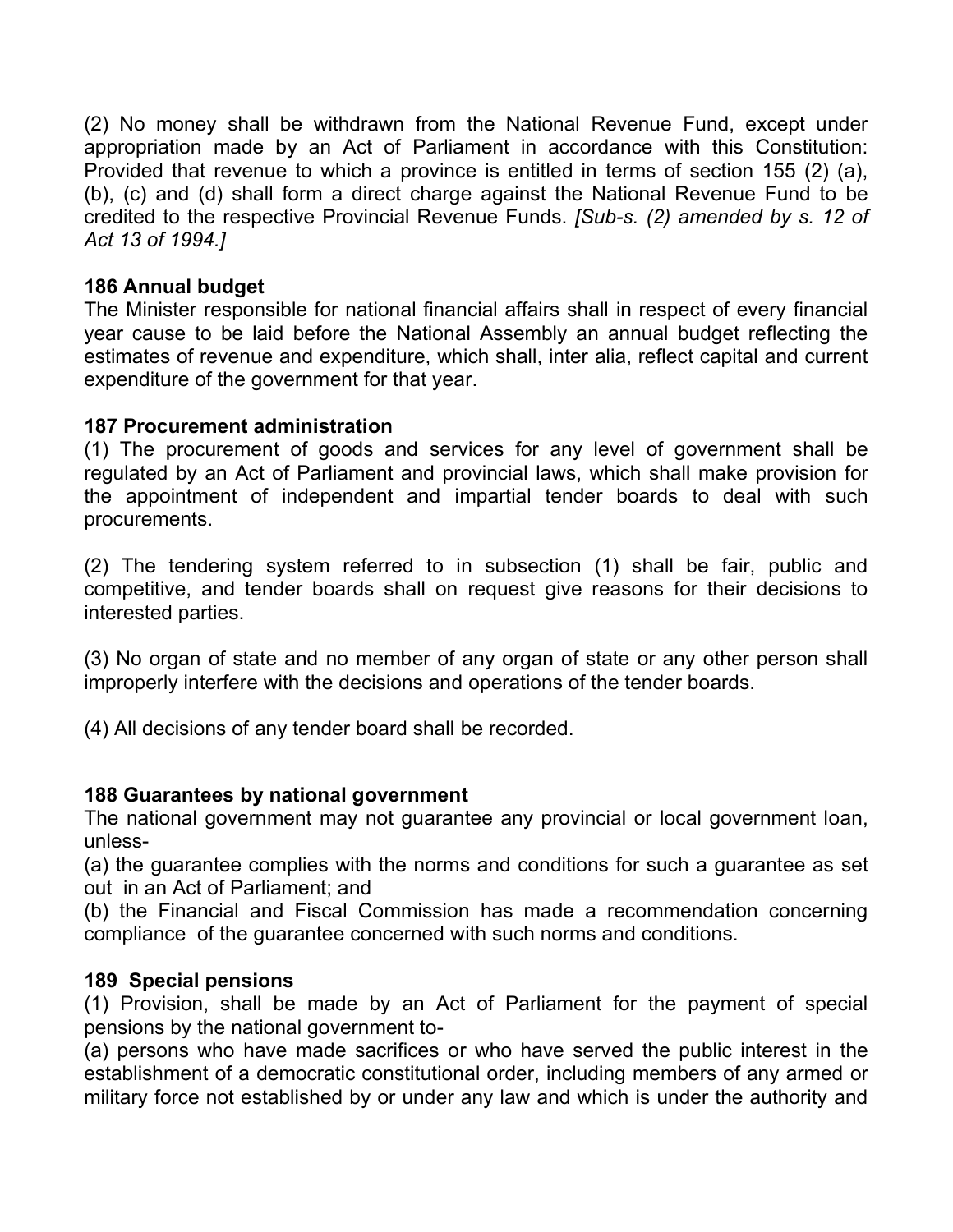control of, or associated with and promotes the objectives of, a political organisation; or (b) dependants of such persons.

(2) The Act of Parliament referred to in subsection (1) shall prescribe the qualifications of a beneficiary of a special pension referred to in subsection (1), the conditions for the granting thereof and the manner of the determination of the amount of such pension, taking into account all relevant factors, including, inter alia, any other remuneration or pension received by such beneficiary.

190 Income tax of elected representatives

Without derogating from the Receiver of Revenue's powers and functions, the Receiver of Revenue shall annually assess the income tax returns of all elected representatives at all levels of government.

## **190 A Pensions of political office-bearers**

(1) There shall be paid out of and as a charge on the pension fund referred to in subsection (2) to a political office-bearer upon his or her retirement as a political officebearer, or to his or her widow or widower or dependent or any other category of persons as may be determined in the rules of such pension fund upon his or her death, such pension and pension benefits as may be determined in terms of the said rules.

(2) A pension fund shall be established for the purposes of this section after consultation with a committee appointed by Parliament, and such a fund shall be registered in terms of and be subject to the laws governing the registration and control of pension funds in the Republic.

(3) All political office-bearers shall be members of the said pension fund.

(4) Contributions to the said fund by members of the fund shall be made at a rate to be determined in the rules of the fund, and such contributions shall be deducted monthly from the remuneration payable to members as political office-bearers.

(5) Contributions to the said fund by the State shall be made at a rate to be determined by the President, and such contributions shall be paid monthly from the National Revenue Fund and the respective Provincial Revenue Funds, according to whether a member serves at national or provincial level of government.

(6) In this section `political office-bearer' means-

(a) an Executive Deputy President;

- (b) a Minister or Deputy Minister;
- (c) a member of the National Assembly or the Senate;
- (d) the Premier or a member of the Executive Council of a province;
- (e) a member of a provincial legislature;
- (f) a diplomatic representative of the Republic who is not a member of the public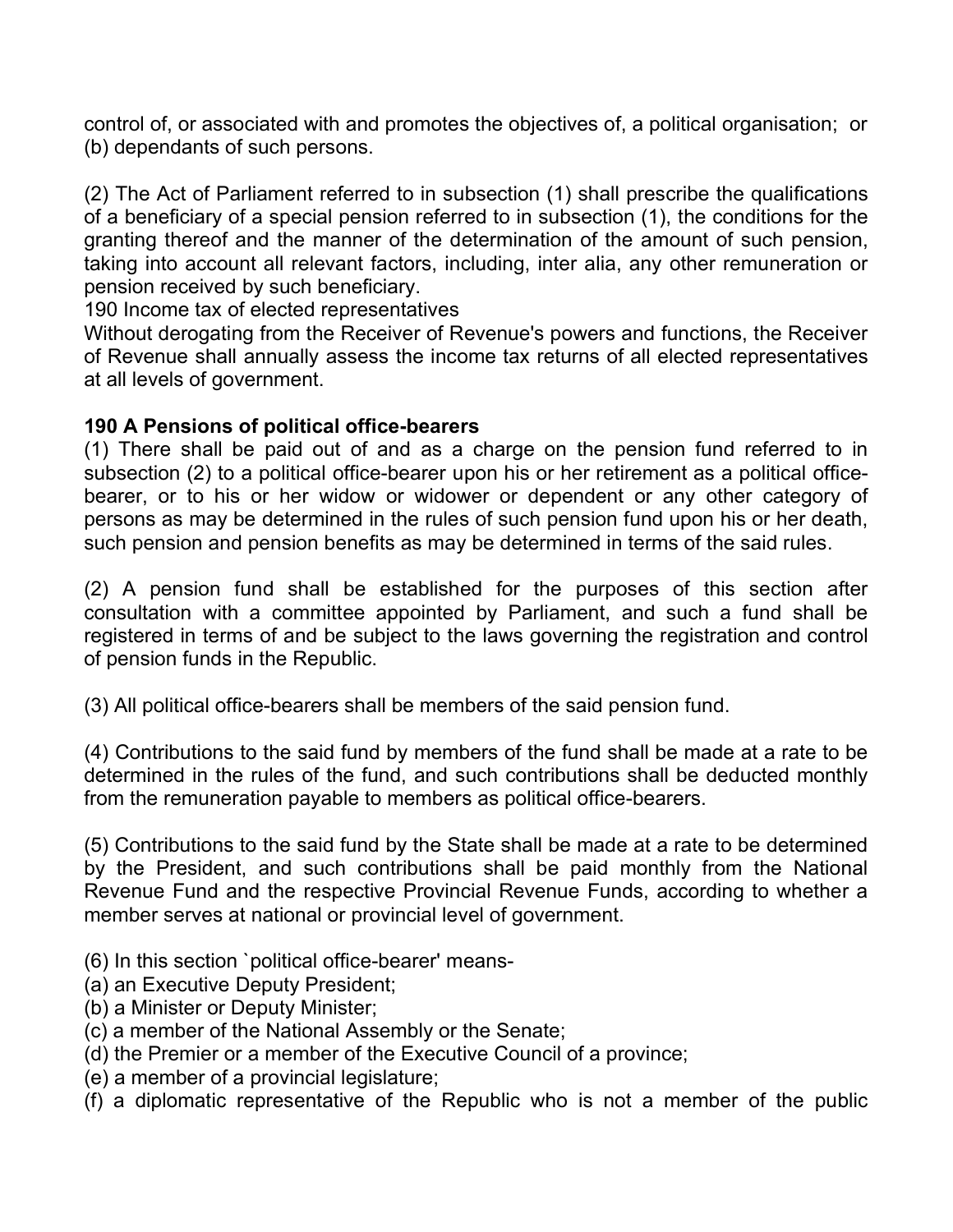service; or

(g) any other political office-bearer recognised for purposes of this section by an Act of Parliament. *[S. 190A inserted by s. 13 (1) of Act 13 of 1994.] Auditor-General*

#### **191 Establishment and appointment**

(1) There shall be an Auditor-General for the Republic.

(2) The President shall whenever it becomes necessary appoint as Auditor-General a person-

(a) nominated by a joint committee of the Houses of Parliament, composed of one member of each party represented in Parliament and willing to participate in the committee; and

(b) approved by the National Assembly and the Senate by resolution adopted, without debate, by a majority of at least two-thirds of the members present and voting at a joint meeting:

Provided that if any nomination is not approved as required in paragraph (b), the joint committee shall nominate another person.

(3) The Auditor-General shall be a South African citizen who is a fit and proper person to hold such office and who shall be appointed with due regard to his or her specialised knowledge of or experience in auditing, state finances and public administration.

(4) Unless the new constitutional text provides otherwise, the Auditor-General shall be appointed for a period of not less than five years and not more than ten years and shall not thereafter be eligible for re-appointment.

(5) If the Auditor-General is absent or unable to exercise and perform his or her powers and functions, or if the office of Auditor-General is vacant, the highest ranking member of the Auditor-General's staff shall act as Auditor-General until the vacancy is filled, and shall for that purpose have all the powers and functions of the Auditor-General.

(6) The remuneration and other conditions of service of the Auditor-General shall be as prescribed by or under an Act of Parliament, and such remuneration and the other conditions of service shall not be altered to his or her detriment during his or her term of office.

(7) The Auditor-General shall not perform remunerative work outside his or her official duties.

(8) The Auditor-General shall not hold office in any political party or political organisation.

(9) The Auditor-General may be removed from office by the President, but only on the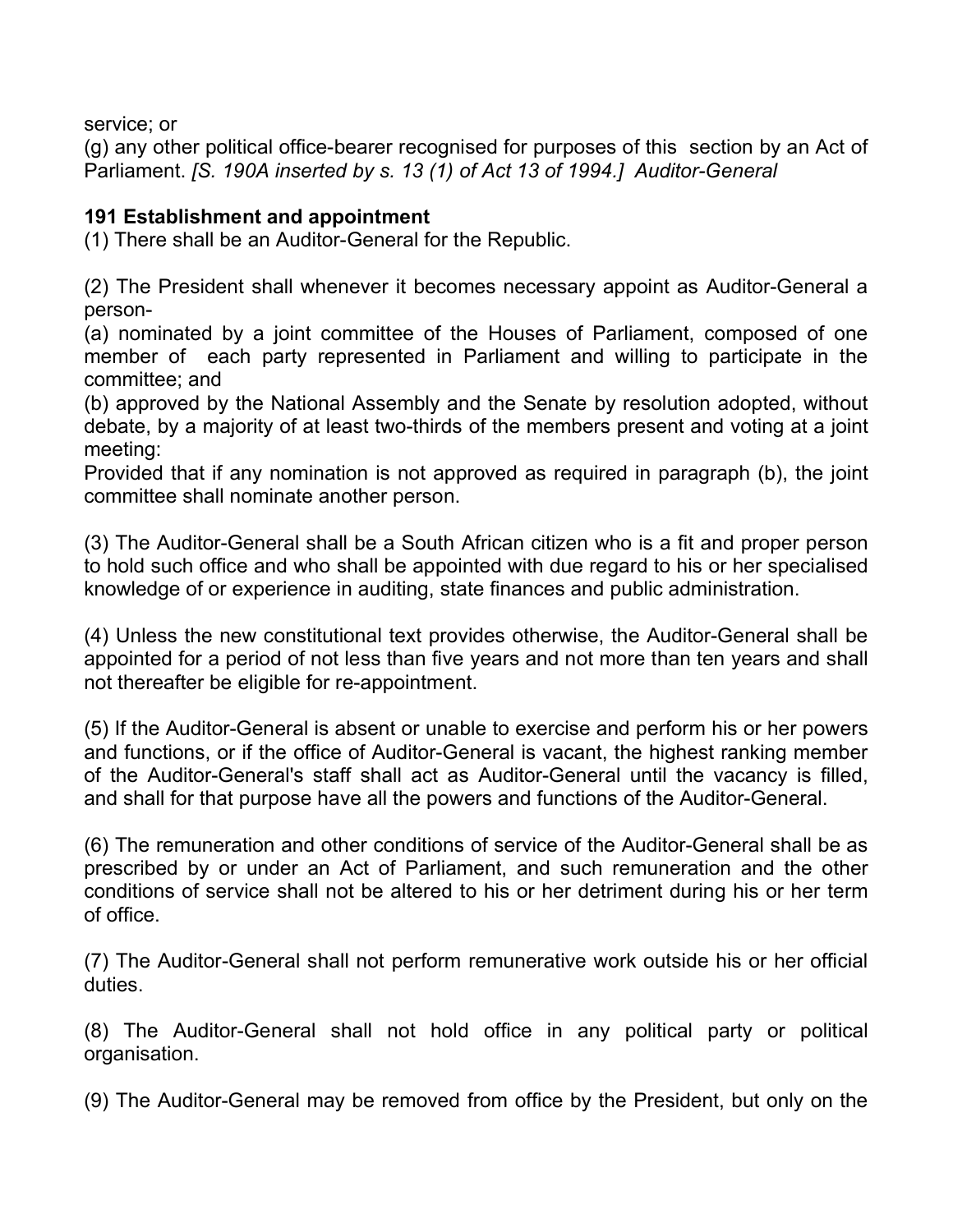grounds of misconduct, incapacity or incompetence determined by a joint committee of the Houses of Parliament composed as provided for in subsection (2) (a), and upon receipt of a request for such removal made by Parliament in pursuance of a resolution to that effect adopted at a joint sitting of the National Assembly and the Senate.

(10) An Auditor-General who is the subject of an investigation by a joint committee in terms of subsection (9), may be suspended by the President pending a decision in such investigation.

(11) The Auditor-General may at any time resign, subject to his or her conditions of service, by lodging his or her resignation in writing with the President.

## **192 Independence and impartiality**

(1) The Auditor-General shall be independent and impartial and shall exercise and perform his or her powers and functions subject only to this Constitution and the law.

(2) The Auditor-General and the persons appointed under section 194 (1) shall have such immunities and privileges as may be assigned to them by or under an Act of Parliament for the purpose of ensuring the independent and impartial exercise and performance of their powers and functions.

(3) No organ of state and no member or employee of an organ of state nor any other person shall interfere with the Auditor-General or a person appointed under section 194 (1) in the exercise or performance of his or her powers or functions.

(4) All organs of state shall accord such assistance as may be reasonably required for the protection of the independence, impartiality, dignity and effectiveness of the Auditor-General in the exercise and performance of his or her powers and functions.

#### **193 Powers and functions**

(1) The Auditor-General shall audit and report on all the accounts and financial statements of all the accounting officers at national and provincial level of government, other than that of the office of Auditor-General, and of all other persons in the national and provincial public services entrusted with public assets, trust property and other assets.

(2) The Auditor-General shall audit and report on all the accounts and financial statements of any local government, board, fund, institution, company, corporation or other organisation established or constituted by or under any law and of which the accounts and financial statements are required in terms of a law to be audited by the Auditor-General, and the accounts and financial statements of all persons in the employment of such a body who have been entrusted by it with its assets, or any other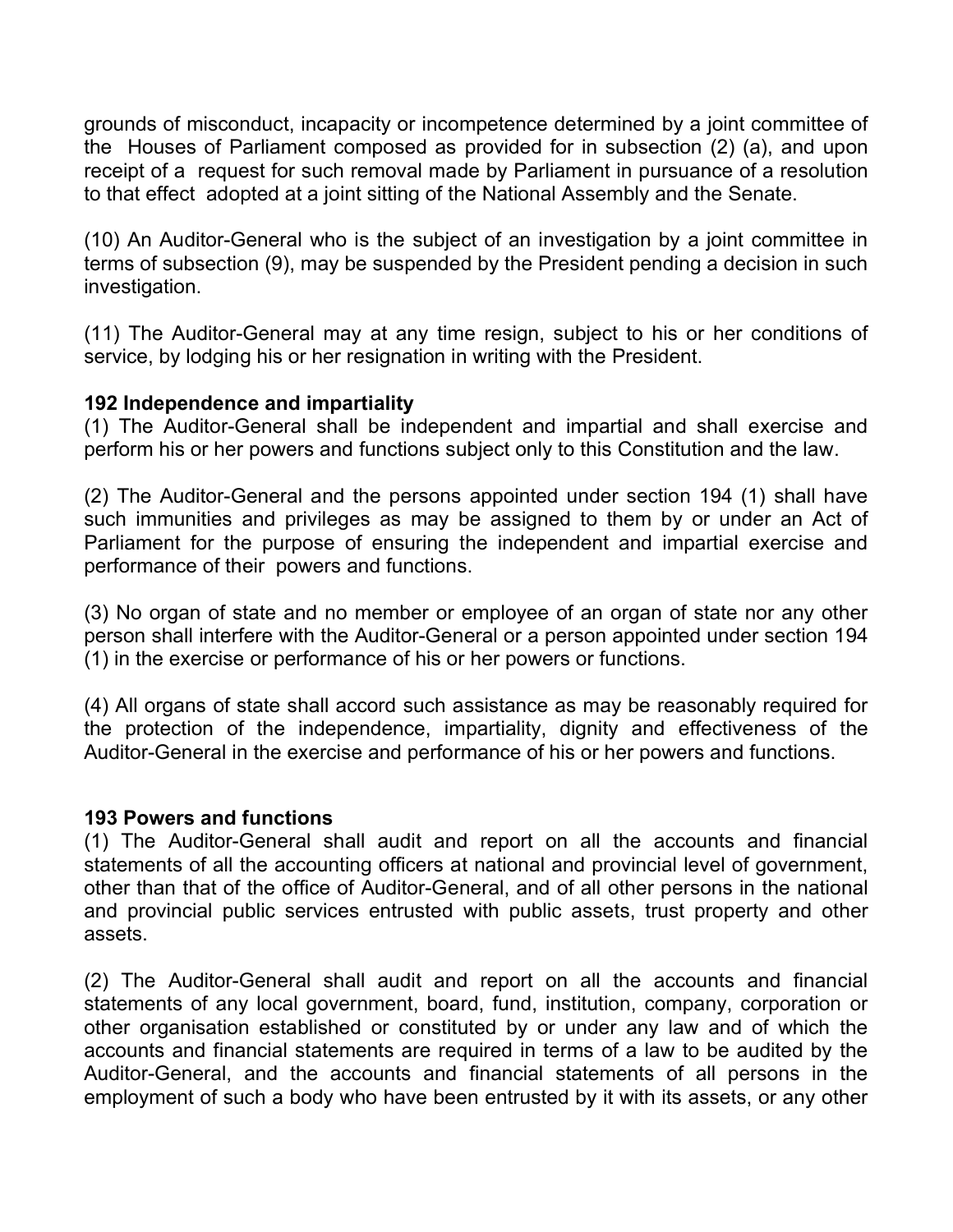assets.

(3) The Auditor-General shall also, at the request of the President or Parliament, conduct performance audits.

(4) The Auditor-General may, whenever he or she considers it to be in the public interest, or upon receipt of a complaint, investigate, audit and report on the accounts and financial statements of any statutory body or any other institution in control of public funds.

(5) No further duties or functions may be imposed upon or assigned to the Auditor-General other than by means of an Act of Parliament.

(6) Whenever the Auditor-General or a person appointed in terms of section 194 (1) exercises or performs his or her powers and functions in terms of this Constitution, he or she shall have access to all books, records and other documents and information relating to the accounts and financial statements referred to in this section.

(7) The Auditor-General shall report on the accounts examined by him or her and submit such reports to the authorities designated by an Act of Parliament to receive them, and, unless otherwise provided by an Act of Parliament, such reports or a report by the Auditor-General on any other matter shall be submitted to Parliament within seven days after receipt thereof by such authority.

(8) The Auditor-General shall make public any report referred to in subsection (7) after the expiry of a period of 14 days from the date on which such report was submitted to the authorities concerned.

## **194 Staff and expenditure**

(1) The Auditor-General may appoint, in accordance with a law, such persons as may be necessary for the discharge of the work of the office of the Auditor-General.

(2) The Auditor-General may, subject to such conditions as may be prescribed by or under a law, delegate any of his or her powers to a person referred to in subsection (1), or authorise such a person to perform any function of the Auditor-General.

(3) Expenditure incurred during the exercise and performance of the powers and functions of the Auditor-General in terms of this Constitution or under any other law shall be defrayed from money appropriated by Parliament for such purpose and from fees raised or money obtained in a manner authorised by an Act of Parliament.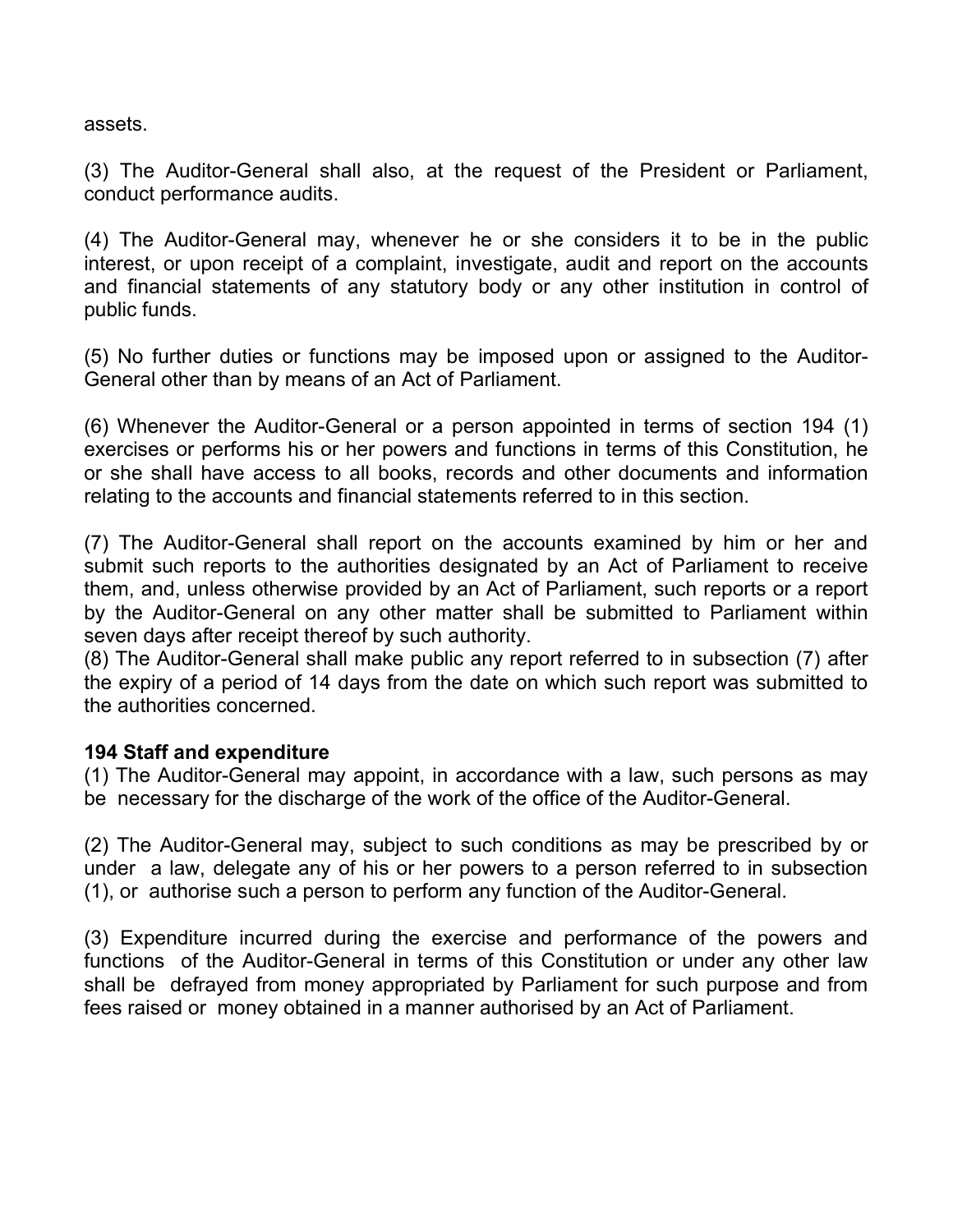# **South African Reserve Bank**

#### **195 Central Bank**

The South African Reserve Bank, established and regulated by an Act of Parliament, shall be the central bank of the Republic.

#### **196 Primary objectives**

(1) The primary objectives of the South African Reserve Bank shall be to protect the internal and external value of the currency in the interest of balanced and sustainable economic growth in the Republic.

(2) The South African Reserve Bank shall, in the pursuit of its primary objectives referred to in subsection (1), exercise its powers and perform its functions independently, subject only to an Act of Parliament referred to in section 197: Provided that there shall be regular consultation between the South African Reserve Bank and the Minister responsible for national financial matters.

#### **197 Powers and functions**

The powers and functions of the South African Reserve Bank shall be those customarily exercised and performed by central banks, which powers and functions shall be determined by an Act of Parliament and shall be exercised or performed subject to such conditions as may be prescribed by or under such Act.

# **Financial and Fiscal Commission**

#### **198 Establishment**

There is hereby established a Financial and Fiscal Commission.

#### **199 Objects and functions**

(1) The objects and functions of the Commission shall be to apprise itself of all financial and fiscal information relevant to national, provincial and local government, administration and development and, on the basis of such information, to render advice and make recommendations to the relevant legislative authorities in terms of this Constitution regarding the financial and fiscal requirements of the national, provincial and local governments, including-

(a) financial and fiscal policies;

(b) equitable financial and fiscal allocations to the national, provincial and local governments from revenue collected at national level;

(c) taxes, levies, imposts and surcharges that a provincial government intends to levy;

(d) the raising of loans by a provincial or local government and the financial norms applicable thereto;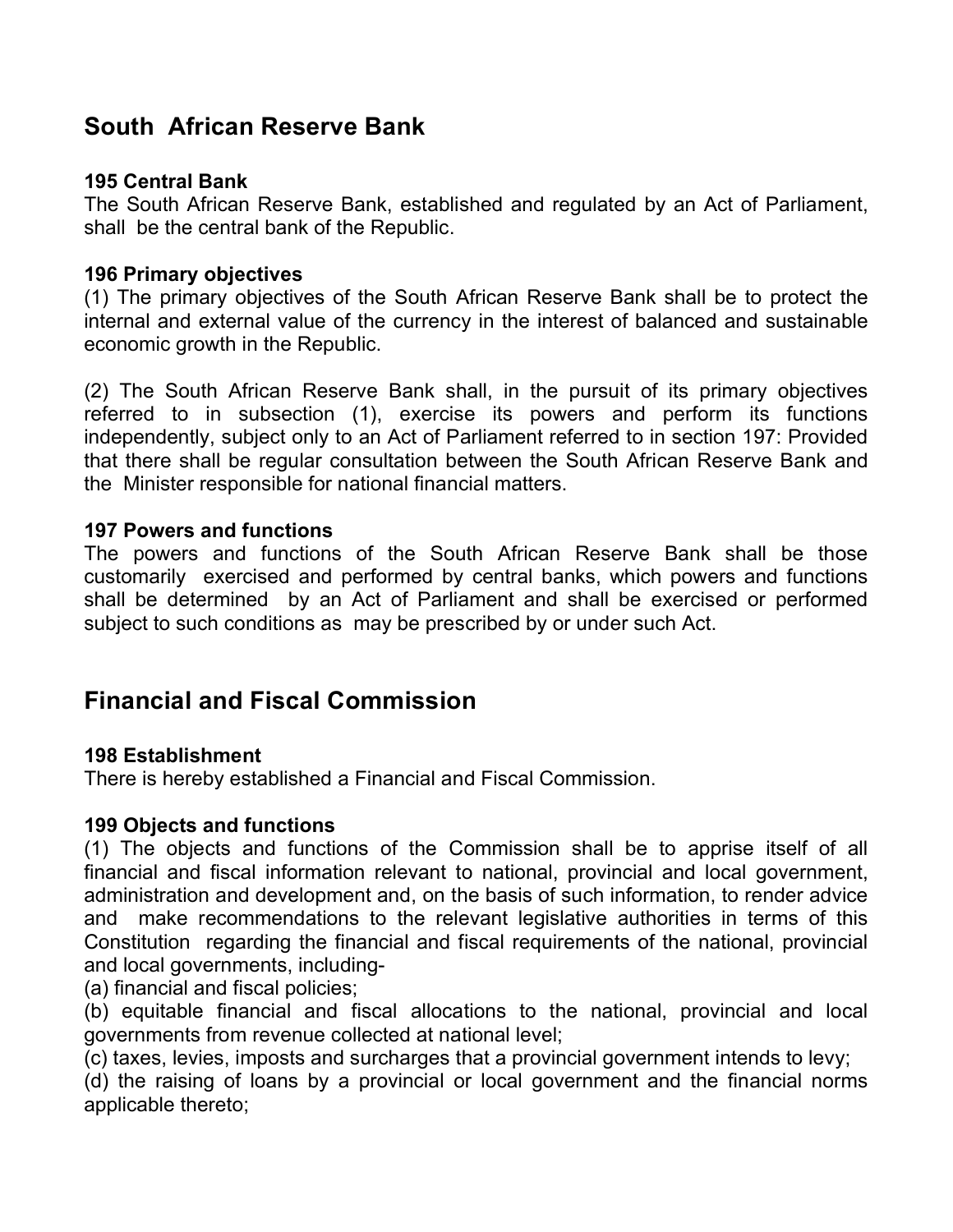(e) criteria for the allocation of financial and fiscal resources; and

(f) any other matter assigned to the Commission by this Constitution or any other law.

(2) In performing its functions the Commission shall take into consideration, inter alia, the provisions of section 155 (4) (b) and any other provision of this Constitution.

200 Constitution, expertise and impartiality

(1) The Commission shall consist of-

(a) a chairperson and deputy chairperson, appointed by the President in consultation with the Cabinet;

(b) a person designated by each of the various Executive Councils of the provinces, who shall be appointed by the President; and

(c) seven members appointed by the President on the advice of the Cabinet, at least one of whom shall have expertise in local government finance.

(2) The first appointment of members of the Commission shall be effected within 120 days from the date of commencement of this Constitution. *[Sub-s. (2) substituted by s. 14 of Act 13 of 1994.]*

(3) No person shall be qualified to be appointed to the Commission unless he or she-

(a) is a South African citizen; and

(b) is a person who, by reason of his or her training and experience, has expertise in economics, public finance, public administration, taxation, management or accountancy.

(4)(a) Unless the new constitutional text provides otherwise, a member of the Commission may be removed from office only by the President and only on account of misconduct, incapacity or incompetence.

(b) The President shall within 14 days after the removal from office of a member of the Commission, notify Parliament and the provincial legislatures by message of such removal and of the reasons therefore.

(5) Vacancies in the Commission shall be filled in accordance with the relevant provisions of this section under which the former member concerned was appointed.

(6) The chairperson and the deputy chairperson shall be appointed for a period of five years, and the other members of the Commission for a period of two years, but shall be eligible for re-appointment.

(7) A member of the Commission shall perform his or her duties fairly, impartially and independently.

(8) The chairperson and deputy chairperson shall not perform or commit himself or herself to perform remunerative work outside his or her official duties.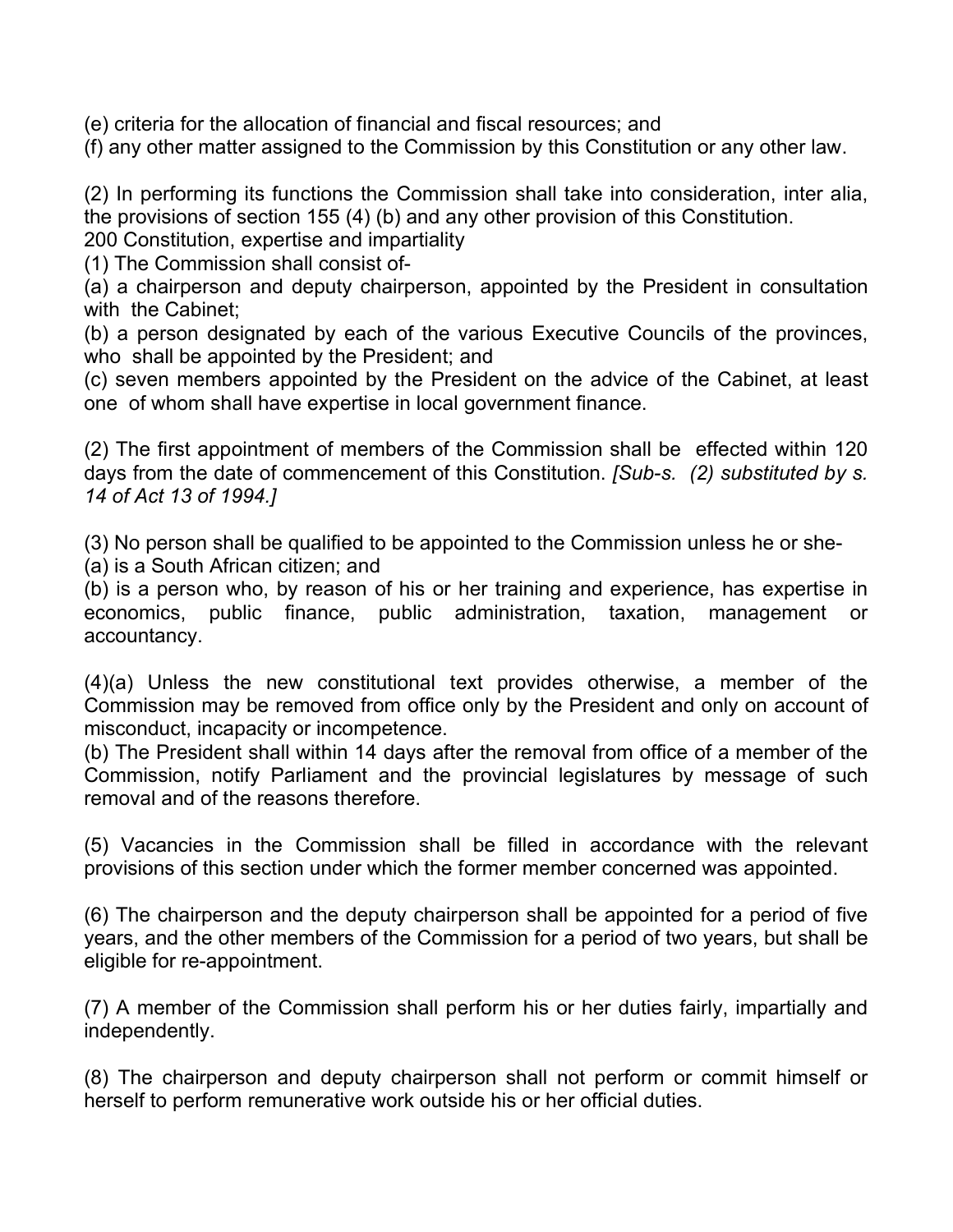(9) A member of the Commission shall not hold office in any political party or political organisation.

(10) It shall be an offence to influence or attempt to influence a member of the Commission to act otherwise than in accordance with the provisions of subsection (7).

(11) The chairperson and deputy chairperson-

(a) shall be the only full-time members of the Commission;

(b) shall be the chief executive officer and deputy chief executive officer, respectively, of the Commission.

#### **201 Meetings of Commission**

(1)(a) The first meeting of the Commission shall be held within 30 days of its appointment at a time and place to be determined by the chairperson, and subsequent meetings shall be held at a time and place determined by the Commission or, if authorised thereto by the Commission, by the chairperson.

(b) If both the chairperson and deputy chairperson are absent from a meeting, the members present shall elect one from among their number to act as chairperson.

(2) A quorum for a meeting of the Commission shall be not less than one half of all its members.

(3) A decision of two-thirds of the members present shall constitute a decision of the Commission.

(4) All the decisions of the Commission shall be recorded.

#### **202 Committees**

(1) The Commission may establish committees from among its number.

(2) Any such committee shall consist of such number of members as the Commission may determine.

(3) The Commission shall designate one of the members of a committee as chairperson thereof, and if any such chairperson is absent from a meeting of the committee the members present shall elect one from among their number to act as chairperson.

(4)(a) The Commission may, subject to such directions as it may issue from time to time-

(i) delegate any power conferred upon it by or under section 199 to such a committee;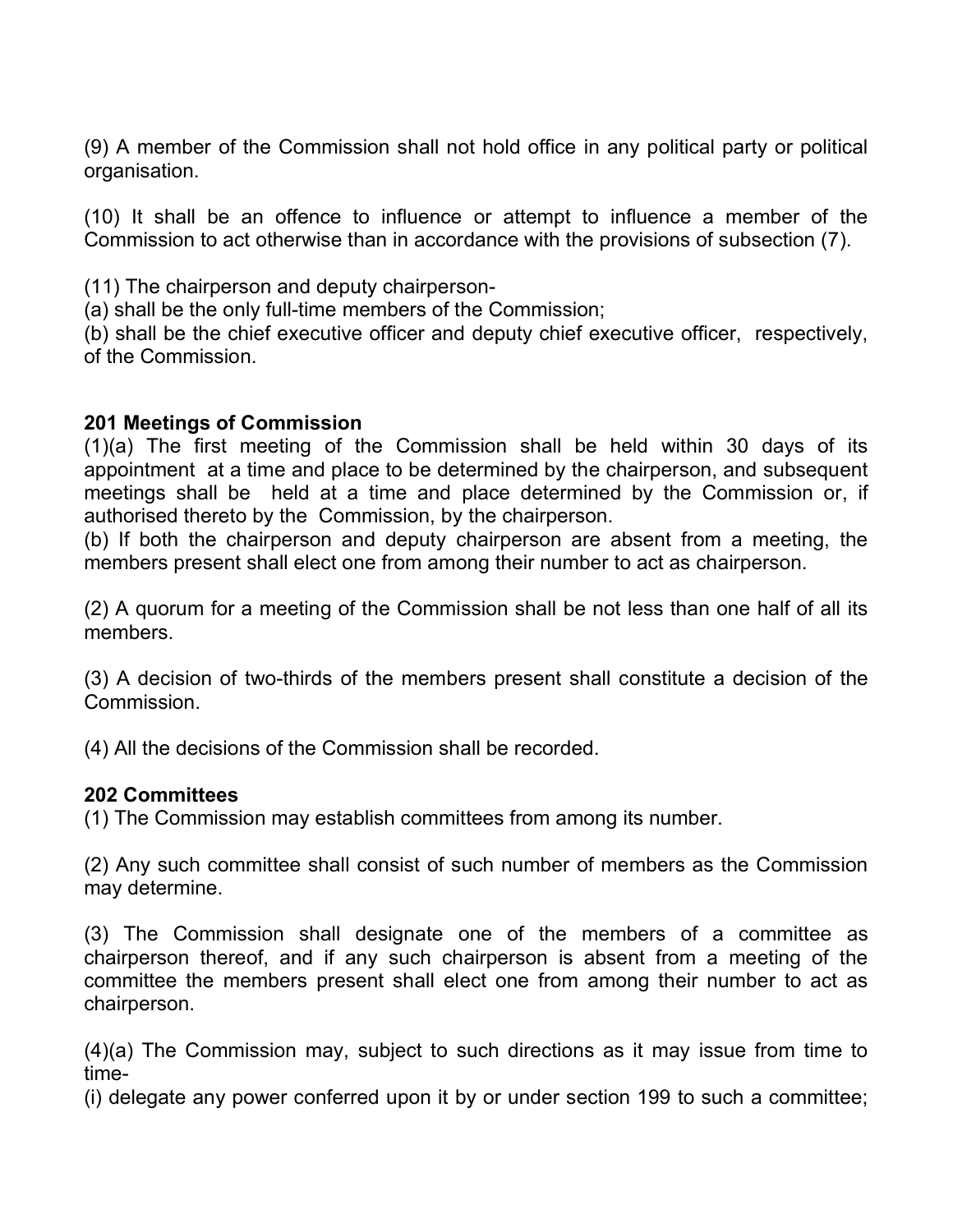and

(ii) grant authority that a function assigned to it by or under section 199 may be performed by such a committee.

(b) The Commission shall not be divested of a power so delegated or the performance of a function so authorised, and may amend or set aside any decision of a committee.

## **203 Co-option of persons by committees**

(1) A committee may co-opt any person to serve on such committee or to attend a particular meeting thereof in connection with a particular matter dealt with by the committee.

(2) Such a person may take part in the proceedings of the committee in connection with the matter or at the meeting in respect of which he or she has been co-opted, but shall not be entitled to vote.

#### **204 Remuneration and allowances of members and other persons**

Members of the Commission and persons referred to in section 203 who are not in the employment of the state, shall be paid, from money appropriated by Parliament for that purpose, such remuneration and allowances as the Minister responsible for national financial affairs may determine.

#### **205 Appointment of staff**

(1) The Commission may appoint staff and accept secondment of staff as it may deem necessary in consultation with the Public Service Commission.

(2) Expenditure incidental to the performance of the functions of the Commission in terms of this Constitution or under any other law shall be defrayed from money appropriated by Parliament.

## **206 Regulations**

The President may make regulations regarding-

(a) procedures in connection with the performance of any function of the Commission; and

(b) any other matter in connection with the achievement of the objects of the Commission.

# **Commission on Remuneration of Representatives**

## **207 Establishment**

(1) There shall be established by an Act of Parliament a Commission on Remuneration of Representatives.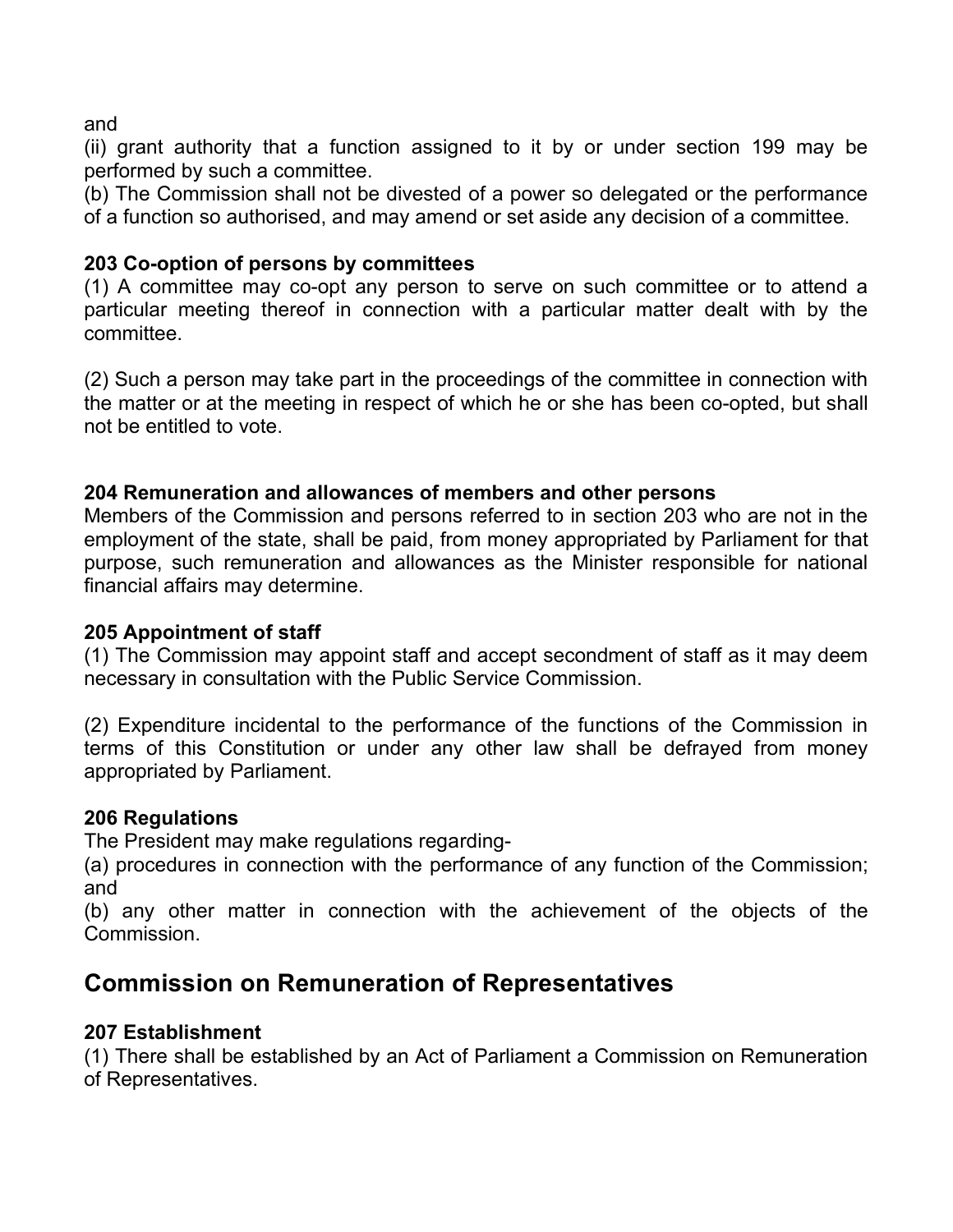(2) The Commission shall make recommendations to Parliament, the provincial legislatures and local governments regarding the nature, extent and conditions of the remuneration and allowances of the members of all elected legislative bodies of the national government and of provincial and local governments, including members of the Provincial Houses of Traditional Leaders and the Council of Traditional Leaders.

# **208 Composition and functioning**

(1) The composition, structure, powers, functions and procedures of the Commission and related matters shall be provided for in the Act referred to in section 207.

(2) Reports by the Commission shall be tabled in Parliament: Provided that the Commission shall report to Parliament on its activities at least once every year.

# **CHAPTER 13**

# **PUBLIC SERVICE COMMISSION AND PUBLIC SERVICE**

# **Public Service Commission**

#### **209 Establishment**

(1) There shall be a Public Service Commission for the Republic, which shall have the powers and functions entrusted to it by this Constitution or by a law of a competent authority.

(2) The Commission shall in respect of the exercise and performance of its powers and functions be accountable to Parliament.

## **210 Powers and functions**

(1) The Commission shall be competent-

(a) to make recommendations, give directions and conduct enquiries with regard to-

(i) the organisation and administration of departments and the public service;

(ii) the conditions of service of members of the public service and matters related thereto;

(iii) personnel practices in the public service, appointments, promotions, transfers, discharge and other career incidents of members of the public service and matters in connection with the employment of personnel;

(iv) the promotion of efficiency and effectiveness in departments and the public service; and

(v) a code of conduct applicable to members of the public service;

(b) when so requested, to advise the President, a Minister or a member of the Executive Council of a province in regard to any matter relating to the public service or the employment, remuneration or other conditions of service of functionaries employed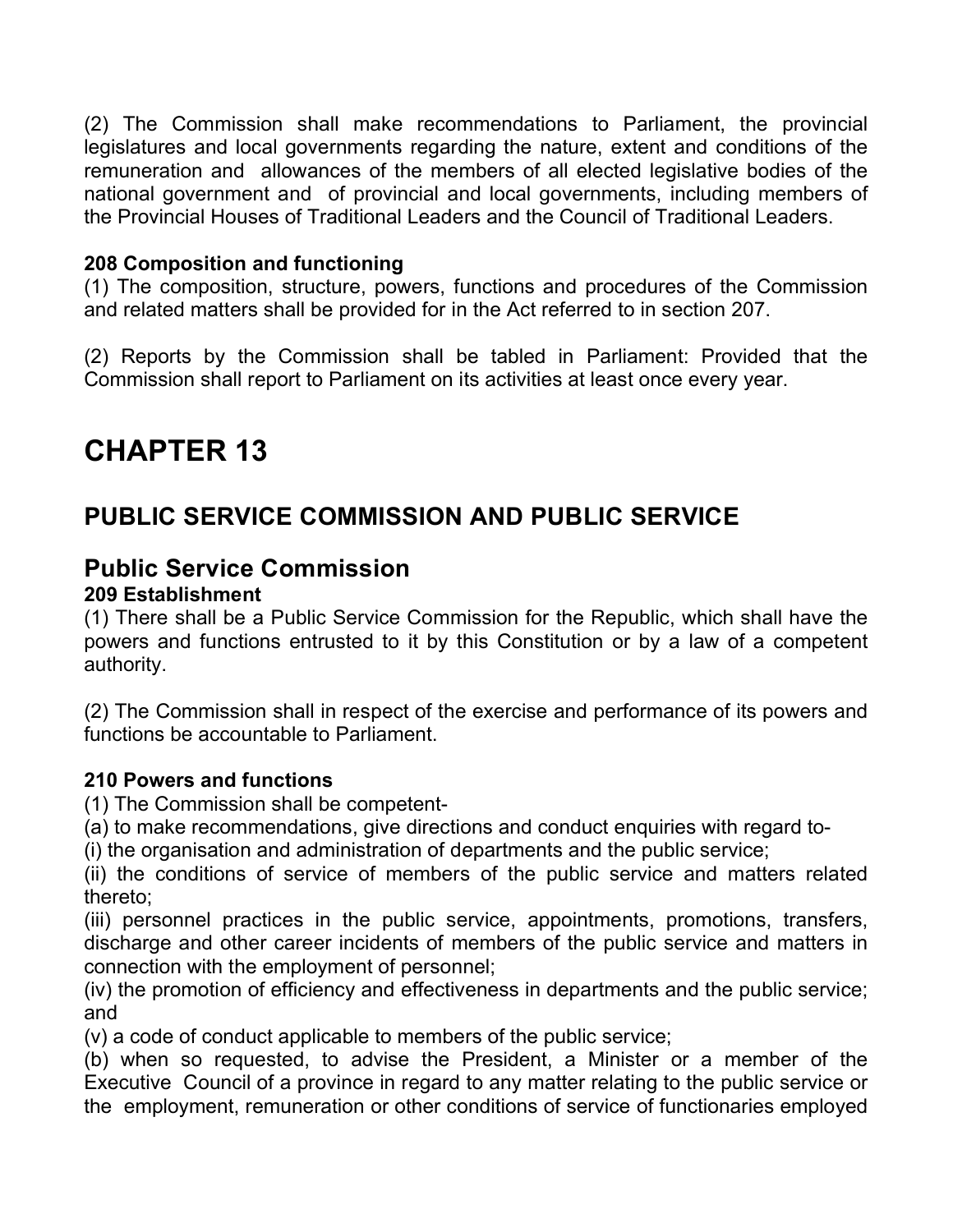by any institution or body which receives funds wholly or partly appropriated by Parliament or a provincial legislature;

(c) to exercise such other powers and perform such other functions as may be entrusted to it by a law of a competent authority; and

(d) subject to any limitation imposed by law, to delegate any of its powers to a member of the Commission or an official in the public service or authorise any such member or official to perform any of its functions.

(2) Until amended by law, the powers and functions of the Commission set out in subsection (1) shall be exercised and performed in accordance with the laws in force at the commencement of this Constitution.

(3) A recommendation or direction of the Commission, shall be implemented by the appropriate person or institution within six months unless-

(a) such recommendation or direction involves expenditure from public funds and the approval of the treasury for such expenditure is not obtained; or

(b) the President rejects it and refers it back to the Commission before its implementation.

(4) The Commission may appoint, in a manner prescribed by law, such persons as may be necessary for the discharge of its work.

(5) Expenditure incurred in connection with the exercise and the performance of the powers and functions of the Commission in terms of this Constitution or any other law shall be defrayed from money appropriated by Parliament and from fees raised or money obtained in a manner authorised by an Act of Parliament.

(6) On the recommendation of the Commission the President may assign by proclamation in the Gazette any power or function of the Commission to a provincial service commission.

(7) The Commission shall annually submit a report on its activities to Parliament.

#### **211 Composition**

(1)(a) The Commission shall consist of not fewer than three members and not more than five members appointed by the President, one of whom shall be designated as the Chairperson of the Commission by the President.

(b) The Commission shall exercise its powers and perform its functions fairly, impartially and independently.

(c) The remuneration and other conditions of service of a member of the Commission shall be determined in accordance with an Act of Parliament, and such remuneration and the other conditions of service shall not be altered to his or her detriment during his or her term of office.

(d) A member of the Commission shall not hold office in any political party or political organisation and shall be non-partisan in the performance of his or her functions.

(e) A member of the Commission may be removed from office by the President on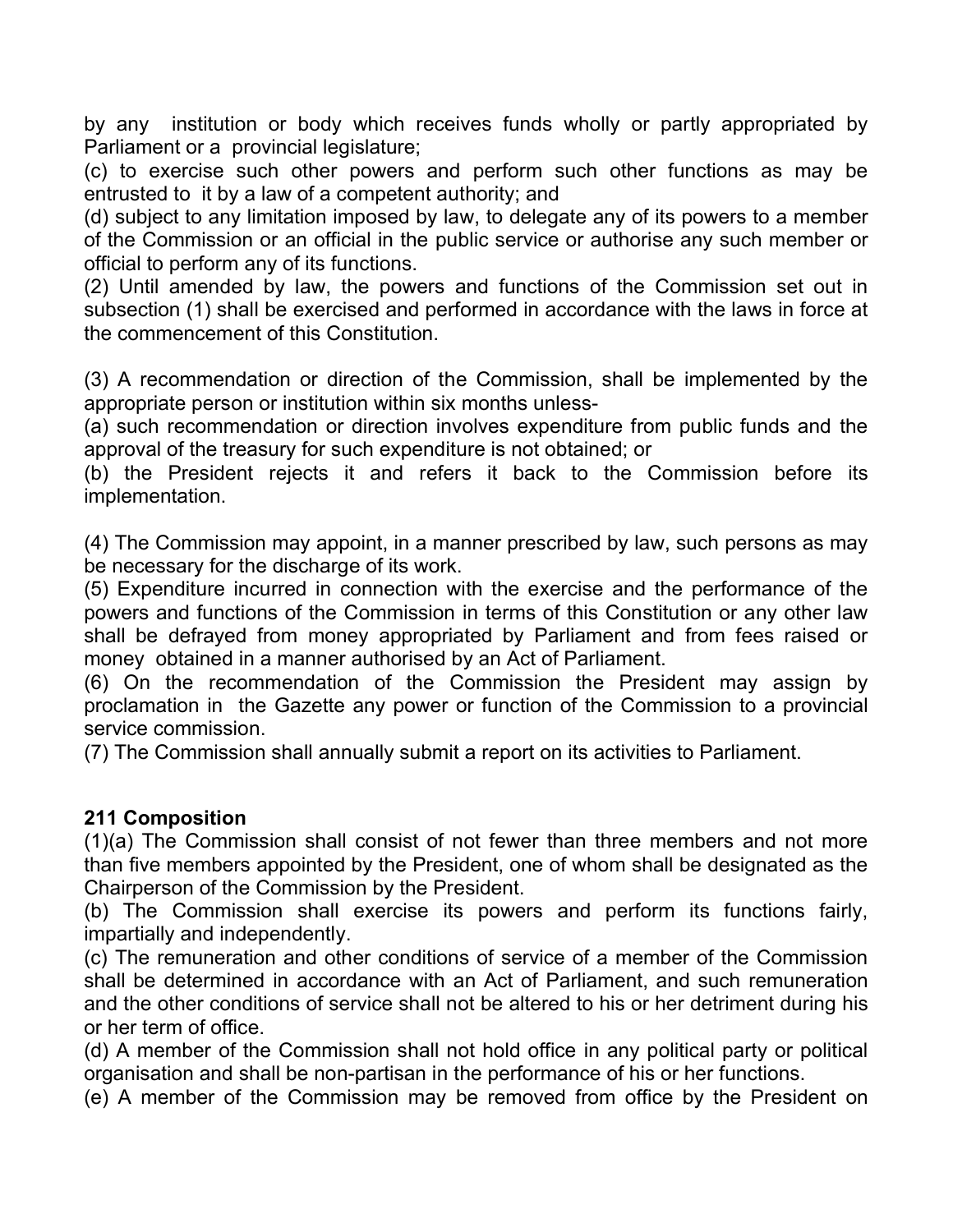account of misconduct, or unfitness for his or her duties, or incapacity to carry them out efficiently, or if, for reasons other than unfitness or incapacity, his or her removal from office will promote efficiency, and particulars of the removal, including the reasons therefore, shall be submitted by the President to Parliament within 14 days after such removal.

(2) A person shall be qualified to be appointed to the Commission if he or she-

(a) is a South African citizen; and

(b) is a person who has sufficient knowledge of or experience in the administration, management or rendering of public services.

(3) The composition, appointment, tenure, vacation of office, conditions of service and functioning of the Commission shall be as determined by Act of Parliament, and such Act shall ensure the independence and impartiality of the Commission and the efficient and effective exercise and performance of its powers and functions.

# **The Public Service**

# **212 The Public Service**

(1) There shall be a public service for the Republic, structured in terms of a law to provide effective public administration.

(2) Such public service shall-

(a) be non-partisan, career-orientated and function according to fair and equitable principles;

(b) promote an efficient public administration broadly representative of the South African community;

(c) serve all members of the public in an unbiased and impartial manner;

(d) be regulated by laws dealing specifically with such service, and in particular with its structure, functioning and terms and conditions of service;

(e) loyally execute the policies of the government of the day in the performance of its administrative functions; and

(f) be organised in departments and other organisational components, and the head of such department or organisational component shall be responsible for the efficient management and administration of his or her department or organisational component.

(3) Employment in the public service shall be accessible to all South African citizens who comply with the requirements determined or prescribed by or under any law for employment in such service.

(4) In the making of any appointment or the filling of any post in the public service, the qualifications, level of training, merit, efficiency and suitability of the persons who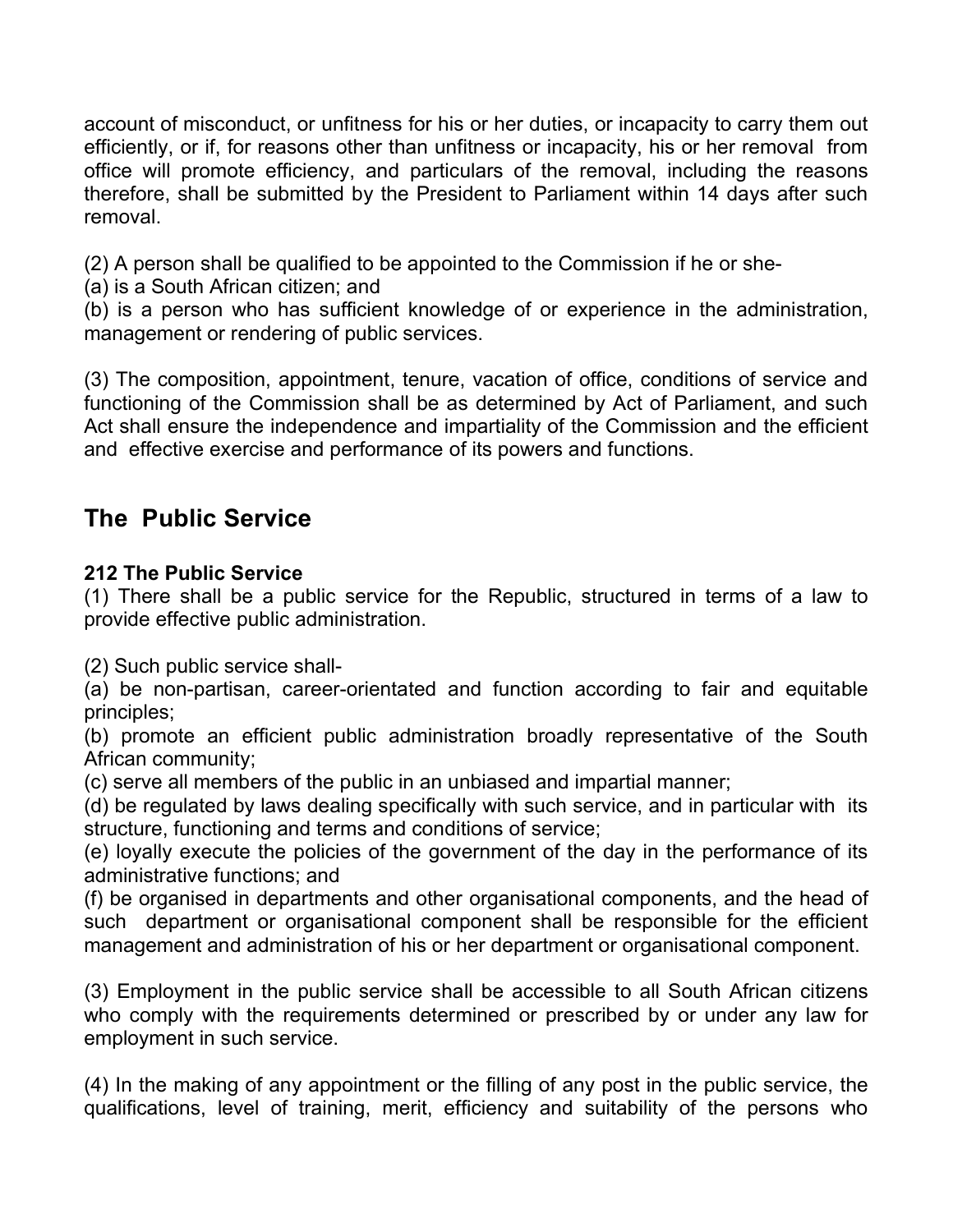qualify for the appointment, promotion or transfer concerned, and such conditions as may be determined or prescribed by or under any law, shall be taken into account.

(5) Subsection (4) shall not preclude measures to promote the objectives set out in subsection (2).

(6) Provision shall be made by law for a pension for a member of the public service by means of a pension fund or funds established by law, and members of the public service who are required by law to be members of a pension fund shall be entitled to fair representation on the body which manages the applicable fund.

(7)(a) In the event of changes to the law governing pension funds which prejudice a member of a fund, the real value of the accrued benefits of such member of a fund, and his or her beneficiary, as represented by the fund's actuarial liability towards the member or his or her beneficiary, shall be maintained.

(b) The retirement age applicable to a public servant by law as at 1 October 1993, shall not be changed without his or her consent.

(8) For the purposes of this section the public service shall include the permanent force of the National Defence Force referred to in section 226 (1).

# **Provincial Service Commissions**

## **213 Provincial Service Commissions**

(1) A provincial legislature may provide by law for a provincial service commission and, subject to norms and standards applying nationally, such commission shall, in respect of public servants employed by the province, be competent-

(a) to make recommendations, give directions and conduct inquiries with regard to-

(i) the establishment and organisation of departments of the province;

(ii) appointments, promotions, transfers, discharge and other career incidents of such public servants; and

(iii) the promotion of efficiency and effectiveness in departments of the province;

(b) when so requested, to advise the Premier or a member of the Executive Council of a province in regard to any matter relating to the public service or the employment, remuneration or other conditions of service of functionaries employed by any institution or body which receives funds wholly or partly appropriated by a provincial legislature;

(c) subject to any limitation imposed by a law, to delegate any of its powers to a member of such commission or official in the public service or authorise any such member or official to perform any of its functions; and

(d) to exercise and perform such other powers and functions of the Public Service Commission assigned to it by the President with the approval of the Premier of the province.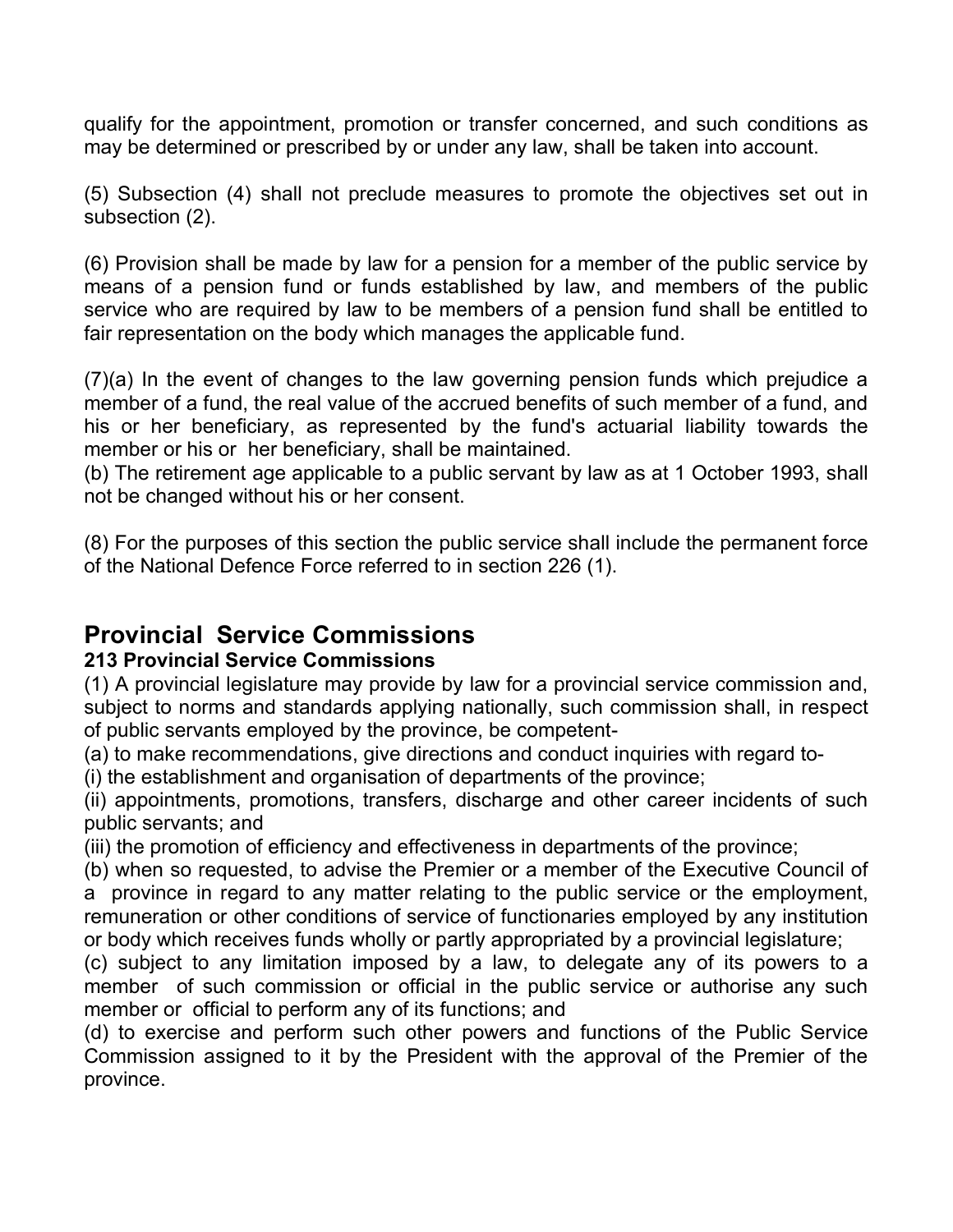$(2)$  The provisions of sections 210  $(2)$ ,  $(3)$ ,  $(4)$ ,  $(5)$  and  $(7)$  and 211 pertaining to the Public Service Commission, shall mutatis mutandis apply to a provincial service commission, except that any reference to an Act of Parliament, Parliament or the President shall be deemed to be a reference to a provincial law, a provincial legislature or the Premier of a province, respectively.

# **CHAPTER 14**

# **SOUTH AFRICAN POLICE SERVICE**

# **214 Establishment**

(1) There shall be established and regulated by an Act of Parliament a South African Police Service, which shall be structured at both national and provincial levels and shall function under the direction of the national government as well as the various provincial governments.

(2) The Act of Parliament referred to in subsection (1) shall-

(a) subject to sections 216, 217 and 218, provide for the appointment of a Commissioner of the South African Police Service (hereinafter in this Chapter called the `National Commissioner') and a Commissioner for each province (hereinafter in this Chapter called a `Provincial Commissioner');

(b) provide for the establishment and maintenance of uniform standards of policing at all levels regarding-

(i) the exercise of police powers;

(ii) the recruitment, appointment, promotion and transfer of members of the Service;

(iii) suspension, dismissal, disciplinary and grievance procedures;

(iv) the training, conduct and conditions of service of members of the Service;

(v) the general management, control, maintenance and provisioning of the Service;

(vi) returns, registers, records, documents, forms and correspondence; and

(vii) generally, all matters which are necessary or expedient for the achievement of the purposes of this Constitution.

# **215 Powers and functions**

The powers and functions of the Service shall be-

- (a) the prevention of crime;
- (b) the investigation of any offence or alleged offence;
- (c) the maintenance of law and order; and
- (d) the preservation of the internal security of the Republic.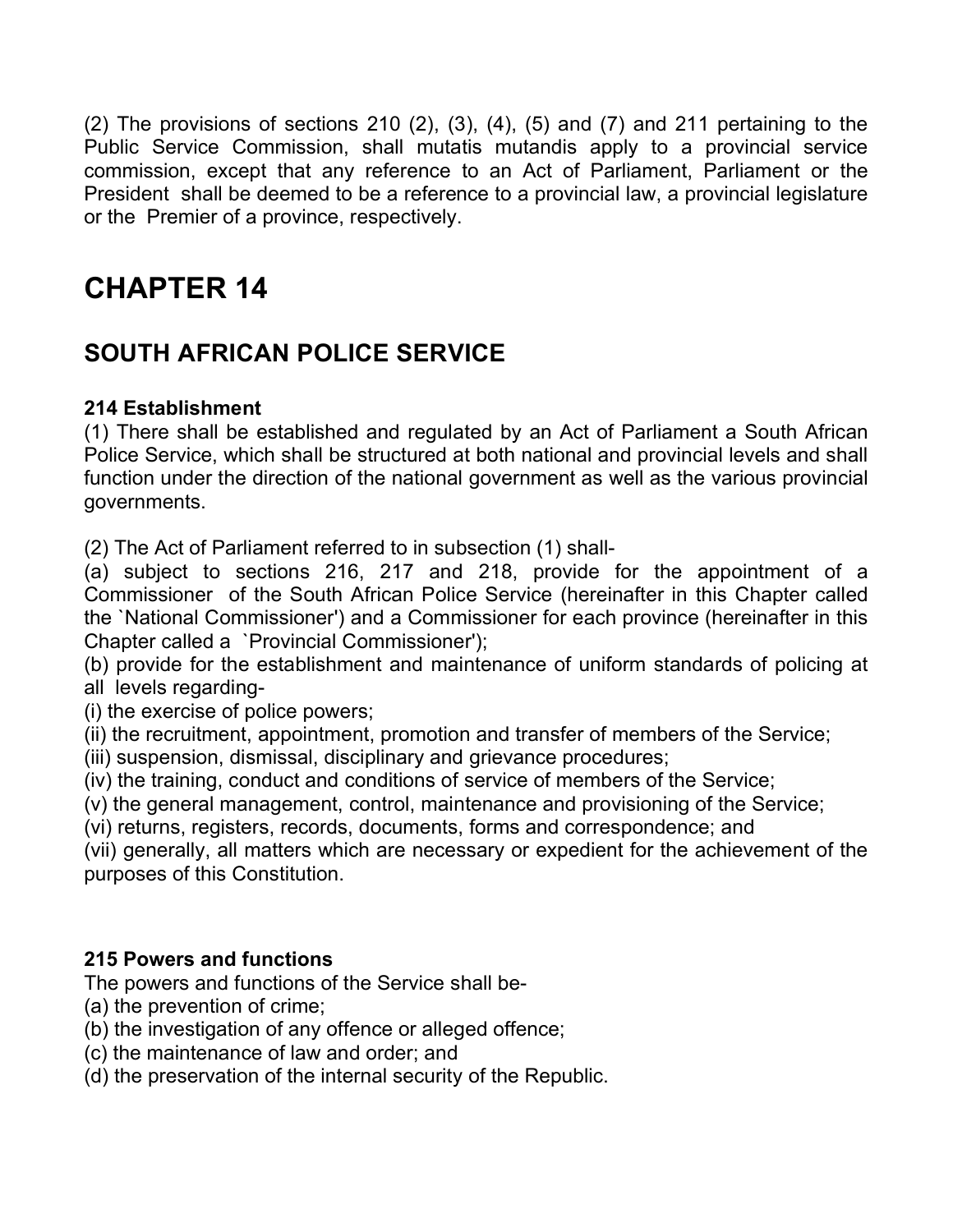#### **216 Minister and National Commissioner**

(1) The President shall, subject to this Constitution, charge a Minister with responsibility for the Service.

(2) (a) The President shall, subject to section 236 (1) and (2), appoint the National Commissioner.

(b) The National Commissioner shall exercise executive command of the Service, subject to section 219 (1) and the directions of the Minister referred to in subsection (1).

(3) The President may, if the National Commissioner has lost the confidence of the Cabinet, institute appropriate proceedings against the Commissioner in accordance with a law.

#### **217 Powers of provinces**

(1) The Premier of a province shall charge a member of the Executive Council of the province with responsibility for the performance by the Service in or in regard to that province of the functions set out in section 219 (1).

(2) The member of the Executive Council referred to in subsection (1)

(a) shall approve or veto the appointment of the relevant Provincial Commissioner in terms of section 218 (1) (b); and

(b) may, if the Provincial Commissioner has lost the confidence of the Executive Council, institute appropriate proceedings against the said Commissioner in accordance with a law.

(3) A provincial legislature may pass laws not inconsistent with national legislation regarding the functions of the Service set out in section 219 (1).

(4) No provincial law may-

(a) permit lower standards of performance of the functions of the Service than those provided for by an Act of Parliament; or

(b) detract from the rights which citizens have under an Act of Parliament.

## **218 Responsibilities of National Commissioner**

(1) Subject to section 214 and the directions of the Minister referred to in section 216

(1), the National Commissioner shall be responsible for-

(a) the maintenance of an impartial, accountable, transparent and efficient police service;

(b) the appointment of provincial commissioners, subject to section 217 (2) (a);

(c) the preservation of the internal security in the Republic;

(d) the investigation and prevention of organised crime or crime which requires national investigation and prevention or specialised skills: Provided that the Act referred to in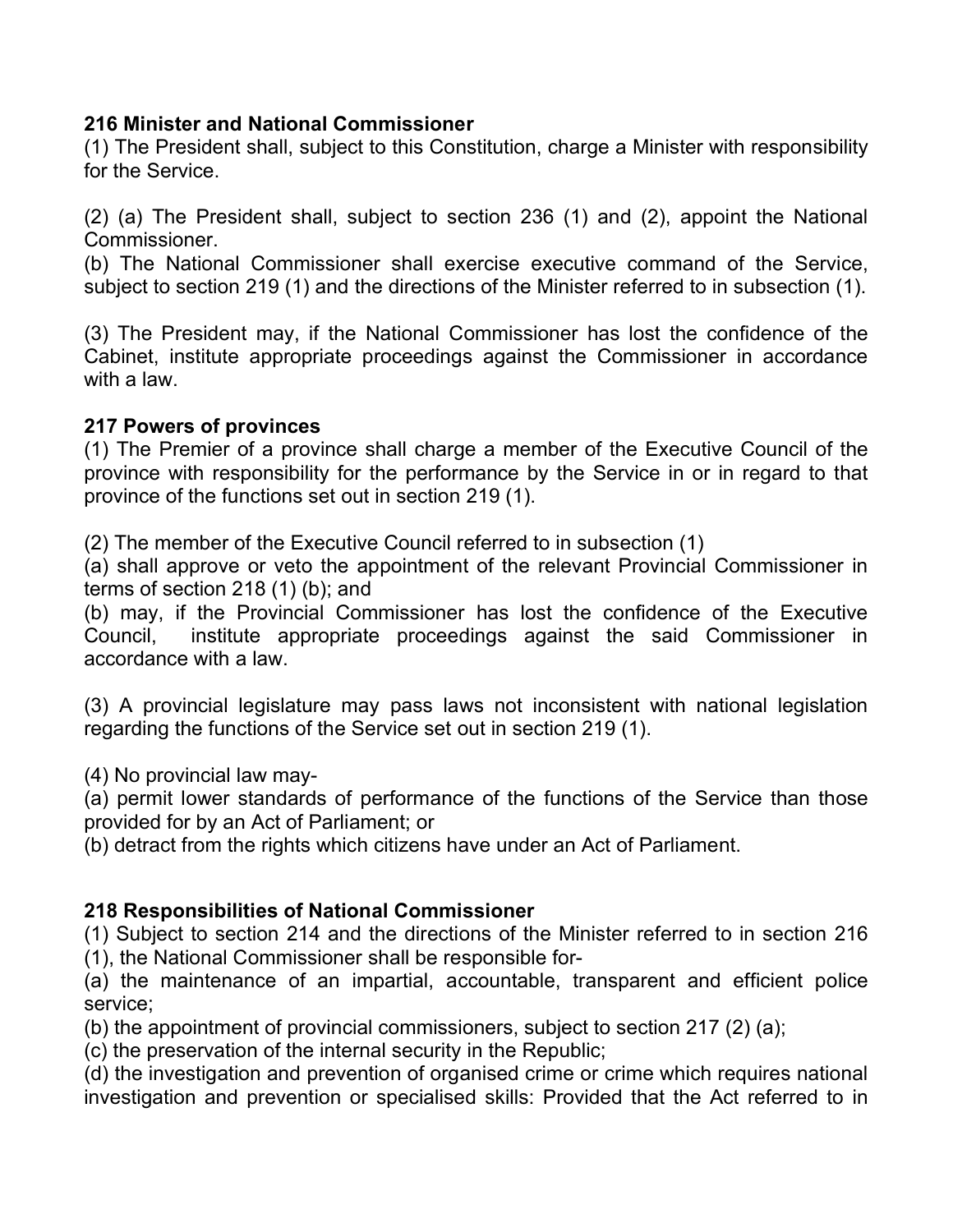section 214 (1) shall set out the circumstances which shall be regarded as organised crime and the circumstances which require national investigation and prevention or specialised skills;

(e) international police liaison;

(f) the keeping and provision of crime intelligence data, criminal records and statistics;

(g) the training of members of the Service, including any municipal or metropolitan police services to be established;

(h) the recruitment, appointment, promotion and transfer of all members of the Service; (i) the provision of forensic laboratory services;

(j) such functions relating to border control and the import and export of goods as may be assigned to the Service by law;

(k) the establishment and maintenance of a national public order policing unit to be deployed in support of and at the request of the Provincial Commissioner: Provided that the Act referred to in section 214 (1) shall provide that the President, in consultation with the Cabinet, may direct the National Commissioner to deploy the said unit in circumstances where the Provincial Commissioner is unable to maintain public order and the deployment of the said unit is necessary to restore public order;

(l) national protection services;

(m) the establishment of a special task force for high risk operations which require specialised skills; and

(n) subject to section 219, such other functions as-

(i) are necessary to achieve the objectives referred to in section 215; and

(ii) are appropriate for the National Commissioner to take responsibility for.

(2) The National Commissioner may after consultation with the Executive Council of the province concerned assign responsibility for any function set out in this section to a Provincial Commissioner: Provided that the National Commissioner shall ensure that sufficient resources are made available to the Provincial Commissioner for such purpose.

## **219 Provincial Commissioners**

(1) Subject to sections 214 and 218 and the directions of the relevant member of the Executive Council referred to in section 217 (1), a Provincial Commissioner shall be responsible for-

(a) the investigation and prevention of crime;

(b) the development of community-policing services;

- (c) the maintenance of public order;
- (d) the provision in general of all other visible policing services, including-

(i) the establishment and maintenance of police stations;

- (ii) crime reaction units; and
- (iii) patrolling services;
- (e) protection services in regard to provincial institutions and personnel;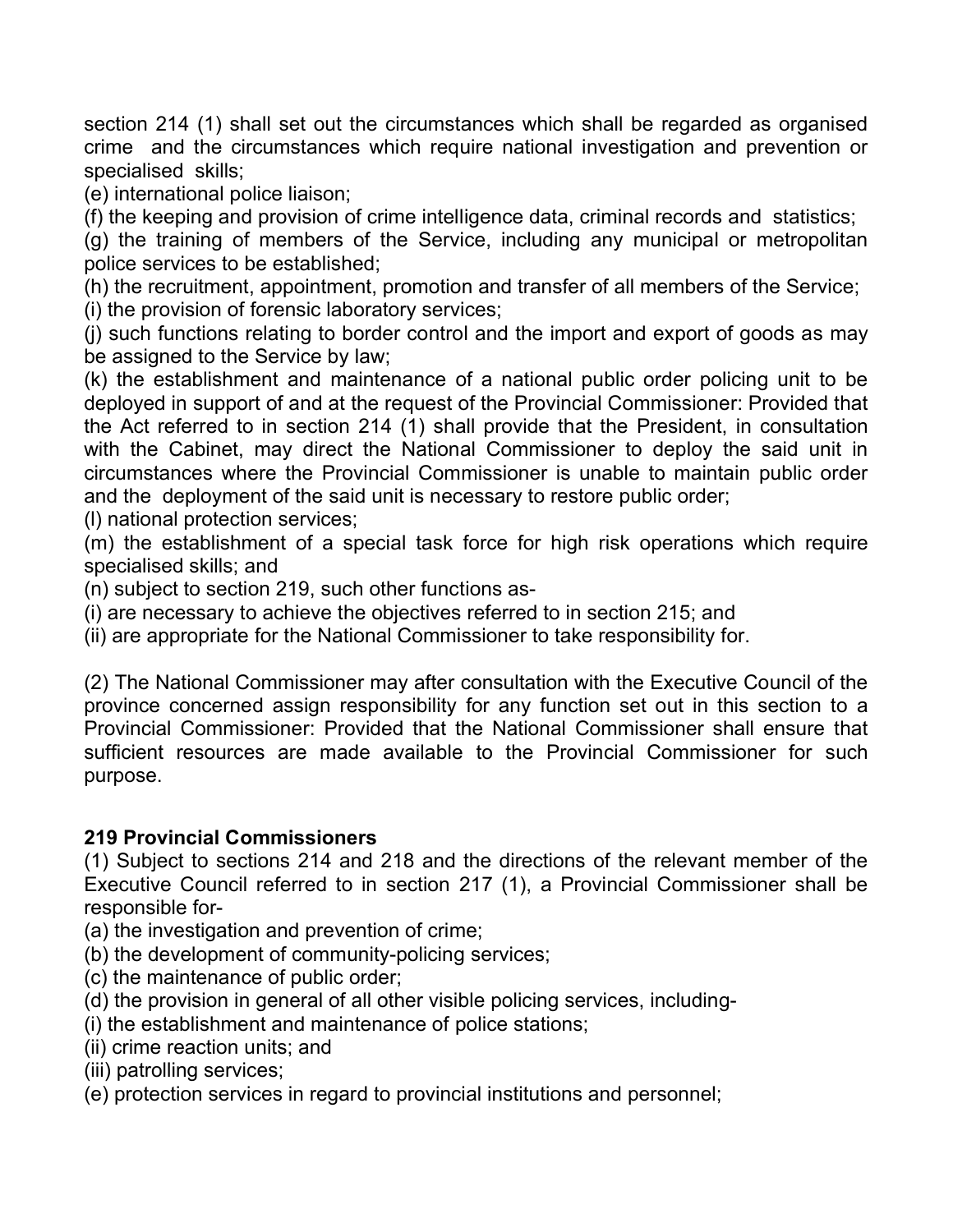(f) transfers within the province of members of the Service performing functions in terms of this section; and

(g) the promotion, up to the rank of lieutenant-colonel, of members of the Service performing functions in terms of this section.

(2) Subject to sections 214 and 218 and the directions of the National Commissioner, a Provincial Commissioner shall be responsible for-

(a) the maintenance and discipline of the Service in the province concerned;

(b) the recruitment of members of the Service responsible for the functions set out in subsection (1);

(c) such other functions as may be assigned to him or her by the National Commissioner under section 218 (2); and

(d) subject to such procedures or mechanisms as may be established by the Board of Commissioners referred to in section 220(2), the transfer of members of the Service under his or her command to or from positions outside his or her jurisdiction.

## **220 Co-ordination and co-operation**

(1) A committee consisting of the Minister referred to in section 216 (1) and the respective members of the Executive Councils referred to in section 217 (1) shall be established to ensure the effective co-ordination of the Service and effective cooperation between the various Commissioners.

(2) The Act referred to in section 214 (1) shall provide for the appointment of a Board of Commissioners, consisting of the National Commissioner and the Provincial Commissioners and presided over by the National Commissioner or his or her nominee, in order to promote co-operation and co-ordination in the Service.

## **221 Local policing**

(1) The Act referred to in section 214 (1) shall provide for the establishment of community- police forums in respect of police stations.

(2) The functions of community-police forums referred to in subsection (1) may include-

(a) the promotion of accountability of the Service to local communities and co-operation of communities with the Service;

(b) the monitoring of the effectiveness and efficiency of the Service;

(c) advising the Service regarding local policing priorities;

(d) the evaluation of the provision of visible police services, including-

(i) the provision, siting and staffing of police stations;

- (ii) the reception and processing of complaints and charges;
- (iii) the provision of protective services at gatherings;
- (iv) the patrolling of residential and business areas; and
- (v) the prosecution of offenders; and
- (e) requesting enquiries into policing matters in the locality concerned.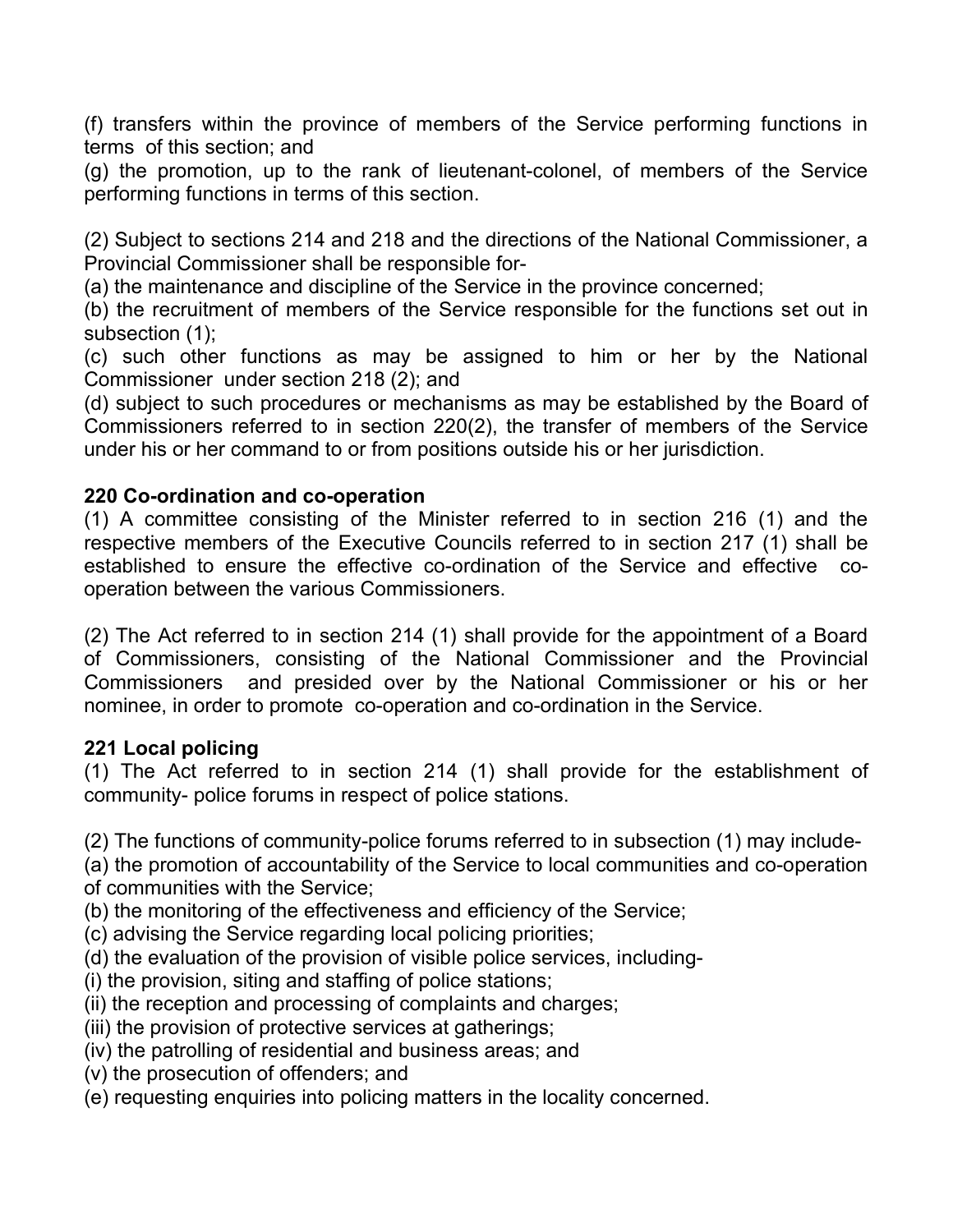(3) The Act referred to in section 214 (1) shall make provision for the establishment by any local government of a municipal or metropolitan police service: Provided that-

(a) such a police service may only be established with the consent of the relevant member of the Executive Council of the province referred to in section 217 (1);

(b) the powers of such a police service shall be limited to crime prevention and the enforcement of municipal and metropolitan by-laws;

(c) the said member of the Executive Council of the province shall, subject to paragraph (b) and the provisions of the said Act, determine the powers and functions of such a police service; and

(d) the said Act shall provide that its provisions shall, as far as practicable, apply mutatis mutandis to any such police service.

#### **222 Independent complaints mechanism**

There shall be established and regulated by an Act of Parliament an independent mechanism under civilian control, with the object of ensuring that complaints in respect of offences and misconduct allegedly committed by members of the Service are investigated in an effective and efficient manner.

#### **223 Acts of members outside their territorial jurisdiction**

(1) No act of a member of the Service shall be invalid solely by reason of the fact that it was committed outside the province in which that member is stationed.

(2) The National Commissioner shall by regulation determine the procedures and the relevant powers of the members of the Service to enable them to perform their functions outside their area of provincial jurisdiction.

# **National Defence Force**

## **224 Establishment of National Defence Force**

(1) The National Defence Force is hereby established as the only defence force for the Republic.

(2) The National Defence Force shall at its establishment consist of all members of-

(a) the South African Defence Force;

(b) any defence force of any area forming part of the national territory; and

(c) any armed force as defined in section 1 of the Transitional Executive Council Act, 1993 (Act 151 of 1993), and whose names, at the commencement of this Constitution, are included in a certified personnel register referred to in section 16 (3) or (9) of the said Act: Provided that this subsection shall not apply to members of any such defence or armed force if the political organisation under whose authority and control it stands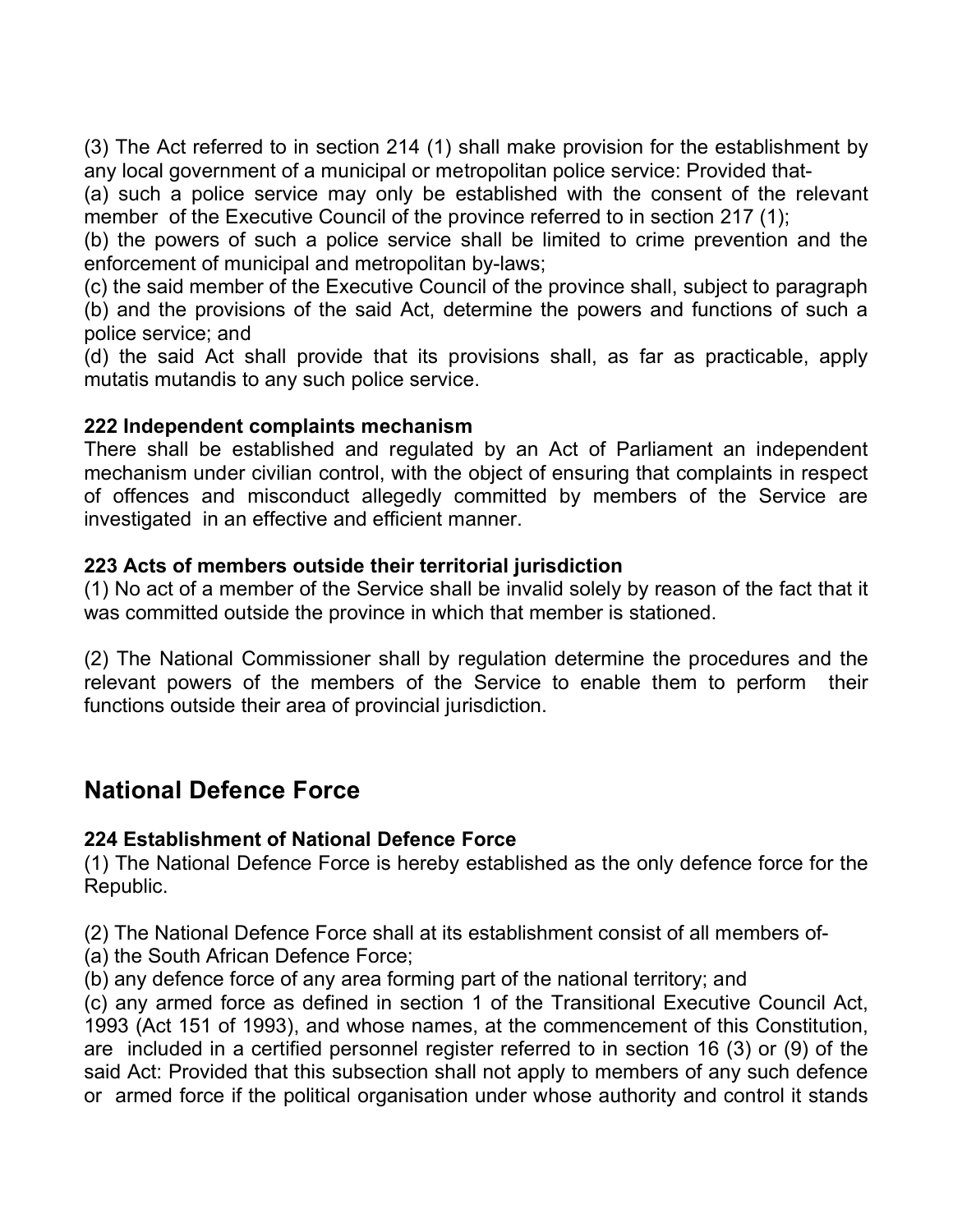or with which it is associated and whose objectives it promotes did not take part in the first election of the National Assembly and the provincial legislatures under this Constitution.

(3) Save for the National Defence Force, no other armed force or military force or armed organisation or service may be established in or for the Republic other than- (a) as provided for in this Constitution;

(b) a force established by or under an Act of Parliament for the protection of public property or the environment; or

(c) a service established by or under law for the protection of persons or property.

# **225 Chief of National Defence Force**

Subject to section 236 (1) and (2), the President shall appoint a Chief of the National Defence Force, who shall exercise military executive command of the National Defence Force, subject to the directions of the Minister responsible for defence and, during a state of national defence, of the President.

## **226 Members of National Defence Force**

(1) The National Defence Force shall comprise both a permanent force and a part-time reserve component.

(2) The establishment, organisation, training, conditions of service and other matters concerning the permanent force shall be as provided for by an Act of Parliament.

(3) The establishment, organisation, training, state of preparedness, calling up, obligations and conditions of service of the part-time reserve component shall be as provided for by an Act of Parliament.

(4) The National Defence Force shall be established in such a manner that it will provide a balanced, modern and technologically advanced military force, capable of executing its functions in terms of this Constitution.

(5) All members of the National Defence Force shall be properly trained in order to comply with international standards of competency.

(6) No member of the permanent force shall hold office in any political party or political organisation.

(7) A member of the National Defence Force shall be obliged to comply with all lawful orders, but shall be entitled to refuse to execute any order if the execution of such order would constitute an offence or would breach international law on armed conflict binding on the Republic.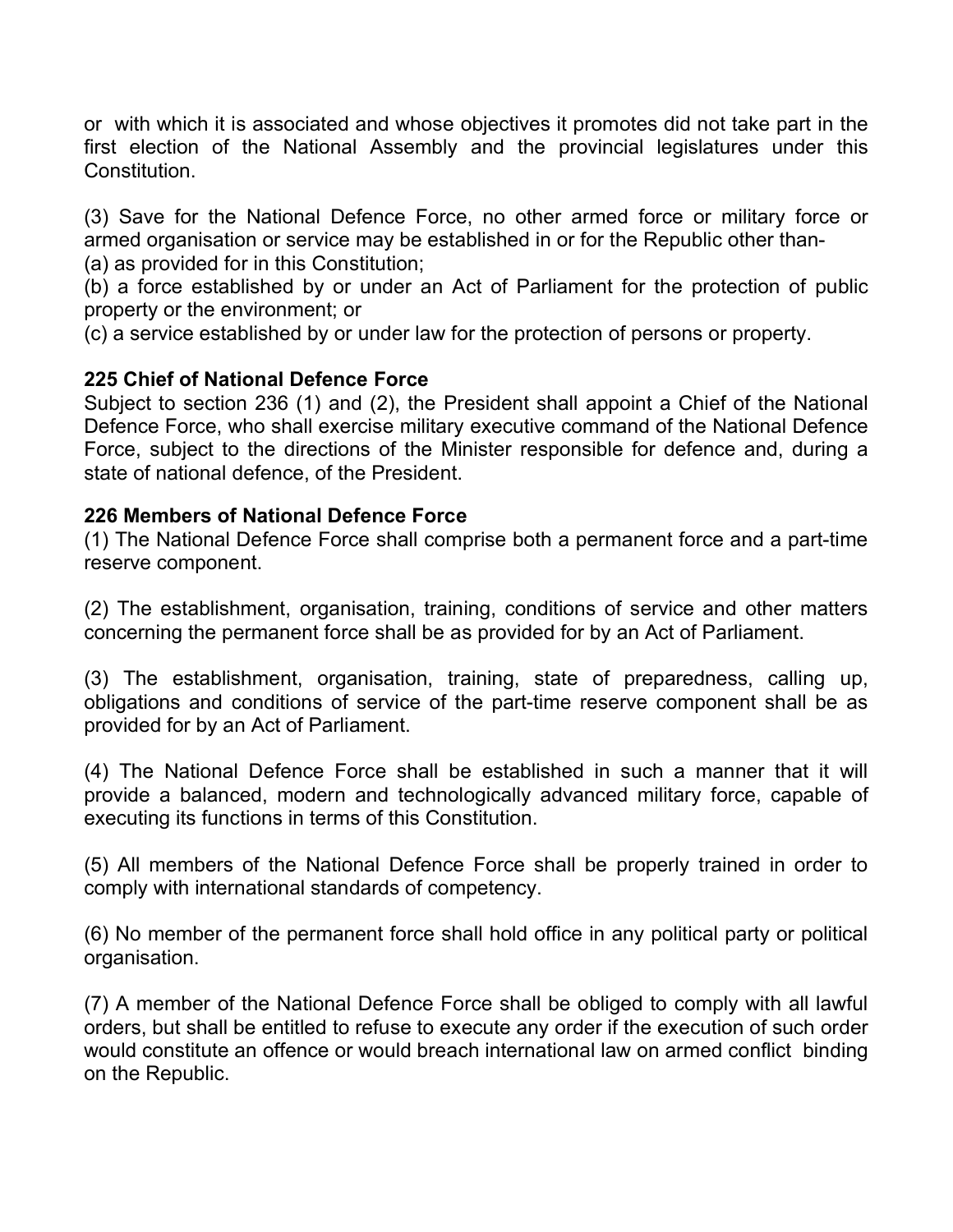(8) Provision shall be made by an Act of Parliament for the payment of adequate compensation to-

(a) a member of the National Defence Force who suffers loss due to physical or mental disability sustained in the execution of his or her duties as such a member; and

(b) the immediate dependants of a member of the National Defence Force who suffer loss due to the death or physical or mental disability of such a member resulting from the execution of his or her duties as such a member.

# **227 Functions of National Defence Force**

(1) The National Defence Force may, subject to this Constitution, be employed-

(a) for service in the defence of the Republic, for the protection of its sovereignty and territorial integrity;

(b) for service in compliance with the international obligations of the Republic with regard to international bodies and other states;

(c) for service in the preservation of life, health or property;

(d) for service in the provision or maintenance of essential services;

(e) for service in the upholding of law and order in the Republic in co-operation with the South African Police Service under circumstances set out in a law where the said Police Service is unable to maintain law and order on its own; and

(f) for service in support of any department of state for the purpose of socio-economic upliftment.

(2) The National Defence Force shall-

(a) exercise its powers and perform its functions solely in the national interest by-

(i) upholding the Constitution;

(ii) providing for the defence of the Republic; and

(iii) ensuring the protection of the inhabitants of the Republic, in accordance with this Constitution and any law;

(b) exercise its powers and perform its functions under the directions of the government of the Republic;

(c) refrain from furthering or prejudicing party-political interests;

(d) not breach international customary law binding on the Republic relating to aggression;

(e) in armed conflict comply with its obligations under international customary law and treaties binding on the Republic; and

(f) be primarily defensive in the exercise or performance of its powers and functions.

(3) The employment for service, training, organisation and deployment of the National Defence Force shall be effected in accordance with the requirements of subsection (2).

#### **228 Accountability**

(1) The Minister responsible for defence shall be accountable to Parliament for the National Defence Force.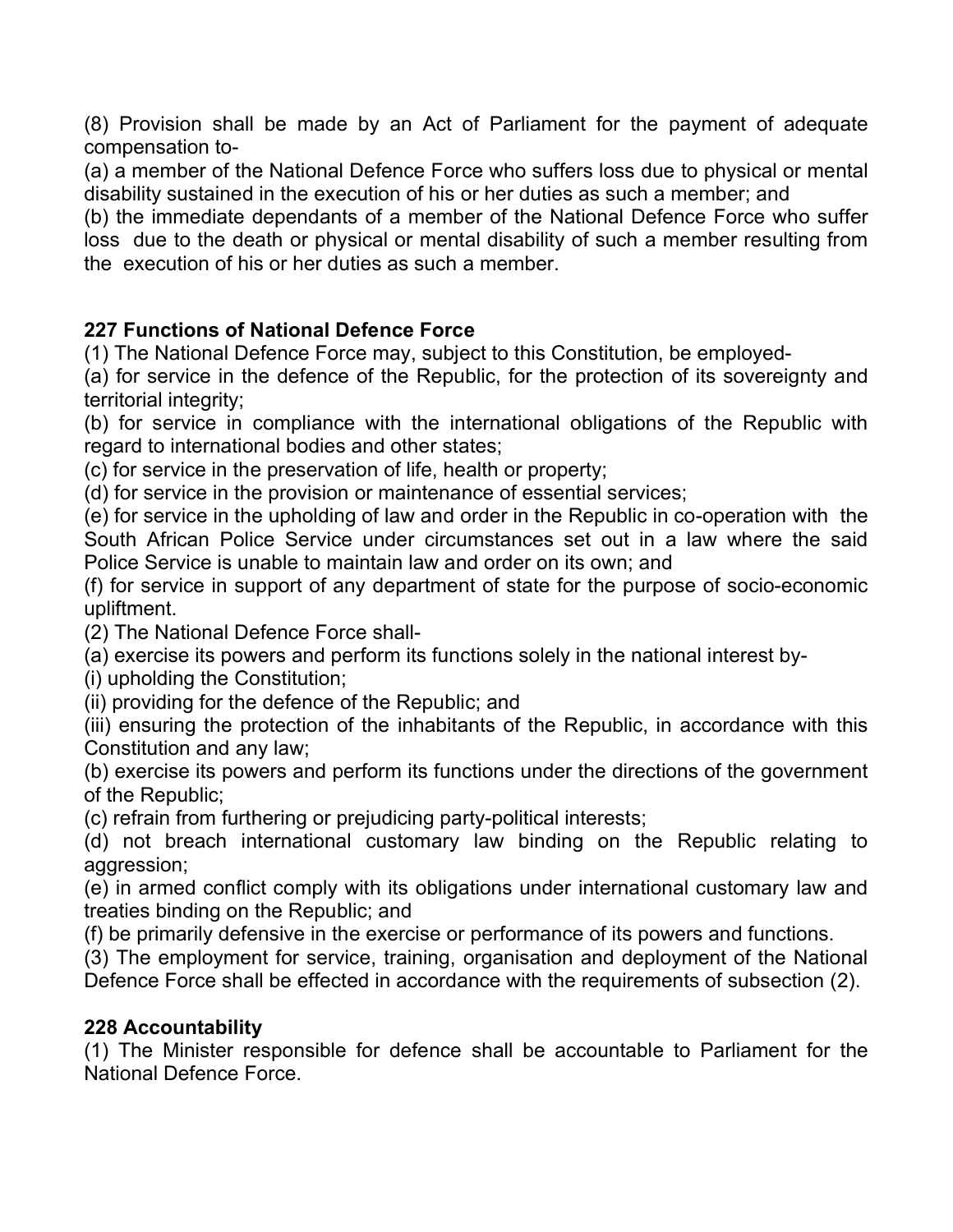(2) Parliament shall annually approve a budget for the defence of the Republic.

(3)(a) A joint standing committee of Parliament on defence shall be established, consisting of members of all political parties holding more than 10 seats in the National Assembly and willing to participate in the committee.

(b) The total membership of the committee shall be as determined by or under the rules and orders.

(c) Such a party shall be entitled to designate a member or members on the committee in accordance with the principle of proportional representation and as determined in accordance with the following formula:

(i) A quota of seats per member of the committee shall be determined by dividing the total number of seats in the National Assembly held jointly by all the parties referred to in paragraph (a) by the total number of members of the committee plus one.

(ii) The result, disregarding third and subsequent decimals, if any, shall be the quota of seats per member.

(iii) The number of members that a participating party shall be entitled to designate on the committee, shall be determined by dividing the total number of seats held by such party in the National Assembly by the quota referred to in subparagraph (ii).

(iv) The result shall, subject to subparagraph (v), indicate the number of members that such party is entitled to designate on the committee.

(v) Where the application of the above formula yields a surplus not absorbed by the number of members allocated to a party, such surplus shall compete with other similar surpluses accruing to another party or parties, and any member or members which remain unallocated shall be allocated to the party or parties concerned in sequence of the highest surplus.

(d) The committee shall be competent to investigate and make recommendations regarding the budget functioning, organisation, armaments, policy, morale and state of preparedness of the National Defence Force and to perform such other functions relating to parliamentary supervision of the Force as may be prescribed by law.

(4) (a) The President shall, when the National Defence Force is employed for service referred to in section 227 (1) (a), (b) or (e), forthwith inform Parliament of the reasons for such employment. (b) If, in the case of such an employment referred to in section 227 (1) (a) or (b), Parliament is not sitting, the President shall summon the joint standing committee referred to in subsection (3) to meet expeditiously, but not later than 14 days after the commencement of such employment, and shall inform the committee of the reasons for such employment.

(5) Parliament may by resolution terminate any employment referred to in section 227 (1) (a), (b) or (e), but such termination of employment shall not affect the validity of anything done in terms of such employment up to the date of such termination, or any right, privilege, obligation or liability acquired, accrued or incurred as at the said date under and by virtue of such employment.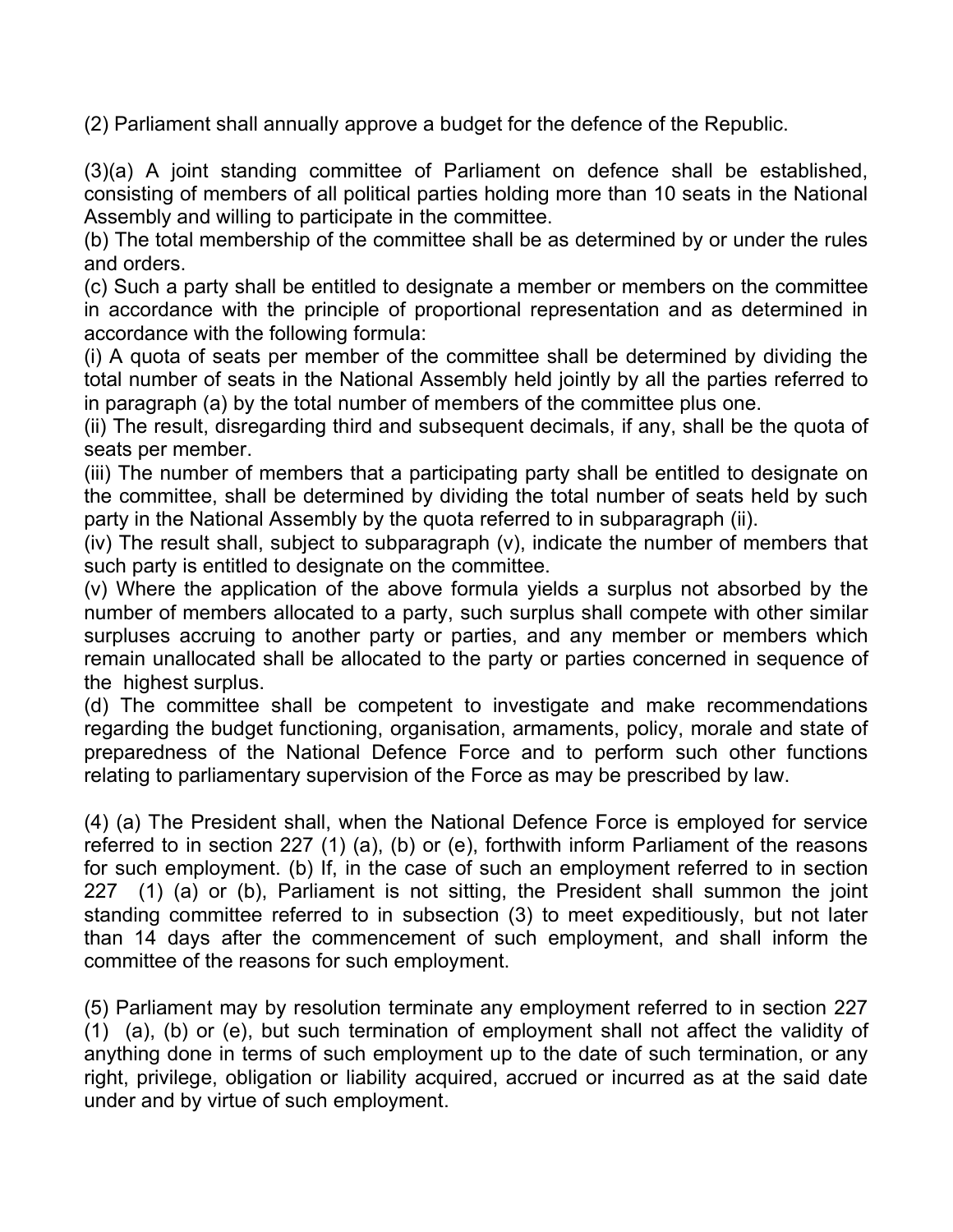# **CHAPTER 15**

# **GENERAL AND TRANSITIONAL PROVISIONS**

# **229 Continuation of existing laws**

Subject to this Constitution, all laws which immediately before the commencement of this Constitution were in force in any area which forms part of the national territory, shall continue in force in such area, subject to any repeal or amendment of such laws by a competent authority.

230 Repeal of laws

(1) The laws mentioned in Schedule 7 are hereby repealed to the extent set out in the third column of the said Schedule.

(2) Notwithstanding the repeal of sections 13 and 101 (2) of the previous Constitution, any pension which, but for such repeal, would have been payable shall continue to be payable as if such repeal had not been effected.

#### **231 Continuation of international agreements and status of international law**

(1) All rights and obligations under international agreements which immediately before the commencement of this Constitution were vested in or binding on the Republic within the meaning of the previous Constitution, shall be vested in or binding on the Republic under this Constitution, unless provided otherwise by an Act of Parliament.

(2) Parliament shall, subject to this Constitution, be competent to agree to the ratification of or accession to an international agreement negotiated and signed in terms of section 82 (1) (i).

(3) Where Parliament agrees to the ratification of or accession to an international agreement under subsection (2), such international agreement shall be binding on the Republic and shall form part of the law of the Republic, provided Parliament expressly so provides and such agreement is not inconsistent with this Constitution.

(4) The rules of customary international law binding on the Republic, shall, unless inconsistent with this Constitution or an Act of Parliament, form part of the law of the Republic.

#### **232 Interpretation**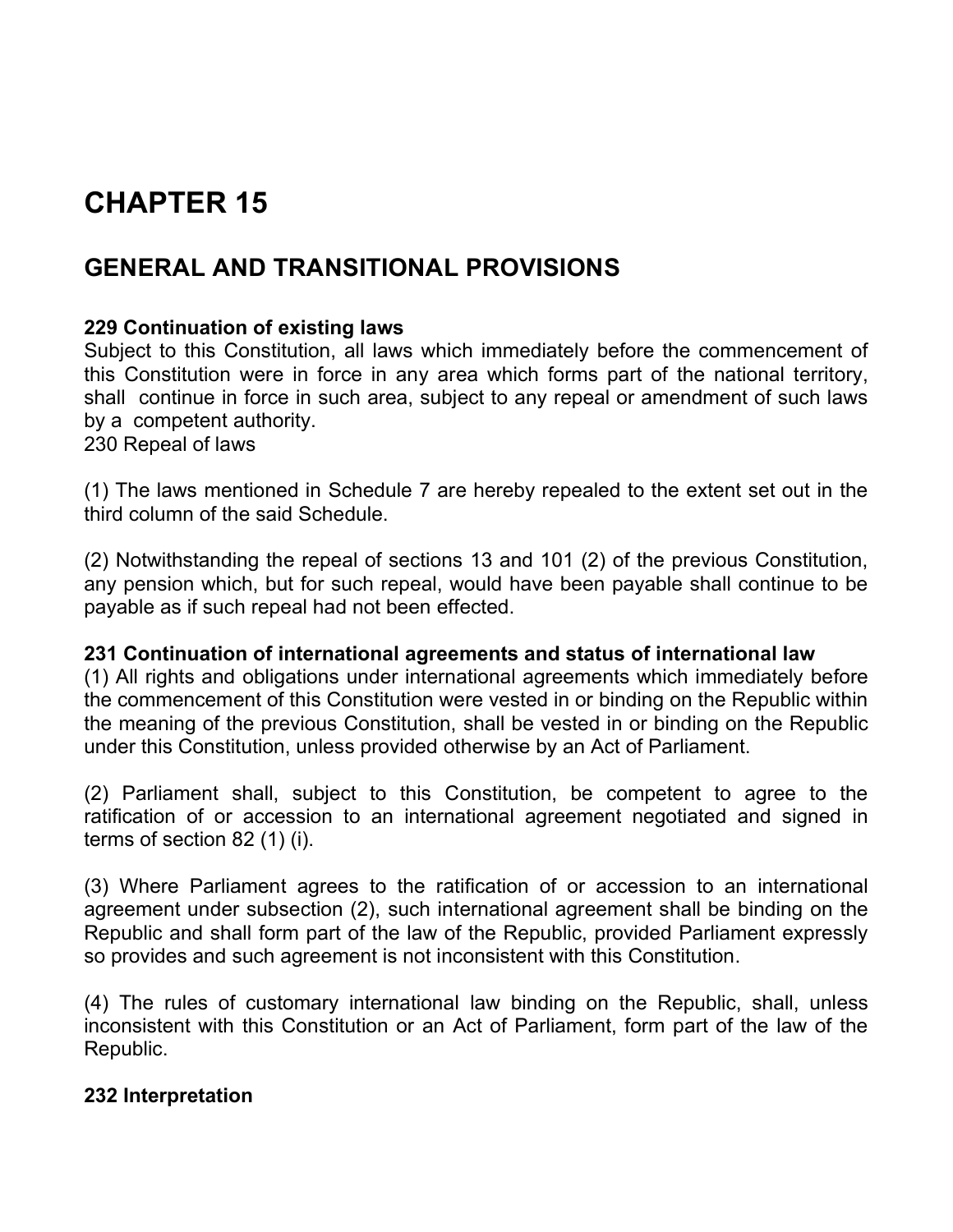(1) Unless it is inconsistent with the context or clearly inappropriate, a reference in a law referred to in section 229-

(a) to the Republic or to any territory which after the commencement of this Constitution forms part of the national territory-

(i) as a constitutional institution, shall be construed as a reference to the Republic referred to in section 1; or

(ii) as a territorial area, shall be construed as a reference to that part of the national territory in which the law in question was in force immediately before such commencement, unless such law is applied by a law of a competent authority to the whole or any part of the national territory;

(b) to a Parliament, House of a Parliament or legislative assembly or body of any territory which after the commencement of this Constitution forms part of the national territory, shall-

(i) if the administration of such a law is allocated in terms of this Constitution to the national government, be construed as a reference to Parliament referred to in section 36; or

(ii) if the administration of such law is allocated or assigned in terms of this Constitution to a government of a province, be construed as a reference to the provincial legislature of that province;

(c) to a State President, Chief Minister, Administrator or other chief executive, Cabinet, Ministers' Council or executive council of any territory which after the commencement of this Constitution forms part of the national territory, shall-

(i) if the administration of such law is allocated in terms of this Constitution to the national government, be construed as a reference to the President acting in accordance with this Constitution; or

(ii) if the administration of such law is allocated or assigned in terms of this Constitution to a government of a province, be construed as a reference to the Premier of such province acting in terms of this Constitution;

(d) to an official language or to both official languages, shall be construed, with due regard to section 3, as a reference to any of the official South African languages under this Constitution.

(2)(a) Any reference in this Constitution to any particular law shall be construed as a reference to that law as it exists from time to time after any amendment or replacement thereof by a competent authority.

(b) An amendment, replacement or repeal of a law referred to in paragraph (a), shall for the purposes of section 62 not be considered to be an amendment of this Constitution, and any such amendment, replacement or repeal of a law shall for its validity be dependent on its consistency with this Constitution in terms of section 4 (1).

(3) No law shall be constitutionally invalid solely by reason of the fact that the wording used is prima facie capable of an interpretation which is inconsistent with a provision of this Constitution, provided such a law is reasonably capable of a more restricted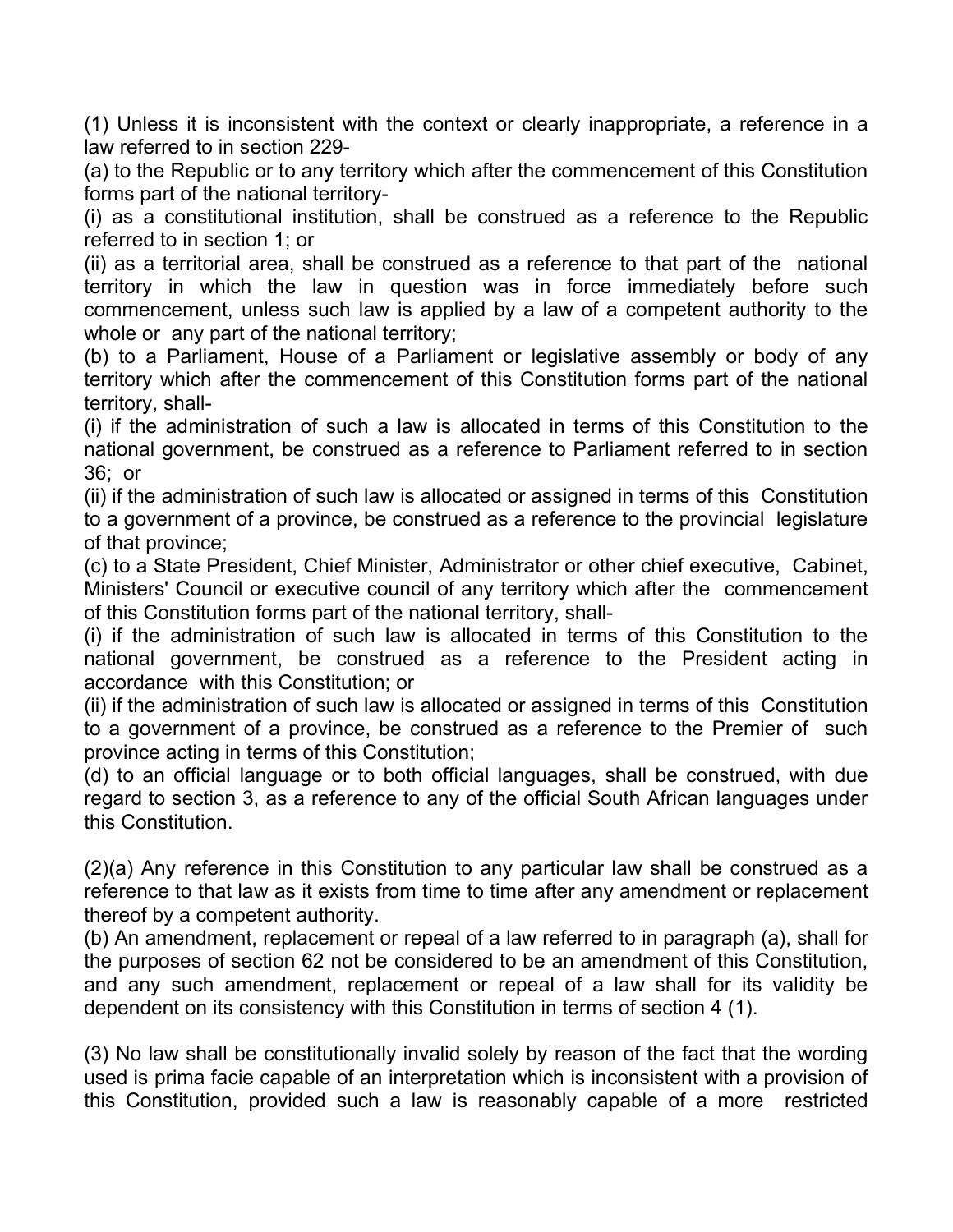interpretation which is not inconsistent with any such provision, in which event such law shall be construed as having a meaning in accordance with the said more restricted interpretation.

(4) In interpreting this Constitution a provision in any Schedule, including the provision under the heading 'National Unity and Reconciliation', to this Constitution shall not by reason only of the fact that it is contained in a Schedule, have a lesser status than any other provision of this Constitution which is not contained in a Schedule, and such provision shall for all purposes be deemed to form part of the substance of this Constitution.

(5)(a) Notwithstanding the provisions of the Independent Electoral Commission Act, 1993 (Act 150 of 1993), the President may at any time after the dissolution of the Independent Electoral Commission in terms of section 9 of that Act, by proclamation in the Gazette, reconvene the Commission for the purposes of a referendum or election referred to in section 124.

(b) If any person who before its dissolution was a member of the Commission, cannot or is unwilling to serve as a member after it has been reconvened under paragraph (a), Parliament may, by resolution adopted at a joint sitting of the National Assembly and the Senate by a majority of at least two-thirds of the total number of members of both Houses, appoint any suitably qualified person to replace any such member.

#### **233 Definitions**

(1) In this Constitution, unless the context otherwise indicates- 'Chief Justice' means the Chief Justice of the Supreme Court of South Africa referred to in section 97 (1); 'Commission on Provincial Government' means the Commission established by section 163; 'Financial and Fiscal Commission' means the Commission established by section 198; 'House',in relation to Parliament, means the National Assembly or the Senate; 'Independent Electoral Commission' means the Commission established by section 4 of the Independent Electoral Commission Act, 1993 (Act 150 of 1993); 'National Defence Force' means the Defence Force established by section 224 (1); 'National Revenue Fund' means the Revenue Fund established by section 185; 'new constitutional text' means the text of a new Constitution contemplated in Chapter 5; 'organ of state' includes any statutory body or functionary; 'previous Constitution' means the Republic of South Africa Constitution Act, 1983 (Act 110 of 1983); 'Provincial Revenue Fund' means the Revenue Fund of a province established by section 159 (1); 'Public Service Commission' means the Commission established by section 209; 'Republic' means the Republic of South Africa referred to in section 1; 'Transitional Executive Council' means the Council established by section 2 of the Transitional Executive Council Act, 1993 (Act 151 of 1993).

(2) A reference in this Constitution to rules and orders shall according to the context be construed as a reference to the rules and orders of the National Assembly or the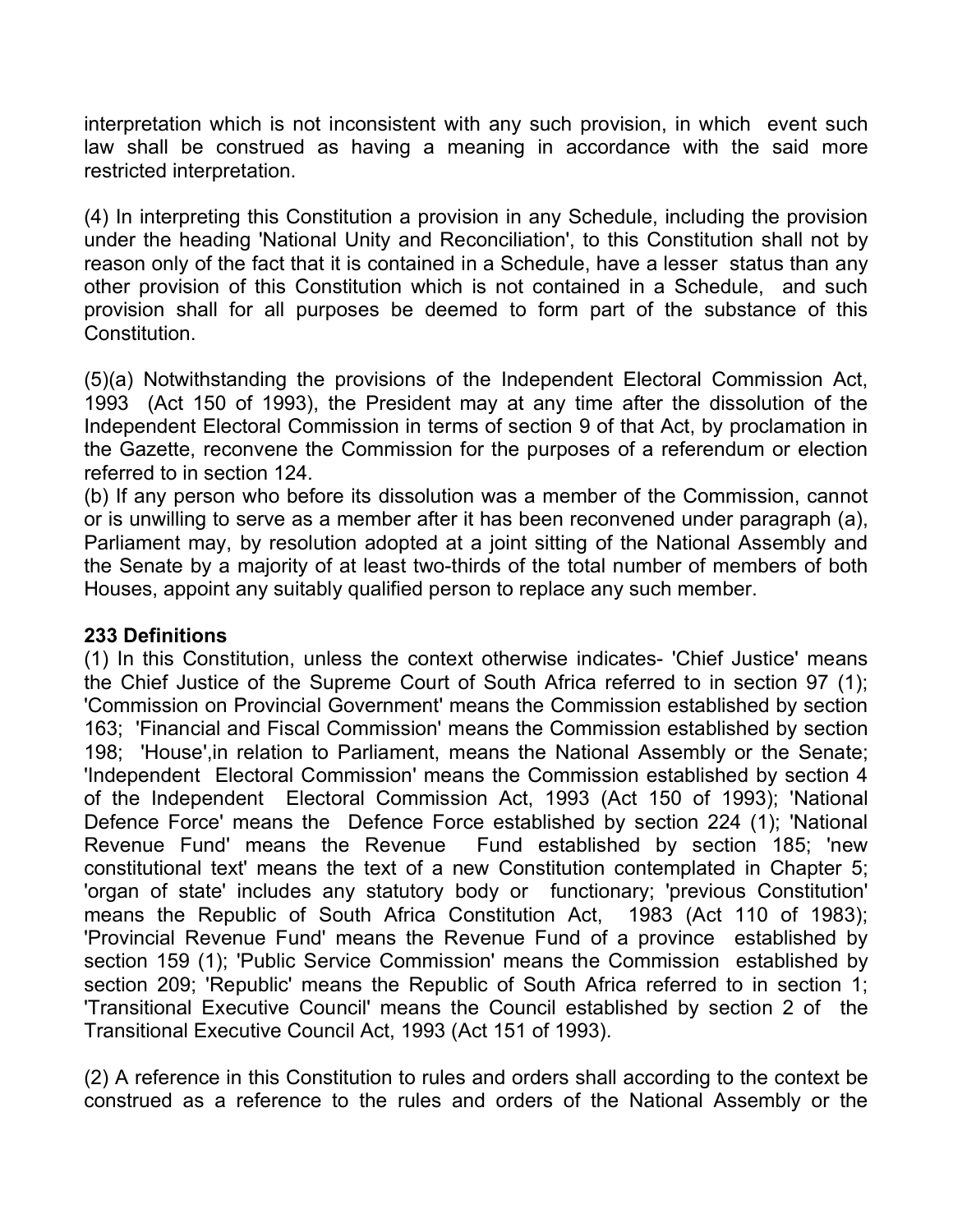Senate, or the joint rules and orders of the National Assembly and the Senate, or the rules and orders of the Constitutional Assembly, or the rules and orders of a provincial legislature.

(3) Where in this Constitution any functionary is required to take a decision in consultation with another functionary, such decision shall require the concurrence of such other functionary: Provided that if such other functionary is a body of persons it shall express its concurrence in accordance with its own decision-making procedures.

(4) Where in this Constitution any functionary is required to take a decision after consultation with another functionary, such decision shall be taken in good faith after consulting and giving serious consideration to the views of such other functionary.

#### **234 Transitional arrangements: Legislative authorities**

(1) A person who immediately before the commencement of this Constitution was a member of Parliament or of any other legislature (excluding a local government) which exercised legislative powers in respect of any area which forms part of the national territory, shall upon such commencement cease to be such a member, but shall for the purpose of any law relating to the payment of pension benefits to such members not be disqualified solely by reason of this section.

(2) A person who immediately before the commencement of this Constitution was employed by Parliament, shall after such commencement continue in such employment, subject to and in accordance with the applicable laws regulating such employment.

(3) The provisions of section 236 (4), (5) and (6) shall apply mutatis mutandis in respect of a person referred to in subsection (2).

(4) A person who immediately before the commencement of this Constitution was employed by a legislature referred to in subsection (1) other than Parliament, shall be deemed to be employed by the administration in that part of the national territory in which such legislature exercised legislative powers, subject to and in accordance with the applicable laws regulating such employment, and sections 236 and 237 shall apply mutatis mutandis in respect of such person.

(5) Any matter before Parliament or any such other legislature, which immediately before the commencement of this Constitution was not yet disposed of by Parliament or such legislature, as the case may be, shall lapse upon such commencement.

(6) The rules and orders of Parliament in force immediately before the commencement of this Constitution, shall, to the extent that they can mutatis mutandis be applied in respect of the business and proceedings of Parliament under this Constitution, continue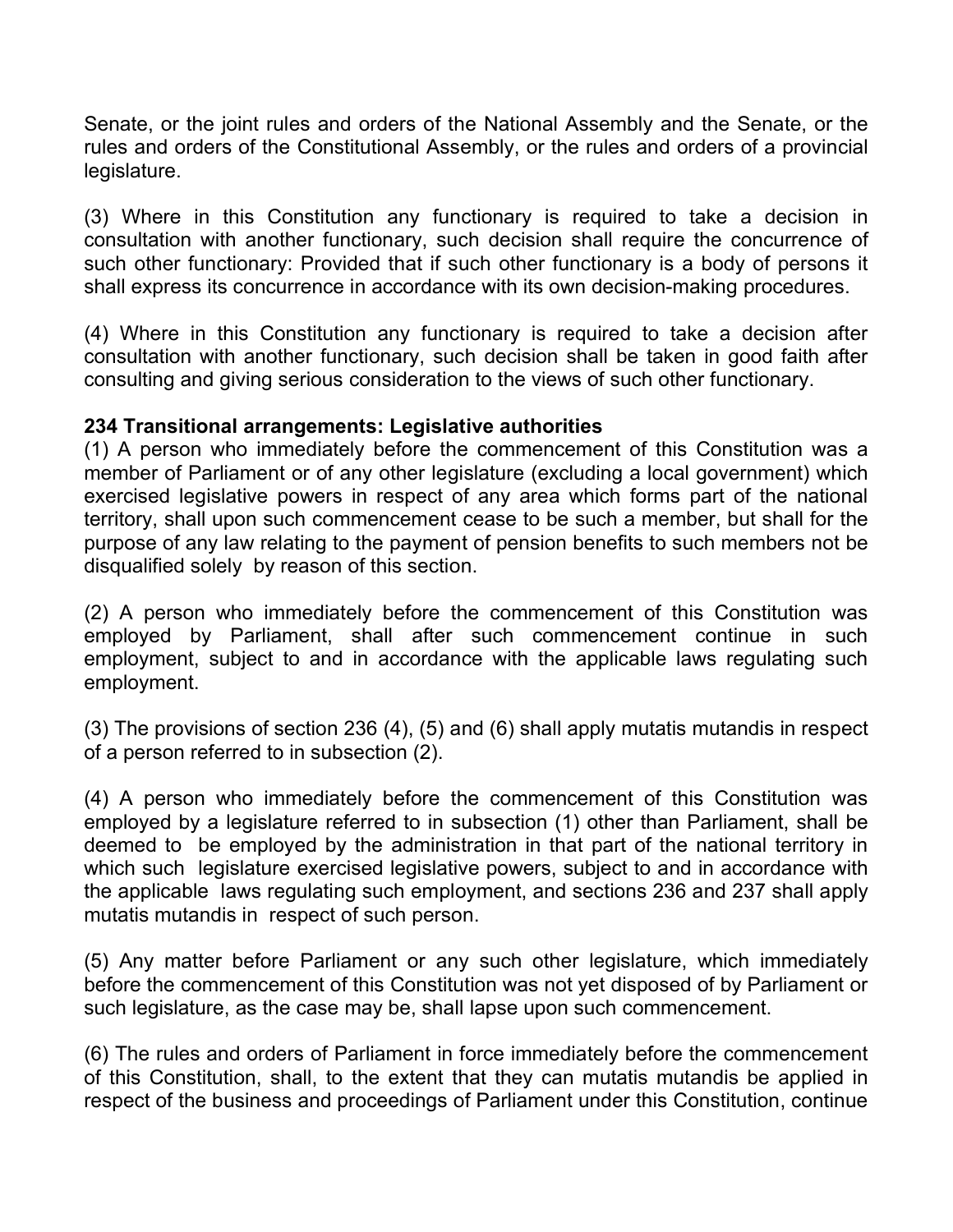in force until amended or replaced in terms of this Constitution.

#### **235 Transitional arrangements: Executive authorities**

(1) A person who immediately before the commencement of this Constitution was-

(a) the State President or a Minister or Deputy Minister of the Republic within the meaning of the previous Constitution;

(b) the Administrator or a member of the Executive Council of a province; or

(c) the President, Chief Minister or other chief executive or a Minister, Deputy Minister or other political functionary in a government under any other constitution or constitutional arrangement which was in force in an area which forms part of the national territory, shall continue in office until the President has been elected in terms of section 77 (1) (a) and has assumed office: Provided that a person referred to in paragraph (a), (b) or (c) shall for the purposes of section 42 (1) (e) and while continuing in office, be deemed not to hold an office of profit under the Republic.

(2) Any vacancy, which may occur in an office referred to in subsection (1) (a), (b) or (c) shall, if necessary, be filled by a person designated by the persons continuing in office in terms of subsection (1) (a), acting in consultation with the Transitional Executive Council.

(3) Executive authority which was vested in a person or persons referred to in subsection (1) (a), (b) or (c) in terms of a constitution or constitutional arrangement in force immediately before the commencement of this Constitution, shall during the period in which the said person or persons continue in office in terms of subsection (1), be exercised in accordance with such constitution or constitutional arrangement, as if it had not been repealed or superseded by this Constitution, and any such person or persons shall continue to be competent to administer any department of state, administration, force or other institution which was entrusted to, and to exercise and perform any power or function which was vested in, him or her or them immediately before the said commencement: Provided that-

(a) no such executive authority, power or function shall be exercised or performed if the Transitional Executive Council disapproves thereof; and

(b) once the election results of the National Assembly have been certified by the Independent Electoral Commission in terms of the Independent Electoral Commission Act, 1993, the State President referred to in subsection (1) (a) shall exercise and perform his or her powers and functions in consultation with the leader of the party which has received the largest number of votes in the said election.

(4) The Transitional Executive Council may by resolution of a majority of all its members at any time during the period in which the said State President continues in office in terms of subsection (1), require him or her, or any other appropriate authority, to take such steps in terms of any law as are necessary to maintain law and order, including the declaration of a state of emergency or of an area to be an unrest area in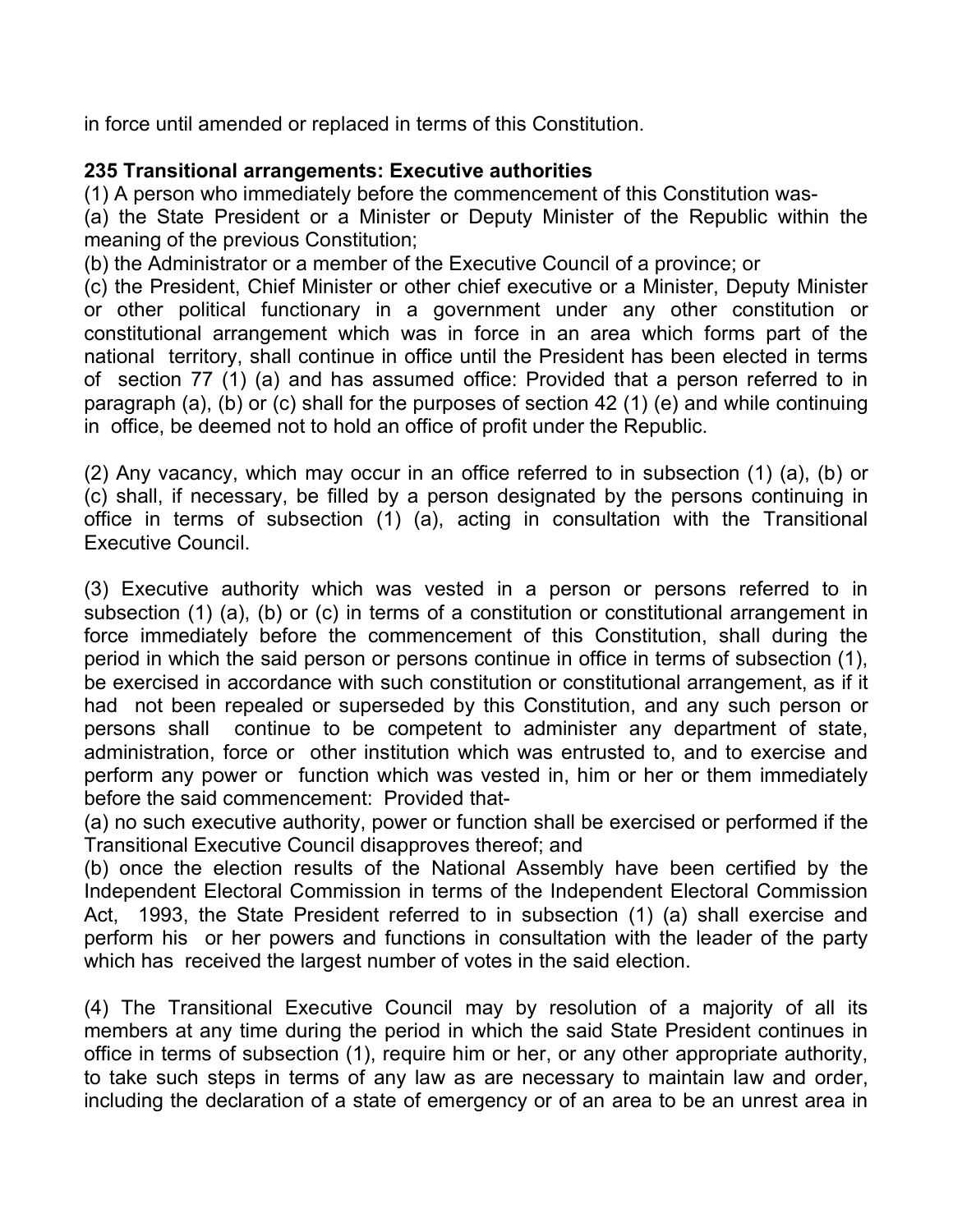terms of an applicable law.

(5) Upon the assumption of office by the President in terms of this Constitution-

(a) the executive authority of the Republic as contemplated in section 75 shall vest in the President acting in accordance with this Constitution; and

(b) the executive authority of a province as contemplated in section 144 shall, subject to subsections (8) and (9), vest in the Premier of that province acting in accordance with this ConstItution, or while the Premier of a province has not yet assumed office, in the President acting in accordance with section 75 until the Premier assumes office.

(6) The power to exercise executive authority in terms of laws which, immediately prior to the commencement of this Constitution, were in force in any area which forms part of the national territory and which in terms of section 229 continue in force after such commencement, shall be allocated as follows:

(a) All laws with regard to matters which-

(i) do not fall within the functional areas specified in Schedule 6; or

(ii) do fall within such functional are as but are matters referred to in paragraphs (a) to (e) of section 126 (3) (which shall be deemed to include all policing matters until the laws in question have been assigned under subsection (8) and for the purposes of which subsection (8) shall apply mutatis mutandis), shall be administered by a competent authority within the jurisdiction of the national government: Provided that any policing function which but for subparagraph (ii) would have been performed subject to the directions of a member of the Executive Council of a province in terms of section 219 (1) shall be performed after consultation with the said member within that province.

(b) All laws with regard to matters which fall within the functional areas specified in Schedule 6 and which are not matters referred to in paragraphs (a) to (e) of section 126  $(3)$  shall-

(i) if any such law was immediately before the commencement of this Constitution administered by or under the authority of a functionary referred to in subsection (1) (a) or (b), be administered by a competent authority within the jurisdiction of the national government until the administration of any such law is with regard to any particular province assigned under subsection (8) to a competent authority within the jurisdiction of the government of such province; or

(ii) if any such law was immediately before the said commencement administered by or under the authority of a functionary referred to in subsection (1) (c), subject to subsections(8) and (9) be administered by a competent authority within the jurisdiction of the government of the province in which that law applies, to the extent that it so applies: Provided that this subparagraph shall not apply to policing matters, which shall be dealt with as contemplated in paragraph (a).

(c) In this subsection and subsection (8) 'competent authority' shall mean-

(i) in relation to a law of which the administration is allocated to the national government, an authority designated by the President; and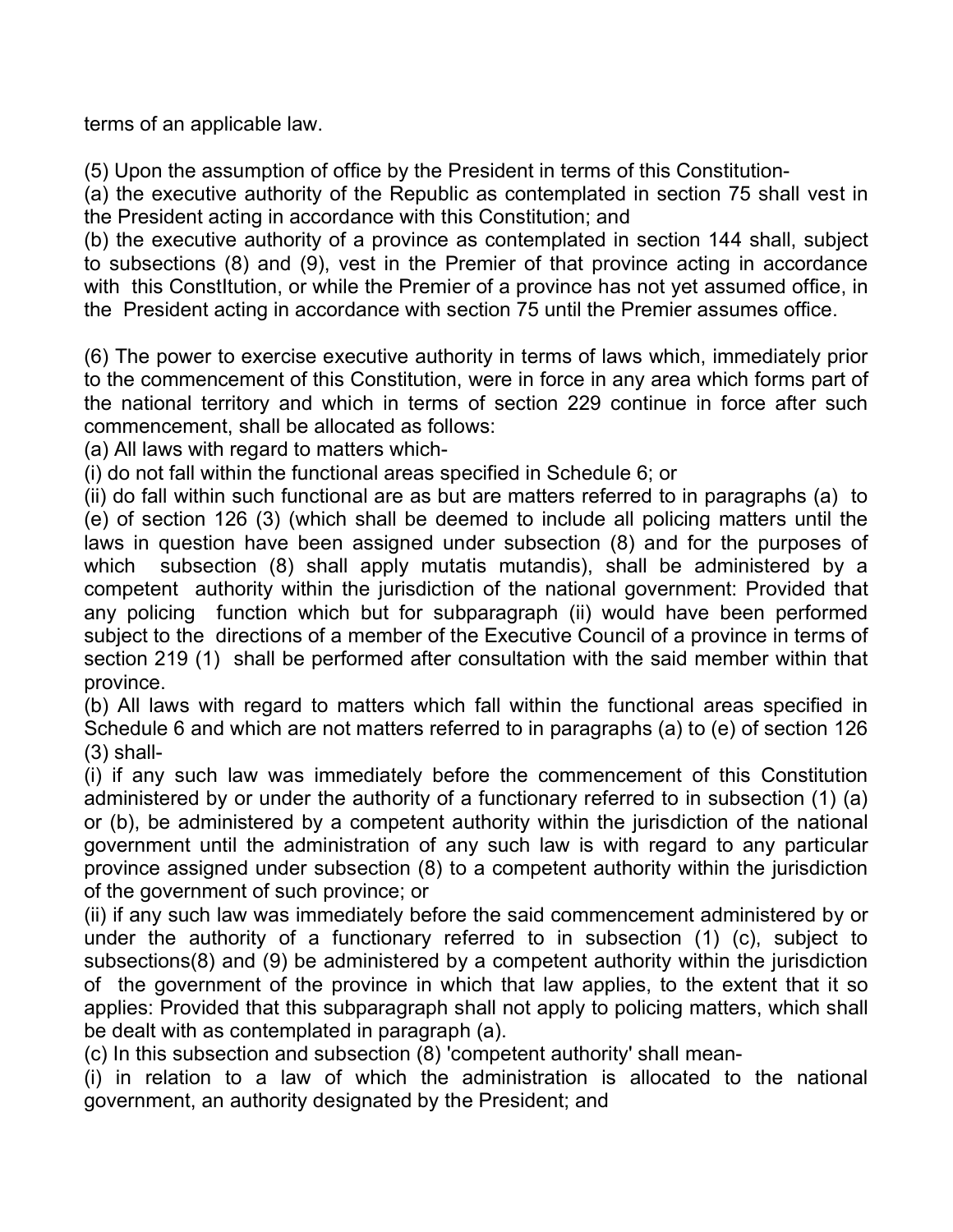(ii) in relation to a law of which the administration is allocated to the government of a province, an authority designated by the Premier of the province.

(a) The President may, after consultation with the Premier of a province, by proclamation in the Gazette take such measures, including legislative measures, as he or she considers necessary for the better achievement of this section.

(b) A copy of a proclamation under paragraph (a), shall be submitted to Parliament within 14 days after the publication thereof.

(c) If Parliament disapproves of any such proclamation or any provision thereof, such proclamation or provision shall thereafter cease to be of force and effect to the extent to which it is so disapproved, but without prejudice to the validity of anything done in terms of such proclamation up to the date upon which it so ceased to be of force and effect, or to any right, privilege, obligation or liability acquired, accrued or incurred as at the said date under and by virtue of such proclamation.

(8)(a) The President may, and shall if so requested by the Premier of a province, and provided the province has the administrative capacity to exercise and perform the powers and functions in question, by proclamation in the Gazette assign, within the framework of section 126, the administration of a law referred to in subsection (6) (b) to a competent authority within the jurisdiction of the government of a province, either generally or to the extent specified in the proclamation.

(b) When the President so assigns the administration of a law, or at any time thereafter, and to the extent that he or she considers it necessary for the efficient carrying out of the assignment, he or she may-

(i) amend or adapt such law in order to regulate its application or interpretation;

(ii) where the assignment does not relate to the whole of such law, repeal and re-enact, whether with or without an amendment or adaptation contemplated in subparagraph (i), those of its provisions to which the assignment relates or to the extent that the assignment relates to them; and

(iii) regulate any other matter necessary, in his or her opinion, as a result of the assignment, including matters relating to the transfer or secondment of persons (subject to sections 236 and 237) and relating to the transfer of assets, liabilities, rights and obligations, including funds, to or from the national or a provincial government or any department of state, administration, force or other institution.

(c) In regard to any policing power the President may only make that assignment effective upon the rationalisation of the police service as contemplated in section 237: Provided that such assignment to a province may be made where such rationalisation has been completed in such a province.

(d) Any reference in a law to the authority administering such law, shall upon the assignment of such law in terms of paragraph (a) be deemed to be a reference mutatis mutandis to the appropriate authority of the province concerned.

(9)(a) If for any reason a provincial government is unable to assume responsibility within 14 days after the election of its Premier, for the administration of a law referred to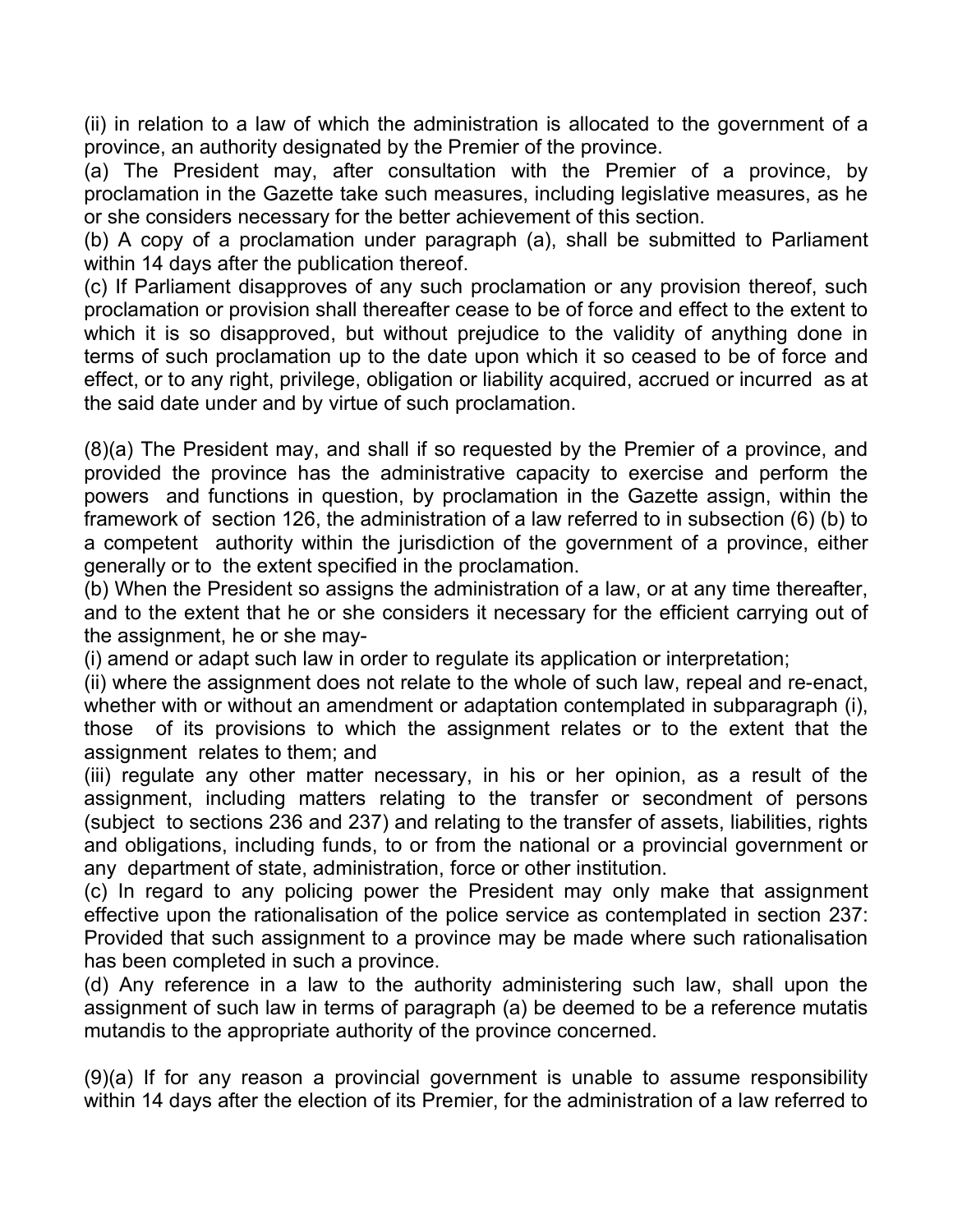in subsection (6) (b), the President shall by proclamation in the Gazette assign the administration of such law to a special administrator or other appropriate authority within the jurisdiction of the national government, either generally or to the extent specified in the proclamation, until that provincial government is able to assume the said responsibility.

(b) Subsection (8) (b) and (d) shall mutatis mutandis apply in respect of an assignment under paragraph (a) of this subsection.

#### **236 Transitional arrangements: Public administration**

(1) A public service, department of state (including a police force), administration, military force as defined in section 224 (2) (a) or (b) or other institution (excluding any local government) which immediately before the commencement of this Constitution performed governmental functions under the control of an authority referred to in section 235 (1) (a), (b) or (c), shall, subject to subsection (7), continue to function as such in accordance with the laws applicable to it until it is, as the case may be, abolished or incorporated or integrated into any appropriate institution or is rationalised as contemplated in any other Chapter, consolidated with any other institution or otherwise rationalised as contemplated in section 237, as the case may be: Provided that a military force referred to in this subsection shall not be employed for service referred to in section 227 (1) (a), (b) or (e) otherwise than by the President and shall only be used for such service by the authority referred to in section 225 in accordance with section 227 (2).

(2) A person who immediately before the commencement of this Constitution was, employed by an institution referred to in subsection (1) shall continue in such employment subject to and in accordance with this Constitution and other applicable laws regulating such employment.

(3) Subject to subsections (1) and (2), all powers, directions, orders, instructions or delegations which were in force in respect of an institution which immediately before the commencement of this Constitution performed governmental functions as contemplated in subsection (1) shall, after the said commencement, continue in force for the purpose of the continued functioning within the contemplation of subsection (1) of any such institution, until cancelled or otherwise no longer in force in law.

(4) Subject to this Constitution and subsection (5), the terms and conditions of employment applicable to a person employed by an institution referred to in subsection (1) immediately before the commencement of this Constitution, shall continue to apply to him or her until amended by or under any law, including any law enacted in order to establish uniformity of the terms and conditions of employment in accordance with those generally prevailing at such commencement.

(5) Subject to any law relating to unfitness or incapacity of a person to carry out his or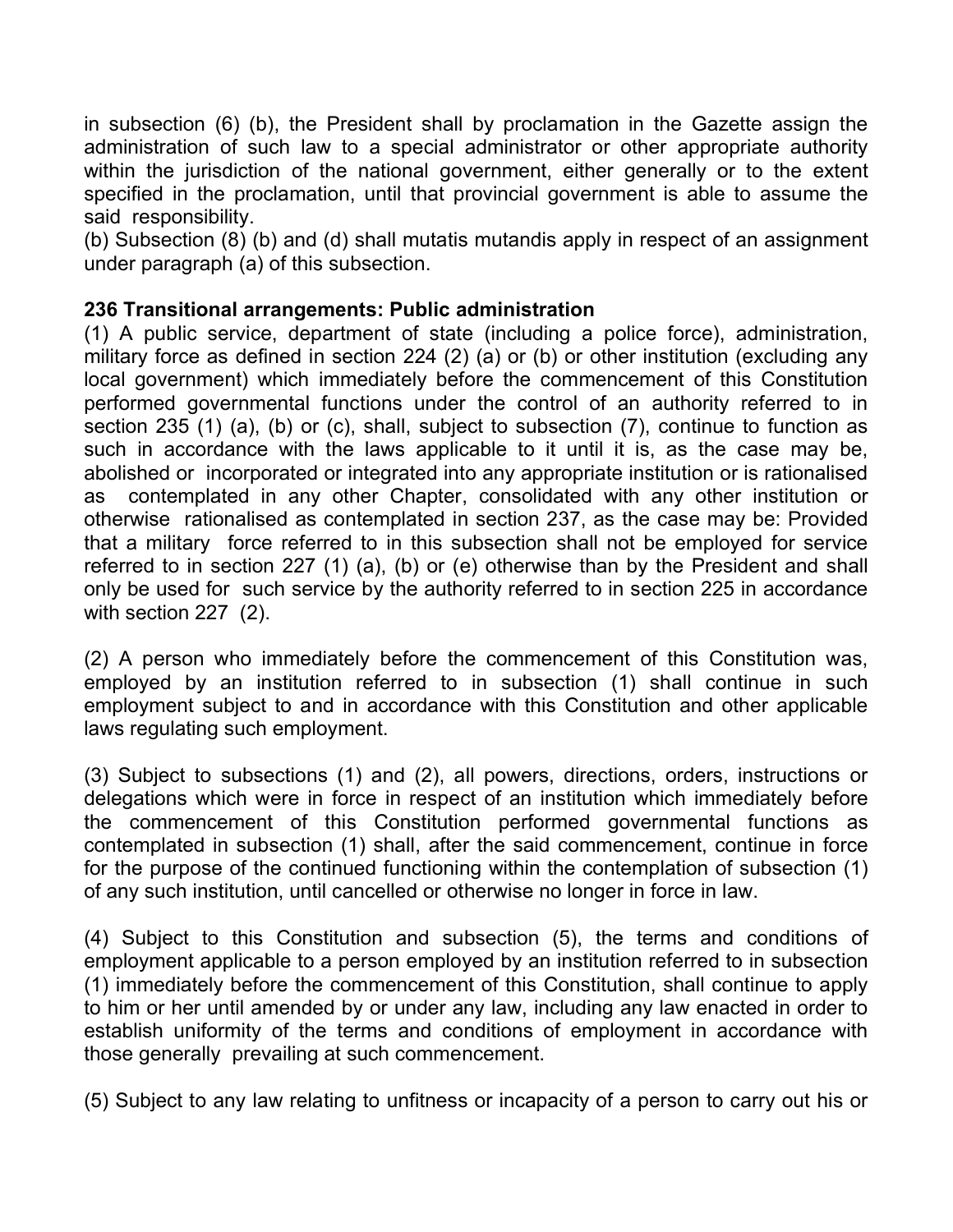her duties efficiently, the pensionable salary or pensionable salary scale of a person referred to in subsection (2) shall not be reduced below that applicable to such person immediately before the commencement of this Constitution.

(6) Notwithstanding the provisions of this section, the conclusion or amendment of a contract, the appointment or promotion, or the award of a term or condition of service or other benefit, which occurred or may occur between 27 April 1993 and 30 September 1994 in respect of any person referred to in subsection (2), or any class of such persons, may, at the instance of a Minister or a member of the Executive Council of a province, within one year of the commencement of this Constitution be reviewed by a commission appointed by the President and presided over by a judge, and if not proper or justifiable in the circumstances of the case, the commission may reverse or alter the contract, appointment, promotion or award.

(7)(a) At the commencement of this Constitution the South African Police existing in terms of the Police Act, 1958 (Act 7 of 1958), and all other police forces established by law shall be deemed to constitute the South African Police Service referred to in section 214, and any reference to the South African Police or any such force in the said Act or law shall be deemed to be a reference to the said Service.

(b) Any reference in any law to the South African Police or any other police force (excluding a municipal police service) shall, unless the context indicates otherwise, be construed as a reference to the said South African Police Service.

(8)(a) The National Defence Force referred to in section 224 shall, subject to this Constitution and any Act of Parliament, mutatis mutandis be governed by the Defence Act, 1957 (Act 44 of 1957).

(b) Any reference in any law to a defence force referred to in section 224 (2) (a) or (b), shall be deemed to be a reference to the National Defence Force.

(c) If the number of the members of the National Defence Force exceeds the personnel strength determined in respect of the force design and structure for the Force, any member of the Force who, due to integration, consolidation and rationalisation of the National Defence Force is not accommodated in such force design and structure, shall be dealt with in accordance with a law.

(d) The continuance of membership of members of the National Defence Force referred to in section 224 (2) (c) shall be subject to such members entering into an agreement for temporary or permanent appointment with the National Defence Force within a reasonable time: Provided that such agreements shall be in accordance with normal employment policies and terms and conditions of service.

#### **237 Rationalisation of public administration**

(1)(a) All institutions referred to in section 236 (1), excluding military forces referred to in section 224 (2), shall as soon as is possible after the commencement of this Constitution be rationalised with a view to establishing within the public service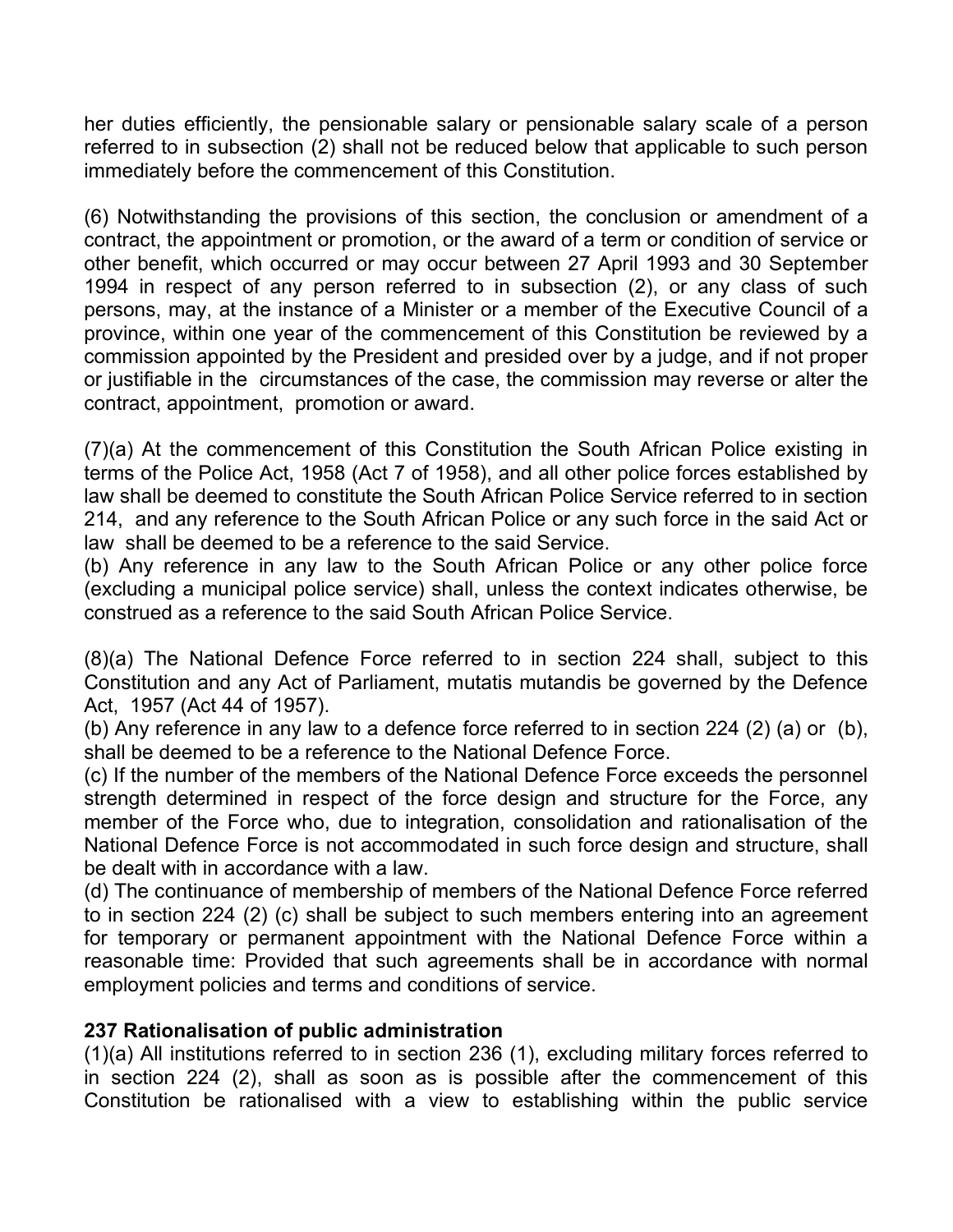contemplated in section 212 (1)-

(i) an effective administration at the national level of government to deal with matters within the jurisdiction of the national government referred to in section 235 (5) (a); and (ii) an effective administration for each province to deal with matters within the jurisdiction of each provincial government referred to in section 235 (5) (b).

(b) All military forces referred to in section 224 (2) shall be rationalised for the purposes of the National Defence Force.

(2)(a) The responsibility for the rationalisation of-

(i) institutions referred to in section 236 (1), excluding military forces, shall primarily but not exclusively rest with the national government, which shall exercise such responsibility in co-operation with the provincial governments and the Commission on Provincial Government, and with due regard to the advice of the Public Service Commission: Provided that in the case of policing services, the national government shall exercise such responsibility in co-operation with the committee referred to in section 220 (1) and the Board of Commissioners referred to in section 220 (2); and (ii) military forces shall rest with the national government.

(aA) In anticipation of the adoption of the Act of Parliament contemplated in section 214-

(i) the National Commissioner and Provincial Commissioners of the South African Police Service contemplated in section 214 (2) (a) may be appointed;

(ii) a meeting of the National Commissioner and the Provincial Commissioners or their nominees shall be deemed to be a meeting of the Board of Commissioners contemplated in section 220 (2) and any decision taken at such a meeting shall be deemed to be a decision of the Board;

(iii) the existing police forces, deemed in terms of section 236 (7) to constitute the South African Police Service contemplated in section 214, may be rationalised in accordance with this section; and

(iv) proclamations to regulate such rationalisation may be issued in terms of subsection (3). *[Para. (aA) inserted by s. 8 of Act 29 of 1994.]*

(b) Subject to section 235 (6), (7), (8) and (9), the responsibility for the internal rationalisation of an administration referred to in subsection (1) (a) (ii) shall primarily rest with the relevant provincial government, with due regard to the advice of the Public Service Commission and any relevant provincial service commission: Provided that the rationalisation of all police forces shall be dealt with in accordance with paragraph (a) (I).

(3)(a) The President may, subject to subsection (2) (a), by proclamation in the Gazette take such steps as he or she considers necessary in order to achieve the aim mentioned in subsection (1).

(b) Without derogating from the generality of paragraph (a), the steps referred to in that paragraph may include-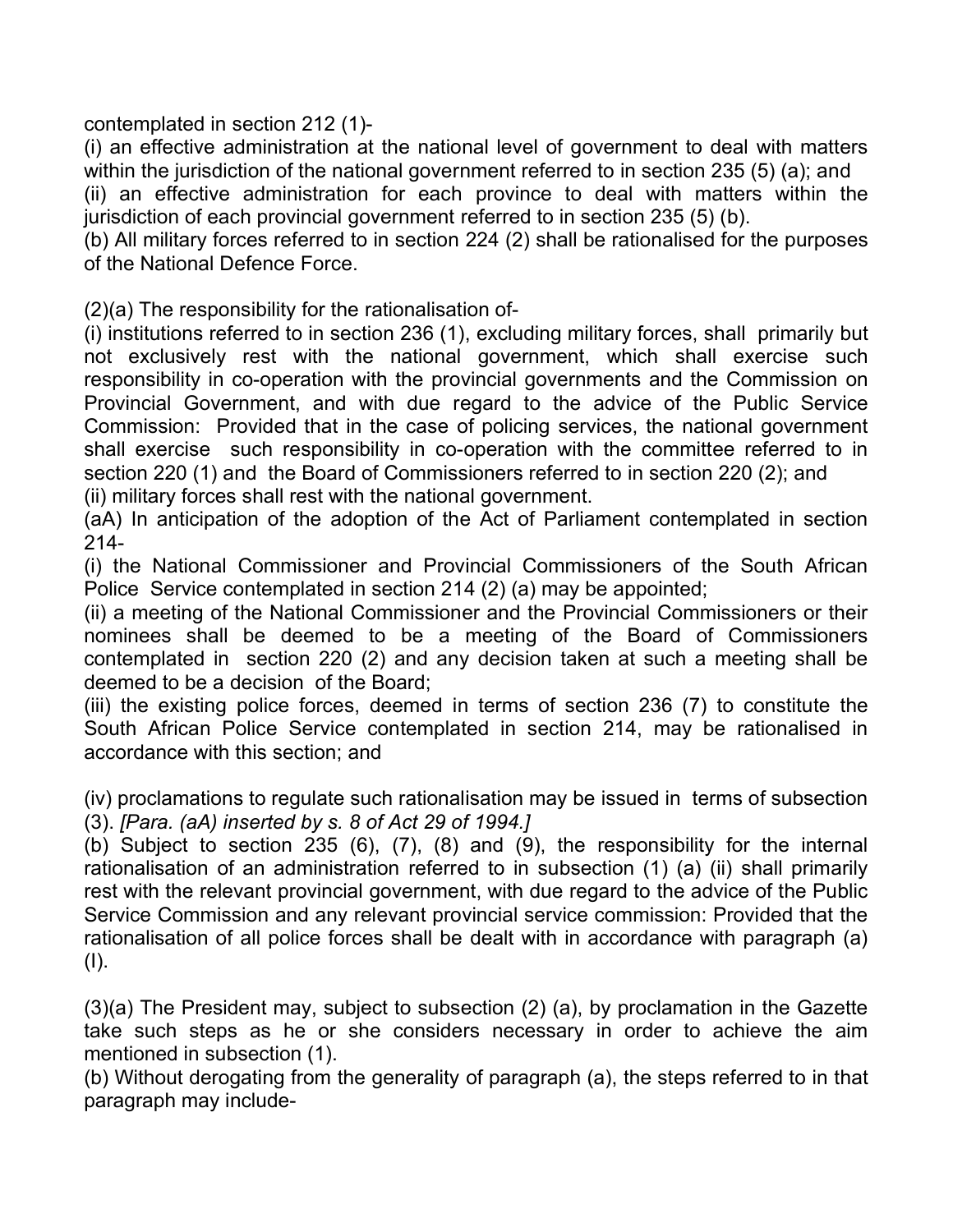(i) the amendment, repeal or replacement of any law regulating the establishment, functions and other matters relating to an institution referred to in section 236 (1), or of any law referred to in section 236 (2), or of any law which deals with any of the afore going matters in a consequential manner: Provided that if a law referred to in section 236 (2) is repealed, provision shall be made for the application of any law of general application regulating the employment of persons or any class of persons in the employment of the state, to the persons or class of persons affected by such repeal; and

(ii) measures relating to the transfer or secondment of personnel, or the allocation of property, funds, rights and obligations, including administrative records, in order to establish the administrations referred to in subsection (2) and rationalise the South African Police Service and the National Defence Force.

(c) A copy of a proclamation under paragraph (a), shall be submitted to Parliament within 14 days after the publication thereof.

(d) If Parliament disapproves of any such proclamation or any provision thereof, such proclamation or provision shall thereafter cease to be of force and effect to the extent to which it is so disapproved, but without prejudice to the validity of anything done in terms of such proclamation up to the date upon which it so ceased to be of force and effect, or to any right, privilege, obligation or liability acquired, accrued or incurred as at the said date under and by virtue of such proclamation.

(4)(a) The labour appeal court established by section 17A of the Labour Relations Act, 1956 (Act 28 of 1956), sitting as a special tribunal in terms of an Act to be passed by Parliament, shall be competent to determine any claim or dispute of right in terms of a law regulating as at 1 November 1993 employment in an institution referred to insection 236 (1) and arising out of the implementation of this section and section 236.

(b) The Act of Parliament contemplated in paragraph (a) shall prescribe expeditious procedures for the adjudication of claims and disputes contemplated in this section, including the granting of interim and final relief.

(c) Notwithstanding the provisions of any law the procedures contemplated in paragraph (b) shall be the only procedures to be followed in such court.

(d) A decision of the court on any such claim or dispute shall be final and binding.

(e) This subsection and the Act of Parliament contemplated in paragraph (a) shall lapse one year from the commencement of this Constitution, save that any matter properly before the court referred to in paragraph (a) on that date shall be heard and determined as if this subsection and the said Act had not lapsed.

# **238 Transitional arrangements: Public service commissions**

(1) A public service commission established for a public service referred to in section 236 (1) shall, subject to subsections(3) and (4), after the commencement of this Constitution continue to function as such in accordance with the laws applicable to it.

(2)(a) A person who immediately before the commencement of this Constitution was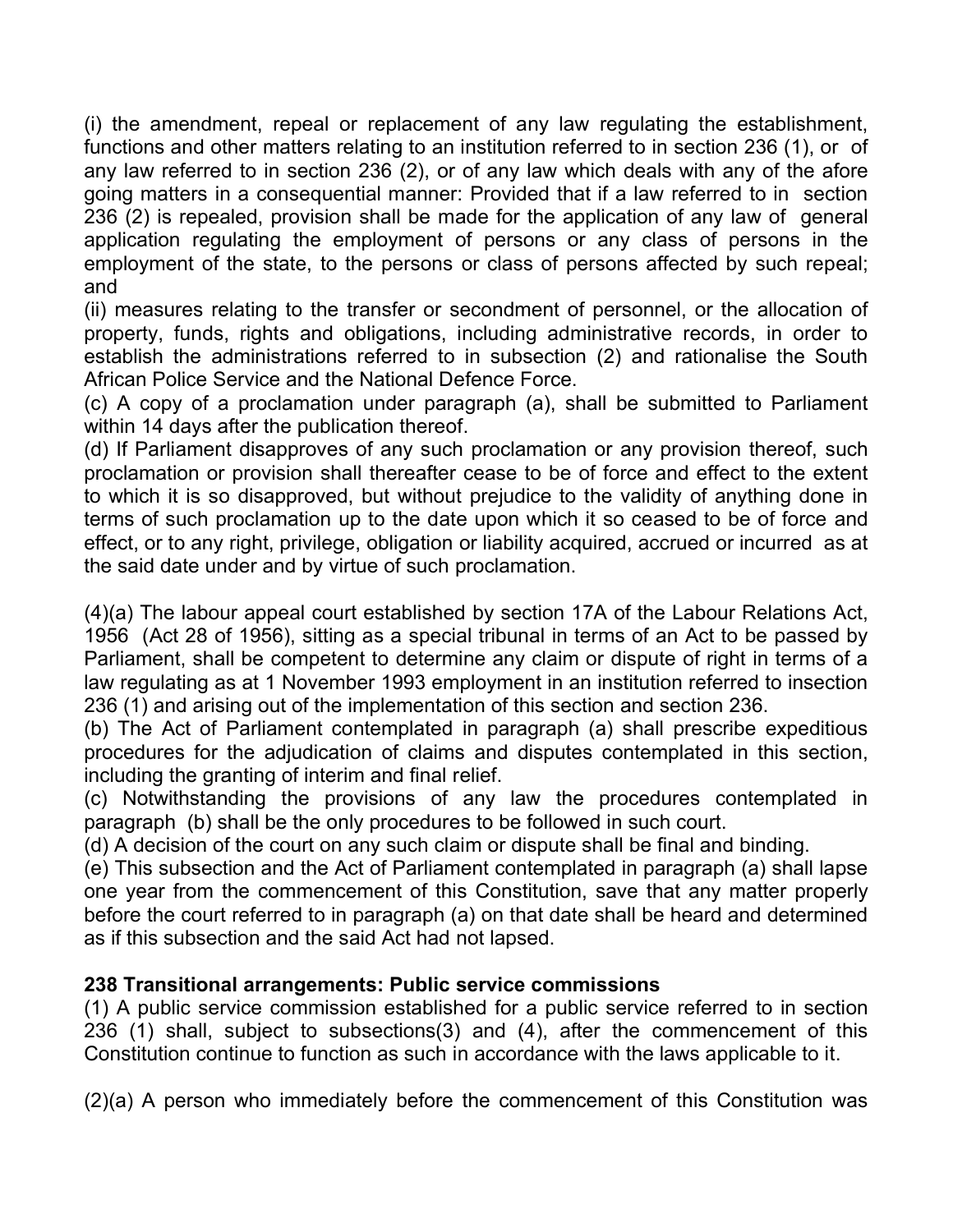the chairperson or member of a public service commission referred to in subsection (1) shall, subject to subsections (3) and (4) and section 237, after such commencement, continue in office in accordance with the laws regulating his or her appointment. (b) Section 236 (3), (4) and (5) shall apply mutatis mutandis in respect of a person referred to in paragraph (a) of this subsection.

(3) The Commission for Administration established by the Commission for Administration Act, 1984 (Act 65 of 1984), shall cease to exist upon the appointment of the members of the Public Service Commission referred to in section 209: Provided that a person who immediately before such appointment held office as the chairperson or a member of the Commission for Administration shall be entitled to be appointed as a member of the Public Service Commission.

(4) A public service commission, other than the Commission for Administration referred to in subsection (3), which continues to perform its functions in any part of the national territory, shall mutatis mutandis be subject to rationalisation under section 237 and shall cease to exist to the extent that it is superseded by the establishment of a provincial service commission contemplated in section 213 or otherwise rationalised or abolished under section 237.

(5) If-(a) the chairperson or a member referred to in the proviso to subsection (3) elects not to be appointed to the Public Service Commission; or

(b) the chairperson or a member of a public service commission referred to in subsection (4), is not upon the abolition of such public service commission appointed to any provincial service commission, the period of office for which such a chairperson or member has been appointed shall for the purpose of any applicable law regulating retirement benefits, be deemed to have been completed.

(6) Any reference in any law to the Commission for Administration referred to in subsection (3), shall be deemed to be a reference to the Public Service Commission.

#### **239 Transitional arrangements: Assets and liabilities**

(1) All assets, including funds and administrative records, which immediately before the commencement of this Constitution vested in an authority referred to in section 235 (1) (a), (b) or (c), or in a government, administration or force under the control of such an authority, shall be allocated as follows:

(a) Where any asset is applied or intended to be applied for or in connection with a matter which-

(i) does not fall within a functional area specified in Schedule 6; or

(ii) does fall within such a functional area but is a matter referred to in paragraphs (a) to (e) of section 126 (3) (which shall be deemed to include a police asset), such asset shall vest in the national government.

(b) Where any asset is applied or intended to be applied for or in connection with a matter which is not a matter referred to in paragraphs (a) to (e) of section 126 (3), such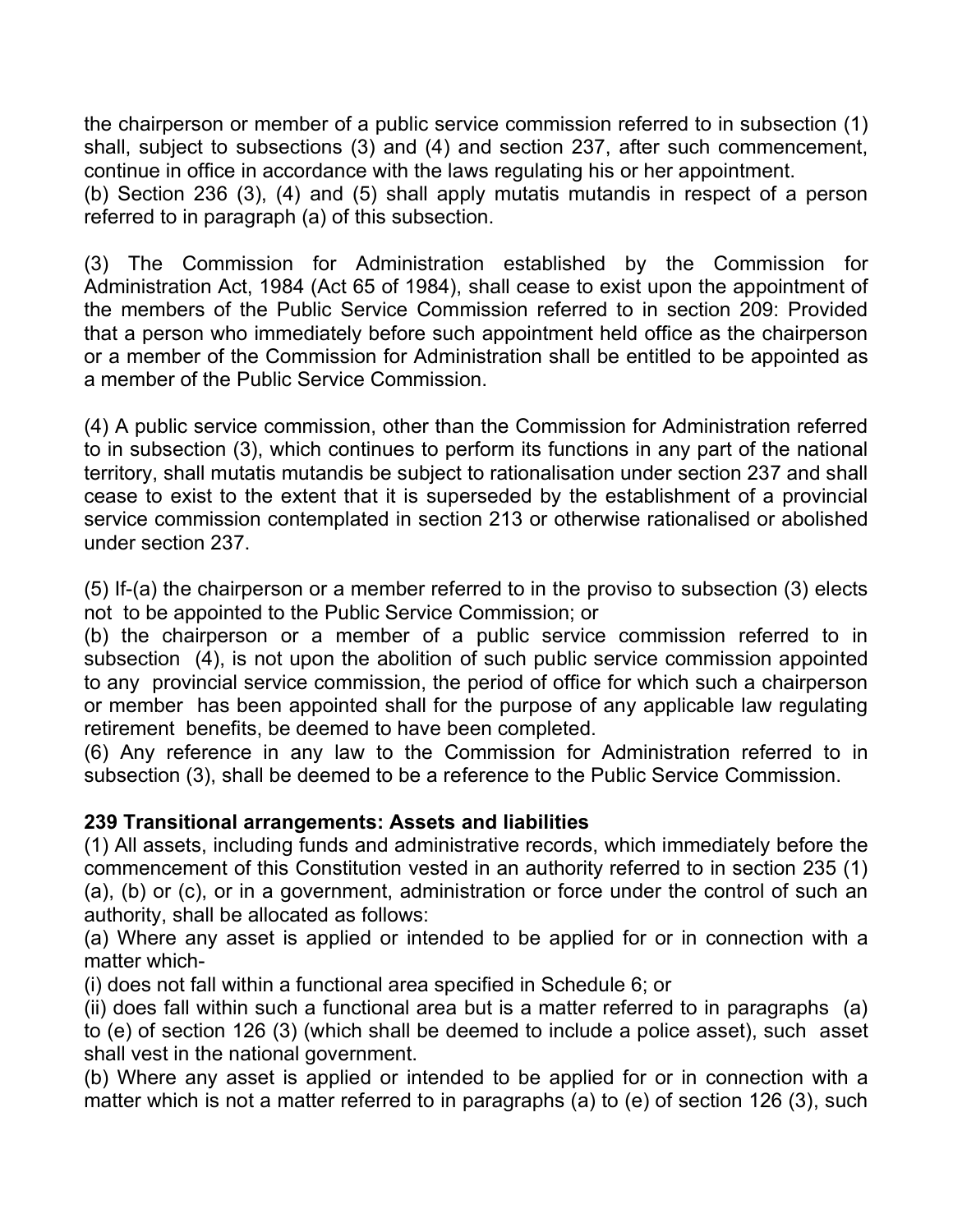asset shall, subject to paragraph(c), vest in the relevant provincial government.

(c) Where any asset referred to in paragraph (b) is applied or intended to be applied for or in connection with the administration of a particular law or the performance of a particular function in a particular area, such asset shall vest in the government to which the administration of that law is assigned, or is assigned in that particular area, in terms of section 235 (6), (8) or (9), or to which the performance of that function is entrusted, or entrusted in the particular area, in terms of section 237.

(d) Where any asset cannot in terms of the afore going rules be classified with reference to a particular matter, law or function, or where there is disagreement between two or more governments, the advice of the Commission on Provincial Government shall be obtained, and any dispute shall be resolved with due regard to such advice.

(e) Parliament shall be competent to enact a law to facilitate the application of this section and to prescribe guidelines for the resolution of disputes arising from such application.

(f) All assets under the control of a police force shall vest in the South African Police Service.

(2)(a) A registrar of deeds shall upon the production of a certificate by a competent authority that immovable property described in the certificate is vested in a particular government in terms of this section, make such entries or endorsements in or on any relevant register, title deed or other document to register such immovable property in the name of such government.

(b) No duty, fee or other charge shall be payable in respect of a registration in terms of paragraph (a).

(3)(a) Subject to paragraph (b), all debts and liabilities-

(i) directly linked to an asset vesting in terms of subsection (1) in a provincial government, shall be assumed by such provincial government; and

(ii) other than those referred to in subparagraph (i) shall be assumed by the national government: Provided that the servicing of all state debts and liabilities not provided for in this Constitution shall be undertaken by the national government until allocated to the relevant level of government.

(b) Parliament shall be competent to pass a law regulating the re-allocation of debts and liabilities to the national government and the respective provincial governments, but no such law shall be passed unless a report and recommendations of the Financial and Fiscal Commission has been tabled in and considered by Parliament.

(4) Subject to and in accordance with any applicable law, the assets, rights, duties and liabilities of all forces referred to in section 224(2) shall devolve upon the National Defence Force.

(5) Anything done in terms of this section shall be subject to audit by the Auditor-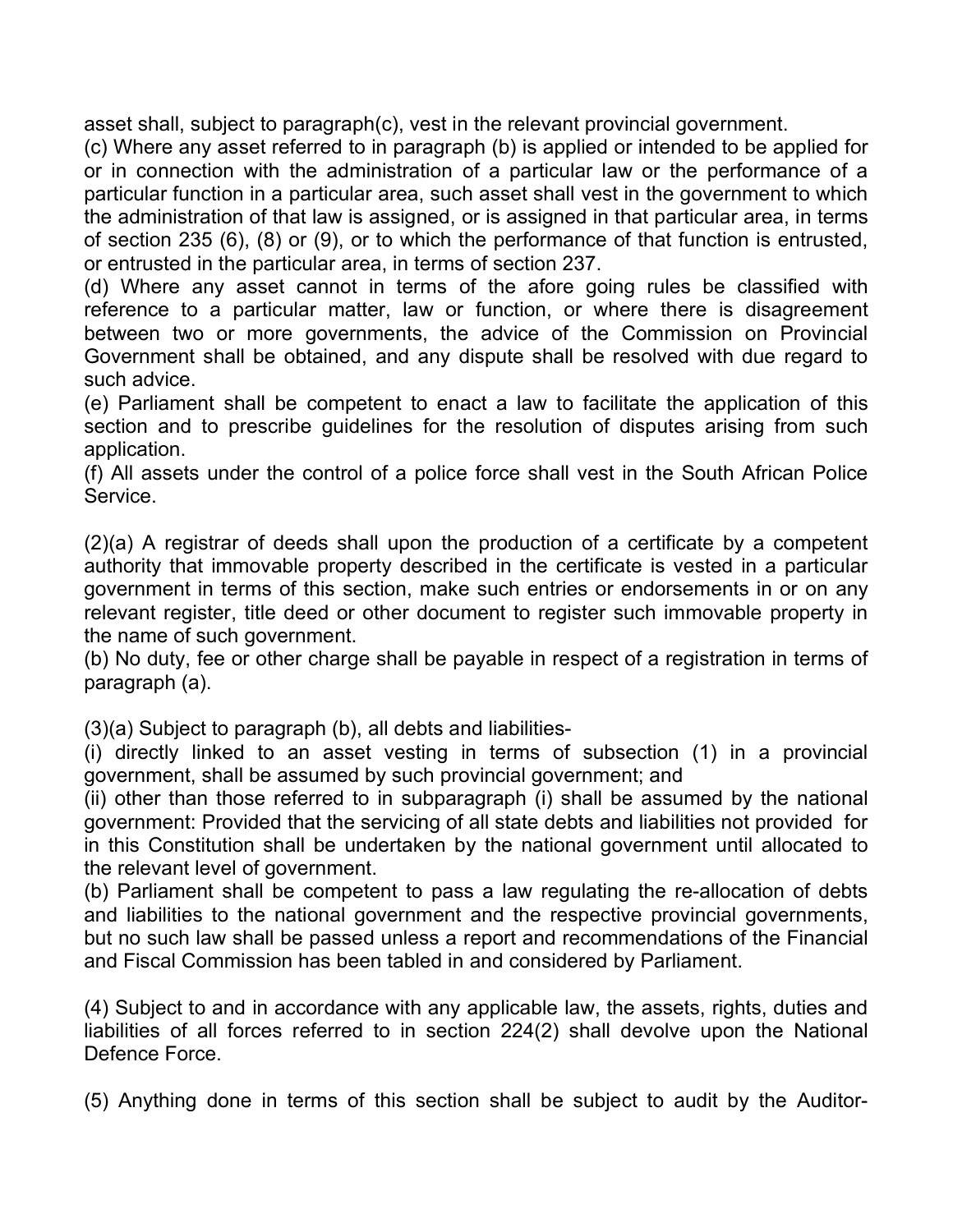General.

#### **240 Transitional arrangements: State Revenue Fund**

(1) At the commencement of this Constitution the State Revenue Fund established in terms of section 81 of the previous Constitution shall continue to exist until an Act of Parliament contemplated in section 185(1) is adopted prescribing the administration of the National Revenue Fund.

(2) While the State Revenue Fund continues to exist it shall for all purposes be deemed to be the National Revenue Fund.

(3) The Accounts of the State Revenue Fund referred to in section 82 of the previous Constitution shall be phased out and closed as soon as circumstances permit.

(4) In the 1994/1995 financial year the head of the department of the Treasury, as defined in section 1 of the Exchequer Act, 1975 (Act 66 of 1975), may, in consultation with the Minister responsible for national financial matters, from the Exchequer Account, on conditions aimed at ensuring financial control, grant advances to provincial governments as he or she deems necessary for the purposes of establishing and funding of structures of government at provincial level as contemplated in this Constitution until Parliament has appropriated money for such purposes.

(5) Any Revenue Fund established before the commencement of this Constitution by a law in force in an area which forms part of the national territory, excluding the State Revenue Fund referred to in subsection (1), shall, subject to subsection (6) and any laws governing the application and withdrawal of moneys from such Revenue Fund, continue to exist until the money therein is transferred under this Chapter to the National Revenue Fund or to any relevant Provincial Revenue Fund, as the case may be, or otherwise dealt with by a competent authority.

(6) Moneys in a Revenue Fund referred to in subsection (5) may only be withdrawn in order to meet expenditure for services in the area in respect of which the Fund was established and in respect of which an appropriation has been made for the current or in the immediately preceding financial year or for which there is other statutory authority: Provided that no withdrawal shall be made from such Revenue Fund other than with the concurrence of a person designated by the President for that purpose.

#### **241 Transitional arrangements: Judiciary**

(1) Every court of law existing immediately before the commencement of this Constitution in an area which forms part of the national territory, shall be deemed to have been duly constituted in terms of this Constitution or the laws in force after such commencement, and shall continue to function as such in accordance with the laws applicable to it until changed by a competent authority: Provided-

(a) that an appellate division of a supreme court which immediately before the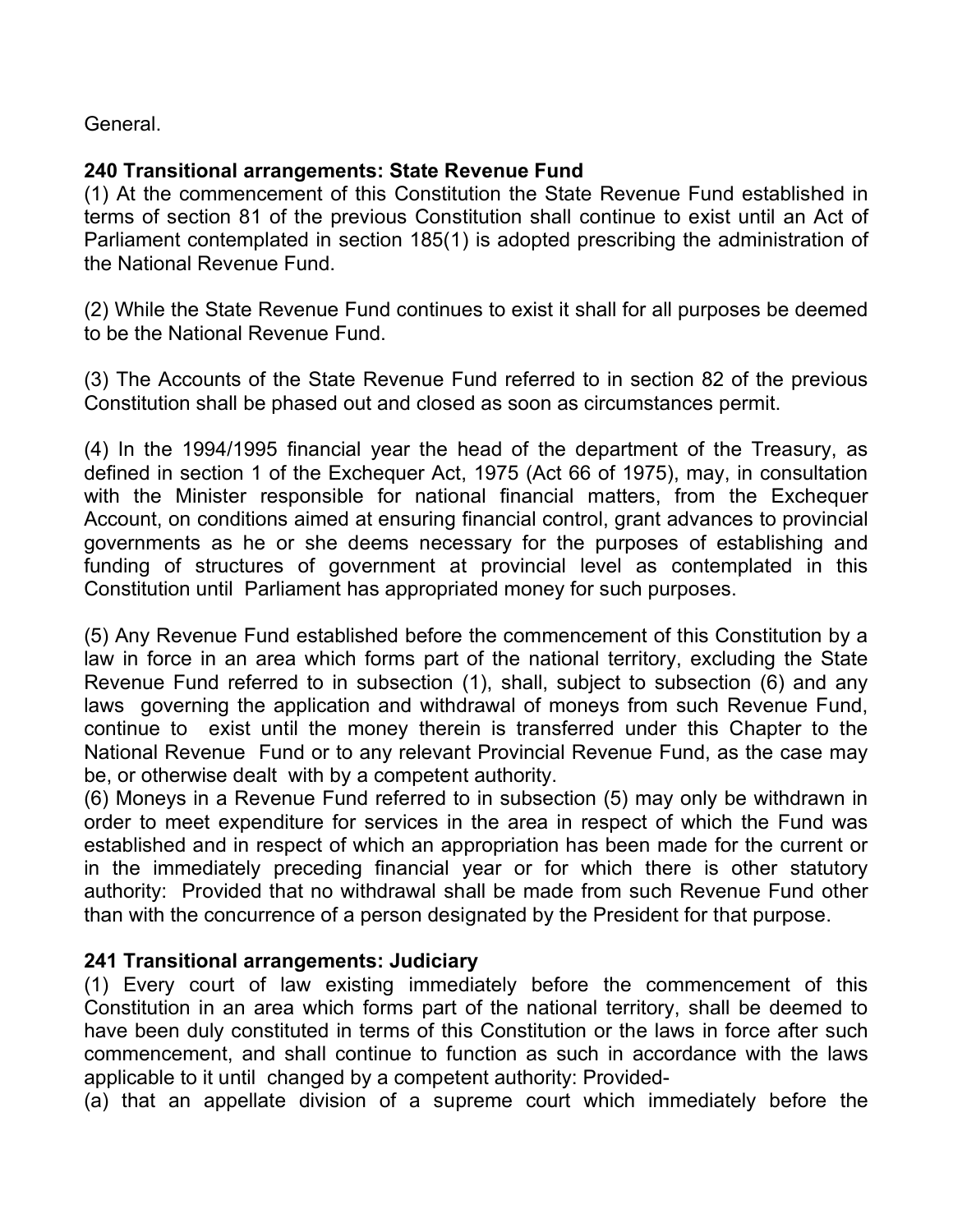commencement of this Constitution exercised jurisdiction in respect of an area which forms part of the national territory, other than the Appellate Division of the Supreme Court of South Africa, shall cease to exist with effect from the date of commencement of the Constitution of the Republic of South Africa Third Amendment Act, 1994;

(b) that any case pending before any such appellate division immediately before the said date shall be disposed of by such appellate division and the judges of appeal serving in such appellate division as if such division had not ceased to exist; and

(c) that any person who immediately before the said date was the chief justice in respect of any such appellate division, shall continue in office without any change in the terms and conditions of his or her service and shall be deemed to be the Judge President of the supreme court of which that appellate division previously formed part until the existing court structures have been rationalised as contemplated in section 242 (1). *[Sub-s. (1) amended by s. 15 (a) of Act 13 of 1994.]*

(1A) Until the court structures contemplated in Chapter 7 have been established as required by section 242 (1), the jurisdiction of courts of law which existed immediately before the commencement of this Constitution and which continued to exist by virtue of subsection (1) of this section, shall be as follows:

(a) The Appellate Division of the Supreme Court of South Africa shall have the same jurisdiction as that which is vested in terms of this Constitution in the Appellate Division contemplated in section 101 (1), and shall exercise such jurisdiction in respect of the whole of the national territory;

(b) a provincial or local division of the said Supreme Court of South Africa, and any other supreme court or general division thereof, shall have the same jurisdiction as that which is vested in terms of this Constitution in a provincial or local division contemplated in section 101 (1), and shall exercise such jurisdiction in respect of the area of jurisdiction for which it was established; and

(c) any other court shall, in addition to the jurisdiction vested in it immediately before the commencement of this Constitution, have the same jurisdiction as that which is vested in terms of section 103 in a court of similar status contemplated therein, and shall exercise such jurisdiction in respect of the area of jurisdiction for which it was established. *[Sub-s. (1A) inserted by s. 15 (b) of Act 13 of 1994.]*

(1B) For the purposes of the application of this Constitution while the existing court structures referred to in subsection (1) continue, any reference in this Constitution to any of the court structures contemplated in Chapter 7 shall, unless inconsistent with the context or clearly inappropriate, be deemed to be a reference to the corresponding existing court structure, and in such application a reference to a provincial division shall be construed also to refer to any of the other supreme courts, or general division of any such court, referred to in subsection (1A) (b). *[Sub-s. (1B) inserted by s. 15 (b) of Act 13 of 1994.]*

(2) The Chief Justice of South Africa, the judges-president and deputy judges-president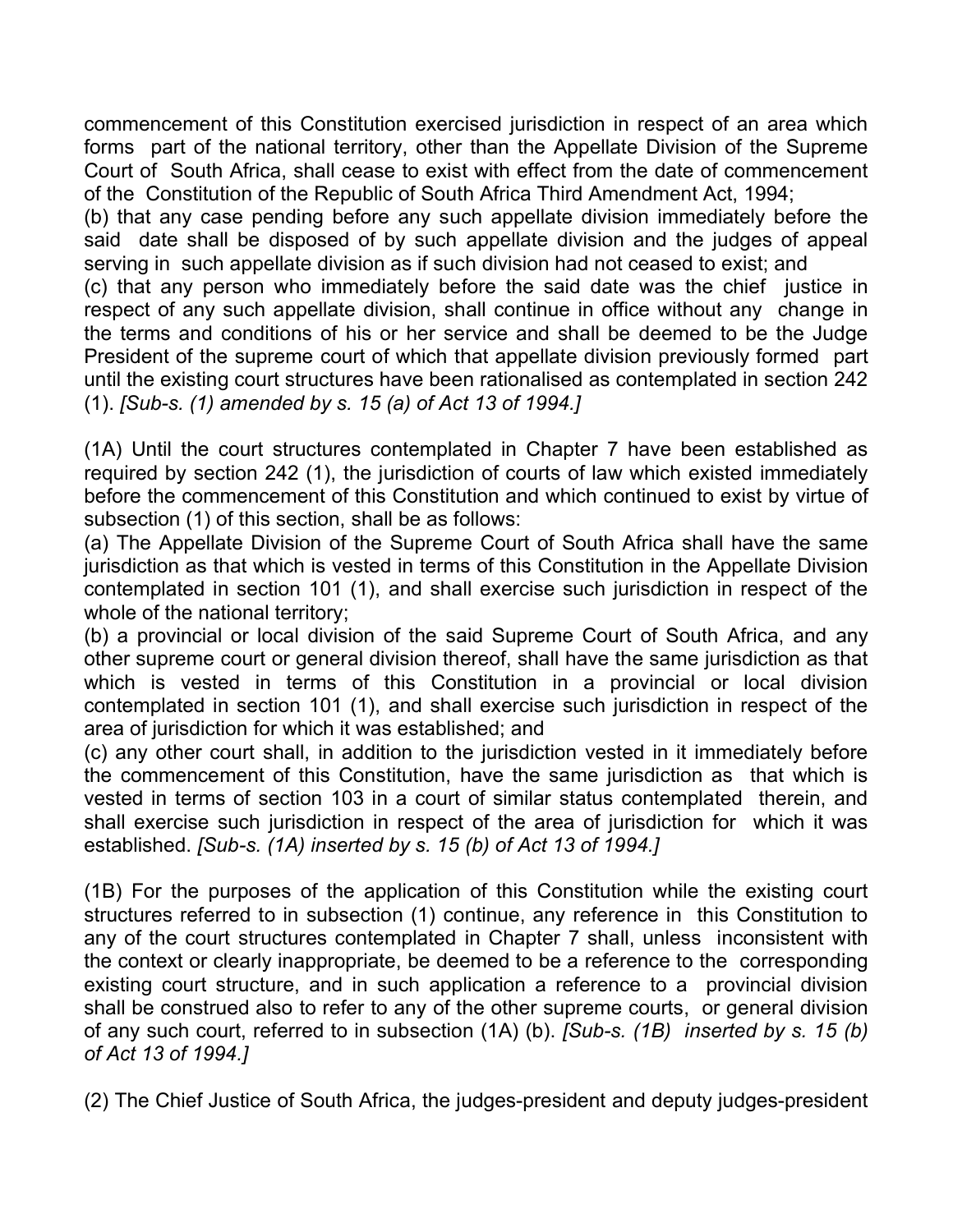of the various divisions of the Supreme Court of South Africa, the judges of appeal of the Appellate Division of the said Supreme Court, and the other judges of the said Supreme Court, holding office immediately before the commencement of this Constitution, shall be deemed to have been duly appointed to the corresponding positions in terms of Chapter 7 and shall continue to hold office in accordance with the applicable laws.

(2A) The chief justice of a supreme court referred to in the proviso to subsection (1) who in terms of that proviso continues in office as the Judge President of such supreme court, and the other judges of such supreme court, including the judges of any other supreme court which did not have an appellate division, holding office immediately before the commencement of this Constitution, shall be deemed to have been duly appointed to the corresponding positions in terms of Chapter 7 and shall continue in office in accordance with the applicable laws. *[Sub-s. (2A) inserted by s. 15 (c) of Act 13 of 1994.]*

(3) All other judicial officers holding office immediately before the commencement of this Constitution in terms of a law, shall continue to hold such office in accordance with such law.

(4) Every attorney-general holding office immediately before the commencement of this Constitution in terms of a law, shall continue to hold such office in accordance with such law.

(5) Subject to this Constitution, all measures which immediately before the commencement of this Constitution were in operation and applied to judicial officers and attorneys-general, including measures regarding the remuneration, pension and pension benefits, leave gratuity and any other term and condition of service, shall continue in operation and to apply to the said judicial officers and attorneys-general, until amended or repealed by a competent authority: Provided that no such measure shall, except in accordance with an applicable law, be changed in a manner which affects such judicial officers and attorneys-general to their detriment.

(6) The provisions of section 236 (5) and (6) shall apply mutatis mutandis in respect of persons referred to in subsections (3) and (4) of this section.

(7)(a) Persons referred to in subsections (2), (2A), (3) and (4) shall within 30 days of the election of the President in terms of section 77 (1) (a) make and subscribe an oath or solemn affirmation in the terms set out in Schedule 3 before the Chief Justice or a judge of the Supreme Court designated by the Chief Justice for this purpose, or, in the case of a person continuing in office or appointed as the Chief Justice or the President of the Constitutional Court, before the President.

(b) For the purposes of paragraph (a) a reference in the relevant oath of office or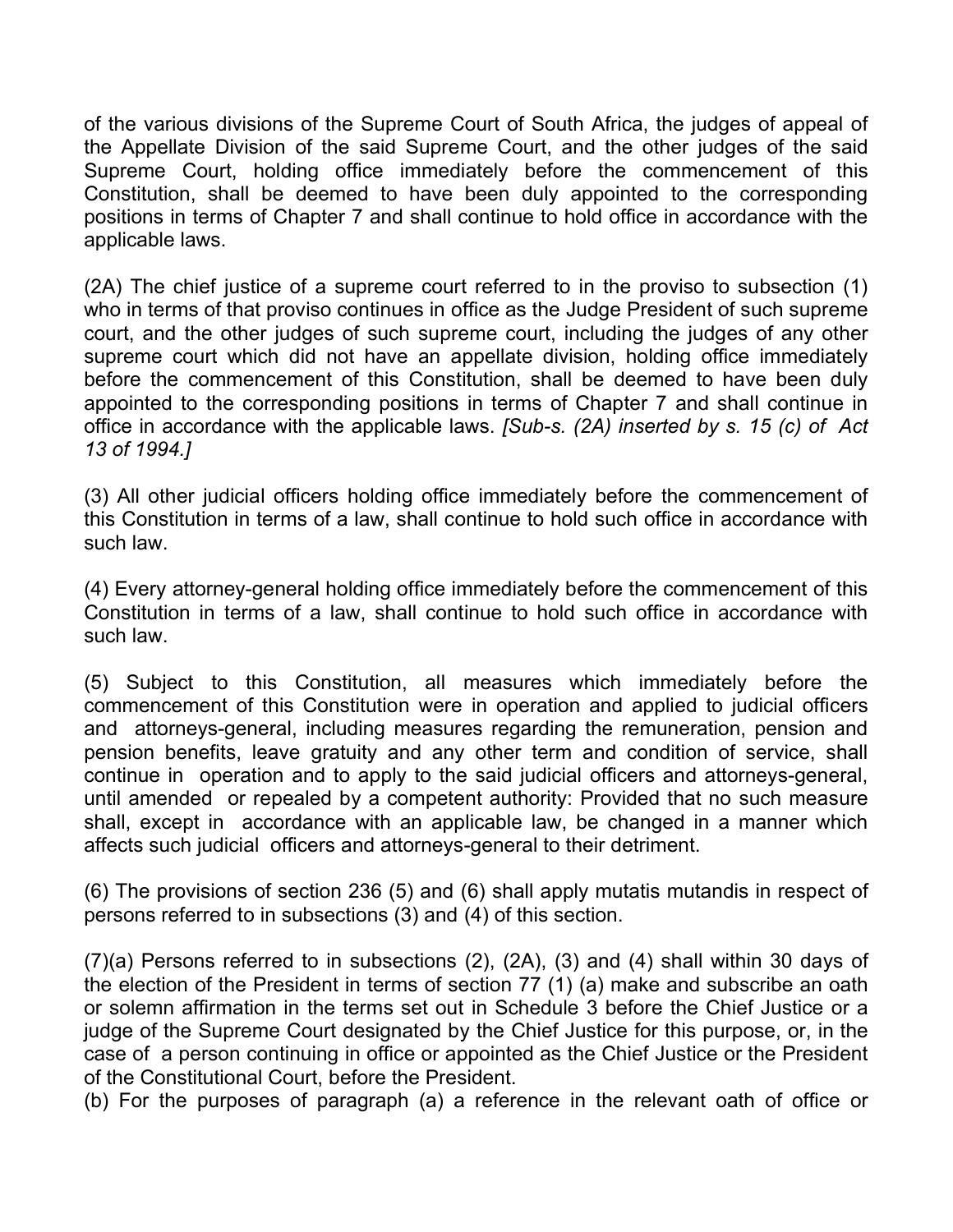solemn affirmation set out in Schedule 3 to a Judge of the Supreme Court shall, in the case of a judicial officer referred to in subsection (3), be construed as a reference to the office of such judicial officer. *[Sub-s. (7) substituted by s. 15 (d) of Act 13 of 1994.]*

(8) All proceedings which immediately before the commencement of this Constitution were pending before any court of law, including any tribunal or reviewing authority established by or under law, exercising jurisdiction in accordance with the law then in force, shall be dealt with as if this Constitution had not been passed: Provided that if an appeal in such proceedings is noted or review proceedings with regard thereto are instituted after such commencement such proceedings shall be brought before the court having jurisdiction under this Constitution.

(9) Any legal proceedings instituted before or after the commencement of this Constitution by or against a government, authority or functionary which ceased to exist at or after such commencement, may be continued by or against the relevant government, authority or functionary which superseded the said government, authority or functionary.

(10) The laws and other measures which immediately before the commencement of this Constitution regulated the jurisdiction of courts of law, court procedures, the power and authority of judicial officers and all other matters pertaining to the establishment and functioning of courts of law, shall continue in force subject to any amendment or repeal thereof by a competent authority.

#### **242 Rationalisation of court structures**

(1) All jurisdictional areas and court structures appropriate thereto existing immediately before the commencement of this Constitution, shall as soon as possible after such commencement be rationalised in accordance with an Act of Parliament with a view to establishing the jurisdictional areas and court structures contemplated in Chapter 7.

(2) The rationalisation of the jurisdictional areas and court structures referred to in subsection (1) shall be the responsibility of the national government after consultation with the Judicial Service Commission.

(3) The rationalisation contemplated in subsection (1) includes-

(a) the amendment, repeal or replacement of any law regulating the establishment, functions, jurisdiction and other matters relating to a court referred to in section 241 (1), or of any law referred to in section 241 (2), or of any law which deals with any of the aforegoing matters in a consequential manner: Provided that if a law referred to in section 241 (2) is repealed, provision shall be made for the application of any law of general application regulating the service of judicial officers or any class of judicial officers, to the judicial officers or class of judicial officers affected by such repeal; and (b) measures relating to the transfer or secondment of judicial officers, or the allocation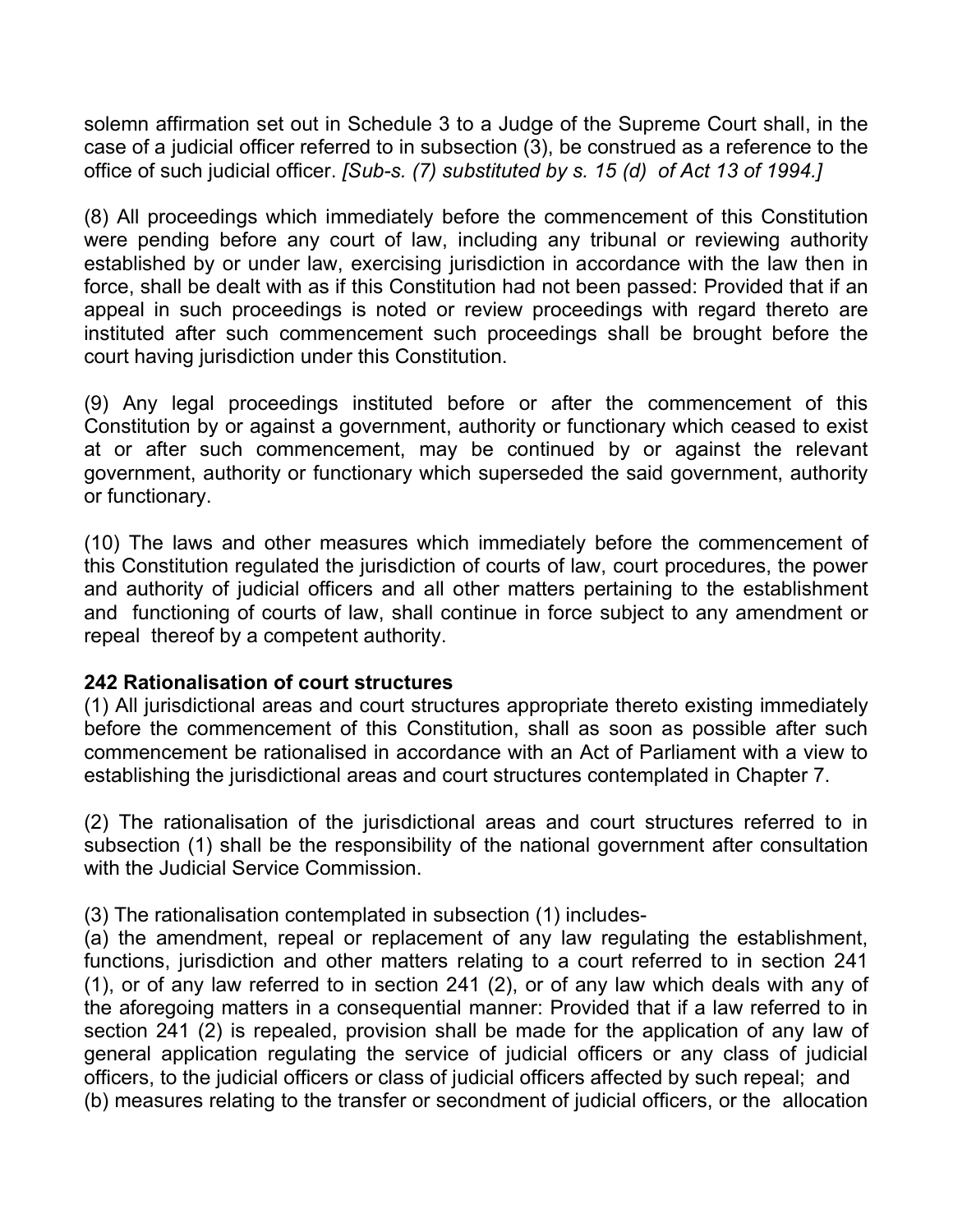of property, including court and administrative records, in order to establish the said jurisdictional areas or court structures.

#### **243 Transitional arrangements: Ombudsman**

(1) A person who immediately before the commencement of this Constitution was-

(a) the Ombudsman in terms of the Ombudsman Act, 1979 (Act 118 of 1979), shall continue to hold office and to exercise and perform the powers and functions of the Ombudsman in accordance with the said Act until the Public Protector has been appointed under section 110 and has assumed office;

(b) an assistant to the Ombudsman, shall continue as such until the Public Protector has been appointed and has assumed office, whereupon such person shall be deemed to have been appointed under section 113; or

(c) an ombudsman in terms of a law of an area which forms part of the national territory (other than the Ombudsman referred to in paragraph (a)), or in the employ of such an ombudsman, shall continue in such office or employment in accordance with the law which regulated such office or employment, until the office of such ombudsman is abolished or such ombudsman or person is appointed as, or to the office of, a provincial public protector contemplated in section 114.

(2) Section 236 (4), (5) and (6) shall apply mutatis mutandis to a person referred to in subsection (1) (c).

#### **244 Transitional arrangements: Auditor-General**

(1) A person who immediately before the commencement of this Constitution was-

(a) the Auditor-General in terms of the Auditor-General Act, 1989 (Act 52 of 1989), shall continue in office subject to section 191 and the laws applicable to such office;

(b) employed in terms of the Audit Arrangements Act, 1992 (Act 122 of 1992), shall continue in such employment subject to and in accordance with this Constitution, the said Act and any other applicable law regulating such employment; and

(c) the auditor-general of any area which forms part of the national territory (other than the Auditor-General referred to in paragraph (a)), shall continue in such office or employment in accordance with the laws regulating such office or employment, until such office of auditor-general is abolished by law: Provided that any such auditorgeneral shall be eligible for appointment under section 194: Provided further that should such a person not be appointed, he or she shall have the right to retire and if he or she so retires he or she shall be entitled to such pension as he or she would have been entitled to under the pensions law applicable to him or her if he or she had been compelled to retire from the public service owing to the abolition of his or her post.

(2) For the purpose of subsection (1), the persons referred to in that subsection shall not be dealt with less favourably than an officer or employee in a public service.

#### **245 Transitional arrangements: Local government**

(1) Until elections have been held in terms of the Local Government Transition Act,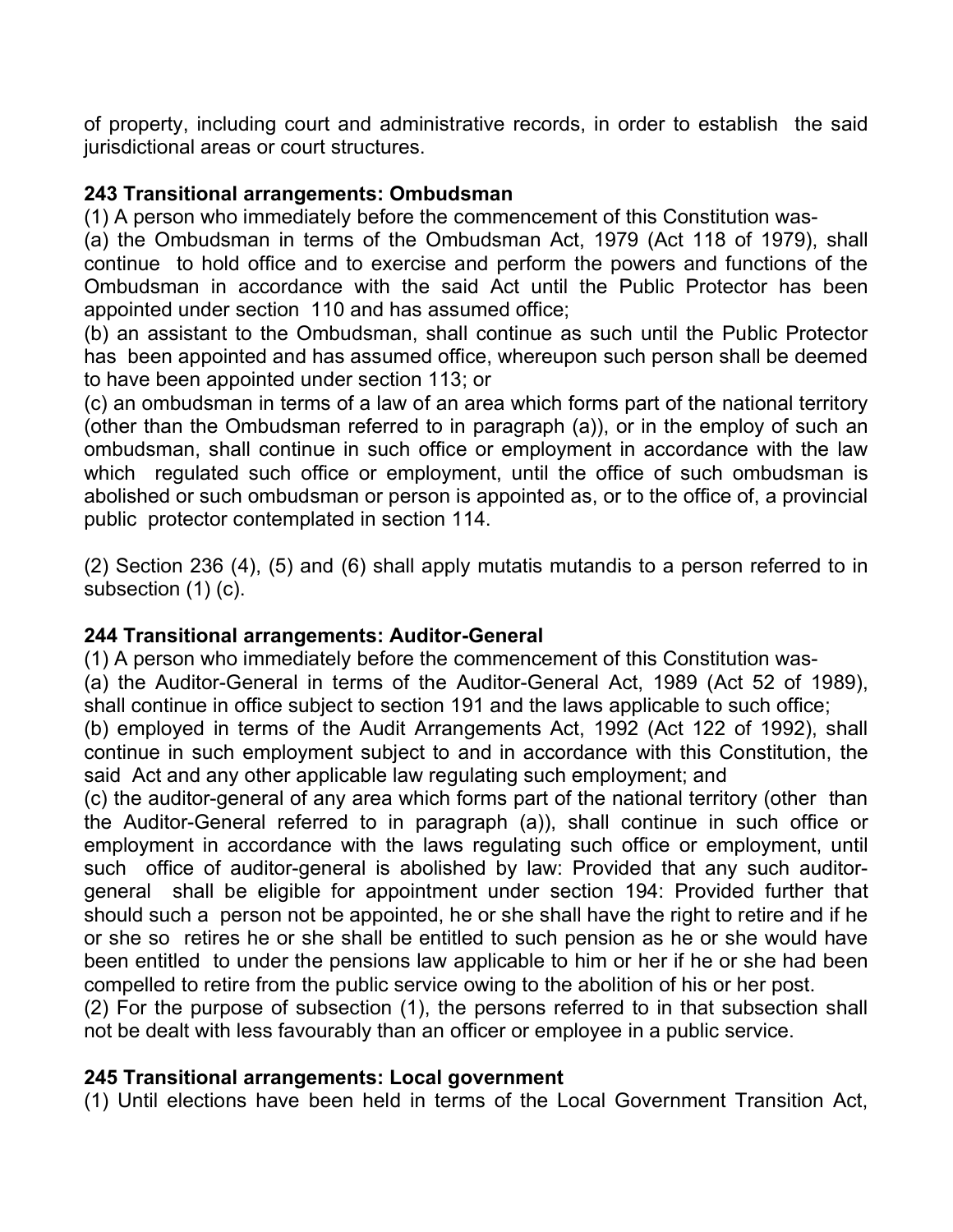1993, local government shall not be restructured otherwise than in accordance with that Act.

(2) Restructuring of local government which takes place as a result of legislation enacted by a competent authority after the elections referred to in subsection (1) have been held, shall be effected in accordance with the principles embodied in Chapter 10 and the Constitution as a whole.

(3) (a) For the purposes of the first election of members of a local government after the commencement of this Constitution, the area of jurisdiction of such local government shall be divided into wards in accordance with the Act referred to in subsection (1).

(b) Forty per cent of the members of the local government shall be elected according to the system of proportional representation applicable to an election of the National Assembly and regulated specifically by or under the Act referred to in subsection (1), and sixty per cent of the members shall be elected on the basis that each such membershall represent a ward as contemplated in paragraph (a): Provided that, notwithstanding anything to the contrary contained in this Constitution, where the area of jurisdiction of the local government includes-

(i) the area of jurisdiction of any institution or body as was referred to in section 84 (1) (f) of the Provincial Government Act, 1961 (Act 32 of 1961); and

(ii) any other area not falling within the area of jurisdiction of the institution or body referred to in subparagraph (I), no area referred to in subparagraph (I) or (ii) shall be allocated less than half of the total number of wards of the local government concerned: Provided further that an area referred to in subparagraph (i) shall be deemed not to include any area for which a local government body referred to in paragraphs (a), (b) and (c) of the definition of `local government body' in section 1 (1) of the Act referred to in subsection (1) of this section (as that Act exists at the commencement of this Constitution), has been established. *b) amended by s. 9 of Act 29 of 1994.]*

#### **245 Transitional arrangements: Pension of political office-bearers**

The right of any person in terms of any law which at the commencement of this Constitution provides for the payment of pensions from the exchequer or from any pension fund or arrangement to which the state contributes or has contributed, to or in respect of political office-bearers or former political office-bearers (including members and former members of Parliament and of any other legislative assembly which exercised legislative powers in respect of any area which forms part of the national territory) shall continue and shall not be diminished: Provided that those who have already received benefits that were due to them shall not benefit again by reason of the provisions of this section.

#### **247 Special provisions regarding existing educational institutions**

(1) The national government and the provincial governments as provided for in this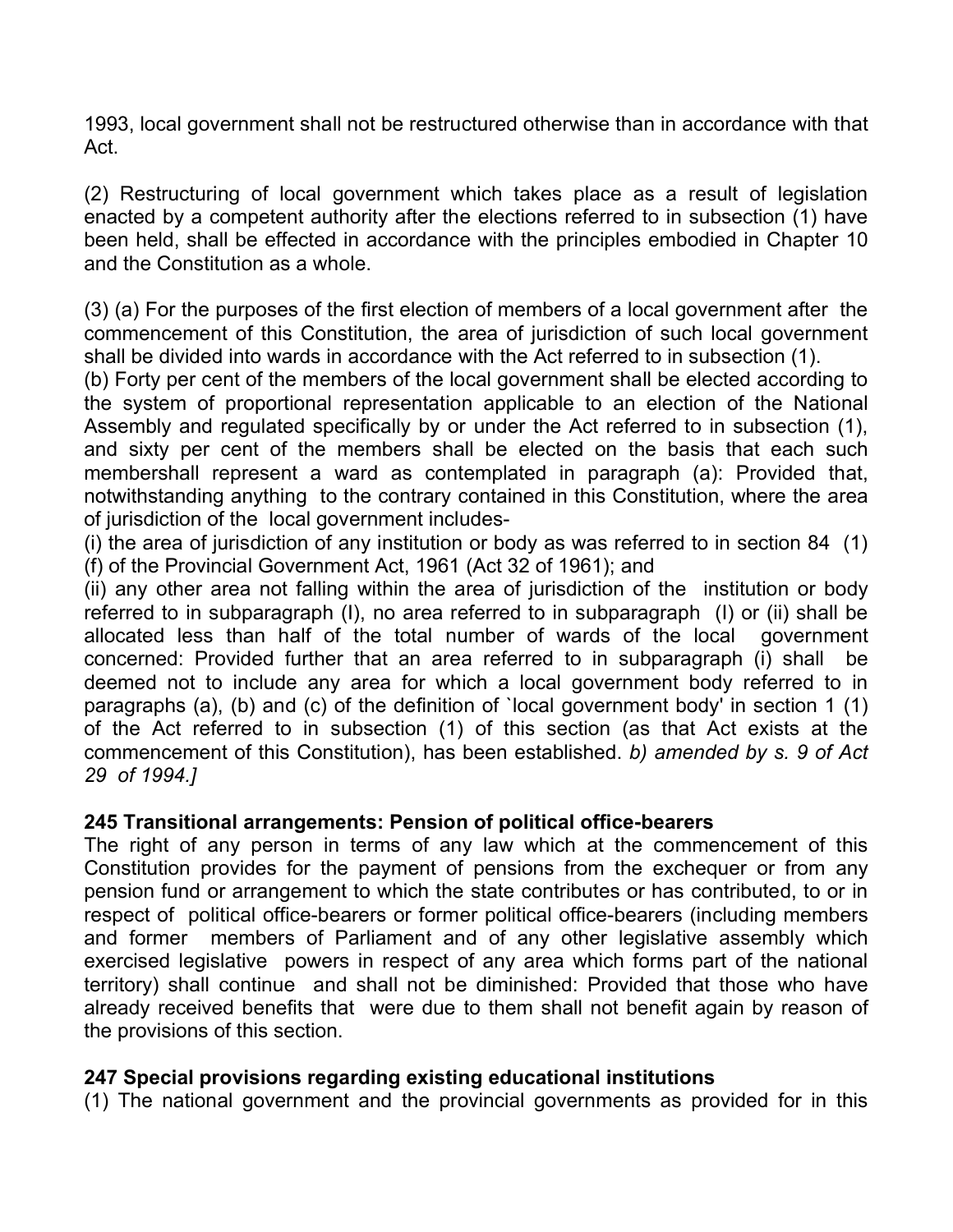Constitution shall not alter the rights, powers and functions of the governing bodies, management councils or similar authorities of departmental, community-managed or state-aided primary or secondary schools under laws existing immediately before the commencement of this Constitution unless an agreement resulting from bona fide negotiation has been reached with such bodies and reasonable notice of any proposed alteration has been given.

(2) The national government shall not alter the rights, powers and functions of the controlling bodies of universities and technikons under laws existing immediately before the commencement of this Constitution, unless agreement resulting from bona fide negotiation has been reached with such bodies, and reasonable notice of any proposed alteration has been given.

(3) Should agreement not be reached in terms of subsection (1) or (2), the national government and the provincial governments shall, subject to the other provisions of this Constitution, not be precluded from altering the rights, powers and functions of the governing bodies, management councils or similar authorities of departmental, community-managed or state-aided primary or secondary schools, as well as the controlling bodies of universities and technikons, provided that interested persons and bodies shall be entitled to challenge the validity of any such alteration in terms of this Constitution.

(4) In order to ensure an acceptable quality of education, the responsible government shall provide funds to departmental, community-managed or state-aided primary or secondary schools on an equitable basis.

#### **248 National flag and anthem**

(1) The State President may at any time before the commencement of this Constitution or while continuing in office in terms of section 235 (1) (a), exercise, on the advice of the Transitional Executive Council, the powers conferred upon the President by section 2 (1) and (2), and if the State President in the exercise of such powers issues a proclamation referred to in that section, such proclamation shall for all purposes be deemed to form part of this Constitution.

(2) This section shall come into operation on the date of promulgation of this Constitution. *[Date of commencement of s. 248: 28 January 1994.]*

#### **249 First election of National Assembly**

(1) Notwithstanding the fact that Chapter 4 may not yet be in force, the State President may, by proclamation in the Gazette, call an election in terms of the Electoral Act, 1993, for the election of the members of the National Assembly and the provincial legislatures. *[Sub-s. (1) substituted by s. 10 (1) of Act 2 of 1994.]*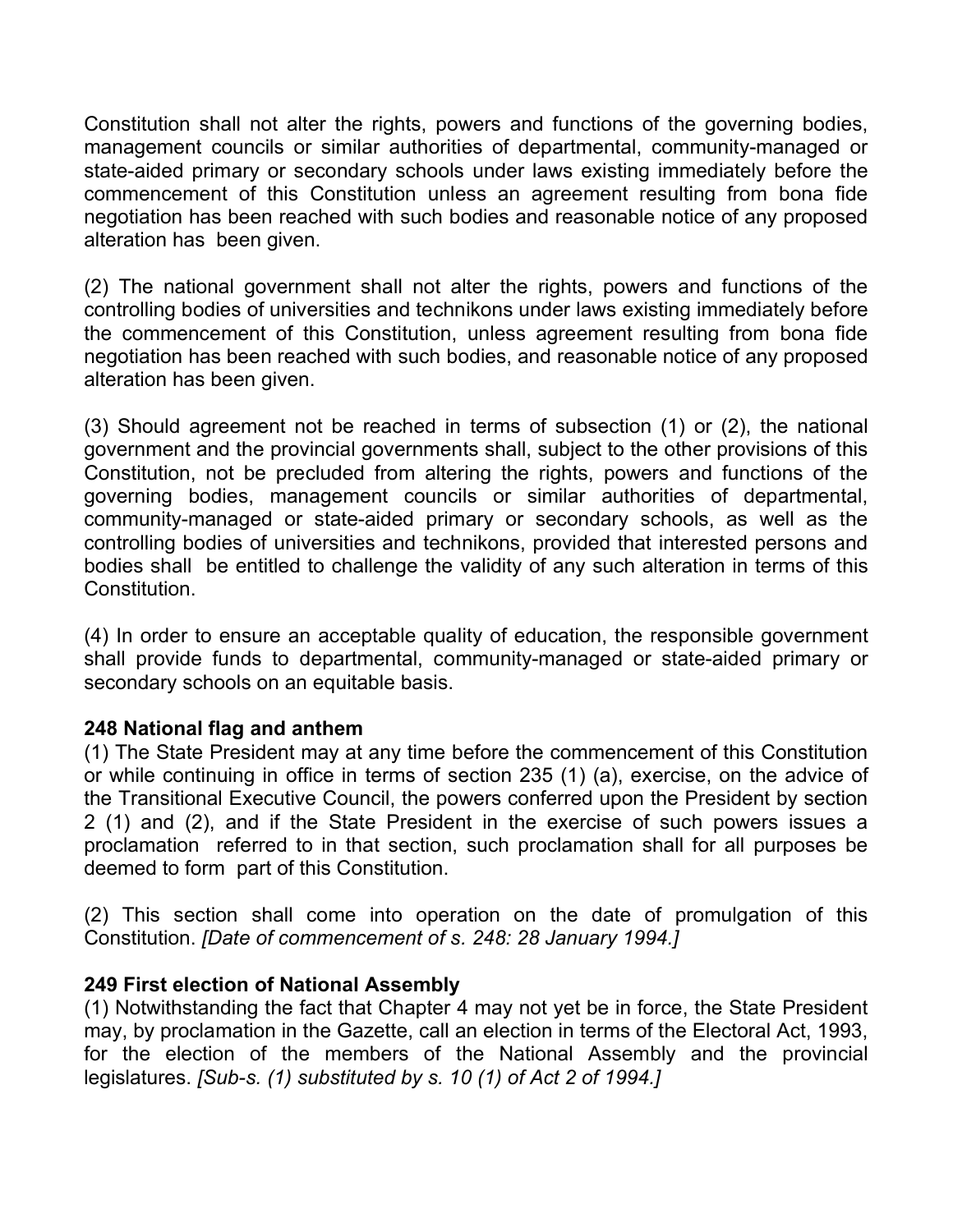(2) Such election shall be conducted in accordance with Schedule 2 and the Electoral Act, 1993, as amended by the Constitution of the Republic of South Africa Amendment Act, 1994, and the Electoral Amendment Act, 1994, respectively. *[Sub-s. (2 substituted by s. 10 (1) of Act 2 of 1994.]*

(3) This section shall come into operation on the date of promulgation of this Constitution. *[Date of commencement of s. 249: 28 January 1994.]*

# **250 Non-certification of election by Independent Electoral Commission**

(1) If in the application of section 18 of the Independent Electoral Commission Act, 1993, the Independent Electoral Commission declares that it is unable to certify that any election referred to in that section was substantially free and fair, the Commission shall declare that either-

(a) it is able to determine a result based on the votes which could be counted; or

(b) it is unable to determine any result.

(2) If the Independent Electoral Commission declares as contemplated in subsection (1) (a)-

(a) a new election shall be held for the National Assembly and the provincial legislatures or a relevant provincial legislature, as the case may be, mutatis mutandis in accordance with this Constitution and the Electoral Act, 1993, as soon as practicable but in any event not later than 12 months after the date of the election in question: Provided that any reference to the Transitional Executive Council in the said Act shall be deemed to be a reference to Parliament;

(b) Parliament and the provincial legislatures or a provincial legislature, as the case may be, shall be established on the basis of the result determined in terms of subsection (1) (a): Provided that no provincial legislature shall be established unless the National Assembly is established;

(c) no amendment by a Parliament established on the basis of a declaration in terms of subsection (1) (a), of this Constitution, the Independent Electoral Commission Act, 1993, the Electoral Act, 1993, the Independent Media Commission Act, 1993, or the Independent Broadcasting Authority Act, 1993, shall be permissible until the election contemplated in paragraph (a) has been certified as substantially free and fair in terms of the Independent Electoral Commission Act, 1993; and

(d) any provincial legislature established on the basis of a declaration in terms of subsection (1) (a), shall have no legislative competence save for the enactment of laws necessary for the appropriation of revenue or moneys, or the imposition of taxation within the framework of section 126, until the election contemplated in paragraph (a) has been certified as substantially free and fair in terms of the Independent Electoral Commission Act, 1993.

(3) If the Independent Electoral Commission declares as contemplated in subsection  $(1)$  (b)-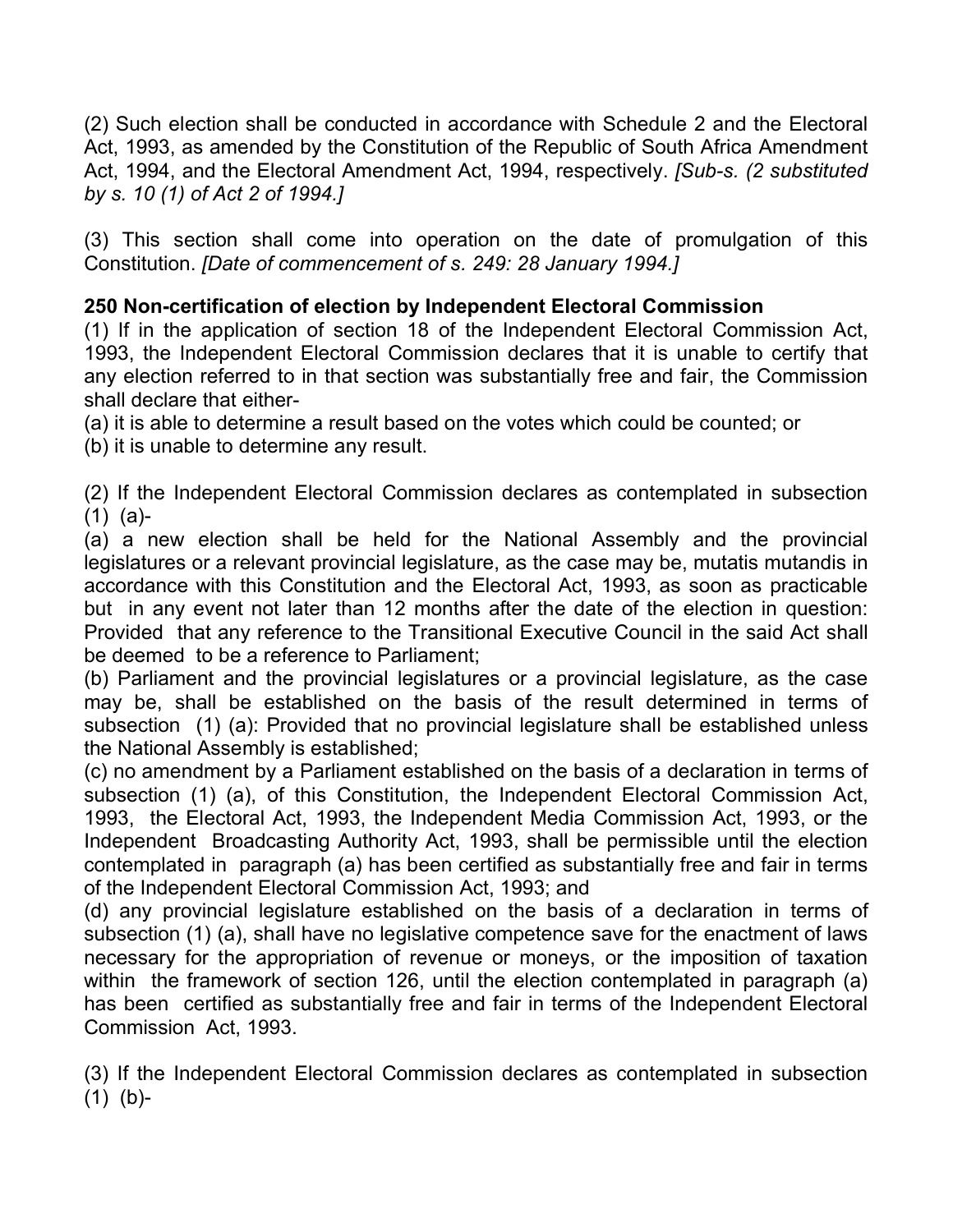(a) a new election shall be held for the National Assembly and the provincial legislatures, or a relevant provincial legislature, as the case may be, in accordance with this Constitution and the Electoral Act, 1993, as soon as practicable, but in any event not later than within 10 weeks after the date of the election in question: Provided that a new election for the National Assembly and the provincial legislatures shall be held simultaneously; and

(b) the constitutional arrangements under the Republic of South Africa Constitution Act, 1983 (Act 110 of 1983), the Transitional Executive Council Act, 1993, the Independent Electoral Commission Act, 1993, the Electoral Act, 1993, the Independent Media Commission Act, 1993, and the Independent Broadcasting Authority Act, 1993, shall apply, until the election referred to in paragraph (a) has been held.

(4) Notwithstanding the provisions of any other law, the Independent Electoral Commission shall continue to exist for the purposes set out in this section and the Commission shall exercise its function contemplated in section 18 of the Independent Electoral Commission Act, 1993, with reference to an election referred to in this section: Provided that section 232 (5) (b) shall apply mutatis mutandis in respect of the replacement of members of the Commission.

#### **251 Short title and commencement**

(1) This Act shall be called the Constitution of the Republic of South Africa, 1993, and shall, subject to subsection (2), come into operation on 27 April 1994.

(2) The State President may, in consultation with the Transitional Executive Council, by proclamation in the Gazette provide that a provision of this Constitution specified in the proclamation shall come into operation on a date prior to the date referred to in subsection (1).

(3) Different dates may be fixed in terms of subsection (2) in respect of different provisions of this Constitution.

(4) A reference in a provision of this Constitution to the commencement of this Constitution shall, unless the context otherwise indicates, be construed as a reference to the commencement of such provision.

# **National Unity and Reconciliation**

This Constitution provides a historic bridge between the past of a deeply divided society characterised by strife, conflict, untold suffering and injustice, and a future founded on the recognition of human rights, democracy and peaceful co-existence and development opportunities for all South Africans, irrespective of colour, race, class,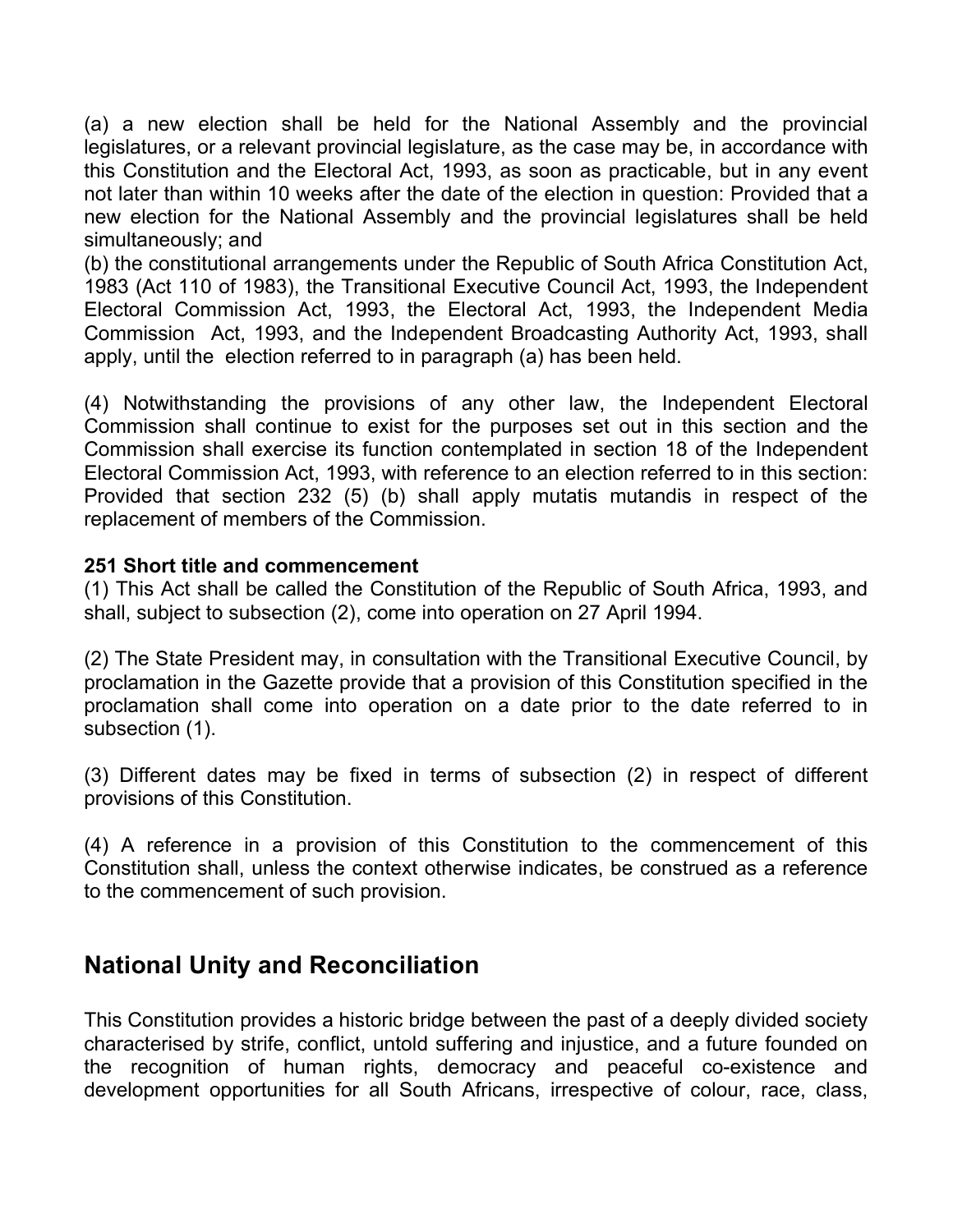belief or sex. The pursuit of national unity, the well-being of all South African citizens and peace require reconciliation between the people of South Africa and the reconstruction of society.

The adoption of this Constitution lays the secure foundation for the people of South Africa to transcend the divisions and strife of the past, which generated gross violations of human rights, the transgression of humanitarian principles in violent conflicts and a legacy of hatred, fear, guilt and revenge.

These can now be addressed on the basis that there is a need for understanding but not for vengeance, a need for reparation but not for retaliation, a need for ubuntu but not for victimisation.

In order to advance such reconciliation and reconstruction, amnesty shall be granted in respect of acts, omissions and offences associated with political objectives and committed in the course of the conflicts of the past. To this end, Parliament under this Constitution shall adopt a law determining a firm cut-off date, which shall be a date after 8 October 1990 and before 6 December 1993, and providing for the mechanisms, criteria and procedures, including tribunals, if any, through which such amnesty shall be dealt with at any time after the law has been passed.

With this Constitution and these commitments we, the people of South Africa, open a new chapter in the history of our country. Nkosi sikelel' iAfrika. God seën Suid-Afrika Morena boloka sechaba sa heso. May God bless our country Mudzimu fhatutshedza Afrika. Hosi katekisa Afrika

#### **Schedule 1**

#### **PART 1**

#### **DEFINITIONS OF PROVINCES**

#### **THE PROVINCE OF NATAL**

Districts created in terms of the Magistrates' Courts Act, 1944 (Act 32 of 1944)

Alfred Kranskop Nqutu\* Babanango Lions River Paulpietersburg Bergville Lower Tugela Piet Retief (2) Camperdown Lower Umfolozi Pietermaritzburg Chatsworth Mapumulo\* Pinetown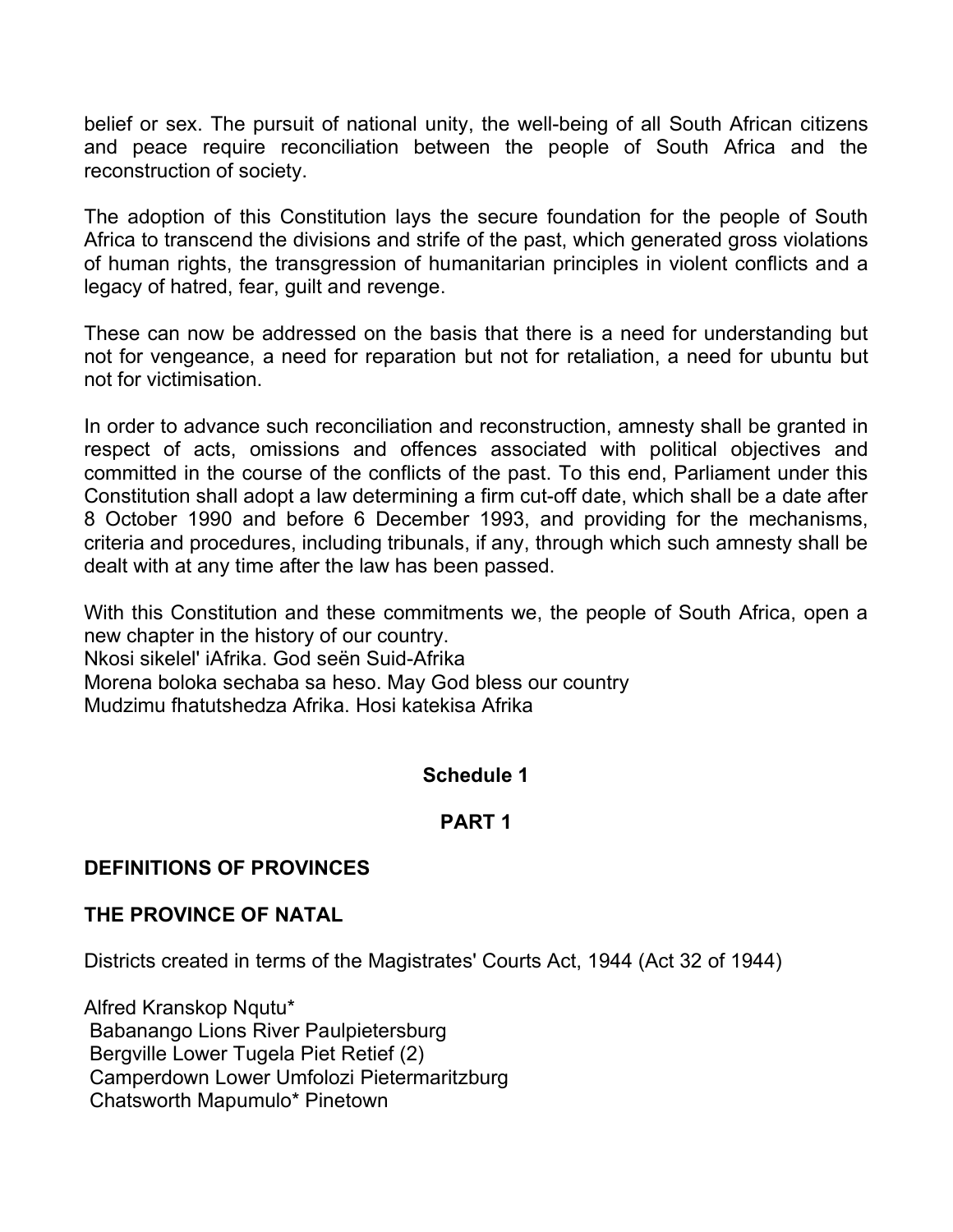Dannhauser Mhlabatini\* Polela Dundee Mooi River Port Shepstone Durban Mount Currie (1) Richmond Eshowe Msinga\* Ubombo Estcourt Mtonjaneni Umbumbulu\* Glencoe Mtunzini Umlazi\* Hlabisa Ndwedwe\* Umvoti Impendle New Hanover Umzinto Inanda Newcastle Underberg Ingwavuma\* Ngotshe Utrecht Ixopo Nkandhla\* Vryheid Klip River Nongoma\* Weenen

(1) Excluding land mentioned in Proclamations R141 of 30 September 1983 and 43 of 26 April 1985 and the farms Drumleary 130 and Stanford 127.

(2) Only the Simdlangentsha and Pongola areas, described as:

# **PONGOLA.**

From the north-western beacon of Portion 45 (Diagram A 4265/55) of the farm Pongola 61 HU on the boundary between the Republic of South Africa and Swaziland; thence east along the said boundary between the Republic of South Africa and Swaziland to the north-eastern corner of the farm Devils Dive 79 HU, thence generally south along the said boundary to the south-eastern corner of the farm Lebombo's Poort 92 HU, thence generally west along the middle of the Pongola River, to the south-eastern corner of the farm Zwartkloof 60 HU; thence generally north along the boundaries of the following so as to exclude them out of this area: the said farm Zwartkloof 60 HU, Kranskloof 59 HU and Portion 45 (Diagram A 4275/55) of the farm Pongola 61 HU to the north-eastern beacon of the last-named Portion 45, the place of beginning.

#### **SIMDLANGENTSHA**

From the north-western beacon of Portion 10 (Diagram A 1373/39) of the farm Voorslag 24 HU, in a south-eastern direction along the north-eastern boundary of the said Voorslag 24 HU to the north-western beacon of the farm Beginsel 56 HU; thence eastwards along the northern boundaries of the following properties: the said farm Beginsel 56 HU, Kranskloof 59 HU and Portion 45 (Diagram A 4265/55) of the farm Pongola 61 HU, to the north-eastern beacon of the latter portion; thence in a general southern direction along the boundaries of the following properties so as to include them in this area: the said Portion 45 HU, the farm Kranskloof 59 HU and Zwartkloof 60 HU to the south-eastern beacon of the latter farm in the middle of the Pongola River; thence in a general western direction along the middle of the said Pongola River to the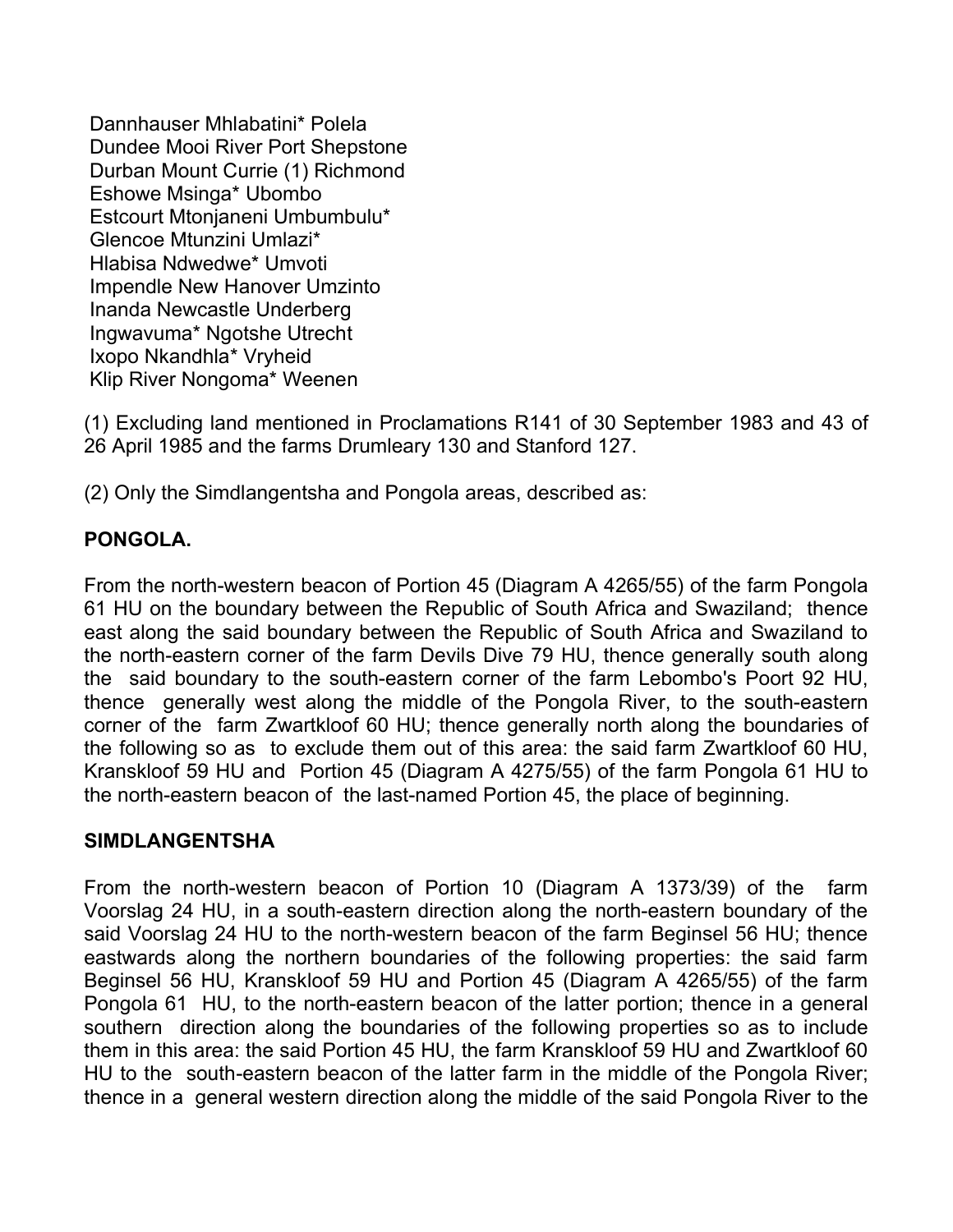northernmost beacon of the farm Gunsteling 45 HU; thence in a general north-eastern direction along the boundaries of the following properties so as to include them in this area: the said farm Gunsteling 45 HU, Prudentie 46 HU, Oranjedal 38 HU, Tobolsk 28 HU, Belgrade 27 HU and Portion 10 (Diagram A 1373/39) of the farm Voorslag 24 HU to the north-western beacon of the latter farm, the place of beginning.

\* Kwazulu districts, as they were on 1 February 1977.

# **THE PROVINCE OF NORTHERN CAPE**

Districts created in terms of the Magistrates' Courts Act, 1944 (Act 32 of 1944)

Barkly West Hartswater Philipstown Britstown Hay Postmasburg Calvinia Herbert Prieska Carnarvon Hopetown Richmond Colesberg Kenhardt Sutherland De Aar Kimberley Victoria West Fraserburg Kuruman (1) Warrenton Gordonia Namaqualand Williston Hanover Noupoort

(1) Excluding the areas as described in Proclamation 103 of 31 October 1991.

# **THE PROVINCE OF NORTHERN TRANSVAAL**

(a) Districts created in terms of the Magistrates' Courts Act, 1944 (Act 32 of 1944)

Dzanani\* Phalaborwa Thabazimbi (3) Ellisras Pietersburg Vuvani\* Letaba 1 Potgietersrust Warmbaths (4) Letaba 2 Sibasa\* Waterberg Messina (1) Soutpansberg 1 (2) Mutale\* Soutpansberg 2

(1) Including the areas as described in Proclamations 187 of 24 September 1982, R51 of 27 March 1986 and 178 of 28 October 1988

(2) Including the areas as described in Proclamation R51 of 27 March 1986

(3) Excluding the areas as described in Proclamation R222 of 28 November 1986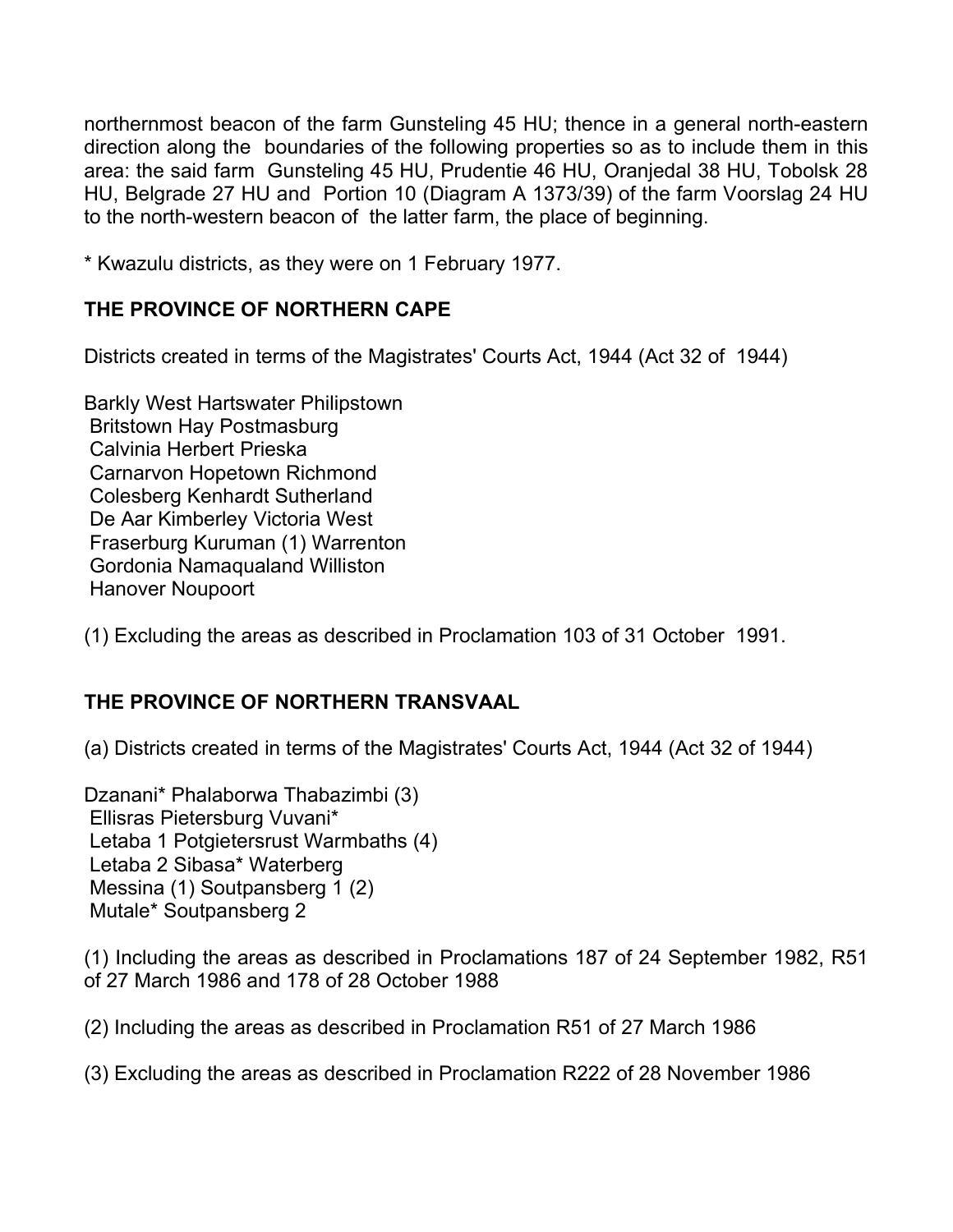(4) Excluding the areas as described in Proclamation R98 of 30 June 1989

• Venda districts, as they were on 13 September 1979

(b) The area for which the Gazankulu Legislative Assembly has been instituted in terms of section 1 of the Self-governing Territories Constitution Act, 1971 (Act 21 of 1971) (c) The area for which the Lebowa Legislative Assembly has been instituted in terms of section 1 of the Self-governing Territories Constitution Act, 1971 (Act 21 of 1971), excluding the area consisting of the following properties

(i) Remainder of the farm Elandsfontein 435 KT, in extent 5678,5521 hectares, according to Diagram A2306/1927; and

(ii) Portion 1, in extent 1457,4567 hectares, of the farm Dientjie 453 KT, according to Diagram A1939/1964.

# **THE PROVINCE OF NORTH-WEST**

Districts created in terms of the Magistrates' Courts Act, 1944 (Act 32 of 1944)

Bloemhof Lehurutshe\* Pretoria (7) Bafokeng\* Lichtenburg (4) Rustenburg 1 (8) Brits (1) Madikwe\* Rustenburg 2 (9) Christiana Mafeking (5) Schweizer-Reneke Coligny Mankwe\* Swartruggens (10) Delareyville (2) Marico 1 (6) Taung\* Ditsobotla\* Marico 2 Tlhaping-Tlharo\* Ganyesa\* Molopo Ventersdorp Klerksdorp Moretele\* Vryburg (11) Koster Odi\* Warmbaths (12) Kuruman (3) Potchefstroom Wolmaransstad

(1) Including-

(a) areas as described in Part 1 of the Schedule to the Bophuthatswana Border Extension Act, 1978 (Act 8 of 1978);

(b) the areas as described in Proclamations R222 of 28 November 1986 and R98 of 30 June 1989

(2) Including the areas as described in Proclamation R98 of 30 June 1989

(3) Only-

(a) land as described in Part 4 of the Schedule to the Bophuthatswana Border Extension Act, 1978 (Act 8 of 1978);

(b) the areas as described in Proclamation 103 of 31 October 1991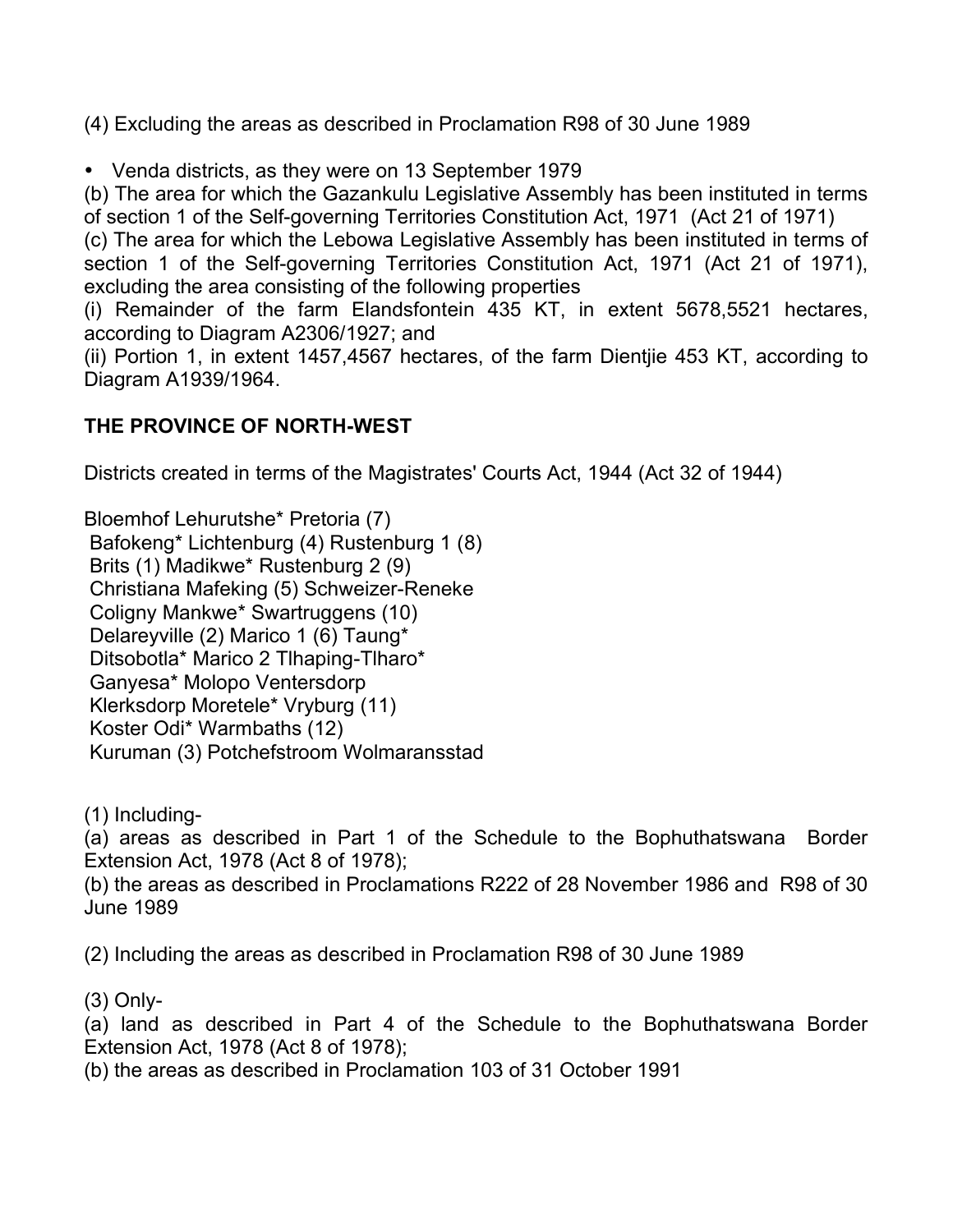(4) Including the areas as described in Proclamation R98 of 30 June 1989

(5) Including-

(a) land as described in the Schedule to the Bophuthatswana Border Extension Act, 1978 (Act 8 of 1978);

(b) the areas as described in Proclamations 70 of 1 April 1990 and 103 of 31 October 1991

(6) Including the areas as described in Proclamations R222 of 28 November 1986; 43 of 18 March 1988; R220 of 30 December 1988; R98 of 30 June 1989; 70 of 1 April 1990; and 103 of 31 October 1991

(7) Only those areas as described in Proclamations R137 of 25 September 1987 and R98 of 30 June 1989

(8) Including-

(a) land as described in Part 3 of the Schedule to the Bophuthatswana Border Extension Act, 1978 (Act 8 of 1978);

(b) the areas as described in Proclamation 4 of 3 February 1989

(9) Including the areas as described in Proclamations 103 of 31 October 1991; 70 of 1 April 1990 and R98 of 30 June 1989

(10) Including the areas as described in Proclamation 103 of 31 October 1991

(11) Including-

(a) land as described in Part 5 of the Schedule to the Bophuthatswana Border Extension Act, 1978 (Act 8 of 1978);

(b) the areas as described in Proclamations 103 of 31 October 1991; 70 of 1 April 1990; R98 of 30 June 1989; R23 of 28

February 1986; and R259 of 31 December 1981

(12) Only those areas as described in Proclamation R. 98 of 30 June 1989

\* Districts of Bophuthatswana, as they were on 6 December 1977 as well as the areas as described in Proclamation R222 of 28

November 1986.

#### **THE PROVINCE OF EASTERN CAPE**

Districts created in terms of the Magistrates' Courts Act, 1944 (Act 32 of 1944)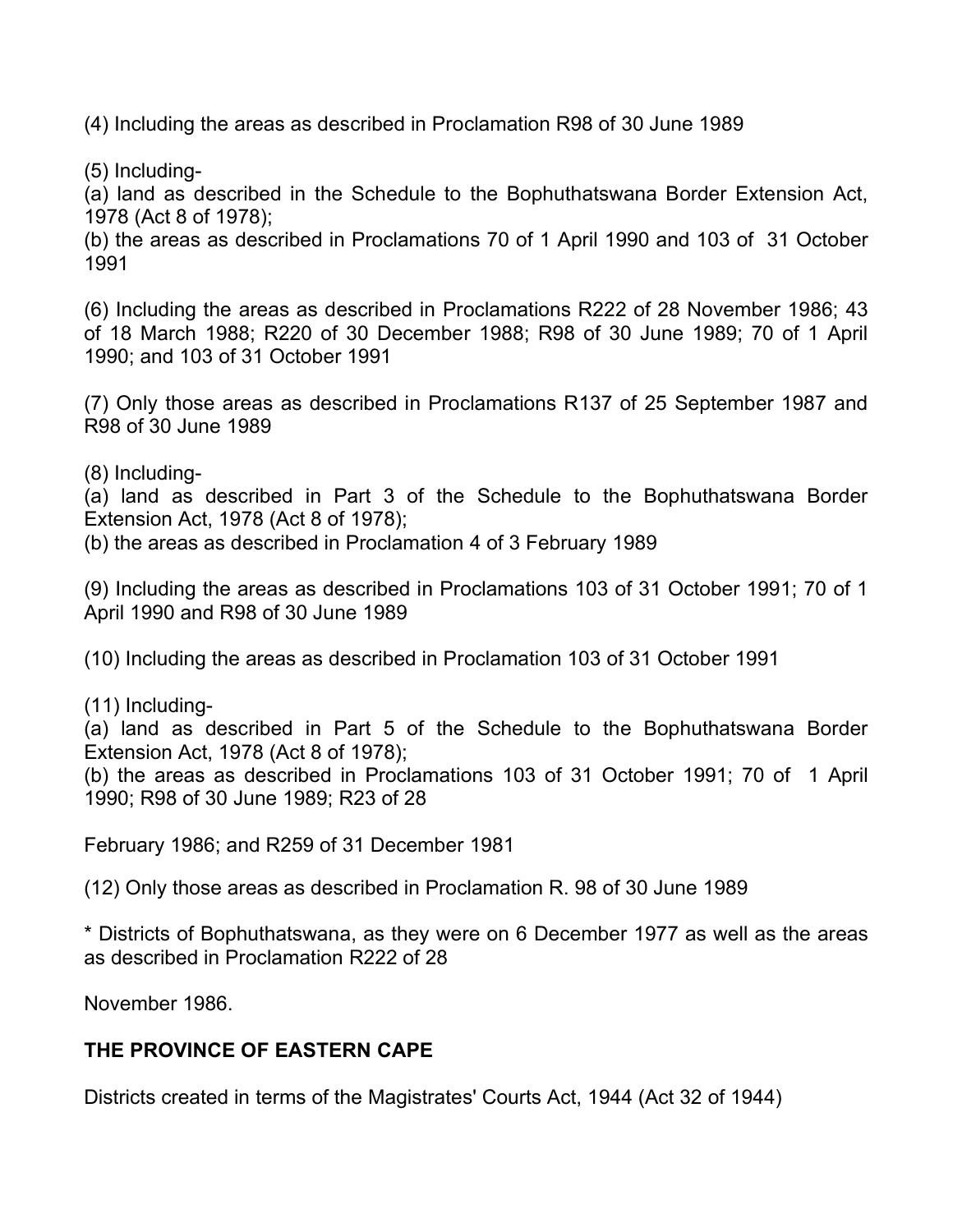# **BLOCK `A'**

Aberdeen Graaff-Reinet Pearston Adelaide Hankey Port Elizabeth Albany Hofmeyr Somerset East Alexandria Humansdorp Steynsburg Bathurst Jansenville Steytlerville Bedford Joubertina Tarka Cradock Kirkwood Uitenhage Fort Beaufort (1) Middelburg Venterstad **Willowmore** 

# **BLOCK `B'**

Albert Komgha Qumbu# Aliwal North Lady Grey St Marks# Barkly East Libode# Sterkstroom Bizana# Lusikisiki# Stockenstrm (6) Butterworth# Maclear Stutterheim (7) Cathcart (2) Matatiele# Tabankulu# Elliot Mdantsane\* Tsolo# Elliotdale# Middledrift\* Tsomo# Engcobo# Molteno Umtata# Flagstaff# Mount Fletcher# Umzimkulu# Glen Grey# Mount Ayliff# Victoria East\* Herschel# Mount Frere# Willowvale# Hewu\* Mqanduli# Wodehouse Idutywa# Ngqeleni# Xalanga# Indwe Nqamakwe# Zwelitsha\* Keiskammahoek\* East London (4) Kentani# Peddie\* King William's Town (3) Port St Johns# Queenstown (5)

(1) Including the areas as described in Proclamation 75 of 30 April 1987

(2) Including the areas as described in Proclamation 187 of 3 November 1989

(3) Including the areas as described in Proclamations 101 of 26 June 1987; 127 of 12 August 1988 and 187 of 3 November 1989, as corrected by Correction Notice 380 of 23 February 1990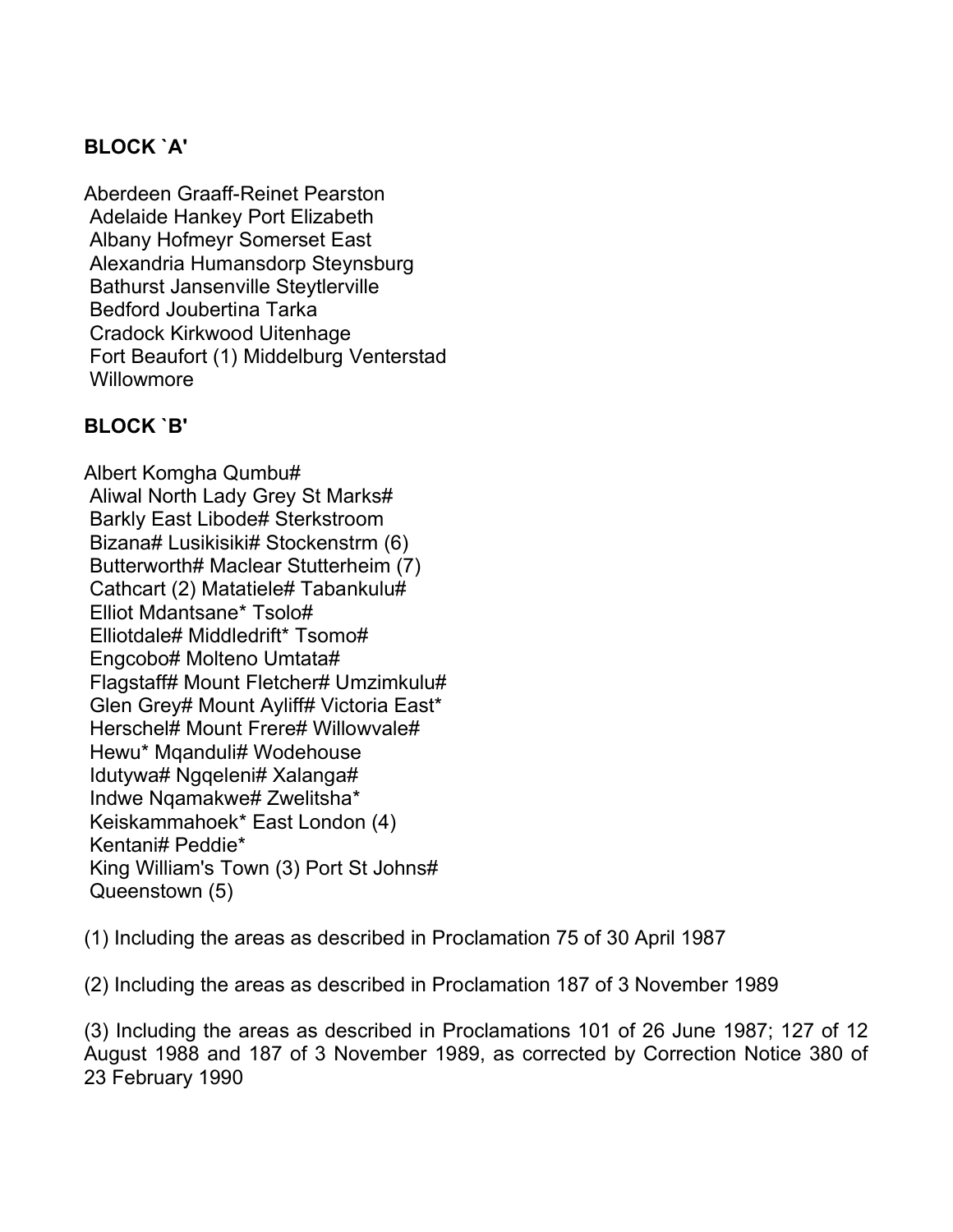(4) Including the areas as described in Proclamations 15 of 3 March 1989 and 187 of 3 November 1989

(5) Including the areas as described in Proclamations R211 of 29 October 1982 and 101 of 26 June 1987

(6) Including the areas as described in Proclamation 187 of 3 November 1989

(7) Including the areas as described in Proclamations 75 of 30 April 1987; R139 of 25 September 1987; and 15 of 3 March 1989

\* Districts of the Ciskei, as they were on 4 December 1981

# Districts of the Transkei, as they were on 26 October 1976, including the land mentioned in Proclamations R141 of 30 September 1983 and 43 of 26 April 1985 and the farms Drumleary 130 and Stanford 127

# **THE PROVINCE OF EASTERN TRANSVAAL**

(a) Districts created in terms of the Magistrates' Courts Act, 1944 (Act 32 of 1944)

Amersfoort Highveld Ridge Pilgrim's Rest 1 Balfour Kriel Pilgrim's Rest 2 Barberton Lydenburg Piet Retief (2) Belfast Mathanjana (1) Standerton Bethal Middelburg Volksrust Carolina Moutse 1 Wakkerstroom Delmas Moutse 2 Waterval-Boven Ermelo Moutse 3 Witbank Groblersdal Nelspruit White River

(1) As described in Part 2 of the Schedule to the Bophuthatswana Border Extension Act, 1978 (Act 8 of 1978);

(2) Excluding the Simdlangentsha and Pongola areas, described as:

#### **PONGOLA**

From the north-western beacon of Portion 45 (Diagram A 4265/55) of the farm Pongola 61 HU on the boundary between the Republic of South Africa and Swaziland; thence east along the said boundary between the Republic of South Africa and Swaziland to the north-eastern corner of the farm Devils Dive 79 HU; thence generally south along the said boundary to the south-eastern corner of the farm Lebombo's Poort 92 HU;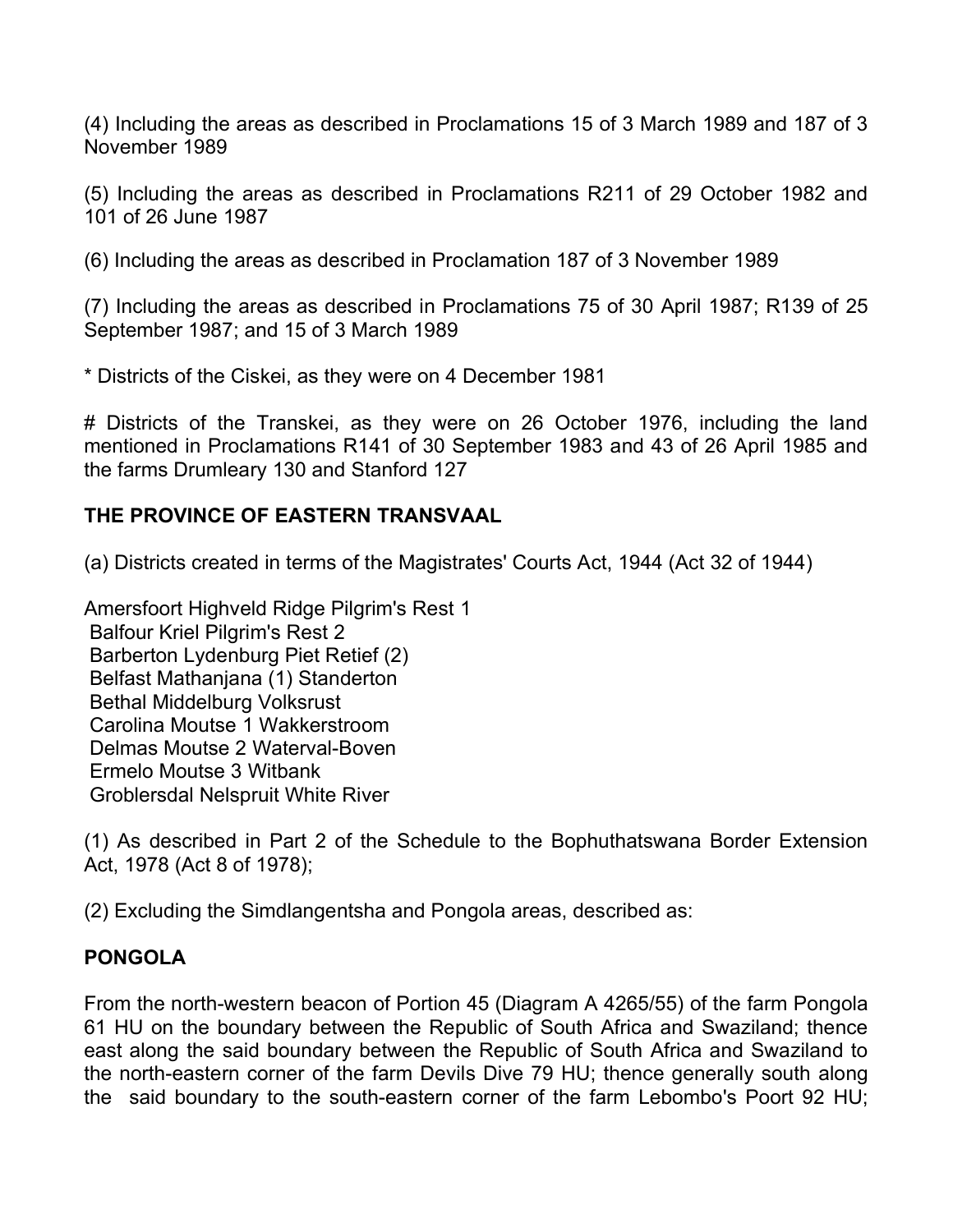thence generally west along the middle of the Pongola River, to the south-eastern corner of the farm Zwartkloof 60 HU; thence generally north along the boundaries of the following so as to exclude them out of this area: the said farm Zwartkloof 60 HU, Kranskloof 59 HU and Portion 45 (Diagram A 4275/55) of the farm Pongola 61 HU to the north-eastern beacon of the last-named Portion 45, the place of beginning.

# **SIMDLANGENTSHA**

From the north-western beacon of Portion 10 (Diagram A 1373/39) of the farm Voorslag 24 HU, in a south-eastern direction along the north-eastern boundary of the said Voorslag 24 HU to the north-western beacon of the farm Beginsel 56 HU; thence eastwards along the northern boundaries of the following properties: the said farm Beginsel 56 HU, Kranskloof 59 HU and Portion 45 (Diagram A 4265/55) of the farm Pongola 61 HU, to the north-eastern beacon of the latter portion; thence in a general southern direction along the boundaries of the following properties so as to include them in this area: the said Portion 45 HU, the farm Kranskloof 59 HU and Zwartkloof 60 HU to the south-eastern beacon of the latter farm in the middle of the Pongola River; thence in a general western direction along the middle of the said Pongola River to the northernmost beacon of the farm Gunsteling 45 HU; thence in a general north-eastern direction along the boundaries of the following properties so as to include them in this area: the said farm Gunsteling 45 HU, Prudentie 46 HU, Oranjedal 38 HU, Tobolsk 28 HU, Belgrade 27 HU and Portion 10 (Diagram A 1373/39) of the farm Voorslag 24 HU to the north-western beacon of the latter farm, the place of beginning.

(b) The area for which the Kangwane Legislative Assembly has been instituted in terms of section 1 of the Self-governing Territories Constitution Act, 1971 (Act 21 of 1971)

(c) The area for which the Kwandebele Legislative Assembly has been instituted in terms of section 1 of the Self-governing Territories Constitution Act, 1971 (Act 21 of 1971)

(d) As well as the following properties forming part of the area for which the Lebowa Legislative Assembly has been instituted in terms of section 1 of the Self-governing Territories Constitution Act, 1971 (Act 21 of 1971):

(i) Remainder of the farm Elandsfontein 435 KT, in extent 5678,5521 hectares, according to Diagram A2306/1927; and

(ii) Portion 1, in extent 1457,4567 hectares, of the farm Dientjie 453 KT, according to Diagram A1939/1964.

# **THE PROVINCE OF THE ORANGE FREE STATE**

(a) Districts created in terms of the Magistrates' Courts Act, 1944 (Act 32 of 1944)

Bethlehem Heilbron Rouxville Bethulie Hennenman Sasolburg Bloemfontein (1) Hoopstad Senekal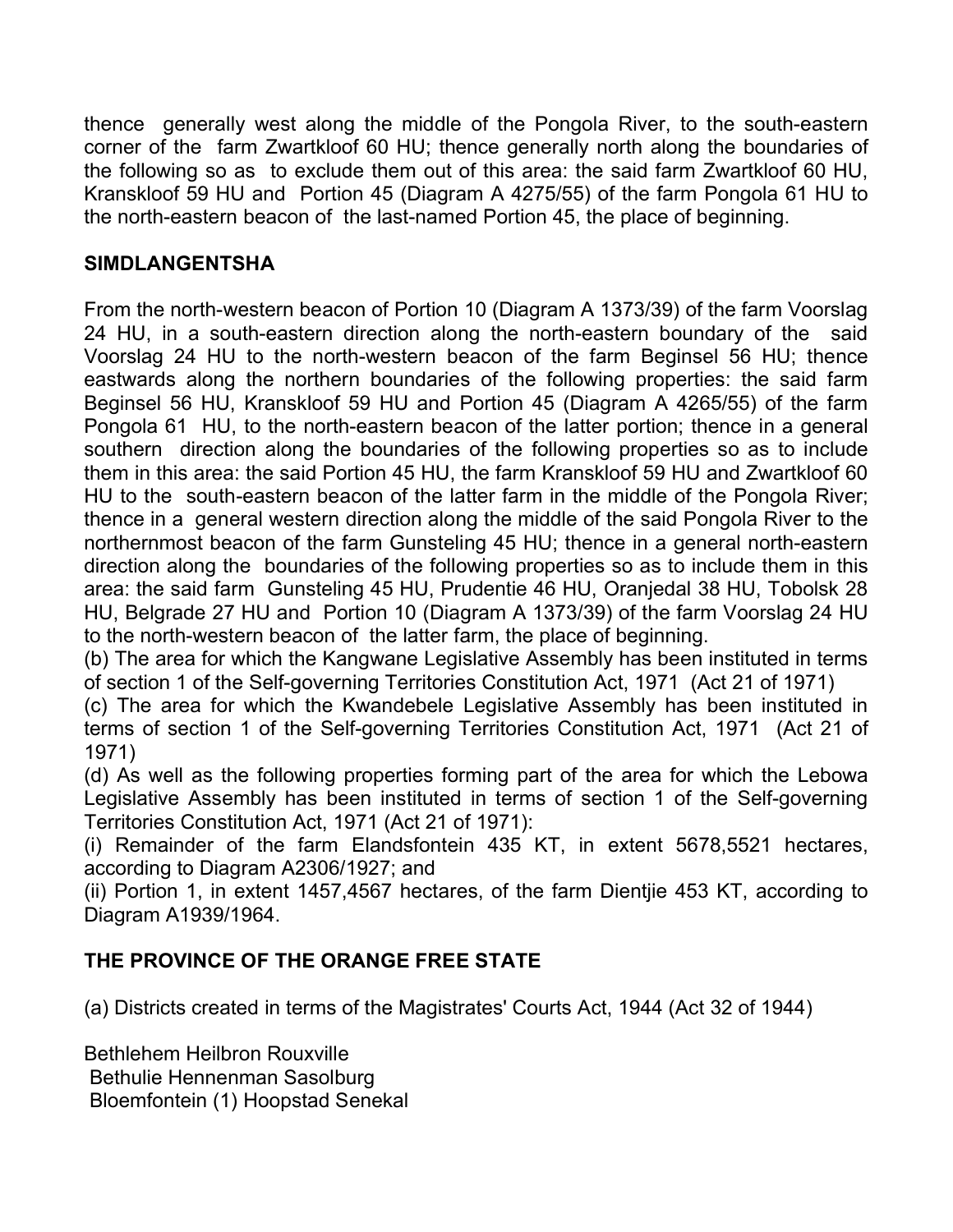Boshof Jacobsdal Smithfield Bothaville Jagersfontein Thaba Nchu\* Botshabelo Koffiefontein Theunissen Brandfort Koppies Trompsburg Bultfontein Kroonstad Ventersburg Clocolan Ladybrand Viljoenskroon Dewetsdorp Lindley Virginia Edenburg Marquard Vrede Excelsior (2) Odendaalsrus Vredefort Fauresmith Parys Welkom Ficksburg Petrusburg Wepener Fouriesburg Philippolis Wesselsbron Frankfort Reddersburg Winburg Harrismith Reitz Zastron

(1) Including the areas as described in Proclamation R 98 of 30 June 1989

(2) Including the areas as described in Proclamations R142 of 30 September 1983 and R98 of 30 June 1989

\* Districts of Bophuthatswana, as described on 6 December 1977

(b) The area for which the QwaQwa Legislative Assembly has been instituted in terms of section 1 of the Self-governing Territories Constitution Act, 1971 (Act 21 of 1971)

# **THE PROVINCE OF PRETORIA-WITWATERSRAND-VEREENIGING**

#### **Districts created in terms of the Magistrates' Courts Act, 1944 (Act 32 of 1944)**

# **BLOCK `A'**

Alberton Kempton Park Springs Benoni Krugersdorp Vanderbijlpark Boksburg Nigel Vereeniging Brakpan Oberholzer Westonaria Germiston Randburg Heidelberg Randfontein Johannesburg Roodepoort

# **BLOCK `B'**

Bronkhorstspruit Pretoria (1) Soshanguve 2 Cullinan Soshanguve 1 Wonderboom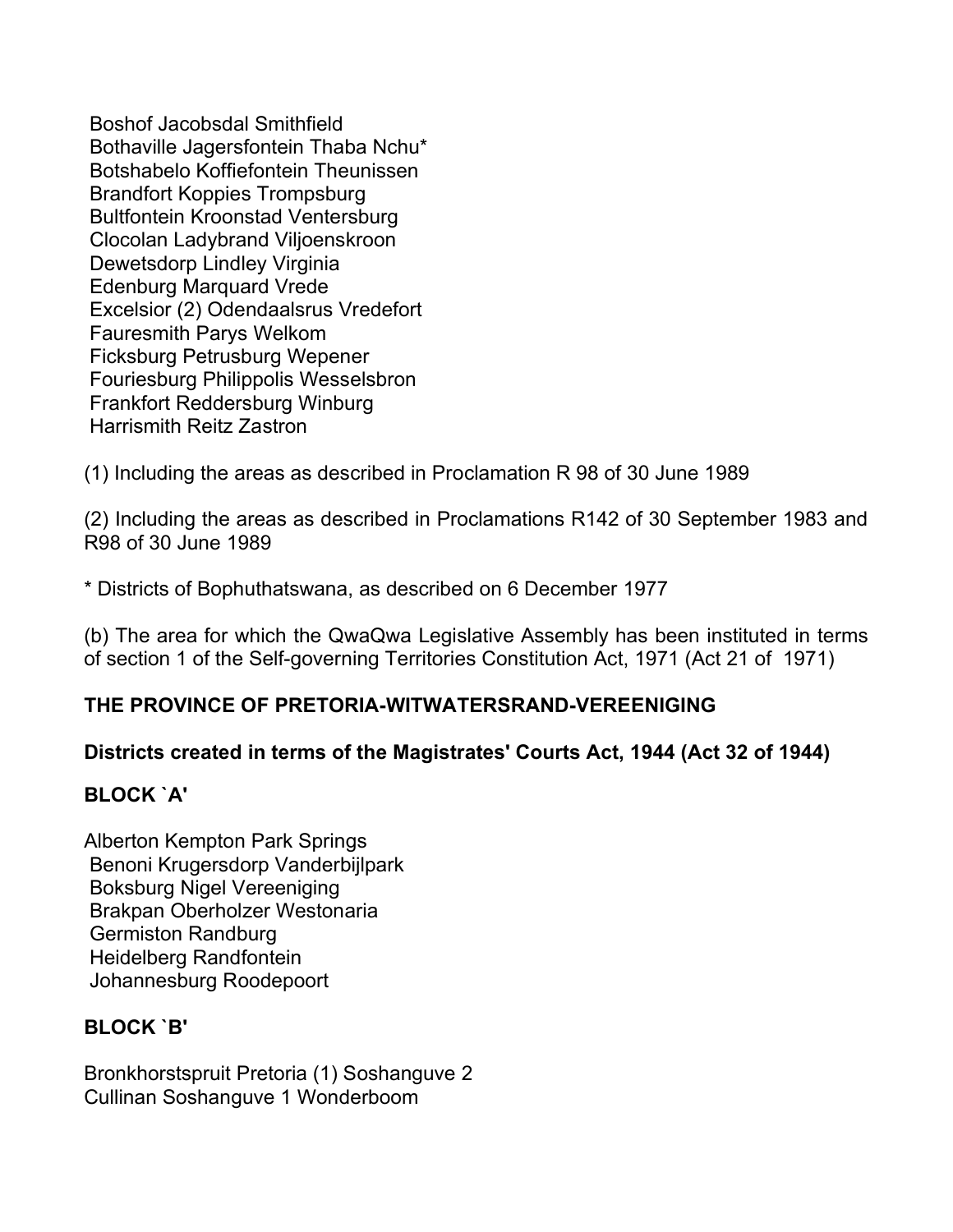(1) Excluding the areas as described in Proclamations R137 of 25 September 1987 and R. 98 of 30 June 1989

# **THE PROVINCE OF THE WESTERN CAPE**

Districts created in terms of the Magistrates' Courts Act, 1944 (Act 32 of 1944)

Beaufort West Ladismith Somerset West Bellville Laingsburg Stellenbosch Bredasdorp Malmesbury Strand Caledon Mitchells Plain Swellendam Calitzdorp Montagu Tulbagh Ceres Moorreesburg Uniondale Clanwilliam Mossel Bay Van Rhynsdorp George Murraysburg Vredendal Goodwood Oudtshoorn Vredenburg Heidelberg Paarl Wellington Hermanus Piquetberg Worcester Hopefield Prince Albert Wynberg Cape Riversdale Knysna Robertson Kuils River Simonstown

#### **PART 2**

#### **Affected Areas**

(a) Bosbokrand- Consisting of the Mala district of Gazankulu and the Mapumaleng district of Lebowa

(b) District of Namaqualand

(c) District of Groblersdal

(d) Northern Transkei/Pondoland- Consisting of the Bizana, Flagstaff, Libode, Lusikisiki, Nqeleni, Port St Johns and Tabankulu districts of Transkei, as they were defined on 26 October 1976

(e) District of Umzimkulu of Transkei, as it was defined on 26 October 1976

(f) The area consisting of the districts of block `B' envisaged in Part 1 in respect of the province of Pretoria-Witwatersrand-Vereeniging

(g) The areas consisting of the districts of the two blocks envisaged in Part 1 in respect of the province of Eastern Cape

(h) Province of Northern Cape

(i) The area for which the KwaNdebele Legislative Assembly has been instituted in terms of section 1 of the Self-governing Territories Constitution Act, 1971 (Act 21 of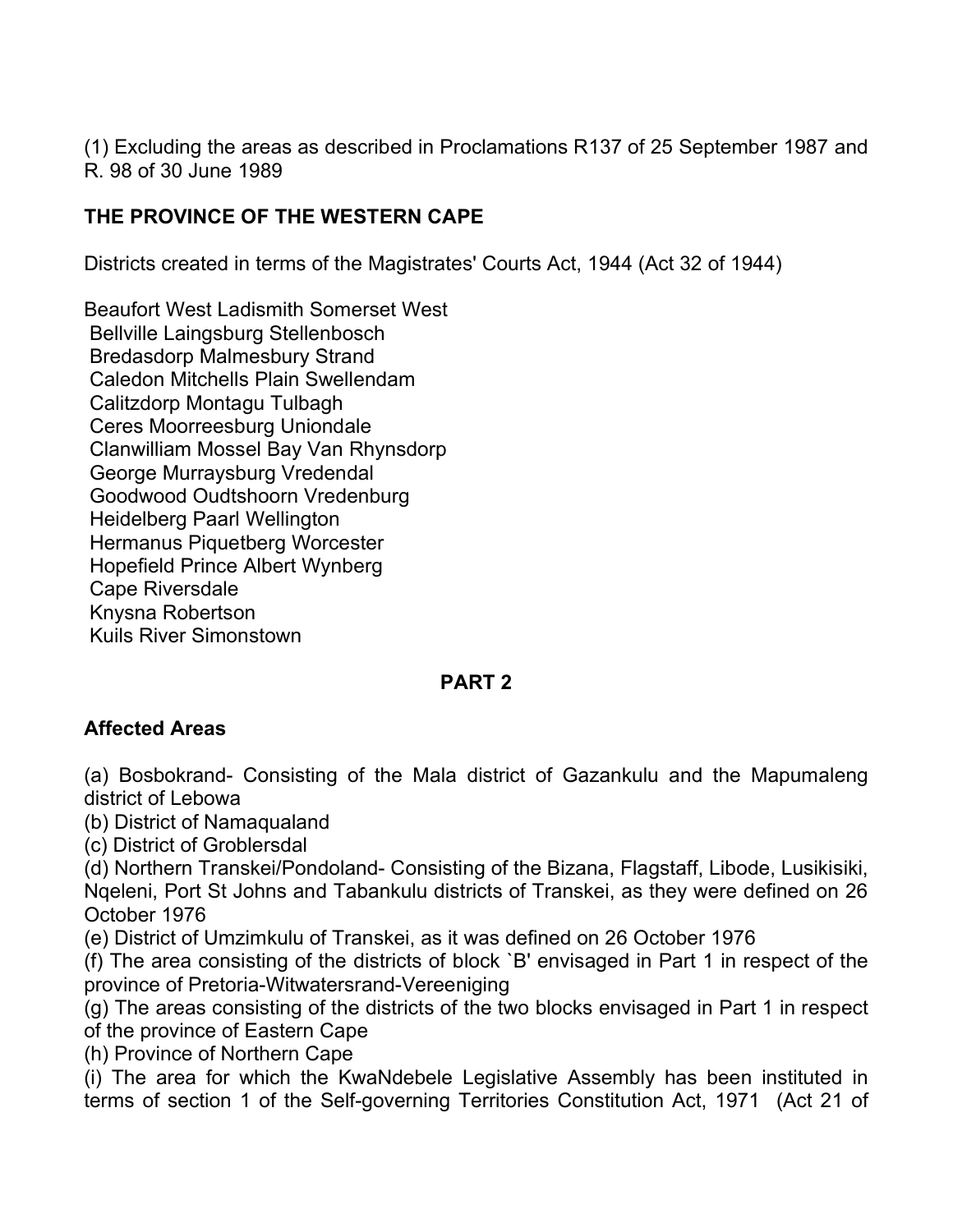1971), including the districts of Moutse 1, 2 and 3 and the district of Mathanjana as described in Part 2 of the Schedule to the Bophuthatswana Border Extension Act, 1978 (Act 8 of 1978)

(j) District of Sasolburg

(k) The area consisting of the districts of Clanwilliam, Vredendal and Van Rhynsdorp

(l) District of Mount Currie, including land mentioned in Proclamations R141 of 30 September 1983 and 43 of 26 April 1985 and the farms Drumleary 130 and Stanford 127

(m) The area consisting of the districts of Kuruman, including the area defined in Proclamation 103 of 31 October 1991, Postmasburg and Hartswater

(n) The area consisting of-

(i) the district of Brits, excluding the areas as described in Part 1 of the Schedule to the Bophuthatswana Border Extension Act, 1978 (Act 8 of 1978), and Proclamations R222 of 28 November 1986 and R98 of 30 June 1989;

(ii) the districts of Moretele and Odi of Bophuthatswana, as they were defined on 6 December 1977.

#### **Schedule 2**

#### **System for Election of National Assembly and Provincial Legislatures Election of National Assembly**

1. Parties registered in terms of the Electoral Act, 1993, and contesting an election of the National Assembly, shall nominate candidates for such election on lists of candidates prepared in accordance with this Schedule and the Electoral Act, 1993.

2. The 400 seats in the National Assembly referred to in section 40 (1), shall be filled as follows:

(a) 200 seats from regional lists submitted by the respective parties, with a fixed number of seats reserved for each region as determined by the Commission for a particular election, taking into account available scientifically based data in respect of voters, representations by interested parties and the following proposed determination in respect of the various regions:

Western Cape -21 seats Eastern Cape -26 seats Northern Cape - 4 seats Natal -40 seats Orange Free State -15 seats North-West -17 seats Northern Transvaal -20 seats Eastern Transvaal -14 seats Pretoria-Witwatersrand-Vereeniging -43 seats; and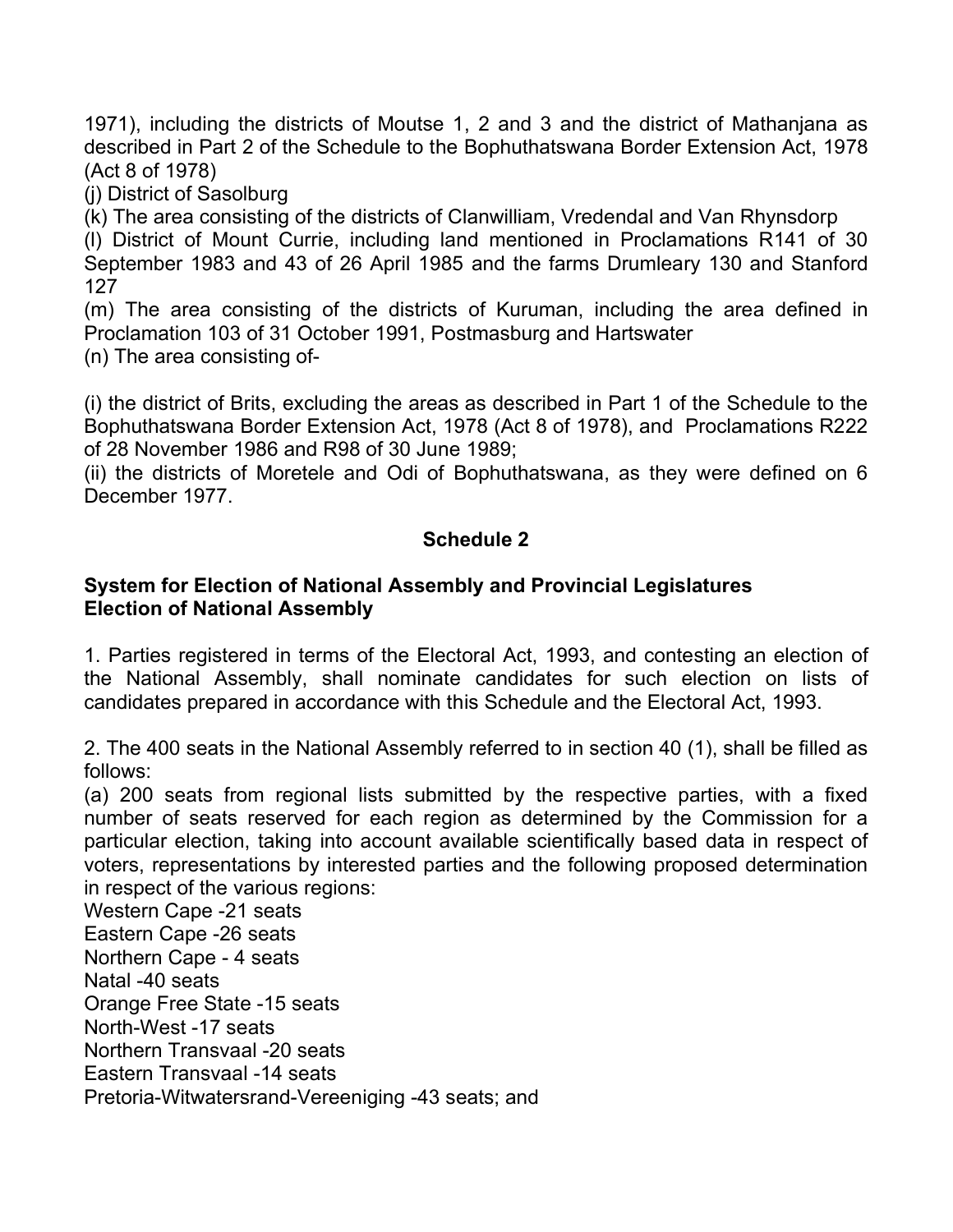(b) 200 seats from national lists submitted by the respective parties, or from regional lists where national lists were not submitted.

3. The lists of candidates submitted by a party, shall in total contain the names of not more than 400 candidates, and each such list shall denote such names in such fixed order of preference as the party may determine.

4. A party's lists of candidates shall consist of-

(a) both a national list and a list for each region; or

(b) a list for each region, with such number of names on each list as the party may determine subject to item 3.

5. The 200 seats referred to in item 2 (a) shall be allocated per region to the parties contesting an election, as follows:

(a) A quota of votes per seat shall be determined in respect of each region by dividing the total number of votes cast in a region by the number of seats, plus one, reserved for such region under item 2 (a).

(b) The result plus one, disregarding fractions, shall be the quota of votes per seat in respect of a particular region.

(c) The number of seats to be awarded for the purposes of paragraph (e) in respect of such region to a party, shall, subject to paragraph (d), be determined by dividing the total number of votes cast in favour of such party in a region by the quota of votes per seat indicated by paragraph (b) for that region.

(d) Where the result of the calculation referred to in paragraph (c) yields a surplus not absorbed by the number of seats awarded to a party concerned, such surplus shall compete with other similar surpluses accruing to any other party or parties in respect of the relevant region, and any seat or seats in respect of that region, not awarded in terms of paragraph (c), shall be awarded to the party or parties concerned in sequence of the highest surplus.

(e) The aggregate of a party's awards in terms of paragraphs (c) and (d) in respect of a particular region shall indicate that party's provisional allocation of the seats reserved under item 2 (a) for that region.

(f) The aggregate of a party's provisional allocations for the various regions in terms of paragraph (e), shall indicate its provisional allocation of the seats referred to in item 2 (a).

(g) If no recalculation of provisional allocations is required in terms of item 7 in respect of the seats referred to in item 2 (a), the provisional allocation of such seats in terms of paragraphs (e) and (f) shall become the final allocation of such seats to the various parties, and if such a recalculation is required the provisional allocation of such seats, as adjusted in terms of item 7, shall become the final allocation of such seats to the various parties.

6. The 200 seats referred to in item 2 (b) shall be allocated to parties contesting an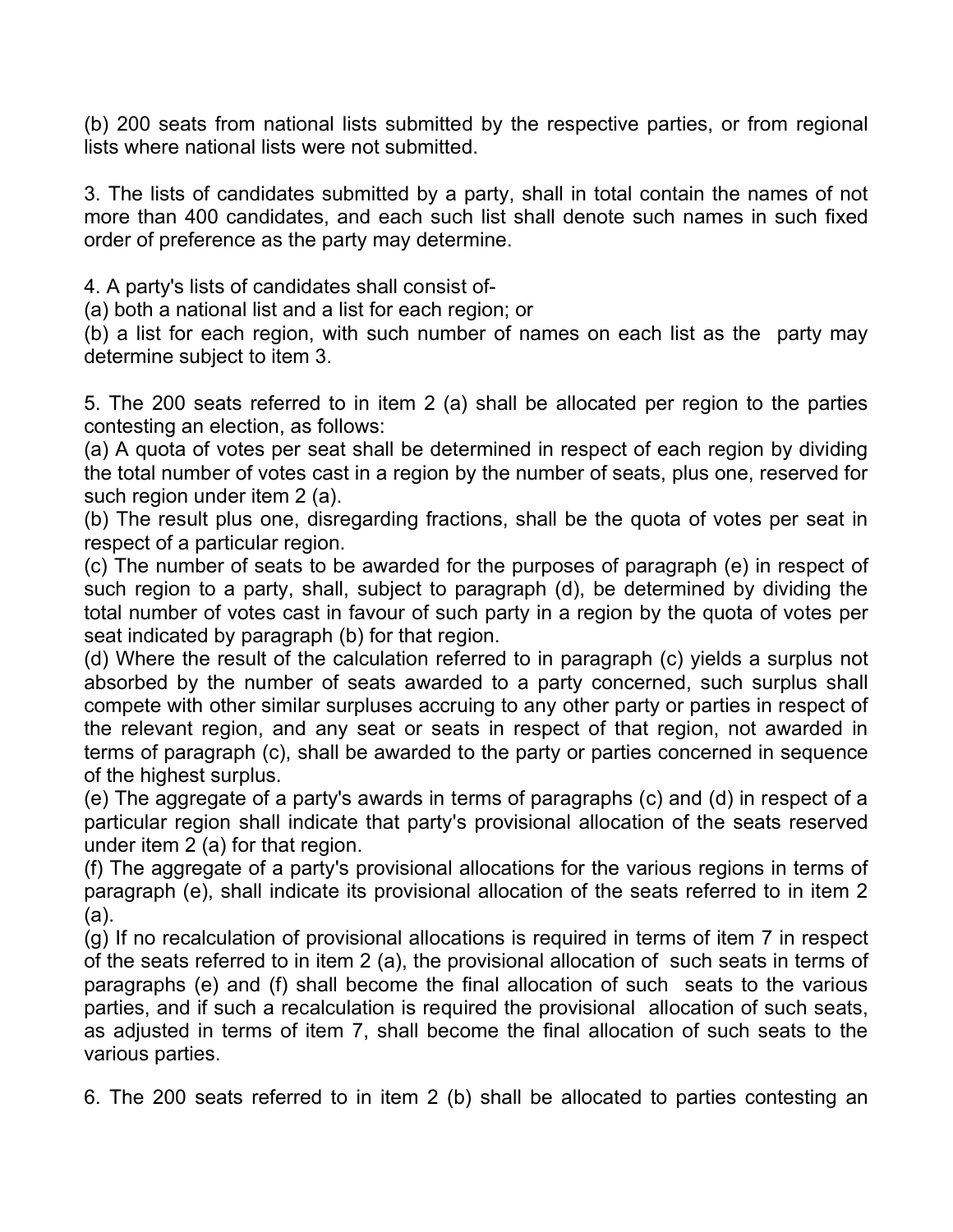election, as follows:

(a) A quota of votes per seat shall be determined by dividing the total number of votes cast nationally by 401, and the result plus one, disregarding fractions, shall be the quota of votes per seat.

(b) The number of seats to be awarded to a party for the purposes of paragraph (d) shall, subject to paragraph (c), be determined by dividing the total number of votes cast nationally in favour of such party by the quota of votes per seat determined in terms of paragraph (a).

(c) Where the result of the calculation in terms of paragraph (b) yields a surplus not absorbed by the number of seats awarded to a party concerned, such surplus shall compete with other similar surpluses accruing to any other party or parties, and any seat or seats not awarded in terms of paragraph (b), shall be awarded to the party or parties concerned in sequence of the highest surplus, up to a maximum of five seats so awarded: Provided that subsequent awards of seats still remaining unawarded shall be made in sequence to those parties having the highest average number of votes per seat already awarded in terms of paragraph (b) and this paragraph.

(d) The aggregate of a party's awards in terms of paragraphs (b) and (c) shall be reduced by the number of seats provisionally allocated to it in terms of item 5 (f) and the result shall indicate that party's provisional allocation of the seats referred to in item 2 (b).

(e) If no recalculation of provisional allocations is required in terms of item 7 in respect of the seats referred to in item 2 (b), the provisional allocation of such seats in terms of paragraph (d) shall become the final allocation of such seats to the various parties, and if such a recalculation is required, the provisional allocation of such seats, as adjusted in terms of item 7, shall become the final allocation of such seats to the various parties.

7. (1) If a party has submitted a national or a regional list containing fewer names than the number of its provisional allocation of seats which would have been filled from such list in terms of item 8 or 9 had such provisional allocation been the final allocation, it shall forfeit a number of seats equal to the deficit.

(2) In the event of any forfeiture of seats in terms of subitem (1) affecting the provisional allocation of seats in respect of any particular region in terms of item 5 (e), such allocation shall be recalculated as follows:

(a) The party forfeiting seats shall be disregarded in such recalculation, and its provisional allocation of seats in terms of item 5 (e) for the region in question, minus the number of seats forfeited by it in respect of its list for such region, shall become its final allocation in respect of the seats reserved for such region in terms of item 2 (a).

(b) An amended quota of votes per seat shall be determined in respect of such region by dividing the total number of votes cast in the region, minus the number of votes cast in such region in favour of the party referred to in paragraph (a), by the number of seats, plus one, reserved for such region under item 2 (a), minus the number of seats finally allocated to the said party in terms of paragraph (a).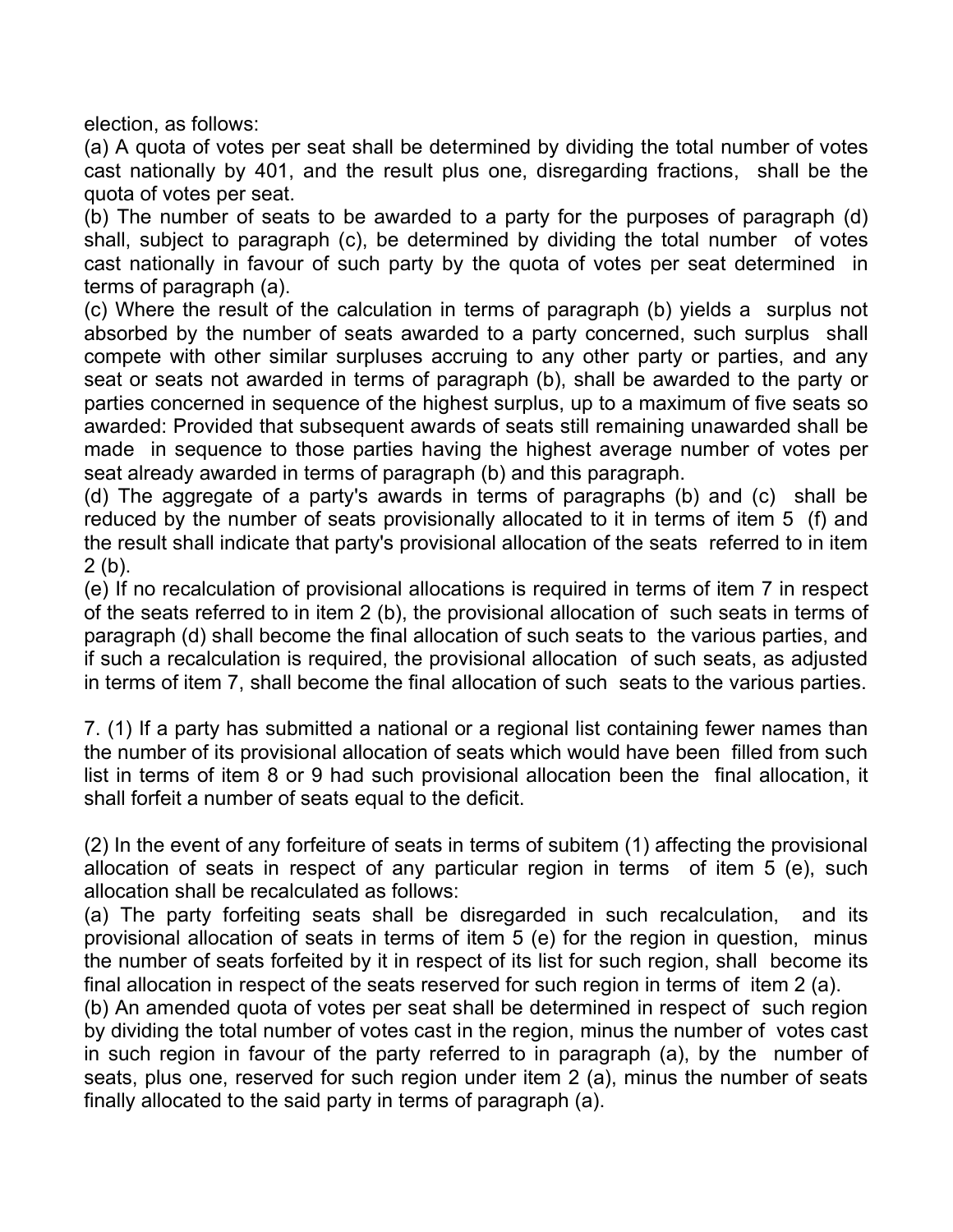(c) The result plus one, disregarding fractions, shall be the amended quota of votes per seat in respect of such region for purposes of the said recalculation.

(d) The number of seats to be awarded for the purposes of paragraph (f) in respect of such region to a party participating in the recalculation, shall, subject to paragraph (e), be determined by dividing the total number of votes cast in favour of such party in such region by the amended quota of votes per seat indicated by paragraph (c) for such region.

(e) Where the result of the recalculation in terms of paragraph (d) yields a surplus not absorbed by the number of seats awarded to a party concerned, such surplus shall compete with other similar surpluses accruing to any other party or parties participating in the recalculation in respect of the said region, and any seat or seats in respect of such region not awarded in terms of paragraph (d), shall be awarded to the party or parties concerned in sequence of the highest surplus.

(f) The aggregate of a party's awards in terms of paragraphs (d) and (e) in respect of such region shall, subject to subitem (4), indicate that party's final allocation of the seats reserved under item 2 (a) for that region.

(3) In the event of any forfeiture of seats in terms of subitem (1) affecting the provisional allocation of seats in terms of item 6 (d), such allocation shall be recalculated as follows:

(a) The party forfeiting seats shall be disregarded in such recalculation, and its provisional allocation of seats in terms of item 6 (d), minus the number of such seats forfeited by it, shall become its final allocation of the seats referred to in item 2 (b).

(b) An amended quota of votes per seat shall be determined by dividing the total number of votes cast nationally, minus the number of votes cast nationally in favour of the party referred to in paragraph (a), by 401, minus the number of seats finally allocated to the said party in terms of paragraph (a).

(c) The result plus one, disregarding fractions, shall be the amended quota of votes per seat for the purposes of the said recalculation.

(d) The number of seats to be awarded for the purposes of paragraph (f) to a party participating in the recalculation shall, subject to paragraph (e), be determined by dividing the total number of votes cast nationally in favour of such party by the amended quota of votes per seat indicated by paragraph (c).

(e) Where the result of the recalculation in terms of paragraph (d) yields a surplus not absorbed by the number of seats awarded to a party concerned, such surplus shall compete with other similar surpluses accruing to any other party or parties participating in the recalculation, and any seat or seats not awarded in terms of paragraph (d), shall be awarded to the party or parties concerned in sequence of the highest surplus, up to a maximum of five seats so awarded: Provided that subsequent awards of seats still remaining unawarded shall be made in sequence to those parties having the highest average number of votes per seat already awarded in terms of paragraph (d) and this paragraph.

(f) The aggregate of such a party's awards in terms of paragraphs (d) and (e) shall be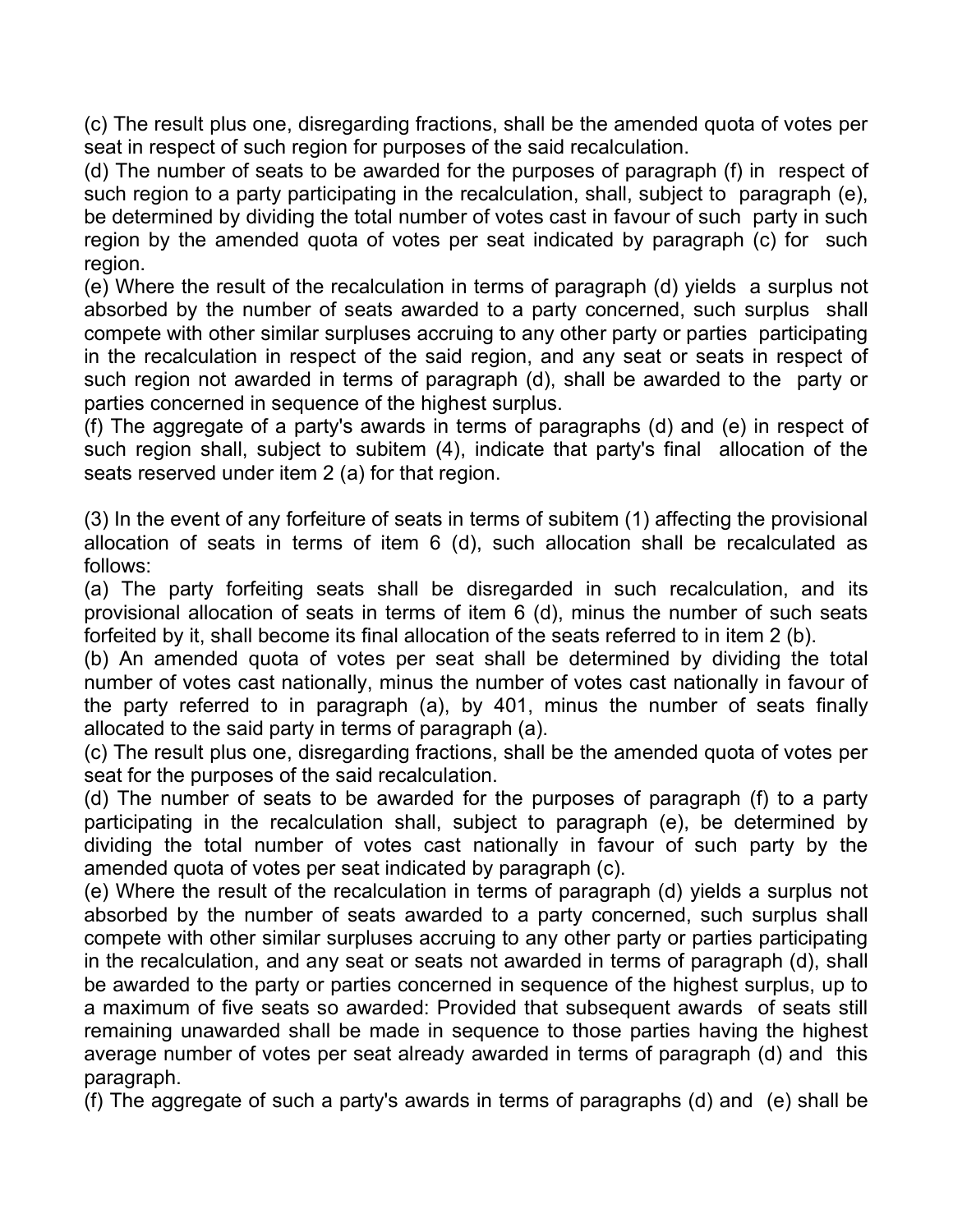reduced by the number of seats finally allocated to it in terms of item 5 (g), and the result shall, subject to subitem (4), indicate that party's final allocation of the seats referred to in item 2 (b).

(4) In the event of a party being allocated an additional number of seats in terms of this item, and its list in question then does not contain the names of a sufficient number of candidates as set out in subitem (1), the procedure provided for in this item shall mutatis mutandis be repeated until all seats have been allocated.

8. (1) Where a party submitted both a national list and regional lists, the seats finally allocated to it-

(a) in terms of item 5 (g), shall be filled from its regional lists in accordance with its final allocation of seats in respect of the various regions; and

(b) in terms of item 6 (e), shall be filled from its national list in accordance with its final allocation of seats in terms of that item.

(2) A seat finally allocated to a party in respect of a region, shall, for the purposes of subitem (1) (a), be filled only from such party's list for that particular region.

9. (1) Where a party submitted regional lists only, the seats finally allocated to it-

(a) in terms of item 5 (g), shall be filled from such lists in accordance with its final allocation of seats in respect of the various regions; and

(b) in terms of item 6 (e), shall be filled from the said lists in the same proportions as the proportions in which the seats referred to in paragraph (a) are to be filled in respect of the various regions for which the party was finally allocated seats in terms of item 5 (g): Provided that if a party was not allocated any seats in terms of item  $5$  (g), the seats allocated to it in terms of item 6 (e) shall be filled from its regional lists in proportion to the number of votes received by that party in each of the regions: Provided further that surplus fractions shall be Election of provincial legislatures

10. The Commission shall determine the number of seats in each provincial legislature, taking into account available scientifically based data in respect of voters, representations by interested parties and the following proposed determination:

Western Cape -42 seats Eastern Cape -52 seats Northern Cape -30 seats Natal -80 seats Orange Free State -30 seats North-West -34 seats Northern Transvaal -40 seats Eastern Transvaal -30 seats Pretoria-Witwatersrand-Vereeniging -86 seats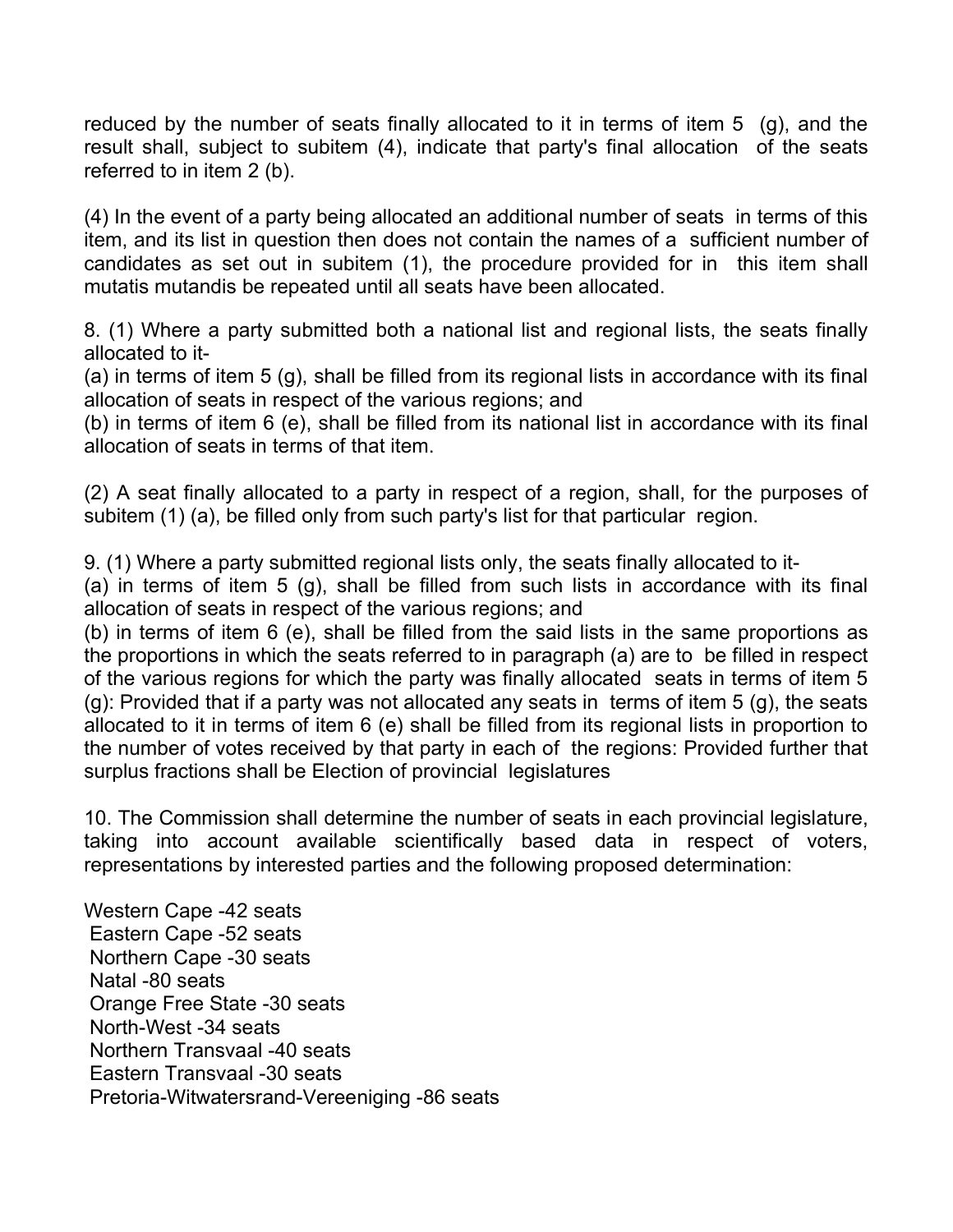Provided that the Commission may for the purposes of any provincial election after the first election under this Constitution vary any determination under this item.

11. Parties registered in terms of the Electoral Act, 1993, and contesting an election of a provincial legislature, shall nominate candidates for election to such provincial legislature on provincial lists prepared in accordance with this Schedule and the Electoral Act, 1993.

12. Each party shall be entitled to submit only one list per province, which shall contain the names of not more than the number of seats determined under item 10 for the relevant provincial legislature and in such fixed order of preference as the party may determine.

13. The seats determined for a provincial legislature shall be allocated to parties contesting an election, as follows-

(a) A quota of votes per seat shall be determined by dividing the total number of votes cast in the province concerned by the number of seats, plus one, determined under item 10 for such province and the result plus one, disregarding fractions, shall be the quota of votes per seat for such province.

(b) The number of seats to be awarded to a party for the purposes of paragraph (d) shall, subject to paragraph (c), be determined by dividing the total number of votes cast in the province in favour of such party by the quota of votes per seat determined in terms of paragraph (a).

(c) Where the result of the calculation in terms of paragraph (b) yields a surplus not absorbed by the number of seats awarded to a party concerned, such surplus shall compete with other similar surpluses accruing to any other party or parties in respect of the province concerned, and any seat or seats not awarded in terms of paragraph (b), shall be awarded to the party or parties concerned in sequence of the highest surplus.

(d) The aggregate of a party's awards in terms of paragraphs (b) and (c), shall indicate that party's provisional allocation of seats in the provincial legislature in question.

(e) If no recalculation of provisional allocations for a province concerned is required in terms of item 14, the provisional allocation of seats in respect of that province in terms of paragraph (d), shall become the final allocation of such seats to the various parties, and if such a recalculation is required the provisional allocation of such seats as adjusted in terms of item 14 shall become the final allocation of such seats to the various parties.

14. (1) If a party has submitted a provincial list containing fewer names than the number of seats provisionally allocated to it in terms of item 13 (d), it shall forfeit a number of seats equal to the deficit.

(2) In the event of any forfeiture of seats in terms of subitem (1), the allocation of seats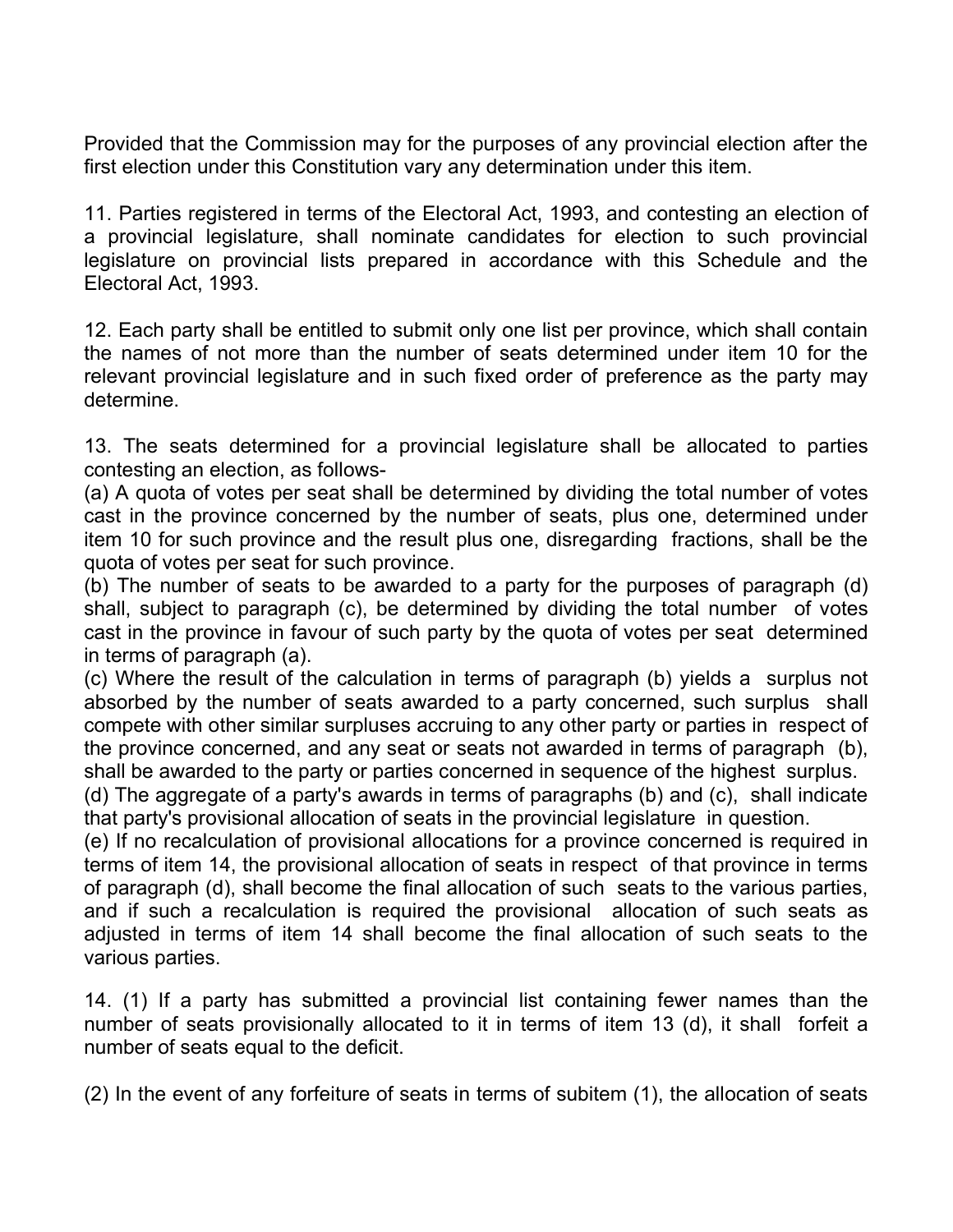in respect of the province concerned shall be recalculated as follows:

(a) The party forfeiting seats shall be disregarded in such recalculation, and its provisional allocation of seats in terms of item 13 (d), minus the number of seats forfeited by it in respect of its list for such province, shall become its final allocation of seats in the provincial legislature concerned.

(b) An amended quota of votes per seat shall be determined in respect of such province by dividing the total number of votes cast in the province, minus the number of votes cast in the province in favour of the party referred to in paragraph (a), by the number of seats, plus one, determined in terms of item 10 in respect of the province concerned, minus the number of seats finally allocated to the said party in terms of paragraph (a).

(c) The result plus one, disregarding fractions, shall be the amended quota of votes per seat in respect of such province for purposes of the said recalculation.

(d) The number of seats to be awarded for the purposes of paragraph (f) in respect of such province to a party participating in the recalculation, shall, subject to paragraph (e), be determined by dividing the total number of votes cast in favour of such party in such province by the amended quota of votes per seat indicated by paragraph (c) for such province.

(e) Where the result of the recalculation in terms of paragraph (d) yields a surplus not absorbed by the number of seats awarded to a party concerned, such surplus shall compete with other similar surpluses accruing to any other party or parties participating in the recalculation, and any seat or seats in respect of such province not awarded in terms of paragraph (d), shall be awarded to the party or parties concerned in sequence of the highest surplus.

(f) The aggregate of such a party's awards in terms of paragraphs (d) and (e) in respect of such province shall, subject to subitem (3), indicate that party's final allocation of the seats determined under item 10 in respect of that province.

(3) In the event of a party being allocated an additional number of seats in terms of this item, and its list in question then does not contain the names of a sufficient number of candidates as set out in subitem (1), the process provided for in this item shall mutatis mutandis be repeated until all seats have been allocated.

### **Declaration of support by one party of another party**

15. (1) A party intending to contest the election of one or more or all the provincial legislatures, but not the election of the National Assembly, may, within the time and in the manner prescribed by or under the Electoral Act, 1993, declare that it supports another party which is contesting theelection of the National Assembly, and if it so declares, all votes cast in its favour shall, for the purpose of the election of the National Assembly, be deemed to be votes cast in favour of such other party.

(2) A party intending to contest the election of the National Assembly, but not the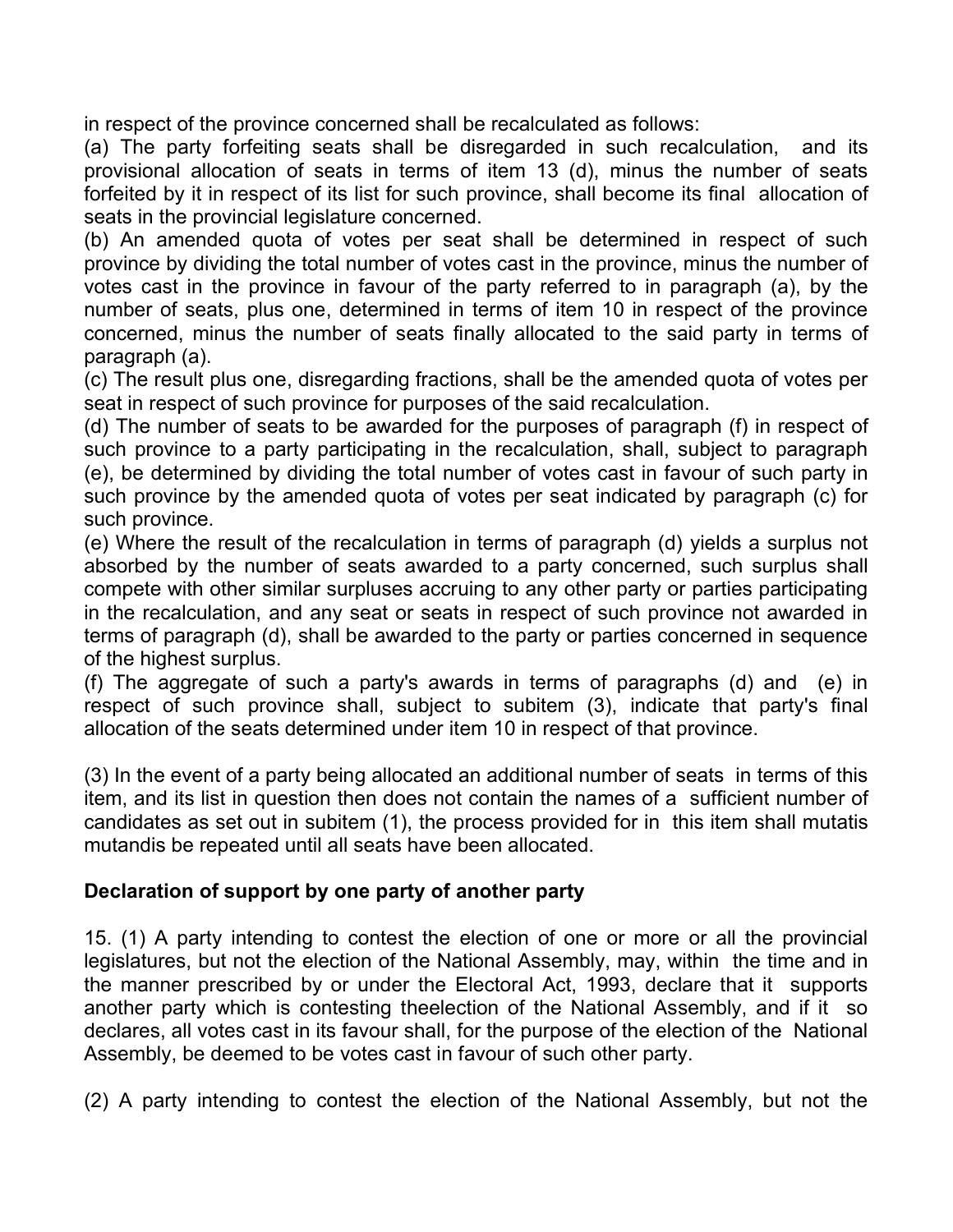election of one or more or any of the provincial legislatures, may, within the time and in the manner prescribed by or under the Electoral Act, 1993, declare that it supports another party which is contesting the election of a provincial legislature which the firstmentioned party is not contesting, and if it so declares, all votes cast in its favour shall, for the purpose of the election of that particular provincial legislature or legislatures, be deemed to be votes cast in favour of such other party.

(3) A party intending to contest the election of one or more provincial legislatures, but not the election of all the provincial legislatures, may, within the time and in the manner prescribed by or under the Electoral Act, 1993, declare that it supports another party which is contesting the election of a provincial legislature or legislatures which the firstmentioned party is not contesting, and if it so declares, all votes cast in its favour shall, for the purpose of the election of the last-mentioned provincial legislature or legislatures, be deemed to be votes cast in favour of such other party.

(4) For the purposes of subitems (2) and (3), a party may support different parties in the different provincial legislatures.

(5) This item shall apply only to an election of the National Assembly which is held simultaneously with the election of the provincial legislatures.

### **Designation of representatives**

16. (1) After the counting of votes has been concluded, the number of representatives of each party has been determined and the election has been certified by the Commission as having been free and fair or a declaration has been made by the Commission under section 250 (1) (a), the Commission shall, within two days after such certification or declaration, designate from each list of candidates published in terms of section 23 of the Electoral Act, 1993, the representatives of each party in each legislature.

(2) Following the designation in terms of subitem (1), if a candidate's name appears on more than one list for the National Assembly or on lists of both the National Assembly and a provincial legislature and such candidate is due for designation as a representative in more than one case, the party which submitted such lists shall, within two days after the said certification or declaration, indicate to the Commission from which list such candidate will be designated or in which legislature the candidate shall serve, as the case may be, in which event the candidate's name shall be deleted from the other lists.

(3) The Commission shall forthwith publish the list of names of representatives in all legislatures.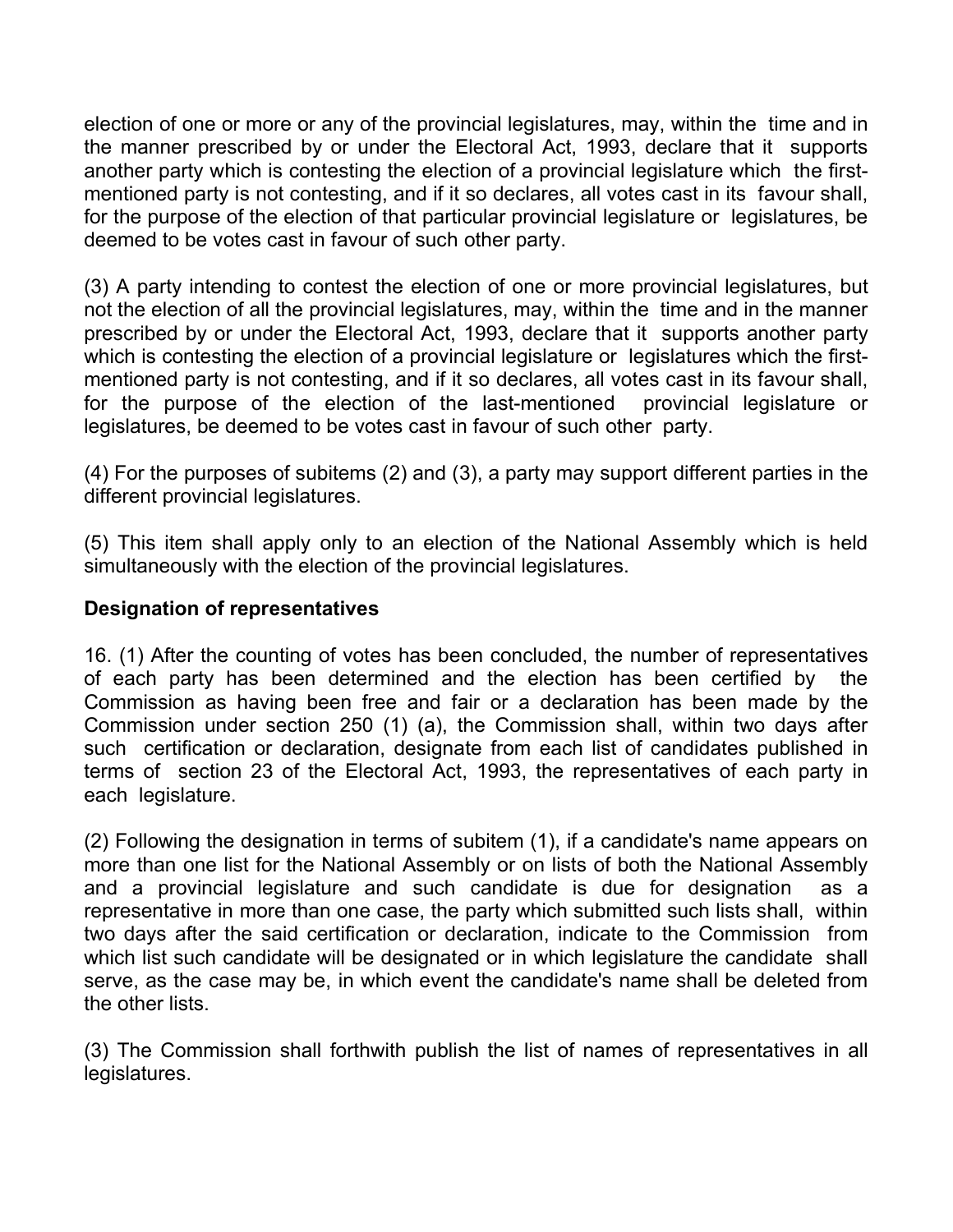## **Supplementation of lists of candidates**

17. No lists of candidates of a party for any legislature shall be supplemented prior to the designation of representatives in terms of item 16, save where provided for by an Act of Parliament.

18 Lists of candidates may, after the designation of representatives in terms of item 16 has been concluded, be supplemented by the addition of an equal number of names at the end of the applicable list, if-

(a) a representative is elected as the President or to any other executive office as a result of which he or she resigns as a representative of a legislature;

(b) a representative is elected as a member of the Senate;

(c) a name is deleted from a list in terms of item 16 (2); or

(d) a vacancy has occurred and the appropriate list of candidates of the party concerned is depleted.

19. Lists of candidates of a party published in terms of section 23 of the Electoral Act, 1993, may be supplemented on one occasion only at any time during the first 12 months following the date on which the designation of representatives in terms of item 16 has been concluded, in order to fill casual vacancies: Provided that any such supplementation shall be made at the end of the list.

20. The number of names on lists of candidates as supplemented in terms of item 18 shall not exceed the difference between the number of seats in the National Assembly or a provincial legislature, as the case may be, and the number of representatives of a party in any such legislature.

### **Review of lists of candidates by a party**

21. A party may review its undepleted lists as supplemented in terms of items 18, 19 and 20, within seven days after the expiry of the period referred to in item 19, and annually thereafter, until the date on which a party has to submit lists of candidates for an ensuing election, in the following manner:

(a) all vacancies may be supplemented;

(b) no more than 25 per cent of candidates may be replaced; and

(c) the fixed order of lists may be changed.

### **Publication of supplemented and reviewed lists of candidates**

22. Candidates' lists supplemented in terms of items 18 and 19 or reviewed in terms of item 21 shall be published by the Secretary to Parliament and the Secretaries of the provincial legislatures within 10 days after the receipt of such lists from the parties concerned.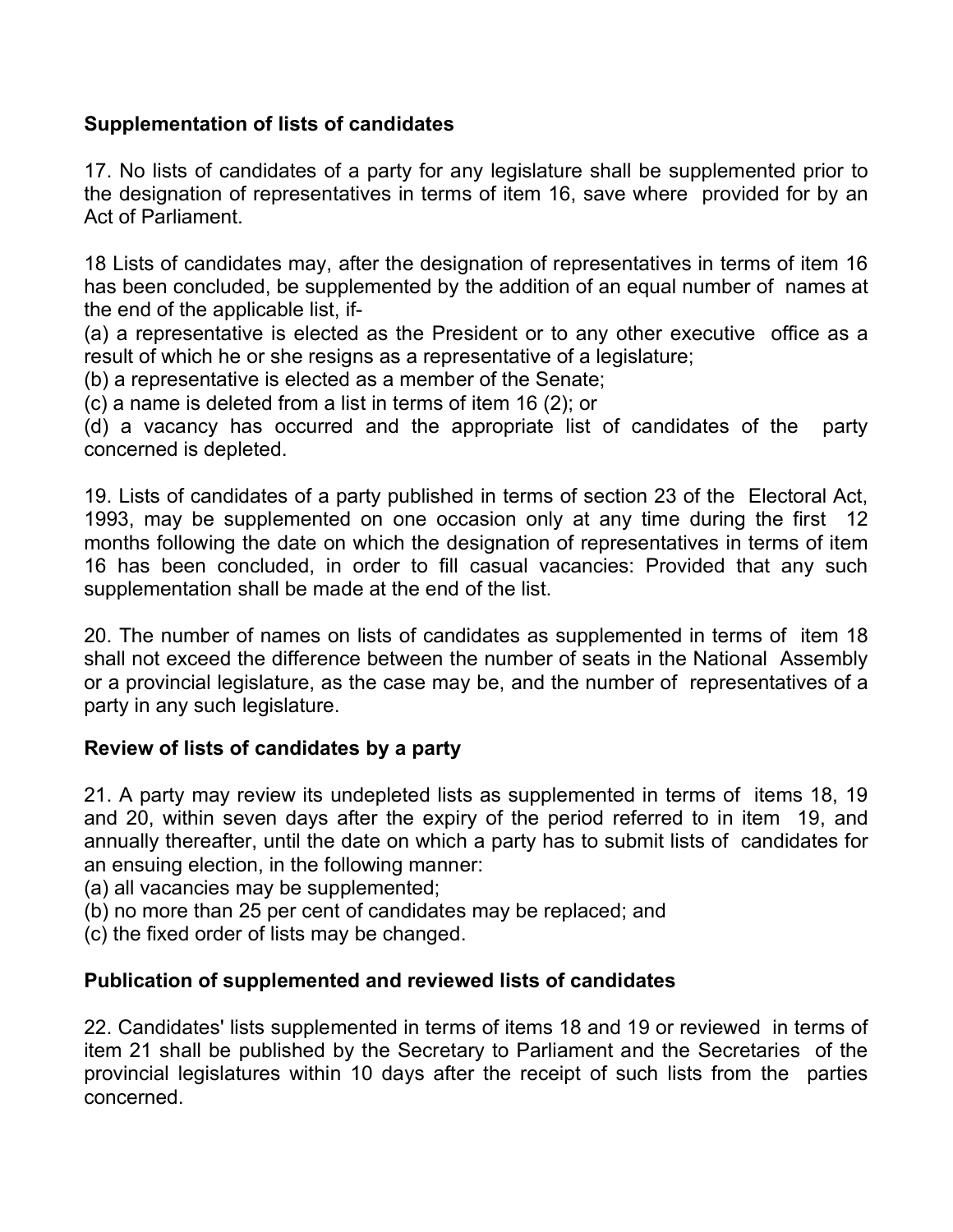### **Vacancies**

23. (1) In the event of a vacancy occurring in the representation of a party in any legislature, such vacancy shall forthwith be filled in accordance with section 44 or 133.

(2) If a party represented in a legislature dissolves or ceases to exist and the members in question vacate their seats in consequence of section 43 (b) or 133 (1) (b), the seats in question shall be allocated to the remaining parties mutatis mutandis as if such seats were forfeited seats in terms of item 7 or 14, as the case may be.

### **Alteration of numbers and boundaries of provinces**

24. If the numbers or boundaries of provinces are altered pursuant to section 124, the Commission shall review the determinations made in terms of items 2 and 10, and such revised determinations shall then be the basis of any elections for the National Assembly or the provincial legislatures held after any such alteration.

## **Definitions**

25. In this Schedule-

`Commission' means the Independent Electoral Commission, established by the Independent Electoral Commission Act, 1993 (Act 150 of 1993), or, in relation to any election held after the first election under this Constitution, that Commission or any other body established or designated by an Act of Parliament;

 `national list' means a list of candidates prepared by a party for an election of the National Assembly to reflect that party's order of preference of candidates in respect of the allocation of seats on a national basis;

 `provincial list' means a list of candidates prepared by a party for an election of a provincial legislature;

`region' means the territorial area of a province;

 `regional list' means a list of candidates in respect of a region prepared by a party for an election of the National Assembly to reflect that party's order of preference of candidates in respect of the allocation of seats in respect of such region.

### **Application of Schedule with reference to section 124**

26. The provisions of this Schedule shall be subject to any regulations made or directions given by the Commission in terms of section 124 (7) in so far as affected areas within the meaning of that section are concerned

(1) disregarded save that any remaining seats shall be awarded to regions in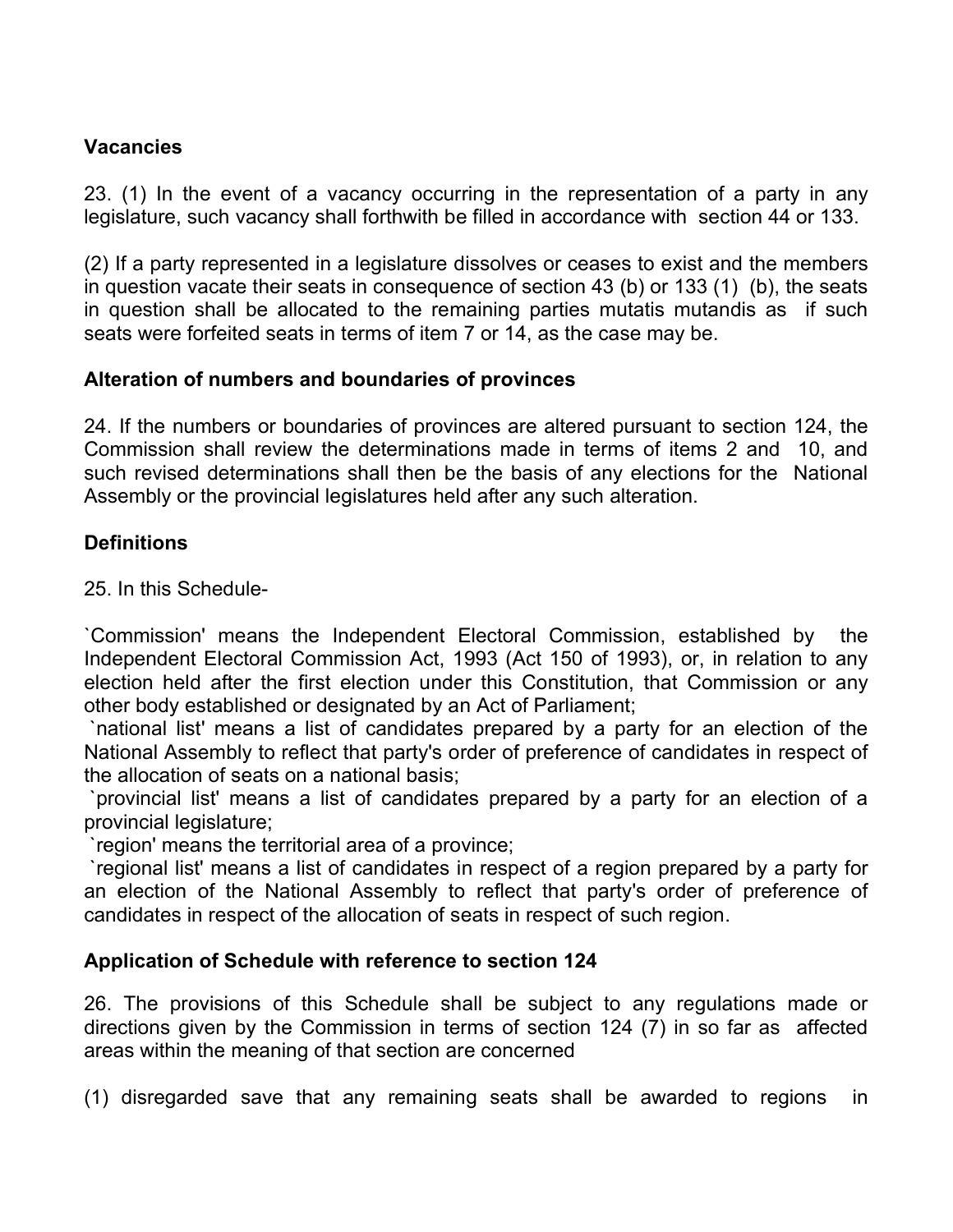sequence of the highest surplus fractions.

(2) A seat finally allocated to a party in respect of a region, shall, for the purposes of subitem (1) (a), be filled only from such party's list for that particular region.

### **Schedule 3**

#### **OATHS OF OFFICE AND SOLEMN AFFIRMATIONS**

Oath of office or solemn affirmation of President and Acting President

In the presence of those assembled here and in full realisation of the high calling I assume as President/Acting President in the service of the Republic of South Africa I, A.B., do hereby swear/solemnly affirm to be faithful to the Republic of South Africa, and do solemnly and sincerely promise at all times to promote that which will advance and to oppose all that may harm the Republic; to obey, observe, uphold and maintain the Constitution and all other Law of the Republic; to discharge my duties with all my strength and talents to the best of my knowledge and ability and true to the dictates of my conscience; to do justice to all; and to devote myself to the well-being of the Republic and all its people.

(In the case of an oath: So help me God.)

Oath of office or solemn affirmation of Executive Deputy Presidents

In the presence of those assembled here and in full realisation of the high calling I assume as Executive Deputy President in the service of South Africa I, A.B., do hereby swear/solemnly affirm to be faithful to the Republic of South Africa, and do solemnly and sincerely promise at all times to promote that which will advance and to oppose all that may harm the Republic; to obey, observe, uphold and maintain the Constitution and all other Law of the Republic; to discharge my duties with all my strength and talents to the best of my knowledge and ability and true to the dictates of my conscience; to do justice to all; and to devote myself to the well-being of the Republic and all its people.

(In the case of an oath: So help me God.)

Oath of office or solemn affirmation of Ministers and Deputy Ministers

I, A.B., do hereby swear/solemnly affirm to be faithful to the Republic of South Africa and undertake before those assembled here to hold my office as Minister/Deputy Minister with honour and dignity; to respect and uphold the Constitution and all other Law of the Republic of South Africa; to be a true and faithful counsellor; not to divulge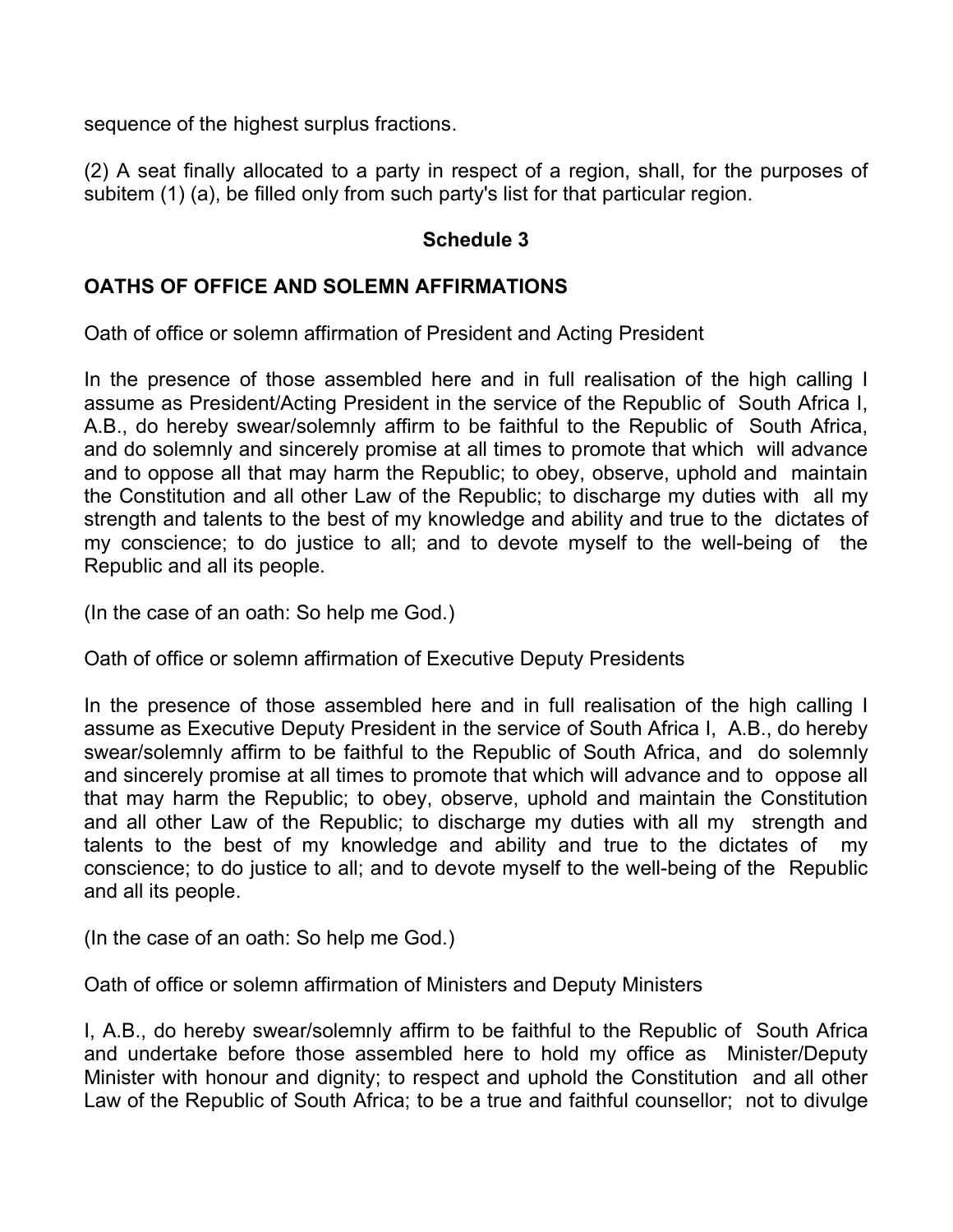directly or indirectly any matters which are entrusted to me under secrecy; and to perform the duties of my office conscientiously and to the best of my ability.

(In the case of an oath: So help me God.)

Oath of office or solemn affirmation of Premiers and members of Executive Councils

I, A.B., do hereby swear/solemnly affirm to be faithful to the Republic of South Africa and undertake before those assembled here to hold my office as Premier/Member of the Executive Council of my province with honour and dignity; to respect and uphold the Constitution and all other Law of the Republic of South Africa; to be a true and faithful counsellor; not to divulge directly or indirectly any matters which are entrusted to me under secrecy; and to perform the duties of my office conscientiously and to the best of my ability.

(In the case of an oath: So help me God.)

Oath of office or solemn affirmation of members of National Assembly, Senate or provincial legislature

I, A.B., do hereby swear/solemnly affirm to be faithful to the Republic of South Africa and solemnly promise to perform my functions as a member of the National Assembly/Senate/provincial legislature to the best of my ability.

(In the case of an oath: So help me God.)

Oath of office or solemn affirmation of Judges

I, A.B., do hereby swear/solemnly affirm that I will in my capacity as Judge of the Supreme Court/Constitutional Court of the Republic of South Africa uphold and protect the Constitution of the Republic and the fundamental rights entrenched therein and in so doing administer justice to all persons alike without fear, favour or prejudice, in accordance with the Constitution and the Law of the Republic.

(In the case of an oath: So help me God.)

Oath of office or solemn affirmation of Attorneys-General

I, A.B., do hereby swear/solemnly affirm that I will in my capacity as Attorney-General uphold and protect the Constitution of the Republic of South Africa and the fundamental rights entrenched therein and in so doing enforce the Law of the Republic without fear, favour or prejudice, in accordance with the Constitution and the Law of the Republic.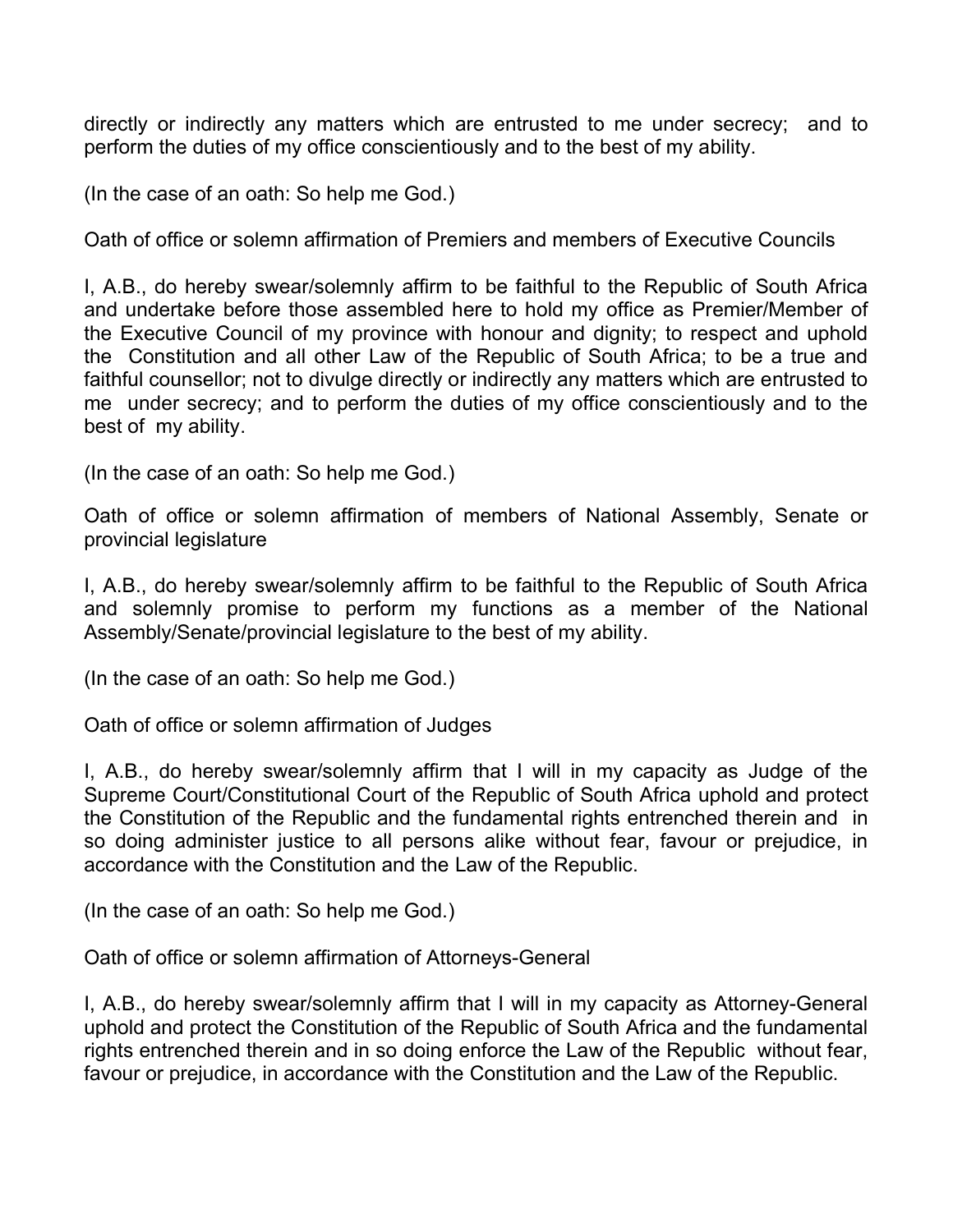(In the case of an oath: So help me God.)

## **Schedule 4**

## **CONSTITUTIONAL PRINCIPLES**

**I**

The Constitution of South Africa shall provide for the establishment of one sovereign state, a common South African citizenship and a democratic system of government committed to achieving equality between men and women and people of all races.

**II**

Everyone shall enjoy all universally accepted fundamental rights, freedoms and civil liberties, which shall be provided for and protected by entrenched and justiciable provisions in the Constitution, which shall be drafted after having given due consideration to inter alia the fundamental rights contained in Chapter 3 of this Constitution.

**III**

The Constitution shall prohibit racial, gender and all other forms of discrimination and shall promote racial and gender equality and national unity.

**IV**

The Constitution shall be the supreme law of the land. It shall be binding on all organs of state at all levels of government.

**V**

The legal system shall ensure the equality of all before the law and an equitable legal process. Equality before the law includes laws, programmes or activities that have as their object the amelioration of the conditions of the disadvantaged, including those disadvantaged on the grounds of race, colour or gender.

**VI**

There shall be a separation of powers between the legislature, executive and judiciary, with appropriate checks and balances to ensure accountability, responsiveness and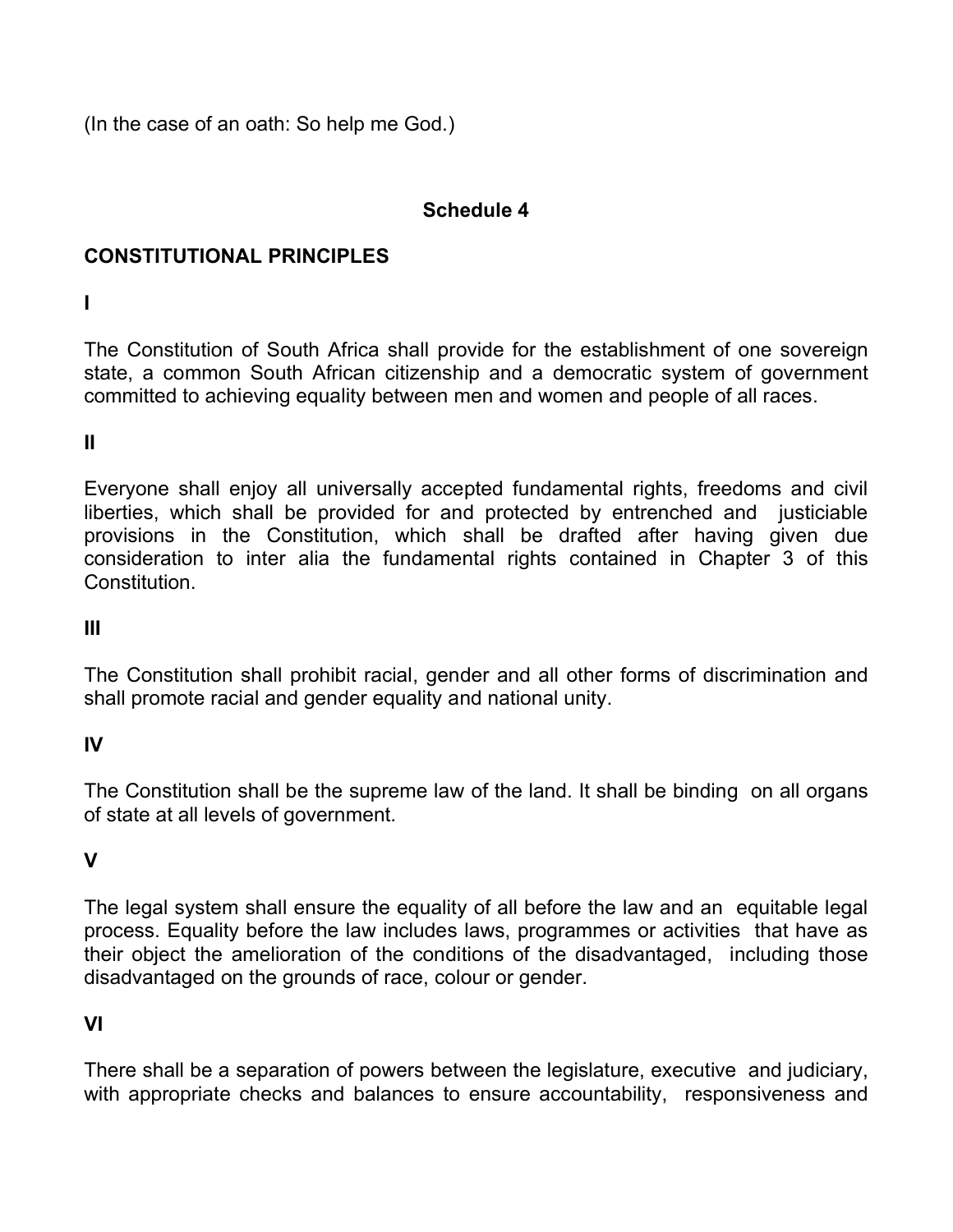openness.

### **VII**

The judiciary shall be appropriately qualified, independent and impartial and shall have the power and jurisdiction to safeguard and enforce the Constitution and all fundamental rights.

### **VIII**

There shall be representative government embracing multi-party democracy, regular elections, universal adult suffrage, a common voters' roll, and, in general, proportional representation.

### **IX**

Provision shall be made for freedom of information so that there can be open and accountable administration at all levels of government.

### **X**

Formal legislative procedures shall be adhered to by legislative organs at all levels of government.

#### **XI**

The diversity of language and culture shall be acknowledged and protected, and conditions for their promotion shall be encouraged.

#### **XII**

Collective rights of self-determination in forming, joining and maintaining organs of civil society, including linguistic, cultural and religious associations, shall, on the basis of non-discrimination and free association, be recognised and protected.

#### **XIII**

The institution, status and role of traditional leadership, according to indigenous law, shall be recognised and protected in the Constitution. Indigenous law, like common law, shall be recognised and applied by the courts, subject to the fundamental rights contained in the Constitution and to legislation dealing specifically therewith.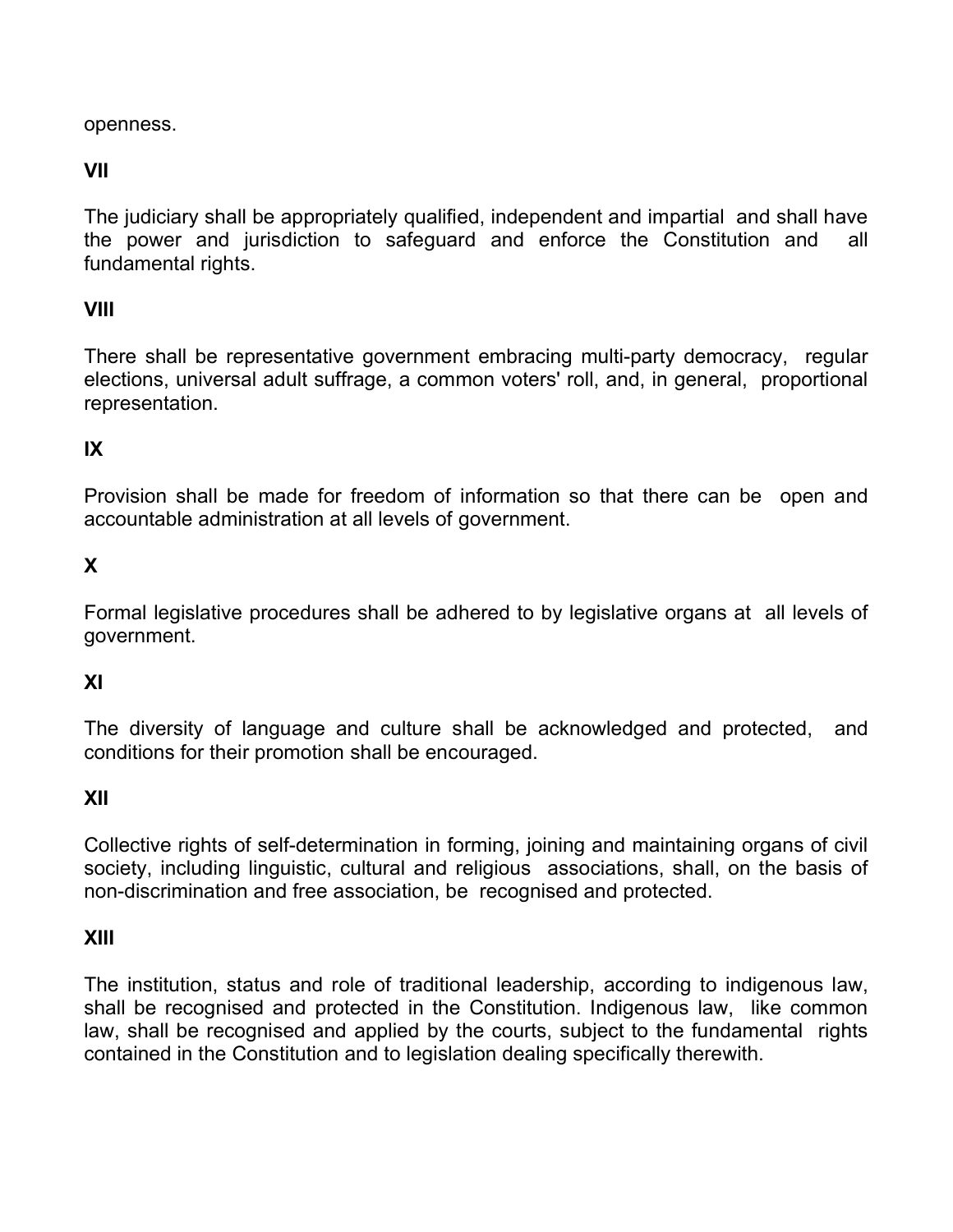## **XIV**

Provision shall be made for participation of minority political parties in the legislative process in a manner consistent with democracy.

## **XV**

Amendments to the Constitution shall require special procedures involving special majorities.

## **XVI**

Government shall be structured at national, provincial and local levels.

### **XVII**

At each level of government there shall be democratic representation. This principle shall not derogate from the provisions of Principle XIII.

### **XVIII**

The powers, boundaries and functions of the national government and provincial governments shall be defined in the Constitution. Amendments to the Constitution which alter the powers, boundaries, functions or institutions of provinces shall in addition to any other procedures specified in the Constitution for constitutional amendments, require the approval of a special majority of the legislatures of the provinces, alternatively, if there is such a chamber, a two-thirds majority of a chamber of Parliament composed of provincial representatives, and if the amendment concerns specific provinces only, the approval of the legislatures of such provinces will also be needed. Provision shall be made for obtaining the views of a provincial legislature concerning all constitutional amendments regarding its powers, boundaries and functions.

#### **XIX**

The powers and functions at the national and provincial levels of government shall include exclusive and concurrent powers as well as the power to perform functions for other levels of government on an agency or delegation basis.

#### **XX**

Each level of government shall have appropriate and adequate legislative and executive powers and functions that will enable each level to function effectively. The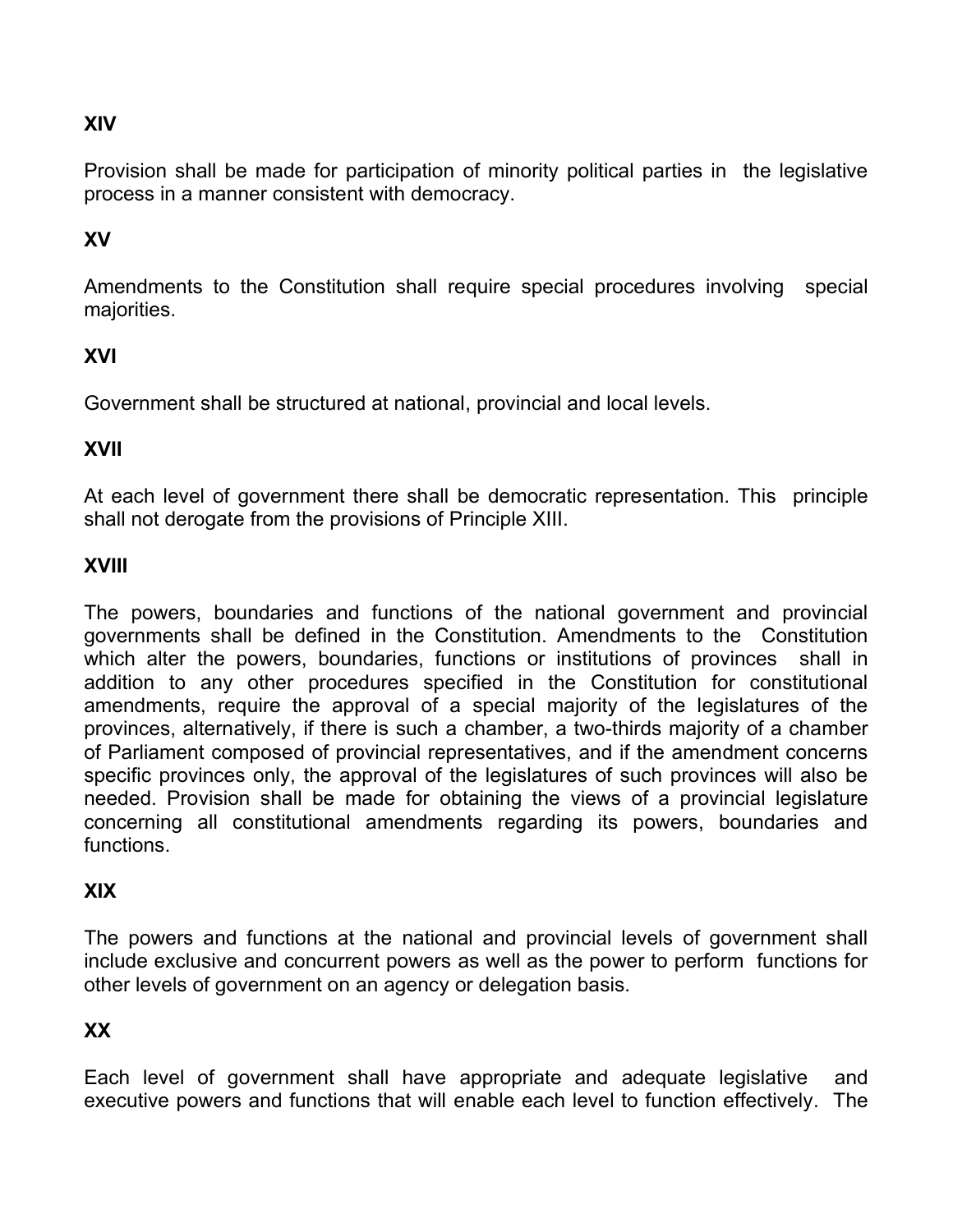allocation of powers between different levels of government shall be made on a basis which is conducive to financial viability at each level of government and to effective public administration, and which recognises the need for and promotes national unity and legitimate provincial autonomy and acknowledges cultural diversity.

## **XXI**

The following criteria shall be applied in the allocation of powers to the national government and the provincial governments:

1. The level at which decisions can be taken most effectively in respect of the quality and rendering of services, shall be the level responsible and accountable for the quality and the rendering of the services, and such level shall accordingly be empowered by the Constitution to do so.

2. Where it is necessary for the maintenance of essential national standards, for the establishment of minimum standards required for the rendering of services, the maintenance of economic unity, the maintenance of national security or the prevention of unreasonable action taken by one province which is prejudicial to the interests of another province or the country as a whole, the Constitution shall empower the national government to intervene through legislation or such other steps as may be defined in the Constitution.

3. Where there is necessity for South Africa to speak with one voice, or to act as a single entity- in particular in relation to other states- powers should be allocated to the national government.

4. Where uniformity across the nation is required for a particular function, the legislative power over that function should be allocated predominantly, if not wholly, to the national government.

5. The determination of national economic policies, and the power to promote interprovincial commerce and to protect the common market in respect of the mobility of goods, services, capital and labour, should be allocated to the national government.

6. Provincial governments shall have powers, either exclusively or concurrently with the national government, inter alia-

(a) for the purposes of provincial planning and development and the rendering of services; and

(b) in respect of aspects of government dealing with specific socio-economic and cultural needs and the general well-being of the inhabitants of the province.

7. Where mutual co-operation is essential or desirable or where it is required to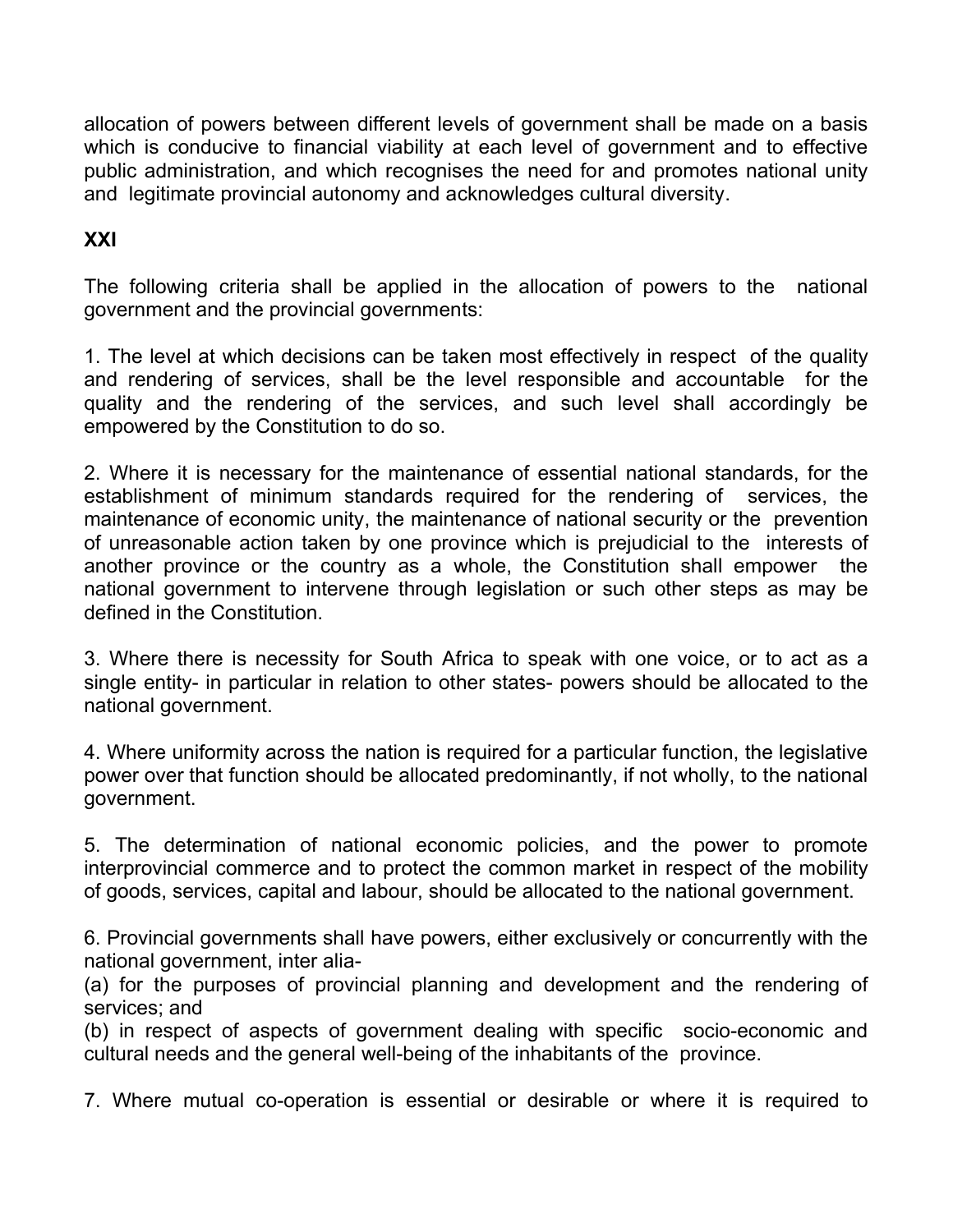guarantee equality of opportunity or access to a government service, the powers should be allocated concur rently to the national government and the provincial governments.

8. The Constitution shall specify how powers which are not specifically allocated in the Constitution to the national government or to a provincial government, shall be dealt with as necessary ancillary powers pertaining to the powers and functions allocated either to the national government or provincial governments.

## **XXII**

The national government shall not exercise its powers (exclusive or concurrent) so as to encroach upon the geographical, functional or institutional integrity of the provinces.

## **XXIII**

In the event of a dispute concerning the legislative powers allocated by the Constitution concurrently to the national government and provincial governments which cannot be resolved by a court on a construction of the Constitution, precedence shall be given to the legislative powers of the national government.

## **XXIV**

A framework for local government powers, functions and structures shall be set out in the Constitution. The comprehensive powers, functions and other features of local government shall be set out in parliamentary statutes or in provincial legislation or in both.

## **XXV**

The national government and provincial governments shall have fiscal powers and functions which will be defined in the Constitution. The framework for local government referred to in Principle XXIV shall make provision for appropriate fiscal powers and functions for different categories of local government.

### **XXVI**

Each level of government shall have a constitutional right to an equitable share of revenue collected nationally so as to ensure that provinces and local governments are able to provide basic services and execute the functions allocated to them.

## **XXVII**

A Financial and Fiscal Commission, in which each province shall be represented, shall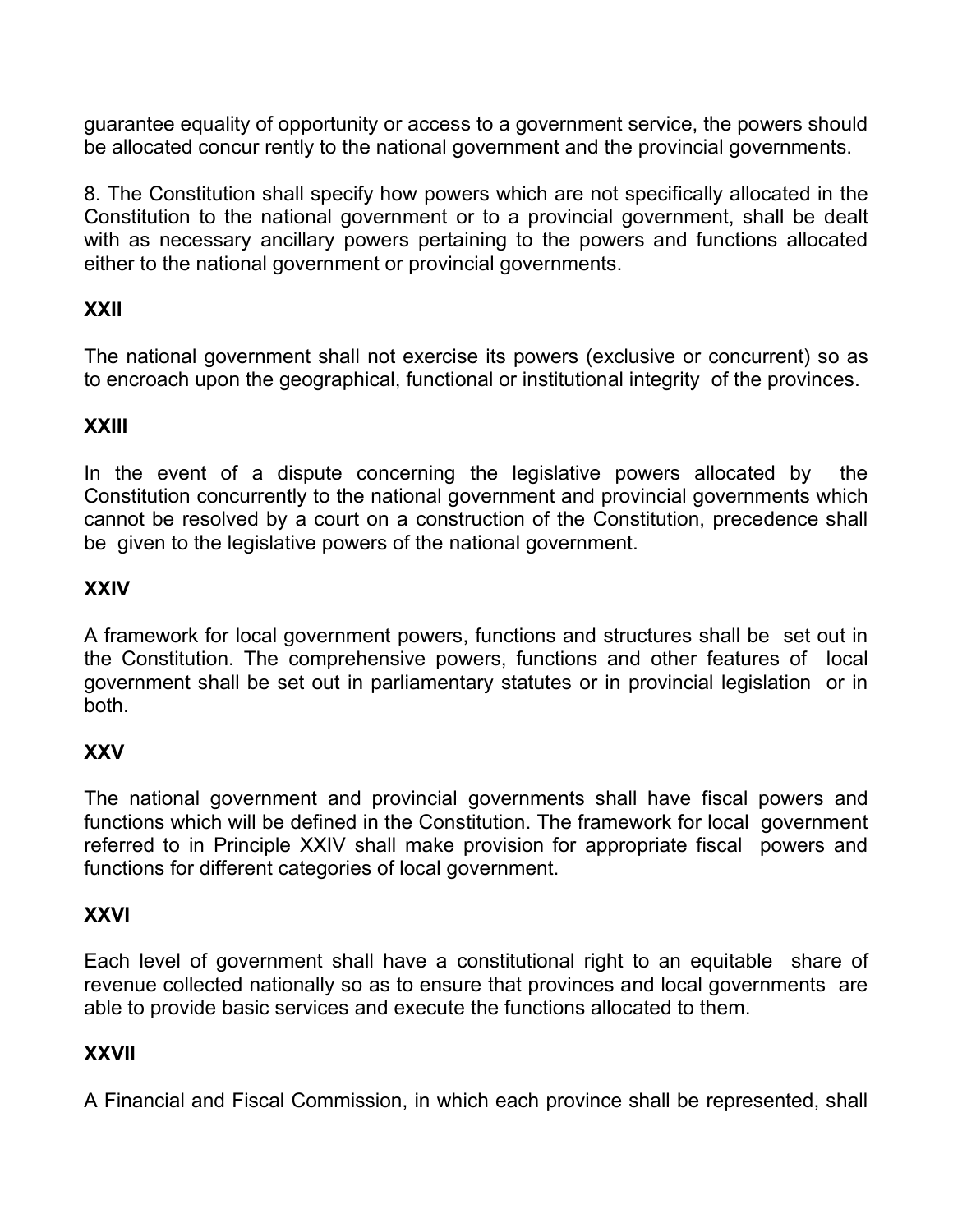recommend equitable fiscal and financial allocations to the provincial and local governments from revenue collected nationally, after taking into account the national interest, economic disparities between the provinces as well as the population and developmental needs, administrative responsibilities and other legitimate interests of each of the provinces.

## **XXVIII**

Notwithstanding the provisions of Principle XII, the right of employers and employees to join and form employer organisations and trade unions and to engage in collective bargaining shall be recognised and protected. Provision shall be made that every person shall have the right to fair labour practices.

## **XXIX**

The independence and impartiality of a Public Service Commission, a Reserve Bank, an Auditor-General and a Public Protector shall be provided for and safeguarded by the Constitution in the interests of the maintenance of effective public finance and administration and a high standard of professional ethics in the public service.

# **XXX**

1. There shall be an efficient, non-partisan, career-orientated public service broadly representative of the South African community, functioning on a basis of fairness and which shall serve all members or the public in an unbiased and impartial manner, and shall, in the exercise of its powers and in compliance with its duties, loyally execute the lawful policies of the government of the day in the performance of its administrative functions. The structures and functioning of the public service, as well as the terms and conditions of service of its members, shall be regulated by law.

2. Every member of the public service shall be entitled to a fair pension.

## **XXXI**

Every member of the security forces (police, military and intelligence), and the security forces as a whole, shall be required to perform their functions and exercise their powers in the national interest and shall be prohibited from furthering or prejudicing party political interest.

## **XXXII**

The Constitution shall provide that until 30 April 1999 the national executive shall be composed and shall function substantially in the manner provided for in Chapter 6 of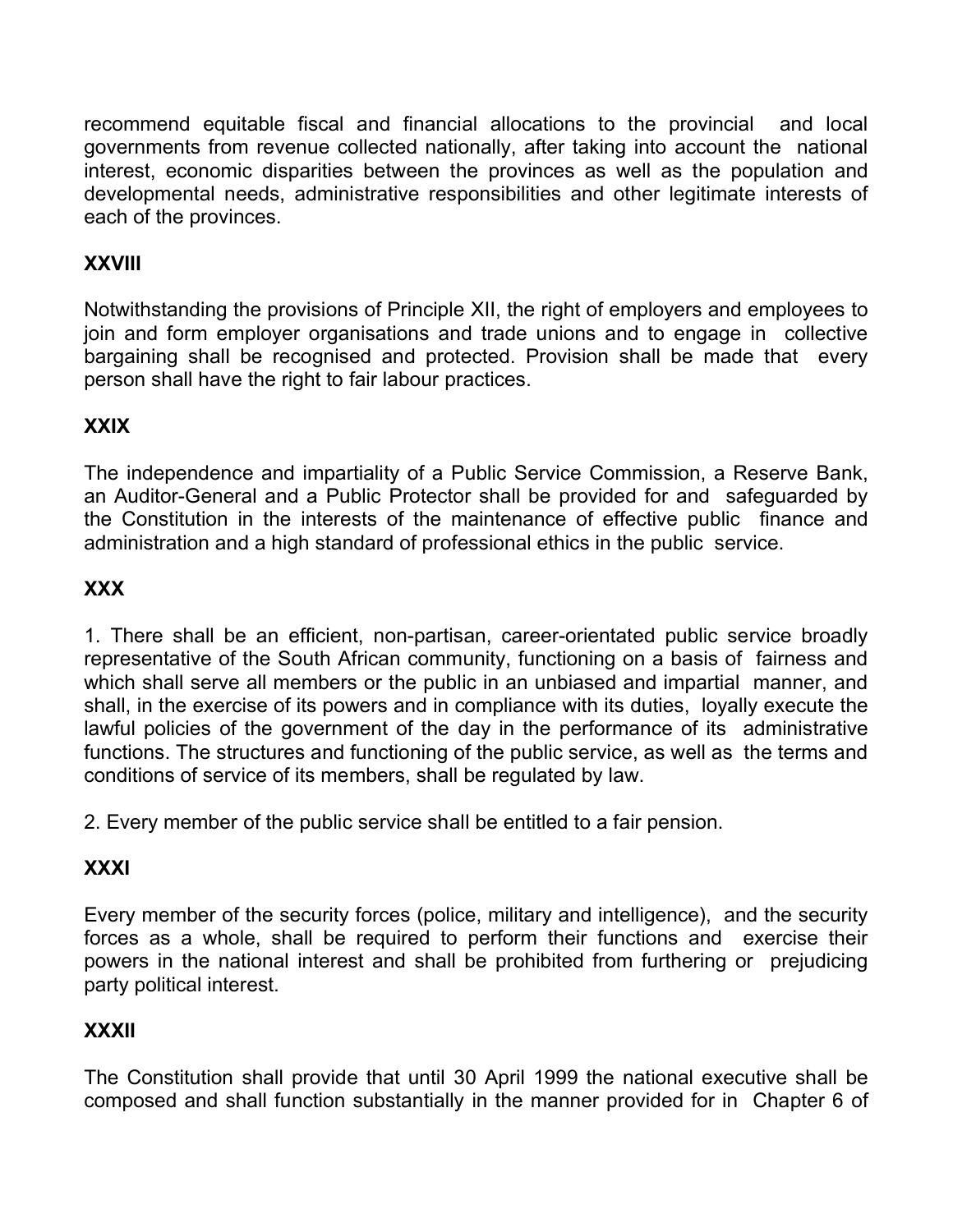this Constitution.

## **XXXIII**

The Constitution shall provide that, unless Parliament is dissolved on account of its passing a vote of no-confidence in the Cabinet, no national election shall be held before 30 April 1999.

## **XXXIV**

1. This Schedule and the recognition therein of the right of the South African people as a whole to se determination, shall not be construed as precluding, within the framework of the said right, constitutional provision for a notion of the right to self-determination by any community sharing a common cultural and language heritage, whether in a territorial entity within the Republic or in any other recognised way.

2. The Constitution may give expression to any particular form of self- determination provided there is substantial proven support within the community concerned for such a form of self-determination.

3. If a territorial entity referred to in paragraph 1 is established in terms of this Constitution before the new constitutional text is adopted, the new Constitution shall entrench the continuation of such territorial entity, including its structures, powers and functions.

[Principle XXXIV inserted by sec 13(b) of Act 2 of 1994.]

### **Schedule 5**

## **PROCEDURE FOR ELECTION OF PRESIDENT**

1. Nominations of candidates for election as President shall be called for by the Chief Justice or the other judge presiding at the meeting at which the President is to be elected.

2. Every nomination shall be submitted on the form prescribed by the Chief Justice and shall be signed by two members of Parliament and also by the person nominated, unless the person nominated has in writing signified his or her willingness to accept the nomination.

3. The names of the persons duly nominated as provided for in item 2 shall be announced at the meeting at which the election is to take place by the person presiding thereat, and no debate shall be allowed at the election.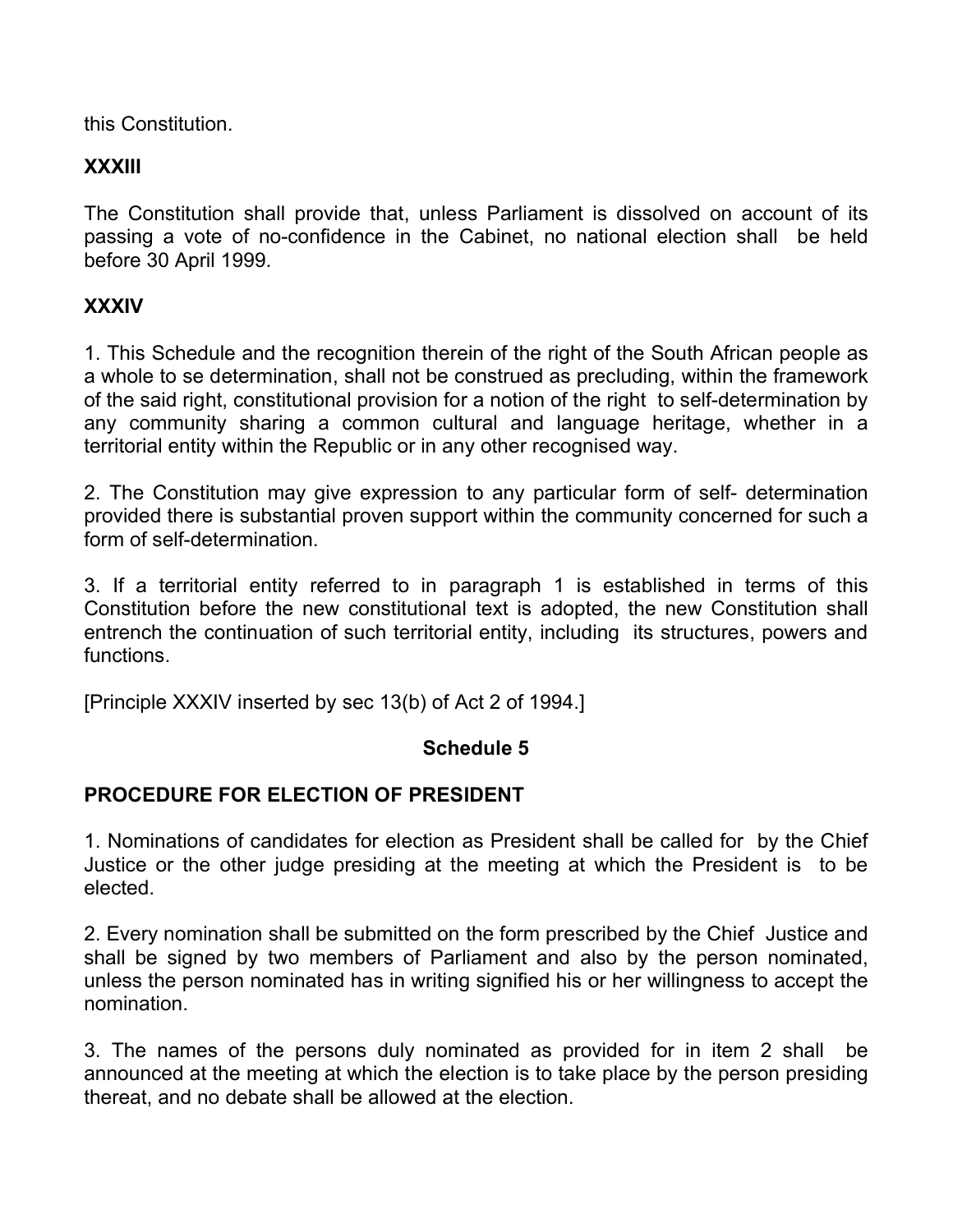4. If in respect of any election only one nomination has been received, the person presiding at the meeting shall declare the candidate in question to be duly elected.

5. Where more than one candidate is nominated, a vote shall be taken by secret ballot, each person present and entitled to vote having one vote, and any candidate in whose favour the majority of all the votes cast is recorded, shall be declared duly elected by the person presiding at the meeting.

6. (a) If no candidate obtains a majority of all the votes so cast, the candidate who has received the smallest number of votes shall be eliminated and a further ballot shall be taken in respect of the remaining candidates, this procedure being repeated as often as may be necessary until a candidate receives a majority of all the votes cast and is declared duly elected.

(b) Whenever two or more candidates being the lowest on the poll have received the same number of votes, the meeting shall by separate vote, to be repeated as often as may be necessary, determine which of those candidates shall for the purpose of paragraph (a) be eliminated.

7. Whenever-

(a) only two candidates have been nominated; or

(b) after the elimination of one or more candidates in accordance with this Schedule, only two candidates remain, and there is an equality of votes between those two candidates, the person presiding at the meeting shall at the time the result of the election is announced, fix the time at and date on which a further meeting will be held, being a date not more than seven days thereafter.

8. At the further meeting referred to in item 7, the provisions of this Schedule shall apply as if such further meeting were the first meeting called for the purpose of the election in question.

9. (1) The Chief Justice shall make rules in regard to the procedure to be observed at a meeting at which the President is to be elected, and rules defining the duties of the presiding officer and of any person appointed to assist him and prescribing the manner in which the ballot at any such meeting shall be conducted.

(2) Any such rules shall be made known in such manner as the Chief Justice may consider necessary.

### **Schedule 6**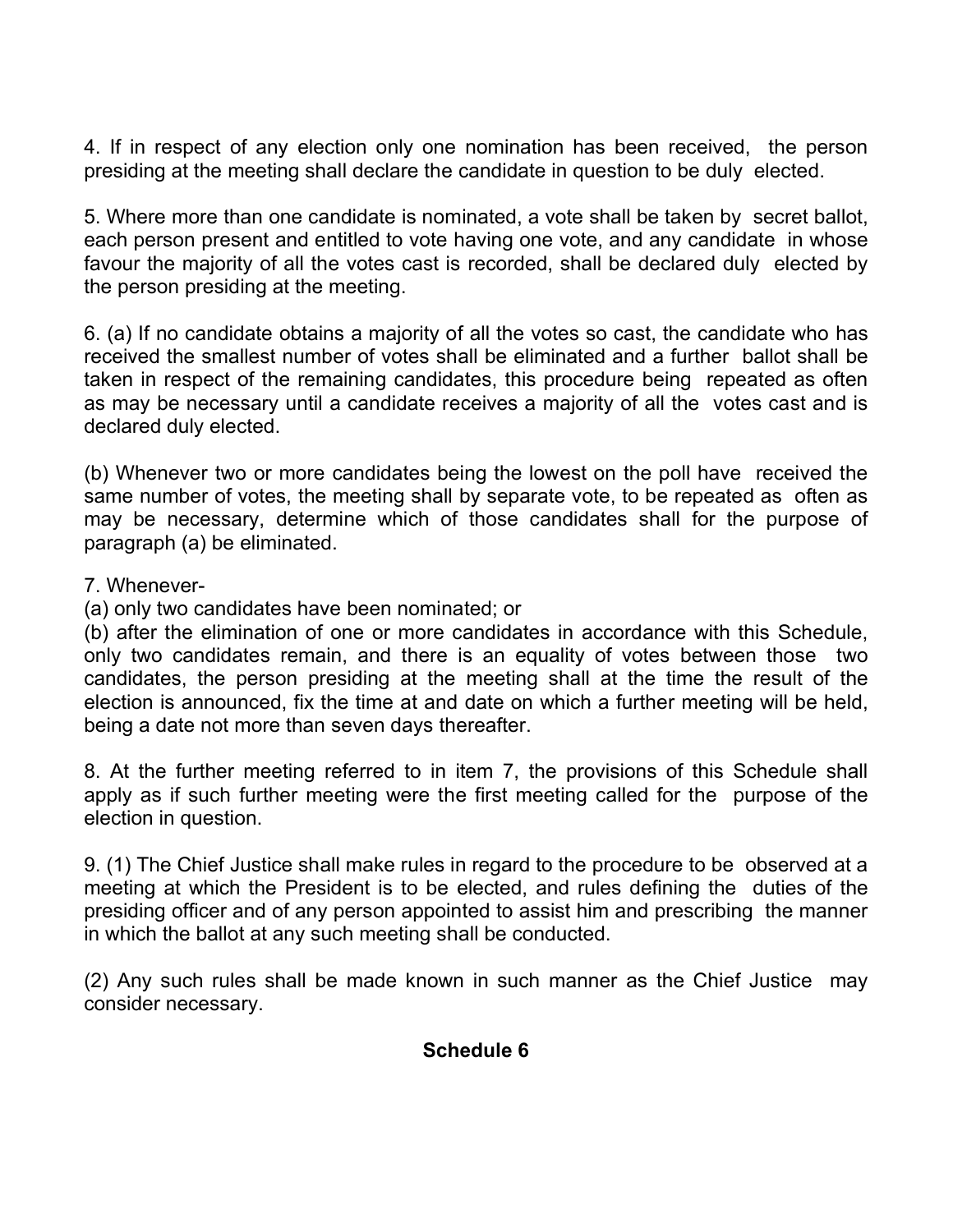# **LEGISLATIVE COMPETENCES OF PROVINCES**

## **Agriculture**

Casinos, racing, gambling and wagering

Cultural affairs

Education at all levels, excluding university and technikon education

**Environment** 

Health services

**Housing** 

Language policy and the regulation of the use of official languages within a province, subject to section 3.

Local government, subject to the provisions of Chapter 10

Nature conservation, excluding national parks, national botanical gardens and marine resources

Police, subject to the provisions of Chapter 14

Provincial public media

Public transport

Regional planning and development

Road traffic regulation

Roads

Tourism

Trade and industrial promotion

Traditional authorities

Urban and rural development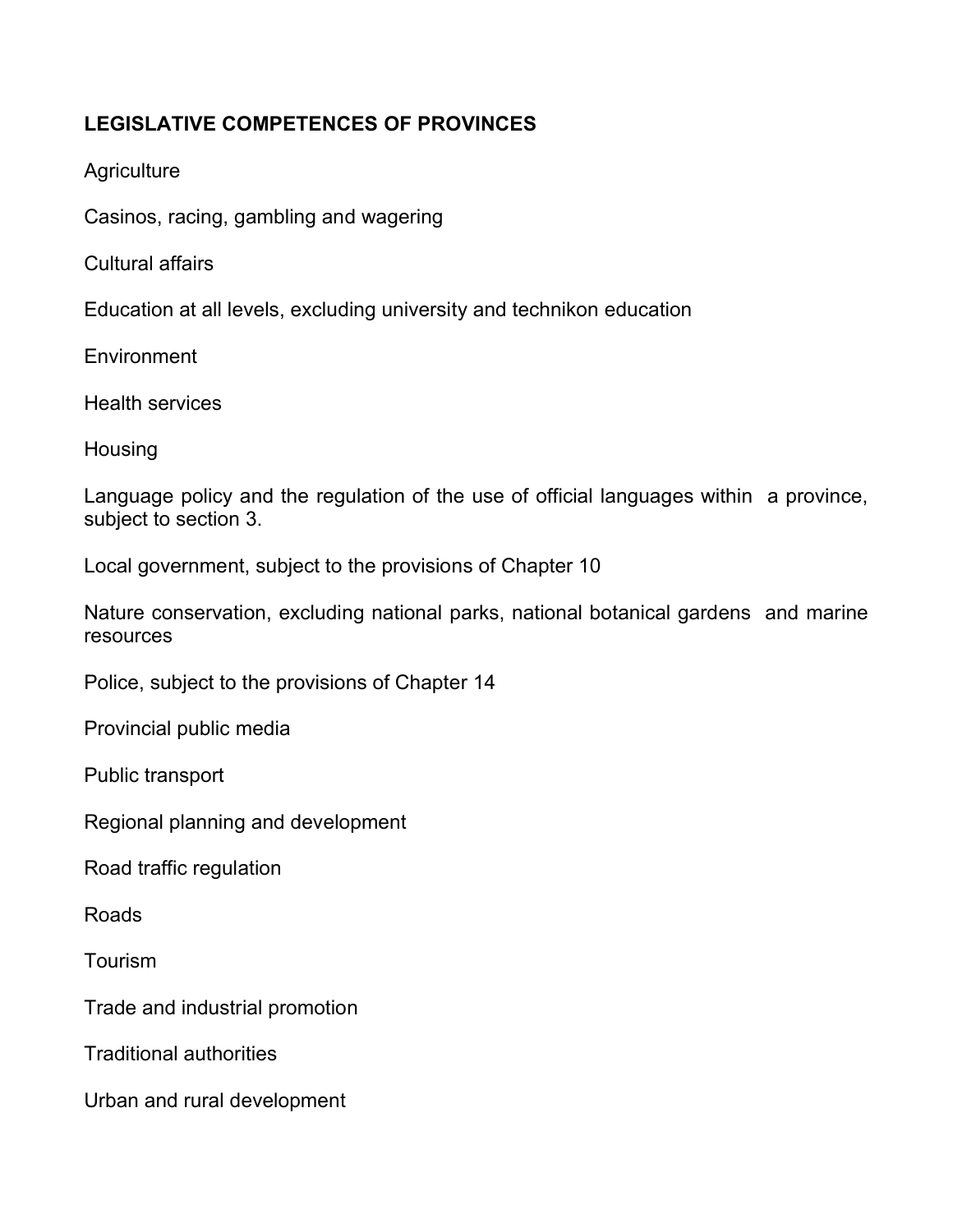Welfare services

#### **Schedule 7**

Number and year Title of law Extent of repeal

Act 46 of 1959 Representation between the Republic of South Africa and Self-governing Territories Act, 1959 The whole

Act 32 of 1961 Provincial Government Act, 1961 The whole

Act 22 of 1963 Provincial Councils and Executive Committees Act, 1963 The whole

Act 48 of 1963 Transkei Constitution Act, 1963 The whole

Act 101 of 1967 Transkei Constitution Amendment Act, 1967 The whole

Act 36 of 1968 Transkei Constitution Amendment Act, 1968 The whole

Act 26 of 1969 South Africa Act Amendment Act, 1969 The whole

Act 26 of 1970 National States Citizenship Act, 1970 The whole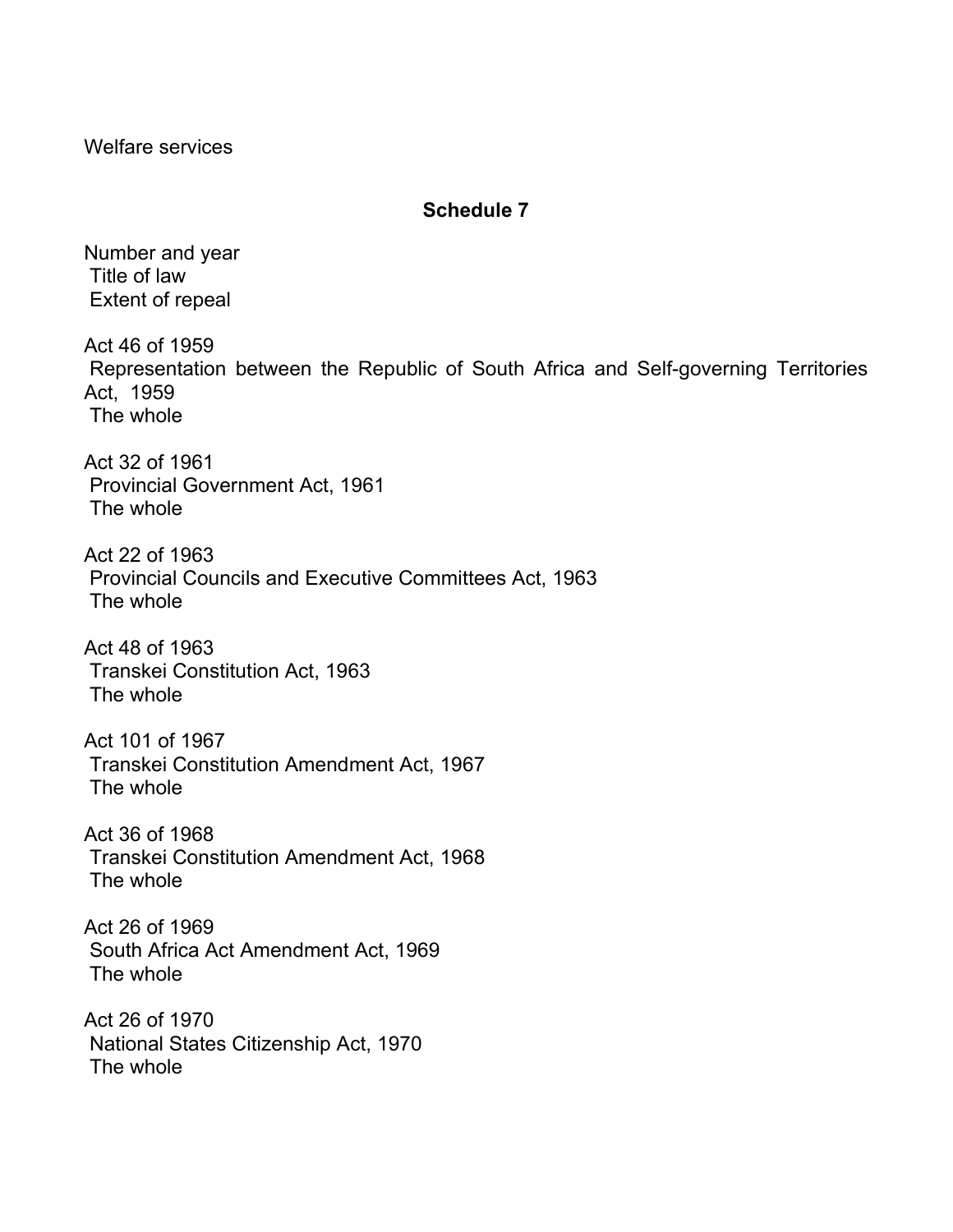Act 21 of 1971 Self-governing Territories Constitution Act, 1971 The whole

Act 31 of 1971 Transkei Constitution Amendment Act, 1971 The whole

Act 61 of 1975 Transkei Constitution Amendment Act, 1975 The whole

Act 3 of 1976 Transkei Constitution Amendment Act, 1976 The whole

Act 65 of 1976 Financial Relations Act, 1976 The whole, except sections 27 and 28

Act 100 of 1976 Status of Transkei Act, 1976 The whole

Act 30 of 1977 Constitution Amendment Act, 1977 The whole

Act 31 of 1977 Financial Relations Amendment Act, 1977 The whole

Act 89 of 1977 Status of Bophuthatswana Act, 1977 The whole

Act 8 of 1978 Bophuthatswana Border Extension Act, 1978 The whole

Act 13 of 1978 National States Citizenship Amendment Act, 1978 The whole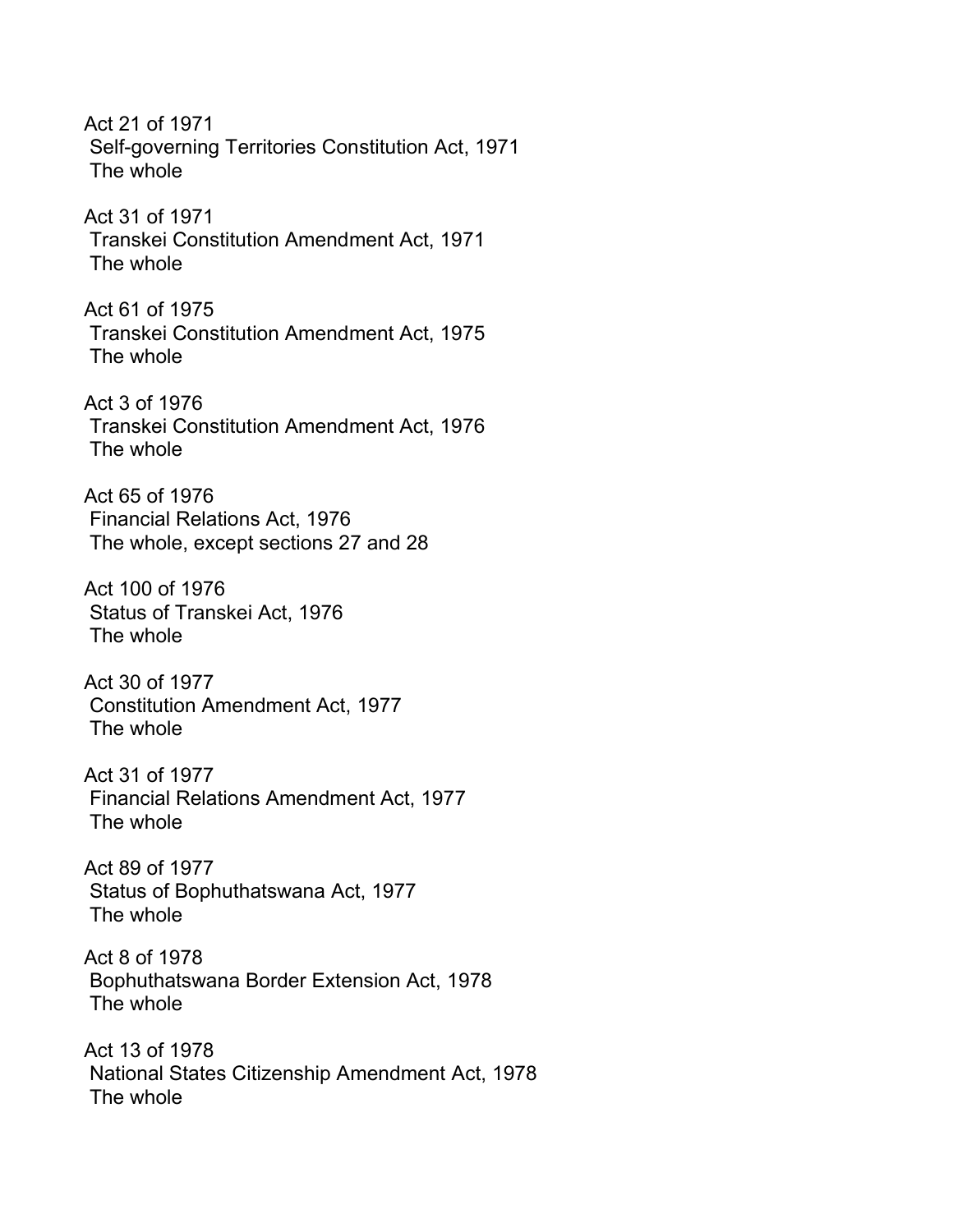Act 36 of 1978 Alteration of Provincial Act, 1978 The whole Act 107 of 1979 Status of Venda Act, 1979 The whole Act 2 of 1980 Borders of Particular States Extension Act, 1980 The whole Act 70 of 1980 Republic of South Africa Constitution Amendment Act, 1980 The whole Act 101 of 1980 Republic of South Africa Constitution Fifth Amendment Act, 1980 The whole Act 77 of 1981 Borders of Particular States Extension Amendment Act, 1981 The whole Act 101 of 1981 Republic of South Africa Constitution Second Amendment Act, 1981 The whole Act 102 of 1981 Financial Relations Amendment Act, 1981 The whole Act 110 of 1981 Status of Ciskei Act, 1981 The whole Act 34 of 1982 Financial Relations Amendment Act, 1982 The whole Act 25 of 1983 Borders of Particular States Extension Amendment Act, 1983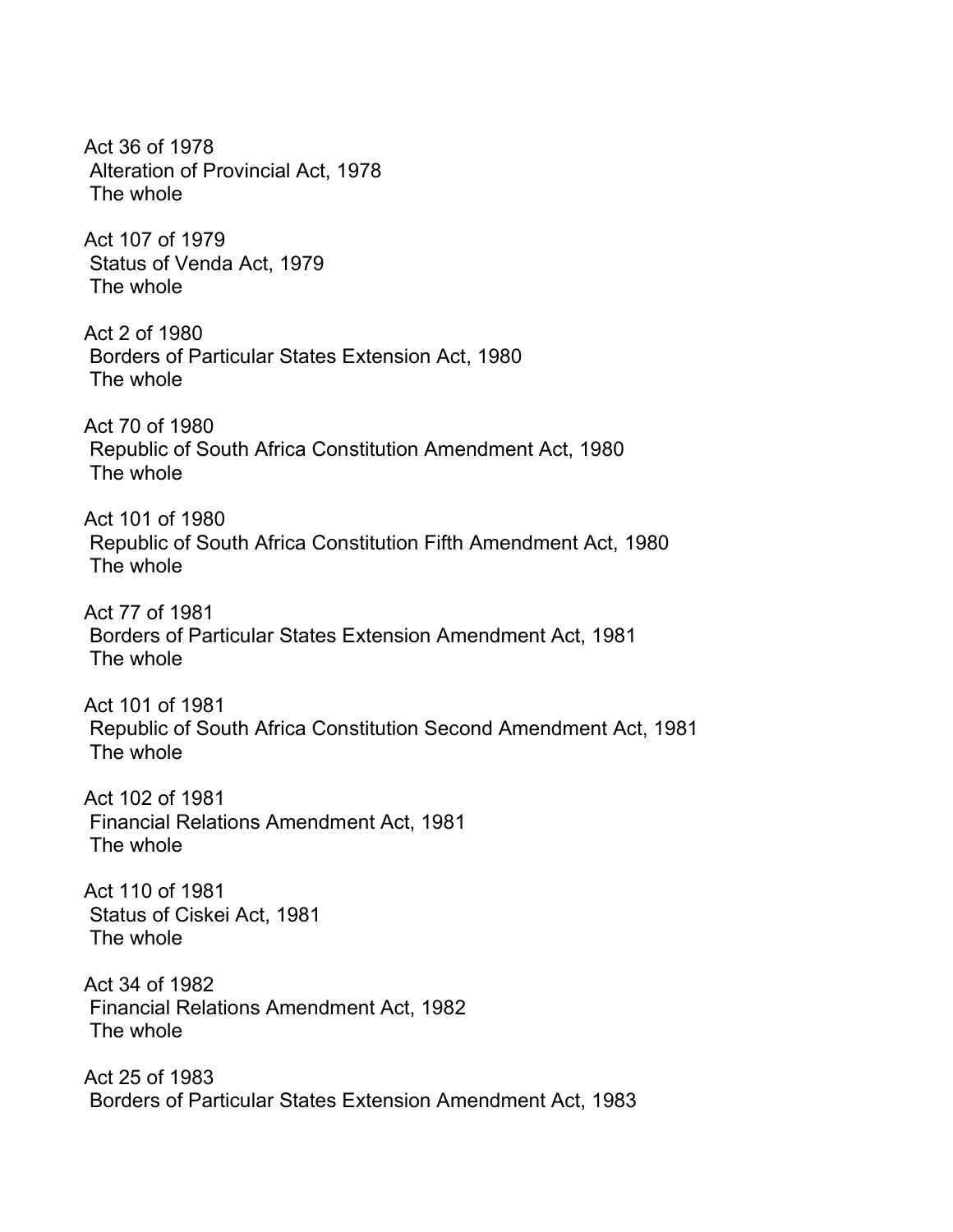The whole Act 88 of 1983 Provincial Affairs Act, 1983 The whole, except section 5 Act 109 of 1983 Borders of Particular States Extension Second Amendment Act, 1983 The whole Act 110 of 1983 Republic of South Africa Constitution Act, 1983 The whole Act 105 of 1984 Constitution Amendment Act, 1984 The whole, except sections 12, 13 and 14 Act 114 of 1984 Financial Relations Amendment Act, 1984 The whole Act 3 of 1985 Financial Relations Amendment Act, 1985 The whole Act 26 of 1985 Alteration of Provincial Boundaries Act, 1985 The whole Act 104 of 1985 Constitutional Affairs Amendment Act, 1985 The whole Act 69 of 1986 Provincial Government Act, 1986 The whole, except section 20 Act 80 of 1986 Joint Executive Authority for KwaZulu and Natal Act, 1986 The whole

Act 112 of 1986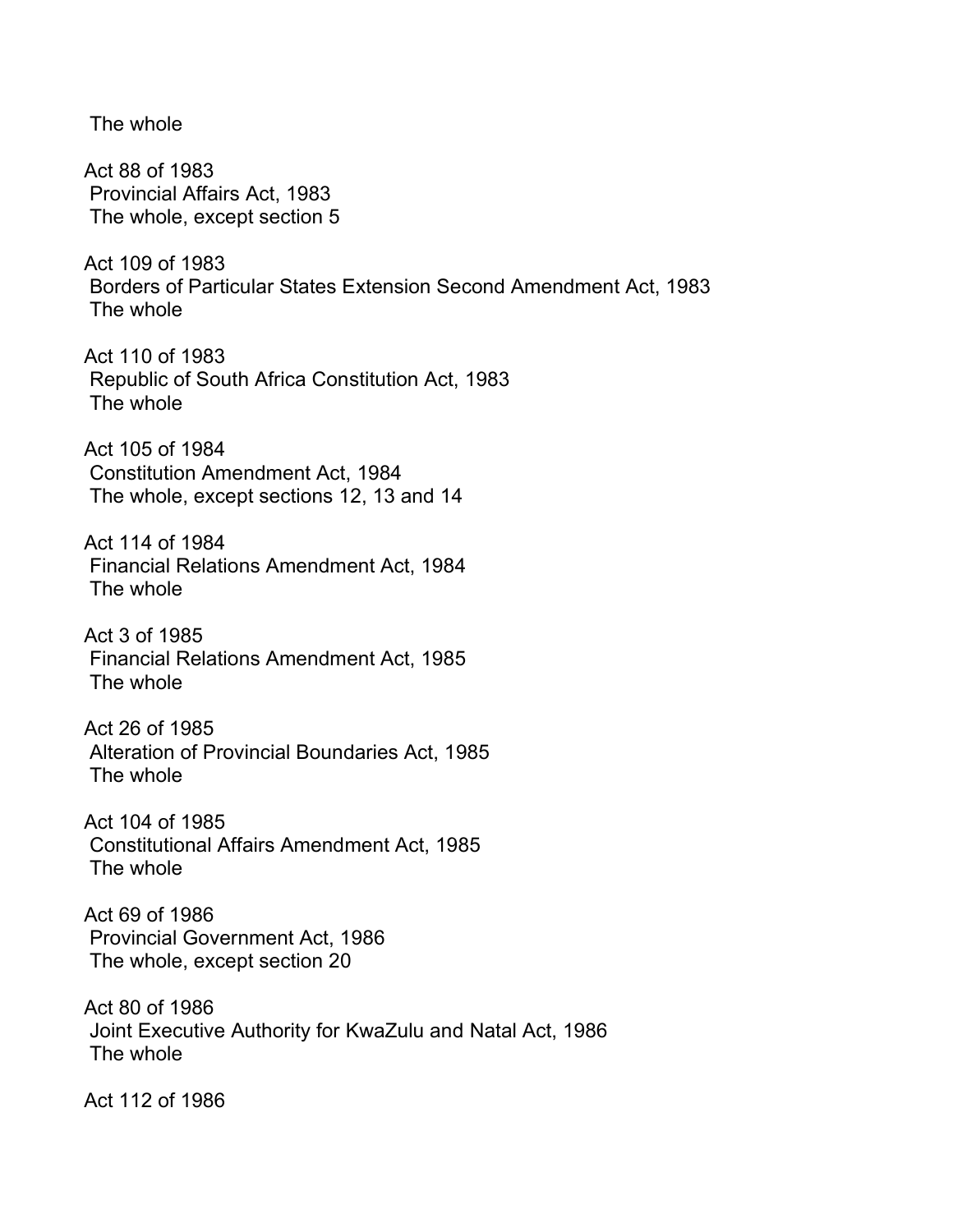Borders of Particular States Extension Amendment Act, 1986 The whole Act 20 of 1987 Constitution Amendment Act, 1987 The whole Act 32 of 1987 Constitutional Laws Amendment Act, 1987 Sections 18, 19, 20, 31 and 32 Act 43 of 1988 Constitutional Laws Amendment Act, 1988 Sections 10, 11, 12 and 13 Act 50 of 1988 Constitution Amendment Act, 1988 The whole Act 59 of 1988 Borders of Particular States Extension Act, 1988 The whole Act 85 of 1988 National States Constitution Amendment Act, 1988 The whole Act 86 of 1988 Promotion of Constitutional Development Act, 1988 The whole Act 101 of 1988 Constitution Third Amendment Act, 1988 The whole Act 42 of 1989 Incorporation of Certain Land in the Republic of South Africa Act, 1989 The whole Act 71 of 1989 Constitution Fourth Amendment Act, 1989 The whole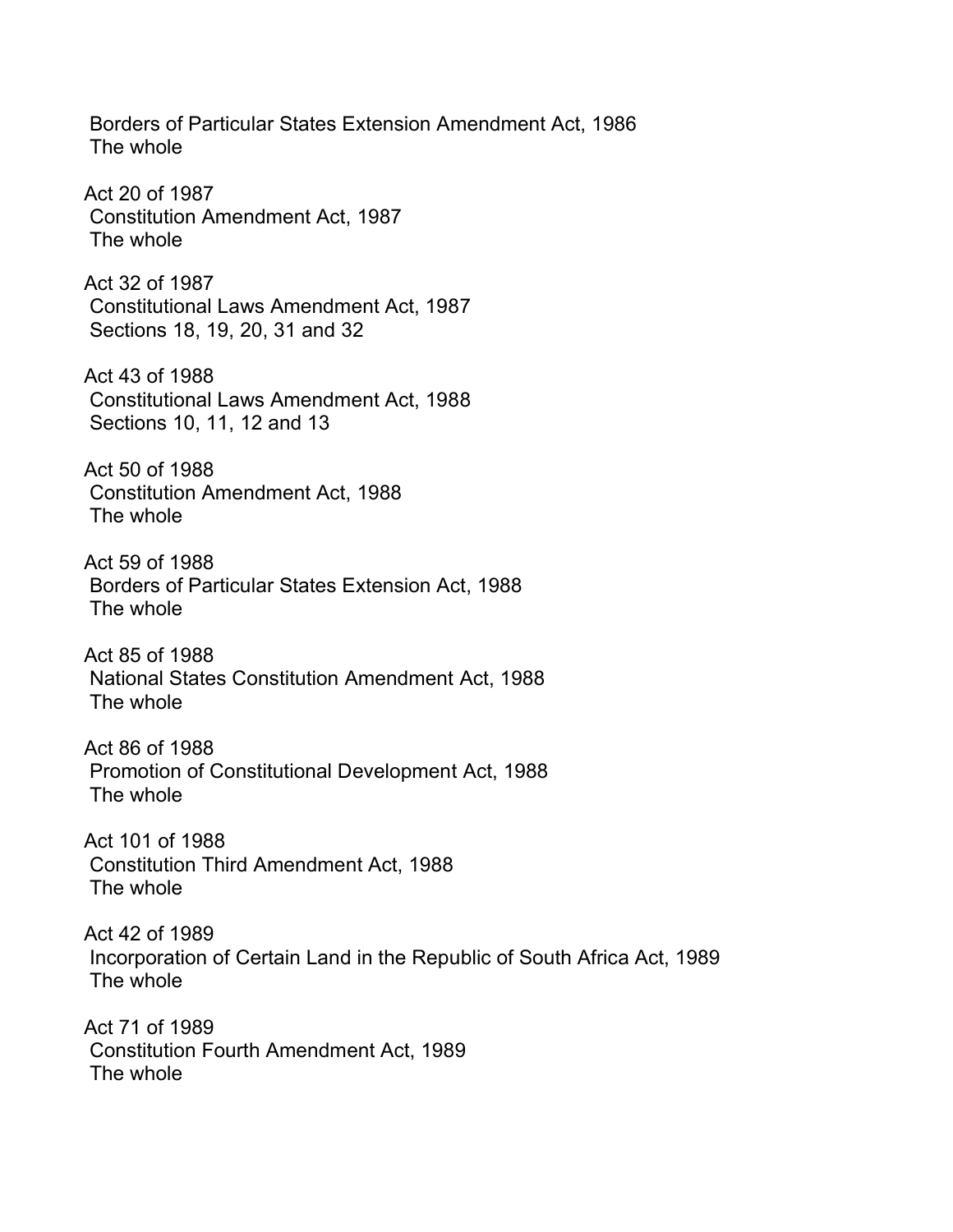Act 61 of 1990 Constitution Amendment Act, 1990 The whole

Act 111 of 1990 National States Constitution Amendment Act, 1990 The whole

Act 59 of 1991 Provincial Matters Amendment Act, 1991 The whole

Act 62 of 1991 Financial Relations Amendment Act, 1991 The whole

Act 74 of 1991 Joint Executive Authority for KwaZulu and Natal Amendment Act, 1991 The whole

Act 146 of 1992 Constitution Second Amendment Act, 1992 The whole

Act 149 of 1992 Constitution Amendment Act, 1992 The whole

Act 82 of 1993 Constitution Amendment Act, 1993 The whole

PRETORIA 19 APRIL 1994

JOINT STATEMENT BY THE STATE PRESIDENT, MR F W DE KLERK, LEADER OF THE NATIONAL PARTY, MR N R MANDELA, PRESIDENT OF THE AFRICAN NATIONAL CONGRESS AND CHIEF MINISTER M G BUTHELEZI, PRESIDENT OF THE INKATHA FREEDOM PARTY

Delegations led by the State President, Mr F W de Klerk, Leader of the National Party, Mr N R Mandela, President of the African National Congress and Chief Minister M G Buthelezi, President of the Inkatha Freedom Party, met this morning at the Union Buildings and reached agreement on the attached Memorandum of Agreement.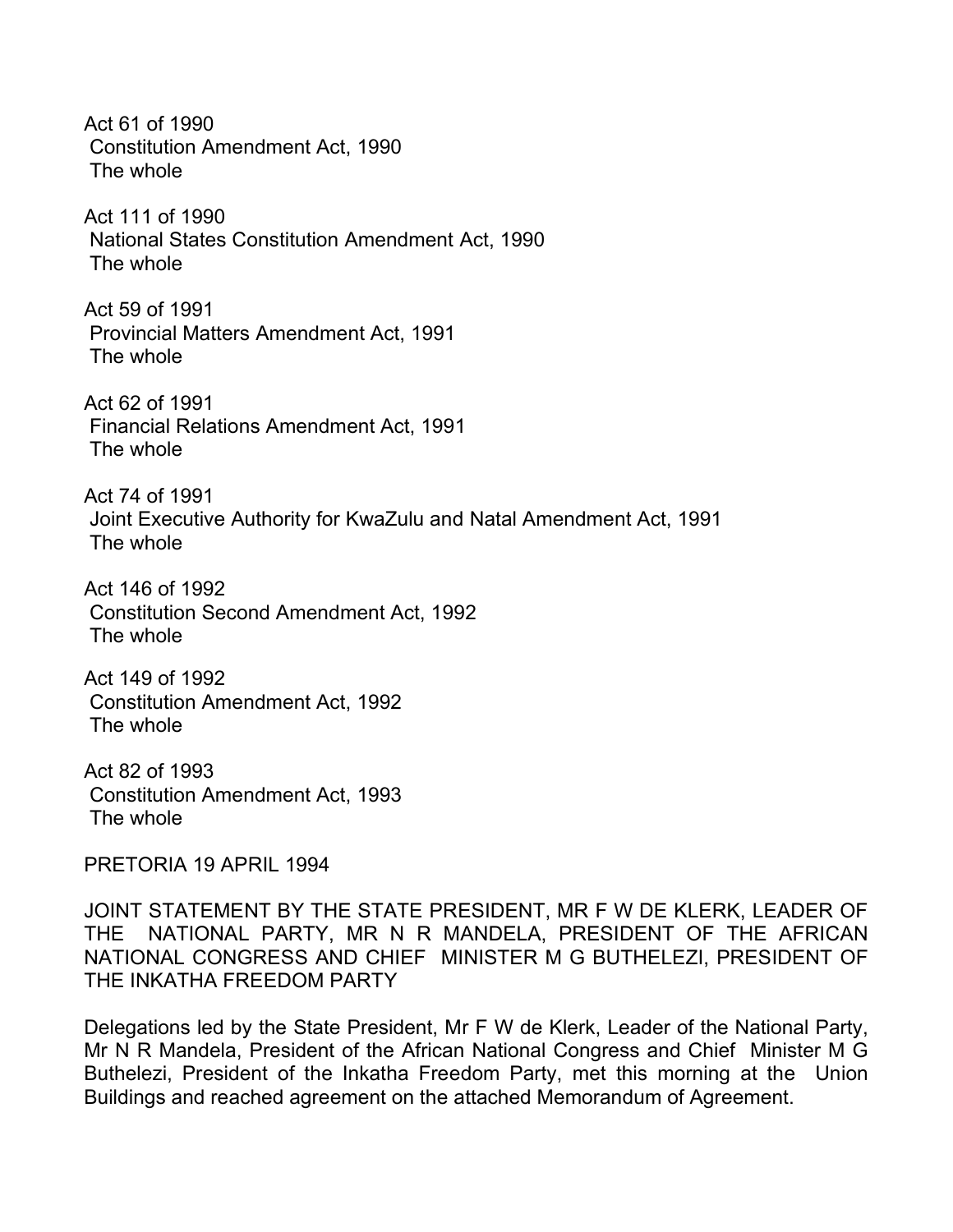The Agreement follows intensive discussions between the parties yesterday and during the preceding days. The parties would, in particular, like to extend their warm thanks to Prof W A J Okumu of Kenya who played an important and helpful role in this process.

The parties expressed their satisfaction that the Agreement will substantially contribute to their common goal of creating circumstances, which will be conducive to the holding of a free, fair and peaceful election. It will help to ensure much greater inclusivity in the election process and will significantly address the underlying causes of tension and violence, particularly in KwaZulu/Natal and the East Rand.

The repeated the urgent appeal to their followers and to all South Africans which they made after the Skukuza summit on 8 April to end violence, to exercise maximum restraint and to pursue their objectives by peaceful means.

MEMORANDUM OF AGREEMENT FOR RECONCILIATION AND PEACE BETWEEN THE INKATHA FREEDOM PARTY/KWAZULU GOVERNMENT AND THE AFRICAN NATIONAL CONGRESS AND THE SOUTH AFRICAN GOVERNMENT/NATIONAL PARTY.

We, the undersigned, pledge ourselves to Peace and Reconciliation in South Africa and agree to commit ourselves to the following:

1. The Inkatha Freedom Party agrees to participate in the April 26-28, 1994 elections for both the National Assembly and Provincial Legislatures.

2. All the undersigned parties reject violence and will therefore do everything in their power to ensure free and fair elections throughout the Republic of South Africa.

3. The undersigned parties agree to recognise and protect the institution, status and role of the constitutional position of the King of the Zulus nd the Kingdom of KwaZulu, which institutions shall be provided for in the Provincial Constitution of KwaZulu/Natal immediately after the holding of the said elections. The 1993 Constitution shall for this purpose be amended before 27 April in accordance with Addendum A.

4. Any outstanding issues in respect of the King of the Zulus and the 1993 Constitution as amended will be addressed by way of international mediation which will commence as soon as possible after the said elections.

5. The South African Government undertakes to place the necessary facilities at the disposal of the Independent Electoral Commission (IEC) as it may require in order to facilitate the full participation of the IFP in the April 26-28, 1994 election.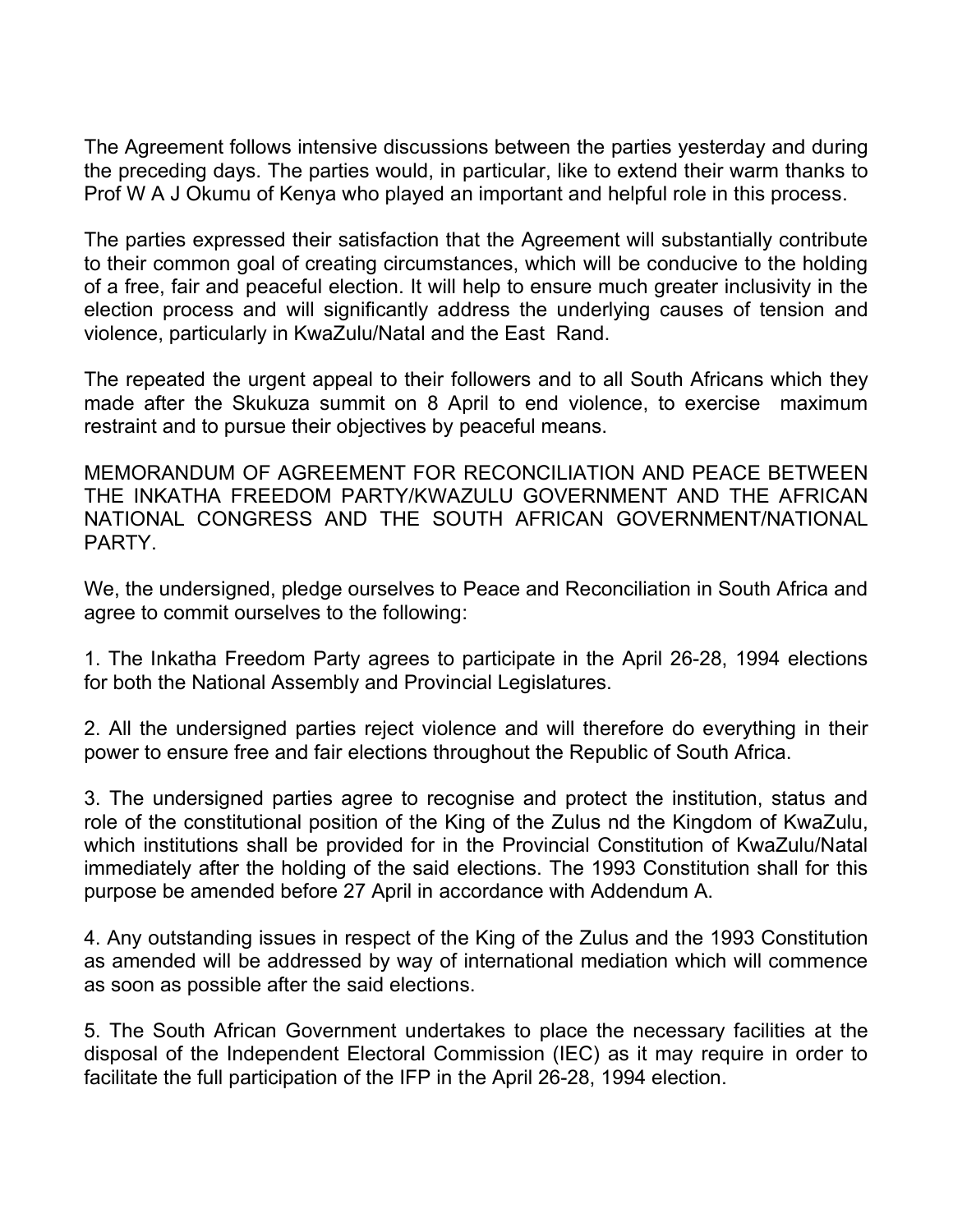- 6. The undersigned parties will facilitate proper provision for:
- i) Registration of the IFP
- ii) The IFP Candidates list
- iii) Marking by voters of ballot papers.

The undersigned parties hereby undertake to abide by the technical arrangements to be made by the Independent Electoral Commission to implement the matters referred to in subparagraphs (i), (ii) and (iii) above in accordance with the details set out in Addendum B.

This agreement shall be implemented with immediate effect.

#### **SIGNED BY:**

MANGOSUTHO G BUTHELEZI: President Inkatha Freedom Party and Chief Minister of the KwaZulu Government

STATE PRESIDENT F W DE KLERK: South African Government/National Party

PRESIDENT N MANDELA: African National Congress

**WITNESSED BY:** PROF W A J OKUMU

19 April 1994

#### **ADDENDUM A**

#### **Amendment of section 160 of Act 200 of 1993.**

1. Section 160 of the Constitution is hereby amended by the substitution for the proviso to subsection (3) of the following proviso:

"Provided that a provincial constitution may - (a) provide for legislative and executive structures and procedures different from those provided for in this Constitution in respect of a province; and, (b) where applicable, provide for the institution, role, authority and status of a traditional monarch in the province, and shall make such provision for the Zulu Monarch in the case of the province of KwaZulu/Natal".

#### **Amendment of Schedule 4 to Act 200 of 1993**

2. Schedule 4 to the Constitution is hereby amended by the addition of the following paragraph to constitutional principle XIII: